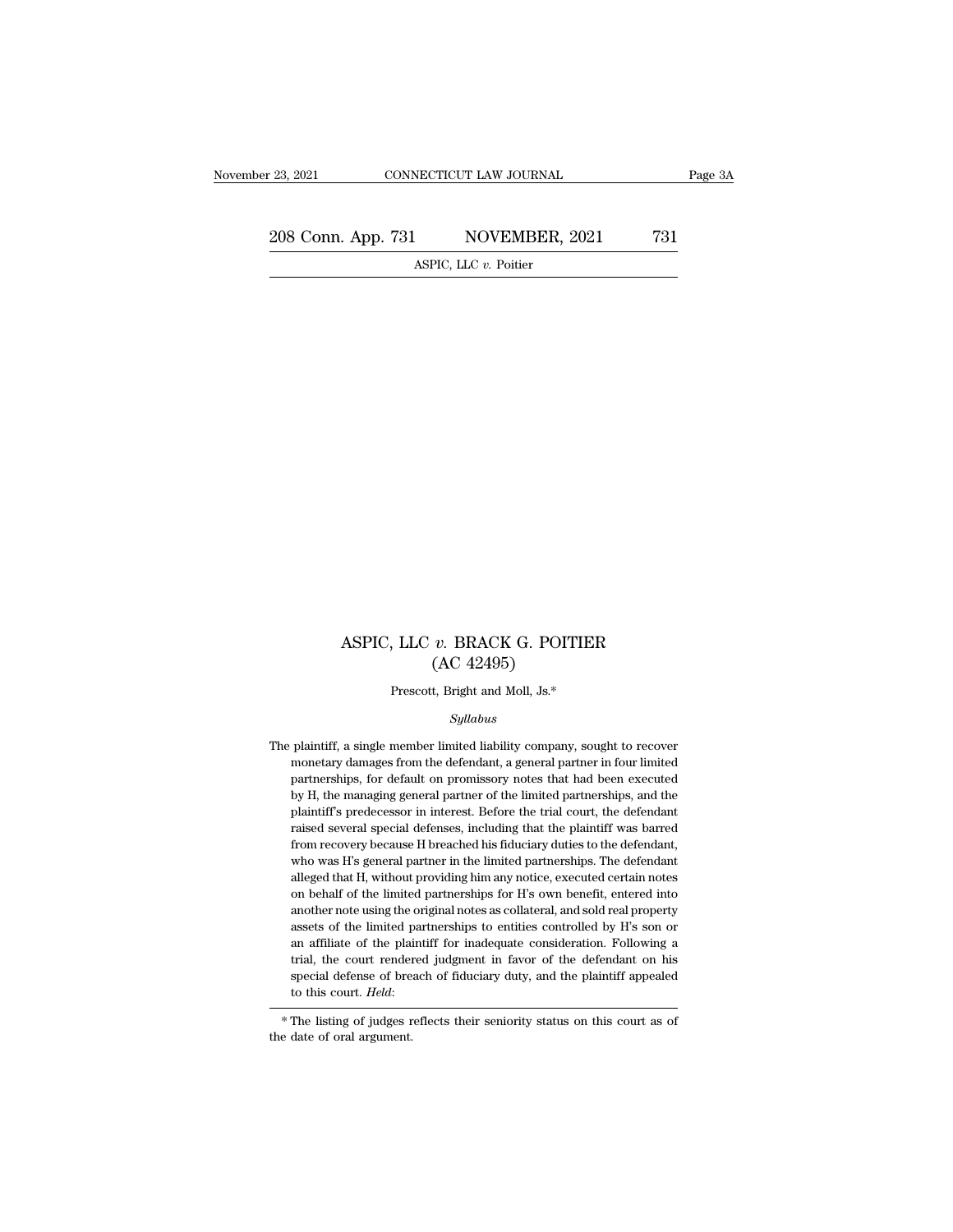### CONNECTICUT LAW JOURNAL November 23, 2021<br>
732 NOVEMBER, 2021 208 Conn. App. 731<br>
ASPIC, LLC v. Poitier NECTICUT LAW JOURNAL<br>ER, 2021 208 Contains 2011<br>ASPIC, LLC *v.* Poitier<br>at the trial court's finding that 1

 $1.732$  NOVEMBER, 2021 208 Conn. App. 731<br>ASPIC, LLC  $v$ . Poitier<br>1. This court concluded that the trial court's finding that H failed to disclose<br>to the defendant all relevant information related to the note transactions  $\begin{minipage}[t]{0.5\linewidth} \begin{tabular}{c} NOVEMBER, 2021 & 208 Conn. App. 731 \\ ASPIC, LLC $v$. Poitier \\ \hline \end{tabular} \end{minipage} \begin{minipage}[t]{0.5\linewidth} \begin{tabular}{c} ASPIC, LLC $v$. Poitier \\ \hline \end{tabular} \end{minipage} \begin{minipage}[t]{0.5\linewidth} \begin{tabular}{c} ASPIC, LIC $v$. Poitier \\ \hline \end{tabular} \end{minipage} \end{minipage} \begin{minipage}[t]{0.5\linewidth} \begin{tabular}{c} ASPIC, LIC $v$. Poitier \\$ MOVEMBER, 2021 208 Conn. App. 731<br>ASPIC, LLC v. Poitier<br>his court concluded that the trial court's finding that H failed to disclose<br>to the defendant all relevant information related to the note transactions<br>was not clearl ASPIC, LLC v. Poitier<br>his court concluded that the trial court's finding that H failed to disclose<br>to the defendant all relevant information related to the note transactions<br>was not clearly erroneous, and this failure cons ASPIC, LLC  $v$ . Poitier<br>
This court concluded that the trial court's finding that H failed to disclose<br>
to the defendant all relevant information related to the note transactions<br>
was not clearly erroneous, and this failu have reasonably found that the defendant in the failed to disclose to the defendant all relevant information related to the note transactions was not clearly erroneous, and this failure constituted a breach of fiduciary du to the defendant all relevant information related to the note transactions<br>to the defendant all relevant information related to the note transactions<br>was not clearly erroneous, and this failure constituted a breach of fidu was not clearly erroneous, and this failure constituted a breach of fiduciary duty that precluded enforcement of the notes against the defendant.<br>a. The plaintiff could not prevail on its claim that the trial court could n exercity that precluded enforcement of the notes against the defendant.<br>
a. The plaintiff could not prevail on its claim that the trial court could<br>
not have reasonably found that the defendant lacked notice of the notes,<br> a. The plaintiff could not prevail on its claim that the trial court could not have reasonably found that the defendant lacked notice of the notes, there being no evidence that the defendant was aware of their execution: t to the personably found that the defendant lacked notice of the notes, there being no evidence that the defendant was aware of their execution: the record did not reflect that, prior to executing certain of the notes, H ev there being no evidence that the defendant was aware of their execution:<br>the record did not reflect that, prior to executing certain of the notes,<br>H ever communicated to the defendant that he intended, as the managing<br>gene the record did not reflect that, prior to executing certain of the notes, H ever communicated to the defendant that he intended, as the managing general partner of the limited partnerships, to issue promissory notes to him H ever communicated to the defendant that he intended, as the managing general partner of the limited partnerships, to issue promissory notes to himself and another company, R Co., memorializing the amounts he claimed were financial partner of the limited partnerships, to issue promissory notes<br>general partner of the limited partnerships, to issue promissory notes<br>to himself and another company, R Co., memorializing the amounts he<br>claimed we to himself and another company, R Co., memorializing the amouts he claimed were owed by the limited partnerships; moreover, the evidence the plaintiff pointed to that allegedly showed a free and frank disclosure of relevan claimed were owed by the limited partnerships; moreover, the evidence claimed were owed by the limited partnerships; moreover, the evidence of relevant information, certain letters of correspondence and audited financial s the plaintiff pointed to that allegedly showed a free and frank disclosure of relevant information, certain letters of correspondence and audited financial statements, fell short of clear and convincing evidence of fair de for relevant information, certain letters of correspondence and audited financial statements, fell short of clear and convincing evidence of fair dealing, and, by issuing the notes, H circumvented the contractual limits of In anciel statements, fell short of clear and convincing evidence of fair fleading, and, by issuing the notes, H circumvented the contractual limits of liability for obligations arising under the management agreement and dealing, and, by issuing the notes, H circumvented the contractual limits of liability for obligations arising under the management agreement and converted a nonrecourse debt obligation into a recourse debt obligation; fur of liability for obligations arising under the management agreement and converted a nonrecourse debt obligation into a recourse debt obligation; furthermore, the mere fact that certain partnership agreements authorized H t converted a nonrecourse debt obligation into a recourse debt obligation;<br>furthermore, the mere fact that certain partnership agreements author-<br>ized H to execute the notes, coupled with the defendant's knowledge of<br>debts o furthermore, the mere fact that certain partnership agreements authorized H to execute the notes, coupled with the defendant's knowledge of debts owed to H and R Co. and of H's contemplation of a potential loan transaction ized H to execute the notes, coupled with the defendant's knowledge of debts owed to H and R Co. and of H's contemplation of a potential loan transaction, did not relieve H of his fiduciary duty to disclose to the defendan debts owed to H and R Co. and of H's contemplation of a potential loan<br>transaction, did not relieve H of his fiduciary duty to disclose to the<br>defendant all relevant information specific to the notes; accordingly, H's<br>fidu transaction, did not relieve H of his fiduciary duty to disclose to the defendant all relevant information specific to the notes; accordingly, H's fiduciary duty was not simply to inform the defendant that the limited part defendant all relevant information specific to the notes; accordingly, H's<br>defendant all relevant information specific to the notes; accordingly, H's<br>fiduciary duty was not simply to inform the defendant that the limited<br>p *Konover development corp.* v. *Zeller* (28 Corp. 206), accordingly, the fiduciary duty was not simply to inform the defendant that the limited partnerships were in debt, but, rather, to keep the defendant apprised of the partnerships were in debt, but, rather, to keep the defendant apprised<br>of the details of the limited partnerships' repayment plans, especially<br>when those plans implicated the defendant to the extent they did here.<br>b. The t for the details of the limited partnerships' repayment plans, especially when those plans implicated the defendant to the extent they did here.<br>b. The trial court did not err in failing to address the relevant factors unde when those plans implicated the defendant to the extent they did here.<br>b. The trial court did not err in failing to address the relevant factors under<br>*Konover Development Corp.* v. *Zeller* (228 Conn. 206), which outlines b. The trial court did not err in failing to address the relevant factors under *Konover Development Corp.* v. *Zeller* (228 Conn. 206), which outlines, in certain circumstances involving sophisticated business ventures, h Konover Development Corp. v. Zeller (228 Conn. 206), which outlines, in certain circumstances involving sophisticated business ventures, how a fiduciary demonstrates that a particular transaction is fair: in light of this in certain circumstances involving sophisticated business ventures, how<br>a fiduciary demonstrates that a particular transaction is fair: in light of<br>this court's conclusion that H failed to disclose all relevant information an diduciary demonstrates that a particular transaction is fair: in light of this court's conclusion that H failed to disclose all relevant information regarding the notes, the other *Zeller* factors could not outweigh, as a fiduciary demonstrates that a particular transaction is fair: in light of this court's conclusion that H failed to disclose all relevant information regarding the notes, the other *Zeller* factors could not outweigh, as regarding the notes, the other *Zeller* factors could not outweigh, as a matter of law, the failure to make a free and frank disclosure, as a party cannot have competent and independent advice about a transaction as to whi regarding the failure to make a free and frank disclosure, as a party cannot have competent and independent advice about a transaction as to which there has not been a free and frank disclosure of all relevant information, reamot have competent and independent advice about a transaction as<br>to which there has not been a free and frank disclosure of all relevant<br>information, and a party's level of sophistication to understand a transac-<br>tion i to which there has not been a free and frank disclosure of all relevant<br>information, and a party's level of sophistication to understand a transac-<br>tion is of little value if the party does not know about the transaction;<br> information, and a party's level of sophistication to understand a transaction is of little value if the party does not know about the transaction; moreover, adequate consideration is a necessary, not sufficient, condition not is of little value if the party does not know about the transaction;<br>moreover, adequate consideration is a necessary, not sufficient, condition<br>to establish fair dealing, as although the lack of adequate consideration<br> moreover, adequate consideration is a necessary, not sufficient, consideration is a necessary, not sufficient, constablish fair dealing, as although the lack of adequate consideration and principal did not agree.<br>The princ to establish fair dealing, as although the lack of adequate consideration may lead to a conclusion that a fully disclosed transaction nevertheless constitutes a breach of fiduciary duty, adequate consideration alone will n reaching the conclusion that a fully disclosed transaction nevertheless<br>constitutes a breach of fiduciary duty, adequate consideration alone will<br>not establish fair dealing as to a transaction that was not fully disclosed<br> dant, committed a number of legal errors that required reversal: the values constitutes a breach of fiduciary duty, adequate consideration alone will not establish fair dealing as to a transaction that was not fully disclo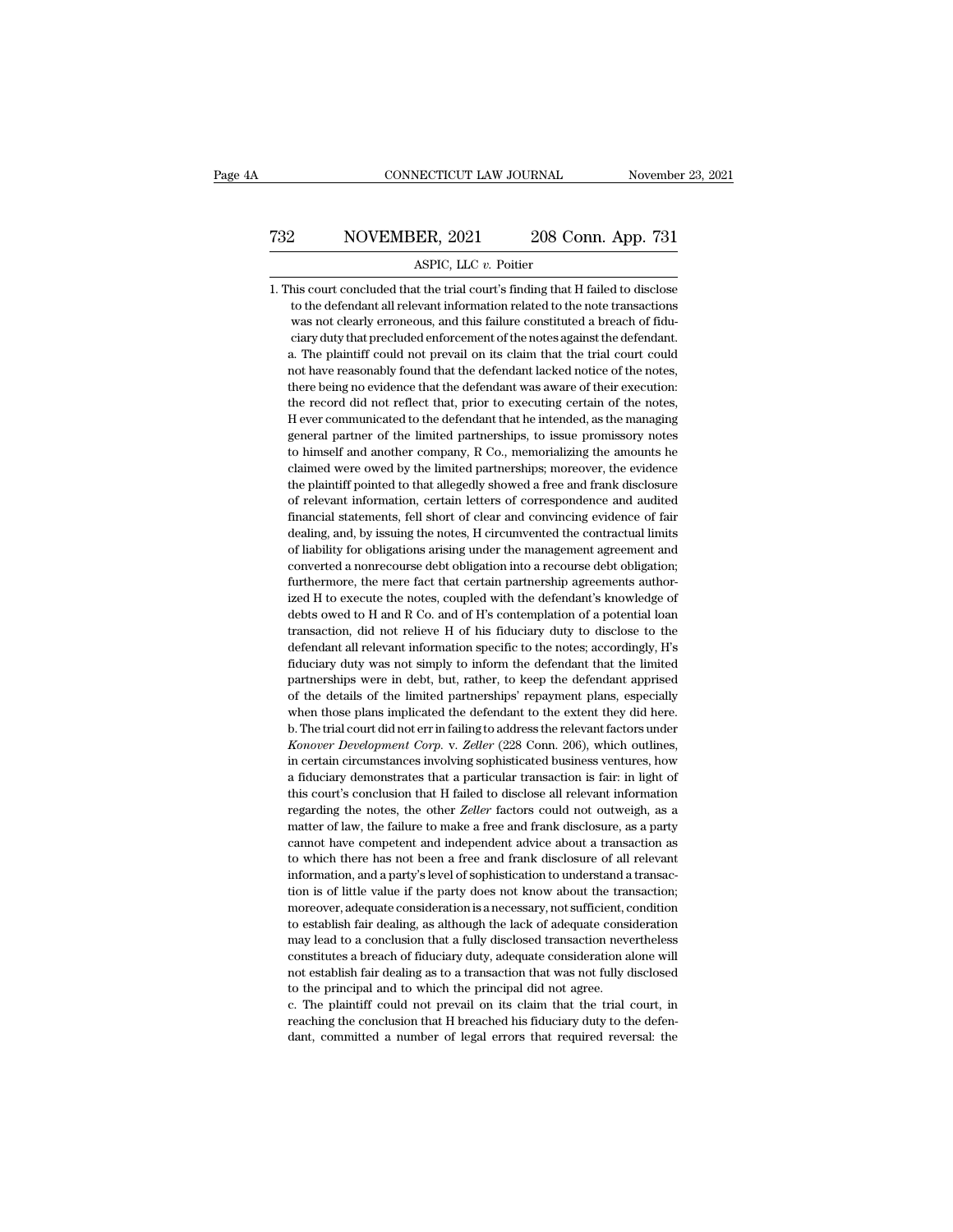### 23, 2021 CONNECTICUT LAW JOURNAL Page 5A<br>
208 Conn. App. 731 NOVEMBER, 2021 733<br>
ASPIC, LLC v. Poitier 923, 2021 CONNECTICUT LAW JOURNAL<br>208 Conn. App. 731 NOVEMBER, 2021 733<br>ASPIC, LLC *v*. Poitier<br>plaintiff misconstrued the import of the court's conclusion and minimized

8 Conn. App. 731 NOVEMBER, 2021 733<br>ASPIC, LLC v. Poitier<br>plaintiff misconstrued the import of the court's conclusion and minimized<br>the central finding of the court that H failed to disclose to the defendant 8 Conn. App. 731 NOVEMBER, 2021 733<br>ASPIC, LLC v. Poitier<br>plaintiff misconstrued the import of the court's conclusion and minimized<br>the central finding of the court that H failed to disclose to the defendant<br>that he was co 8 Conn. App. 731 NOVEMBER, 2021 733<br>ASPIC, LLC v. Poitier<br>plaintiff misconstrued the import of the court's conclusion and minimized<br>the central finding of the court that H failed to disclose to the defendant<br>that he was co ASPIC, LLC  $v$ . Poitier<br>plaintiff misconstrued the import of the court's conclusion and minimized<br>the central finding of the court that H failed to disclose to the defendant<br>that he was converting his accounts receivable ASPIC, LLC  $v$ . Poitier<br>plaintiff misconstrued the import of the court's conclusion and minimized<br>the central finding of the court that H failed to disclose to the defendant<br>that he was converting his accounts receivable plaintiff misconstrued the import of the court's conclusion and minimized<br>the central finding of the court that H failed to disclose to the defendant<br>that he was converting his accounts receivable claims against the limite the central finding of the court that H failed to disclose to the defendant that he was converting his accounts receivable claims against the limited partnerships into promissory notes that he then would use to secure loan that he was converting his accounts receivable claims against the limited partnerships into promissory notes that he then would use to secure loans for himself and R Co., as the court's reference to the sale of the limited partnerships into promissory notes that he then would use to secure<br>loans for himself and R Co., as the court's reference to the sale of<br>the limited partnerships' real property assets was not the basis for its<br>conclusion t loans for himself and R Co., as the court's reference to the sale of<br>the limited partnerships' real property assets was not the basis for its<br>conclusion that H breached his fiduciary duty to the defendant, but that<br>H's bre the limited partnerships' real property assets was not the basis for its conclusion that H breached his fiduciary duty to the defendant, but that H's breach of fiduciary duty occurred much earlier when he endorsed the note conclusion that H breached his fiduciary duty to the defendant, but that H's breach of fiduciary duty occurred much earlier when he endorsed the notes over to himself and/or R Co.; moreover, it was not just that H benefitt H's breach of fiduciary duty occurred much earlier when he endorsed<br>the notes over to himself and/or R Co.; moreover, it was not just that<br>H benefitted from the transaction, but that he did so without making<br>the necessary the notes over to himself and/or R Co.; moreover, it was not just that H benefitted from the transaction, but that he did so without making the necessary free and frank disclosure of all relevant information to the defenda H benefitted from the transaction, but that he did so without making<br>the necessary free and frank disclosure of all relevant information to<br>the defendant; accordingly, the plaintiff could not exclude from the<br>court's analy the necessary free and frank disclosure of all relevant information to<br>the defendant; accordingly, the plaintiff could not exclude from the<br>court's analysis its key finding, which was not clearly erroneous, that H<br>failed t the defendant; accordingly, the plaintiff could not exclude from the court's analysis its key finding, which was not clearly erroneous, that H failed to disclose all relevant information relating to the notes, and the fai failed to disclose all relevant information relating to the notes, and the failure to make a free and frank disclosure of all the information regarding the transactions, which unquestionably personally benefited H to the l

2. The plaintiff's claim that the trial court improperly rendered judgment for the defendant on the notes issued to R Co., even though it concluded that R Co. had not breached any fiduciary duty it owed to the defendant, failure to make a free and frank disclosure of all the information regarding<br>the transactions, which unquestionably personally benefited H to the<br>detriment of the defendant, was fatal to the plaintiff's claims of legal err the transactions, which unquestionably personally benefited H to the detriment of the defendant, was fatal to the plaintiff's claims of legal error.<br>he plaintiff's claim that the trial court improperly rendered judgment<br>fo detriment of the defendant, was fatal to the plaintiff's claims of legal error.<br>he plaintiff's claim that the trial court improperly rendered judgment<br>for the defendant on the notes issued to R Co., even though it conclude he plaintiff's claim that the trial court improperly rendered judgment<br>for the defendant on the notes issued to R Co., even though it concluded<br>that R Co. had not breached any fiduciary duty it owed to the defendant,<br>was w for the defendant on the notes issued to R Co., even though it concluded that R Co. had not breached any fiduciary duty it owed to the defendant, was without merit; the court rejected the special defense that R Co. breache that R Co. had not breached any fiduciary duty it owed to the defendant, was without merit; the court rejected the special defense that R Co. breached its fiduciary duty to the defendant because R Co. owed no fiduciary dut was without merit; the court rejected the special defense that R Co.<br>breached its fiduciary duty to the defendant, because R Co. owed no<br>fiduciary duty to the defendant, and, nonetheless, the transaction by<br>which it receiv breached its fiduciary duty to the defendant because R Co. owed no<br>fiduciary duty to the defendant, and, nonetheless, the transaction by<br>which it received promissory notes from the limited partnerships was<br>orchestrated by fiduciary duty to the defendant, and, nonetheless, the transaction by<br>which it received promissory notes from the limited partnerships was<br>orchestrated by H, for his own benefit and without making a free and<br>frank disclosu which it received promiss<br>orchestrated by H, for his<br>frank disclosure to the defe<br>could not avoid the effects<br>H created an obligation to<br>obligation to himself.<br>Argued December 11, 2019 frank disclosure to the defendant, and the plaintiff, standing in H's shoes, could not avoid the effects of H's breach of fiduciary duty simply because H created an obligation to a third party he controlled instead of a d *Procedural History* Action to collect only<br>and *Procedural History* Action to collect on promissory notes, and for other<br>Action to collect on promissory notes, and for other

could not avoid the effects of H's breach of fiduciary duty simply because<br>
H created an obligation to a third party he controlled instead of a direct<br>
obligation to himself.<br>
Argued December 11, 2019—officially released N relief, brought to the Superior Court in the judicial district of New Haven, where the court, *Ecker*, *J*., granted the plaintiff's application for a promision of the plaintiff's application for a promision  $\frac{1}{2}$  and Argued December 11, 2019—officially released November 23, 2021<br> *Procedural History*<br>
Action to collect on promissory notes, and for other<br>
relief, brought to the Superior Court in the judicial dis-<br>
trict of New Haven, wh Argued December 11, 2019—officially released November 23, 2021<br>
Procedural History<br>
Action to collect on promissory notes, and for other<br>
relief, brought to the Superior Court in the judicial dis-<br>
trict of New Haven, wher *Procedural History*<br>Action to collect on promissory notes, and for other<br>relief, brought to the Superior Court in the judicial dis-<br>trict of New Haven, where the court, *Ecker*, *J*., granted<br>the plaintiff's application f Action to collect on promissory notes, and for other<br>relief, brought to the Superior Court in the judicial dis-<br>trict of New Haven, where the court, *Ecker*, *J*., granted<br>the plaintiff's application for a prejudgment reme Action to collect on promissory notes, and for other<br>relief, brought to the Superior Court in the judicial dis-<br>trict of New Haven, where the court, *Ecker*, *J*., granted<br>the plaintiff's application for a prejudgment rem relief, brought to the Superior Court in the judicial district of New Haven, where the court, *Ecker*, *J*., granted<br>the plaintiff's application for a prejudgment remedy,<br>and the defendant appealed to this court, *Alvord*, trict of New Haven, where the court, *Ecker*, *J*., granted<br>the plaintiff's application for a prejudgment remedy,<br>and the defendant appealed to this court, *Alvord*, *Bright*<br>and *Sullivan*, *Js.*, which reversed the decis the plaintiff's application for a <sub>1</sub><br>and the defendant appealed to this<br>and *Sullivan*, *Js.*, which revers<br>remanded the case for further pro<br>the matter was tried to the court,<br>ment for the defendant, from<br>appealed to thi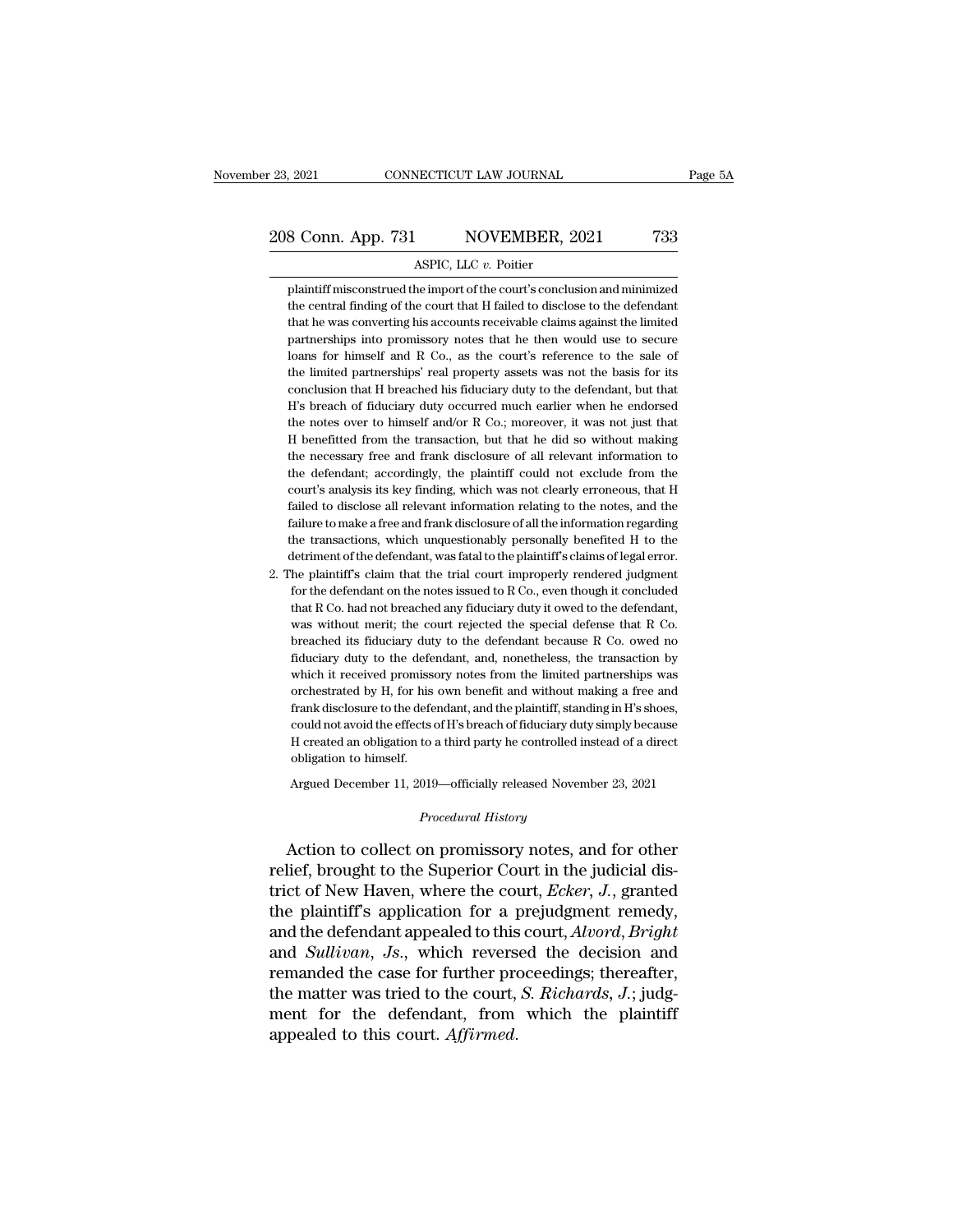### CONNECTICUT LAW JOURNAL November 23, 2021<br>
734 NOVEMBER, 2021 208 Conn. App. 731<br>
ASPIC, LLC v. Poitier NECTICUT LAW JOURNAL<br>ER, 2021 208 Contract 208<br>ASPIC, LLC *v.* Poitier<br>*mand* with whom we

*Timothy A. Diemand*, with whom were *Jeffrey R.*<br> *Timothy A. Diemand*, with whom were *Jeffrey R.*<br> *Libbin* and *Richard Luedeman*, for the appellant leintiff) *Babbin* and *Richard Luedeman*, for the appellant (plaintiff).<br> *Babbin* and *Richard Luedeman*, for the appellant (plaintiff). (plaintiff). *MOVEMBER, 2021* 208 Conn. App. 731<br> *Mathew A. Diemand, with whom were <i>Jeffrey R.*<br> *Mobin and Richard Luedeman, for the appellant*<br> *Matthew T. Wax-Krell, with whom were Mark A.*<br> *Matthew T. Wax-Krell, with whom were M Rasence, LLC v. Poitier*<br> *Rimothy A. Diemand, with whom were Jeffrey R.*<br> *Rabbin* and *Richard Luedeman*, for the appellant<br> *Rosenblum, and, on the brief, Michael D. Blumberg,*<br>
for the appellee (defendant).<br> *Opinion* 

Matthew T. Wax-Krell, with whom were Mark A.<br>
Seenblum, and, on the brief, Michael D. Blumberg,<br>
r the appellee (defendant).<br>
Opinion<br>
BRIGHT, J. In this debt collection action, the plaintiff,<br>
SPIC, LLC, appeals from the

#### *Opinion*

Matthew T. Wax-Krell, with whom were Mark A.<br>
Rosenblum, and, on the brief, Michael D. Blumberg,<br>
for the appellee (defendant).<br>  $\overline{O}$ <br>
BRIGHT, J. In this debt collection action, the plaintiff,<br>
ASPIC, LLC, appeals fro *Rosenblum*, and, on the brief, *Michael D. Blumberg*,<br>for the appellee (defendant).<br> $\frac{Opinion}{P}$ <br>BRIGHT, J. In this debt collection action, the plaintiff,<br>ASPIC, LLC, appeals from the judgment of the trial court<br>rendered  $\phi_{pinion}$ <br>
BRIGHT, J. In this debt collection action, the plaintiff,<br>
ASPIC, LLC, appeals from the judgment of the trial court<br>
rendered in favor of the defendant, Brack G. Poitier.<br>
The plaintiff claims that the court err **EXAMPLE CONTE CONTENT OF SET OF SET OF SET OF SET OF SET OF SET ON A SPIC, LLC, appeals from the judgment of the trial court**<br>rendered in favor of the defendant, Brack G. Poitier.<br>The plaintiff claims that the court erred BRIGHT, J. In this debt collection action, the plaintiff,<br>ASPIC, LLC, appeals from the judgment of the trial court<br>rendered in favor of the defendant, Brack G. Poitier.<br>The plaintiff claims that the court erred in concludi BRIGHT, J. In this debt collection action, the plaintiff,<br>ASPIC, LLC, appeals from the judgment of the trial court<br>rendered in favor of the defendant, Brack G. Poitier.<br>The plaintiff claims that the court erred in concludi ASPIC, LLC, appeals from the judgment of the trial court<br>rendered in favor of the defendant, Brack G. Poitier.<br>The plaintiff claims that the court erred in concluding<br>that it cannot hold the defendant personally liable for rendered in favor of the defendant, Brack G. Poitier.<br>The plaintiff claims that the court erred in concluding<br>that it cannot hold the defendant personally liable for<br>amounts due on promissory notes entered into by the<br>plai The plaintiff claims that the court erred in concluding<br>that it cannot hold the defendant personally liable for<br>amounts due on promissory notes entered into by the<br>plaintiff's predecessor in interest, Wendell Harp,<br>because that it cannot hold the defe<br>amounts due on promissory<br>plaintiff's predecessor in<br>because Harp breached his fi<br>dant, who was Harp's genera<br>partnerships. We disagree a<br>judgment of the court.<br>This case returns to us af Frankliff's predecessor in interest, Wendell Harp,<br>cause Harp breached his fiduciary duties to the defen-<br>nt, who was Harp's general partner in certain limited<br>rtnerships. We disagree and, accordingly, affirm the<br>dgment of *LLC* v. *Pointer*, *Protecessor* and *Lucitus, Lucitus Lucitus* because Harp breached his fiduciary duties to the defendant, who was Harp's general partner in certain limited partnerships. We disagree and, accordingly

because rial percacled institutently duties to the decided<br>dant, who was Harp's general partner in certain limited<br>partnerships. We disagree and, accordingly, affirm the<br>judgment of the court.<br>This case returns to us after partnerships. We disagree and, accordingly, affirm the<br>judgment of the court.<br>This case returns to us after our decision in *ASPIC*,<br>*LLC* v. *Poitier*, 179 Conn. App. 631, 181 A.3d 593 (2018)<br>(*ASPIC*). This court reverse full distribute the court.<br>
This case returns to us after our decision in *ASPIC*,<br> *LLC* v. *Poitier*, 179 Conn. App. 631, 181 A.3d 593 (2018)<br>
(*ASPIC*). This court reversed the judgment of the trial<br>
court, *Ecker*, *J* This case returns to us after our decision in *ASPIC*,<br>*LLC* v. *Poitier*, 179 Conn. App. 631, 181 A.3d 593 (2018)<br>(*ASPIC*). This court reversed the judgment of the trial<br>court, *Ecker*, *J*., granting a prejudgment reme This case returns to us after our decision in *ASPIC*,<br>*LLC* v. *Poitier*, 179 Conn. App. 631, 181 A.3d 593 (2018)<br>(*ASPIC*). This court reversed the judgment of the trial<br>court, *Ecker*, *J*., granting a prejudgment remed 2018. amount of \$1 million in favor of the plaintiff.<sup>1</sup> Id., 633.<br>Following our remand for further proceedings, the case<br>was tried to the court, *S. Richards*, *J.*, on March 20,<br>2018.<br><sup>1</sup> In *ASPIC*, this court noted that the Following our remand for further proceedings, the case<br>was tried to the court, *S. Richards*, *J.*, on March 20,<br>2018.<br><sup>1</sup> In *ASPIC*, this court noted that the plaintiff owed a fiduciary duty to the<br>defendant because it s

was tried to the court, *S. Richards*, *J.*, on March 20,<br>2018.<br><sup>1</sup>In *ASPIC*, this court noted that the plaintiff owed a fiduciary duty to the<br>defendant because it stood in the shoes of the defendant's former business<br>par the defendant against Harp. *ASPIC, LLC* <sup>v</sup>*. Poitier*, supra, 179 Conn. App.  $\frac{1}{1}$  In *ASPIC*, this court noted that the plaintiff owed a fiduciary duty to the defendant because it stood in the shoes of the defendant's former business partner, Harp, and thus, was subject to any personal defens <sup>1</sup> In *ASPIC*, this court noted that the plaintiff owed a fiduciary duty to the defendant because it stood in the shoes of the defendant's former business partner, Harp, and thus, was subject to any personal defenses ass defendant because it stood in the shoes of the defendant's former business<br>partner, Harp, and thus, was subject to any personal defenses asserted by<br>the defendant against Harp.  $ASPIC$ ,  $LLC$  v.  $Poitier$ , supra, 179 Conn. App.<br>6 partner, Harp, and thus, was subject to any personal defenses asserted by the defendant against Harp. *ASPIC*, *LLC* v. *Poitier*, supra, 179 Conn. App. 641 n.6. In reaching this conclusion, we determined that the defendan predicted find and many states. The defendant against Harp. ASPIC, LLC v. Poitier, supra, 179 Conn. App. 641 n.6. In reaching this conclusion, we determined that the defendant's breach of fiduciary duty defense required th and the defendant's mapped that the defendant's breach of fiduciary duty defense required the trial court to shift the burden of proving fair dealing by clear and convincing evidence to the plaintiff. Id., 642. Because the breach of fiduciary duty defense required the trial court to shift the burden<br>of proving fair dealing by clear and convincing evidence to the plaintiff. Id.,<br>642. Because the court did not place any burden on the plaintiff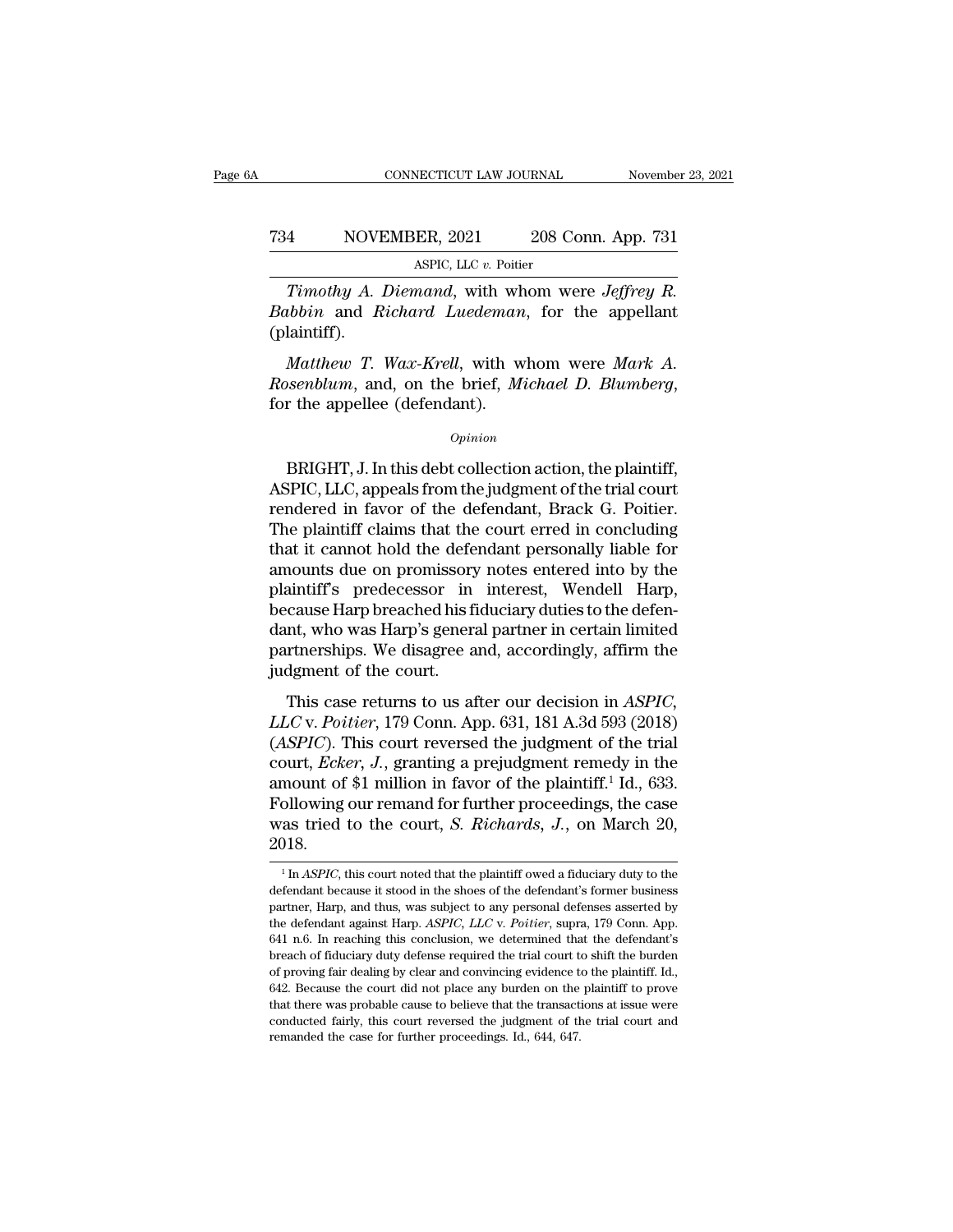### 23, 2021 CONNECTICUT LAW JOURNAL Page 7A<br>208 Conn. App. 731 NOVEMBER, 2021 735<br>ASPIC, LLC v. Poitier NECTICUT LAW JOURNAL<br>NOVEMBER, 2<br>ASPIC, LLC *v.* Poitier<br>Tts which are either 1

 $\begin{array}{r|l} \text{7.3021} & \text{COMNETICUT LAW JOURNAL} & \text{Page 7A} \ \hline \text{8 Conn. App. 731} & \text{NOVEMBER, 2021} & \text{735} \ \hline \text{ASPLC, LLC } v. \text{ Poitier} \ \hline \text{The following facts, which are either undisputed or} \text{ere found by the trial court, are relevant to this appeal.} \ \hline \text{the relativistic a single member limited liability.} \end{array}$ 208 Conn. App. 731 NOVEMBER, 2021 735<br>ASPIC, LLC  $v$ . Poitier<br>The following facts, which are either undisputed or<br>were found by the trial court, are relevant to this appeal.<br>"The plaintiff is a single member limited liabi 208 Conn. App. 731 NOVEMBER, 2021 735<br>ASPIC, LLC  $v$ . Poitier<br>The following facts, which are either undisputed or<br>were found by the trial court, are relevant to this appeal.<br>"The plaintiff is a single member limited liabi 208 Conn. App. 731 NOVEMBER, 2021 735<br>ASPIC, LLC  $v$ . Poitier<br>The following facts, which are either undisputed or<br>were found by the trial court, are relevant to this appeal.<br>"The plaintiff is a single member limited liabi aspic, LLC v. Poitier<br>
The following facts, which are either undisputed or<br>
were found by the trial court, are relevant to this appeal.<br>
"The plaintiff is a single member limited liability com-<br>
pany, whose sole member is ASPIC, LLC  $v$ . Poitier<br>
The following facts, which are either undisputed or<br>
were found by the trial court, are relevant to this appeal.<br>
"The plaintiff is a single member limited liability com-<br>
pany, whose sole member The following facts, which are either undisputed or<br>were found by the trial court, are relevant to this appeal.<br>"The plaintiff is a single member limited liability com-<br>pany, whose sole member is Municipal Capital Appreciwere found by the trial court, are relevant to this appeal.<br>
"The plaintiff is a single member limited liability company, whose sole member is Municipal Capital Appreciation Partners III, L.P. (Muni). The defendant is a ge "The plaintiff is a single member limited liability company, whose sole member is Municipal Capital Appreciation Partners III, L.P. (Muni). The defendant is a general partner in four limited partnerships, GAB Hill Limited pany, whose sole member is Municipal Capital Appreciation Partners III, L.P. (Muni). The defendant is a general partner in four limited partnerships, GAB Hill<br>Limited Partnership [(GAB)], BHP Limited Partnership<br>[(BHP)], W ation Partners III, L.P. (Muni). The defendant is a general partner in four limited partnerships, GAB Hill<br>Limited Partnership [(GAB)], BHP Limited Partnership<br>[(BHP)], WCH Limited Partnership [(WCH)], and<br>Renaissance [Hil eral partner in four limited partnerships, GAB Hill<br>Limited Partnership [(GAB)], BHP Limited Partnership<br>[(BHP)], WCH Limited Partnership [(WCH)], and<br>Renaissance [Hill] Limited Partnership [(Renaissance<br>Hill)]. These part Limited Partnership [(GAB)], BHP Limited Partnership<br>[(BHP)], WCH Limited Partnership [(WCH)], and<br>Renaissance [Hill] Limited Partnership [(Renaissance<br>Hill)]. These partnerships collectively are known as the<br>Court Hill Pa [(BHP)], WCH Limited Partnership [(WCH)], and<br>Renaissance [Hill] Limited Partnership [(Renaissance<br>Hill)]. These partnerships collectively are known as the<br>Court Hill Partnerships (Court Hill). The partnership<br>agreements p Renaissance [Hill] Limited Partnership [(Renaissance<br>Hill)]. These partnerships collectively are known as the<br>Court Hill Partnerships (Court Hill). The partnership<br>agreements provide that each general partner has<br>unlimited Hill)]. These partnerships collectively are known as the<br>Court Hill Partnerships (Court Hill). The partnership<br>agreements provide that each general partner has<br>unlimited personal liability for all obligations of the<br>partne Court Hill Partnerships (Court Hill). The partnership<br>agreements provide that each general partner has<br>unlimited personal liability for all obligations of the<br>partnerships. Court Hill owns properties that served<br>low income agreements provide that each general partner has<br>unlimited personal liability for all obligations of the<br>partnerships. Court Hill owns properties that served<br>low income individuals in the New Haven area. In addi-<br>tion to t unlimited personal liability for all obligations of the<br>partnerships. Court Hill owns properties that served<br>low income individuals in the New Haven area. In addi-<br>tion to the defendant, George Bumbray and . . . Harp<sup>2</sup><br>al partnerships. Court Hill owns properties that served<br>low income individuals in the New Haven area. In addi-<br>tion to the defendant, George Bumbray and . . . Harp<sup>2</sup><br>also are general partners in Court Hill, with Harp having low income individuals in the New Haven area. In addition to the defendant, George Bumbray and . . . Harp<sup>2</sup><br>also are general partners in Court Hill, with Harp having<br>been appointed as the managing partner. Harp's com-<br>pan tion to the defendant, George Bumbray and . . . Harp<sup>2</sup><br>also are general partners in Court Hill, with Harp having<br>been appointed as the managing partner. Harp's com-<br>pany, Renaissance Management Company, Inc. (Renais-<br>sanc also are genera<br>been appointe<br>pany, Renaissa<br>sance [Manage<br>all of the prop<br>in original.) A<br>App. 634.<br>"[Renaissang en appointed as the managing partner. Harp's com-<br>ny, Renaissance Management Company, Inc. (Renais-<br>nce [Management]), acts as the managing agent for<br>of the properties owned by Court Hill." (Footnote<br>original.) *ASPIC, LLC* pany, Renaissance Management Company, Inc. (Renaissance [Management]), acts as the managing agent for<br>all of the properties owned by Court Hill." (Footnote<br>in original.) *ASPIC, LLC* v. *Poitier*, supra, 179 Conn.<br>App. 634

sance [Management]), acts as the managing agent for<br>all of the properties owned by Court Hill." (Footnote<br>in original.) *ASPIC, LLC* v. *Poitier*, supra, 179 Conn.<br>App. 634.<br>"[Renaissance Management] handled all of the day all of the properties owned by Court Hill." (Footnote<br>in original.) *ASPIC, LLC* v. *Poitier*, supra, 179 Conn.<br>App. 634.<br>"[Renaissance Management] handled all of the day-to-<br>day tenant and operational needs of Court Hill' in original.) *ASPIC, LLC v. Pottier,* supra, 179 Conn.<br>App. 634.<br>"[Renaissance Management] handled all of the day-to-<br>day tenant and operational needs of Court Hill's rental<br>properties including, but not limited to, payin App. 634.<br>
"[Renaissance Management] handled all of the day-to-<br>
day tenant and operational needs of Court Hill's rental<br>
properties including, but not limited to, paying Court<br>
Hill's tax liabilities, complying with its a "[Renaissance Management] handled all of the day-to-<br>day tenant and operational needs of Court Hill's rental<br>properties including, but not limited to, paying Court<br>Hill's tax liabilities, complying with its annual housing<br> day tenant and operational needs of Court Hill's rental<br>properties including, but not limited to, paying Court<br>Hill's tax liabilities, complying with its annual housing<br>audit requirements, screening tenants, overseeing pro properties including, but not limited to, paying Court<br>Hill's tax liabilities, complying with its annual housing<br>audit requirements, screening tenants, overseeing prop-<br>erty leasing and rent collection, performing routine<br> Hill's tax liabilities, complying with its annual housing<br>audit requirements, screening tenants, overseeing prop-<br>erty leasing and rent collection, performing routine<br>maintenance work, managing federal and state regula-<br>ti audit requirements, screening tenants, overseeing property leasing and rent collection, performing routine<br>maintenance work, managing federal and state regulations and performing routine maintenance work on the<br>units, elev erty leasing and rent collection, performing routine<br>maintenance work, managing federal and state regula-<br>tions and performing routine maintenance work on the<br>units, elevators, [and] roofs along with other capital<br>improvem maintenance work, managing federal and state regulations and performing routine maintenance work on the units, elevators, [and] roofs along with other capital improvements. For years, Court Hill's independent auditors' rep provements. For years, Court Hill's independent audi-<br>
"S" report noted that Court Hill was experiencing sub-<br>
initial operating deficits and net losses compared to<br>
"By the time of the hearing on the prejudgment remedy ap tors' report noted that Court Hill was experiencing substantial operating deficits and net losses compared to the net cash provided by its operating activities."<br><sup>2</sup> "By the time of the hearing on the prejudgment remedy ap

<sup>&</sup>lt;sup>2</sup> "By the time of the hearing on the prejudgment remedy application,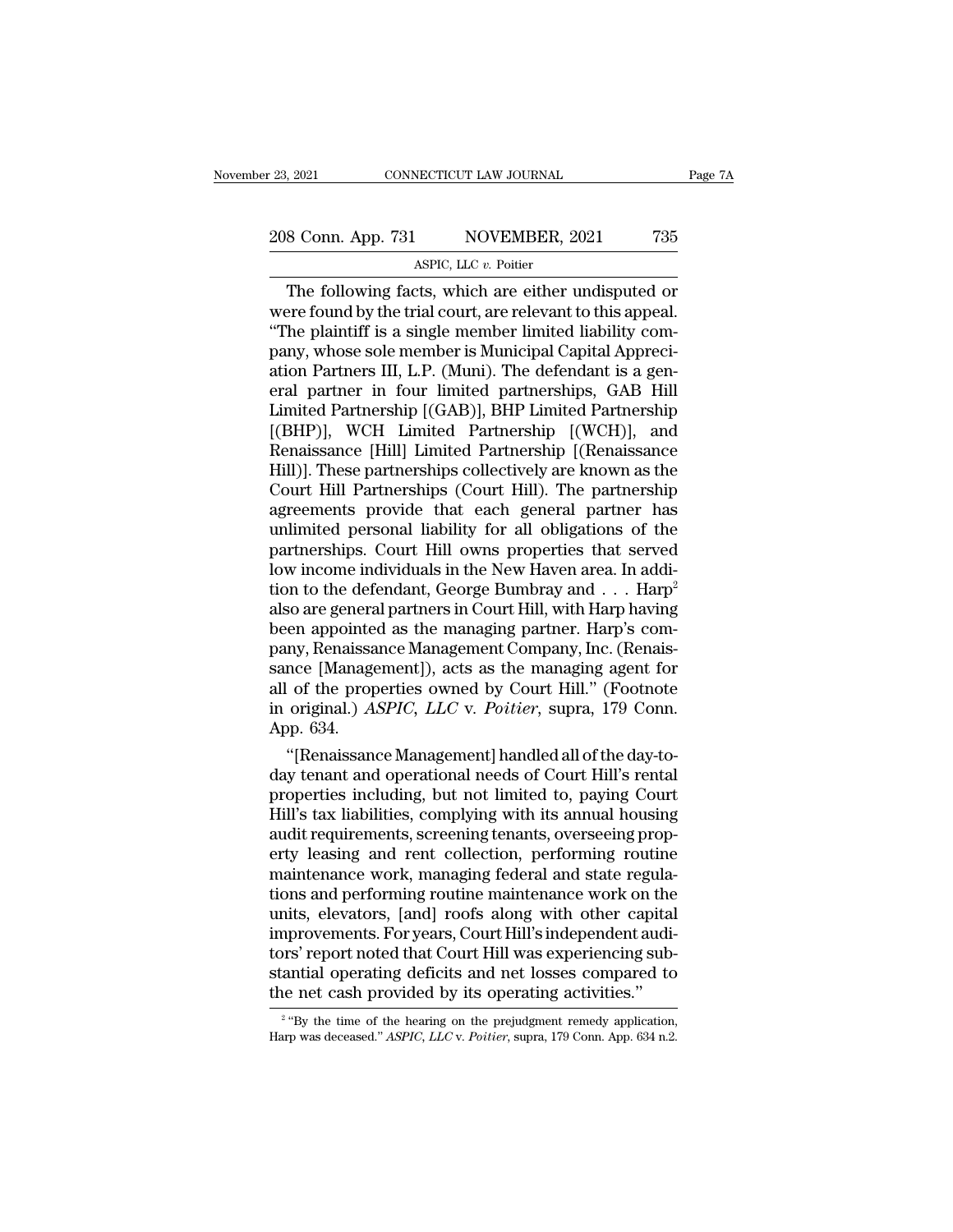### CONNECTICUT LAW JOURNAL November 23, 2021<br>
736 NOVEMBER, 2021 208 Conn. App. 731<br>
ASPIC, LLC v. Poitier NECTICUT LAW JOURNAL<br>ER, 2021 208 Contract 2011<br>ASPIC, LLC *v.* Poitier<br>24 2008 Harn on be

CONNECTICUT LAW JOURNAL November 23, 2021<br>
6 NOVEMBER, 2021 208 Conn. App. 731<br>
ASPIC, LLC v. Poitier<br>
"On December 24, 2008, Harp, on behalf of Court<br>
II, signed an amended and restated promissory note<br>
the smount of \$2,0 T36 NOVEMBER, 2021 208 Conn. App. 731<br>ASPIC, LLC v. Poitier<br>
"On December 24, 2008, Harp, on behalf of Court<br>
Hill, signed an amended and restated promissory note<br>
in the amount of \$2,039,763 in substitution for an<br>
Augus T36 NOVEMBER, 2021 208 Conn. App. 731<br>ASPIC, LLC v. Poitier<br>
"On December 24, 2008, Harp, on behalf of Court<br>
Hill, signed an amended and restated promissory note<br>
in the amount of \$2,039,763 in substitution for an<br>
Augus T36 NOVEMBER, 2021 208 Conn. App. 731<br>ASPIC, LLC v. Poitier<br>
"On December 24, 2008, Harp, on behalf of Court<br>
Hill, signed an amended and restated promissory note<br>
in the amount of \$2,039,763 in substitution for an<br>
Augus ASPIC, LLC v. Poitier<br>
"On December 24, 2008, Harp, on behalf of Court<br>
Hill, signed an amended and restated promissory note<br>
in the amount of \$2,039,763 in substitution for an<br>
August, 2008 promissory note.<sup>3</sup> The note p ASPIC, LLC  $v$ . Poller<br>
"On December 24, 2008, Harp, on behalf of Court<br>
Hill, signed an amended and restated promissory note<br>
in the amount of \$2,039,763 in substitution for an<br>
August, 2008 promissory note.<sup>3</sup> The note "On December 24, 2008, Harp, on behalf of Court<br>Hill, signed an amended and restated promissory note<br>in the amount of \$2,039,763 in substitution for an<br>August, 2008 promissory note.<sup>3</sup> The note purported to<br>memorialize Co Hill, signed an amended and restated promissory note<br>in the amount of \$2,039,763 in substitution for an<br>August, 2008 promissory note.<sup>3</sup> The note purported to<br>memorialize Court Hill's debt for 'operating expenses as<br>of Nov in the amount of \$2,039,763 in substitution for an<br>August, 2008 promissory note.<sup>3</sup> The note purported to<br>memorialize Court Hill's debt for 'operating expenses as<br>of November 30, 2008, plus accrued interest' by entering<br>in August, 2008 promissory note.<sup>3</sup> The note purported to<br>memorialize Court Hill's debt for 'operating expenses as<br>of November 30, 2008, plus accrued interest' by entering<br>into an 'amended and restated promissory note' with<br>R memorialize Court Hill's debt for 'operating expenses as<br>of November 30, 2008, plus accrued interest' by entering<br>into an 'amended and restated promissory note' with<br>Renaissance [Management] for that amount. Harp<br>endorsed of November 30, 2008, plus accrued interest' by entering<br>into an 'amended and restated promissory note' with<br>Renaissance [Management] for that amount. Harp<br>endorsed this note four times, once for each of the<br>Court Hill mem into an 'amended and restated promissory note' with<br>Renaissance [Management] for that amount. Harp<br>endorsed this note four times, once for each of the<br>Court Hill member partnerships. Also on December 24,<br>2008, Harp, on beh Renaissance [Management] for that amount. Harp<br>endorsed this note four times, once for each of the<br>Court Hill member partnerships. Also on December 24,<br>2008, Harp, on behalf of Court Hill, then entered into<br>an 'amended and endorsed this note four times, once for each of the<br>Court Hill member partnerships. Also on December 24,<br>2008, Harp, on behalf of Court Hill, then entered into<br>an 'amended and restated promissory note,' in the<br>amount of \$8 Court Hill member partnerships. Also on December 24, 2008, Harp, on behalf of Court Hill, then entered into an 'amended and restated promissory note,' in the amount of \$817,692, with Harp, individually. This note also was 2008, Harp, on behalf of Cou<br>an 'amended and restated<br>amount of \$817,692, with Ha<br>also was for 'operating expe<br>2008, plus accrued interest the<br>this note four times, once for<br>member partnerships.<sup>4</sup><br>''On December 30, 2008, From the set of \$817,692, with Harp, individually. This note<br>so was for 'operating expenses as of November 30,<br>08, plus accrued interest thereon.' Harp also endorsed<br>is note four times, once for each of the Court Hill<br>emb also was for 'operating expenses as of November 30,<br>2008, plus accrued interest thereon.' Harp also endorsed<br>this note four times, once for each of the Court Hill<br>member partnerships.<sup>4</sup><br>"On December 30, 2008, Harp, on beh

2008, plus accrued interest thereon.' Harp also endorsed<br>this note four times, once for each of the Court Hill<br>member partnerships.<sup>4</sup><br>"On December 30, 2008, Harp, on behalf of himself<br>and Renaissance [Management], execut Every practice interest interest. The parts enterted this note four times, once for each of the Court Hill<br>member partnerships.<sup>4</sup><br>"On December 30, 2008, Harp, on behalf of himself<br>and Renaissance [Management], executed a member partnerships.<sup>4</sup><br>
"On December 30, 2008, Harp, on behalf of himself<br>
and Renaissance [Management], executed a loan agree-<br>
ment and a \$1.5 million promissory note with Muni<br>
(Muni note). The loan agreement provided "On December 30, 2008, Harp, on behalf of himself<br>and Renaissance [Management], executed a loan agree-<br>ment and a \$1.5 million promissory note with Muni<br>(Muni note). The loan agreement provided in part that<br>\$695,963.94 of "On December 30, 2008, Harp, on behalf of himself<br>and Renaissance [Management], executed a loan agreement and a \$1.5 million promissory note with Muni<br>(Muni note). The loan agreement provided in part that<br>\$695,963.94 of t and Renaissance [Management], executed a loan agreement and a \$1.5 million promissory note with Muni<br>(Muni note). The loan agreement provided in part that<br>\$695,963.94 of the loan would be advanced to Harp and<br>Renaissance [ ment and a \$1.5 million promissory note with Muni<br>(Muni note). The loan agreement provided in part that<br>\$695,963.94 of the loan would be advanced to Harp and<br>Renaissance [Management] 'to be used by [Harp and<br>Renaissance Ma (Muni note). The loan agreement provided in part that \$695,963.94 of the loan would be advanced to Harp and Renaissance [Management] 'to be used by [Harp and Renaissance Management] to repay the promissory note made by [Mu \$695,963.94 of the loan would be advanced to Harp and<br>Renaissance [Management] 'to be used by [Harp and<br>Renaissance Management] to repay the promissory note<br>made by [Muni] to Harp,' and that proceeds from this<br>loan also we Renaissance [Management] 'to be used by [Harp and<br>Renaissance Management] to repay the promissory note<br>made by [Muni] to Harp,' and that proceeds from this<br>loan also were to be used to pay federal, state, and<br>local tax lia and also were to be used to pay rederal, state, and<br>cal tax liabilities of Harp and/or Renaissance [Manage-<br>ent]. Schedule 7 (f) of the loan agreement contains,<br>er alia, a listing of the tax obligations of Renaissance<br>"The local tax liabilities of Harp and/or Renaissance [Management]. Schedule 7 (f) of the loan agreement contains, inter alia, a listing of the tax obligations of Renaissance<br><sup>3</sup> "The amended and restated promissory note provi

<sup>3 &</sup>quot;Tho ։ ment]. Schedule 7 (f) of the loan agreement contains,<br>inter alia, a listing of the tax obligations of Renaissance<br><sup>3</sup> "The amended and restated promissory note provided that it was 'given<br>in substitution for (but not in s Inter alia, a listing of the tax obligations of Renaissance<br>
<sup>3</sup> "The amended and restated promissory note provided that it was 'given<br>
in substitution for (but not in satisfaction of) a [p]romissory [n]ote of [m]aker<br>
to The and, a fisting of the tax obligations of Rehassance<br>
<sup>3</sup> "The amended and restated promissory note provided that it was 'given<br>
in substitution for (but not in satisfaction of) a [p]romissory [n]ote of [m]aker<br>
to [l] <sup>3</sup> "The amended and restated promissory note provided that it was in substitution for (but not in satisfaction of) a [p]romissory [n]ote of to [l]ender in the original principal amount of [\$2,007,820] dated on 4 August 1 in substitution for (but not in satisfaction of) a [p]romissory [n]ote of [m]aker to [l]ender in the original principal amount of [\$2,007,820] dated on or about August 1, 2008.' It does not appear, however, that the Augus resussation for the original principal amount of [\$2,007,820] dated on or about August 1, 2008. It does not appear, however, that the August 1, 2008 note was submitted into evidence at the [prejudgment remedy] hearing [or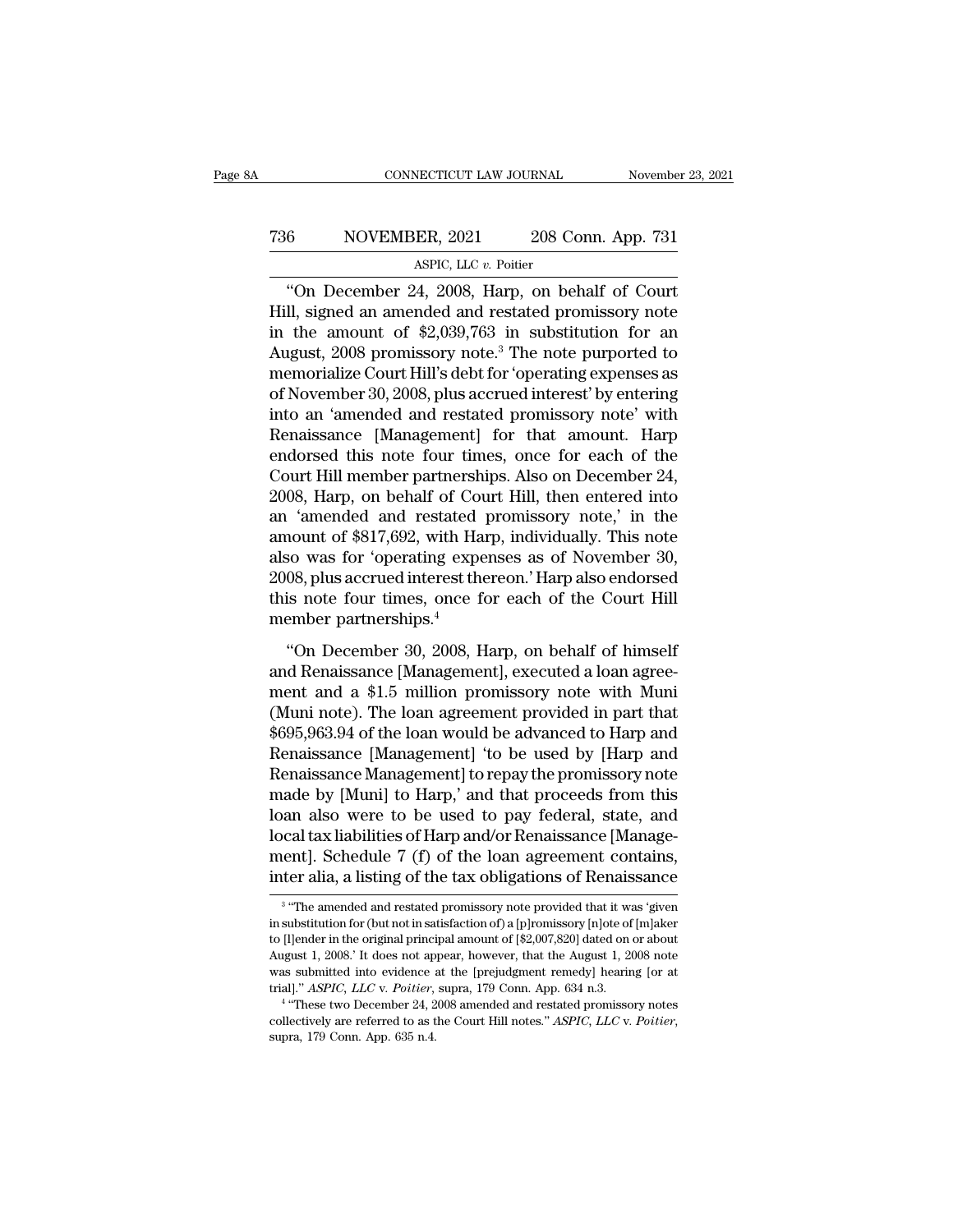Fage 9A<br>
208 Conn. App. 731 NOVEMBER, 2021 737<br>
ASPIC, LLC v. Poitier<br>
Management]: \$950,000 to the Department of Revenue<br>
Services; \$732,000 to the Internal Revenue Service<br>
[IRS]: and \$3700 to the city of New Havenue 208 Conn. App. 731 NOVEMBER, 2021 737<br>ASPIC, LLC v. Poitier<br>[Management]: \$950,000 to the Department of Revenue<br>Services; \$732,000 to the Internal Revenue Service<br>[IRS]; and \$3700 to the city of New Haven. 208 Conn. App. 731 NOVEMBER, 2021<br>ASPIC, LLC v. Poitier<br>[Management]: \$950,000 to the Department of Re<br>Services; \$732,000 to the Internal Revenue S<br>[IRS]; and \$3700 to the city of New Haven.<br>"Harp, Renaissance [Management] 8 Conn. App. 731 NOVEMBER, 2021 737<br>ASPIC, LLC v. Poitier<br>Ianagement]: \$950,000 to the Department of Revenue<br>rvices; \$732,000 to the Internal Revenue Service<br>RS]; and \$3700 to the city of New Haven.<br>"Harp, Renaissance [Man

ASPIC, LLC  $v$ . Poitier<br>
[Management]: \$950,000 to the Department of Revenue<br>
Services; \$732,000 to the Internal Revenue Service<br>
[IRS]; and \$3700 to the city of New Haven.<br>
"Harp, Renaissance [Management], and Muni also<br>  $\overline{\text{A}}$  and  $\overline{\text{A}}$  and  $\overline{\text{B}}$  and  $\overline{\text{B}}$  30,000 to the Department of Revenue<br>Services; \$732,000 to the Internal Revenue Service<br>[IRS]; and \$3700 to the city of New Haven.<br>"Harp, Renaissance [Management], an [Management]: \$950,000 to the Department of Revenue<br>Services; \$732,000 to the Internal Revenue Service<br>[IRS]; and \$3700 to the city of New Haven.<br>"Harp, Renaissance [Management], and Muni also<br>entered into a 'pledge and se Services; \$732,000 to the Internal Revenue Service<br>[IRS]; and \$3700 to the city of New Haven.<br>"Harp, Renaissance [Management], and Muni also<br>entered into a 'pledge and security agreement' on<br>December 30, 2008, whereby Rena [IRS]; and \$3700 to the city of New Haven.<br>
"Harp, Renaissance [Management], and Muni also<br>
entered into a 'pledge and security agreement' on<br>
December 30, 2008, whereby Renaissance [Management] and Harp pledged as collate "Harp, Renaissance [Management], and Muni also<br>entered into a 'pledge and security agreement' on<br>December 30, 2008, whereby Renaissance [Manage-<br>ment] and Harp pledged as collateral for the Muni note<br>their interests in and entered into a 'pledge and security agreement' on<br>December 30, 2008, whereby Renaissance [Manage-<br>ment] and Harp pledged as collateral for the Muni note<br>their interests in and rights under the Court Hill notes.<br>Additionall December 30, 2008, whereby Renaissance [Management] and Harp pledged as collateral for the Muni note<br>their interests in and rights under the Court Hill notes.<br>Additionally, on April 1, 2009, Harp, Renaissance [Man-<br>agement ment] and Harp pledged as collateral for the Muni note<br>their interests in and rights under the Court Hill notes.<br>Additionally, on April 1, 2009, Harp, Renaissance [Man-<br>agement], and Muni entered into a 'first amendment<br>to their interests in and rights under the Court Hill notes.<br>Additionally, on April 1, 2009, Harp, Renaissance [Management], and Muni entered into a 'first amendment<br>to pledge and security agreement' (amended security<br>agreeme Additionally, on April 1, 2009, Harp, Renaissance [Management], and Muni entered into a 'first amendment<br>to pledge and security agreement' (amended security<br>agreement), which amended the December 30, 2008<br>pledge and securi agement], and Muni entered into a 'first amendment<br>to pledge and security agreement' (amended security<br>agreement), which amended the December 30, 2008<br>pledge and security agreement to include a collateral<br>pledge of two add to pledge and security agreement' (amended security<br>agreement), which amended the December 30, 2008<br>pledge and security agreement to include a collateral<br>pledge of two additional notes payable by Court Hill<br>(2009 advance n agreement), which amended the December 30, 2008<br>pledge and security agreement to include a collateral<br>pledge of two additional notes payable by Court Hill<br>(2009 advance notes), one in favor of Renaissance [Man-<br>agement] i pledge and security agreement to include a collateral<br>pledge of two additional notes payable by Court Hill<br>(2009 advance notes), one in favor of Renaissance [Man-<br>agement] in the amount of \$251,010 for operating<br>expenses pledge of two additional notes payable by Court Hill<br>(2009 advance notes), one in favor of Renaissance [Man-<br>agement] in the amount of \$251,010 for operating<br>expenses between December 1, 2008, and February 28,<br>2009, and on  $[2009]$  advance notes), one in f<br>agement] in the amount of<br>expenses between December<br>2009, and one in favor of Harplands and the process (Footnotes in original.) ASP.<br>179 Conn. App. 634–35.<br>The defendant was unawa ement] in the amount of \$251,010 for operating<br>penses between December 1, 2008, and February 28,<br>09, and one in favor of Harp in the amount of \$13,572,<br>so for operating expenses during that same period."<br>ootnotes in origin expenses between December 1, 2008, and February 28,<br>2009, and one in favor of Harp in the amount of \$13,572,<br>also for operating expenses during that same period."<br>(Footnotes in original.) *ASPIC, LLC* v. *Poitier*, supra,<br>

2009, and one in favor of Harp in the amount of \$13,572,<br>also for operating expenses during that same period."<br>(Footnotes in original.) *ASPIC, LLC* v. *Poitier*, supra,<br>179 Conn. App. 634–35.<br>The defendant was unaware th also for operating expenses during that same period."<br>(Footnotes in original.) *ASPIC, LLC* v. *Poitier*, supra,<br>179 Conn. App. 634–35.<br>The defendant was unaware that Harp executed the<br>Court Hill notes and the 2009 advance (Footnotes in original.) *ASPIC, LLC* v. *Poitier*, supra,<br>179 Conn. App. 634–35.<br>The defendant was unaware that Harp executed the<br>Court Hill notes and the 2009 advance notes on behalf of<br>the partnerships and in favor of 179 Conn. App. 634–35.<br>The defendant was unaware that Harp executed the<br>Court Hill notes and the 2009 advance notes on behalf of<br>the partnerships and in favor of Harp and Renaissance<br>Management. There also was no evidence The defendant was unaware that Harp executed the<br>Court Hill notes and the 2009 advance notes on behalf of<br>the partnerships and in favor of Harp and Renaissance<br>Management. There also was no evidence that the<br>defendant was [anagement. There also was no evidence that the efendant was aware of the execution of the loan agreement or the pledge and security agreement between arp and Muni in December, 2008.<sup>5</sup> The entire principal  $\frac{5}{10}$  The defendant was aware of the execution of the loan agreement or the pledge and security agreement between Harp and Muni in December, 2008.<sup>5</sup> The entire principal <sup>5</sup> The defendant admitted receiving a communication from Har

ment or the pledge and security agreement between<br>Harp and Muni in December, 2008.<sup>5</sup> The entire principal<br><sup>5</sup> The defendant admitted receiving a communication from Harp in March,<br>2008, in which Harp notified the defendan Harp and Muni in December,  $2008.^5$  The entire principal<br>  $\frac{1}{1000}$   $\frac{1}{1000}$   $\frac{1}{1000}$   $\frac{1}{1000}$   $\frac{1}{1000}$   $\frac{1}{1000}$   $\frac{1}{1000}$   $\frac{1}{1000}$   $\frac{1}{1000}$   $\frac{1}{1000}$   $\frac{1}{1000}$   $\frac{1}{1000}$   $\frac{1}{1$ Traffy and Multi III December, 2000. The entire principal<br>
<sup>5</sup> The defendant admitted receiving a communication from Harp in March,<br>
2008, in which Harp notified the defendant that Harp had borrowed \$625,000<br>
from Muni in <sup>5</sup> The defendant admitted receiving a communication from Harp in March, 2008, in which Harp notified the defendant that Harp had borrowed \$625,000 from Muni in 2007, and that he assigned "a receivable interest in funds o 2008, in which Harp notified the defendant that Harp had borrowed \$625,000 from Muni in 2007, and that he assigned "a receivable interest in funds owed [to Renaissance and Harp]  $\ldots$  ." That purported loan is not the sub from Muni in 2007, and that he assigned "a receivable interest in funds owed<br>[to Renaissance and Harp]  $\ldots$  ." That purported loan is not the subject<br>of this litigation. In the same communication, Harp informed the defen [to Renaissance and Harp]  $\ldots$  ." That purported loan is not the subject of this litigation. In the same communication, Harp informed the defendant that if he and Bumbray did not agree to convert their general partner in for this litigation. In the same communication, Harp informed the defendant that if he and Bumbray did not agree to convert their general partner interests in Court Hill to limited partner interests, he would borrow approx that if he and Bumbray did not agree to convert their general partner interests<br>in Court Hill to limited partner interests, he would borrow approximately<br>\$1.5 million from Muni to cover various expenses arising out of Cour in Court Hill to limited partner interests, he would borrow approximately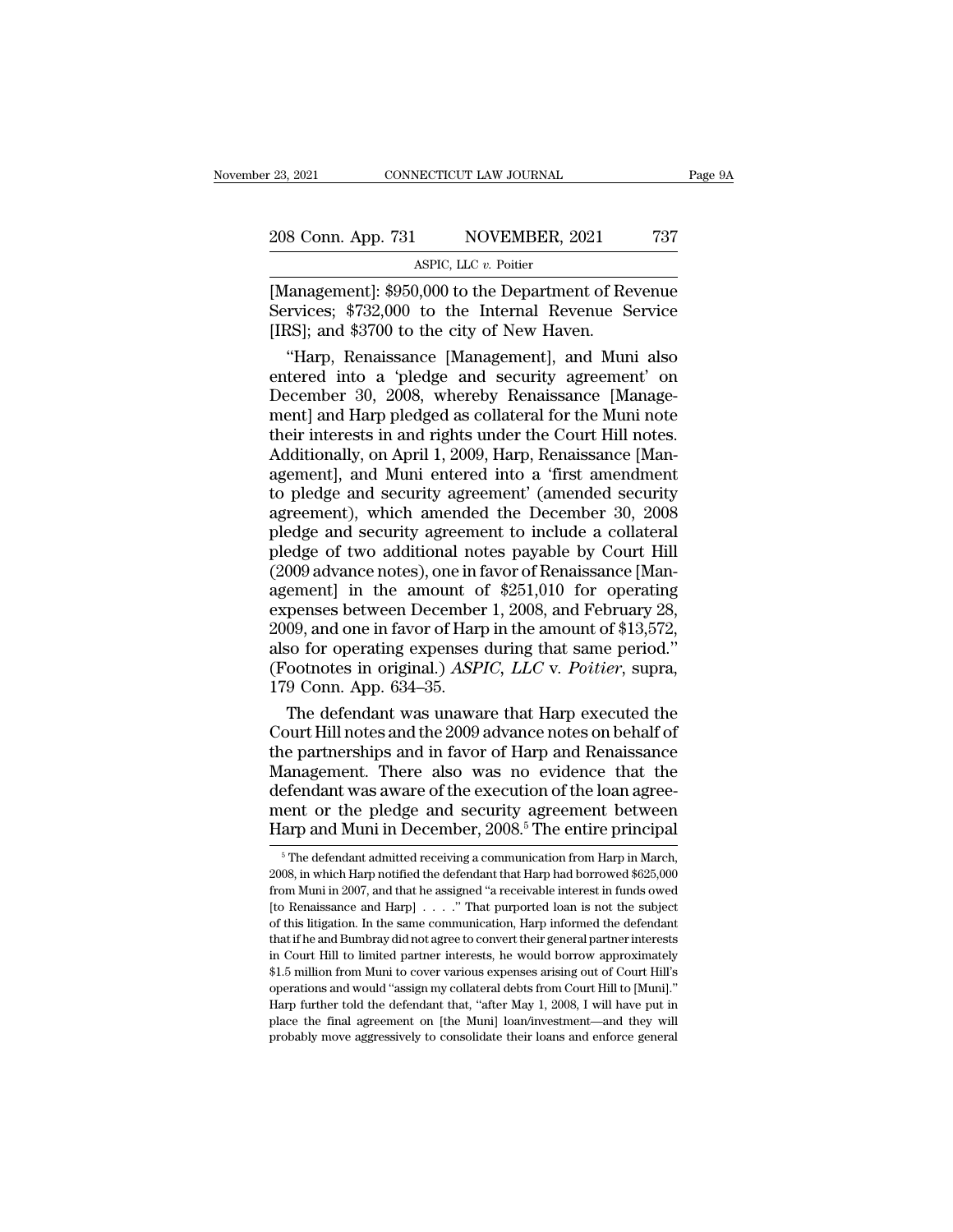### CONNECTICUT LAW JOURNAL November 23, 2021<br>
738 NOVEMBER, 2021 208 Conn. App. 731<br>
ASPIC, LLC v. Poitier NECTICUT LAW JOURNAL<br>ER, 2021 208 Contract 2011<br>ASPIC, LLC *v.* Poitier<br>Initianted was due and

CONNECTICUT LAW JOURNAL November 23, 2021<br>
Balance of the Muni note was due and payable on<br>
December 31, 2010, but no payment was made at that T38 NOVEMBER, 2021 208 Conn. App. 731<br>ASPIC, LLC v. Poitier<br>balance of the Muni note was due and payable on<br>December 31, 2010, but no payment was made at that<br>time.<sup>6</sup> time. $6$  $\frac{\text{ASPC, LLC } v. \text{ Poiter}}{\text{ASPC, LLC } v. \text{ Poiter}}$ <br>
Lance of the Muni note was due and payable on<br>
ecember 31, 2010, but no payment was made at that<br>
the.<sup>6</sup><br>
In May or June, 2011, Harp told his son Wendell<br>
atthew Nathaniel Harp tha

ASPIC, LLC  $v$ . Poitier<br>
balance of the Muni note was due and payable on<br>
December 31, 2010, but no payment was made at that<br>
time.<sup>6</sup><br>
In May or June, 2011, Harp told his son Wendell<br>
Matthew Nathaniel Harp that he had b balance of the Muni note was due and payable on<br>December 31, 2010, but no payment was made at that<br>time.<sup>6</sup><br>In May or June, 2011, Harp told his son Wendell<br>Matthew Nathaniel Harp that he had been diagnosed<br>with terminal ca December 31, 2010, but no payment was made at that<br>time.<sup>6</sup><br>In May or June, 2011, Harp told his son Wendell<br>Matthew Nathaniel Harp that he had been diagnosed<br>with terminal cancer and asked his son to return home<br>and take o time.<sup>6</sup><br>In May or June, 2011, Harp told his son Wendell<br>Matthew Nathaniel Harp that he had been diagnosed<br>with terminal cancer and asked his son to return home<br>and take over Harp's businesses. In November, 2011,<br>Harp, as In May or June, 2011, Harp told his son Wendell<br>Matthew Nathaniel Harp that he had been diagnosed<br>with terminal cancer and asked his son to return home<br>and take over Harp's businesses. In November, 2011,<br>Harp, as the Court In May or June, 2011, Harp told his son Wendell<br>Matthew Nathaniel Harp that he had been diagnosed<br>with terminal cancer and asked his son to return home<br>and take over Harp's businesses. In November, 2011,<br>Harp, as the Court Matthew Nathaniel Harp that he had been diagnosed<br>with terminal cancer and asked his son to return home<br>and take over Harp's businesses. In November, 2011,<br>Harp, as the Court Hill managing general partner,<br>divested Court H with terminal cancer and asked his son to return home<br>and take over Harp's businesses. In November, 2011,<br>Harp, as the Court Hill managing general partner,<br>divested Court Hill of its real property assets through<br>four separ and take over Harp's businesses. In November, 2011,<br>Harp, as the Court Hill managing general partner,<br>divested Court Hill of its real property assets through<br>four separate purchase and sale agreements. In three<br>of these tr Harp, as the Court Hill managing general partner,<br>divested Court Hill of its real property assets through<br>four separate purchase and sale agreements. In three<br>of these transactions, Harp transferred the real property<br>asset divested Court Hill of its real property assets through<br>four separate purchase and sale agreements. In three<br>of these transactions, Harp transferred the real property<br>assets of GAB, BHP, and WCH to limited liability compafour separate purchase and sale agreements. In three<br>of these transactions, Harp transferred the real property<br>assets of GAB, BHP, and WCH to limited liability compa-<br>nies owned and controlled by his son.<sup>7</sup> Additionally, of these transactions, Harp transferred the real property<br>assets of GAB, BHP, and WCH to limited liability compa-<br>nies owned and controlled by his son.<sup>7</sup> Additionally, on<br>November 4, 2011, Harp executed a purchase and sal assets of GAB, BHP, and WCH to limited liability compa-<br>nies owned and controlled by his son.<sup>7</sup> Additionally, on<br>November 4, 2011, Harp executed a purchase and sale<br>agreement transferring Renaissance Hill's real property<br> nies owned and controlled by his son.' Additionally, on<br>November 4, 2011, Harp executed a purchase and sale<br>agreement transferring Renaissance Hill's real property<br>assets to ASPIC Renaissance, LLC—an affiliate of the<br>plain November 4, 2011, Harp executed a purchase and sale<br>agreement transferring Renaissance Hill's real property<br>assets to ASPIC Renaissance, LLC—an affiliate of the<br>plaintiff—for the purchase price of \$2,800,000. Although<br>the agreement transferring Renaissance Hill's real property<br>assets to ASPIC Renaissance, LLC—an affiliate of the<br>plaintiff—for the purchase price of \$2,800,000. Although<br>the total stated consideration for all of the real prope assets to ASPIC Renaissance, LLC—an affiliate of the<br>plaintiff—for the purchase price of \$2,800,000. Although<br>the total stated consideration for all of the real property<br>assets sold was \$6,850,000, which represented the pu plaintiff—for the purchase price of \$2,800,000. Although<br>the total stated consideration for all of the real property<br>assets sold was \$6,850,000, which represented the pur-<br>ported fair market value of the properties, neithe the total stated consideration for all of the real property<br>assets sold was \$6,850,000, which represented the pur-<br>ported fair market value of the properties, neither the<br>Court Hill partnerships nor their partners received assets sold was \$6,850,000, which represented the pur-<br>ported fair market value of the properties, neither the<br>Court Hill partnerships nor their partners received any<br>proceeds from the transactions. Instead, the buyers pai ported fair market value of the properties, neither the<br>Court Hill partnerships nor their partners received any<br>proceeds from the transactions. Instead, the buyers paid<br>off mortgages owed on the properties in the amount of Court Hill partnerships nor their partners received any<br>proceeds from the transactions. Instead, the buyers paid<br>off mortgages owed on the properties in the amount of<br>\$1,830,272.23 and became co-obligors on the Court Hill<br> \$1,830,272.23 and became co-obligors on the Court Hill notes. Thus, as a result of these transactions, Court Hill lost more than \$5 million of equity in real estate assets and remained liable, along with its general partn motes. Thus, as a result of these transactions, Court Hill<br>lost more than \$5 million of equity in real estate assets<br>and remained liable, along with its general partners and<br>partner financial responsibility and collection.

and remained liable, along with its general partners and<br>partner financial responsibility and collection." The significance of this com-<br>munication is discussed further in part I A of this opinion.<br><sup>6</sup> Muni's managing part and Fentanted nable, along with its general partners and<br>partner financial responsibility and collection." The significance of this com-<br>munication is discussed further in part I A of this opinion.<br><sup>6</sup> Muni's managing part

munication is discussed further in part I A of this opinion.<br>
<sup>6</sup> Muni's managing partner, Richard Corey, testified at trial that, in early<br>
2017, a payment in the amount of \$710,443 was made toward the Muni note<br>
after on <sup>6</sup> Muni's managing partner, Richard Corey, testified at trial that, in early 2017, a payment in the amount of \$710,443 was made toward the Muni note after one of the properties that secured the note was sold.<br><sup>7</sup> In the 2017, a payment in the amount of \$710,443 was made toward the Muni note after one of the properties that secured the note was sold.<br>
<sup>7</sup> In the first sale, acting on behalf of GAB, Harp sold one property to HOW WH, LLC, f  $\frac{7}{1}$  In the first sale, acting on behalf of GAB, Harp sold one property to HOW WH, LLC, for the purchase price of \$850,000. In the second sale, acting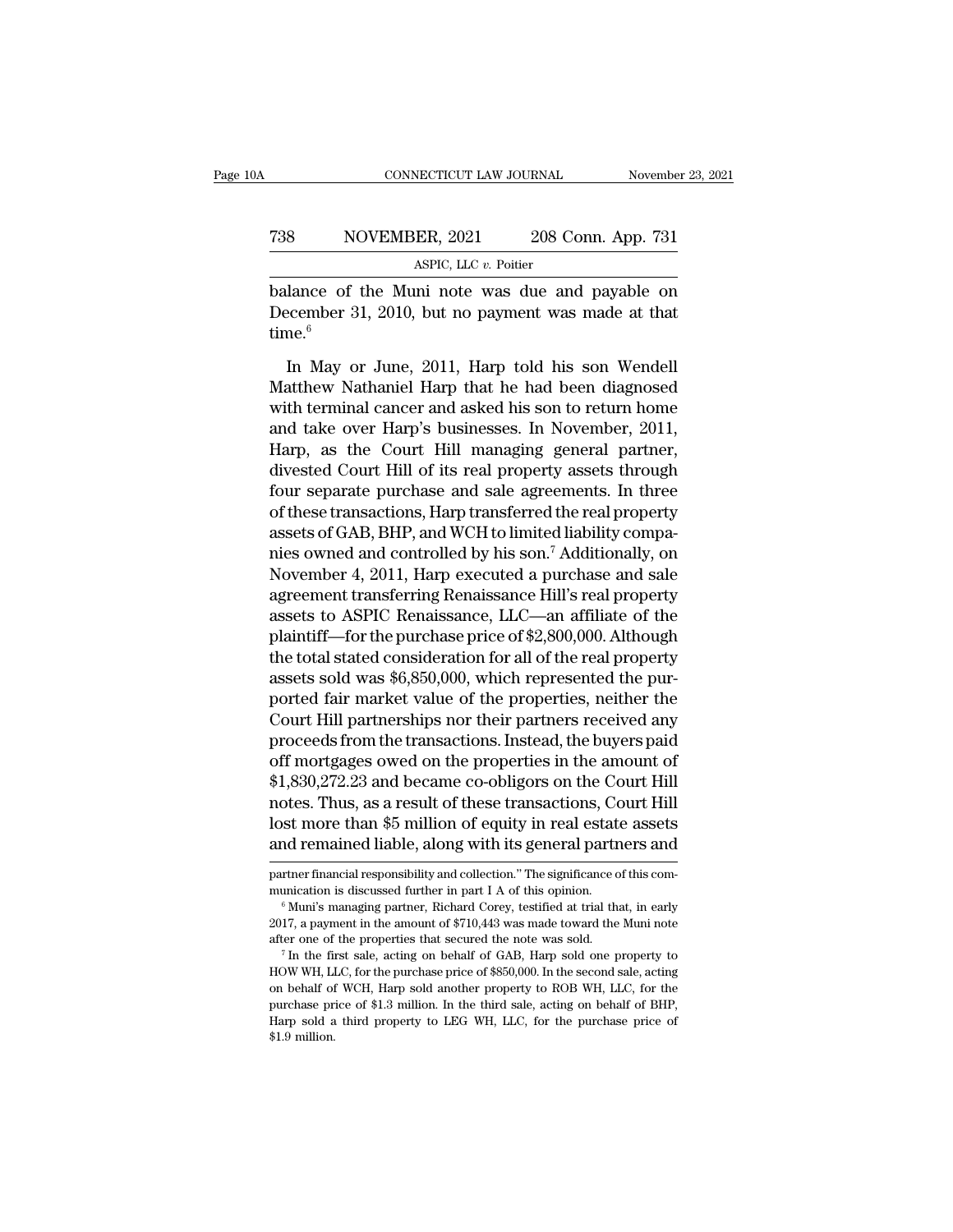### 23, 2021 CONNECTICUT LAW JOURNAL Page 11A<br>208 Conn. App. 731 NOVEMBER, 2021 739<br>ASPIC, LLC v. Poitier NECTICUT LAW JOURNAL<br>NOVEMBER, 2<br>ASPIC, LLC *v.* Poitier<br>nose assets for the Cc

The purchasers of those assets, for the Court Hill notes<br>executed by Harp on behalf of Court Hill notes<br>not notify the defendent that he seld Court Hill's real 208 Conn. App. 731 NOVEMBER, 2021 739<br>ASPIC, LLC  $v$ . Poitier<br>the purchasers of those assets, for the Court Hill notes<br>executed by Harp on behalf of Court Hill. Harp did<br>not notify the defendant that he sold Court Hill's 208 Conn. App. 731 NOVEMBER, 2021 739<br>ASPIC, LLC  $v$ . Poitier<br>the purchasers of those assets, for the Court Hill notes<br>executed by Harp on behalf of Court Hill. Harp did<br>not notify the defendant that he sold Court Hill's 208 Conn. App. 731 NOVEMBER, 2021 739<br>ASPIC, LLC  $v$ . Poitier<br>the purchasers of those assets, for the Court Hill notes<br>executed by Harp on behalf of Court Hill. Harp did<br>not notify the defendant that he sold Court Hill's ASPIC, LLC v. Poitier<br>
the purchasers of those assets, for the Court Hill notes<br>
executed by Harp on behalf of Court Hill. Harp did<br>
not notify the defendant that he sold Court Hill's real<br>
property assets to entities cont ASPIC, LLC  $v$ . Potter<br>the purchasers of those assets, for the Court Hill notes<br>executed by Harp on behalf of Court Hill. Harp did<br>not notify the defendant that he sold Court Hill's real<br>property assets to entities contro e purchasers of those assets, for the Court Hill. Harp did<br>t notify the defendant that he sold Court Hill's real<br>operty assets to entities controlled by his son and<br>e plaintiff. On December 2, 2011, Harp died, and his<br>n be executed by Harp on behand of Court Hill. Harp did<br>not notify the defendant that he sold Court Hill's real<br>property assets to entities controlled by his son and<br>the plaintiff. On December 2, 2011, Harp died, and his<br>son be

not nothy the defendant that he sold Court Till s real<br>property assets to entities controlled by his son and<br>the plaintiff. On December 2, 2011, Harp died, and his<br>son became the president of Renaissance Management.<br>On Jan property assets to entries controlled by his solid and<br>the plaintiff. On December 2, 2011, Harp died, and his<br>son became the president of Renaissance Management.<br>On January 8, 2014, after not receiving any payment<br>from Har the plantin. On December 2, 2011, 11arp died, and his<br>son became the president of Renaissance Management.<br>On January 8, 2014, after not receiving any payment<br>from Harp or Renaissance Management on the Muni<br>note, Muni decla son became the president of Nenaissance Management.<br>
On January 8, 2014, after not receiving any payment<br>
from Harp or Renaissance Management on the Muni<br>
note, Muni declared the note in default and held a public<br>
sale of On January 8, 2014, after not receiving any payment<br>from Harp or Renaissance Management on the Muni<br>note, Muni declared the note in default and held a public<br>sale of the collateral securing the Muni note—the Court<br>Hill and from Harp or Renaissance Management on the Muni<br>note, Muni declared the note in default and held a public<br>sale of the collateral securing the Muni note—the Court<br>Hill and 2009 advance notes. Muni was the highest bid-<br>der a note, Muni declared the note in default and held a public<br>sale of the collateral securing the Muni note—the Court<br>Hill and 2009 advance notes. Muni was the highest bid-<br>der at the auction and took title to the Court Hill n sale of the collateral securing the Muni note—the Court<br>Hill and 2009 advance notes. Muni was the highest bid-<br>der at the auction and took title to the Court Hill notes<br>and the 2009 advance notes. Muni thereafter transferr Hill and 2009 advance notes. Muni was the highest bid-<br>der at the auction and took title to the Court Hill notes<br>and the 2009 advance notes. Muni thereafter transferred<br>legal title of those notes to its subsidiary, the pla der at the auction and took title to the Court Hill notes<br>and the 2009 advance notes. Muni thereafter transferred<br>legal title of those notes to its subsidiary, the plaintiff,<br>which brought this action to enforce the Court and the 2009 advance notes. Muni thereafter transferred<br>legal title of those notes to its subsidiary, the plaintiff,<br>which brought this action to enforce the Court Hill<br>notes and the 2009 advance notes against the defendan legal title of those notes to its subsidiary, the plaintiff,<br>which brought this action to enforce the Court Hill<br>notes and the 2009 advance notes against the defendant,<br>as a general partner in Court Hill. The plaintiff did which brought this action to enforce the Court Hill<br>notes and the 2009 advance notes against the defendant,<br>as a general partner in Court Hill. The plaintiff did<br>not seek to enforce the notes against the Court Hill<br>partner notes and the 2009 advance notes against the defendant, as a general partner in Court Hill. The plaintiff did not seek to enforce the notes against the Court Hill partnerships, Harp's estate, Bumbray, or any of the entitie a general partier in Court Till. The plaintiff und<br>it seek to enforce the notes against the Court Hill<br>princrships, Harp's estate, Bumbray, or any of the enti-<br>is that became co-obligors on the notes when they<br>rehased the filed an answer and amended special defenses.<br>They are the communities that became co-obligors on the notes when they<br>purchased the Court Hill properties in 2011, including<br>the plaintiff's affiliate, ASPIC Renaissance, LLC

partierships, riarp's estate, buttoray, or any or the entire-<br>ties that became co-obligors on the notes when they<br>purchased the Court Hill properties in 2011, including<br>the plaintiff's affiliate, ASPIC Renaissance, LLC.<br>In the state became co-obigots on the hotes when they<br>purchased the Court Hill properties in 2011, including<br>the plaintiff's affiliate, ASPIC Renaissance, LLC.<br>In response to the plaintiff's complaint, the defendant<br>filed an purchased the Court Tim properties in 2011, including<br>the plaintiff's affiliate, ASPIC Renaissance, LLC.<br>In response to the plaintiff's complaint, the defendant<br>filed an answer and amended special defenses. At issue<br>in thi In response to the plaintiff's complaint, the defendant<br>filed an answer and amended special defenses. At issue<br>in this appeal is the defendant's eighth special defense<br>that the plaintiff is barred from recovery by virtue o In response to the plaintiff's complaint, the defendant<br>filed an answer and amended special defenses. At issue<br>in this appeal is the defendant's eighth special defense<br>that the plaintiff is barred from recovery by virtue o filed an answer and amended special defenses. At issue<br>in this appeal is the defendant's eighth special defense<br>that the plaintiff is barred from recovery by virtue of<br>Harp's breach of his fiduciary duties to the defendant in this appeal is the defendant's eighth special defense<br>that the plaintiff is barred from recovery by virtue of<br>Harp's breach of his fiduciary duties to the defendant.<br>The defendant argued that Harp breached his fiduciary that the plaintiff is barred from recovery by virtue of Harp's breach of his fiduciary duties to the defendant.<br>The defendant argued that Harp breached his fiduciary<br>duties by (1) executing the Court Hill notes and the<br>200 Harp's breach of his fiduciary duties to the defendant.<br>The defendant argued that Harp breached his fiduciary<br>duties by (1) executing the Court Hill notes and the<br>2009 advance notes on behalf of the Court Hill partner-<br>sh The defendant argued that Harp breached his fiduciary<br>duties by (1) executing the Court Hill notes and the<br>2009 advance notes on behalf of the Court Hill partner-<br>ships, for his own benefit, without providing sufficient<br>no duties by (1) executing the Court Hill notes and the<br>2009 advance notes on behalf of the Court Hill partner-<br>ships, for his own benefit, without providing sufficient<br>notice to the defendant that he was doing so, (2) enter-2009 advance notes on behalf of the Court Hill partner-<br>ships, for his own benefit, without providing sufficient<br>notice to the defendant that he was doing so, (2) enter-<br>ing into the Muni note and using the Court Hill note ships, for his own benefit, without providing sufficient<br>notice to the defendant that he was doing so, (2) enter-<br>ing into the Muni note and using the Court Hill notes<br>and the 2009 advance notes as collateral, also without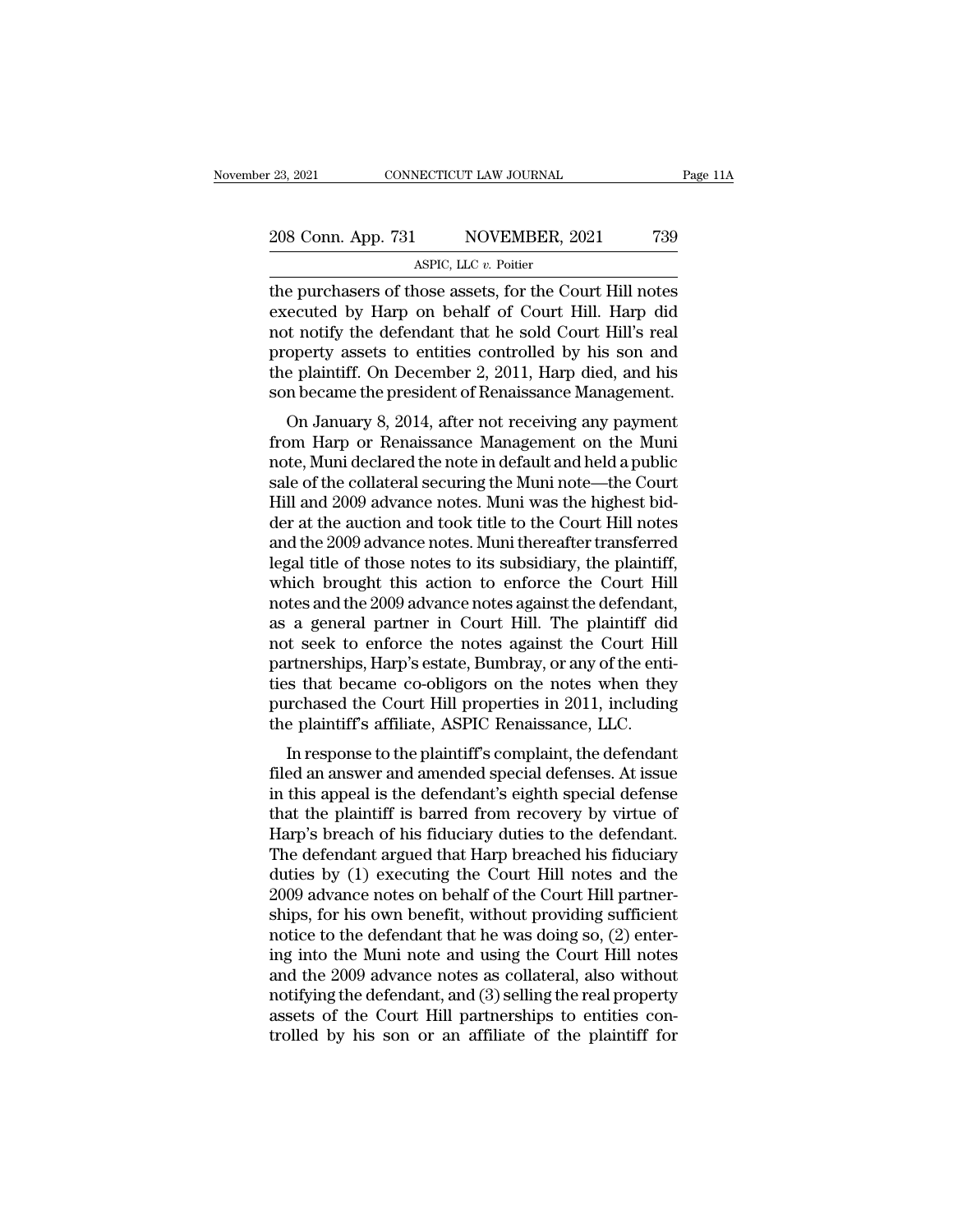|     | CONNECTICUT LAW JOURNAL                                                                  | November 23, 2021  |
|-----|------------------------------------------------------------------------------------------|--------------------|
| 740 | NOVEMBER, 2021                                                                           | 208 Conn. App. 731 |
|     | ASPIC, LLC v. Poitier                                                                    |                    |
|     | inadequate consideration, again without informing the<br>defendant that he was doing so. |                    |
|     | Before the trial court, the parties agreed that, because                                 |                    |

 $\begin{array}{r} 0 \hbox{NOWEMBER, 2021} \hbox{208 Conn. App. 731} \ \hline \text{ASPC, LLC } v. \text{ Poitier} \ \hline \end{array}$ <br>adequate consideration, again without informing the fendant that he was doing so.<br>Before the trial court, the parties agreed that, because e plaint  $\frac{ABPL, 2021}{ABPL, 202}$  asplies and  $\frac{ABPL, 2021}{BC}$  and  $\frac{BCL, 2021}{BC}$  and  $\frac{BCL, 2021}{BC}$  and  $\frac{BCL, 2021}{BC}$  and  $\frac{BCL}{BC}$  and  $\frac{BCL}{BC}$  and  $\frac{BCL}{BC}$  and  $\frac{BCL}{BC}$  and  $\frac{BCL}{BC}$  and  $\frac{BCL}{BC}$  and  $\frac{BCL}{BC}$  a  $\frac{\text{ASPLC, LLC } v. \text{ Poiter}}{\text{inadequate consideration, again without informing the}\end{equation}$ <br>defendant that he was doing so.<br>Before the trial court, the parties agreed that, because<br>the plaintiff acquired the notes after the notes were in<br>default, the plaintiff stood in H inadequate consideration, again without informing the<br>defendant that he was doing so.<br>Before the trial court, the parties agreed that, because<br>the plaintiff acquired the notes after the notes were in<br>default, the plaintiff defendant that he was doing so.<br>
Before the trial court, the parties agreed that, because<br>
the plaintiff acquired the notes after the notes were in<br>
default, the plaintiff stood in Harp's shoes and, there-<br>
fore, owed a fi Before the trial court, the parties agreed that, because<br>the plaintiff acquired the notes after the notes were in<br>default, the plaintiff stood in Harp's shoes and, there-<br>fore, owed a fiduciary duty to the defendant. Accor Before the trial court, the parties agreed that, because<br>the plaintiff acquired the notes after the notes were in<br>default, the plaintiff stood in Harp's shoes and, there-<br>fore, owed a fiduciary duty to the defendant. Accor the plaintiff acquired the notes after the notes were in<br>default, the plaintiff stood in Harp's shoes and, there-<br>fore, owed a fiduciary duty to the defendant. Accord-<br>ingly, the plaintiff conceded that, if Harp breached h default, the plaintiff stood in Harp's shoes and, there-<br>fore, owed a fiduciary duty to the defendant. Accord-<br>ingly, the plaintiff conceded that, if Harp breached his<br>fiduciary duty to the defendant, it would be precluded fore, owed a fiduciary duty to the defendant. Accordingly, the plaintiff conceded that, if Harp breached his fiduciary duty to the defendant, it would be precluded from enforcing the notes. The plaintiff also conceded that ingly, the plaintiff conceded that, if Harp breached his<br>fiduciary duty to the defendant, it would be precluded<br>from enforcing the notes. The plaintiff also conceded<br>that, because Harp owed a fiduciary duty to the defen-<br>d fiduciary duty to the defendant, it would be precluded<br>from enforcing the notes. The plaintiff also conceded<br>that, because Harp owed a fiduciary duty to the defen-<br>dant, it bore the burden of proving, by clear and convincfrom enforcing the notes. The plaintiff also conceded<br>that, because Harp owed a fiduciary duty to the defen-<br>dant, it bore the burden of proving, by clear and convinc-<br>ing evidence, that the transactions at issue constitut that, because Harp owed a fiduciary duty to the defen-<br>dant, it bore the burden of proving, by clear and convinc-<br>ing evidence, that the transactions at issue constituted<br>fair dealing by Harp. The plaintiff claimed that Ha dant, it bore the burden of proving, by clear and convincing<br>evidence, that the transactions at issue constituted<br>fair dealing by Harp. The plaintiff claimed that Harp<br>dealt fairly with the defendant, arguing that the eviing evidence, that the transactions at issue constituted<br>fair dealing by Harp. The plaintiff claimed that Harp<br>dealt fairly with the defendant, arguing that the evi-<br>dence established that the defendant was well aware<br>of t fair dealing by Harp. The plaintiff claimed that Harp<br>dealt fairly with the defendant, arguing that the evi-<br>dence established that the defendant was well aware<br>of the substantial amounts Court Hill owed Harp and<br>Renaissan dealt fairly with the defendant, arguing that the evi-<br>dence established that the defendant was well aware<br>of the substantial amounts Court Hill owed Harp and<br>Renaissance Management, and that Harp explicitly told<br>the defen dence established that the defendant was well aware<br>of the substantial amounts Court Hill owed Harp and<br>Renaissance Management, and that Harp explicitly told<br>the defendant that he intended to borrow money from<br>Muni and to of the substantial amounts Court Hill owed Harp and<br>Renaissance Management, and that Harp explicitly told<br>the defendant that he intended to borrow money from<br>Muni and to assign to Muni, as collateral for the loan, the<br>rece Renaissance Management, and that Harp explicitly told<br>the defendant that he intended to borrow money from<br>Muni and to assign to Muni, as collateral for the loan, the<br>receivables owed to him and Renaissance Management.<br>The the detendant that he intended to borrow money from<br>Muni and to assign to Muni, as collateral for the loan, the<br>receivables owed to him and Renaissance Management.<br>The plaintiff also argued that the liquidation of Court<br>Hi Muni and to assign to Muni, as<br>receivables owed to him and<br>The plaintiff also argued tha<br>Hill's real property assets i<br>distinct from the transactior<br>and 2009 advance notes and<br>to enforce those notes.<br>On March 20, 2018, the is plaintiff also argued that the liquidation of Court<br>ll's real property assets in 2011 was separate and<br>stinct from the transactions involving the Court Hill<br>d 2009 advance notes and in no way tainted its right<br>enforce t Hill's real property assets in 2011 was separate and<br>distinct from the transactions involving the Court Hill<br>and 2009 advance notes and in no way tainted its right<br>to enforce those notes.<br>On March 20, 2018, the court held

distinct from the transactions involving the Court Hill<br>and 2009 advance notes and in no way tainted its right<br>to enforce those notes.<br>On March 20, 2018, the court held a one day bench<br>trial. On November 8, 2018, the court and 2009 advance notes and in no way tainted its right<br>to enforce those notes.<br>On March 20, 2018, the court held a one day bench<br>trial. On November 8, 2018, the court rendered judgment<br>in favor of the defendant on his spec to enforce those notes.<br>
On March 20, 2018, the court held a one day bench<br>
trial. On November 8, 2018, the court rendered judgment<br>
in favor of the defendant on his special defense asserting<br>
a breach of fiduciary duty, c On March 20, 2018, the court held a one day bench<br>trial. On November 8, 2018, the court rendered judgment<br>in favor of the defendant on his special defense asserting<br>a breach of fiduciary duty, concluding that Harp breached On March 20, 2018, the court held a one day bench<br>trial. On November 8, 2018, the court rendered judgment<br>in favor of the defendant on his special defense asserting<br>a breach of fiduciary duty, concluding that Harp breached trial. On November 8, 2018, the court rendered judgment<br>in favor of the defendant on his special defense asserting<br>a breach of fiduciary duty, concluding that Harp breached<br>his fiduciary duty to the defendant. The court re in favor of the defendant on his special defense asserting<br>a breach of fiduciary duty, concluding that Harp breached<br>his fiduciary duty to the defendant. The court reasoned:<br>"The plaintiff produced no rebuttal evidence tha a breach of hauclary duty, concluding that Harp breached<br>his fiduciary duty to the defendant. The court reasoned:<br>"The plaintiff produced no rebuttal evidence that either<br>Bumbray or the defendant was aware of Harp's endors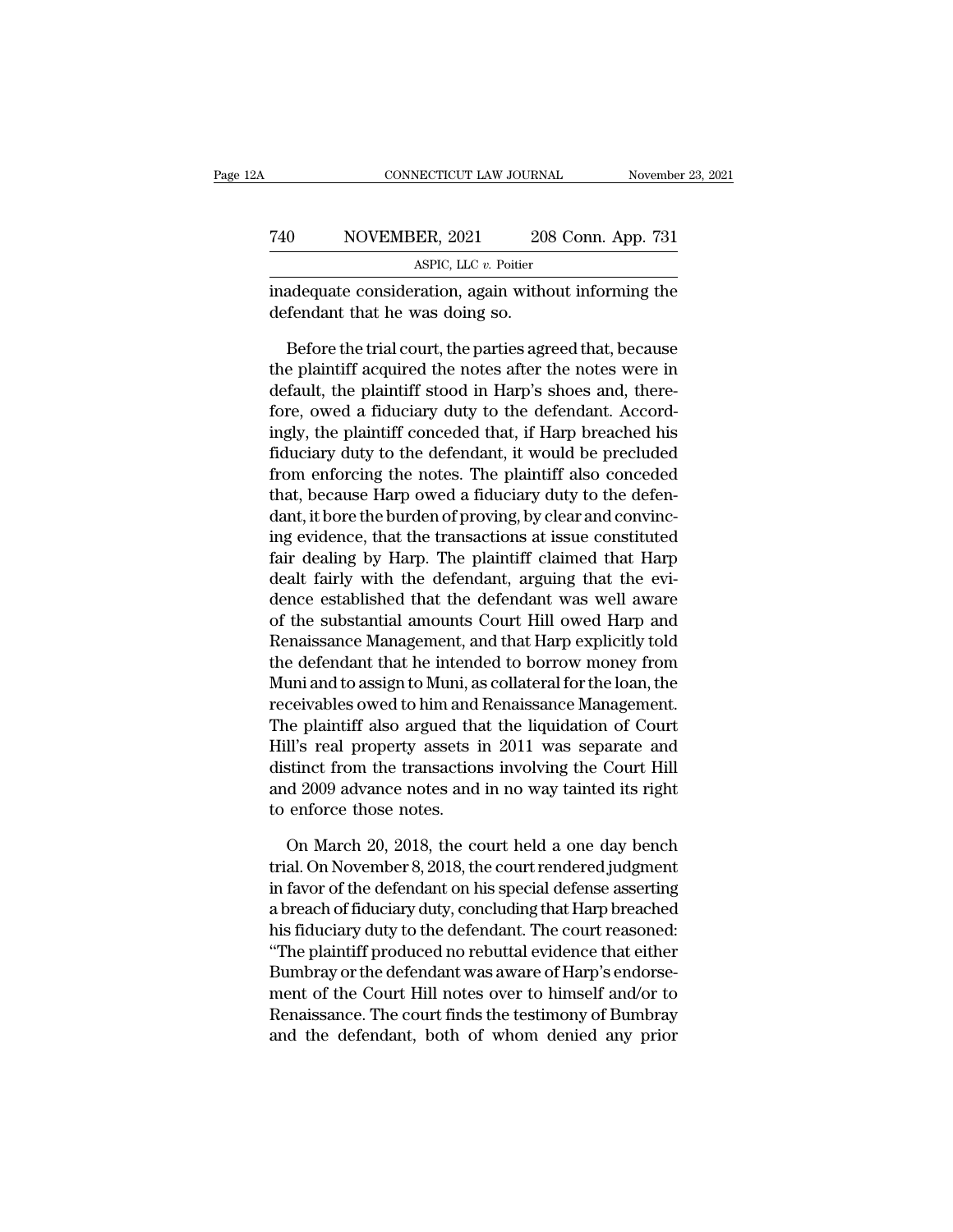### 23, 2021 CONNECTICUT LAW JOURNAL Page 13A<br>
208 Conn. App. 731 NOVEMBER, 2021 741<br>
ASPIC, LLC v. Poitier NECTICUT LAW JOURNAL<br>NOVEMBER, 2<br>ASPIC, LLC *v.* Poitier<br>'s endorsements to be

knowledge of Harp's endorsements, to be highly credi-<br>
Rowledge of Harp's endorsements, to be highly credi-<br>
Mowledge of Harp's endorsements, to be highly credi-<br>
Due.<sup>8</sup> The plaintiff presented no transcripts from any mee 208 Conn. App. 731 NOVEMBER, 2021 741<br>ASPIC, LLC v. Poitier<br>Rowledge of Harp's endorsements, to be highly credi-<br>ble.<sup>8</sup> The plaintiff presented no transcripts from any<br>meetings of the general partners regarding said endor 208 Conn. App. 731 NOVEMBER, 2021 741<br>ASPIC, LLC  $v$ . Poitier<br>knowledge of Harp's endorsements, to be highly credi-<br>ble.<sup>8</sup> The plaintiff presented no transcripts from any<br>meetings of the general partners regarding said e 208 Conn. App. 731 NOVEMBER, 2021 741<br>ASPIC, LLC  $v$ . Poitier<br>knowledge of Harp's endorsements, to be highly credi-<br>ble.<sup>8</sup> The plaintiff presented no transcripts from any<br>meetings of the general partners regarding said e ASPIC, LLC v. Poitier<br>
ASPIC, LLC v. Poitier<br>
knowledge of Harp's endorsements, to be highly credi-<br>
ble.<sup>8</sup> The plaintiff presented no transcripts from any<br>
meetings of the general partners regarding said endorse-<br>
ments ASPIC, LLC v. Potter<br>
knowledge of Harp's endorsements, to be highly credi-<br>
ble.<sup>8</sup> The plaintiff presented no transcripts from any<br>
meetings of the general partners regarding said endorse-<br>
ments and there was no evidenc Example of Harp's endorscritents, to be highly ered-<br>
E.<sup>8</sup> The plaintiff presented no transcripts from any<br>
setings of the general partners regarding said endorse-<br>
ents and there was no evidence that any such meet-<br>
gs w erly (1) concluded that Harp, as the plaintiff's predeces-<br>server held." (Footnote added.) The plaintiff now<br>appeals. Additional facts will be set forth as necessary.<br>On appeal, the plaintiff claims that the court improp-

meetings of the general partners regarding state entorse<br>ments and there was no evidence that any such meet-<br>ings were held." (Footnote added.) The plaintiff now<br>appeals. Additional facts will be set forth as necessary.<br>On ments and after was no evidence and any such meet<br>ings were held." (Footnote added.) The plaintiff now<br>appeals. Additional facts will be set forth as necessary.<br>On appeal, the plaintiff claims that the court improp-<br>erly ( mgs were near. (I comode aladea.) The plantin flow<br>appeals. Additional facts will be set forth as necessary.<br>On appeal, the plaintiff claims that the court improp-<br>erly (1) concluded that Harp, as the plaintiff's predecesis on appeals. Hadiabhai has some seculoral as necessary.<br>
On appeal, the plaintiff claims that the court improperly (1) concluded that Harp, as the plaintiff's predecessor in interest, breached his fiduciary duties to the On appeal, the plaintiff claims that the court improp-<br>erly (1) concluded that Harp, as the plaintiff's predeces-<br>sor in interest, breached his fiduciary duties to the<br>defendant and (2) rendered judgment for the defendant<br> erly (1) concluded that Harp, as the plaintiff's predecessor in interest, breached his fiduciary duties to the defendant and (2) rendered judgment for the defendant on the Court Hill notes and the 2009 advance notes issued sor in interest, breache<br>defendant and (2) render<br>on the Court Hill notes<br>issued to Renaissance M<br>cluded that Renaissance<br>any fiduciary duty it owe<br>each claim in turn. sued to Renaissance Management even though it con-<br>1ded that Renaissance Management had not breached<br>1 y fiduciary duty it owed to the defendant. We address<br>1 claim in turn.<br>I<br>The plaintiff first claims that the court's co

I

cluded that Renaissance Management had not breached<br>any fiduciary duty it owed to the defendant. We address<br>each claim in turn.<br>I<br>The plaintiff first claims that the court's conclusion<br>that Harp breached his fiduciary duti any fiduciary duty it owed to the defendant. We address<br>each claim in turn.<br>I<br>The plaintiff first claims that the court's conclusion<br>that Harp breached his fiduciary duties to the defendant<br>was premised on multiple legal e reach claim in turn.<br>
I<br>
The plaintiff first claims that the court's conclusion<br>
that Harp breached his fiduciary duties to the defendant<br>
was premised on multiple legal errors and clearly erro-<br>
neous factual findings. Th I<br>
The plaintiff first claims that the court's conclusion<br>
that Harp breached his fiduciary duties to the defendant<br>
was premised on multiple legal errors and clearly erro-<br>
neous factual findings. The plaintiff argues tha The plaintiff first claims that the court's conclusion<br>that Harp breached his fiduciary duties to the defendant<br>was premised on multiple legal errors and clearly erro-<br>neous factual findings. The plaintiff argues that the The plaintiff first claims that the court's conclusion<br>that Harp breached his fiduciary duties to the defendant<br>was premised on multiple legal errors and clearly erro-<br>neous factual findings. The plaintiff argues that the that Harp breached his fiduciary duties to the defendant<br>was premised on multiple legal errors and clearly erro-<br>neous factual findings. The plaintiff argues that the<br>court improperly (1) found that the defendant lacked<br>no was premised on multiple legal errors and clearly erro-<br>neous factual findings. The plaintiff argues that the<br>court improperly (1) found that the defendant lacked<br>notice of the Court Hill notes, the 2009 advance notes,<br>and neous factual findings. The plaintiff argues that the court improperly (1) found that the defendant lacked notice of the Court Hill notes, the 2009 advance notes, and the Muni note, (2) failed to consider all of the releva defendant. delice of the court rim notes, the 2009 datacter hotes,<br>d the Muni note, (2) failed to consider all of the<br>levant factors under *Konover Development Corp.* v.<br>*ller*, 228 Conn. 206, 635 A.2d 798 (1994), and (3) ana-<br>red Ha relevant factors under *Konover Development Corp.* v.<br> *Zeller*, 228 Conn. 206, 635 A.2d 798 (1994), and (3) ana-<br>
lyzed Harp's performance of his fiduciary duties to the<br>
defendant.<br>
We begin with the standard of review a Leven the score of the score process provided to the *Seller*, 228 Conn. 206, 635 A.2d 798 (1994), and (3) analyzed Harp's performance of his fiduciary duties to the defendant.<br>We begin with the standard of review and lega

We begin with the standard of review and legal princi-<br>les relevant to our resolution of the plaintiff's claims.<br>The scope of our appellate review depends upon the<br><sup>8</sup>The parties agree that the court's statements regarding We begin with the standard of review and legal princi-<br>ples relevant to our resolution of the plaintiff's claims.<br>"The scope of our appellate review depends upon the<br>"The parties agree that the court's statements regarding

ples relevant to our resolution of the plaintiff's claims.<br>
"The scope of our appellate review depends upon the<br>
<sup>8</sup>The parties agree that the court's statements regarding Bumbray's testi-<br>
mony are clearly erroneous becau "The scope of our appellate review depends upon the<br>
<sup>8</sup>The parties agree that the court's statements regarding Bumbray's testimony are clearly erroneous because Bumbray did not testify. Nevertheless,<br>
because the plaintif The Scope of our appenate review depends upon the<br><sup>8</sup>The parties agree that the court's statements regarding Bumbray's testi-<br>mony are clearly erroneous because Bumbray did not testify. Nevertheless,<br>because the plaintiff  $\degree$  The parties agree that the mony are clearly erroreous because the plaintiff had tevidence, what the defendance widence that the defendance court's error was harmless.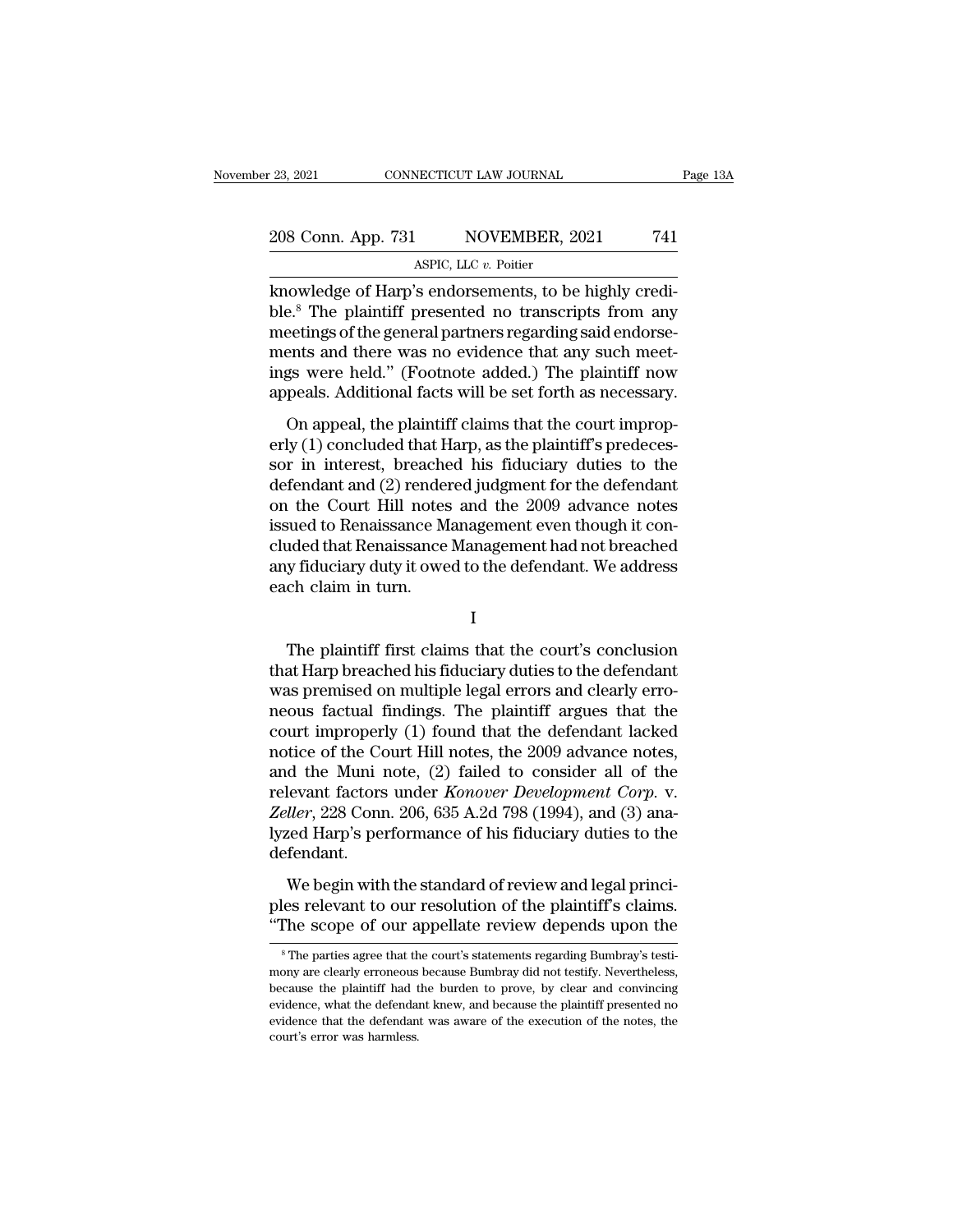### CONNECTICUT LAW JOURNAL November 23, 2021<br>
742 NOVEMBER, 2021 208 Conn. App. 731<br>
ASPIC, LLC v. Poitier NECTICUT LAW JOURNAL<br>ER, 2021 208 Contains 2011<br>ASPIC, LLC *v.* Poitier<br>Tion of the rulings ma

cONNECTICUT LAW JOURNAL November 23, 20<br>
T42 NOVEMBER, 2021 208 Conn. App. 731<br>
ASPIC, LLC v. Poitier<br>
proper characterization of the rulings made by the trial<br>
court. To the extent that the trial court has made find-<br>
ing THE TREE THE SUCKET MOVEMBER, 2021 208 Conn. App. 731<br>ASPIC, LLC  $v$ . Poitier<br>proper characterization of the rulings made by the trial<br>court. To the extent that the trial court has made find-<br>ings of fact, our review is l T42 NOVEMBER, 2021 208 Conn. App. 731<br>ASPIC, LLC  $v$ . Poitier<br>proper characterization of the rulings made by the trial<br>court. To the extent that the trial court has made find-<br>ings of fact, our review is limited to decidi  $\begin{array}{ll} \hline \text{TOVEMBER, 2021} & \text{208 Conn. App. 731} \\ \hline \text{ASPIC, LLC } v. \text{ Poitier} \\ \hline \text{proper characterization of the rulings made by the trial} \\ \text{court. To the extent that the trial court has made findings of fact, our review is limited to deciding whether such findings were clearly erroneous. When, however, the trial court draws conclusions of law, our review is planar, and we must decide whether its conclusions on the original work. \end{array}$ ASPIC, LLC  $v$ . Poitier<br>proper characterization of the rulings made by the trial<br>court. To the extent that the trial court has made find-<br>ings of fact, our review is limited to deciding whether<br>such findings were clearly ASPIC, LEC  $\dot{v}$ . Polder<br>proper characterization of the rulings made by the trial<br>court. To the extent that the trial court has made find-<br>ings of fact, our review is limited to deciding whether<br>such findings were clear proper characterization of the rulings made by the trial<br>court. To the extent that the trial court has made find-<br>ings of fact, our review is limited to deciding whether<br>such findings were clearly erroneous. When, however, court. To the extent that the trial court has n<br>ings of fact, our review is limited to deciding<br>such findings were clearly erroneous. When,<br>the trial court draws conclusions of law, our<br>plenary and we must decide whether i (b) the resolution of a question of law, such as existence in the resolutions of law, our review is enary and we must decide whether its conclusions e legally and logically correct and find support in the rets as they appe From the trial court draws conclusions of law, our review is<br>plenary and we must decide whether its conclusions<br>are legally and logically correct and find support in the<br>facts as they appear in the record....<br>"[W]hen the r

Fremary and we must decide whether its conclusions<br>are legally and logically correct and find support in the<br>facts as they appear in the record. . . .<br>"[W]hen the resolution of a question of law, such as<br>the existence of a essence, a mixed vertex when the subspace of a find support in the facts as they appear in the record. . . .<br>
"[W]hen the resolution of a question of law, such as<br>
the existence of a fiduciary duty, depends on underlying<br> review the resolution of a question of law, such as<br>
"[W]hen the resolution of a question of law, such as<br>
the existence of a fiduciary duty, depends on underlying<br>
facts that are in dispute, that question becomes, in<br>
ess "[W]hen the resolution of a question of law, such as<br>the existence of a fiduciary duty, depends on underlying<br>facts that are in dispute, that question becomes, in<br>essence, a mixed question of fact and law. Thus, we<br>review "[W]hen the resolution of a question of law, such as<br>the existence of a fiduciary duty, depends on underlying<br>facts that are in dispute, that question becomes, in<br>essence, a mixed question of fact and law. Thus, we<br>review the existence of a fiduciary duty, depends on underlying facts that are in dispute, that question becomes, in essence, a mixed question of fact and law. Thus, we review the subsidiary findings of historical fact, which co facts that are in dispute, that question becomes, in<br>essence, a mixed question of fact and law. Thus, we<br>review the subsidiary findings of historical fact, which<br>constitute a recital of external events and the credibility essence, a mixed question of fact and law. Thus, we<br>review the subsidiary findings of historical fact, which<br>constitute a recital of external events and the credibility<br>of their narrators, for clear error, and engage in pl review the subsidiary findings of historical fact, which<br>constitute a recital of external events and the credibility<br>of their narrators, for clear error, and engage in plenary<br>review of the trial court's application of . . constitute a recital of external events and the credibility<br>of their narrators, for clear error, and engage in plenary<br>review of the trial court's application of  $\ldots$  legal stan-<br>dards  $\ldots$  to the underlying historical of their narrators, for clear error, and engage in plenary<br>review of the trial court's application of . . . legal stan-<br>dards . . . to the underlying historical facts." (Citation<br>omitted; internal quotation marks omitted. review of the trial court's application of . . . legal standards . . . to the underlying historical facts." (Citation omitted; internal quotation marks omitted.) *Saggese* v. *Beazley Co. Realtors*, 155 Conn. App. 734, 751 eazley Co. Realtors, 155 Conn. App. 734, 751–52, 109<br>3d 1043 (2015). "Appellate review of facts on which<br>claim of breach of fiduciary duty is based is subject<br>the clearly erroneous standard." Chioffi v. Martin,<br>1 Conn. App A.3d 1043 (2015). "Appellate review of facts on which<br>a claim of breach of fiduciary duty is based is subject<br>to the clearly erroneous standard." *Chioffi* v. *Martin*,<br>181 Conn. App. 111, 136, 186 A.3d 15 (2018).<br>As a pr

a claim of breach of fiduciary duty is based is subject<br>to the clearly erroneous standard." *Chioffi* v. *Martin*,<br>181 Conn. App. 111, 136, 186 A.3d 15 (2018).<br>As a preliminary matter, we reiterate—as we did in<br>ASPIC—that by the clearly erroneous standard." *Chioffi* v*. Martin*, 181 Conn. App. 111, 136, 186 A.3d 15 (2018).<br>As a preliminary matter, we reiterate—as we did in *ASPIC*—that it is undisputed that Harp owed a fiduciary duty to th 181 Conn. App. 111, 136, 186 A.3d 15 (2018).<br>
As a preliminary matter, we reiterate—as we did in<br>  $ASPIC$ —that it is undisputed that Harp owed a fiduciary<br>
duty to the defendant, and that the plaintiff is bound<br>
by that fidu As a preliminary matter, we reiterate—as we did in  $ASPIC$ —that it is undisputed that Harp owed a fiduciary<br>duty to the defendant, and that the plaintiff is bound<br>by that fiduciary duty. See ASPIC, LLC v. Poitier, supra,<br>179 As a preliminary matter, we reiterate—as we did in<br>ASPIC—that it is undisputed that Harp owed a fiduciary<br>duty to the defendant, and that the plaintiff is bound<br>by that fiduciary duty. See ASPIC, LLC v. Poitier, supra,<br>17 ASPIC—that it is undisputed that Harp owed a fiduciary<br>duty to the defendant, and that the plaintiff is bound<br>by that fiduciary duty. See ASPIC, LLC v. Poitier, supra,<br>179 Conn. App. 641 n.6 ("The court found, and the<br>par duty to the defendant, and that the plaintiff is bound<br>by that fiduciary duty. See *ASPIC*, *LLC* v. *Poitier*, supra,<br>179 Conn. App. 641 n.6 ("The court found, and the<br>parties do not dispute, that the plaintiff, having ac by that fiduciary duty. See *ASPIC*, *LLC* v. *Poitier*, supra,<br>179 Conn. App. 641 n.6 ("The court found, and the<br>parties do not dispute, that the plaintiff, having acquired<br>the Court Hill collateral notes after the notes 179 Conn. App. 641 n.6 ("The court found, and the<br>parties do not dispute, that the plaintiff, having acquired<br>the Court Hill collateral notes after the notes were in<br>default, is not a holder in due course under General<br>Sta parties do not dispute, that the plaintiff, having acquired<br>the Court Hill collateral notes after the notes were in<br>default, is not a holder in due course under General<br>Statutes § 42a-3-302 (a), and that the plaintiff is s the Court Hill collateral notes after<br>default, is not a holder in due cour<br>Statutes § 42a-3-302 (a), and that the<br>to any personal defenses that the def<br>asserted against Harp and Renaissana<br>agree that the plaintiff stands i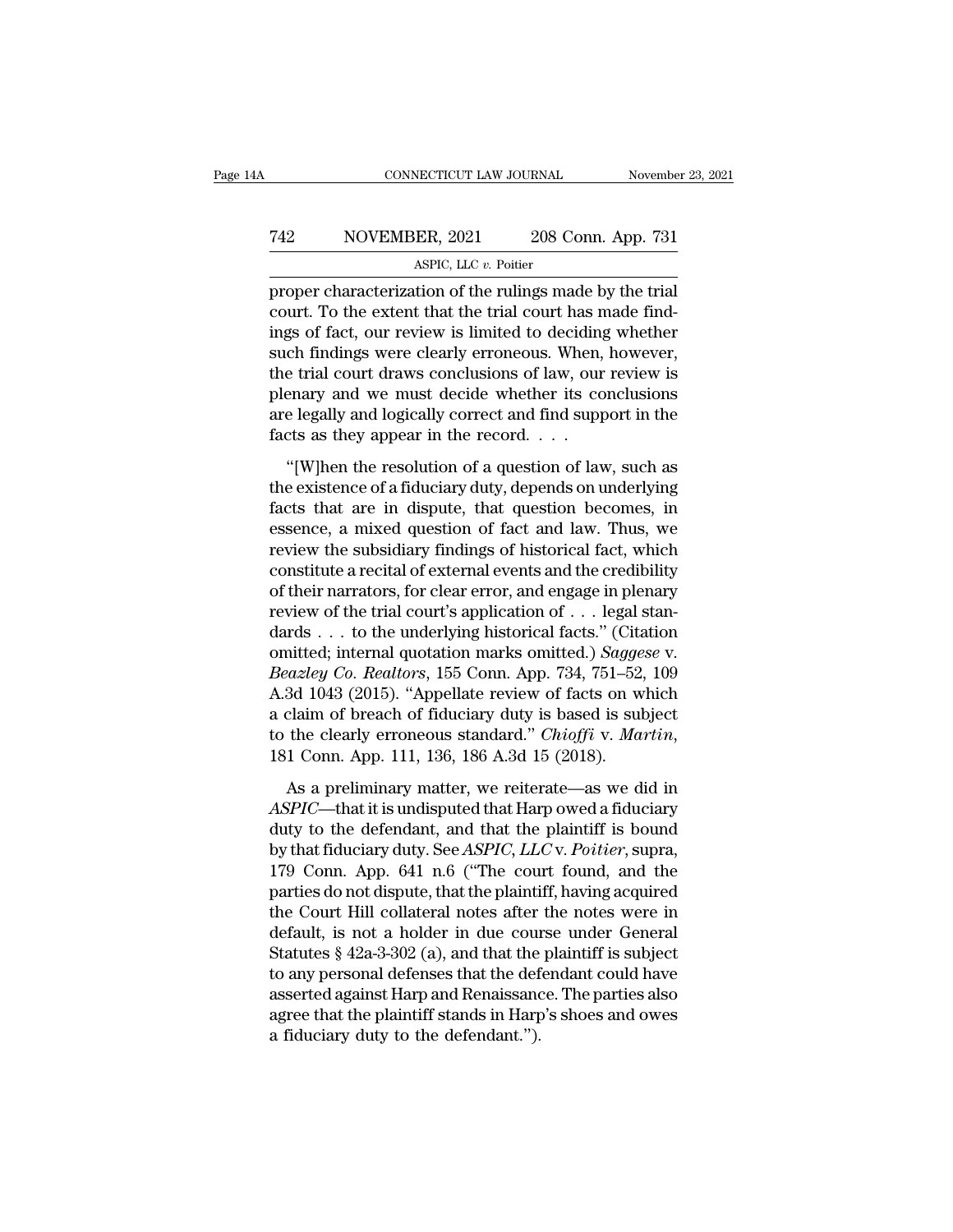### 23, 2021 CONNECTICUT LAW JOURNAL Page 15A<br>
208 Conn. App. 731 NOVEMBER, 2021 743<br>
ASPIC, LLC v. Poitier NECTICUT LAW JOURNAL<br>NOVEMBER, 2<br>ASPIC, LLC *v.* Poitier<br>Nurt has recognized tha

9. 2021 CONNECTICUT LAW JOURNAL Page 15A<br>
8 Conn. App. 731 NOVEMBER, 2021 743<br>
4SPIC, LLC v. Poitier<br>
"Our Supreme Court has recognized that partners are<br>
nerally bound in a fiduciary relationship and act as 208 Conn. App. 731 NOVEMBER, 2021 743<br>ASPIC, LLC v. Poitier<br>"Our Supreme Court has recognized that partners are<br>generally bound in a fiduciary relationship and act as<br>trustees toward each other and toward the partnership.<br> 208 Conn. App. 731 NOVEMBER, 2021 743<br>ASPIC, LLC v. Poitier<br>
"Our Supreme Court has recognized that partners are<br>generally bound in a fiduciary relationship and act as<br>
trustees toward each other and toward the partnershi 208 Conn. App. 731 NOVEMBER, 2021 743<br>ASPIC, LLC  $v$ . Poitier<br>
"Our Supreme Court has recognized that partners are<br>
generally bound in a fiduciary relationship and act as<br>
trustees toward each other and toward the partner ASPIC, LLC  $v$ . Poitier<br>
"Our Supreme Court has recognized that partners are<br>
generally bound in a fiduciary relationship and act as<br>
trustees toward each other and toward the partnership.<br>
. . . Proof of a fiduciary rela ASPIC, ELC *v*. Folder<br>
"Our Supreme Court has recognized that partners are<br>
generally bound in a fiduciary relationship and act as<br>
trustees toward each other and toward the partnership.<br>
. . . Proof of a fiduciary relat "Our Supreme Court has recognized that partners are<br>generally bound in a fiduciary relationship and act as<br>trustees toward each other and toward the partnership.<br>... Proof of a fiduciary relationship imposes a twofold<br>bur generally bound in a fiduciary relationship and act as<br>trustees toward each other and toward the partnership.<br>... Proof of a fiduciary relationship imposes a twofold<br>burden on the fiduciary. First, the burden of proof shif trustees toward each other and toward the partnership.<br>
. . . Proof of a fiduciary relationship imposes a twofold<br>
burden on the fiduciary. First, the burden of proof shifts<br>
to the fiduciary; and second, the standard of p . . . Proof of a fiduciary relationship imposes a twofold<br>burden on the fiduciary. First, the burden of proof shifts<br>to the fiduciary; and second, the standard of proof is<br>clear and convincing evidence. Once a fiduciary re burden on the fiduciary. First, the burden of proof shifts<br>to the fiduciary; and second, the standard of proof is<br>clear and convincing evidence. Once a fiduciary rela-<br>tionship is found to exist, the burden of proving fair to the fiduciary; and second, the standard of proof is<br>clear and convincing evidence. Once a fiduciary rela-<br>tionship is found to exist, the burden of proving fair<br>dealing properly shifts to the fiduciary. . . . Further-<br>m clear and convincing evidence. Once a fiduciary rela-<br>tionship is found to exist, the burden of proving fair<br>dealing properly shifts to the fiduciary.... Further-<br>more, the standard of proof for establishing fair dealing<br> tionship is found to exist, the burden of proving fair<br>dealing properly shifts to the fiduciary.... Further-<br>more, the standard of proof for establishing fair dealing<br>is not the ordinary standard of proof of fair preponde dealing properly shifts to the fiduciary. . . . Furthermore, the standard of proof for establishing fair dealing<br>is not the ordinary standard of proof of fair preponder-<br>ance of the evidence, but requires proof either by more, the standard of proof for establishing fair dealing<br>is not the ordinary standard of proof of fair preponder-<br>ance of the evidence, but requires proof either by clear<br>and convincing evidence, clear and satisfactory ev is not the ordinary standard of proof of fair preponder-<br>ance of the evidence, but requires proof either by clear<br>and convincing evidence, clear and satisfactory evi-<br>dence or clear, convincing and unequivocal evidence."<br>( d convincing evidence, clear and satisfactory evi-<br>nce or clear, convincing and unequivocal evidence."<br>itation omitted; internal quotation marks omitted.)<br>*ector* v. *Konover*, 57 Conn. App. 121, 127, 747 A.2d<br>, cert. deni dence or clear, convincing and unequivocal evidence."<br>
(Citation omitted; internal quotation marks omitted.)<br>
Spector v. Konover, 57 Conn. App. 121, 127, 747 A.2d<br>
39, cert. denied, 254 Conn. 913, 759 A.2d 507 (2000).<br>
Thu

(Citation omitted; internal quotation marks omitted.)<br>
Spector v. Konover, 57 Conn. App. 121, 127, 747 A.2d<br>
39, cert. denied, 254 Conn. 913, 759 A.2d 507 (2000).<br>
Thus, the central issue for this court is whether the<br>
tr Spector v. Konover, 57 Conn. App. 121, 127, 747 A.2d<br>39, cert. denied, 254 Conn. 913, 759 A.2d 507 (2000).<br>Thus, the central issue for this court is whether the<br>trial court properly concluded that Harp breached his<br>fiduci 39, cert. denied, 254 Conn. 913, 759 A.2d 507 (2000).<br>Thus, the central issue for this court is whether the<br>trial court properly concluded that Harp breached his<br>fiduciary duty to the defendant because the plaintiff<br>faile Thus, the central issue for this court is whether the<br>trial court properly concluded that Harp breached his<br>fiduciary duty to the defendant because the plaintiff<br>failed to prove fair dealing by clear and convincing<br>evidenc Thus, the central issue for this court is whether the<br>trial court properly concluded that Harp breached his<br>fiduciary duty to the defendant because the plaintiff<br>failed to prove fair dealing by clear and convincing<br>evidenc trial court properly concluded that Harp breached his<br>fiduciary duty to the defendant because the plaintiff<br>failed to prove fair dealing by clear and convincing<br>evidence. Accordingly, we review the court's factual<br>findings fiduciary duty to the defendant because the plaintiff<br>failed to prove fair dealing by clear and convincing<br>evidence. Accordingly, we review the court's factual<br>findings for clear error and conduct a plenary review<br>of the c failed to prove fair dealing by clear arevidence. Accordingly, we review the c<br>findings for clear error and conduct a p<br>of the court's ultimate conclusion as to<br>plaintiff proved that Harp did not breach<br>duty to the defenda the court's uninate conclusion as to whether the<br>aintiff proved that Harp did not breach his fiduciary<br>ty to the defendant. See *Saggese* v. *Beazley Co. Real-*<br>rs, supra, 155 Conn. App. 751–52.<br>A<br>The plaintiff first conte

A

plantin proved that riarp dud not breach his inductary<br>duty to the defendant. See *Saggese* v. *Beazley Co. Real-<br>tors*, supra, 155 Conn. App. 751–52.<br>A<br>The plaintiff first contends that the court erred by<br>finding that the duty to the defendant. See *Suggese v. Beazley Co. Real-*<br> *H*<br> *H*<br>
The plaintiff first contends that the court erred by<br>
finding that the defendant lacked notice of the Court<br>
Hill notes, the 2009 advance notes, and the Free plaintiff first contends that the court erred by<br>The plaintiff first contends that the court erred by<br>finding that the defendant lacked notice of the Court<br>Hill notes, the 2009 advance notes, and the Muni note.<br>Specif A<br>The plaintiff first contends that the court erred by<br>finding that the defendant lacked notice of the Court<br>Hill notes, the 2009 advance notes, and the Muni note.<br>Specifically, the plaintiff argues that the court's determ The plaintiff first contends that the court erred by<br>finding that the defendant lacked notice of the Court<br>Hill notes, the 2009 advance notes, and the Muni note.<br>Specifically, the plaintiff argues that the court's determi-The plaintiff first contends that the court erred by<br>finding that the defendant lacked notice of the Court<br>Hill notes, the 2009 advance notes, and the Muni note.<br>Specifically, the plaintiff argues that the court's determi-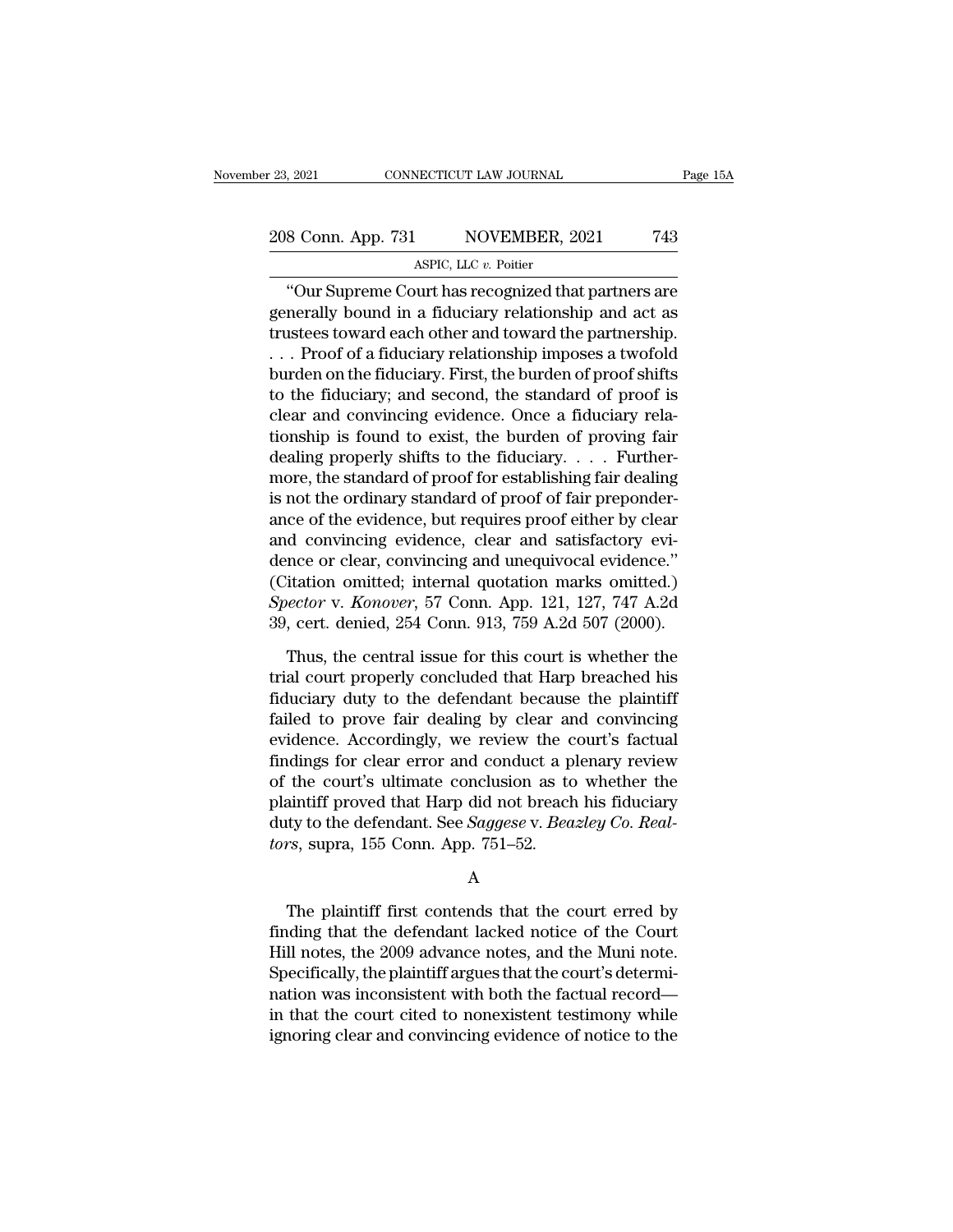#### CONNECTICUT LAW JOURNAL November 23, 2021<br>
744 NOVEMBER, 2021 208 Conn. App. 731<br>
ASPIC, LLC v. Poitier NECTICUT LAW JOURNAL<br>ER, 2021 208 Contract 2011<br>ASPIC, LLC *v.* Poitier<br>P. Well established leg CONNECTICUT LAW JOURNAL November 23, 2021<br>
T44 NOVEMBER, 2021 208 Conn. App. 731<br>
ASPIC, LLC v. Poitier<br>
defendant—and the well established legal principles<br>
regarding fair dealing. We disagree. The Taures of November, 2021 208 C<br>
ASPIC, LLC v. Poitier<br>
defendant—and the well established leg<br>
regarding fair dealing. We disagree.<br>
The following additional facts are re

MOVEMBER, 2021 208 Conn. App. 731<br>ASPIC, LLC v. Poitier<br>Fendant—and the well established legal principles<br>garding fair dealing. We disagree.<br>The following additional facts are relevant to our<br>solution of the plaintiff's cl THE TREVIEW THE POSITION OF THE PRESENTATION ASPIC, LLC v. Poitier<br>defendant—and the well established legal principles<br>regarding fair dealing. We disagree.<br>The following additional facts are relevant to our<br>resolution of ASPIC, LLC  $v$ . Poitier<br>
defendant—and the well established legal principles<br>
regarding fair dealing. We disagree.<br>
The following additional facts are relevant to our<br>
resolution of the plaintiff's claim. At trial, the pl defendant—and the well established legal principles<br>regarding fair dealing. We disagree.<br>The following additional facts are relevant to our<br>resolution of the plaintiff's claim. At trial, the plaintiff<br>proffered the followi defendant—and the wen established legal principles<br>regarding fair dealing. We disagree.<br>The following additional facts are relevant to our<br>resolution of the plaintiff's claim. At trial, the plaintiff<br>proffered the followin regarding ran dealing. We disagree.<br>The following additional facts are relevant to our<br>resolution of the plaintiff's claim. At trial, the plaintiff<br>proffered the following evidence in support of its claim<br>that the defendan The following additional facts are relevant to our<br>resolution of the plaintiff's claim. At trial, the plaintiff<br>proffered the following evidence in support of its claim<br>that the defendant had notice of the transactions at<br> resolution of the plaintiff's claim. At trial, the plaintiff<br>proffered the following evidence in support of its claim<br>that the defendant had notice of the transactions at<br>issue. In a February 4, 2008 letter to the defendan proffered the following evidence in support of its claim<br>that the defendant had notice of the transactions at<br>issue. In a February 4, 2008 letter to the defendant and<br>Bumbray, Harp requested financial assistance to pay<br>off that the defendant had notice of the transactions at<br>issue. In a February 4, 2008 letter to the defendant and<br>Bumbray, Harp requested financial assistance to pay<br>off some of Court Hill's debts, including delinquent<br>sewer f issue. In a February 4, 2008 letter to the defendant and<br>Bumbray, Harp requested financial assistance to pay<br>off some of Court Hill's debts, including delinquent<br>sewer fees assessed to Renaissance Hill. In order to<br>prevent Bumbray, Harp requested financial assistance to pay<br>off some of Court Hill's debts, including delinquent<br>sewer fees assessed to Renaissance Hill. In order to<br>prevent one of Renaissance Hill's creditors from seizing<br>its pro off some of Court Hill's debts, including delinquent<br>sewer fees assessed to Renaissance Hill. In order to<br>prevent one of Renaissance Hill's creditors from seizing<br>its property, Harp claimed that he immediately bor-<br>rowed \$ sewer fees assessed to Renaissance Hill. In order to<br>prevent one of Renaissance Hill's creditors from seizing<br>its property, Harp claimed that he immediately bor-<br>rowed \$60,000 to settle pending foreclosure sale judg-<br>ments prevent one of Renaissance Hill's creditors from seizing<br>its property, Harp claimed that he immediately bor-<br>rowed \$60,000 to settle pending foreclosure sale judg-<br>ments. Harp requested that Bumbray and the defendant<br>each its property, Harp claimed that he immediately bor-<br>rowed \$60,000 to settle pending foreclosure sale judg-<br>ments. Harp requested that Bumbray and the defendant<br>each loan him \$150,000 to help cover existing debts,<br>allowing rowed \$60,000 to settle pend<br>ments. Harp requested that B<br>each loan him \$150,000 to l<br>allowing him more time to 1<br>loan plan." At trial, the defend<br>of the letter and testified tha<br>pay off the sewer debt.<br>In another correspo Ents. Harp requested that Bumbray and the defendant<br>ch loan him \$150,000 to help cover existing debts,<br>owing him more time to negotiate "a less stringent<br>an plan." At trial, the defendant acknowledged receipt<br>the letter an each foar finn \$150,000 to help cover existing debts,<br>allowing him more time to negotiate "a less stringent<br>loan plan." At trial, the defendant acknowledged receipt<br>of the letter and testified that he did not offer to help

allowing film note time to negotiate a less stringent<br>loan plan." At trial, the defendant acknowledged receipt<br>of the letter and testified that he did not offer to help<br>pay off the sewer debt.<br>In another correspondence fro buyout of the letter and testified that he did not offer to help<br>pay off the sewer debt.<br>In another correspondence from Harp to the defen-<br>dant dated March 20, 2008, Harp explained the extent<br>of Court Hill's debts and outl of the sewer debt.<br>
In another correspondence from Harp to the defen-<br>
dant dated March 20, 2008, Harp explained the extent<br>
of Court Hill's debts and outlined a plan to effect a<br>
buyout of Bumbray and the defendant. Harp pay on the sewer debt.<br>In another correspondence from Harp to the defen-<br>dant dated March 20, 2008, Harp explained the extent<br>of Court Hill's debts and outlined a plan to effect a<br>buyout of Bumbray and the defendant. Harp In another correspondence from Harp to the defen-<br>dant dated March 20, 2008, Harp explained the extent<br>of Court Hill's debts and outlined a plan to effect a<br>buyout of Bumbray and the defendant. Harp wrote: "I<br>am in need of dant dated March 20, 2008, Harp explained the extent<br>of Court Hill's debts and outlined a plan to effect a<br>buyout of Bumbray and the defendant. Harp wrote: "I<br>am in need of borrowing another [\$1.5 million plus or<br>minus] to of Court Hill's debts and outlined a plan to effect a<br>buyout of Bumbray and the defendant. Harp wrote: "I<br>am in need of borrowing another [\$1.5 million plus or<br>minus] to cover partial payments on the [Connecticut]<br>taxes, i buyout of Bumbray and the defendant. Harp wrote: "I<br>am in need of borrowing another [\$1.5 million plus or<br>minus] to cover partial payments on the [Connecticut]<br>taxes, installment payment of IRS withholding taxes,<br>sewer [an am in need of borrowing another [\$1.5 million plus or<br>minus] to cover partial payments on the [Connecticut]<br>taxes, installment payment of IRS withholding taxes,<br>sewer [and] utility fees, vendor debts, partial reimburse-<br>me minus] to cover partial payments on the [Connecticut]<br>taxes, installment payment of IRS withholding taxes,<br>sewer [and] utility fees, vendor debts, partial reimburse-<br>ment to me, and related expenses. [Muni] has expressed<br>a taxes, installment payment of IRS withholding taxes,<br>sewer [and] utility fees, vendor debts, partial reimburse-<br>ment to me, and related expenses. [Muni] has expressed<br>a willingness to fund these subject to their ability to sewer [and] utility fees, vendor debts, partial reimbursement to me, and related expenses. [Muni] has expressed<br>a willingness to fund these subject to their ability to<br>[effect] a [buyout] of the other Court Hill general pa ment to me, and related expenses. [Muni] has expressed<br>a willingness to fund these subject to their ability to<br>[effect] a [buyout] of the other Court Hill general part-<br>ners and overall agreement of you and [Bumbray] con-<br> a willingness to fund these subject to their ability to<br>[effect] a [buyout] of the other Court Hill general part-<br>ners and overall agreement of you and [Bumbray] con-<br>verting to [limited] partners or [you and Bumbray] pay-[effect] a [buyout] of the other Court Hill general partners and overall agreement of you and [Bumbray] converting to [limited] partners or [you and Bumbray] paying substantially on the general partner obligations! In the ners and ove<br>verting to [lin<br>ing substanti<br>the event the<br>borrow the a<br>my collateral<br>sis omitted.)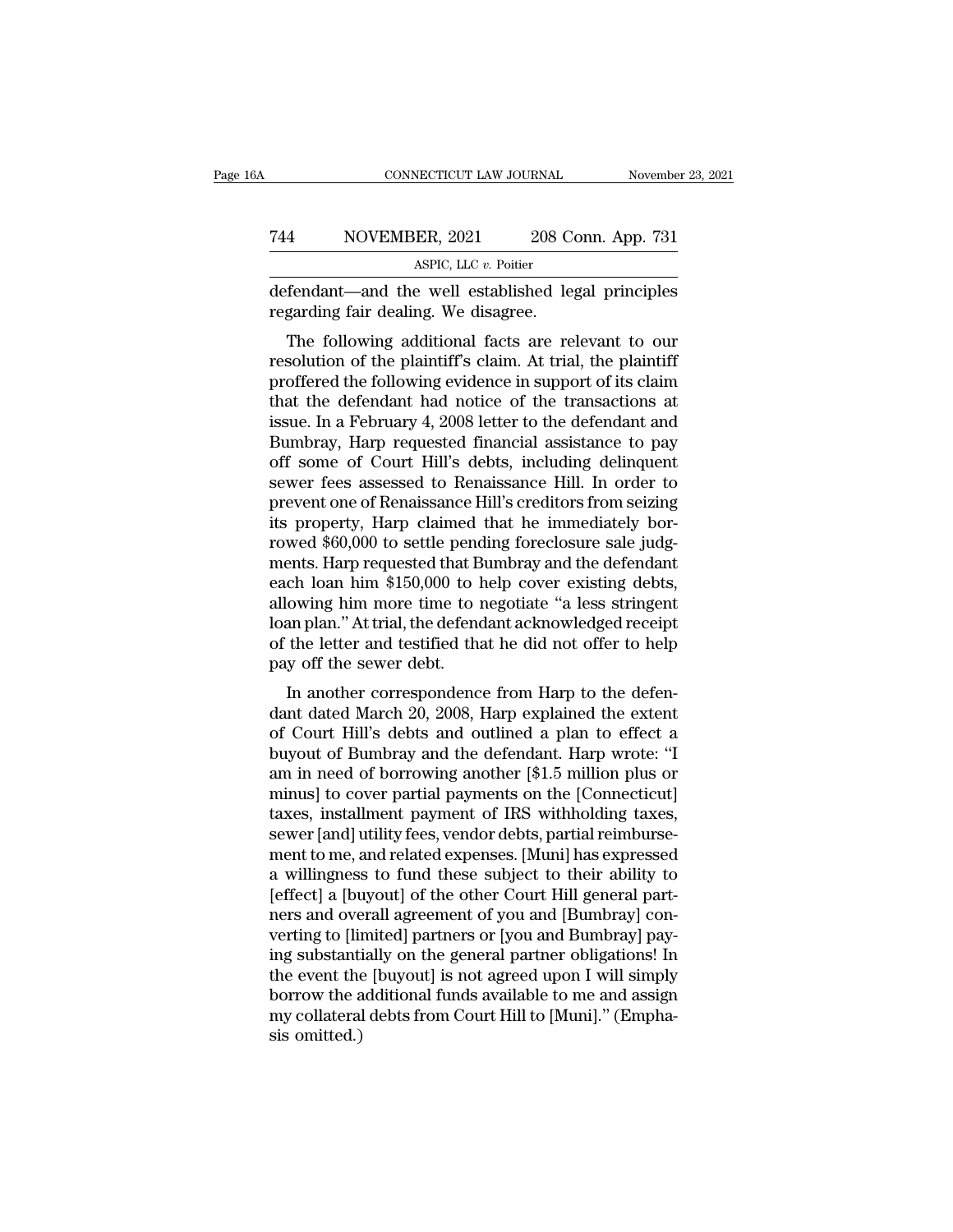### 23, 2021 CONNECTICUT LAW JOURNAL Page 17A<br>208 Conn. App. 731 NOVEMBER, 2021 745<br>ASPIC, LLC v. Poitier NECTICUT LAW JOURNAL<br>NOVEMBER, 2<br>ASPIC, LLC *v.* Poitier<br>Astified that Harn told

9. 2021 CONNECTICUT LAW JOURNAL Page 1<br>
8 Conn. App. 731 NOVEMBER, 2021 745<br>
ASPIC, LLC v. Poitier<br>
The defendant testified that Harp told him in 2008,<br>
at Court Hill needed operating funds and that he<br>
tended to berrow mo 208 Conn. App. 731 NOVEMBER, 2021 745<br>ASPIC, LLC v. Poitier<br>The defendant testified that Harp told him in 2008,<br>that Court Hill needed operating funds and that he<br>intended to borrow money from Muni if necessary.<br>When shown 208 Conn. App. 731 NOVEMBER, 2021 745<br>ASPIC, LLC  $v$ . Poitier<br>The defendant testified that Harp told him in 2008,<br>that Court Hill needed operating funds and that he<br>intended to borrow money from Muni if necessary.<br>When sh 208 Conn. App. 731 NOVEMBER, 2021 745<br>ASPIC, LLC  $v$ . Poitier<br>The defendant testified that Harp told him in 2008,<br>that Court Hill needed operating funds and that he<br>intended to borrow money from Muni if necessary.<br>When sh ASPIC, LLC  $v$ . Poitier<br>
The defendant testified that Harp told him in 2008,<br>
that Court Hill needed operating funds and that he<br>
intended to borrow money from Muni if necessary.<br>
When shown the March 20, 2008 letter, the ASPIC, LLC  $v$ . Potter<br>The defendant testified that Harp told him in 2008,<br>that Court Hill needed operating funds and that he<br>intended to borrow money from Muni if necessary.<br>When shown the March 20, 2008 letter, the defe The defendant testified that Harp told him in 2008,<br>that Court Hill needed operating funds and that he<br>intended to borrow money from Muni if necessary.<br>When shown the March 20, 2008 letter, the defendant<br>acknowledged that that Court Hill needed operating funds and that he<br>intended to borrow money from Muni if necessary.<br>When shown the March 20, 2008 letter, the defendant<br>acknowledged that he did not agree to the buyout pro-<br>posed by Harp an intended to borrow mc<br>When shown the March<br>acknowledged that he di<br>posed by Harp and that<br>he did not agree to the bu<br>additional funds and as<br>Court Hill to Muni.<br>The record does not r Franchi and that the did not agree to the buyout pro-<br>Seed by Harp and that the letter informed him that, if<br>did not agree to the buyout, Harp intended to borrow<br>ditional funds and assign his collateral debts from<br>burt Hil acknowledged that he duffiot agree to the buyout pro-<br>posed by Harp and that the letter informed him that, if<br>he did not agree to the buyout, Harp intended to borrow<br>additional funds and assign his collateral debts from<br>Co

posed by Harp and that the letter miorined finit that, if<br>he did not agree to the buyout, Harp intended to borrow<br>additional funds and assign his collateral debts from<br>Court Hill to Muni.<br>The record does not reflect any ev he und not agree to the buyout, frarp intended to borrow<br>additional funds and assign his collateral debts from<br>Court Hill to Muni.<br>The record does not reflect any evidence that, prior<br>to executing the Court Hill notes or t Example 1 and assign its conateral debts from<br>Court Hill to Muni.<br>The record does not reflect any evidence that, prior<br>to executing the Court Hill notes or the 2009 advance<br>notes, Harp ever communicated to the defendant th Court rim to multi.<br>The record does not reflect any evidence that, prior<br>to executing the Court Hill notes or the 2009 advance<br>notes, Harp ever communicated to the defendant that<br>he intended, as Court Hill's managing gener The record does not reflect any evidence that, prior<br>to executing the Court Hill notes or the 2009 advance<br>notes, Harp ever communicated to the defendant that<br>he intended, as Court Hill's managing general partner,<br>to issue to executing the Court Hill notes or the 2009 advance<br>notes, Harp ever communicated to the defendant that<br>he intended, as Court Hill's managing general partner,<br>to issue promissory notes to himself and Renaissance<br>Manageme notes, Harp ever communicated to the defendant that<br>he intended, as Court Hill's managing general partner,<br>to issue promissory notes to himself and Renaissance<br>Management memorializing the amounts he claimed<br>were owed by C he intended, as Court Hill's managing general partner,<br>to issue promissory notes to himself and Renaissance<br>Management memorializing the amounts he claimed<br>were owed by Court Hill. The record also does not<br>reflect any furt to issue promissory notes to himself and Renaissance<br>Management memorializing the amounts he claimed<br>were owed by Court Hill. The record also does not<br>reflect any further communications between Harp and<br>the defendant regar Management memorializ<br>were owed by Court Hi<br>reflect any further comm<br>the defendant regarding<br>Harp's and Renaissance<br>between March and Dec<br>note was executed.<br>As previously stated in Fre owed by Court Till. The record also does not<br>flect any further communications between Harp and<br>e defendant regarding the possible assignment of<br>arp's and Renaissance Management's claims to Muni<br>tween March and December renect any further communications between Harp and<br>the defendant regarding the possible assignment of<br>Harp's and Renaissance Management's claims to Muni<br>between March and December, 2008, when the Muni<br>note was executed.<br>As

the defendant regarding the possible assignment of<br>Harp's and Renaissance Management's claims to Muni<br>between March and December, 2008, when the Muni<br>note was executed.<br>As previously stated in this opinion, the plaintiff h Trarp's and Renaissance Management's crains to Muni<br>between March and December, 2008, when the Muni<br>note was executed.<br>As previously stated in this opinion, the plaintiff had<br>the burden to prove, by clear and convincing ev *Corp.* when the Multimeter was executed.<br>
As previously stated in this opinion, the plaintiff had<br>
the burden to prove, by clear and convincing evidence,<br>
that Harp dealt fairly with the defendant with respect<br>
to the tra As previously stated in this opinion, the plaintiff had<br>the burden to prove, by clear and convincing evidence,<br>that Harp dealt fairly with the defendant with respect<br>to the transactions at issue. See *Konover Development* As previously stated in this opinion, the plaintiff had<br>the burden to prove, by clear and convincing evidence,<br>that Harp dealt fairly with the defendant with respect<br>to the transactions at issue. See *Konover Development*<br> the burden to prove, by clear and convincing evidence,<br>that Harp dealt fairly with the defendant with respect<br>to the transactions at issue. See *Konover Development*<br>*Corp.* v. *Zeller*, supra, 228 Conn. 219 ("[o]nce a [fi that Harp dealt fairly with the defendant with respect<br>to the transactions at issue. See *Konover Development*<br>Corp. v. Zeller, supra, 228 Conn. 219 ("[o]nce a [fidu-<br>ciary] relationship is found to exist, the burden of pr to the transactions at issue. See *Konover Development*<br>Corp. v. Zeller, supra, 228 Conn. 219 ("[o]nce a [fidu-<br>ciary] relationship is found to exist, the burden of prov-<br>ing fair dealing properly shifts to the fiduciary" Corp. v. Zeller, supra, 228 Conn. 219 ("[o]nce a [fiduciary] relationship is found to exist, the burden of proving fair dealing properly shifts to the fiduciary" (internal quotation marks omitted)). "Our Supreme Court has ciary] relationship is found to exist, the burden of proving fair dealing properly shifts to the fiduciary" (internal quotation marks omitted)). "Our Supreme Court has stated that [i]t is a thoroughly [well settled] equita ing fair dealing properly shifts to the fiduciary" (internal<br>quotation marks omitted)). "Our Supreme Court has<br>stated that [i]t is a thoroughly [well settled] equitable<br>rule that any one acting in a fiduciary relation shal quotation marks omitted)). "Our Supreme Court has<br>stated that [i]t is a thoroughly [well settled] equitable<br>rule that any one acting in a fiduciary relation shall not<br>be permitted to make use of that relation to benefit hi stated that [i]t is a thoroughly [well settled] equitable<br>rule that any one acting in a fiduciary relation shall not<br>be permitted to make use of that relation to benefit his<br>own personal interest. This rule is strict in it rule that any one acting in a fiduciary relation shall not<br>be permitted to make use of that relation to benefit his<br>own personal interest. This rule is strict in its require-<br>ments and in its operation. It extends to all t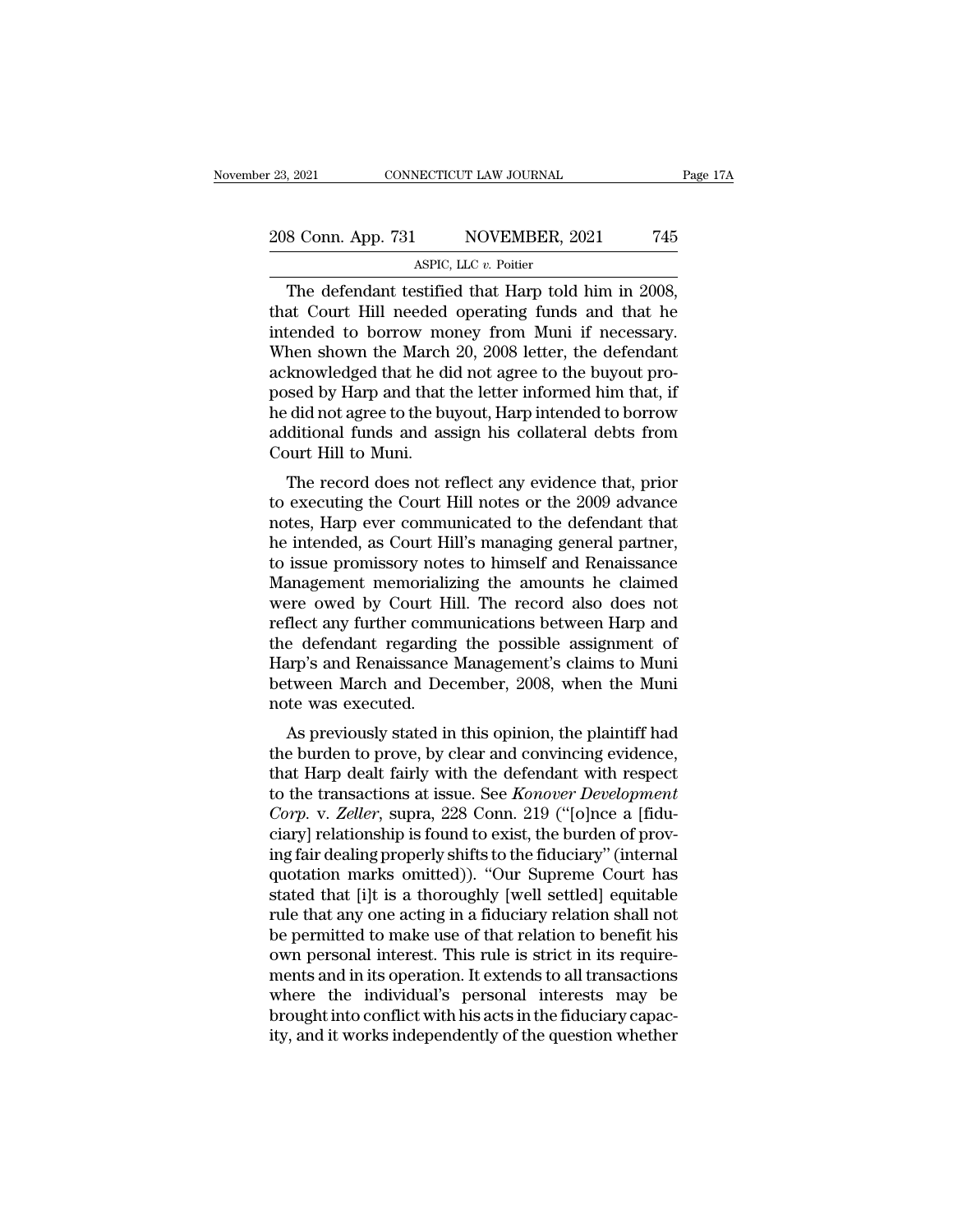### CONNECTICUT LAW JOURNAL November 23, 2021<br>
746 NOVEMBER, 2021 208 Conn. App. 731<br>
ASPIC, LLC v. Poitier NECTICUT LAW JOURNAL<br>ER, 2021 208 Contract 208<br>ASPIC, LLC *v.* Poitier<br>whether there was go

CONNECTICUT LAW JOURNAL November 23, 2<br>
T46 NOVEMBER, 2021 208 Conn. App. 731<br>
ASPIC, LLC v. Poitier<br>
there was fraud or whether there was good intention.<br>
... The rule applies alike to agents, partners, guard-<br>
inexecutor The Taures are NOVEMBER, 2021 208 Conn. App. 731<br>ASPIC, LLC v. Poitier<br>There was fraud or whether there was good intention.<br>C. . . . The rule applies alike to agents, *partners*, guard-<br>Lins, executors and administrators." For all the MOVEMBER, 2021 and 208 Conn. App. 731<br>
ASPIC, LLC v. Poitier<br>
there was fraud or whether there was good intention.<br>
... The rule applies alike to agents, partners, guard-<br>
ians, executors and administrators.'' NOVEMBER, 2021 208 Conn. App. 731<br>ASPIC, LLC v. Poitier<br>there was fraud or whether there was good intention.<br>... The rule applies alike to agents, partners, guard-<br>ians, executors and administrators." (Emphasis in origi-<br>n *Konover, 2021* 208 Conn. App. 731<br> *KSPIC, LLC v. Poitier*<br> *KSPIC, LLC v. Poitier*<br> *Konover*, and or whether there was good intention.<br> *Konover*, supra, 57 Conn. App. 128.<br> *Konover*, supra, 57 Conn. App. 128.<br> *Konove* ere was fraud or whether there was good intention.<br>
. The rule applies alike to agents, *partners*, guard-<br>
ns, executors and administrators." (Emphasis in origi-<br>
l; internal quotation marks omitted.) *Spector* v.<br> *Nonov* decision in *Konover Development Corp. v. Zeller, supramisms, executors and administrators." (Emphasis in original; internal quotation marks omitted.) <i>Spector* v. *Konover, supra, 57 Conn. App. 128.*<br>In *Spector*, this co

228 Conn. 228, noted business ventures, "and increase involving sophisticated business ventures, "applement Corp" v.<br>
228 Conn. 228, noted that, in certain circumstances<br>
involving sophisticated business ventures, "a fidu rails, executors and administrators. (Emphasis in original; internal quotation marks omitted.) Spector v.<br> *Konover*, supra, 57 Conn. App. 128.<br>
In Spector, this court, referencing our Supreme Court's<br>
decision in *Konover* may demonstrate that a particular transaction in *Spector*, this court, referencing our Supreme Court's decision in *Konover Development Corp.* v. *Zeller*, supra, 228 Conn. 228, noted that, in certain circumstances invol Showier, supra, 37 Coluit. App. 128.<br>
In *Spector*, this court, referencing our Supreme Court's<br>
decision in *Konover Development Corp.* v. *Zeller*, supra,<br>
228 Conn. 228, noted that, in certain circumstances<br>
involving In *Spector*, this court, referencing our Supreme Court's<br>decision in *Konover Development Corp.* v. *Zeller*, supra,<br>228 Conn. 228, noted that, in certain circumstances<br>involving sophisticated business ventures, "a fiduci decision in *Konover Development Corp.* v. *Zeller*, supra, 228 Conn. 228, noted that, in certain circumstances<br>involving sophisticated business ventures, "a fiduciary<br>may demonstrate that a particular transaction is fair 228 Conn. 228, noted that, in certain circumstances<br>involving sophisticated business ventures, "a fiduciary<br>may demonstrate that a particular transaction is fair by<br>showing (1) that the fiduciary made a free and frank<br>dis involving sophisticated business ventures, "a fiduciary<br>may demonstrate that a particular transaction is fair by<br>showing (1) that the fiduciary made a free and frank<br>disclosure of all the relevant information he had, (2)<br> may demonstrate that a particular transaction is fair by<br>showing (1) that the fiduciary made a free and frank<br>disclosure of all the relevant information he had, (2)<br>that the consideration was adequate, (3) that the princishowing (1) that the fiduciary made a free and frank<br>disclosure of all the relevant information he had, (2)<br>that the consideration was adequate, (3) that the princi-<br>pal had competent and independent advice before com-<br>ple disclosure of all the relevant information he had,  $(2)$ <br>that the consideration was adequate,  $(3)$  that the princi-<br>pal had competent and independent advice before com-<br>pleting that transaction, and  $(4)$  the relative so that the consideration was adequate, (3) that the princi-<br>pal had competent and independent advice before com-<br>pleting that transaction, and (4) the relative sophistica-<br>tion and bargaining power among the parties." Specto pal had competent and independent advice before completing that transaction, and (4) the relative sophistication and bargaining power among the parties." *Spector* v. *Konover*, supra, 57 Conn. App. 128–29. As this court n pleting that transaction, and (4) the relative sophistication and bargaining power among the parties." Spector v. Konover, supra, 57 Conn. App. 128–29. As this court noted, however, this standard does not diminish the natu tion and bargaining power among the parties." Spector<br>v. Konover, supra, 57 Conn. App. 128–29. As this court<br>noted, however, this standard does not diminish the<br>nature of a partner's fiduciary duties. Rather, "[t]he<br>Zelle v. *Konover*, supra, 57 Conn. App. 128–29. As this court<br>noted, however, this standard does not diminish the<br>nature of a partner's fiduciary duties. Rather, "[t]he<br>*Zeller* standard effectively preserves the heightened<br>sta noted, however, this standard does not diminish the<br>nature of a partner's fiduciary duties. Rather, "[t]he<br>*Zeller* standard effectively preserves the heightened<br>standards required of fiduciaries while allowing parties<br>in nature of a partner's fiduciary duties. Rather, "[t]he *Zeller* standard effectively preserves the heightened standards required of fiduciaries while allowing parties in a fiduciary relationship the flexibility to contract *Zeller* standard effectively preserves the heightened<br>standards required of fiduciaries while allowing parties<br>in a fiduciary relationship the flexibility to contract<br>freely among themselves. . . . To invoke the *Zeller* standards required of fiduciaries while allowing parties<br>in a fiduciary relationship the flexibility to contract<br>freely among themselves.  $\ldots$  To invoke the *Zeller*<br>standard in an attempt to justify the fairness of a pa in a fiduciary relationship the flexibility to confreely among themselves.  $\ldots$  To invoke the  $Z$  standard in an attempt to justify the fairness of a par lar transaction, the fiduciary must first be able to s that there Figure 2018 and an attempt to justify the fairness of a particular transaction, the fiduciary must first be able to show<br>at there was some agreement among the parties<br>owing the fiduciary to act in a manner that may other-<br> standard in an attempt to justify the raintess of a particu-<br>lar transaction, the fiduciary must first be able to show<br>that there was some agreement among the parties<br>allowing the fiduciary to act in a manner that may othe

rat transaction, the nutchary must first be able to show<br>that there was some agreement among the parties<br>allowing the fiduciary to act in a manner that may other-<br>wise be a breach of fiduciary duty." Id., 129.<br>The plaintif final there was some agreement among the parties<br>allowing the fiduciary to act in a manner that may other-<br>wise be a breach of fiduciary duty." Id., 129.<br>The plaintiff, relying on the *Zeller* standard, points to<br>the Febru allowing the Hutchary to act in a mathlet that may other-<br>wise be a breach of fiduciary duty." Id., 129.<br>The plaintiff, relying on the *Zeller* standard, points to<br>the February and March, 2008 letters of correspondence<br>fro wise be a breach of huuclary duty. Td., 125.<br>The plaintiff, relying on the *Zeller* standard, points to<br>the February and March, 2008 letters of correspondence<br>from Harp to the defendant and the Court Hill audited<br>financia The plaintiff, relying on the *Zeller* standard, points to<br>the February and March, 2008 letters of correspondence<br>from Harp to the defendant and the Court Hill audited<br>financial statements as evidence of a free and frank<br>d the February and March, 2008 letters of correspondence<br>from Harp to the defendant and the Court Hill audited<br>financial statements as evidence of a free and frank<br>disclosure of the relevant information relating to Harp's<br>ex from Harp to the defendant and the Court Hill audited<br>financial statements as evidence of a free and frank<br>disclosure of the relevant information relating to Harp's<br>execution of the Court Hill and 2009 advance notes and<br>th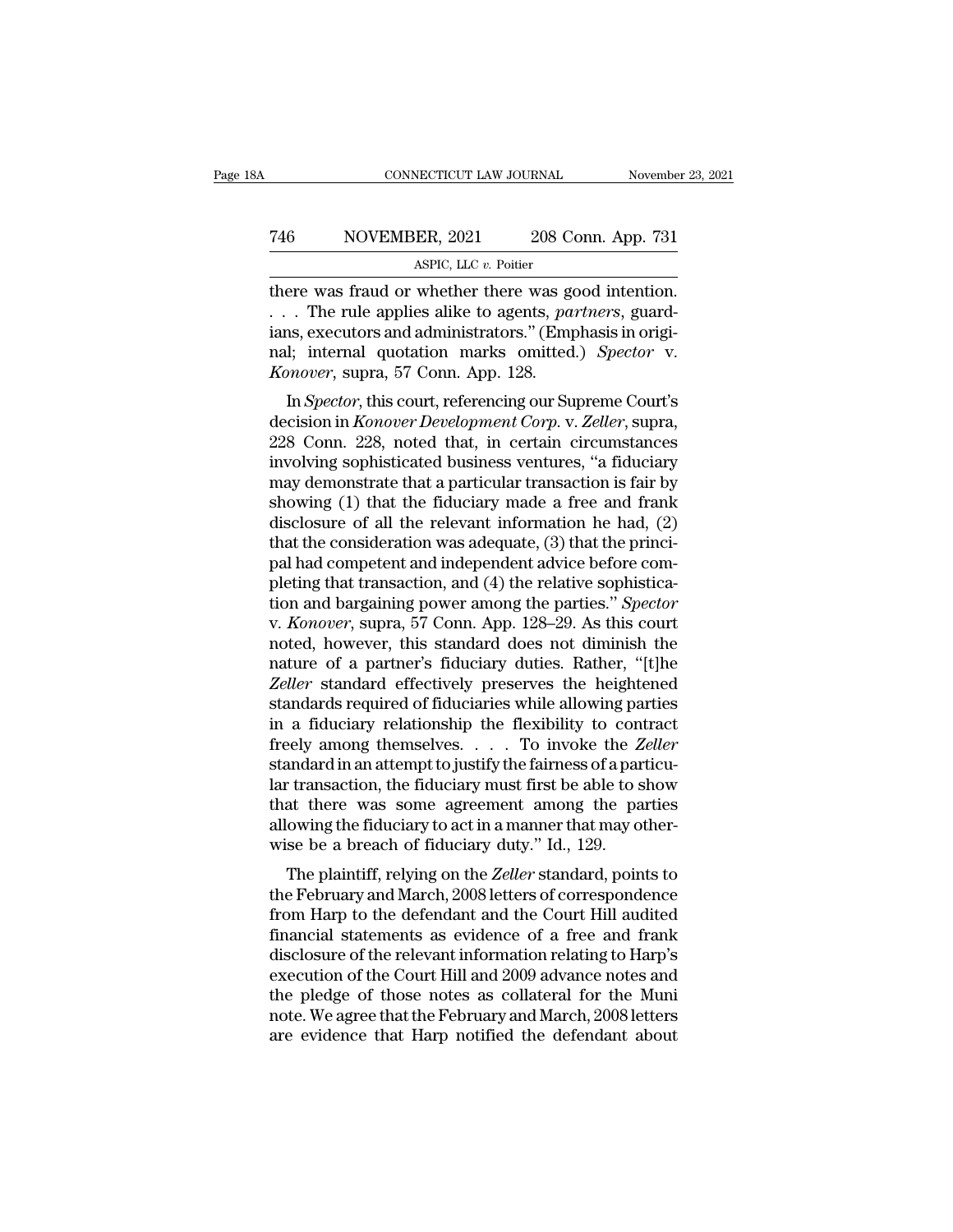### 23, 2021 CONNECTICUT LAW JOURNAL Page 19A<br>
208 Conn. App. 731 NOVEMBER, 2021 747<br>
ASPIC, LLC v. Poitier NECTICUT LAW JOURNAL<br>NOVEMBER, 2<br>ASPIC, LLC *v.* Poitier<br>Penter into a pledge

23, 2021 CONNECTICUT LAW JOURNAL Page 19A<br>
208 Conn. App. 731 NOVEMBER, 2021 747<br>
ASPIC, LLC  $v$ . Poitier<br>
a tentative plan to enter into a pledge and security<br>
agreement with Muni to secure a loan. We also agree<br>
that th  $\frac{208 \text{ Conn. App. 731}}{\text{ASPC, LLC } v. \text{ Poiter}}$ <br>
a tentative plan to enter into a pledge and security<br>
agreement with Muni to secure a loan. We also agree<br>
that the audited financial statements are evidence that<br>
Court Hill owed a 208 Conn. App. 731 NOVEMBER, 2021 747<br>ASPIC, LLC  $v$ . Poitier<br>a tentative plan to enter into a pledge and security<br>agreement with Muni to secure a loan. We also agree<br>that the audited financial statements are evidence tha 208 Conn. App. 731 NOVEMBER, 2021 747<br>ASPIC, LLC  $v$ . Poitier<br>a tentative plan to enter into a pledge and security<br>agreement with Muni to secure a loan. We also agree<br>that the audited financial statements are evidence tha ASPIC, LLC  $v$ . Poitier<br>
a tentative plan to enter into a pledge and security<br>
agreement with Muni to secure a loan. We also agree<br>
that the audited financial statements are evidence that<br>
Court Hill owed a debt to Harp a ASPIC, LLC  $v$ . Potter<br>
a tentative plan to enter into a pledge and security<br>
agreement with Muni to secure a loan. We also agree<br>
that the audited financial statements are evidence that<br>
Court Hill owed a debt to Harp an a tentative plan to enter into a pledge and security<br>agreement with Muni to secure a loan. We also agree<br>that the audited financial statements are evidence that<br>Court Hill owed a debt to Harp and Renaissance Man-<br>agement. agreement with Muni to secure a loan. We also agree<br>that the audited financial statements are evidence that<br>Court Hill owed a debt to Harp and Renaissance Man-<br>agement. Significantly, however, neither the letters nor<br>the a that the audited financial statements are evidence that<br>Court Hill owed a debt to Harp and Renaissance Man-<br>agement. Significantly, however, neither the letters nor<br>the audited financial statements constitute evidence of<br>H Court Hill owed a debt to Harp and Renaissance Man-<br>agement. Significantly, however, neither the letters nor<br>the audited financial statements constitute evidence of<br>Harp notifying the defendant of his intent to issue promagement. Significantly, l<br>the audited financial sta<br>Harp notifying the defen<br>issory notes totaling me<br>Court Hill to himself ar<br>or that he intended to p<br>for the Muni note.<br>Consequently, the plain e addited miancial statements constitute evidence of<br>the proposity notes totaling more than \$3 million on behalf of<br>burt Hill to himself and to Renaissance Management<br>that he intended to pledge these notes as collateral<br>r riarp nothying the defendant of his intent to issue prohi-<br>issory notes totaling more than \$3 million on behalf of<br>Court Hill to himself and to Renaissance Management<br>or that he intended to pledge these notes as collateral

Harpton Thorem and the Court Hill to himself and to Renaissance Management<br>or that he intended to pledge these notes as collateral<br>for the Muni note.<br>Consequently, the plaintiff cannot claim that the court's<br>specific findi Court Im to finisen and to Renaissance management<br>or that he intended to pledge these notes as collateral<br>for the Muni note.<br>Consequently, the plaintiff cannot claim that the court's<br>specific finding that the defendant was or that he intended to pledge these hotes as conateral<br>for the Muni note.<br>Consequently, the plaintiff cannot claim that the court's<br>specific finding that the defendant was unaware "of<br>Harp's endorsement of the Court Hill n consequently, the plaintiff cannot claim that the court's<br>specific finding that the defendant was unaware "of<br>Harp's endorsement of the Court Hill notes over to<br>himself and/or to Renaissance [Management]" was clearly<br>erron Consequently, the plaintiff cannot claim that the court's<br>specific finding that the defendant was unaware "of<br>Harp's endorsement of the Court Hill notes over to<br>himself and/or to Renaissance [Management]" was clearly<br>erron specific finding that the defendant was unaware "of<br>Harp's endorsement of the Court Hill notes over to<br>himself and/or to Renaissance [Management]" was clearly<br>erroneous. There was no evidence, let alone clear and<br>convincin Harp's endorsement of the Court Hill notes over to<br>himself and/or to Renaissance [Management]" was clearly<br>erroneous. There was no evidence, let alone clear and<br>convincing evidence, that the defendant was aware of<br>the exec himself and/or to Renaissance [Management]" was clearly<br>erroneous. There was no evidence, let alone clear and<br>convincing evidence, that the defendant was aware of<br>the execution of those notes, the 2009 advance notes,<br>or th erroneous. There was no evidence, let alone clear and<br>convincing evidence, that the defendant was aware of<br>the execution of those notes, the 2009 advance notes,<br>or the Muni note. Instead, the plaintiff essentially argues<br>t convincing evidence, that the defendant was aware of<br>the execution of those notes, the 2009 advance notes,<br>or the Muni note. Instead, the plaintiff essentially argues<br>that the defendant's knowledge of (1) Court Hill's debt the execution of those notes, the 2009 advance notes,<br>or the Muni note. Instead, the plaintiff essentially argues<br>that the defendant's knowledge of (1) Court Hill's debts<br>owed to Renaissance Management and Harp and (2)<br>Har or the Muni note. Instead, the plaintiff essentially argues<br>that the defendant's knowledge of (1) Court Hill's debts<br>owed to Renaissance Management and Harp and (2)<br>Harp's plan to borrow money from Muni using those<br>debts a that the defendant's knowledge of (1) Court Hill's debts<br>owed to Renaissance Management and Harp and (2)<br>Harp's plan to borrow money from Muni using those<br>debts as collateral for the Muni note constitutes a free<br>and frank bed to Renaissance management and Harp and  $(z)$ <br>
urp's plan to borrow money from Muni using those<br>
bts as collateral for the Muni note constitutes a free<br>
d frank disclosure of the terms of the Court Hill<br>
tes, the 2009 a Trarp's plant to borrow money from Multi-using those<br>debts as collateral for the Muni note constitutes a free<br>and frank disclosure of the terms of the Court Hill<br>notes, the 2009 advance notes, and the Muni note to<br>the defe

debts as conateral for the Multi hole constitutes a free<br>and frank disclosure of the terms of the Court Hill<br>notes, the 2009 advance notes, and the Muni note to<br>the defendant before they were executed. We disagree.<br>Owning and frank disclosure of the terms of the Court film<br>notes, the 2009 advance notes, and the Muni note to<br>the defendant before they were executed. We disagree.<br>Owning accounts receivable, even if confirmed by<br>Court Hill's au rotes, the 2009 advance notes, and the munt note to<br>the defendant before they were executed. We disagree.<br>Owning accounts receivable, even if confirmed by<br>Court Hill's audited financial statements, is materially<br>different For executed. We usagree.<br>
Owning accounts receivable, even if confirmed by<br>
Court Hill's audited financial statements, is materially<br>
different from being the holder of a promissory note<br>
that provides a clear and explici Owning accounts receivable, even if confirmed by<br>Court Hill's audited financial statements, is materially<br>different from being the holder of a promissory note<br>that provides a clear and explicit obligation to pay the<br>amoun Court Hill's audited financial statements, is materially<br>different from being the holder of a promissory note<br>that provides a clear and explicit obligation to pay the<br>amount set forth in the note pursuant to specific term different from being the holder of a promissory note<br>that provides a clear and explicit obligation to pay the<br>amount set forth in the note pursuant to specific terms.<br>For example, a claim by Harp or Renaissance Manage-<br>men that provides a clear and explicit obligation to pay the<br>amount set forth in the note pursuant to specific terms.<br>For example, a claim by Harp or Renaissance Manage-<br>ment for operating expenses incurred on behalf of Court<br> amount set forth in the note pursuant to specific terms.<br>For example, a claim by Harp or Renaissance Management for operating expenses incurred on behalf of Court<br>Hill would require proof of such expenses and the<br>amount du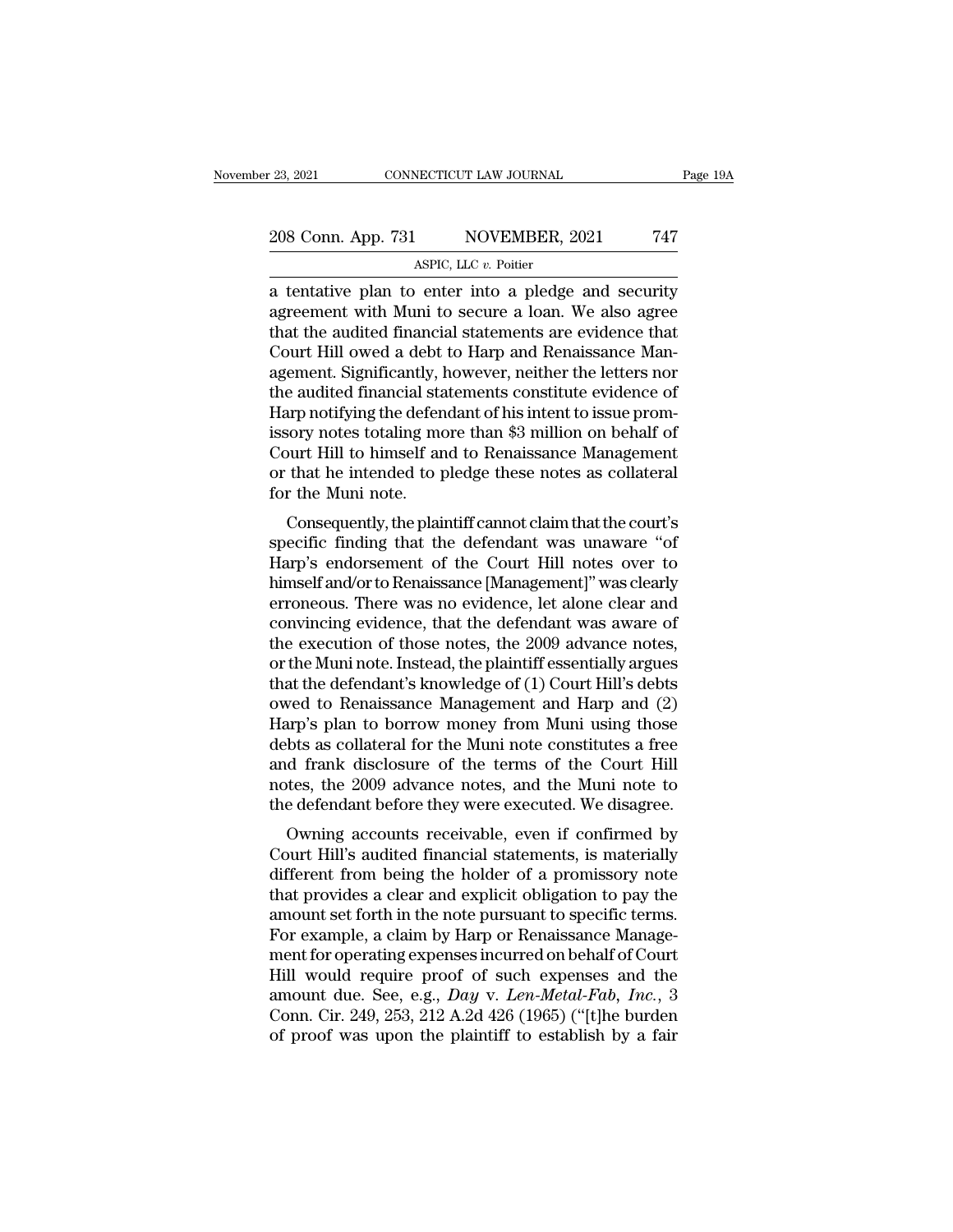### CONNECTICUT LAW JOURNAL November 23, 2021<br>
748 NOVEMBER, 2021 208 Conn. App. 731<br>
ASPIC, LLC v. Poitier NECTICUT LAW JOURNAL<br>ER, 2021 208 Contract 2011<br>ASPIC, LLC *v*. Poitier<br>the evidence the subs

CONNECTICUT LAW JOURNAL November<br>
T48 NOVEMBER, 2021 208 Conn. App. 731<br>
ASPIC, LLC v. Poitier<br>
preponderance of the evidence the substantial allega-<br>
tions of his complaint, among which were the rendition<br>
of services all The MOVEMBER, 2021 208 Conn. App. 731<br>ASPIC, LLC  $v$ . Poitier<br>preponderance of the evidence the substantial allega-<br>tions of his complaint, among which were the rendition<br>of services alleged, the rate of compensation, and The sum of the Court Hill and 2000 advance notes in a series alleged, the rate of compensation, and the rate of compensation, and the rate of compensation, and the time required to perform such services''). After the exec The required to perform such services in the control of the evidence the substantial allegations of his complaint, among which were the rendition of services alleged, the rate of compensation, and the time required to per ASPIC, LLC  $v$ . Poitier<br>preponderance of the evidence the substantial allega-<br>tions of his complaint, among which were the rendition<br>of services alleged, the rate of compensation, and the<br>time required to perform such ser  $\overline{\text{APIC, LLC } v. \text{ Pouter}}$ <br>preponderance of the evidence the substantial allega-<br>tions of his complaint, among which were the rendition<br>of services alleged, the rate of compensation, and the<br>time required to perform such serv preponderance of the evidence the substantial allegations of his complaint, among which were the rendition<br>of services alleged, the rate of compensation, and the<br>time required to perform such services"). After the exe-<br>cut tions of his complaint, among which were the rendition<br>of services alleged, the rate of compensation, and the<br>time required to perform such services"). After the exe-<br>cution of the Court Hill and 2009 advance notes in<br>spec of services alleged, the rate of compensation, and the<br>time required to perform such services"). After the exe-<br>cution of the Court Hill and 2009 advance notes in<br>specific amounts, the ability of Court Hill or its general<br> time required to perform such services"). After the execution of the Court Hill and 2009 advance notes in specific amounts, the ability of Court Hill or its general partners to challenge the amount owed to Harp and Renaiss cution of the Court Hill and 2009 advance notes in<br>specific amounts, the ability of Court Hill or its general<br>partners to challenge the amount owed to Harp and<br>Renaissance Management became much more difficult.<br>See, e.g., specific amounts, the ability of Court Hill or its general<br>partners to challenge the amount owed to Harp and<br>Renaissance Management became much more difficult.<br>See, e.g., *Financial Freedom Acquisition*, *LLC* v. *Grif-*<br>f partners to challenge the amount owed to Harp and<br>Renaissance Management became much more difficult.<br>See, e.g., *Financial Freedom Acquisition*, *LLC* v. *Grif-*<br>fin, 176 Conn. App. 314, 323, 170 A.3d 41 ("The posses-<br>sion Renaissance Management became much more difficult.<br>See, e.g., *Financial Freedom Acquisition*, *LLC* v. *Grif-*<br>*fin*, 176 Conn. App. 314, 323, 170 A.3d 41 ("The posses-<br>sion by the bearer of a note [e]ndorsed in blank imp See, e.g., *Financial Freedom Acquisition*, *LLC* v. *Griffin*, 176 Conn. App. 314, 323, 170 A.3d 41 ("The possession by the bearer of a note [e]ndorsed in blank imports prima facie [evidence] that he acquired the note in fin, 176 Conn. App. 314, 323, 170 A.3d 41 ("The possession by the bearer of a note [e]ndorsed in blank imports<br>prima facie [evidence] that he acquired the note in good<br>faith for value and in the course of business, before sion by the bearer of a note [e]ndorsed in blank imports<br>prima facie [evidence] that he acquired the note in good<br>faith for value and in the course of business, before<br>maturity and without notice of any circumstances<br>impea prima facie [evidence] that he acquired the note in good<br>faith for value and in the course of business, before<br>maturity and without notice of any circumstances<br>impeaching its validity. The production of the note<br>[endorsed faith for value and in the course of<br>maturity and without notice of are<br>impeaching its validity. The produc<br>[endorsed in blank] establishes [the<br>prima facie against the makers and h<br>(Internal quotation marks omitted.)),<br>Co maturity and whilout holde of any chromological<br>peaching its validity. The production of the note<br>ndorsed in blank] establishes [the possessor's] case<br>ima facie against the makers and he may rest there."<br>ternal quotation m Inspeasing as vanday. The production of the note<br>
[endorsed in blank] establishes [the possessor's] case<br>
prima facie against the makers and he may rest there."<br>
(Internal quotation marks omitted.)), cert. denied, 327<br>
Con

prima facie against the makers and he may rest there."<br>(Internal quotation marks omitted.)), cert. denied, 327<br>Conn. 931, 171 A.3d 454 (2017).<br>In addition, the Court Hill and 2009 advance notes<br>gave Harp and Renaissance Ma (Internal quotation marks omitted.)), cert. denied, 327<br>Conn. 931, 171 A.3d 454 (2017).<br>In addition, the Court Hill and 2009 advance notes<br>gave Harp and Renaissance Management remedies not<br>available to them without the no Conn. 931, 171 A.3d 454 (2017).<br>
In addition, the Court Hill and 2009 advance notes<br>
gave Harp and Renaissance Management remedies not<br>
available to them without the notes. For example, the<br>
notes include: a standard inte In addition, the Court Hill and 2009 advance notes<br>gave Harp and Renaissance Management remedies not<br>available to them without the notes. For example, the<br>notes include: a standard interest rate of 10 percent<br>and a default In addition, the Court Hill and 2009 advance notes<br>gave Harp and Renaissance Management remedies not<br>available to them without the notes. For example, the<br>notes include: a standard interest rate of 10 percent;<br>and a defaul gave Harp and Renaissance Management remedies not<br>available to them without the notes. For example, the<br>notes include: a standard interest rate of 10 percent<br>and a default interest rate of an additional 5 percent;<br>a waiver available to them without the notes. For example, the<br>notes include: a standard interest rate of 10 percent<br>and a default interest rate of an additional 5 percent;<br>a waiver of Court Hill's right to a jury trial; a waiver<br>o notes include: a standard interest rate of 10 percent<br>and a default interest rate of an additional 5 percent;<br>a waiver of Court Hill's right to a jury trial; a waiver<br>of notice and a hearing should Harp or Renaissance<br>Mana and a default interest rate of an additional 5 percent;<br>a waiver of Court Hill's right to a jury trial; a waiver<br>of notice and a hearing should Harp or Renaissance<br>Management seek a prejudgment remedy; and a provi-<br>sion re a waiver of Court Hill's right to a jury trial; a waiver<br>of notice and a hearing should Harp or Renaissance<br>Management seek a prejudgment remedy; and a provi-<br>sion requiring Court Hill to pay reasonable attorney's<br>fees if of notice and a hearing sl<br>Management seek a prejud<br>sion requiring Court Hill t<br>fees if the holder of the<br>enforce them. None of thes<br>available to Harp or Rena<br>absence of the notes.<br>Moreover, § 33 of the "M magement seen a prejagnent refined, and a provided attention on requiring Court Hill to pay reasonable attorney's<br>ses if the holder of the notes employs counsel to<br>force them. None of these remedies would have been<br>ailable Frame of the notes employs counsel to<br>fees if the holder of the notes employs counsel to<br>enforce them. None of these remedies would have been<br>available to Harp or Renaissance Management in the<br>absence of the notes.<br>Moreove ships, Renaissance Management in the absence of the notes.<br>Moreover, § 33 of the "Management and Affirmative Fair Marketing Agreement" between one of the partner-<br>ships, Renaissance Hill, and Renaissance Management,<sup>9</sup><br>Fin

Moreover, § 33 of the "Management and Affirmative Fair Marketing Agreement" between one of the partner-<br>ships, Renaissance Hill, and Renaissance Management,<sup>9</sup><br><sup>9</sup> This was the only management agreement introduced at tria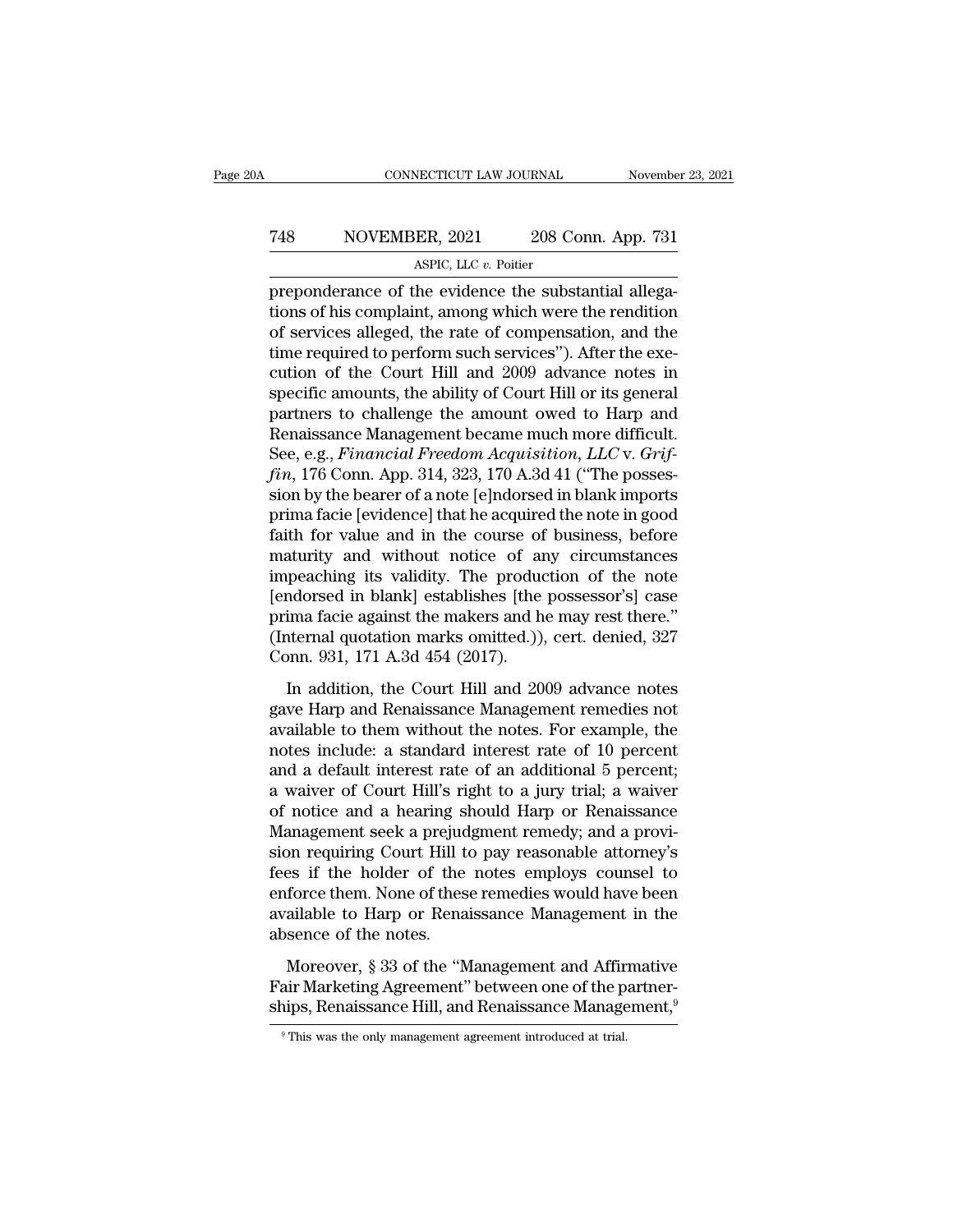### 23, 2021 CONNECTICUT LAW JOURNAL Page 21A<br>208 Conn. App. 731 NOVEMBER, 2021 749<br>ASPIC, LLC v. Poitier NECTICUT LAW JOURNAL<br>NOVEMBER, 2<br>ASPIC, LLC *v.* Poitier<br>Pr is a nartnershin

provides: '23, 2021 CONNECTICUT LAW JOURNAL Page 21,<br>
208 Conn. App. 731 NOVEMBER, 2021 749<br>
ASPIC, LLC v. Poitier<br>
provides: ''If Owner is a partnership, *no partner of*<br> *Owner shall be held to any personal liability, no Owner shall be held to any personal liability, nor shall resort be had to his, her or its private property for resort be had to his, her or its private property for*<br> *resort be had to his, her or its private property for*<br> *resort be had to his, her or its private property for*<br> *resort be had to his, her or its private property* <sup>208</sup> Conn. App. 731 MOVEMBER, 2021 749<br>
<sup>ASPIC, LLC v. Poitier<br>
provides: "If Owner is a partnership, *no partner of*<br> *Owner shall be held to any personal liability, nor shall*<br> *resort be had to his, her or its private </sup> ASPIC, LLC v. Poitier*<br> *ASPIC, LLC v. Poitier*<br> *provides: "If Owner is a partnership, no partner of*<br> *Owner shall be held to any personal liability, nor shall*<br> *resort be had to his, her or its private property for*<br> ASPIC, LLC v. Potter<br>provides: "If Owner is a partnership, no partner of<br>Owner shall be held to any personal liability, nor shall<br>resort be had to his, her or its private property for<br>satisfaction of any obligation or cla provides: "If Owner is a partnership, *no partner of*<br>Owner shall be held to any personal liability, nor shall<br>resort be had to his, her or its private property for<br>satisfaction of any obligation or claim arising out of<br>th Owner shall be held to any personal liability, nor shall<br>resort be had to his, her or its private property for<br>satisfaction of any obligation or claim arising out of<br>this Agreement, unless such partner has specifically<br>un resort be had to his, her or its private property for<br>satisfaction of any obligation or claim arising out of<br>this Agreement, unless such partner has specifically<br>undertaken performance of the obligations of Owner<br>by execut satisfaction of any obligation or claim arising out of<br>this Agreement, unless such partner has specifically<br>undertaken performance of the obligations of Owner<br>by executing this Agreement in his or her personal<br>capacity. On this Agreement, unless such partner has specifically<br>undertaken performance of the obligations of Owner<br>by executing this Agreement in his or her personal<br>capacity. Only the Development assets of Owner shall<br>be liable and undertaken performance of the obligations of Owner<br>by executing this Agreement in his or her personal<br>capacity. Only the Development assets of Owner shall<br>be liable and subject to levy or execution on account<br>of any liabil by executing this Agreement in his or her personal<br>capacity. Only the Development assets of Owner shall<br>be liable and subject to levy or execution on account<br>of any liability of Owner arising hereunder. A deficit<br>capital a capacity. Only the Development assets of Owner shall<br>be liable and subject to levy or execution on account<br>of any liability of Owner arising hereunder. A deficit<br>capital account [of a] partner of Owner shall not be<br>deemed be liable and subject to levy or execution on account<br>of any liability of Owner arising hereunder. A deficit<br>capital account [of a] partner of Owner shall not be<br>deemed to be an asset or property of Owner." (Empha-<br>sis add of any liability of Owner arising hereunder. A deficit<br>capital account [of a] partner of Owner shall not be<br>deemed to be an asset or property of Owner." (Empha-<br>sis added.) Thus, by issuing the Court Hill and 2009<br>advance capital account [of a] partner of Owner sl<br>deemed to be an asset or property of Owner<br>sis added.) Thus, by issuing the Court Hil<br>advance notes, Harp circumvented the contr<br>its of liability for obligations arising under th<br> Finally, the mere fact that the partnership agreements<br>that the management agreement and converted the contractual lim-<br>of liability for obligations arising under the manage-<br>ent agreement and converted a nonrecourse debt advance notes, Harp circumvented the contractual lim-<br>advance notes, Harp circumvented the contractual lim-<br>its of liability for obligations arising under the manage-<br>ment agreement and converted a nonrecourse debt obli-<br>g

ratival for the management and converted are confided at minits of liability for obligations arising under the management agreement and converted a nonrecourse debt obligation.<br>Finally, the mere fact that the partnership a the oriental and converted a nonrecourse debt obligation into a recourse debt obligation.<br>Finally, the mere fact that the partnership agreements<br>authorized Harp to execute the Court Hill notes, cou-<br>pled with the defendant mem agreement and converted a nonrecourse dest oon<br>gation into a recourse debt obligation.<br>Finally, the mere fact that the partnership agreements<br>authorized Harp to execute the Court Hill notes, cou-<br>pled with the defendan Finally, the mere fact that the partnership agreements<br>authorized Harp to execute the Court Hill notes, cou-<br>pled with the defendant's knowledge of debts owed<br>to Harp and Renaissance Management and of Harp's<br>contemplation Finally, the mere fact that the partnership agreements<br>authorized Harp to execute the Court Hill notes, cou-<br>pled with the defendant's knowledge of debts owed<br>to Harp and Renaissance Management and of Harp's<br>contemplation authorized Harp to execute the Court Hill notes, coupled with the defendant's knowledge of debts owed<br>to Harp and Renaissance Management and of Harp's<br>contemplation of a potential loan transaction with<br>Muni, did not reliev pled with the defendant's knowledge of debts owed<br>to Harp and Renaissance Management and of Harp's<br>contemplation of a potential loan transaction with<br>Muni, did not relieve Harp of his fiduciary duty to dis-<br>close to the de to Harp and Renaissance Management and of Harp's<br>contemplation of a potential loan transaction with<br>Muni, did not relieve Harp of his fiduciary duty to dis-<br>close to the defendant all relevant information specific<br>to the contemplation of a potential loan transaction with<br>Muni, did not relieve Harp of his fiduciary duty to dis-<br>close to the defendant all relevant information specific<br>to the Court Hill and 2009 advance notes. As this court<br> Muni, did not relieve Harp of his fiduciary duty to disclose to the defendant all relevant information specific<br>to the Court Hill and 2009 advance notes. As this court<br>has previously stated: "The terms of a  $\dots$  partnersh close to the defendant all relevant information specific<br>to the Court Hill and 2009 advance notes. As this court<br>has previously stated: "The terms of a  $\dots$  partnership<br>agreement cannot negate the fiduciary duty of the ge to the Court Hill and 2009 advance notes. As this court<br>has previously stated: "The terms of a . . . partnership<br>agreement cannot negate the fiduciary duty of the gen-<br>eral partner even where the relationship and terms of<br> has previously stated: "The terms of  $a \dots$  partnership<br>agreement cannot negate the fiduciary duty of the gen-<br>eral partner even where the relationship and terms of<br>a contract between the fiduciary and its affiliate are<br>di agreement cannot negate the fiduciary duty of the general partner even where the relationship and terms of a contract between the fiduciary and its affiliate are disclosed and even where the partnership involves sophistica eral partner even where the relationship and terms of<br>a contract between the fiduciary and its affiliate are<br>disclosed and even where the partnership involves<br>sophisticated parties.... Zeller requires more than a<br>disclosu a contract between the fiduciary and its affiliate are<br>disclosed and even where the partnership involves<br>sophisticated parties.... *Zeller* requires more than a<br>disclosure of the relationship and terms underlying the<br>trans disclosed and even where the partnership involves<br>sophisticated parties. . . . *Zeller* requires more than a<br>disclosure of the relationship and terms underlying the<br>transaction. *Zeller* requires that the fiduciary make a<br> sophisticated parties. . . . *Zeller* requires more than a disclosure of the relationship and terms underlying the transaction. *Zeller* requires that the fiduciary make a free and frank disclosure of all the relevant info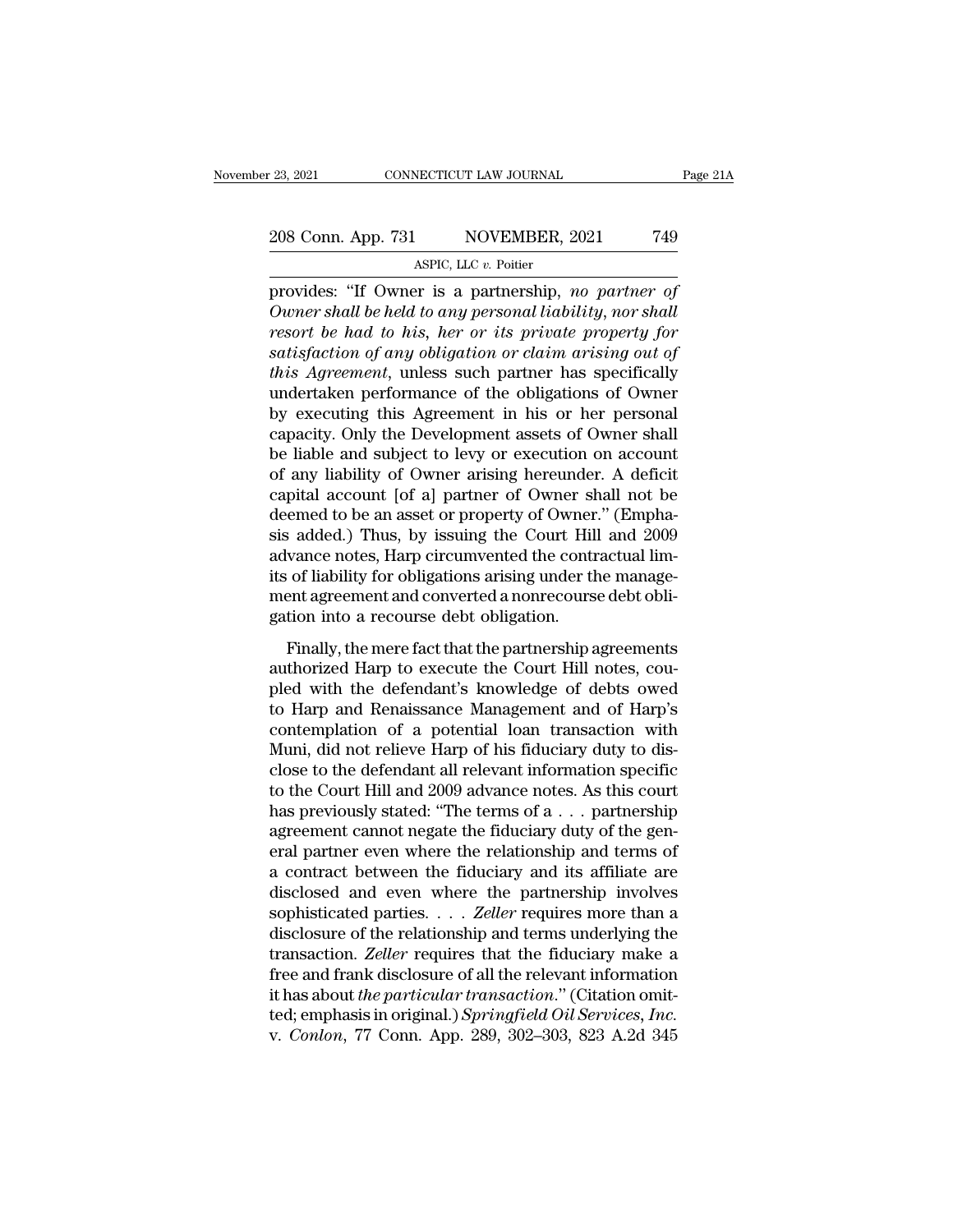### CONNECTICUT LAW JOURNAL November 23, 2021<br>
750 NOVEMBER, 2021 208 Conn. App. 731<br>
ASPIC, LLC v. Poitier NECTICUT LAW JOURNAL<br>ER, 2021 208 Contract 2011<br>ASPIC, LLC *v.* Poitier<br>way Harn's fiduciary

(2003). Put another to keep the defendant may be the court of the defendant of the defendant of the defendant may be defendent and determined of the defendant matter of the defendant matter of the defendant matter of the d Simply different MOVEMBER, 2021 208 Conn. App. 731<br>ASPIC, LLC v. Poitier<br>(2003). Put another way, Harp's fiduciary duty was not<br>simply to inform the defendant that Court Hill was in<br>debt but, rather, to keep the defendant debt but, rather, to keep the defendant apprised of the  $\begin{tabular}{ll} 750 & NOVEMBER, 2021 & 208 Conn. App. 731 \\ \hline & \text{ASPIC, LLC } v. \text{ Poitier} \\ \hline \end{tabular}$  (2003). Put another way, Harp's fiduciary duty was not simply to inform the defendant that Court Hill was in debt but, rather, to keep the defendant a ASPIC, LLC  $v$ . Poitier<br>
(2003). Put another way, Harp's fiduciary duty was not<br>
simply to inform the defendant that Court Hill was in<br>
debt but, rather, to keep the defendant apprised of the<br>
details of Court Hill's repa (2003). Put another<br>simply to inform th<br>debt but, rather, to<br>details of Court Hill<br>those plans implica<br>they did here.<br>In sum, the Febru For the February and March, 2008 letters of corre-<br>In sum, the February and March, 2008 letters of the<br>tails of Court Hill's repayment plans, especially when<br>ose plans implicated the defendant to the extent that<br>ey did her shipty to mornt the detendant that Court I'll was in<br>debt but, rather, to keep the defendant apprised of the<br>details of Court Hill's repayment plans, especially when<br>those plans implicated the defendant to the extent that<br>

short of clear and convincing evidence of fair dealing.<br>In sum, the February and March, 2008 letters of correspondence and annual audited financial statements fall<br>short of clear and convincing evidence of fair dealing.<br>Ac details of South Inf stepaylient plans, especially with<br>those plans implicated the defendant to the extent that<br>they did here.<br>In sum, the February and March, 2008 letters of corre-<br>spondence and annual audited financial s they did here.<br>
In sum, the February and March, 2008 letters of correspondence and annual audited financial statements fall<br>
short of clear and convincing evidence of fair dealing.<br>
Accordingly, we reject the plaintiff's c In sum, the February and March, 2008 letters of correspondence and annual audited financial statements fall short of clear and convincing evidence of fair dealing.<br>Accordingly, we reject the plaintiff's contention that the In sum, the February and March, 2008 letters<br>spondence and annual audited financial stater<br>short of clear and convincing evidence of fai<br>Accordingly, we reject the plaintiff's conter<br>the court could not have reasonably fou coordingly, we reject the plaintiff's contention that<br>
e court could not have reasonably found that the<br>
fendant lacked notice of the Court Hill notes, the<br>
09 advance notes, and the Muni note.<br>
B<br>
The defendant next argu

B

the court could not have reasonably found that the<br>defendant lacked notice of the Court Hill notes, the<br>2009 advance notes, and the Muni note.<br>B<br>The defendant next argues that the court erred in<br>failing to consider all of defendant lacked notice of the Court Hill notes, the 2009 advance notes, and the Muni note.<br>B<br>**Konover Development Corp.** v. *Zeller*, supra, 228 Conn.<br>206. We disagree. 2009 advance notes, an<br>The defendant next<br>failing to consider all<br>*Konover Development*<br>206. We disagree.<br>As previously noted i B<br>The defendant next argues that the court erred in<br>ling to consider all of the relevant factors under<br>mover Development Corp. v. Zeller, supra, 228 Conn.<br>6. We disagree.<br>As previously noted in this opinion, in certain cir The defendant next argues that the court erred in<br>failing to consider all of the relevant factors under<br>*Konover Development Corp.* v. *Zeller*, supra, 228 Conn.<br>206. We disagree.<br>As previously noted in this opinion, in ce

The detendant field algets and the court effect in<br>failing to consider all of the relevant factors under<br>*Konover Development Corp.* v. *Zeller*, supra, 228 Conn.<br>206. We disagree.<br>As previously noted in this opinion, in c Konover Development Corp. v. Zeller, supra, 228 Conn.<br>206. We disagree.<br>As previously noted in this opinion, in certain circumstances, "a fiduciary may demonstrate that a particular<br>transaction is fair by showing (1) that From the best<br>separation of the consideration of the disagree.<br>As previously noted in this opinion, in certain circum-<br>stances, "a fiduciary may demonstrate that a particular<br>transaction is fair by showing (1) that the fi As previously noted in this opinion, in certain circumstances, "a fiduciary may demonstrate that a particular transaction is fair by showing  $(1)$  that the fiduciary made a free and frank disclosure of all the relevant in As previously noted in this opinion, in certain circum-<br>stances, "a fiduciary may demonstrate that a particular<br>transaction is fair by showing (1) that the fiduciary<br>made a free and frank disclosure of all the relevant<br>in stances, "a fiduciary may demonstrate that a particular<br>transaction is fair by showing (1) that the fiduciary<br>made a free and frank disclosure of all the relevant<br>information he had, (2) that the consideration was ade-<br>qu transaction is fair by showing (1) that the fiduciary<br>made a free and frank disclosure of all the relevant<br>information he had, (2) that the consideration was ade-<br>quate, (3) that the principal had competent and indepen-<br>de made a free and<br>information he has<br>quate, (3) that the j<br>dent advice before<br>the relative sophis<br>the parties." *Spe*<br>App. 128–29.<br>Having conclude defination it has, (2) and the consideration was date ate, (3) that the principal had competent and independent advice before completing that transaction, and (4) e relative sophistication and bargaining power among e par dent advice before completing that transaction, and (4)<br>the relative sophistication and bargaining power among<br>the parties." *Spector* v. *Konover*, supra, 57 Conn.<br>App. 128–29.<br>Having concluded in part I A of this opinio

definitive serior completing and dialistication, and (3)<br>the relative sophistication and bargaining power among<br>the parties." *Spector* v. *Konover*, supra, 57 Conn.<br>App. 128–29.<br>Having concluded in part I A of this opinio regarding application and surgining power antong<br>the parties." *Spector* v. *Konover*, supra, 57 Conn.<br>App. 128–29.<br>Having concluded in part I A of this opinion that Harp<br>failed to make a free and frank disclosure of all r App. 128–29.<br>
Having concluded in part I A of this opinion that Harp<br>
failed to make a free and frank disclosure of all relevant<br>
information to the defendant, the plaintiff's claim<br>
regarding application of the other *Zel* Having concluded in part I A of this opinion that Harp<br>failed to make a free and frank disclosure of all relevant<br>information to the defendant, the plaintiff's claim<br>regarding application of the other Zeller factors fails Having concluded in part I A of this opinion that Harp failed to make a free and frank disclosure of all relevant information to the defendant, the plaintiff's claim regarding application of the other *Zeller* factors fail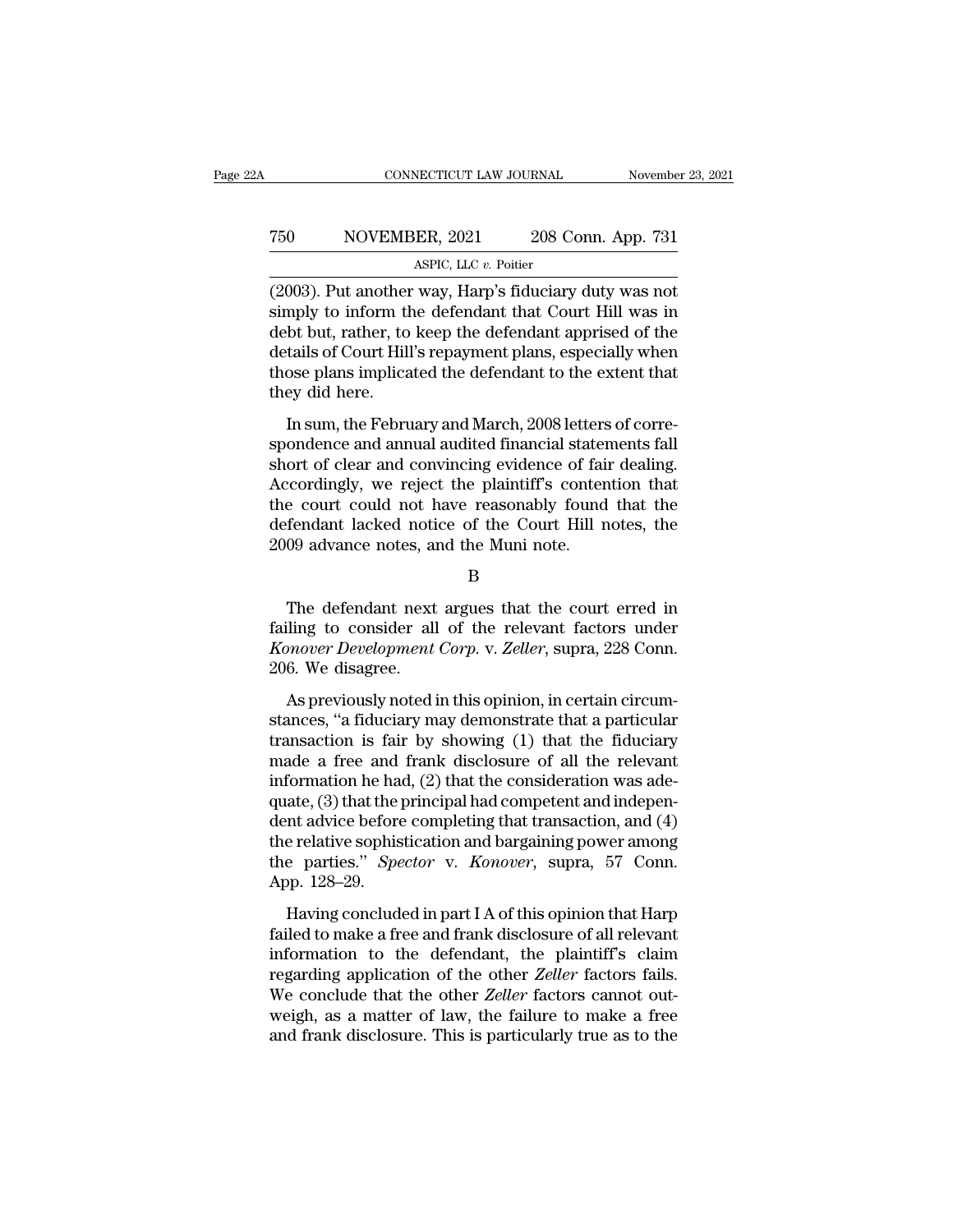### 23, 2021 CONNECTICUT LAW JOURNAL Page 23A<br>208 Conn. App. 731 NOVEMBER, 2021 751<br>ASPIC, LLC v. Poitier NECTICUT LAW JOURNAL<br>NOVEMBER, 2<br>ASPIC, LLC *v.* Poitier<br>Ctors Indeed a narty

Third and fourth factors. Indeed, a party cannot have<br>third and fourth factors. Indeed, a party cannot have<br>competent and independent advice about a transaction<br>as to which there has not heap a free and frank discloses 208 Conn. App. 731 NOVEMBER, 2021 751<br>ASPIC, LLC v. Poitier<br>third and fourth factors. Indeed, a party cannot have<br>competent and independent advice about a transaction<br>as to which there has not been a free and frank disclo-208 Conn. App. 731 NOVEMBER, 2021 751<br>ASPIC, LLC  $v$ . Poitier<br>third and fourth factors. Indeed, a party cannot have<br>competent and independent advice about a transaction<br>as to which there has not been a free and frank disc  $\frac{208 \text{ Conn. App. 731}}{\text{ASPLC, LLC } v. \text{ Poitier}}$ <br>
third and fourth factors. Indeed, a party cannot have<br>
competent and independent advice about a transaction<br>
as to which there has not been a free and frank disclo-<br>
sure of all rel ASPIC, LLC v. Poitier<br>ASPIC, LLC v. Poitier<br>competent and independent advice about a transaction<br>as to which there has not been a free and frank disclo-<br>sure of all relevant information. Similarly, a party's level<br>of sophi ASPIC, LLC  $v$ . Poitier<br>third and fourth factors. Indeed, a party cannot have<br>competent and independent advice about a transaction<br>as to which there has not been a free and frank disclo-<br>sure of all relevant information. Ira and fourth factors. Indeed, a party cannot have<br>mpetent and independent advice about a transaction<br>to which there has not been a free and frank disclo-<br>re of all relevant information. Similarly, a party's level<br>sophist competent and moependent advice about a transaction<br>as to which there has not been a free and frank disclo-<br>sure of all relevant information. Similarly, a party's level<br>of sophistication to understand a transaction is of l

as to which there has not been a free and frank disclosure of all relevant information. Similarly, a party's level<br>of sophistication to understand a transaction is of little<br>value if the party does not know about the trans sure of an relevant information. Similarly, a party s level<br>of sophistication to understand a transaction is of little<br>value if the party does not know about the transaction.<br>As to the second Zeller factor regarding the ad or sophistication to understand a transaction is or little<br>value if the party does not know about the transaction.<br>As to the second Zeller factor regarding the adequacy<br>of consideration, adequate consideration is a necessa value II the party does not know about the transaction.<br>As to the second *Zeller* factor regarding the adequacy<br>of consideration, adequate consideration is a necessary,<br>not sufficient, condition to establish fair dealing. As to the second *Zeller* factor regarding the adequacy<br>of consideration, adequate consideration is a necessary,<br>not sufficient, condition to establish fair dealing. As we<br>have previously stated: "The standard articulated of consideration, adequate consideration is a necessary,<br>not sufficient, condition to establish fair dealing. As we<br>have previously stated: "The standard articulated in<br>Zeller is most appropriately applied in situations wh not sufficient, condition to establish fair dealing. As we have previously stated: "The standard articulated in *Zeller* is most appropriately applied in situations where a principal challenges the fairness of a particular have previously stated: "The standard articulated in *Zeller* is most appropriately applied in situations where a principal challenges the fairness of a particular transaction in which both the principal and the fiduciary *Zeller* is most appropriately applied in situations where<br>a principal challenges the fairness of a particular trans-<br>action in which both the principal and the fiduciary<br>made a fully informed decision to act in a manner t *a* principal challenges the fairness of a particular trans-<br>action in which both the principal and the fiduciary<br>made *a fully informed decision to act* in a manner that<br>is seemingly contrary to the normal fiduciary relat action in which both the principal and the fiduciary<br>made  $a$  fully informed decision to act in a manner that<br>is seemingly contrary to the normal fiduciary relation-<br>ship. Implicit in the Zeller standard is the requiremen made *a fully informed decision to act* in a manner that<br>is seemingly contrary to the normal fiduciary relation-<br>ship. *Implicit in the Zeller standard is the requirement*<br>that the principal consent to the transaction carr is seemingly contrary to the normal fiduciary relationship. *Implicit in the Zeller standard is the requirement*<br>that the principal consent to the transaction carried<br>out by the fiduciary. To invoke the *Zeller* standard i *formalienting the Zeller standard is the requirement*<br>*fhat the principal consent to the transaction carried*<br>*out by the fiduciary.* To invoke the *Zeller standard in*<br>an attempt to justify the fairness of a particular t *that the principal consent to the transaction carried*<br> *out by the fiduciary*. To invoke the *Zeller* standard in<br>
an attempt to justify the fairness of a particular transac-<br>
tion, *the fiduciary must first be able to s* out by the fiduciary. To invoke the Zeller standard in<br>an attempt to justify the fairness of a particular transac-<br>tion, the fiduciary must first be able to show that there<br>was some agreement among the parties allowing the an attempt to justify the fairness of a particular transaction, *the fiduciary must first be able to show that there*<br>was some agreement among the parties allowing the<br>fiduciary to act in a manner that may otherwise be<br>a b tion, *the fiduciary must first be able to show that there*<br>was some agreement among the parties allowing the<br>fiduciary to act in a manner that may otherwise be<br>a breach of fiduciary duty." (Emphasis added.) Spector<br>v. Kon the fiduciary to act in a manner that may otherwise be<br>fiduciary to act in a manner that may otherwise be<br>a breach of fiduciary duty." (Emphasis added.) Spector<br>v. Konover, supra, 57 Conn. App. 129. Thus, although the<br>lack fiduciary to act in a manner that may otherwise be<br>a breach of fiduciary duty." (Emphasis added.) Spector<br>v. Konover, supra, 57 Conn. App. 129. Thus, although the<br>lack of adequate consideration may lead to a conclusion<br>tha a breach of fiduciary duty." (Emphasis added.) Spector<br>v. Konover, supra, 57 Conn. App. 129. Thus, although the<br>lack of adequate consideration may lead to a conclusion<br>that a fully disclosed transaction nevertheless consti v. *Konover*, supra, 57 Conn. App. 129. Thus, although the lack of adequate consideration may lead to a conclusion that a fully disclosed transaction nevertheless constitutes a breach of fiduciary duty, adequate considerat lack of adequate consideration may lead to a conclusion<br>that a fully disclosed transaction nevertheless constitutes a breach of fiduciary duty, adequate consideration<br>alone will not establish fair dealing as to a transacti that a fully disclosed transaction nevertheless constitutes a breach of fiduciary duty, adequate consideration<br>alone will not establish fair dealing as to a transaction<br>that was not fully disclosed to the principal and to<br> tutes a breach of fiduciary duty, adequate consideration<br>alone will not establish fair dealing as to a transaction<br>that was not fully disclosed to the principal and to<br>which the principal did not agree. Consequently, in li alone will not establish fair dealing as to<br>that was not fully disclosed to the pri<br>which the principal did not agree. Conseq<br>of the court's conclusion that Harp fail<br>all relevant information regarding the (<br>2009 advance n the court's conclusion that Harp failed to disclose<br>relevant information regarding the Court Hill and<br>09 advance notes, the trial court did not err in failing<br>address the other *Zeller* factors.<br>C<br>The plaintiff also claims all relevant information regarding the Court Hill and 2009 advance notes, the trial court did not err in failing<br>to address the other *Zeller* factors.<br>C<br>The plaintiff also claims that the court, in reaching<br>its conclusion

C<sub>c</sub>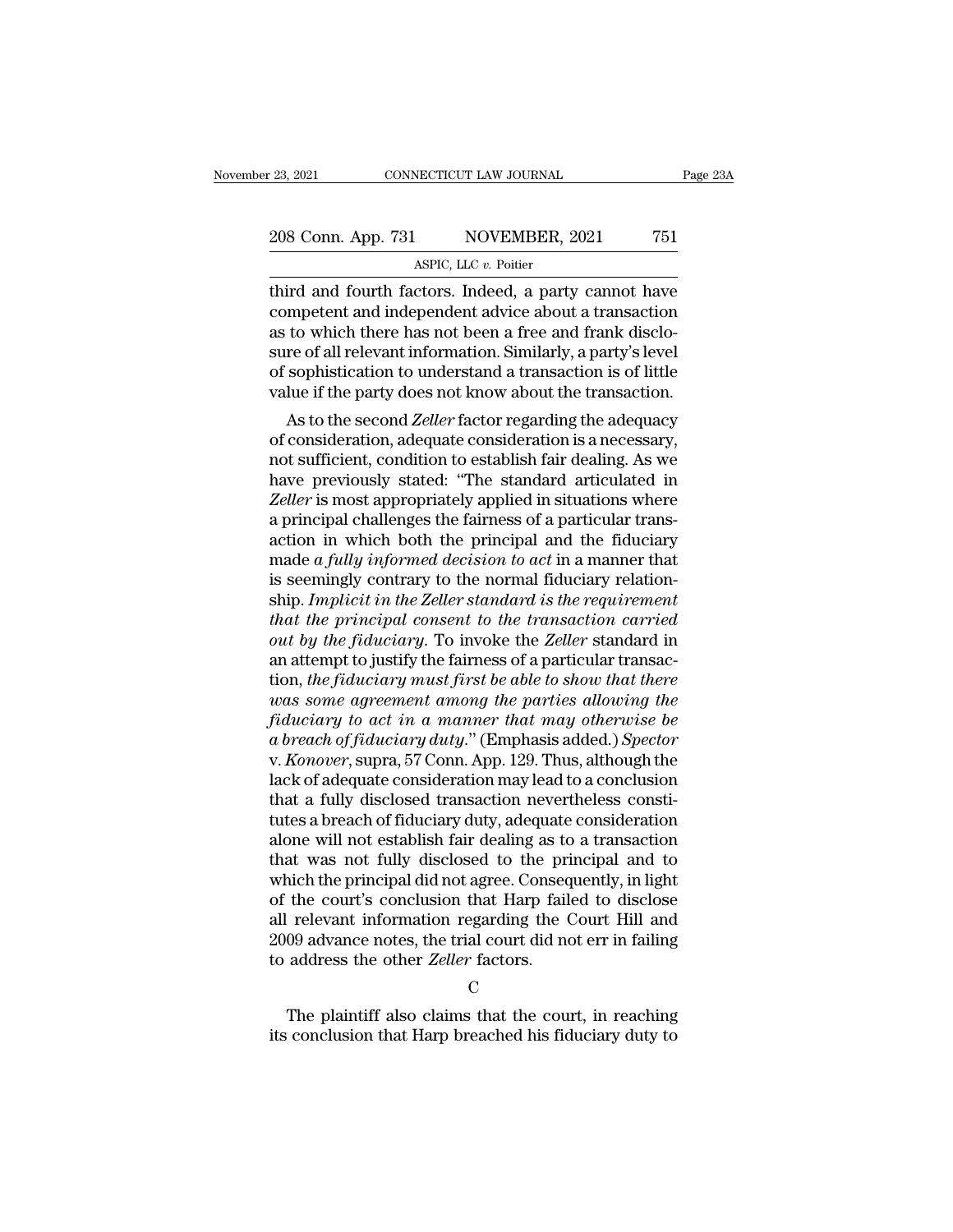### CONNECTICUT LAW JOURNAL November 23, 2021<br>
752 NOVEMBER, 2021 208 Conn. App. 731<br>
ASPIC, LLC v. Poitier NECTICUT LAW JOURNAL<br>ER, 2021 208 Contract 2011<br>ASPIC, LLC *v.* Poitier<br>mitted a number of les

CONNECTICUT LAW JOURNAL November 23, 202<br>
T52 NOVEMBER, 2021 208 Conn. App. 731<br>
ASPIC, LLC v. Poitier<br>
the defendant, committed a number of legal errors that<br>
require reversal. In particular, the plaintiff claims that<br>
th TE2 NOVEMBER, 2021 208 Conn. App. 731<br>ASPIC, LLC  $v$ . Poitier<br>the defendant, committed a number of legal errors that<br>require reversal. In particular, the plaintiff claims that<br>the trial court incorrectly (1) relied on the T52 NOVEMBER, 2021 208 Conn. App. 731<br>ASPIC, LLC v. Poitier<br>the defendant, committed a number of legal errors that<br>require reversal. In particular, the plaintiff claims that<br>the trial court incorrectly (1) relied on the 2 TERET THE MOVEMBER, 2021 208 Conn. App. 731<br>ASPIC, LLC  $v$ . Poitier<br>the defendant, committed a number of legal errors that<br>require reversal. In particular, the plaintiff claims that<br>the trial court incorrectly (1) relied ASPIC, LLC  $v$ . Poitier<br>
the defendant, committed a number of legal errors that<br>
require reversal. In particular, the plaintiff claims that<br>
the trial court incorrectly (1) relied on the 2011 sales<br>
of Court Hill's real p ASPIC, LLC  $v$ . Potter<br>the defendant, committed a number of legal errors that<br>require reversal. In particular, the plaintiff claims that<br>the trial court incorrectly  $(1)$  relied on the 2011 sales<br>of Court Hill's real prop the defendant, committed a number of legal errors that<br>require reversal. In particular, the plaintiff claims that<br>the trial court incorrectly (1) relied on the 2011 sales<br>of Court Hill's real property assets because those require reversal. In particular, the plaintiff claims that<br>the trial court incorrectly (1) relied on the 2011 sales<br>of Court Hill's real property assets because those trans-<br>actions were separate and distinct from the exec the trial court incorrectly (1) relied on the 2011 sales<br>of Court Hill's real property assets because those trans-<br>actions were separate and distinct from the execution<br>of the Court Hill and 2009 advance notes and, therefo of Court Hill's real property assets because those trans-<br>actions were separate and distinct from the execution<br>of the Court Hill and 2009 advance notes and, therefore,<br>any breach of fiduciary duty by Harp in completing<br>th actions were separate and distinct from the execution<br>of the Court Hill and 2009 advance notes and, therefore,<br>any breach of fiduciary duty by Harp in completing<br>those transactions cannot be attributed to the plaintiff,<br>(2 of the Court Hill and 2009 advance notes and, therefore,<br>any breach of fiduciary duty by Harp in completing<br>those transactions cannot be attributed to the plaintiff,<br>(2) concluded that it was a breach of fiduciary duty tha any breach of fiduciary duty by Harp in completing<br>those transactions cannot be attributed to the plaintiff,<br>(2) concluded that it was a breach of fiduciary duty that<br>Harp benefitted from the Court Hill and 2009 advance<br>no those transactions cannot be attributed to the plaintiff,<br>(2) concluded that it was a breach of fiduciary duty that<br>Harp benefitted from the Court Hill and 2009 advance<br>notes, even though Court Hill also benefitted from th (2) concluded that it was a breach of fiduciary duty that<br>Harp benefitted from the Court Hill and 2009 advance<br>notes, even though Court Hill also benefitted from those<br>notes, (3) based its conclusion on a nonexistent duty<br> Harp benefitted from the Court Hill and 2009 advance<br>notes, even though Court Hill also benefitted from those<br>notes, (3) based its conclusion on a nonexistent duty<br>that Harp ensure that the defendant was released from<br>liab notes, even though C<br>notes, (3) based its<br>that Harp ensure tha<br>liability under the Mu<br>tent duty on Harp t<br>partners before exee<br>not persuaded.<br>The plaintiff misc at Harp ensure that the defendant was released from<br>bility under the Muni note, and (4) imposed a nonexis-<br>nt duty on Harp to have a formal meeting with his<br>rtners before executing the Court Hill notes. We are<br>t persuaded. relative that the minimizes the conclusion and minimizes the court Hill notes. We are not persuaded.<br>The plaintiff misconstrues the import of the court's conclusion and minimizes the central finding of the court that Harp

masing under are main force, and (1) imposed anomens<br>tent duty on Harp to have a formal meeting with his<br>partners before executing the Court Hill notes. We are<br>not persuaded.<br>The plaintiff misconstrues the import of the c he was converting the Court Hill notes. We are<br>not persuaded.<br>The plaintiff misconstrues the import of the court's<br>conclusion and minimizes the central finding of the<br>court that Harp failed to disclose to the defendant tha parameters service encertainty are count time notes. We are<br>not persuaded.<br>The plaintiff misconstrues the import of the court's<br>conclusion and minimizes the central finding of the<br>court that Harp failed to disclose to the The plaintiff misconstrues the import of the court's<br>conclusion and minimizes the central finding of the<br>court that Harp failed to disclose to the defendant that<br>he was converting his accounts receivable claims<br>against Cou The plaintiff misconstrues the import of the court's<br>conclusion and minimizes the central finding of the<br>court that Harp failed to disclose to the defendant that<br>he was converting his accounts receivable claims<br>against Cou conclusion and minimizes the central finding of the<br>court that Harp failed to disclose to the defendant that<br>he was converting his accounts receivable claims<br>against Court Hill into promissory notes that he then<br>would use court that Harp failed to disclose to the defendant that<br>he was converting his accounts receivable claims<br>against Court Hill into promissory notes that he then<br>would use to secure loans for himself and Renaissance<br>Manageme he was converting his accounts receivable claims<br>against Court Hill into promissory notes that he then<br>would use to secure loans for himself and Renaissance<br>Management. Although the court did mention in its<br>memorandum of d against Court Hill into promissory notes that he then<br>would use to secure loans for himself and Renaissance<br>Management. Although the court did mention in its<br>memorandum of decision that Harp did not provide the<br>defendant w would use to secure loans for himself and Renaissance<br>Management. Although the court did mention in its<br>memorandum of decision that Harp did not provide the<br>defendant with notice prior to selling Court Hill's real<br>property Management. Although the court did mention in its<br>memorandum of decision that Harp did not provide the<br>defendant with notice prior to selling Court Hill's real<br>property assets, the court made clear that Harp's breach<br>of fi memorandum of decision that Harp did not provide the<br>defendant with notice prior to selling Court Hill's real<br>property assets, the court made clear that Harp's breach<br>of fiduciary duty, as it relates to the plaintiff's rig defendant with notice prior to selling Court Hill's real<br>property assets, the court made clear that Harp's breach<br>of fiduciary duty, as it relates to the plaintiff's right to<br>enforce the Court Hill and 2009 advance notes, property assets, the court made clear that Harp's breach<br>of fiduciary duty, as it relates to the plaintiff's right to<br>enforce the Court Hill and 2009 advance notes, occurred<br>much earlier. The court specifically held: "The of fiduciary duty, as it relates to the plaintiff's right to<br>enforce the Court Hill and 2009 advance notes, occurred<br>much earlier. The court specifically held: "The defining<br>moment happened once Harp endorsed the notes ove enforce the Court Hill and 2009 advance notes, occurred<br>much earlier. The court specifically held: "The defining<br>moment happened once Harp endorsed the notes over<br>to himself and/or Renaissance [Management]: Harp's<br>duty to much earlier. The court specifically held: "The defining<br>moment happened once Harp endorsed the notes over<br>to himself and/or Renaissance [Management]: Harp's<br>duty to deal fairly with Court Hill, Bumbray, and the<br>defendant moment happened once Harp endorsed the notes over<br>to himself and/or Renaissance [Management]: Harp's<br>duty to deal fairly with Court Hill, Bumbray, and the<br>defendant collided with his personal objective in reduc-<br>ing or eli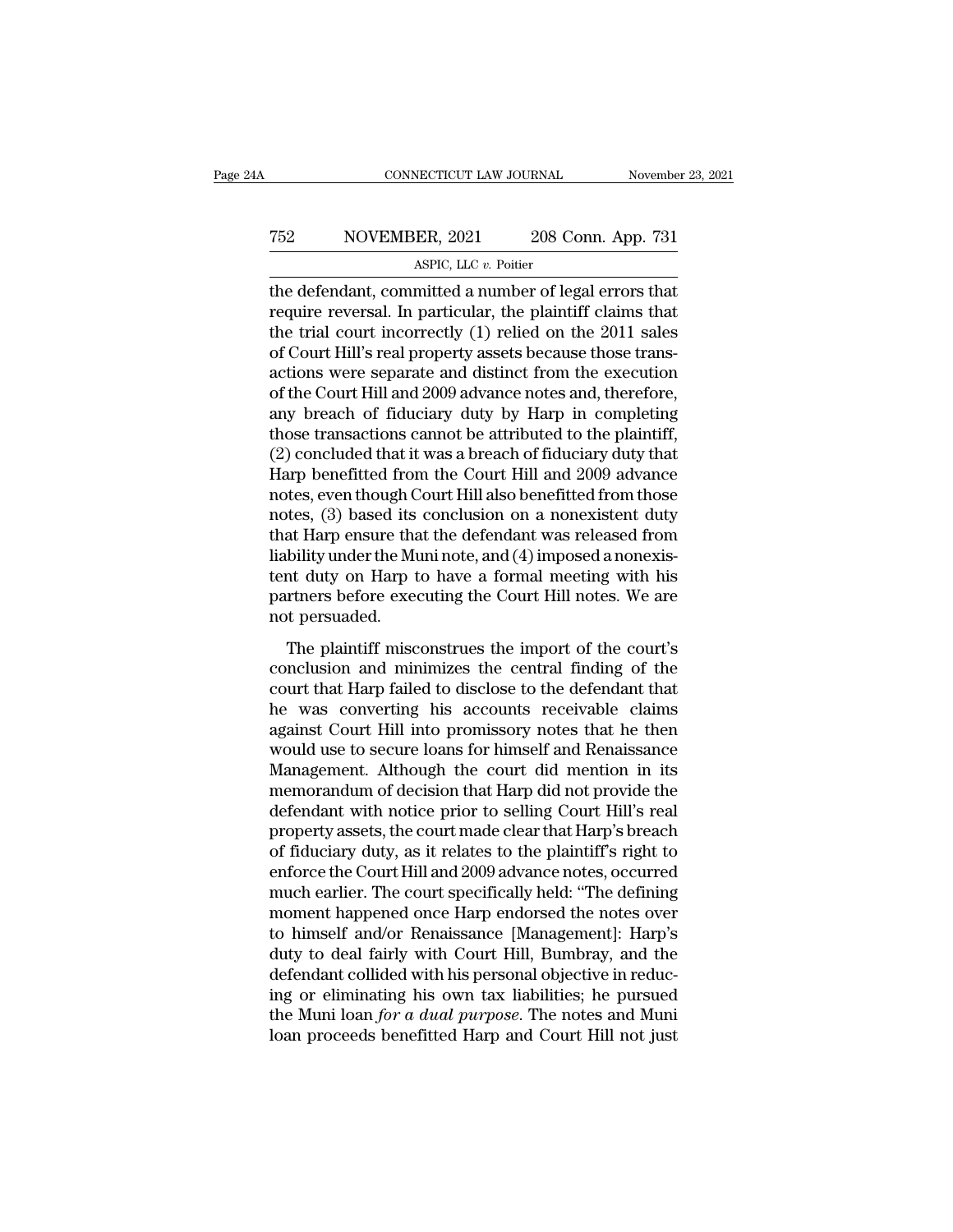| r 23, 2021         | CONNECTICUT LAW JOURNAL                                 | Page 25A |
|--------------------|---------------------------------------------------------|----------|
| 208 Conn. App. 731 | NOVEMBER, 2021                                          | 753      |
|                    | ASPIC, LLC $v$ . Poitier                                |          |
|                    | Court Hill. The court concludes that the point at which |          |

COURT 23, 2021 CONNECTICUT LAW JOURNAL Page 25A<br>
208 Conn. App. 731 NOVEMBER, 2021 753<br>
ASPIC, LLC  $v$ . Poitier<br>
Court Hill. The court concludes that the point at which<br>
Harp acted on his own behalf, in his own interest t 208 Conn. App. 731 NOVEMBER, 2021 753<br>ASPIC, LLC  $v$ . Poitier<br>Court Hill. The court concludes that the point at which<br>Harp acted on his own behalf, in his own interest too,<br>as Harp, the 'individual,' the 'person,' the 'ma 208 Conn. App. 731 NOVEMBER, 2021 753<br>ASPIC, LLC  $v$ . Poitier<br>Court Hill. The court concludes that the point at which<br>Harp acted on his own behalf, in his own interest too,<br>as Harp, the 'individual,' the 'person,' the 'ma 208 Conn. App. 731 NOVEMBER, 2021 753<br>
ASPIC, LLC  $v$ . Poitier<br>
Court Hill. The court concludes that the point at which<br>
Harp acted on his own behalf, in his own interest too,<br>
as Harp, the 'individual,' the 'person,' the ASPIC, LLC  $v$ . Poitier<br>Court Hill. The court concludes that the point at which<br>Harp acted on his own behalf, in his own interest too,<br>as Harp, the 'individual,' the 'person,' the 'maker' in his<br>own name, he breached the Example 18 and the point at which<br>
Harp acted on his own behalf, in his own interest too,<br>
as Harp, the 'individual,' the 'person,' the 'maker' in his<br>
own name, he breached the trust that Court Hill and<br>
the other general Court Hill. The court concludes that the point at which<br>Harp acted on his own behalf, in his own interest too,<br>as Harp, the 'individual,' the 'person,' the 'maker' in his<br>own name, he breached the trust that Court Hill and Harp acted on his own behalf, in his own interest too,<br>as Harp, the 'individual,' the 'person,' the 'maker' in his<br>own name, he breached the trust that Court Hill and<br>the other general partners placed in him.'' (Emphasis<br>i as Harp, the 'individua<br>own name, he breach<br>the other general part<br>in original.) Thus, the<br>the Court Hill real pre<br>for its conclusion that l<br>to the defendant.<br>Similarly, the plaint the other general partners placed in him." (Emphasis<br>in original.) Thus, the court's reference to the sale of<br>the Court Hill real property assets was not the basis<br>for its conclusion that Harp breached his fiduciary duty<br>t

in original.) Thus, the court's reference to the sale of<br>the Court Hill real property assets was not the basis<br>for its conclusion that Harp breached his fiduciary duty<br>to the defendant.<br>Similarly, the plaintiff's claim tha the Court Hill real property assets was not the basis<br>for its conclusion that Harp breached his fiduciary duty<br>to the defendant.<br>Similarly, the plaintiff's claim that the court incor-<br>rectly concluded that a fiduciary may for its conclusion that Harp breached his fiduciary duty<br>to the defendant.<br>Similarly, the plaintiff's claim that the court incor-<br>rectly concluded that a fiduciary may not benefit from<br>a transaction that also benefits his to the defendant.<br>
Similarly, the plaintiff's claim that the court incorrectly concluded that a fiduciary may not benefit from<br>
a transaction that also benefits his principal ignores the<br>
court's earlier finding that Harp Similarly, the plaintiff's claim that the court incorrectly concluded that a fiduciary may not benefit from<br>a transaction that also benefits his principal ignores the<br>court's earlier finding that Harp failed to disclose to rectly concluded that a fiduciary may not benefit from<br>a transaction that also benefits his principal ignores the<br>court's earlier finding that Harp failed to disclose to<br>the defendant his plan to execute the Court Hill not rectly concluded that a fiduciary may not benefit from<br>a transaction that also benefits his principal ignores the<br>court's earlier finding that Harp failed to disclose to<br>the defendant his plan to execute the Court Hill not a transaction that also benefits his principal ignores the<br>court's earlier finding that Harp failed to disclose to<br>the defendant his plan to execute the Court Hill notes<br>and the 2009 advance notes, and pledge them as secur court's earlier finding that Harp failed to disclose to<br>the defendant his plan to execute the Court Hill notes<br>and the 2009 advance notes, and pledge them as security<br>for the Muni note. Thus, it was not just that Harp bene the defendant his plan to execute the Court Hill notes<br>and the 2009 advance notes, and pledge them as security<br>for the Muni note. Thus, it was not just that Harp benefit-<br>ted from the transaction, but that he did so withou and the 2009 advance notes, and pledge them as security<br>for the Muni note. Thus, it was not just that Harp benefit-<br>ted from the transaction, but that he did so without<br>making the necessary free and frank disclosure of all relevant information to the defendant. This failure to disclose also undermines the plaintiff's arguments as to whether Harp was required to receive a release of liability for the defendant as part of the Muni loan trans-a ted from the transaction, but that he did so without<br>making the necessary free and frank disclosure of all<br>relevant information to the defendant. This failure to<br>disclose also undermines the plaintiff's arguments as<br>to whe making the necessary free and frank disclosure of all<br>relevant information to the defendant. This failure to<br>disclose also undermines the plaintiff's arguments as<br>to whether Harp was required to receive a release of<br>liabil relevant information to the defendant. This failure to<br>disclose also undermines the plaintiff's arguments as<br>to whether Harp was required to receive a release of<br>liability for the defendant as part of the Muni loan trans-<br> disclose also undermines the plaintiff's arguments as<br>to whether Harp was required to receive a release of<br>liability for the defendant as part of the Muni loan trans-<br>action and its claim that no formal meeting was require to whether Harp was required to receive a release of<br>liability for the defendant as part of the Muni loan trans-<br>action and its claim that no formal meeting was required<br>to discuss Harp's execution of the Court Hill and 20 liability for the defendant as part of the Muni Ioan trans-<br>action and its claim that no formal meeting was required<br>to discuss Harp's execution of the Court Hill and 2009<br>advance notes. Had Harp properly disclosed all rel action and its claim that no formal meeting was required<br>to discuss Harp's execution of the Court Hill and 2009<br>advance notes. Had Harp properly disclosed all relevant<br>information to the defendant and had the defendant<br>agr to discuss Harp's execution of the Court Hill and 2009<br>advance notes. Had Harp properly disclosed all relevant<br>information to the defendant and had the defendant<br>agreed to the transactions at issue, the plaintiff might<br>be advance notes. Had Harp properly disclosed all relevant<br>information to the defendant and had the defendant<br>agreed to the transactions at issue, the plaintiff might<br>be correct that a formal meeting or a release of liability information to the defendant and had the defendant<br>agreed to the transactions at issue, the plaintiff might<br>be correct that a formal meeting or a release of liability<br>would not have been required. That, however, did not<br>oc agreed to the transactions at issue, the plaintiff might<br>be correct that a formal meeting or a release of liability<br>would not have been required. That, however, did not<br>occur. Simply put, the plaintiff cannot exclude from be correct that a formal meeting or a release of liability<br>would not have been required. That, however, did not<br>occur. Simply put, the plaintiff cannot exclude from the<br>court's analysis its key finding, which was not clear would not have been required. That, however, did not<br>occur. Simply put, the plaintiff cannot exclude from the<br>court's analysis its key finding, which was not clearly<br>erroneous, that Harp failed to disclose all relevant inf occur. Simply put, the plaintiff cannot exclude from the court's analysis its key finding, which was not clearly erroneous, that Harp failed to disclose all relevant information relating to the Court Hill notes, the 2009 a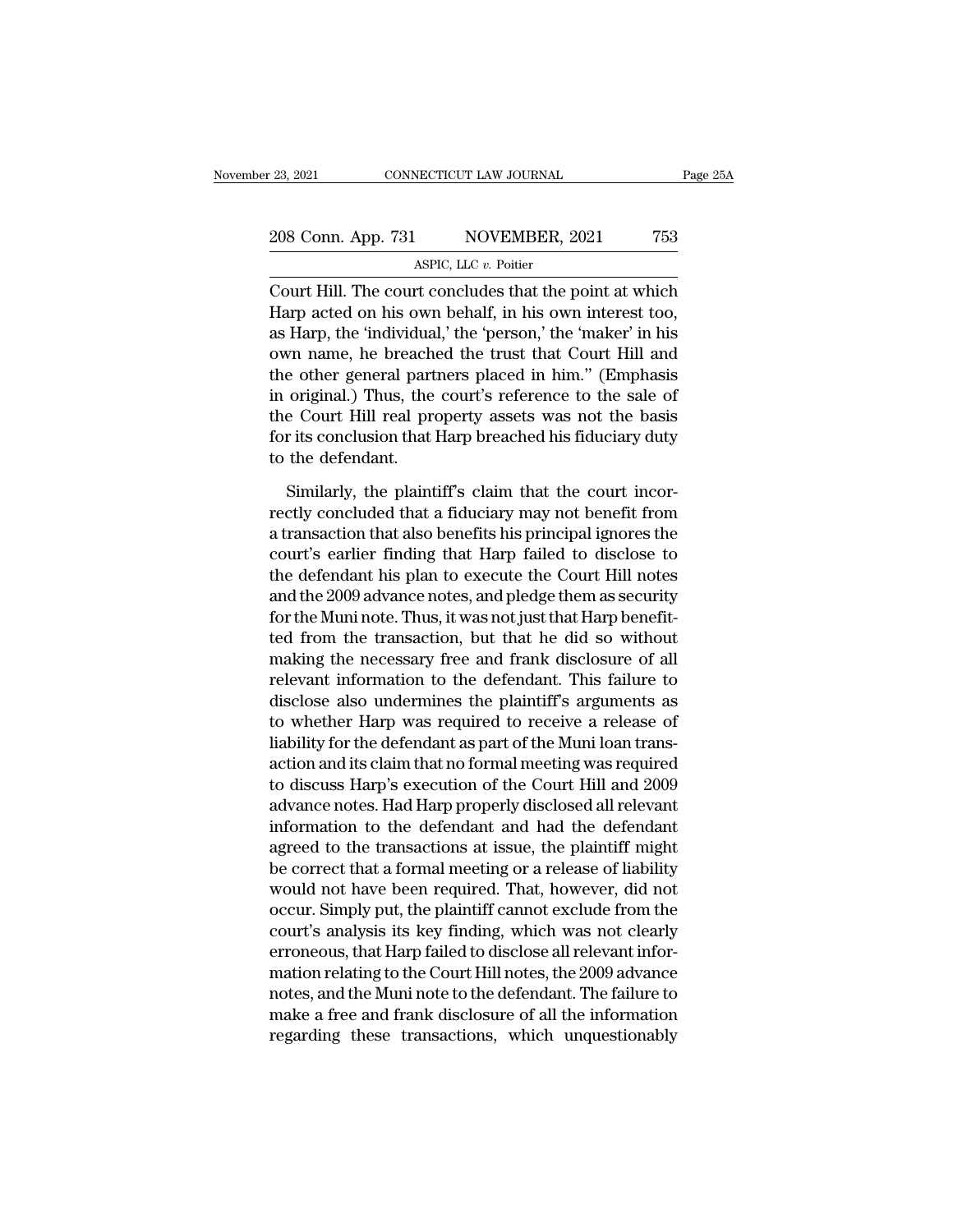#### CONNECTICUT LAW JOURNAL November 23, 2021<br>
754 NOVEMBER, 2021 208 Conn. App. 731<br>
ASPIC, LLC v. Poitier NECTICUT LAW JOURNAL<br>ER, 2021 208 Contract 2011<br>ASPIC, LLC *v.* Poitier<br>ed. Harn, to the detr FRAND CONNECTICUT LAW JOURNAL Movember 23, 2021<br>
TEAN NOVEMBER, 2021 208 Conn. App. 731<br>
ASPIC, LLC v. Poitier<br>
personally benefitted Harp to the detriment of the defendant, is fatal to the plaintiff's claims of legal erro TE4 NOVEMBER, 2021 208 Conn. App. 731<br>ASPIC, LLC v. Poitier<br>personally benefitted Harp to the detriment of the<br>defendant, is fatal to the plaintiff's claims of legal error.<br>In sum, we conclude that the court's finding that

 $\frac{\text{ASPL, 2021}}{\text{ASPL, LLC } v. \text{ Poitier}}$ <br>
Triangly benefitted Harp to the detriment of the fendant, is fatal to the plaintiff's claims of legal error.<br>
In sum, we conclude that the court's finding that<br>
arp failed to disclose t T54 NOVEMBER, 2021 208 Conn. App. 731<br>ASPIC, LLC v. Poitier<br>personally benefitted Harp to the detriment of the<br>defendant, is fatal to the plaintiff's claims of legal error.<br>In sum, we conclude that the court's finding tha ASPIC, LLC  $v$ . Poitier<br>personally benefitted Harp to the detriment of the<br>defendant, is fatal to the plaintiff's claims of legal error.<br>In sum, we conclude that the court's finding that<br>Harp failed to disclose to the def personally benefitted Harp to the detriment of the defendant, is fatal to the plaintiff's claims of legal error.<br>In sum, we conclude that the court's finding that<br>Harp failed to disclose to the defendant all relevant<br>infor personally benefited riarp to the detriment of the<br>defendant, is fatal to the plaintiff's claims of legal error.<br>In sum, we conclude that the court's finding that<br>Harp failed to disclose to the defendant all relevant<br>infor detendant, is ratal to the plaintin's claims of legal error.<br>In sum, we conclude that the court's finding that<br>Harp failed to disclose to the defendant all relevant<br>information related to the transactions at issue was not<br> In sum, we conclude that the court's<br>Harp failed to disclose to the defendant<br>information related to the transactions at is<br>clearly erroneous. We also agree with the<br>this failure constituted a breach of fiducia<br>precludes e early erroneous. We also agree with the court that<br>is failure constituted a breach of fiduciary duty that<br>ecludes enforcement of the Court Hill and 2009<br>vance notes against the defendant.<br>II<br>The plaintiff finally claims th

II

this failure constituted a breach of fiduciary duty that<br>precludes enforcement of the Court Hill and 2009<br>advance notes against the defendant.<br>II<br>The plaintiff finally claims that the court improperly<br>rendered judgment for precludes enforcement of the Court Hill and 2009<br>advance notes against the defendant.<br>II<br>The plaintiff finally claims that the court improperly<br>rendered judgment for the defendant on the Court Hill<br>and 2009 advance notes i advance notes against the defendant.<br>
II<br>
The plaintiff finally claims that the court improperly<br>
rendered judgment for the defendant on the Court Hill<br>
and 2009 advance notes issued to Renaissance Manage-<br>
ment even thoug II<br>INC The plaintiff finally claims that the court improperly<br>rendered judgment for the defendant on the Court Hill<br>and 2009 advance notes issued to Renaissance Management<br>even though it concluded that Renaissance Man-<br>age The plaintiff finally claims that the court improper<br>endered judgment for the defendant on the Court and 2009 advance notes issued to Renaissance Mana<br>ment even though it concluded that Renaissance Magement had not breache The plantific many claims that the court improperty<br>Indered judgment for the defendant on the Court Hill<br>d 2009 advance notes issued to Renaissance Manage-<br>ent even though it concluded that Renaissance Man-<br>ement had not b rendered judgment for the defendant of the Court Tim<br>and 2009 advance notes issued to Renaissance Manage-<br>ment even though it concluded that Renaissance Man-<br>agement had not breached any fiduciary duty it owed<br>to the defen

and 2009 advance notes issued to dentaissance management even though it concluded that Renaissance Management had not breached any fiduciary duty it owed<br>to the defendant. This claim is without merit.<br>In its memorandum of ment even mough it concluded that hendalssance man-<br>agement had not breached any fiduciary duty it owed<br>to the defendant. This claim is without merit.<br>In its memorandum of decision, the trial court<br>addressed each of the de Experient had not breached any mudclary duty it owed<br>to the defendant. This claim is without merit.<br>In its memorandum of decision, the trial court<br>addressed each of the defendant's special defenses.<br>Although the court foun to the defendant. This claim is without merit.<br>In its memorandum of decision, the trial court<br>addressed each of the defendant's special defenses.<br>Although the court found that the defendant prevailed<br>on his breach of fiduc In its memorandum of decision, the trial court<br>addressed each of the defendant's special defenses.<br>Although the court found that the defendant prevailed<br>on his breach of fiduciary duty special defense against<br>Harp, it deni addressed each of the defendant's special defenses.<br>Although the court found that the defendant prevailed<br>on his breach of fiduciary duty special defense against<br>Harp, it denied his breach of fiduciary duty special<br>defense Although the court found that the defendant prevailed<br>on his breach of fiduciary duty special defense against<br>Harp, it denied his breach of fiduciary duty special<br>defense as to Renaissance Management. It nevertheless<br>rende on his breach of fiduciary duty special defense against<br>Harp, it denied his breach of fiduciary duty special<br>defense as to Renaissance Management. It nevertheless<br>rendered judgment for the defendant on all of the plain-<br>ti Harp, it denied his breach of fiduciary duty special<br>defense as to Renaissance Management. It nevertheless<br>rendered judgment for the defendant on all of the plain-<br>tiff's claims, both those arising from Harp's Court Hill<br>a defense as to Renaissance Management. It nevertheless<br>rendered judgment for the defendant on all of the plain-<br>tiff's claims, both those arising from Harp's Court Hill<br>and 2009 advance notes and those arising from Renais-<br> rendered judgment for the defendant on all of the plain-<br>tiff's claims, both those arising from Harp's Court Hill<br>and 2009 advance notes and those arising from Renais-<br>sance Management's Court Hill and 2009 advance notes.<br> tiff's claims, both those arising from Harp's Court Hill<br>and 2009 advance notes and those arising from Renais-<br>sance Management's Court Hill and 2009 advance notes.<br>The reason for this should be clear. The court rejected<br>t and 2009 advance notes and those arising from Renaissance Management's Court Hill and 2009 advance notes.<br>The reason for this should be clear. The court rejected<br>the special defense that Renaissance Management<br>breached its sance Management's Court Hill and 2009 advance notes.<br>The reason for this should be clear. The court rejected<br>the special defense that Renaissance Management<br>breached its fiduciary duty to the defendant because<br>Renaissance The reason for this should be clear. The court rejected<br>the special defense that Renaissance Management<br>breached its fiduciary duty to the defendant because<br>Renaissance Management owed no fiduciary duty to<br>the defendant. I the special defense that Renaissance Management<br>breached its fiduciary duty to the defendant because<br>Renaissance Management owed no fiduciary duty to<br>the defendant. Its only relationship to Court Hill and<br>the defendant was breached its fiduciary duty to the defendant because<br>Renaissance Management owed no fiduciary duty to<br>the defendant. Its only relationship to Court Hill and<br>the defendant was as a provider of services to Court<br>Hill. Noneth Renaissance Management owed no fiduciary duty to<br>the defendant. Its only relationship to Court Hill and<br>the defendant was as a provider of services to Court<br>Hill. Nonetheless, the transaction by which it received<br>promissor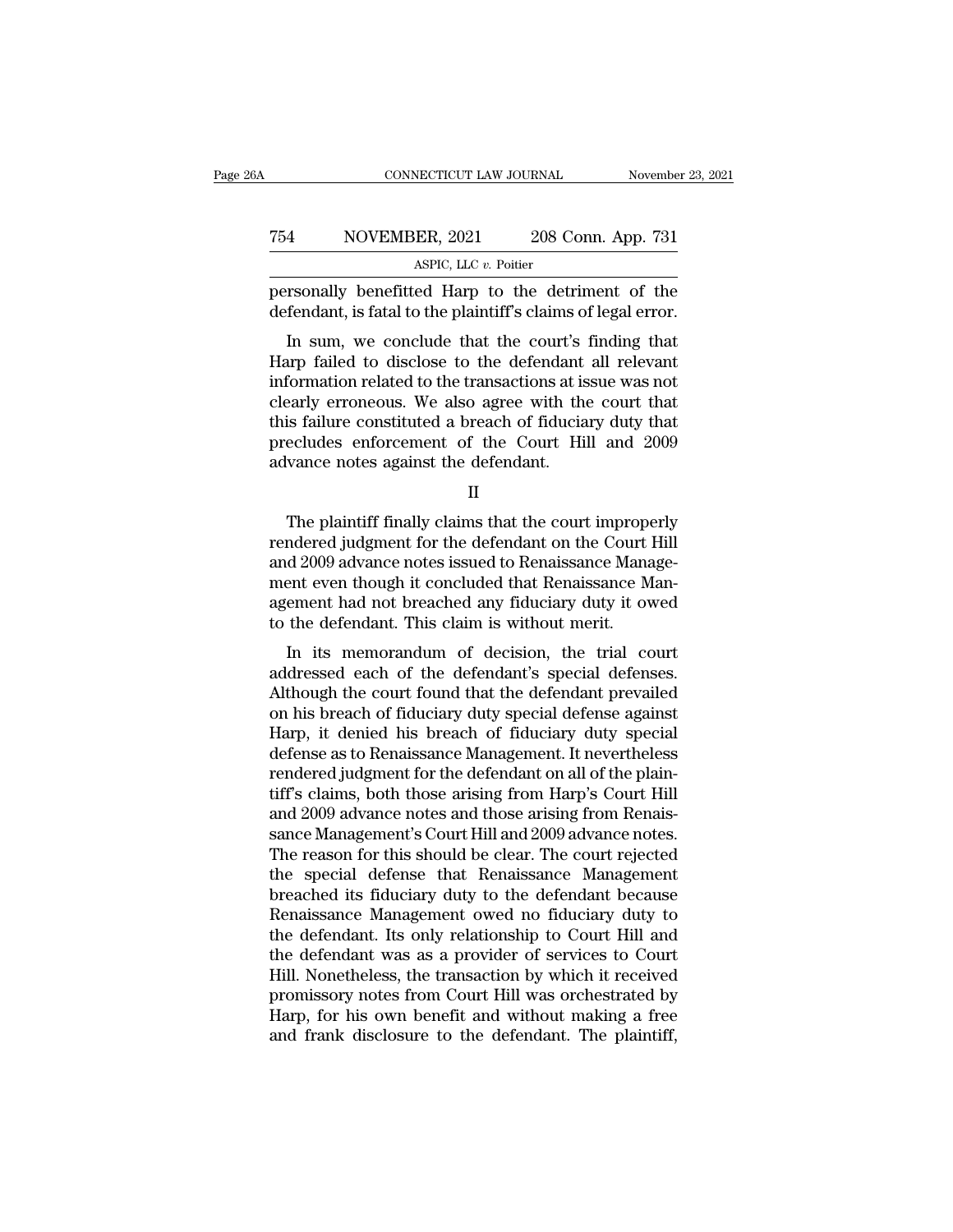# 23, 2021 CONNECTICUT LAW JOURNAL Page 27A<br>208 Conn. App. 755 NOVEMBER, 2021 755<br>Hartford v. Commission on Human Rights & Opportunities

November 23, 2021 CONNECTICUT LAW JOURNAL Page 27A<br>
208 Conn. App. 755 NOVEMBER, 2021 755<br>
Hartford *v*. Commission on Human Rights & Opportunities<br>
standing in Harp's shoes, cannot avoid the effects of Fage 271<br>
Standing in Harp. 755<br>
Standing in Harp's shoes, cannot avoid the effects of<br>
Harp's breach of fiduciary duty simply because Harp<br>
Standing in Harp's shoes, cannot avoid the effects of<br>
Harp's breach of fiduciary 208 Conn. App. 755 NOVEMBER, 2021 755<br>
Hartford v. Commission on Human Rights & Opportunities<br>
standing in Harp's shoes, cannot avoid the effects of<br>
Harp's breach of fiduciary duty simply because Harp<br>
created an obligati 208 Conn. App. 755 NOVEMBER, 2021 755<br>
Hartford v. Commission on Human Rights & Opportunities<br>
standing in Harp's shoes, cannot avoid the effects of<br>
Harp's breach of fiduciary duty simply because Harp<br>
created an obligat 208 Conn. App. 755 NOVEMBER, 2021 755<br>
Hartford v. Commission on Human Rights & Opportunities<br>
standing in Harp's shoes, cannot avoid the effects of<br>
Harp's breach of fiduciary duty simply because Harp<br>
created an obligat Hartford v. Commission on Human Rights & Opportunities<br>standing in Harp's shoes, cannot avoid the effects of<br>Harp's breach of fiduciary duty simply because Harp<br>created an obligation to a third party he controlled<br>instead Hartford v. Commission on Human Rights & Opportunities<br>standing in Harp's shoes, cannot avoid the effects of<br>Harp's breach of fiduciary duty simply because Harp<br>created an obligation to a third party he controlled<br>instead standing in Harp's shoes, cannot avoid the effects of<br>Harp's breach of fiduciary duty simply because Harp<br>created an obligation to a third party he controlled<br>instead of a direct obligation to himself. Allowing<br>Renaissance Harp's breach of fiduciary duty simply because Harp<br>created an obligation to a third party he controlled<br>instead of a direct obligation to himself. Allowing<br>Renaissance Management to recover on the Court Hill<br>and 2009 adva created an obligation to a third party he<br>instead of a direct obligation to himse.<br>Renaissance Management to recover on th<br>and 2009 advance notes would provide a r<br>how a fiduciary may breach his duty to l<br>and then insulate Stead of a different compation of<br>maissance Management to record 2009 advance notes would provide in this d then insulate his misconduct<br>willing to provide such assistats<br>The judgment is affirmed.<br>In this opinion the other In this opinion the other judges concurred.<br>In this object and map we a fiduciary may breach his duty to his princ<br>include the insulate his misconduct from attack. We<br>willing to provide such assistance.<br>The judgment is aff

#### willing to provide such assistance.<br>
The judgment is affirmed.<br>
In this opinion the other judges concurred.<br>
CITY OF HARTFORD POLICE DEPARTMENT *v.*<br>
COMMISSION ON HUMAN RIGHTS<br>
AND OPPORTINITIES FT AL dgment is affirmed.<br>
opinion the other judges concurred.<br>
OF HARTFORD POLICE DEPARTMENT v.<br>
COMMISSION ON HUMAN RIGHTS<br>
AND OPPORTUNITIES ET AL.<br>
(AC 43420) Minion the other judges concurred.<br>
HARTFORD POLICE DEPARTMEN<br>
DMMISSION ON HUMAN RIGHTS<br>
AND OPPORTUNITIES ET AL.<br>
(AC 43420) other judges concu<br>
MD POLICE DEPAI<br>
N ON HUMAN RIG<br>
ORTUNITIES ET A<br>
(AC 43420)<br>
Clark and DiPentima, Js. CITY OF HARTFORD POLICE DEPARTMENT  $v$ .<br>COMMISSION ON HUMAN RIGHTS<br>AND OPPORTUNITIES ET AL.<br>(AC 43420)<br>Prescott, Clark and DiPentima, Js.

#### *Syllabus*

 $(AC 43420)$ <br>Prescott, Clark and DiPentima, Js.<br> $Syllabus$ <br>The plaintiff employer appealed to the trial court from the decision of the defendant Commission on Human Rights and Opportunities sustaining (AC 40420)<br>
Prescott, Clark and DiPentima, Js.<br>
Syllabus<br>
plaintiff employer appealed to the trial court from the decision of the<br>
defendant Commission on Human Rights and Opportunities sustaining<br>
a claim of ancestry disc Frescott, Clark and DiPentima, Js.<br>
Syllabus<br>
plaintiff' employer appealed to the trial court from the decision of the<br>
defendant Commission on Human Rights and Opportunities sustaining<br>
a claim of ancestry discrimination  $Syllabus$ plaintiff employer appealed to the trial court from the decision of the defendant Commission on Human Rights and Opportunities sustaining a claim of ancestry discrimination brought by the plaintiff's employee, the de *Syltabus*<br>plaintiff employer appealed to the trial court from the decision of the<br>defendant Commission on Human Rights and Opportunities sustaining<br>a claim of ancestry discrimination brought by the plaintiff's employee,<br>t plaintiff employer appealed to the trial court from the decision of the defendant Commission on Human Rights and Opportunities sustaining a claim of ancestry discrimination brought by the plaintiff's employee, the defendan defendant Commission on Human Rights and Opportunities sustaining<br>a claim of ancestry discrimination brought by the plaintiff's employee,<br>the defendant P, who is Vietnamese. P filed an affidavit of illegal discrimi-<br>natory and a claim of ancestry discrimination brought by the plaintiff's employee, the defendant P, who is Vietnamese. P filed an affidavit of illegal discriminatory practice with the commission following the termination of his e a efferdant P, who is Vietnamese. P filed an affidavit of illegal discriminatory practice with the commission following the termination of his employment as a probationary police officer. P claimed that, after two negative matory practice with the commission following the termination of his employment as a probationary police officer. P claimed that, after two negative interactions with a sergeant, K, during which K questioned P's ancestry a employment as a probationary police officer. P claimed that, after two negative interactions with a sergeant, K, during which K questioned P's ancestry and language skills and P stated that he would file a grievance again enegative interactions with a sergeant, K, during which K questioned P's ancestry and language skills and P stated that he would file a grievance against K, other sergeants began complaining about his performance, motivati meestry and language skills and P stated that he would file a grievance against K, other sergeants began complaining about his performance, motivating the plaintiff to terminate his employment. The trial court rendered ju against K, other sergeants began complaining about his performance, motivating the plaintiff to terminate his employment. The trial court rendered judgment affirming the decision of the commission, from which the plaintif motivating the plaintiff to terminate his employment. The trial court<br>rendered judgment affirming the decision of the commission, from which<br>the plaintiff appealed to this court. *Held* that the trial court improperly<br>hel rendered judgment affirming the decision of the commission, from which<br>the plaintiff appealed to this court. Held that the trial court improperly<br>held that there was substantial evidence in the record that P's termina-<br>tio the plaintiff appealed to this court. *Held* that the trial court improperly held that there was substantial evidence in the record that P's termination from employment arose under circumstances that gave rise to an infere finding of a causal connection between K's remarks and the planning of a causal connection from employment arose under circumstances that gave rise to an inference of discrimination: although K's remarks to P were despicab tion from employment arose under circumstances that gave rise to an inference of discrimination: although K's remarks to P were despicable and K filed a memorandum criticizing P following their negative interactions, ther inference of discrimination: although K's remarks to P were despicable and K filed a memorandum criticizing P following their negative interactions, there was not substantial evidence in the record to support a finding of inference of discrimination: although K's remarks to P were despicable<br>and K filed a memorandum criticizing P following their negative interac-<br>tions, there was not substantial evidence in the record to support a<br>finding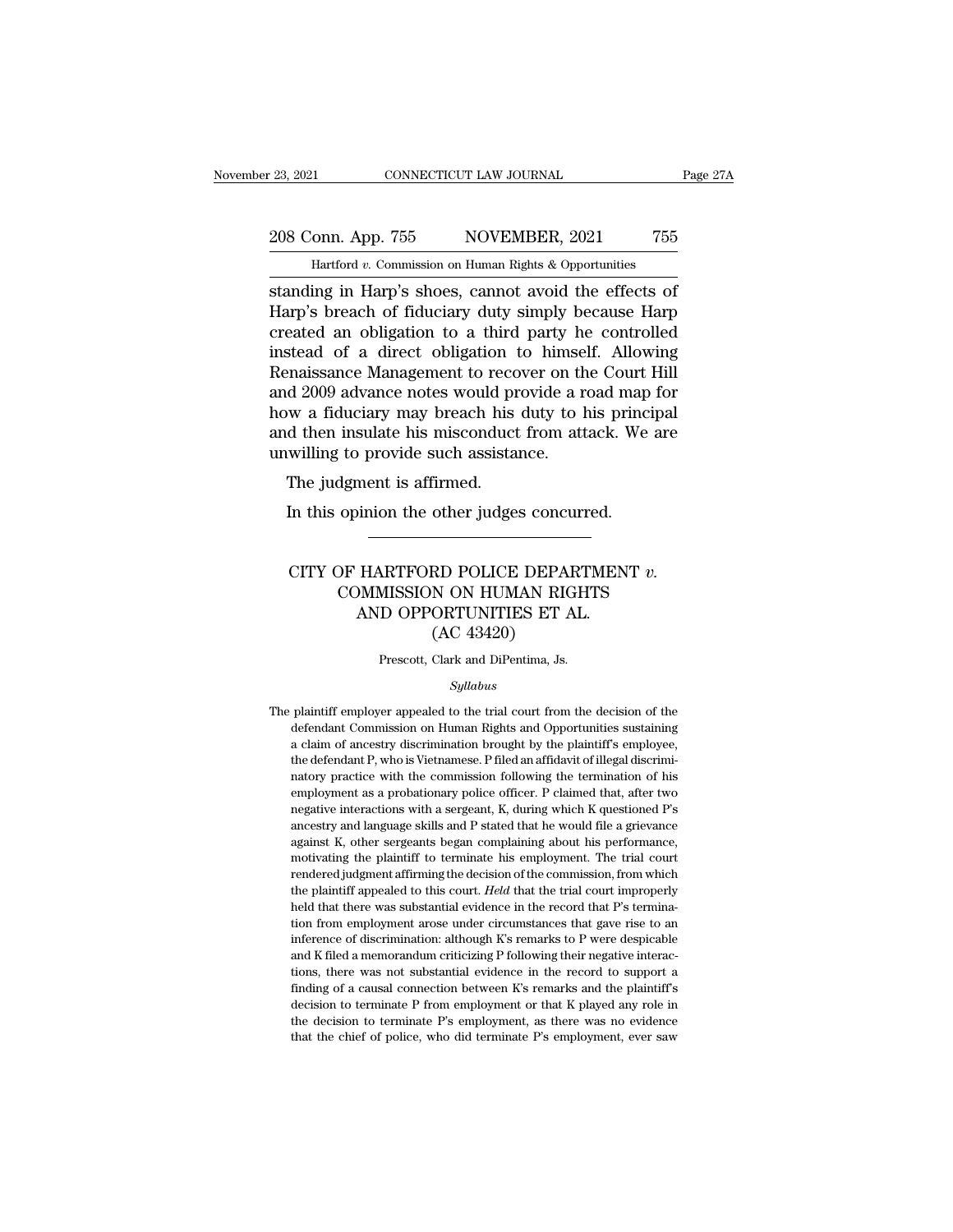### CONNECTICUT LAW JOURNAL November 23, 2021<br>
756 NOVEMBER, 2021 208 Conn. App. 755<br>
Hartford v. Commission on Human Rights & Opportunities CONNECTICUT LAW JOURNAL Movember<br>NOVEMBER, 2021 208 Conn. App. 755<br>Hartford *v.* Commission on Human Rights & Opportunities<br>memorandum, K's memorandum did not recommend that P be termi-

S<br>
K's memorandum, K's memorandum did not recommend that P be termi-<br>
K's memorandum, K's memorandum did not recommend that P be termi-<br>
Mad received both negative reports before his interactions with 3 NOVEMBER, 2021 208 Conn. App. 755<br>Hartford v. Commission on Human Rights & Opportunities<br>K's memorandum, K's memorandum did not recommend that P be termi-<br>nated, P had received both negative reports before his interactio  $\frac{3}{K}$  MOVEMBER, 2021 208 Conn. App. 755<br>Hartford v. Commission on Human Rights & Opportunities<br> $\frac{1}{K}$ s memorandum,  $\frac{1}{K}$ s memorandum did not recommend that P be termi-<br>nated, P had received both negative report Hartford v. Commission on Human Rights & Opportunities<br>K's memorandum, K's memorandum did not recommend that P be termi-<br>nated, P had received both negative reports before his interactions with<br>K and positive reports after Hartford  $v$ . Commission on Human Rights & Opportunities<br>K's memorandum, K's memorandum did not recommend that P be termi-<br>nated, P had received both negative reports before his interactions with<br>K and positive reports af K's memorandum, K's memorandum did not recommend that P be terminated, P had received both negative reports before his interactions with K and positive reports after those interactions, and, contrary to the findings of the nated, P had received both negative reports before his interactions with K and positive reports after those interactions, and, contrary to the findings of the commission's human rights referee that the sergeants who gave P K and positive reports after those interactions, and, contrary to the findings of the commission's human rights referee that the sergeants who gave P negative reports following his interactions with K were influenced by K' findings of the commission's human rights referee that the sergeants<br>who gave P negative reports following his interactions with K were<br>influenced by K's animus because they were promoted at the same time<br>and socialized w findings of the commission's human rights referee that the sergeants<br>who gave P negative reports following his interactions with K were<br>influenced by K's animus because they were promoted at the same time<br>and socialized w influenced by K's animus because they were promoted at the same time<br>and socialized with K, the other sergeants testified that there was no<br>particular comradery among that group and that K had no influence on<br>how they view and socialized with K, the other sergeants testified that there was no<br>particular comradery among that group and that K had no influence on<br>how they viewed P or that they had no contact at all with K regarding<br>P; moreover, particular comradery among that group and that K had no influence on<br>how they viewed P or that they had no contact at all with K regarding<br>P; moreover, although the referee was not required to credit the testi-<br>mony of the how they viewed P or that they had no contact at all with K regarding P; moreover, although the referee was not required to credit the testimony of the police officers, she was not permitted to infer the opposite of their P; moreover, although the referee was not required to credit the testimony of the police officers, she was not permitted to infer the opposite of their testimony solely from her disbelief of the testimony; furthermore, the mony of the police officers, she was not permitted to infer the opposite of their testimony solely from her disbelief of the testimony; furthermore, the evidence in the record did not support the referee's conclusion that of their testimony solely from her disbelief of the testimony; furthermore, the evidence in the record did not support the referee's conclusion that the legitimate, nondiscriminatory reasons for P's discharge set forth by the evidence in the record did not support the referee's conclusion that<br>the legitimate, nondiscriminatory reasons for P's discharge set forth by<br>the plaintiff were pretextual and that the decision was motivated by<br>illegal the legitimate, nondiscriminatory reasons for P's discharge set forth by<br>the plaintiff were pretextual and that the decision was motivated by<br>illegal discriminatory bias, as issues regarding P's truthfulness and<br>unprofessi the plaintiff were pretextual and that the decision was motivated by illegal discriminatory bias, as issues regarding P's truthfulness and unprofessional demeanor were documented in contemporaneous reports from both before the plaintiff were pretextual and that the decision was motivated by illegal discriminatory bias, as issues regarding  $P$ 's truthfulness and unprofessional demeanor were documented in contemporaneous reports from both bef reports from both before and after P's interactions with K, P testified<br>that none of the plaintiff's employees other than K ever treated him<br>differently due to his ancestry, and K had no role in the decision to<br>terminate

Argued April 19—officially released November 23, 2021<br>*Procedural History*<br>Appeal from the decision of the human rights referee that none of the plaintiff's employees other than K ever treated him<br>differently due to his ancestry, and K had no role in the decision to<br>terminate P.<br>Argued April 19—officially released November 23, 2021<br>*Procedural Hist* differently due to his ancestry, and K had no role in the decision to<br>terminate P.<br>Argued April 19—officially released November 23, 2021<br>*Procedural History*<br>Appeal from the decision of the human rights referee<br>of the name Argued April 19—officially released November 23, 2021<br> *Procedural History*<br>
Appeal from the decision of the human rights referee<br>
of the named defendant sustaining a complaint of ances-<br>
try discrimination filed by the de Argued April 19—officially released November 23, 2021<br>
Procedural History<br>
Appeal from the decision of the human rights referee<br>
of the named defendant sustaining a complaint of ances-<br>
try discrimination filed by the defe *Procedural History*<br>Appeal from the decision of the human rights referee<br>of the named defendant sustaining a complaint of ances-<br>try discrimination filed by the defendant Khoa Phan<br>against the plaintiff, brought to the Su Appeal from the decision of the human rights referee<br>of the named defendant sustaining a complaint of ances-<br>try discrimination filed by the defendant Khoa Phan<br>against the plaintiff, brought to the Superior Court in<br>the j Appeal from the decision of the human rights referee<br>of the named defendant sustaining a complaint of ances-<br>try discrimination filed by the defendant Khoa Phan<br>against the plaintiff, brought to the Superior Court in<br>the j of the named defendant sustaining a complaint of ancestry discrimination filed by the defendant Khoa Phan against the plaintiff, brought to the Superior Court in the judicial district of New Britain and tried to the court, *dialieries* and the judicial district of New Britain and tried to the court, *Hon. Henry S. Cohn*, judge trial referee; judgment affirming the decision of the referee, from which the plaintiff appealed to this court. *Rev* urt, *Hon. Henry S. Cohn*, judge trial referee; judgment<br>firming the decision of the referee, from which the<br>aintiff appealed to this court. *Reversed*; *judgment*<br>rected.<br>*Daniel J. Krisch*, for the appellant (plaintiff).

affirming the decision of the referee, from which the<br>plaintiff appealed to this court. *Reversed*; *judgment*<br>directed.<br>Daniel J. Krisch, for the appellant (plaintiff).<br>Michael E. Roberts, human rights attorney, with<br>whom plantiff appealed to this court. *Reversed*; *judgm*<br>directed.<br>Daniel J. Krisch, for the appellant (plaintiff).<br>Michael E. Roberts, human rights attorney, w<br>whom, on the brief, was Megan K. Grant, human rig<br>attorney, for t *Daniel J. Krisch*, for the appellant (plaintiff).<br>*Michael E. Roberts*, human rights attorney, with<br>nom, on the brief, was *Megan K. Grant*, human rights<br>torney, for the appellee (named defendant).<br>*James V. Sabatini*, fo

Phan).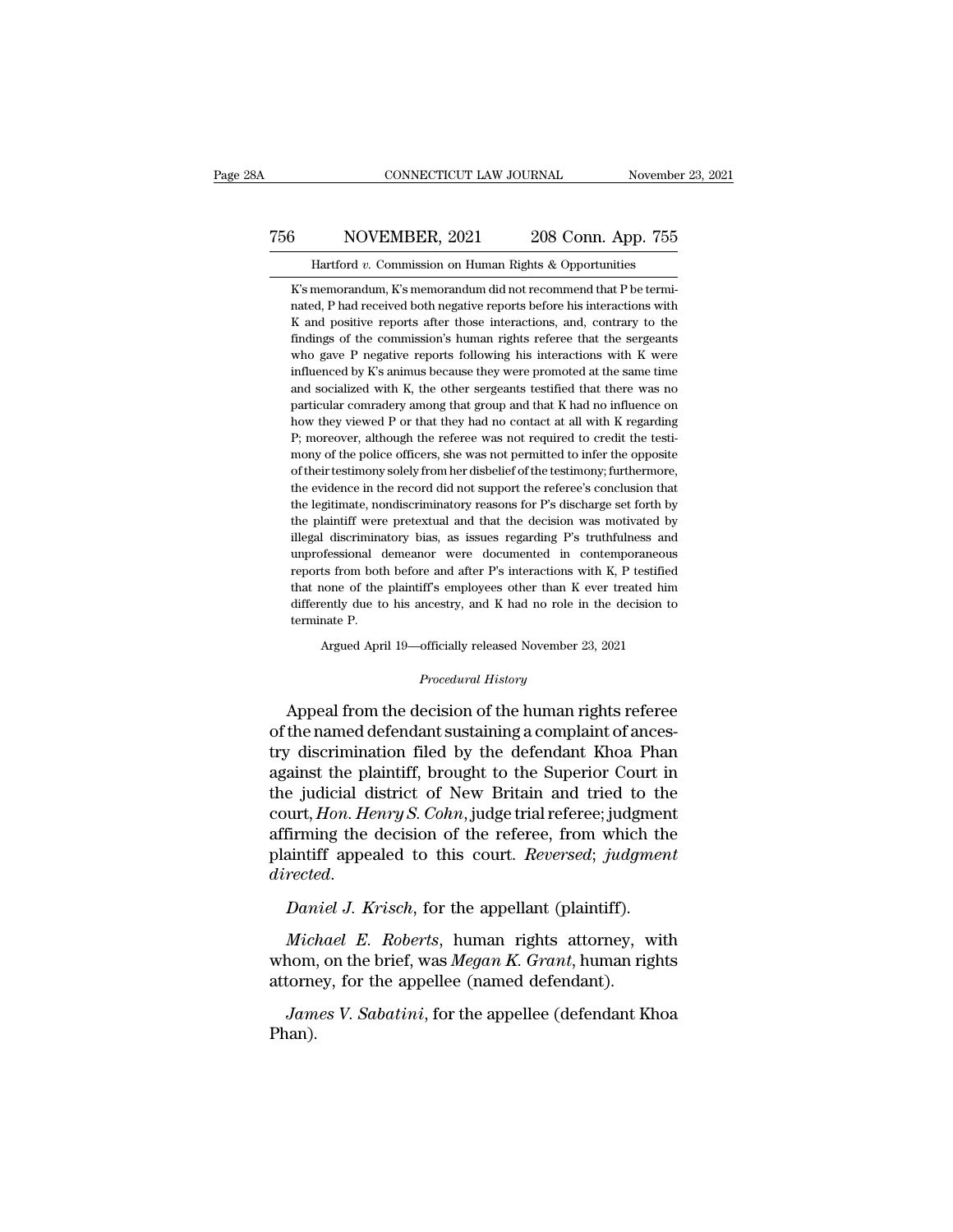23, 2021 CONNECTICUT LAW JOURNAL Page 29A<br>208 Conn. App. 755 NOVEMBER, 2021 757<br>Hartford v. Commission on Human Rights & Opportunities Francisco Connecticut LAW JOURNAL<br>
11 CONNECTICUT LAW JOURNAL<br>
12 Onn. App. 755 NOVEMBER, 2021 757<br>
14 Hartford *v.* Commission on Human Rights & Opportunities

*Opinion*

8 Conn. App. 755 NOVEMBER, 2021 757<br>
Hartford v. Commission on Human Rights & Opportunities<br>
Opinion<br>
PRESCOTT, J. The plaintiff, City of Hartford Police<br>
epartment (city), appeals from the judgment of the<br>
al court of fir 208 Conn. App. 755 NOVEMBER, 2021 757<br>
Hartford v. Commission on Human Rights & Opportunities<br> *Opinion*<br>
PRESCOTT, J. The plaintiff, City of Hartford Police<br>
Department (city), appeals from the judgment of the<br>
trial cour 208 Conn. App. 755 NOVEMBER, 2021 757<br>
Hartford v. Commission on Human Rights & Opportunities<br>  $\overline{Option}$ <br>
PRESCOTT, J. The plaintiff, City of Hartford Police<br>
Department (city), appeals from the judgment of the<br>
trial cour Hartford v. Commission on Human Rights & Opportunities<br>
Opinion<br>
PRESCOTT, J. The plaintiff, City of Hartford Police<br>
Department (city), appeals from the judgment of the<br>
trial court affirming a decision of the named defen  $\frac{Option}{Python}$ <br>
PRESCOTT, J. The plaintiff, City of Hartford Police<br>
Department (city), appeals from the judgment of the<br>
trial court affirming a decision of the named defendant,<br>
the Commission on Human Rights and Opportuniti EXECOTT, J. The plaintiff, City of Hartford Police<br>Department (city), appeals from the judgment of the<br>trial court affirming a decision of the named defendant,<br>the Commission on Human Rights and Opportunities<br>(commission), PRESCOTT, J. The plaintiff, City of Hartford Police<br>Department (city), appeals from the judgment of the<br>trial court affirming a decision of the named defendant,<br>the Commission on Human Rights and Opportunities<br>(commission) Department (city), appeals from the judgment of the<br>trial court affirming a decision of the named defendant,<br>the Commission on Human Rights and Opportunities<br>(commission), which concluded that the city had dis-<br>criminated trial court affirming a decision of the named defendant,<br>the Commission on Human Rights and Opportunities<br>(commission), which concluded that the city had dis-<br>criminated against the defendant Khoa Phan on the<br>basis of his the Commission on Human Rights and Opportunities<br>(commission), which concluded that the city had dis-<br>criminated against the defendant Khoa Phan on the<br>basis of his Asian and Vietnamese ancestry by terminat-<br>ing Phan's emp (commission), which concluded that the city had discriminated against the defendant Khoa Phan on the basis of his Asian and Vietnamese ancestry by terminating Phan's employment as a probationary police officer. The primary criminated against the defendant Khoa Phan on the<br>basis of his Asian and Vietnamese ancestry by terminat-<br>ing Phan's employment as a probationary police officer.<br>The primary issue on appeal is whether the trial court<br>impro basis of his Asian and Vietnamese ancestry by terminating Phan's employment as a probationary police officer.<br>The primary issue on appeal is whether the trial court<br>improperly concluded that substantial evidence sup-<br>porte ing Phan's employment as a probationary police officer.<br>The primary issue on appeal is whether the trial court<br>improperly concluded that substantial evidence sup-<br>ported the commission's determination that the city<br>intenti The primary issue on appeal is whether the trial court<br>improperly concluded that substantial evidence sup-<br>ported the commission's determination that the city<br>intentionally had discriminated against Phan. We con-<br>clude tha improperly concluded that<br>ported the commission's de<br>intentionally had discrimina<br>clude that the substantial ev<br>not support a determination<br>tion by the city and, accordi<br>ment of the trial court.<br>The following facts, as fou Frical are commission's accommission and are eng-<br>tentionally had discriminated against Phan. We con-<br>ide that the substantial evidence in the record does<br>to support a determination of intentional discrimina-<br>in by the cit rights referred in the substantial evidence in the record does<br>not support a determination of intentional discrimina-<br>tion by the city and, accordingly, we reverse the judg-<br>ment of the trial court.<br>The following facts, as

rade that the substantial evidence in the record tools<br>not support a determination of intentional discrimina-<br>tion by the city and, accordingly, we reverse the judg-<br>ment of the trial court.<br>The following facts, as found b from by the city and, accordingly, we reverse the judg-<br>ment of the trial court.<br>The following facts, as found by the presiding human<br>rights referee (referee), are relevant to this appeal.<br>Phan, who is Vietnamese, was hire the police academy on July 2, 2010, and thereafter<br>the police academy of the presiding human<br>rights referee (referee), are relevant to this appeal.<br>Phan, who is Vietnamese, was hired as a police officer<br>for the city on Dec The following facts, as found by the presiding human<br>rights referee (referee), are relevant to this appeal.<br>Phan, who is Vietnamese, was hired as a police officer<br>for the city on December 14, 2009. He graduated from<br>the po The following facts, as found by the presiding human<br>rights referee (referee), are relevant to this appeal.<br>Phan, who is Vietnamese, was hired as a police officer<br>for the city on December 14, 2009. He graduated from<br>the po rights referee (referee), are relevant to this appeal.<br>Phan, who is Vietnamese, was hired as a police officer<br>for the city on December 14, 2009. He graduated from<br>the police academy on July 2, 2010, and thereafter<br>became a Phan, who is Vietnamese, was hired as a police officer<br>for the city on December 14, 2009. He graduated from<br>the police academy on July 2, 2010, and thereafter<br>became a probationary police officer. The full proba-<br>tionary p for the city on December 14, 2009. He graduated from<br>the police academy on July 2, 2010, and thereafter<br>became a probationary police officer. The full proba-<br>tionary period for new officers lasts one year starting<br>with the the police academy on July 2, 2010, and thereafter<br>became a probationary police officer. The full proba-<br>tionary period for new officers lasts one year starting<br>with the commencement of the field training program,<br>which la became a probationary police officer. The full probationary period for new officers lasts one year starting<br>with the commencement of the field training program,<br>which lasts for several weeks. The field training pro-<br>gram h tionary period for new officers lasts one year starting<br>with the commencement of the field training program,<br>which lasts for several weeks. The field training pro-<br>gram has four phases. During each phase Phan worked<br>with d with the commencement of the field training program,<br>which lasts for several weeks. The field training pro-<br>gram has four phases. During each phase Phan worked<br>with different sergeants who served as field training<br>officers which lasts for several weeks. The field training program has four phases. During each phase Phan worked<br>with different sergeants who served as field training<br>officers. Phan's field training officer for phase one was<br>Offic fficers. Phan's field training officer for phase one was<br>fficer Steven Citta. Phan's field training officer for<br>hase two was Officer Christian Billings.<sup>1</sup> Phan's field<br>aining officer for phase three was Officer Vincent<br><sup>1</sup> Officer Steven Citta. Phan's field training officer for phase two was Officer Christian Billings.<sup>1</sup> Phan's field training officer for phase three was Officer Vincent <sup>1</sup> Phan's first field training officer for phase two w

phase two was Officer Christian Billings.<sup>1</sup> Phan's field<br>training officer for phase three was Officer Vincent<br><sup>1</sup> Phan's first field training officer for phase two was Officer Tyrone Boland.<br>Phan did not pass phase two of Training officer for phase three was Officer Vincent<br>
<sup>1</sup> Phan's first field training officer for phase two was Officer Tyrone Boland.<br>
Phan did not pass phase two of the field training program with Boland.<br>
Phan repeated <sup>1</sup> Phan's first field training officer for phase two was Officer Tyrone Boland.<br>Phan did not pass phase two of the field training program with Boland.<br>Phan repeated phase two of the training program with Billings and pass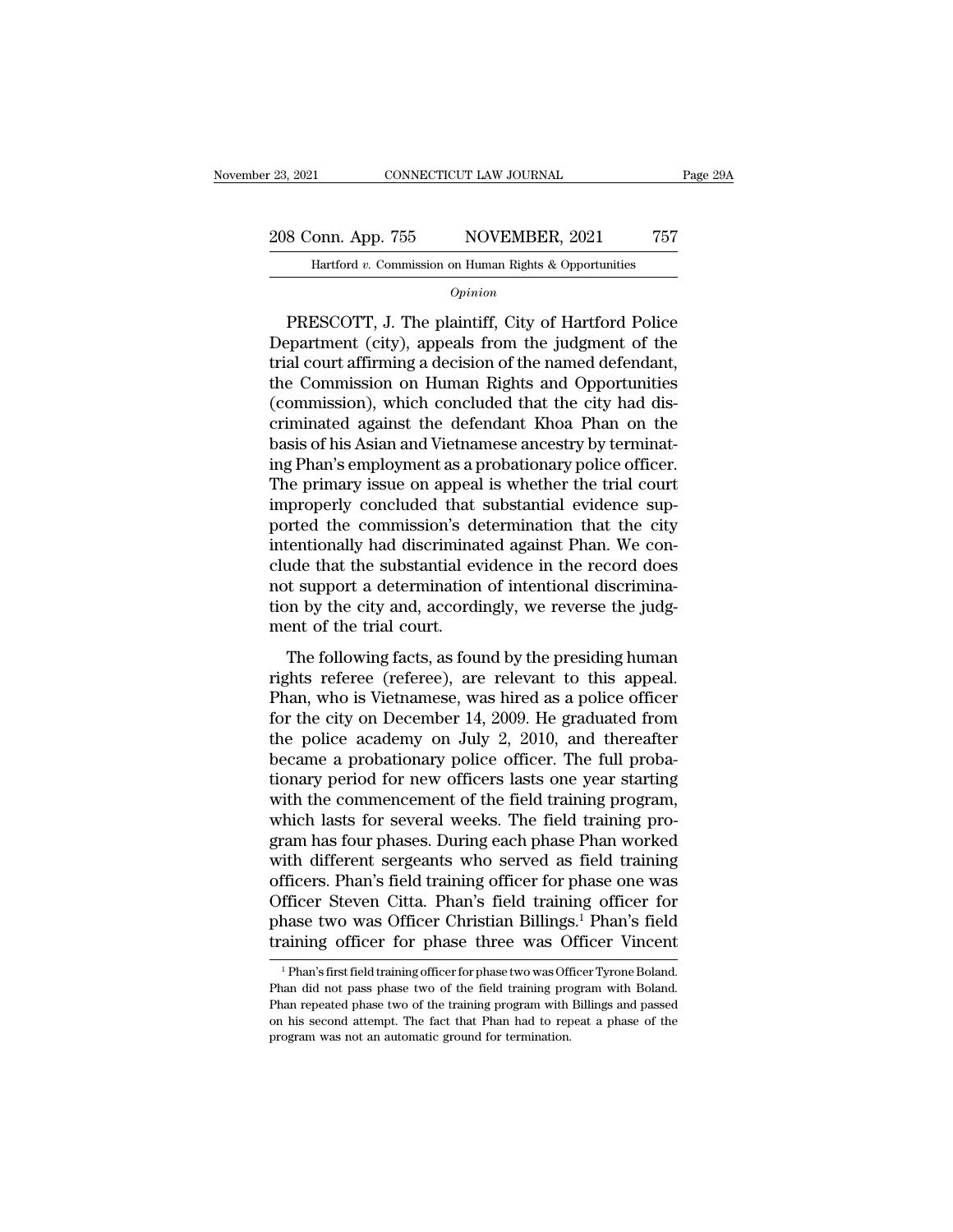# CONNECTICUT LAW JOURNAL November 23, 2021<br>
758 NOVEMBER, 2021 208 Conn. App. 755<br>
Hartford v. Commission on Human Rights & Opportunities CONNECTICUT LAW JOURNAL November 23, 2021<br>
T58 NOVEMBER, 2021 208 Conn. App. 755<br>
Hartford *v.* Commission on Human Rights & Opportunities<br>
Benvenuto. Phan's field training officer for phase four

CONNECTICUT LAW JOURNAL November 23, 2021<br>
T58 NOVEMBER, 2021 208 Conn. App. 755<br>
Hartford v. Commission on Human Rights & Opportunities<br>
Benvenuto. Phan's field training officer for phase four<br>
was Citta. Phan completed t NOVEMBER, 2021 208 Conn. App. 755<br>Hartford v. Commission on Human Rights & Opportunities<br>Benvenuto. Phan's field training officer for phase four<br>was Citta. Phan completed the training and received a<br>satisfactory rating. T58 NOVEMBER,<br>
Hartford v. Commission<br>
Benvenuto. Phan's field<br>
was Citta. Phan comple<br>
satisfactory rating.<br>
On or about October 2  $\frac{8}{6}$  NOVEMBER, 2021 208 Conn. App. 755<br>
Hartford v. Commission on Human Rights & Opportunities<br>
envenuto. Phan's field training officer for phase four<br>
as Citta. Phan completed the training and received a<br>
tisfactory

Hartford v. Commission on Human Rights & Opportunities<br>
Benvenuto. Phan's field training officer for phase four<br>
was Citta. Phan completed the training and received a<br>
satisfactory rating.<br>
On or about October 29, 2010, Ph Benvenuto. Phan's field training officer for phase four<br>was Citta. Phan completed the training and received a<br>satisfactory rating.<br>On or about October 29, 2010, Phan received a proba-<br>tionary employee performance evaluati received a satisfactory rating and received a satisfactory rating.<br>On or about October 29, 2010, Phan received a probationary employee performance evaluation indicating<br>that his performance was satisfactory. Although Phan<br> Satisfactory rating.<br>
Satisfactory rating.<br>
On or about October 29, 2010, Phan received a probationary<br>
that his performance was satisfactory. Although Phan<br>
received a satisfactory evaluation, during phase two of<br>
the tra on or about October 29, 2010, Phan received a probationary<br>tionary employee performance evaluation indicating<br>that his performance was satisfactory. Although Phan<br>received a satisfactory evaluation, during phase two of<br>the On or about October 29, 2010, Phan received a probationary employee performance evaluation indicating<br>that his performance was satisfactory. Although Phan<br>received a satisfactory evaluation, during phase two of<br>the traini tionary employee performance evaluation indicating<br>that his performance was satisfactory. Although Phan<br>received a satisfactory evaluation, during phase two of<br>the training program he lost his hat piece.<sup>2</sup> In his report<br>r that his performance was satisfactory. Although Phan<br>received a satisfactory evaluation, during phase two of<br>the training program he lost his hat piece.<sup>2</sup> In his report<br>regarding the missing hat piece, Phan wrote that he<br> received a satisfactory evaluation, during phase two of<br>the training program he lost his hat piece.<sup>2</sup> In his report<br>regarding the missing hat piece, Phan wrote that he<br>had reported the lost hat piece to Sergeant Gregory<br>W the training program he lost his hat piece.<sup>2</sup> In his report<br>regarding the missing hat piece, Phan wrote that he<br>had reported the lost hat piece to Sergeant Gregory<br>Weston, his supervisor, even though this was not true.<br>Ac regarding the missing hat piece, Phan wrote that he<br>had reported the lost hat piece to Sergeant Gregory<br>Weston, his supervisor, even though this was not true.<br>According to Phan, another officer had told him to state<br>in his had reported the lost hat piece to Sergeant Gregory<br>Weston, his supervisor, even though this was not true.<br>According to Phan, another officer had told him to state<br>in his report that he had reported it to Weston, and he<br>di Weston, his supervisor, even though this was not true.<br>According to Phan, another officer had told him to state<br>in his report that he had reported it to Weston, and he<br>did what he was told to do. Weston was angry at Phan<br>f According to Phan<br>in his report that l<br>did what he was t<br>for including untru<br>and instructed Ph<br>did. Phan received<br>ber 20, 2010.<br>During Phan's <sub>l</sub> d what he was told to do. Weston was angry at Phan<br>
r including untrue information about him in the report<br>
d instructed Phan to correct the report, which Phan<br>
d. Phan received a new hat piece on or about Septem-<br>
r 20, 2 for including untrue information about him in the report<br>and instructed Phan to correct the report, which Phan<br>did. Phan received a new hat piece on or about Septem-<br>ber 20, 2010.<br>During Phan's probationary period, the ser

and instructed Phan to correct the report, which Phandid. Phan received a new hat piece on or about September 20, 2010.<br>During Phan's probationary period, the sergeant in charge of each shift completed daily observation re did. Phan received a new hat piece on or about Septem-<br>ber 20, 2010.<br>During Phan's probationary period, the sergeant in<br>charge of each shift completed daily observation reports<br>evaluating Phan's performance in the areas of ber 20, 2010.<br>
During Phan's probationary period, the sergeant in<br>
charge of each shift completed daily observation reports<br>
evaluating Phan's performance in the areas of appear-<br>
ance, overall attitude, interpersonal skil During Phan's probationary period, the sergeant in charge of each shift completed daily observation reports evaluating Phan's performance in the areas of appearance, overall attitude, interpersonal skills, care of equipmen During Phan's probationary period, the sergeant in<br>charge of each shift completed daily observation reports<br>evaluating Phan's performance in the areas of appear-<br>ance, overall attitude, interpersonal skills, care of equipcharge of each shift completed daily observation reports<br>evaluating Phan's performance in the areas of appear-<br>ance, overall attitude, interpersonal skills, care of equip-<br>ment, and performance of certain skills such as pa evaluating Phan's performance in the areas of appear-<br>ance, overall attitude, interpersonal skills, care of equip-<br>ment, and performance of certain skills such as patrol,<br>investigation, phones and radio, conflict, report w ance, overall attitude, interpersonal skills, care of equipment, and performance of certain skills such as patrol, investigation, phones and radio, conflict, report writing, and policies and procedures. In these reports, t ment, and performance of certain skills such as patrol,<br>investigation, phones and radio, conflict, report writing,<br>and policies and procedures. In these reports, the ser-<br>geant indicated whether Phan's work was superior,<br>a investigation, phones and radio, conflict, report writing,<br>and policies and procedures. In these reports, the ser-<br>geant indicated whether Phan's work was superior,<br>acceptable, or unsatisfactory in each area. Phan<br>received and policies and procedures. In these reports, the sergeant indicated whether Phan's work was superior,<br>acceptable, or unsatisfactory in each area. Phan<br>received satisfactory reviews for October, 2010, and<br>November, 2010, geant indicated whether Phan's work was superior,<br>acceptable, or unsatisfactory in each area. Phan<br>received satisfactory reviews for October, 2010, and<br>November, 2010, with a few mistakes noted on the<br>reports that were typ acceptable, or unsatisfactory in each area. Phan<br>received satisfactory reviews for October, 2010, and<br>November, 2010, with a few mistakes noted on the<br>reports that were typical of new officers. In December,<br>2010, Phan rece ports that were typical of new officers. In December,<br>
2010, Phan received seven unsatisfactory ratings; the<br>
aily observation report dated December 5, 2010, how-<br>
2 The hat piece is the shield on top of the hat. At the he 2010, Phan received seven unsatisfactory ratings; the daily observation report dated December 5, 2010, however, contained a notation that Phan's performance had  $\frac{2}{\pi}$ The hat piece is the shield on top of the hat. At

daily observation report dated December 5, 20<br>
ever, contained a notation that Phan's performa<br>
<sup>2</sup>The hat piece is the shield on top of the hat. At the hea<br>
acknowledged that losing a hat piece is significant because the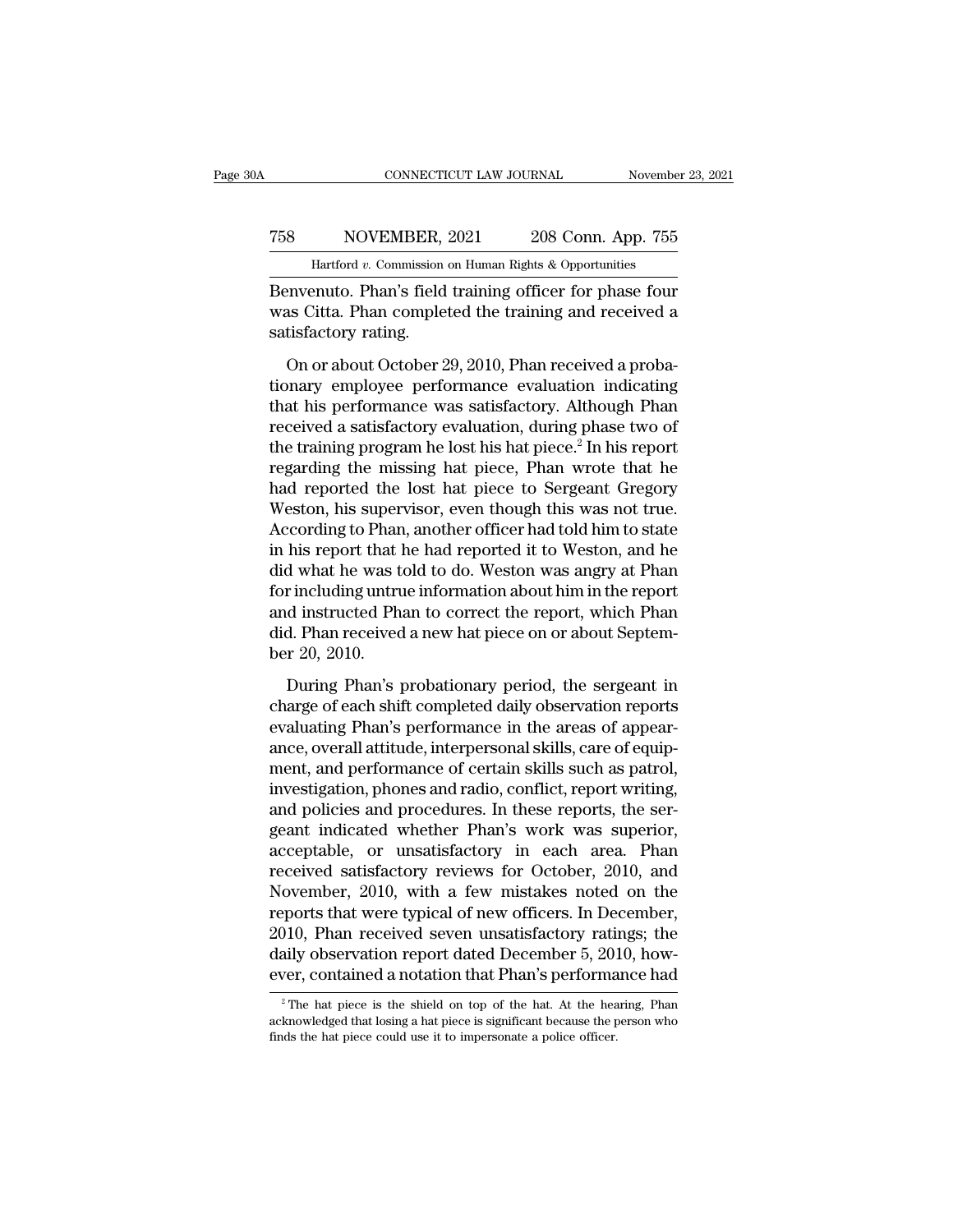### 23, 2021 CONNECTICUT LAW JOURNAL Page 31A<br>208 Conn. App. 755 NOVEMBER, 2021 759<br>Hartford v. Commission on Human Rights & Opportunities THE TREAT CONNECTICUT LAW JOURNAL<br>
1 OND. App. 755 NOVEMBER, 2021 759<br>
1 Hartford *v.* Commission on Human Rights & Opportunities<br>
1 Noted Phan's ratings in January 2011 were gener-

<sup>23, 2021</sup> CONNECTICUT LAW JOURNAL<br>
208 Conn. App. 755 NOVEMBER, 2021 759<br>
Hartford v. Commission on Human Rights & Opportunities<br>
improved. Phan's ratings in January, 2011, were gener-<br>
ally acceptable, and he passed his 208 Conn. App. 755 NOVEMBER, 2021 759<br>
Hartford v. Commission on Human Rights & Opportunities<br>
improved. Phan's ratings in January, 2011, were generally acceptable, and he passed his first probationary<br>
employee performanc 208 Conn. App. 755 NOVEMBER, 2021 759<br>
Hartford v. Commission on Human Rights & Opportunities<br>
improved. Phan's ratings in January, 2011, were generally<br>
acceptable, and he passed his first probationary<br>
employee performa  $\begin{tabular}{ c c c} 208 \text{ Conn. App. } 755 \\ \hline \hline \text{Hartford } v. \text{ Commission of} \\ \hline \text{improved. Phan's ratings} \\ \text{ally acceptable, and he} \\ \text{employee performance} \\ \text{on January 2, 2011.} \\ \text{On January 23, 2011, F} \end{tabular}$ Hartford v. Commission on Human Rights & Opportunities<br>proved. Phan's ratings in January, 2011, were gener-<br>y acceptable, and he passed his first probationary<br>ployee performance evaluation for the period ending<br>January 2, improved. Phan's ratings in January, 2011, were generally acceptable, and he passed his first probationary<br>employee performance evaluation for the period ending<br>on January 2, 2011.<br>On January 23, 2011, Phan had the first o

mappoints. Than as hadny and standary, 2011, were generally acceptable, and he passed his first probationary<br>employee performance evaluation for the period ending<br>on January 2, 2011.<br>On January 23, 2011, Phan had the first employee performance evaluation for the period ending<br>on January 2, 2011.<br>On January 23, 2011, Phan had the first of two nega-<br>tive encounters with Steven Kessler, a sergeant. On that<br>date, Phan asked Kessler to review his on January 2, 2011.<br>
On January 23, 2011, Phan had the first of two negative encounters with Steven Kessler, a sergeant. On that<br>
date, Phan asked Kessler to review his report on a motor<br>
vehicle accident. Upon review, Kes on January 23, 2011, Phan had the first of two negative encounters with Steven Kessler, a sergeant. On that date, Phan asked Kessler to review his report on a motor vehicle accident. Upon review, Kessler made negative comm On January 23, 2011, Phan had the first of two negative encounters with Steven Kessler, a sergeant. On that date, Phan asked Kessler to review his report on a motor vehicle accident. Upon review, Kessler made negative comm tive encounters with Steven Kessler, a sergeant. On that<br>date, Phan asked Kessler to review his report on a motor<br>vehicle accident. Upon review, Kessler made negative<br>comments about the report, asked Phan how long he<br>had b date, Phan asked Kessler to review his report on a motor<br>vehicle accident. Upon review, Kessler made negative<br>comments about the report, asked Phan how long he<br>had been working at the Hartford Police Department<br>(department vehicle accident. Upon review, Kessler made negative<br>comments about the report, asked Phan how long he<br>had been working at the Hartford Police Department<br>(department), and told Phan that his report "is probably<br>the shittie comments about the report, asked Phan how long he<br>had been working at the Hartford Police Department<br>(department), and told Phan that his report "is probably<br>the shittiest thing I've ever read. How did you come up<br>with suc had been working at the Hartford Police Department<br>(department), and told Phan that his report "is probably<br>the shittiest thing I've ever read. How did you come up<br>with such bullshit with seven months of training, Phan?"<br>K (department), and told Phan that his report "is probably<br>the shittiest thing I've ever read. How did you come up<br>with such bullshit with seven months of training, Phan?"<br>Kessler criticized Phan's grammar and threw the repo the shittiest thing I've ever read. How did you come up<br>with such bullshit with seven months of training, Phan?"<br>Kessler criticized Phan's grammar and threw the report<br>in the trash. After Phan revised the report, Kessler<br>a with such bullshit with seven months of training, Phan?"<br>Kessler criticized Phan's grammar and threw the report<br>in the trash. After Phan revised the report, Kessler<br>approved the report with very few changes. Kessler<br>then a Kessler criticized Phan's grammar and threw the report<br>in the trash. After Phan revised the report, Kessler<br>approved the report with very few changes. Kessler<br>then asked Phan if the victim in the report was Chinese,<br>and Ph in the trash. After Phan revised the report, Kessler<br>approved the report with very few changes. Kessler<br>then asked Phan if the victim in the report was Chinese,<br>and Phan responded that he did not know but thought<br>that the approved the report with very few changes. Kessler<br>then asked Phan if the victim in the report was Chinese,<br>and Phan responded that he did not know but thought<br>that the victim spoke Cantonese. Kessler asked Phan,<br>"What are then asked Phan if the victim in the report was Chinese,<br>and Phan responded that he did not know but thought<br>that the victim spoke Cantonese. Kessler asked Phan,<br>"What are you?" Phan replied that he was Vietnamese.<br>In resp and Phan responded that he did not know but thought<br>that the victim spoke Cantonese. Kessler asked Phan,<br>"What are you?" Phan replied that he was Vietnamese.<br>In response, Kessler said, "Vietnamese, Cantonese, it's<br>all the that the victim spoke Cantonese. Kessler asked Phan,<br>
"What are you?" Phan replied that he was Vietnamese.<br>
In response, Kessler said, "Vietnamese, Cantonese, it's<br>
all the same shit, Phan." Kessler then refused to sign<br>
P response, Kessler said, "Vietnamese, Cantonese, it's<br>the same shit, Phan." Kessler then refused to sign<br>aan's overtime card, stated that Phan was lucky he<br>idn't wipe [his] ass with [Phan's] report," and swore<br>Phan.<br>Phan's all the same shit, Phan." Kessler then refused to sign<br>Phan's overtime card, stated that Phan was lucky he<br>"didn't wipe [his] ass with [Phan's] report," and swore<br>at Phan.<br>Phan's next encounter with Kessler was in February

Phan's overtime card, stated that Phan was lucky he<br>
"didn't wipe [his] ass with [Phan's] report," and swore<br>
at Phan.<br>
Phan's next encounter with Kessler was in February,<br>
2011, on the midnight shift, when Phan asked Kess "didn't wipe [his] ass with [Phan's] report," and swore<br>at Phan.<br>Phan's next encounter with Kessler was in February,<br>2011, on the midnight shift, when Phan asked Kessler<br>to sign a domestic abuse arrest warrant. At that tim at Phan.<br>
Phan's next encounter with Kessler was in February,<br>
2011, on the midnight shift, when Phan asked Kessler<br>
to sign a domestic abuse arrest warrant. At that time,<br>
Kessler again criticized Phan's report writing sk Phan's next encounter with Kessler was in February,<br>2011, on the midnight shift, when Phan asked Kessler<br>to sign a domestic abuse arrest warrant. At that time,<br>Kessler again criticized Phan's report writing skills and<br>gram Phan's next encounter with Kessler was in February,<br>2011, on the midnight shift, when Phan asked Kessler<br>to sign a domestic abuse arrest warrant. At that time,<br>Kessler again criticized Phan's report writing skills and<br>gram 2011, on the midnight shift, when Phan asked Kessler<br>to sign a domestic abuse arrest warrant. At that time,<br>Kessler again criticized Phan's report writing skills and<br>grammar and gave Phan a grammar lesson. Kessler<br>asked Ph to sign a domestic abuse arrest warrant. At that time,<br>Kessler again criticized Phan's report writing skills and<br>grammar and gave Phan a grammar lesson. Kessler<br>asked Phan if he had gone to college and taken an<br>English cla Kessler again criticized Phan's report writing skills and<br>grammar and gave Phan a grammar lesson. Kessler<br>asked Phan if he had gone to college and taken an<br>English class. He also asked Phan if he had been born<br>in the Unite grammar and gave Phan a grammar lesson. Kessler<br>asked Phan if he had gone to college and taken an<br>English class. He also asked Phan if he had been born<br>in the United States. After Phan indicated that he came<br>to the United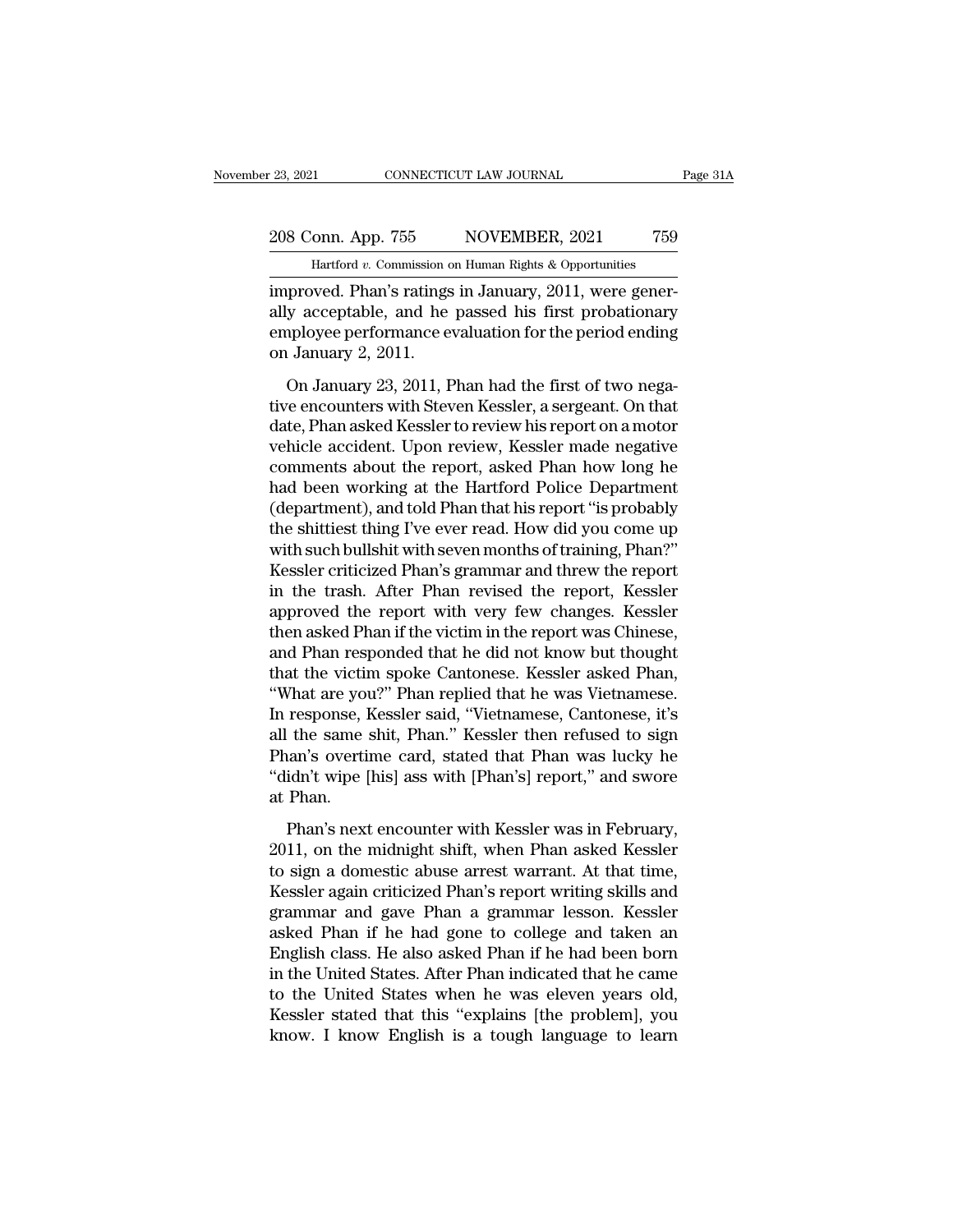# CONNECTICUT LAW JOURNAL November 23, 2021<br>
760 NOVEMBER, 2021 208 Conn. App. 755<br>
Hartford v. Commission on Human Rights & Opportunities CONNECTICUT LAW JOURNAL November 23, 2021<br>
T60 NOVEMBER, 2021 208 Conn. App. 755<br>
Hartford *v.* Commission on Human Rights & Opportunities<br>
. . . . " Kessler laughed at Phan, asked Phan if the citi-

CONNECTICUT LAW JOURNAL November<br>
2008 Conn. App. 755<br>
2008 Conn. App. 755<br>
2008 Conn. App. 755<br>
2008 Conn. App. 755<br>
2008 Conn. App. 755<br>
2008 Conn. App. 755<br>
2008 Conn. 2008 Connection<br>
2018 Connection Apple 2018 Connect T60 NOVEMBER, 2021 208 Conn. App. 755<br>
Hartford v. Commission on Human Rights & Opportunities<br>
....." Kessler laughed at Phan, asked Phan if the citizens of Hartford have a hard time understanding him,<br>
and remarked that h and remarked that hard core criminals must be laughing T60 NOVEMBER, 2021 208 Conn. App. 755<br>
Hartford v. Commission on Human Rights & Opportunities<br>  $\ldots$  ." Kessler laughed at Phan, asked Phan if the citizens of Hartford have a hard time understanding him,<br>
and remarked tha For Cambridge Lies Commission,  $\frac{1}{200}$  Commission<br>
......" Kessler laughed at Phan, asked Phan if the citizens of Hartford have a hard time understanding him,<br>
and remarked that hard core criminals must be laughing<br>
a Hartford v. Commission on Human Rights & Opportunities<br>
. . . . ." Kessler laughed at Phan, asked Phan if the citizens of Hartford have a hard time understanding him,<br>
and remarked that hard core criminals must be laughin . . . . . " Kessler laughed at Phan, asked Phan if the citizens of Hartford have a hard time understanding him, and remarked that hard core criminals must be laughing at Phan when Phan tells them what to do. When Phan aske zens of Hartford have a hard time understanding him,<br>and remarked that hard core criminals must be laughing<br>at Phan when Phan tells them what to do. When Phan<br>asked Kessler to stop, Kessler indicated that he was in<br>charge and remarked that hard core criminals must be laughing<br>at Phan when Phan tells them what to do. When Phan<br>asked Kessler to stop, Kessler indicated that he was in<br>charge and would determine when to stop. When Phan<br>stated th at Phan when Phan tells them wh<br>asked Kessler to stop, Kessler ind<br>charge and would determine when<br>stated that he would file a grievanc<br>ordered Phan out of his office an<br>he should be careful about what<br>would not "be around ked Kessler to stop, Kessler indicated that he was in<br>arge and would determine when to stop. When Phan<br>ated that he would file a grievance against him, Kessler<br>dered Phan out of his office and warned Phan that<br>should be ca charge and would determine when to stop. When Phan<br>stated that he would file a grievance against him, Kessler<br>ordered Phan out of his office and warned Phan that<br>he should be careful about what he said to him or he<br>would n

stated that he would file a grievance against him, Kessler<br>ordered Phan out of his office and warned Phan that<br>he should be careful about what he said to him or he<br>would not "be around long."<br>Kessler told the other sergean ordered Phan out of his office and warned Phan that<br>he should be careful about what he said to him or he<br>would not "be around long."<br>Kessler told the other sergeants about his concerns<br>regarding Phan, including the fact th he should be careful about what he said to him or he<br>would not "be around long."<br>Kessler told the other sergeants about his concerns<br>regarding Phan, including the fact that Phan had raised<br>his voice when speaking with Kess would not "be around long."<br>Kessler told the other sergeants about his concerns<br>regarding Phan, including the fact that Phan had raised<br>his voice when speaking with Kessler and that their<br>interaction became heated. Kessler Kessler told the other sergeants about his concerns<br>regarding Phan, including the fact that Phan had raised<br>his voice when speaking with Kessler and that their<br>interaction became heated. Kessler also spoke to<br>Edward Yergea regarding Phan, including the fact that Phan had raised<br>his voice when speaking with Kessler and that their<br>interaction became heated. Kessler also spoke to<br>Edward Yergeau, a sergeant and Phan's immediate<br>supervisor, about his voice when speaking with Kessler and that their<br>interaction became heated. Kessler also spoke to<br>Edward Yergeau, a sergeant and Phan's immediate<br>supervisor, about Phan's performance.<sup>3</sup> Sergeants Paul<br>Cicero, David Mar interaction became heated. Kessler also spoke to<br>Edward Yergeau, a sergeant and Phan's immediate<br>supervisor, about Phan's performance.<sup>3</sup> Sergeants Paul<br>Cicero, David Marinelli and Kessler were promoted to<br>sergeant togethe Iward Yergeau, a sergeant and Phan's immediate<br>pervisor, about Phan's performance.<sup>3</sup> Sergeants Paul<br>cero, David Marinelli and Kessler were promoted to<br>rgeant together and occasionally socialized outside of<br>ork. All sergea supervisor, about Phan's performance." Sergeants Paul<br>Cicero, David Marinelli and Kessler were promoted to<br>sergeant together and occasionally socialized outside of<br>work. All sergeants are supervisors who communicate<br>with o

Cicero, David Marinelli and Kessler were promoted to<br>sergeant together and occasionally socialized outside of<br>work. All sergeants are supervisors who communicate<br>with one another.<br>On February 14, 2011, Kessler sent an inte sergeant together and occasionally socialized outside of<br>work. All sergeants are supervisors who communicate<br>with one another.<br>On February 14, 2011, Kessler sent an interoffice<br>memorandum to Peter Bergenholtz, a lieutenant On February 14, 2011, Kessler sent an interoffice<br>emorandum to Peter Bergenholtz, a lieutenant and<br>ommander of the police academy, regarding deficienc-<br>s in Phan's work performance.<sup>4</sup> In the memorandum,<br><sup>3</sup> Although the h memorandum to Peter Bergenholtz, a lieutenant and<br>commander of the police academy, regarding deficienc-<br>ies in Phan's work performance.<sup>4</sup> In the memorandum,<br><sup>3</sup> Although the hearing officer did not explicitly find that Ye

commander of the police academy, regarding deficiencies in Phan's work performance.<sup>4</sup> In the memorandum,<br><sup>3</sup> Although the hearing officer did not explicitly find that Yergeau was<br>Phan's immediate supervisor, Kessler testi

The opportunity of performance. The internot and the same of a summediate supervisor, Kessler testified that he believed Yergeau was Phan's immediate supervisor. Kessler testified that he believed Yergeau was Phan's immedi <sup>3</sup> Although the hearing officer did not explicitly find that Yergeau was Phan's immediate supervisor, Kessler testified that he believed Yergeau was Phan's immediate supervisor.<br>
<sup>4</sup> The memorandum provides: "On or aroun Phan's immediate supervisor, Kessler testified that he believed Yergeau was<br>Phan's immediate supervisor, Kessler testified that he believed Yergeau was<br><sup>4</sup> The memorandum provides: "On or around [February 14, 2011], I had<br> Phan's immediate supervisor.<br>
Than's immediate supervisor.<br>
<sup>4</sup> The memorandum provides: "On or around [February 14, 2011], I had<br>
the opportunity to provide report review for Probationary Officer Phan.<br>
Through this revie <sup>4</sup> The memorandum provides: "On or around [February 14, 2011], I had the opportunity to provide report review for Probationary Officer Phan. Through this review it has come to my attention that  $\ldots$ . Phan is not at the the opportunity to provide report review for Probationary Officer Phar<br>Through this review it has come to my attention that . . . Phan is not a<br>the level of competency and knowledge that can be expected of a probation<br>ary For the increase that were to my attention that  $\ldots$ . Phan is not at level of competency and knowledge that can be expected of a probation-<br>y police officer with  $\ldots$  seven months worth of experience. I am trou-<br>ed by t Finetial of competency and knowledge that can be expected of a probationary police officer with  $\ldots$  seven months worth of experience. I am troubled by the deficiencies that were exposed during review of a simple domesti ary police officer with  $\ldots$  seven months worth of experience. I am troubled by the deficiencies that were exposed during review of a simple domestic arrest warrant. These deficiencies include but are not limited to: (1)

For having the deficiencies that were exposed during review of a simple domes-<br>arrest warrant. These deficiencies include but are not limited to:<br>(1) Inability to explain the importance of completely and adequately com-<br>et ic arrest warrant. These deficiencies include but are not limited to:<br>(1) Inability to explain the importance of completely and adequately<br>pleting all of the identifying boxes for the [a]ccused on the face sh<br>the arrest wa (1) Inability to explain the importance of completely and adequately com-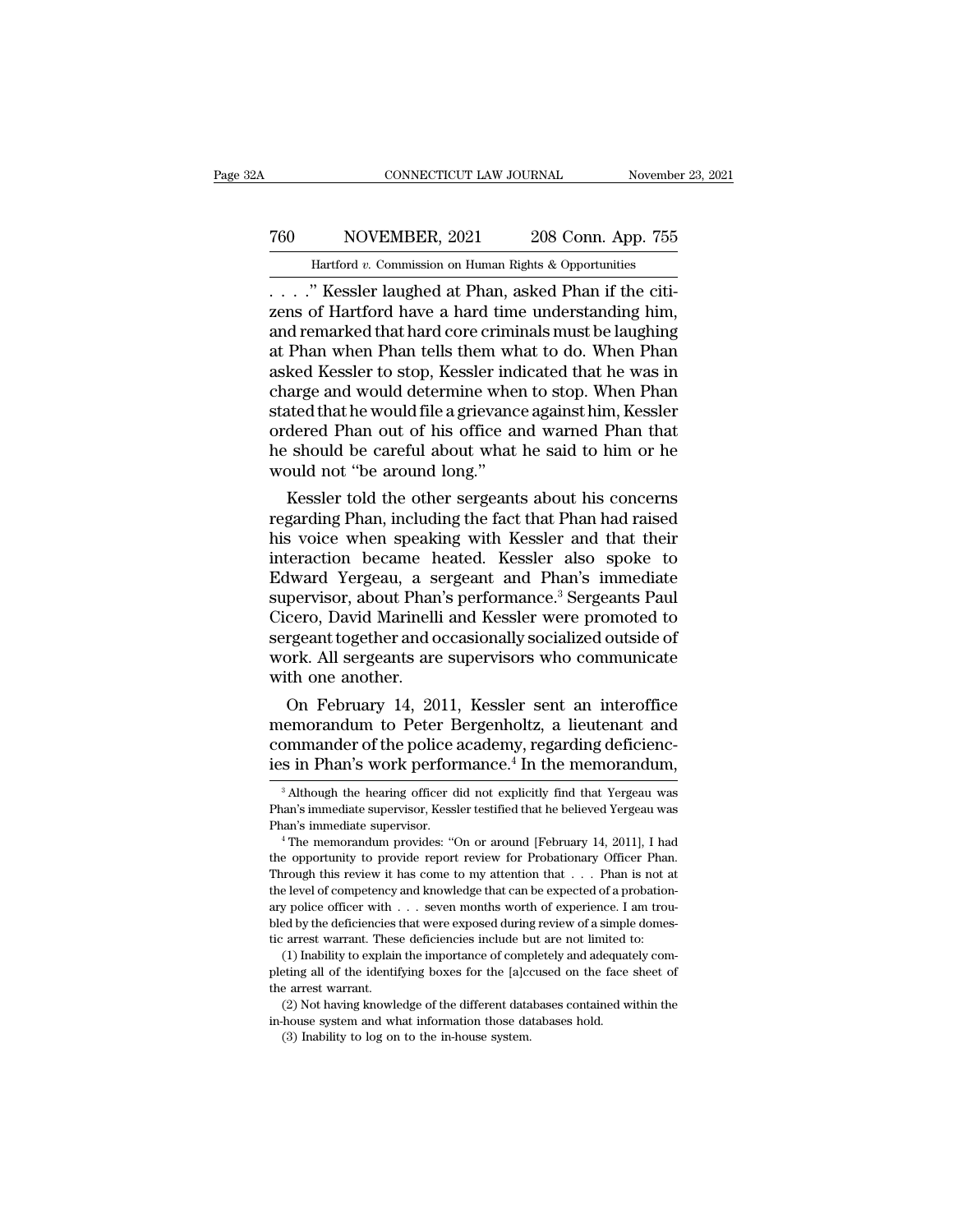ER 2021<br>
CONNECTICUT LAW JOURNAL<br>
208 Conn. App. 755 NOVEMBER, 2021 761<br>
Hartford v. Commission on Human Rights & Opportunities<br>
Kessler noted that he had followed up with other ser-<br>
geants who had more frequent contact w 208 Conn. App. 755 NOVEMBER, 2021 761<br>
Hartford v. Commission on Human Rights & Opportunities<br>
Kessler noted that he had followed up with other ser-<br>
geants who had more frequent contact with Phan and<br>
learned that Phan wa 208 Conn. App. 755 NOVEMBER, 2021 761<br>
Hartford v. Commission on Human Rights & Opportunities<br>
Kessler noted that he had followed up with other ser-<br>
geants who had more frequent contact with Phan and<br>
learned that Phan w 208 Conn. App. 755 NOVEMBER, 2021 761<br>
Hartford v. Commission on Human Rights & Opportunities<br>
Kessler noted that he had followed up with other ser-<br>
geants who had more frequent contact with Phan and<br>
learned that Phan w Hartford v. Commission on Human Rights & Opportunities<br>
Kessler noted that he had followed up with other ser-<br>
geants who had more frequent contact with Phan and<br>
learned that Phan was struggling with his job compe-<br>
tency Hartford v. Commission on Human Eignts & Opportunities<br>Kessler noted that he had followed up with other ser-<br>geants who had more frequent contact with Phan and<br>learned that Phan was struggling with his job compe-<br>tency. Ke Kessler noted that he had followed up with other sergeants who had more frequent contact with Phan and learned that Phan was struggling with his job competency. Kessler also stated that, while he was reviewing the arrest w geants who had more frequent contact with Phan and<br>learned that Phan was struggling with his job compe-<br>tency. Kessler also stated that, while he was reviewing<br>the arrest warrant with Phan, Phan was confrontational<br>and arg learned that Phan was struggling with his job competency. Kessler also stated that, while he was reviewing the arrest warrant with Phan, Phan was confrontational and argumentative and raised his voice throughout their meet tency. Kessler also stated that, while he was reviewing<br>the arrest warrant with Phan, Phan was confrontational<br>and argumentative and raised his voice throughout their<br>meeting. Kessler concluded by recommending, in con-<br>jun the arrest warrant with Phan, Phan was confrontational<br>and argumentative and raised his voice throughout their<br>meeting. Kessler concluded by recommending, in con-<br>junction with Lieutenant Edwin Dailey, the headquar-<br>ters l and argumentative and raised his voic<br>meeting. Kessler concluded by recor<br>junction with Lieutenant Edwin Dail<br>ters lieutenant, that Phan be "unplug<br>rent assignment and afforded the c<br>retrained on the noted deficiencies a<br>s notion with Lieutenant Edwin Dailey, the headquar-<br>notion with Lieutenant Edwin Dailey, the headquar-<br>nt assignment and afforded the opportunity to be<br>trained on the noted deficiencies as well as supervi-<br>r/subordinate rel ration with Ecucchain Edwin Editery, the needed<br>ters lieutenant, that Phan be "unplugged" from his cur-<br>rent assignment and afforded the opportunity to be<br>retrained on the noted deficiencies as well as supervi-<br>sor/subordi

rent assignment and afforded the opportunity to be<br>retrained on the noted deficiencies as well as supervi-<br>sor/subordinate relationships.<sup>5</sup><br>After the incidents with Kessler, Phan's favorable<br>ratings decreased because nume Ferm assignment and anotaed are opportunity to be<br>retrained on the noted deficiencies as well as supervi-<br>sor/subordinate relationships.<sup>5</sup><br>After the incidents with Kessler, Phan's favorable<br>ratings decreased because numer sor/subordinate relationships.<sup>5</sup><br>Sor/subordinate relationships.<sup>5</sup><br>After the incidents with Kessler, Phan's favorable<br>ratings decreased because numerous supervisors<br>described Phan as argumentative and confrontational.<br>He After the incidents with Kessler, Phan's favorable<br>ratings decreased because numerous supervisors<br>described Phan as argumentative and confrontational.<br>He received an unsatisfactory rating in February, 2011.<br>The summary re After the incidents with Kessler, Phan's favorable<br>ratings decreased because numerous supervisors<br>described Phan as argumentative and confrontational.<br>He received an unsatisfactory rating in February, 2011.<br>The summary rep ratings decreased because numerous supervisors<br>described Phan as argumentative and confrontational.<br>He received an unsatisfactory rating in February, 2011.<br>The summary report for February, signed by Bergen-<br>holtz, also ind described Phan as argumentative and confrontational.<br>He received an unsatisfactory rating in February, 2011.<br>The summary report for February, signed by Bergen-<br>holtz, also indicated that Phan was argumentative with<br>two sup He received an unsatisfactory rating in February, 2011.<br>The summary report for February, signed by Bergen-<br>holtz, also indicated that Phan was argumentative with<br>two supervisors on separate occasions.<sup>6</sup> Cicero pre-<br>pared WO SUPETVISOTS ON SEPATATE OCCASIONS.<sup>9</sup> CICETO pre-<br>ared the daily observation report regarding Phan dated<br>ebruary 4, 2011. In this report, Cicero made negative<br>pmments regarding Phan's work performance and<br>(4) Failing to pared the daily observation report regarding Phan dated<br>February 4, 2011. In this report, Cicero made negative<br>comments regarding Phan's work performance and<br>(4) Failing to document investigative steps that provide for the

February 4, 2011. In this report, Cicero made negative<br>comments regarding Phan's work performance and<br>(4) Failing to document investigative steps that provide for the state<br>mandated safety of a domestic violence victim, i. comments regarding Phan's work performance and<br>
(4) Failing to document investigative steps that provide for the state<br>
mandated safety of a domestic violence victim, i.e., inquiring whether<br>
accused has access to the resi mandated safety of a domestic violence victim, i.e., inquiring whether accused has access to the residence and offering temporary housing/shelter for the victim, ensuring a quality canvass for the accused is undertaken, at (4) Failing to document investigative steps that provide for the state and<br>ated safety of a domestic violence victim, i.e., inquiring whether<br>cused has access to the residence and offering temporary housing/shelter<br>r the v cused has access to the residence and offering temporary housing/shelter r the victim, ensuring a quality canvass for the accused is undertaken, tempting to contact the accused.<br>
(5) Noting and documenting observations of

<sup>(6)</sup> Checking for the presence of [p]rotective/[r]estraining orders."<br> $5$  Kessler testified that being "unplugged" means that the officer is removed From the field pending decursed.<br>
Attempting to contact the accused.<br>
(5) Noting and documenting observations of injuries and utilizing others<br>
such as doctors to provide nature and extent of injuries.<br>
(6) Checking for th (5) Noting and documenting observations of injuries and utilizing others<br>such as doctors to provide nature and extent of injuries.<br>(6) Checking for the presence of [p]rotective/[r]estraining orders."<br> $\frac{5}{7}$  Kessler tes such as doctors to provide nature and extent of injuries.<br>
(6) Checking for the presence of [p]rotective/[r]estraining orders."<br>
<sup>5</sup> Kessler testified that being "unplugged" means that the officer is removed<br>
from the fiel self.'' <sup>6</sup> Kessler testified that being "unplugged" means that the officer is removed<br>om the field pending additional training and that it was not uncommon<br>or officers to be unplugged. He further testified that he did not recomm mether is defined and statisfactory and that it was not uncommon<br>for officers to be unplugged. He further testified that he did not recommend<br>that Phan be disciplined even though he "probably could initiate [that] him-<br>sel

for officers to be unplugged. He further testified that he did not recommend<br>that Phan be disciplined even though he "probably could initiate [that] him-<br>self."<br> $\,^{\circ}$  The summary report for February indicated that Phan one unsatisfactory marks in overall attitude in Movember, 2010, and one unsatisfactory marks in overall attitude throughout the probationary period.<br>Phan received no unsatisfactory ratings in overall attitude in January, 2  $6$ The summary report for February indicated that Phan had received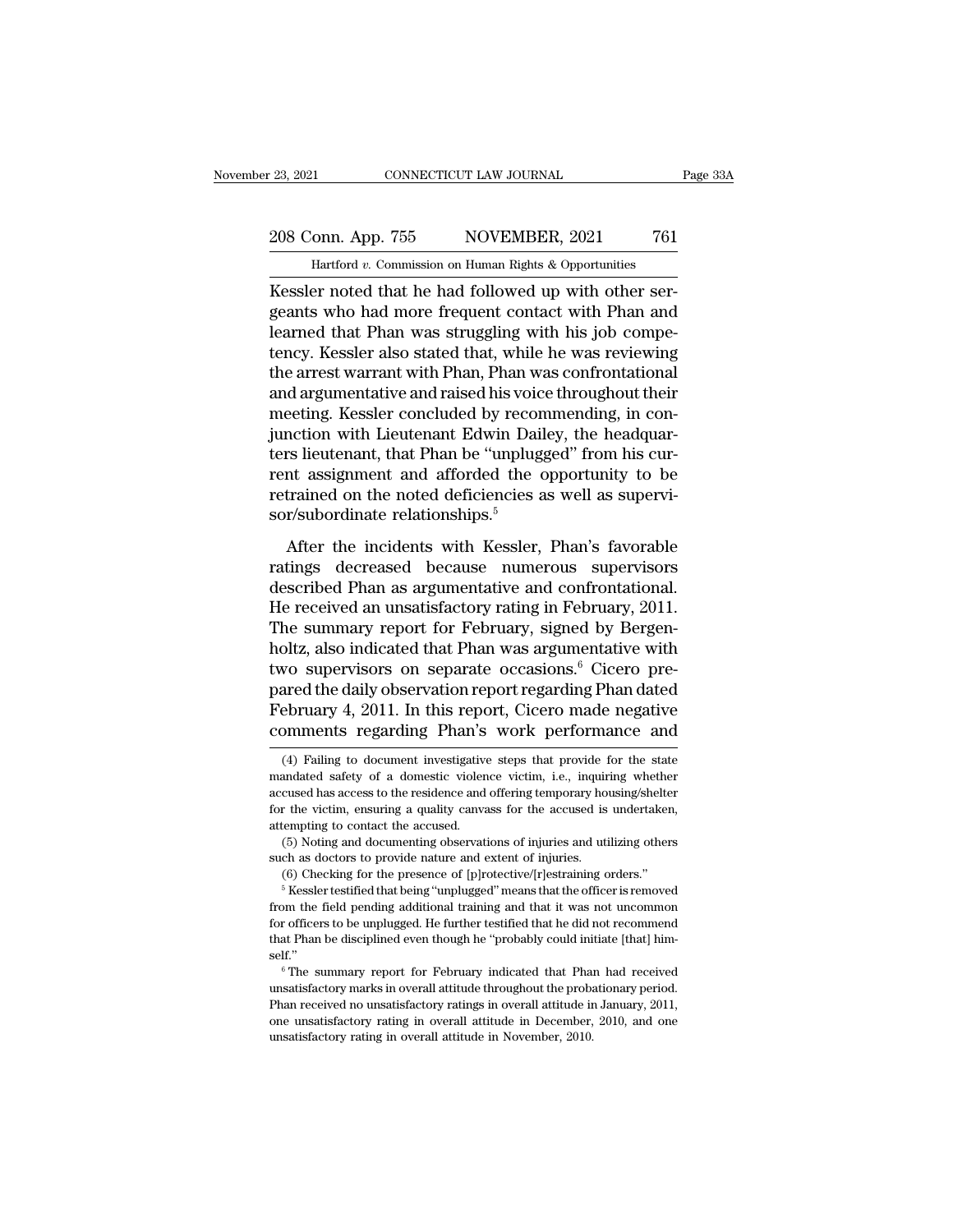# CONNECTICUT LAW JOURNAL November 23, 2021<br>
762 NOVEMBER, 2021 208 Conn. App. 755<br>
Hartford v. Commission on Human Rights & Opportunities CONNECTICUT LAW JOURNAL November 23, 2021<br>
T62 NOVEMBER, 2021 208 Conn. App. 755<br>
Hartford *v.* Commission on Human Rights & Opportunities<br>
indicated that Phan "has a problem comprehending

CONNECTICUT LAW JOURNAL November 23, 2021<br>
T62 NOVEMBER, 2021 208 Conn. App. 755<br>
Hartford v. Commission on Human Rights & Opportunities<br>
indicated that Phan "has a problem comprehending<br>
supervisory orders and becomes con Supervisory orders and becomes complex situations.<br>
The Martford v. Commission on Human Rights & Opportunities<br>
indicated that Phan "has a problem comprehending<br>
supervisory orders and becomes confrontational and<br>
argument T62 NOVEMBER, 2021 208 Conn. App. 755<br>
Hartford v. Commission on Human Rights & Opportunities<br>
indicated that Phan "has a problem comprehending<br>
supervisory orders and becomes confrontational and<br>
argumentative. [He] [h]a T62 NOVEMBER, 2021 208 Conn. App. 755<br>
Hartford v. Commission on Human Rights & Opportunities<br>
indicated that Phan "has a problem comprehending<br>
supervisory orders and becomes confrontational and<br>
argumentative. [He] [h]a Hartford v. Commission on Human Rights & Opportunities<br>
indicated that Phan "has a problem comprehending<br>
supervisory orders and becomes confrontational and<br>
argumentative. [He] [h]as [a] hard time in decision mak-<br>
ing a Hartford v. Commission on Human Rights & Opportunities<br>
indicated that Phan "has a problem comprehending<br>
supervisory orders and becomes confrontational and<br>
argumentative. [He] [h]as [a] hard time in decision mak-<br>
ing an indicated that Phan "has a problem comprehending<br>supervisory orders and becomes confrontational and<br>argumentative. [He] [h]as [a] hard time in decision mak-<br>ing and understanding complex situations. When<br>unsure of an answe supervisory orders and becomes confronta<br>argumentative. [He] [h]as [a] hard time in dec<br>ing and understanding complex situatic<br>unsure of an answer, he has the habit of b<br>[field training officers] for not showing him<br>manner gumentative. [He] [h]as [a] hard time in decision mak-<br>g and understanding complex situations. When<br>sure of an answer, he has the habit of blaming his<br>eld training officers] for not showing him the proper<br>anner." On Februa ing and understanding complex situations. When<br>unsure of an answer, he has the habit of blaming his<br>[field training officers] for not showing him the proper<br>manner." On February 8, 2011, Marinelli also provided<br>an unfavora

unsure of an answer, he has the habit of blaming his<br>[field training officers] for not showing him the proper<br>manner." On February 8, 2011, Marinelli also provided<br>an unfavorable report regarding Phan.<br>On February 16, 2011 [field training officers] for not showing him the proper<br>manner." On February 8, 2011, Marinelli also provided<br>an unfavorable report regarding Phan.<br>On February 16, 2011, Cicero sent an interdepartmen-<br>tal memorandum to Li manner." On February 8, 2011, Marinelli also provided<br>an unfavorable report regarding Phan.<br>On February 16, 2011, Cicero sent an interdepartmen-<br>tal memorandum to Lieutenant Michael Cacioli describ-<br>ing an incident in whic an unfavorable report regarding Phan.<br>
On February 16, 2011, Cicero sent an interdepartmental memorandum to Lieutenant Michael Cacioli describing an incident in which Phan only had five daily observation reports in his fol On February 16, 2011, Cicero sent an interdepartmental memorandum to Lieutenant Michael Cacioli describing an incident in which Phan only had five daily observation reports in his folder while the other probationary police tal memorandum to Lieutenant Michael Cacioli describing an incident in which Phan only had five daily observation reports in his folder while the other probationary police officers had approximately forty daily observation ing an incident in which Phan only had five daily observation reports in his folder while the other probationary<br>police officers had approximately forty daily observa-<br>tion reports in their folders. According to the memora vation reports in his folder while the other probationary<br>police officers had approximately forty daily observa-<br>tion reports in their folders. According to the memoran-<br>dum, Lieutenant Emory Hightower, Cicero, and<br>Marinel police officers had approximately forty daily observation reports in their folders. According to the memorandum, Lieutenant Emory Hightower, Cicero, and Marinelli met with Phan about the missing reports. In his memorandum farinelli met with Phan about the missing reports. In<br>is memorandum, Cicero concluded that it was appar-<br>at that Phan purposely had failed to retrieve all of the<br>ports regarding him when asked to do so.<sup>7</sup> Kessler<br><sup>7</sup>The m his memorandum, Cicero concluded that it was apparent that Phan purposely had failed to retrieve all of the reports regarding him when asked to do so.<sup>7</sup> Kessler <sup>7</sup> The memorandum provides: "On [February 6, 2011], while

he knew they were supposed to be filed in the cabinet designated particularly expected tally. Officer Phan stated that he kept them in his department issued mailbox.<br>
"When asked . . . why they were not in the appropriate expected tally. Officer Phan stated that he kept them in his department<br>issued mailbox.<br>"When asked  $\ldots$  why they were not in the appropriate file folder and<br>cabinet, Officer Phan would not answer. When asked  $\ldots$  wheth issued mailbox.<br>
"When asked  $\ldots$  why they were not in the appropriate file folder and cabinet, Officer Phan would not answer. When asked  $\ldots$  whether  $\ldots$  he knew they were supposed to be filed in the cabinet designat <sup>11</sup> When asked . . . why they were not in the appropriate file folder and cabinet, Officer Phan would not answer. When asked . . . whether . . . he knew they were supposed to be filed in the cabinet designated particular cabinet, Officer Phan<br>he knew they were sup<br>for [daily observation<br>determined that the f<br>in his folder were pla<br>completed them.<br>"That while counse" he knew they were supposed to be filed in the cabinet designated particularly for [daily observation reports], he would not answer. It was soon thereafter determined that the five completed [daily observation reports] tha I for [daily observation reports], he would not answer. It was soon thereafter determined that the five completed [daily observation reports] that were in his folder were placed there by Sergeant [Mark] Vilcinskas, [who]

oper latter that the five completed [daily observation reports] that were<br>determined that the five completed [daily observation reports] that were<br>in his folder were placed there by Sergeant [Mark] Vilcinskas, [who] had<br>co in his folder were placed there by Sergeant [Mark] Vilcinskas, [who] had completed them.<br>
"That while counseled by Lieutenant Hightower and Sergeant Marinelli, I took it upon myself to visually inspect Officer Phan's depa

ent that Phan purposely had failed to retrieve all of the reports regarding him when asked to do so.<sup>7</sup> Kessler  $\frac{1}{\sqrt{2}}$  The memorandum provides: "On [February 6, 2011], while conducting routine maintenance and review The memorandum provides: "On [February 6, 2011], while conducting<br>The memorandum provides: "On [February 6, 2011], while conducting<br>routine maintenance and review of probationary officers [daily observation<br>reports], it w reports regarding film when asked to do so. Ressier<br>
<sup>7</sup> The memorandum provides: "On [February 6, 2011], while conducting<br>
routine maintenance and review of probationary officers [daily observation<br>
reports], it was obse <sup>7</sup> The memorandum provides: "On [February 6, 2011], while conducting routine maintenance and review of probationary officers [daily observation reports], it was observed that Officer Phan only had five  $\ldots$  [daily obser routine maintenance and review of probationary officers [daily observation reports], it was observed that Officer Phan only had five . . . [daily observation reports] in his file folder. A review of his classmates' folders reports], it was observed that Officer Phan only had five  $\ldots$  [daily observa-<br>tion reports] in his file folder. A review of his classmates' folders yielded<br>everything filed appropriately and accordingly, with each havin reports), officer Phan left the office, only to return minutes later with the officer phan left of the incident damage of the incident at which time Officer Phan was called into the [1] ieutenant's office after roll call. everything filed appropriately and accordingly, with each having roughly<br>forty completed [daily observation reports]. Lieutenant Hightower was made<br>aware of the incident at which time Officer Phan was called into the [l]ie expected tally. Officer Phan stated that he kept them in his department's office after roll call. When asked as to the location of his [daily observation reports], Officer Phan stated as to the location of his [daily obser forty completed [daily observation reports]. Lieutenant Hightower was made aware of the incident at which time Officer Phan was called into the [l]ieutenant's office after roll call. When asked as to the location of his [ "'t's office after roll call. When asked as to the location of his [daily observa-<br>n reports], Officer Phan left the office, only to return minutes later with<br>irteen . . . completed [daily observation reports], still far tion reports], Officer Phan left the office, only to return minutes later with thirteen  $\ldots$  completed [daily observation reports], still far less than his expected tally. Officer Phan stated that he kept them in his dep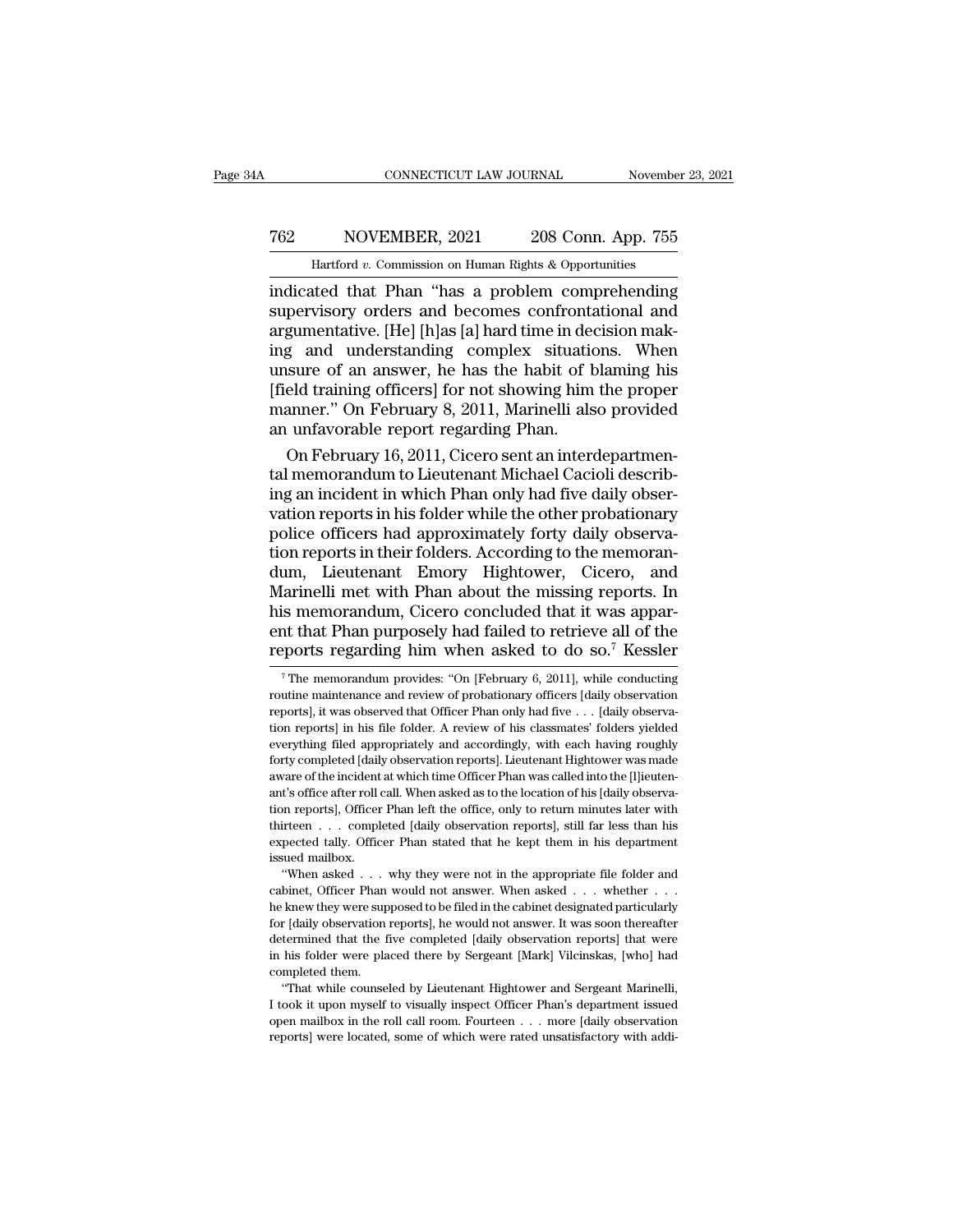### 23, 2021 CONNECTICUT LAW JOURNAL Page 35A<br>208 Conn. App. 755 NOVEMBER, 2021 763<br>Hartford v. Commission on Human Rights & Opportunities Frame CONNECTICUT LAW JOURNAL<br>
11 OND. App. 755 NOVEMBER, 2021 763<br>
Hartford *v.* Commission on Human Rights & Opportunities<br>
10t involved in the incident regarding the missing

Page 35A<br>
208 Conn. App. 755 NOVEMBER, 2021 763<br>
Hartford v. Commission on Human Rights & Opportunities<br>
was not involved in the incident regarding the missing<br>
daily observation reports. 208 Conn. App. 755 NOV.<br>
Hartford v. Commission on Human<br>
was not involved in the incider<br>
daily observation reports.<br>
On February 18, 2011, Cacioli

8 Conn. App. 755 NOVEMBER, 2021 763<br>
Hartford *v.* Commission on Human Rights & Opportunities<br>
as not involved in the incident regarding the missing<br>
ily observation reports.<br>
On February 18, 2011, Cacioli sent an interdep 208 Conn. App. 755 NOVEMBER, 2021 763<br>
Hartford v. Commission on Human Rights & Opportunities<br>
was not involved in the incident regarding the missing<br>
daily observation reports.<br>
On February 18, 2011, Cacioli sent an inte Hartford v. Commission on Human Rights & Opportunities<br>was not involved in the incident regarding the missing<br>daily observation reports.<br>On February 18, 2011, Cacioli sent an interdepartmen-<br>tal memorandum to Captain Jame was not involved in the incident regarding the missing<br>daily observation reports.<br>On February 18, 2011, Cacioli sent an interdepartmen-<br>tal memorandum to Captain James Bernier expressing<br>concern that Phan lacked the charac randum listed the following and interdepartmental memorandum to Captain James Bernier expressing<br>concern that Phan lacked the character necessary to<br>continue as a probationary police officer. The memo-<br>randum listed the fo on February 18, 2011, Cacioli sent an interdepartmental memorandum to Captain James Bernier expressing<br>concern that Phan lacked the character necessary to<br>continue as a probationary police officer. The memo-<br>randum listed On February 18, 2011, Cacioli sent an interdepartmental memorandum to Captain James Bernier expressing<br>concern that Phan lacked the character necessary to<br>continue as a probationary police officer. The memo-<br>randum listed tal memorandum to Captain James Bernier expressing<br>concern that Phan lacked the character necessary to<br>continue as a probationary police officer. The memo-<br>randum listed the following categories in which Phan's<br>performance concern that Phan lacked the character necessary to<br>continue as a probationary police officer. The memo-<br>randum listed the following categories in which Phan's<br>performance was unsatisfactory based on a review of<br>Phan's dai continue as a probationary police officer. The memo-<br>randum listed the following categories in which Phan's<br>performance was unsatisfactory based on a review of<br>Phan's daily observation reports: appearance—out of<br>uniform, f randum listed the following categories in which Phan's<br>performance was unsatisfactory based on a review of<br>Phan's daily observation reports: appearance—out of<br>uniform, failure to adhere to policies and procedures,<br>ability performance was unsatisfactory based on a review of<br>Phan's daily observation reports: appearance—out of<br>uniform, failure to adhere to policies and procedures,<br>ability to solve problems and decision making, report<br>writing, Phan's daily observation reports: appearance—out of<br>uniform, failure to adhere to policies and procedures,<br>ability to solve problems and decision making, report<br>writing, and overall attitude. Cacioli's memorandum ref-<br>eren uniform, failure to adhere to policies and procedures,<br>ability to solve problems and decision making, report<br>writing, and overall attitude. Cacioli's memorandum ref-<br>erenced Kessler's memorandum of February 14, 2011,<br>and c ability to solve problems and decision making, report<br>writing, and overall attitude. Cacioli's memorandum ref-<br>erenced Kessler's memorandum of February 14, 2011,<br>and concluded by stating: "My main concern is not<br>necessaril writing, and overall attitude. Cacioli's memorandum referenced Kessler's memorandum of February 14, 2011, and concluded by stating: "My main concern is not necessarily Officer Phan's appearance or minor report writing corr erenced Kessler's memorandum of February 14, 2011,<br>and concluded by stating: "My main concern is not<br>necessarily Officer Phan's appearance or minor report<br>writing corrections. I believe these can be addressed<br>through couns and concluded by stating: "My main concern is not necessarily Officer Phan's appearance or minor report writing corrections. I believe these can be addressed through counseling and retraining. The unsatisfactory marks, as necessarily Officer Phan's appearance or minor report<br>writing corrections. I believe these can be addressed<br>through counseling and retraining. The unsatisfactory<br>marks, as it relates to poor attitude and being confronta-<br>t writing corrections. I believe these can be addressed<br>through counseling and retraining. The unsatisfactory<br>marks, as it relates to poor attitude and being confronta-<br>tional with supervisors, calls into question Officer<br>Ph through counseling and retraining. The unsatisfactory<br>marks, as it relates to poor attitude and being confronta-<br>tional with supervisors, calls into question Officer<br>Phan's integrity and overall attitude to be a police off Officer.'' Also on February 18, 2011, the police academy con-<br>There is no retraining or teachable protocol that<br>in rectify this character flaw and potential liability if<br>ficer Phan is allowed to remain as a Hartford Police<br>ficer."<br>Al Frank Integrity and obtain and<br>added to see a period that<br>can rectify this character flaw and potential liability if<br>Officer Phan is allowed to remain as a Hartford Police<br>Officer."<br>Also on February 18, 2011, the police ac

From the set of the columning of the columnistic processes the can rectify this character flaw and potential liability if Officer."<br>Officer."<br>Also on February 18, 2011, the police academy con-<br>tacted Phan regarding the hat Earl Festal, and states that was performant masting in<br>Officer."<br>Also on February 18, 2011, the police academy con-<br>tacted Phan regarding the hat piece that Phan lost dur-<br>ing phase two of his training program. Specificall officer."<br>
Also on February 18, 2011, the police academy con-<br>
tacted Phan regarding the hat piece that Phan lost dur-<br>
ing phase two of his training program. Specifically, Phan<br>
was asked whether he still had his hat and Also on February 18, 2011, the police academy con-<br>tacted Phan regarding the hat piece that Phan lost dur-<br>ing phase two of his training program. Specifically, Phan<br>was asked whether he still had his hat and hat piece<br>that Also on February 18, 2011, the police academy con-<br>tacted Phan regarding the hat piece that Phan lost dur-<br>ing phase two of his training program. Specifically, Phan<br>was asked whether he still had his hat and hat piece<br>that was asked whether he still had his hat and hat piece<br>that were issued to him upon his graduation from the<br>Hartford Police Academy. In response to questioning,<br>Phan indicated that he had reported his lost hat to<br>tional comm that were issued to him upon his graduation from the Hartford Police Academy. In response to questioning, Phan indicated that he had reported his lost hat to tional commentary. When retrieved and brought to Officer Phan's

Hartford Police Academy. In response to questioning,<br>Phan indicated that he had reported his lost hat to<br>tional commentary. When retrieved and brought to Officer Phan's attention,<br>he looked surprised and stated, 'Where did Phan indicated that he had reported his lost hat to<br>tional commentary. When retrieved and brought to Officer Phan's attention,<br>he looked surprised and stated, 'Where did you find those?' It is uncertain<br>as to whether or no I Hart Inturcated that He Had Teported HIS 10St Hat to<br>tional commentary. When retrieved and brought to Officer Phan's attention,<br>he looked surprised and stated, 'Where did you find those?' It is uncertain<br>as to whether or tional commentary. When retrieved and brought to Officer Phan's attention,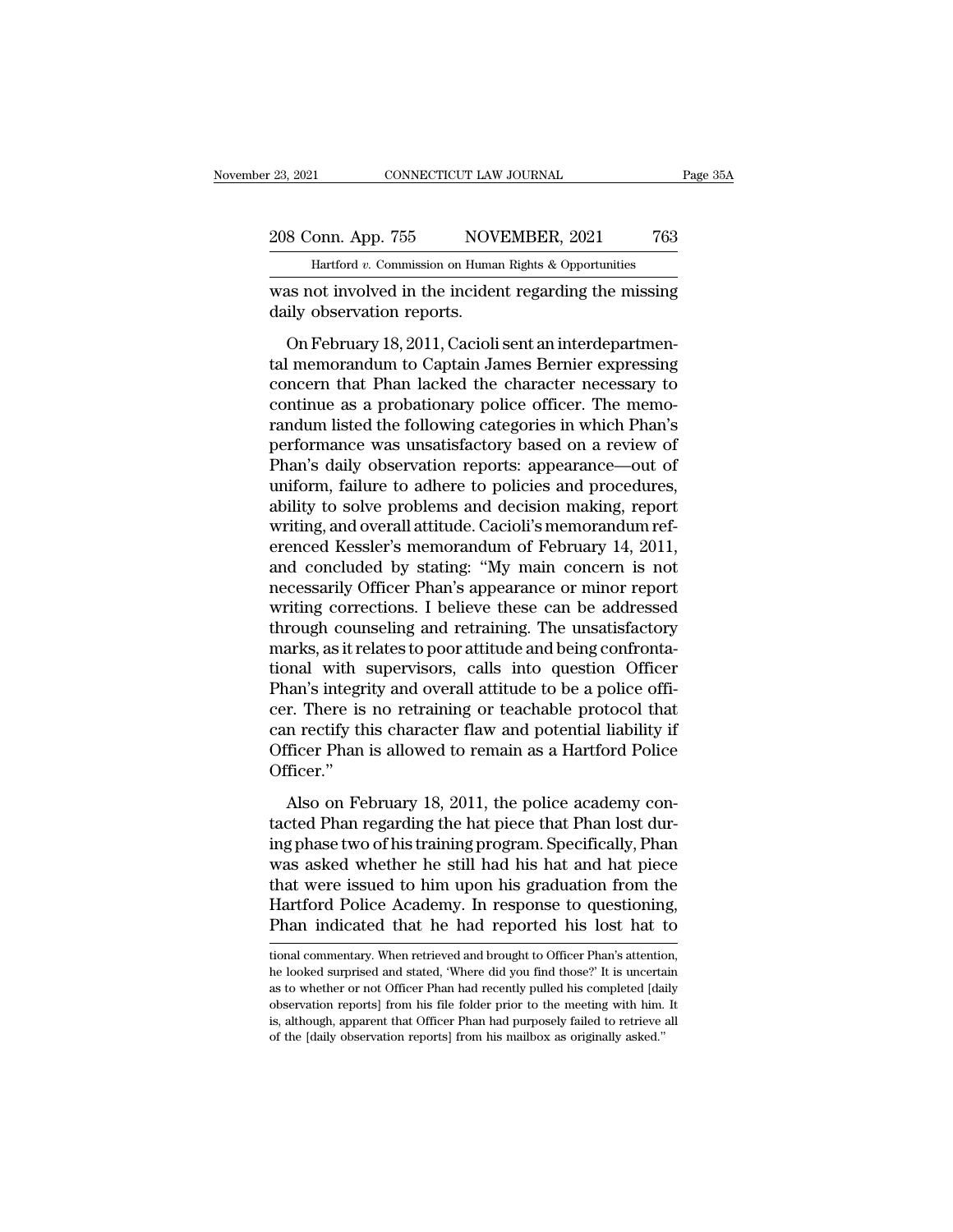# CONNECTICUT LAW JOURNAL November 23, 2021<br>
764 NOVEMBER, 2021 208 Conn. App. 755<br>
Hartford v. Commission on Human Rights & Opportunities CONNECTICUT LAW JOURNAL November 23, 2021<br>
T64 NOVEMBER, 2021 208 Conn. App. 755<br>
Hartford *v.* Commission on Human Rights & Opportunities<br>
Officer Tyrone Boland, and that Boland had instructed

CONNECTICUT LAW JOURNAL November 23, 2021<br>
T64 NOVEMBER, 2021 208 Conn. App. 755<br>
Hartford v. Commission on Human Rights & Opportunities<br>
Officer Tyrone Boland, and that Boland had instructed<br>
Phan to continue to look for T64 NOVEMBER, 2021 208 Conn. App. 755<br>
Hartford v. Commission on Human Rights & Opportunities<br>
Officer Tyrone Boland, and that Boland had instructed<br>
Phan to continue to look for it. Phan later testified that<br>
the told Ber T64 NOVEMBER, 2021 208 Conn. App. 755<br>
Hartford v. Commission on Human Rights & Opportunities<br>
Officer Tyrone Boland, and that Boland had instructed<br>
Phan to continue to look for it. Phan later testified that<br>
that Boland To a state Boland had instructed big referee found that Boland had instructed phan to continue to look for it. Phan later testified that he told Bergenholtz and Jeffrey Rousseau, a sergeant, that Boland had instructed him Hartford v. Commission on Human Rights & Opportunities<br>
Officer Tyrone Boland, and that Boland had instructed<br>
Phan to continue to look for it. Phan later testified that<br>
he told Bergenholtz and Jeffrey Rousseau, a sergean Hartford v. Commission on Human Rights & Opportunities<br>
Officer Tyrone Boland, and that Boland had instructed<br>
Phan to continue to look for it. Phan later testified that<br>
he told Bergenholtz and Jeffrey Rousseau, a sergean Officer Tyrone Boland, and that Boland had instructed<br>Phan to continue to look for it. Phan later testified that<br>he told Bergenholtz and Jeffrey Rousseau, a sergeant,<br>that Boland had instructed him to write that he had<br>rep Phan to continue to look for it. Phan later testified that<br>he told Bergenholtz and Jeffrey Rousseau, a sergeant,<br>that Boland had instructed him to write that he had<br>reported his lost hat piece to Sergeant Weston. The<br>refer he told Bergenholtz and Jeffrey Rousseau, a sergeant,<br>that Boland had instructed him to write that he had<br>reported his lost hat piece to Sergeant Weston. The<br>referee found that Boland was never interviewed<br>regarding the mi that Boland had instructed him to v<br>reported his lost hat piece to Serge<br>referee found that Boland was n<br>regarding the missing hat piece and<br>report regarding the missing hat piec<br>Boland. Kessler was not involved in<br>regardi ported his lost hat piece to Sergeant Weston. The<br>feree found that Boland was never interviewed<br>garding the missing hat piece and the investigation<br>port regarding the missing hat piece did not mention<br>pland. Kessler was no referee found that Boland was never interviewed<br>regarding the missing hat piece and the investigation<br>report regarding the missing hat piece did not mention<br>Boland. Kessler was not involved in the investigation<br>regarding P

regarding the missing hat piece and the investigation<br>report regarding the missing hat piece did not mention<br>Boland. Kessler was not involved in the investigation<br>regarding Phan's lost hat piece.<br>On February 25, 2011, Phan report regarding the missing hat piece did not mention<br>Boland. Kessler was not involved in the investigation<br>regarding Phan's lost hat piece.<br>On February 25, 2011, Phan met with Bergenholtz<br>and Rousseau to discuss his perf Boland. Kessler was not involved in the investigation<br>regarding Phan's lost hat piece.<br>On February 25, 2011, Phan met with Bergenholtz<br>and Rousseau to discuss his performance for the period<br>ending on January 2, 2011. At th regarding Phan's lost hat piece.<br>
On February 25, 2011, Phan met with Bergenholtz<br>
and Rousseau to discuss his performance for the period<br>
ending on January 2, 2011. At this time, Bergenholtz<br>
told Phan that he had heard t On February 25, 2011, Phan met with Bergenholtz<br>and Rousseau to discuss his performance for the period<br>ending on January 2, 2011. At this time, Bergenholtz<br>told Phan that he had heard that Phan had been yelling<br>at Kessler. and Rousseau to discuss his performance for the period<br>ending on January 2, 2011. At this time, Bergenholtz<br>told Phan that he had heard that Phan had been yelling<br>at Kessler. Although Phan denied yelling at Kessler,<br>Phan s ending on January 2, 201<br>told Phan that he had hea<br>at Kessler. Although Pha<br>Phan stated that he was go<br>Kessler. In response, Beu<br>unlike Kessler, would ha<br>making that remark.<br>The daily observation ld Phan that he had heard that Phan had been yelling<br>Kessler. Although Phan denied yelling at Kessler,<br>nan stated that he was going to file a grievance against<br>ssler. In response, Bergenholtz told Phan that he,<br>like Kessle at Kessler. Although Phan denied yelling at Kessler,<br>Phan stated that he was going to file a grievance against<br>Kessler. In response, Bergenholtz told Phan that he,<br>unlike Kessler, would have fired him immediately for<br>makin

Phan stated that he was going to file a grievance against<br>Kessler. In response, Bergenholtz told Phan that he,<br>unlike Kessler, would have fired him immediately for<br>making that remark.<br>The daily observation summary report r Kessler. In response, Bergenholtz told Phan that he,<br>unlike Kessler, would have fired him immediately for<br>making that remark.<br>The daily observation summary report regarding<br>Phan for March, 2011, signed by Bergenholtz, indi unlike Kessler, would have fired him immediately for<br>making that remark.<br>The daily observation summary report regarding<br>Phan for March, 2011, signed by Bergenholtz, indicated<br>that Phan's performance was unsatisfactory.<sup>8</sup> making that remark.<br>The daily observation summary report regarding<br>Phan for March, 2011, signed by Bergenholtz, indicated<br>that Phan's performance was unsatisfactory.<sup>8</sup> This sum-<br>mary report contained a note that Phan cont The daily observation summary report regarding<br>Phan for March, 2011, signed by Bergenholtz, indicated<br>that Phan's performance was unsatisfactory.<sup>8</sup> This sum-<br>mary report contained a note that Phan continued to<br>receive uns Phan for March, 2011, signed by Bergenholtz, indicated<br>that Phan's performance was unsatisfactory.<sup>8</sup> This sum-<br>mary report contained a note that Phan continued to<br>receive unsatisfactory ratings in overall attitude and<br>tha eceive unsatisfactory ratings in overall attitude and<br>aat he was involved in an incident in which he demon-<br>rated a dismissive attitude toward a senior officer who<br>as coaching him through an officer safety deficiency.<sup>9</sup><br><sup></sup> that he was involved in an incident in which he demonstrated a dismissive attitude toward a senior officer who was coaching him through an officer safety deficiency.<sup>9</sup><br><sup>8</sup>The referee found that Phan's daily observation su

strated a dismissive attitude toward a senior officer who<br>was coaching him through an officer safety deficiency.<sup>9</sup><br><sup>8</sup>The referee found that Phan's daily observation summary report for<br>March, 2011, indicated one unsatisfa was coaching him through an officer safety deficiency.<sup>9</sup><br><sup>8</sup>The referee found that Phan's daily observation summary report for<br>March, 2011, indicated one unsatisfactory rating, one superior rating and the<br>remainder satisf  $^{\circ}$  The referee found that Phan's daily observation summary report for March, 2011, indicated one unsatisfactory rating, one superior rating and the remainder satisfactory ratings in the area of overall attitude. The s <sup>8</sup> The referee found that Phan's daily observation summary report for March, 2011, indicated one unsatisfactory rating, one superior rating and the remainder satisfactory ratings in the area of overall attitude. The summ March, 2011, indicated one unsatisfactory rating, one superior rating and the remainder satisfactory ratings in the area of overall attitude. The summary reveals, however, that Phan received unsatisfactory ratings in the a reweals, however, that Phan received unsatisfactory ratings in the area of interpersonal skills, performance of patrol, investigative or assigned tasks, ability to perform duties in a safe manner, report writing, and abili

interpersonal skills, performance of patrol, investigative or assigned tasks, ability to perform duties in a safe manner, report writing, and ability to adhere to policies and procedures.<br>
<sup>9</sup> In the daily observation rep ability to perform duties in a safe manner, report writing, and ability to adhere to policies and procedures.<br>
<sup>9</sup> In the daily observation report regarding Phan dated March 3, 2011, prepared by Sergeant Fernando Rodrigue adhere to policies and procedures.<br>
<sup>9</sup> In the daily observation report regarding Phan dated March 3, 2011,<br>
prepared by Sergeant Fernando Rodriguez, Jr., Phan received unsatisfactory<br>
ratings in the areas of overall atti The day observation report regarding Phan dated March 3, 2011,<br>prepared by Sergeant Fernando Rodriguez, Jr., Phan received unsatisfactory<br>ratings in the areas of overall attitude and interpersonal skills. Rodriguez<br>explai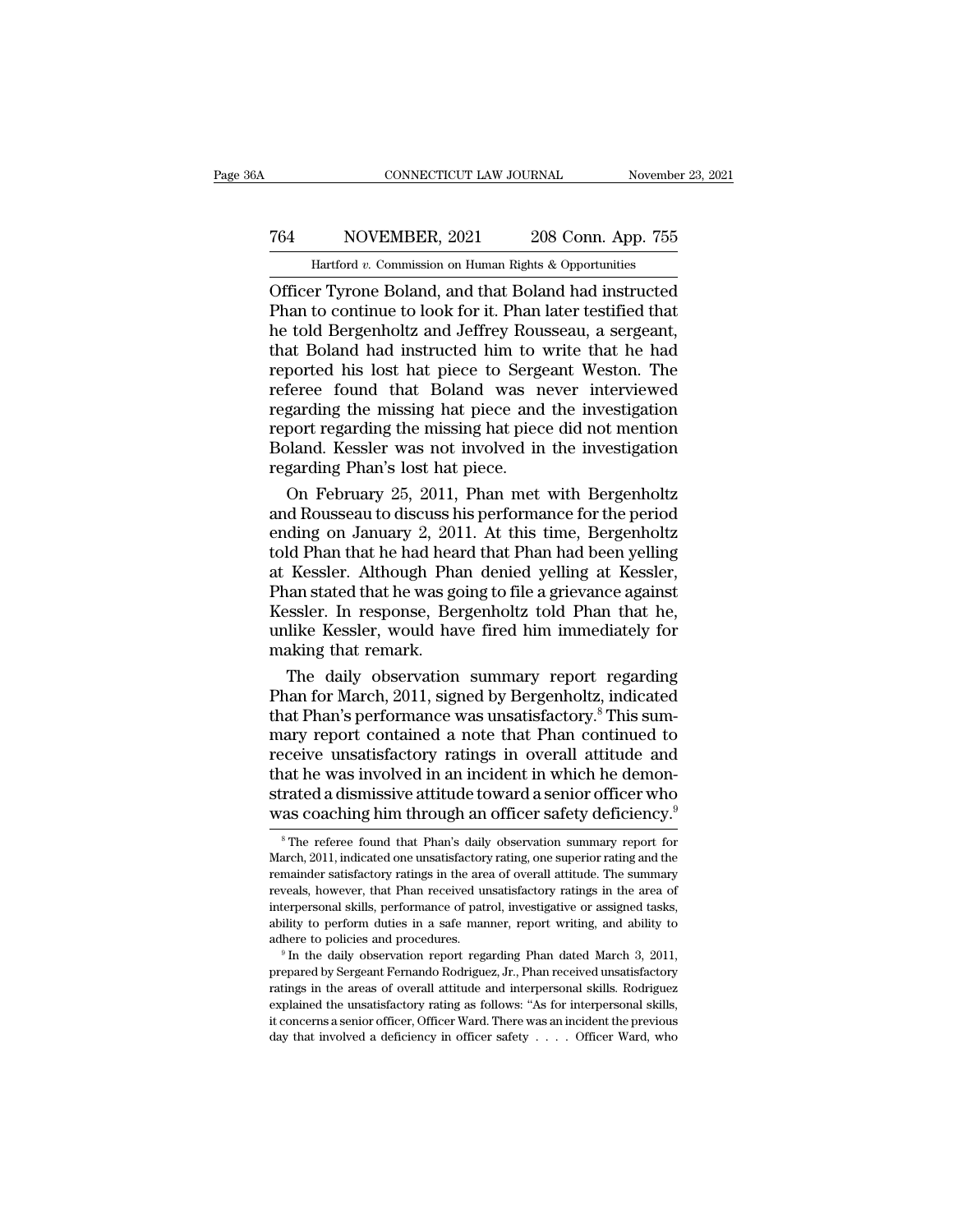### 23, 2021 CONNECTICUT LAW JOURNAL Page 37A<br>208 Conn. App. 755 NOVEMBER, 2021 765<br>Hartford v. Commission on Human Rights & Opportunities THE TREAT CONNECTICUT LAW JOURNAL<br>
THE TREAT ON THE TREAT TREAT TREAT TREAT TREAT TREAT TREAT TREAT TREAT TREAT TREAT TREAT TREAT TREAT TREAT TREAT TREAT TREAT TREAT TREAT TREAT TREAT TREAT TREAT TREAT TREAT TREAT TREAT TR

Eq. 23, 2021 CONNECTICUT LAW JOURNAL Page 37A<br>
208 Conn. App. 755 NOVEMBER, 2021 765<br>
Hartford v. Commission on Human Rights & Opportunities<br>
Kessler was not involved in the incident noted in this<br>
summary report. On March 208 Conn. App. 755 NOVEMBER, 2021 765<br>
Hartford v. Commission on Human Rights & Opportunities<br>
Kessler was not involved in the incident noted in this<br>
summary report. On March 28, 2011, Cicero sent<br>
another interdepartment 208 Conn. App. 755 NOVEMBER, 2021 765<br>
Hartford v. Commission on Human Rights & Opportunities<br>
Kessler was not involved in the incident noted in this<br>
summary report. On March 28, 2011, Cicero sent<br>
another interdepartmen 208 Conn. App. 755 NOVEMBER, 2021 765<br>
Hartford v. Commission on Human Rights & Opportunities<br>
Kessler was not involved in the incident noted in this<br>
summary report. On March 28, 2011, Cicero sent<br>
another interdepartmen Hartford v. Commission on Human Rights & Opportunities<br>
Kessler was not involved in the incident noted in this<br>
summary report. On March 28, 2011, Cicero sent<br>
another interdepartmental memorandum to Cacioli,<br>
summarizing random *v.* commission on manian ragnal & opportunates<br>
Kessler was not involved in the incident noted in this<br>
summary report. On March 28, 2011, Cicero sent<br>
another interdepartmental memorandum to Cacioli,<br>
summarizing Kessler was not involved in the incident noted in this<br>summary report. On March 28, 2011, Cicero sent<br>another interdepartmental memorandum to Cacioli,<br>summarizing the issues with Phan as set forth in Kessl-<br>er's memorandum summary report. On March 28, 2011, Cicero sent<br>another interdepartmental memorandum to Cacioli,<br>summarizing the issues with Phan as set forth in Kessl-<br>er's memorandum of February 16, 2011, and Cacioli's memoran-<br>randum of another interdepartmental memorandum to Cacioli,<br>summarizing the issues with Phan as set forth in Kessl-<br>er's memorandum of February 16, 2011, and Cacioli's memoran-<br>dum of February 18, 2011. This memorandum also<br>described summarizing the issues with Phan as set forth in Kessler's memorandum of February 14, 2011, Cicero's memorandum of February 16, 2011, and Cacioli's memorandum of February 18, 2011. This memorandum also described an inciden er's memorandum of February 14, 2011, Cicero's memorandum of February 16, 2011, and Cacioli's memorandum of February 18, 2011. This memorandum also described an incident involving Phan's deficient performance in the use of described an incident involving Phan's deficient performance in the use of the mobile data terminal (MDT) system.<sup>10</sup> Kessler was not involved in the incident regarding Phan's inability to use the MDT system.<br>was involved mance in the use of the mobile data terminal (MDT)<br>system.<sup>10</sup> Kessler was not involved in the incident<br>regarding Phan's inability to use the MDT system.<br>was involved in the incident, was attempting to give Officer Phan so

system.<sup>10</sup> Kessler was not involved in the incident regarding Phan's inability to use the MDT system.<br>was involved in the incident, was attempting to give Officer Phan some sound advice in officer safety. While Officer Wa regarding Phan's inability to use the MDT system.<br>
was involved in the incident, was attempting to give Officer Phan some<br>
sound advice in officer safety. While Officer Ward was in mid-sentence,<br>
Officer Phan turned away f In my opinion, officer ward was giving advice to Officer Phan some sound advice in officer safety. While Officer Ward was in mid-sentence, Officer Phan turned away from Officer Ward, looked at me and apologized for his mis was involved in the incident, was attempting to give Officer Phan some sound advice in officer safety. While Officer Ward was in mid-sentence, Officer Phan turned away from Officer Ward, looked at me and apologized for his sound advice in officer safety. While Officer Ward was in mid-sentence, Officer Phan turned away from Officer Ward, looked at me and apologized for his mistake. He totally disregarded Officer Ward as if he wasn't there. In Cofficer Phan turned away from Officer Ward, looked at me and apologized for his mistake. He totally disregarded Officer Ward as if he wasn't there. In my opinion, Officer Ward was giving advice to Officer Phan that could for his mistake. He totally disregarded Officer Ward as if he wasn't there.<br>In my opinion, Officer Ward was giving advice to Officer Phan that could<br>very well save his life. I advised Officer Phan that he should pay attent For my opinion, Officer Ward was giving advice to Officer Phan that could<br>tvery well save his life. I advised Officer Phan that he should pay attention<br>to the advice and criticism given by Officer Ward, a senior officer as In the advise of the advised Officer Phan that he should pay attention<br>to the advice and criticism given by Officer Ward, a senior officer as well<br>as [a field training officer], as if it was coming from a supervisor. The<br>i as [a field training officer], as if it was coming from a supervisor. The incident made me feel as if Officer Phan's interpersonal skills, as well as his overall attitude with senior officers, was lacking on this date. He

incident made me feel as if Officer Phan's interpersonal skills, as well as<br>his overall attitude with senior officers, was lacking on this date. He was<br>counseled on all deficiencies."<br><sup>10</sup> The memorandum provided: "On or a his overall attitude with senior officers, was lacking on this date. He was counseled on all deficiencies."<br><sup>10</sup> The memorandum provided: "On or about February 15, 2011, I asked Officer Phan to send out a message on his MD I then asked Officer Phan to meet me in the rear of headquarters of headquarters of the rear of headquarters of the rear of headquarters of the rear of headquarters of the rear of headquarters so that I may show him the pr <sup>10</sup> The memorandum provided: "On or about February 15, 2011, I asked Officer Phan to send out a message on his MDT to surrounding towns in regards to an attempt to locate on a case that he was working on. Officer Phan st Officer Phan to send out a message on his MDT to surrounding towns in regards to an attempt to locate on a case that he was working on. Officer Phan stated that he did not know how that function existed on the MDT. I then eregards to an attempt to locate on a case that he was working on. Officer Phan stated that he did not know how that function existed on the MDT. I then asked Officer Phan to meet me in the rear of headquarters so that I m Phan stated that he did not know how that function existed on the MDT.<br>I then asked Officer Phan to meet me in the rear of headquarters so that I may show him the proper method. Officer Phan sat in the passenger seat of Un Then asked Officer Phan to meet me in the rear of headquarters so that I may show him the proper method. Officer Phan sat in the passenger seat of Unit 420, and was then instructed as to how to send MDT messages to not onl Framewhow him the proper method. Officer Phan sat in the passenger seat of Unit 420, and was then instructed as to how to send MDT messages to not only Hartford, but surrounding towns as well. When asked as to why he did n that that they may have been under the assumption that be prior in the assess to of Unit 420, and was then instructed as to how to send MDT messages to not only Hartford, but surrounding towns as well. When asked as to why of that had covered that particular area of training.<br>
The did not know how to properly utilize the system, Of<br>
that his field training officers never showed him. I advi<br>
that it was also his responsibility to ask his [fie 't did not know how to properly utilize the system, Officer Phan stated at his field training officers never showed him. I advised Officer Phan at it was also his responsibility to ask his [field training officers], seeing that his field training officers never showed him. I advised Officer Phan<br>that it was also his responsibility to ask his [field training officers], seeing<br>that they may have been under the assumption that the prior [field

regards to the MDT, and that he had shown proficiency in its usage, that it was also his responsibility to ask his [field training officers], seeing that they may have been under the assumption that the prior [field traini all functions of the MDT, and that he had shown proficiency in its usage, that they may have been under the assumption that the prior [field training officer] had covered that particular area of training. "Later that eveni as evidenced on his field training afficers and the proferer had covered that particular area of training.<br>
"Later that evening, I contacted one of his [field training officers], Officer<br>
Steve Citta. When asked as to whet "Later that evening, I contacted one of his [field training officers], Officer Steve Citta. When asked as to whether or not he trained Officer Phan in regards to the MDT, Officer Citta stated that he had shown Officer Phan Eve Citta. When asked as to whether or not he trained Officer Phan in regards to the MDT, Officer Citta stated that he had shown Officer Phan in regards to the MDT, and that he had shown proficiency in its usage, as eviden Steve Citta. When asked as to whether or not he trained Officer Phan in regards to the MDT, Officer Citta stated that he had shown Officer Phan all functions of the MDT, and that he had shown proficiency in its usage, as e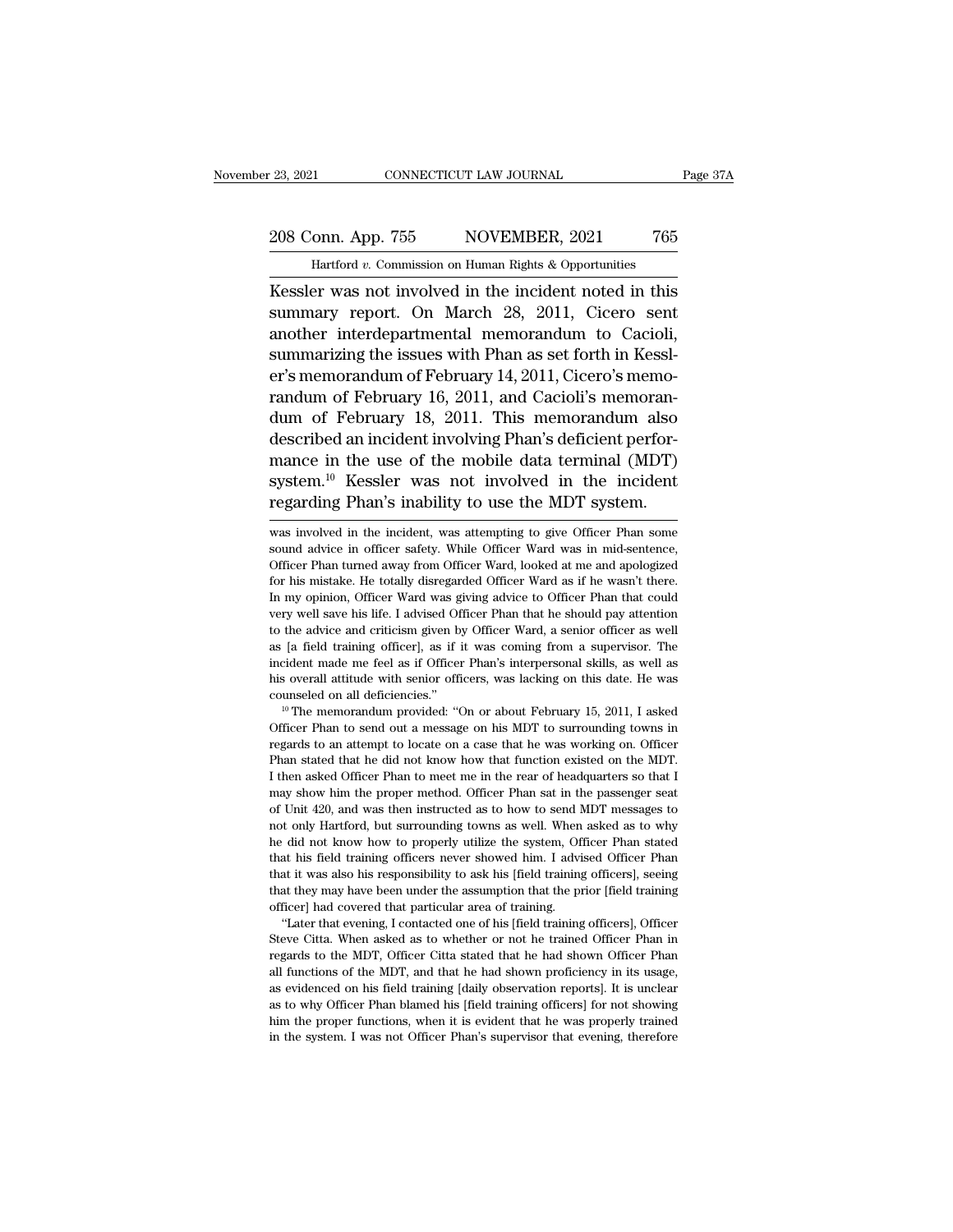### CONNECTICUT LAW JOURNAL November 23, 2021<br>
766 NOVEMBER, 2021 208 Conn. App. 755<br>
Hartford v. Commission on Human Rights & Opportunities CONNECTICUT LAW JOURNAL Movember<br>NOVEMBER, 2021 208 Conn. App. 755<br>Hartford *v.* Commission on Human Rights & Opportunities<br>Cording to Cicero's March 28 2021 memorandum

CONNECTICUT LAW JOURNAL November 23, 20<br>
6 NOVEMBER, 2021 208 Conn. App. 755<br>
Hartford v. Commission on Human Rights & Opportunities<br>
According to Cicero's March 28, 2021 memorandum,<br>
han was interviewed by the Internal Af T66 NOVEMBER, 2021 208 Conn. App. 755<br>
Hartford v. Commission on Human Rights & Opportunities<br>
According to Cicero's March 28, 2021 memorandum,<br>
Phan was interviewed by the Internal Affairs Division<br>
regarding the daily ob 766 NOVEMBER, 2021 208 Conn. App. 755<br>
Hartford v. Commission on Human Rights & Opportunities<br>
According to Cicero's March 28, 2021 memorandum,<br>
Phan was interviewed by the Internal Affairs Division<br>
regarding the daily o For The Hartford v. Commission on Human Rights & Opportunities<br>
According to Cicero's March 28, 2021 memorandum,<br>
Phan was interviewed by the Internal Affairs Division<br>
regarding the daily observation reports that were mi Hartford v. Commission on Human Rights & Opportunities<br>
According to Cicero's March 28, 2021 memorandum,<br>
Phan was interviewed by the Internal Affairs Division<br>
regarding the daily observation reports that were miss-<br>
ing Hartford v. Commission on Human Eights & Opportunities<br>According to Cicero's March 28, 2021 memorandum,<br>Phan was interviewed by the Internal Affairs Division<br>regarding the daily observation reports that were miss-<br>ing from According to Cicero's March 28, 2021 memorandum,<br>Phan was interviewed by the Internal Affairs Division<br>regarding the daily observation reports that were miss-<br>ing from his file folder, as recounted in the February<br>16, 2011 Phan was interviewed by the Internal Affairs Division<br>regarding the daily observation reports that were miss-<br>ing from his file folder, as recounted in the February<br>16, 2011 memorandum. When asked why he did not<br>answer the regarding the daily observation reports that were missing from his file folder, as recounted in the February 16, 2011 memorandum. When asked why he did not answer the questions directed to him on February 16, 2011, Phan in ing from his file folder, as recounted in the February 16, 2011 memorandum. When asked why he did not answer the questions directed to him on February 16, 2011, Phan indicated that he was "slacking, embarrassed, and was ' Conduct.<sup>11</sup> The summary reports regarding Phan in April and and was "slacking, embarssed, and was 'having a bad day.' " Cicero concluded<br>is memorandum by finding clear and evident viola-<br>nns of two provisions of the department's Code Frame materials and was 'naturally' "Cicero concluded<br>this memorandum by finding clear and evident violations of two provisions of the department's Code of<br>Conduct.<sup>11</sup><br>The summary reports regarding Phan in April and<br>May,

Frassed, and was naving a stad any. Crears concretated<br>this memorandum by finding clear and evident violations of two provisions of the department's Code of<br>Conduct.<sup>11</sup><br>The summary reports regarding Phan in April and<br>May tions of two provisions of the department's Code of<br>Conduct.<sup>11</sup><br>The summary reports regarding Phan in April and<br>May, 2011, indicated that Phan's performance was<br>acceptable. He received an unfavorable report on June<br>10, 2 Conduct.<sup>11</sup><br>Conduct.<sup>11</sup><br>The summary reports regarding Phan in April and<br>May, 2011, indicated that Phan's performance was<br>acceptable. He received an unfavorable report on June<br>10, 2011, however, based on an incident that The summary reports regarding Phan in April and<br>May, 2011, indicated that Phan's performance was<br>acceptable. He received an unfavorable report on June<br>10, 2011, however, based on an incident that occurred<br>on June 4, 2011. The summary reports regarding Phan in April and<br>May, 2011, indicated that Phan's performance was<br>acceptable. He received an unfavorable report on June<br>10, 2011, however, based on an incident that occurred<br>on June 4, 2011. May, 2011, indicated that Phan's performance was<br>acceptable. He received an unfavorable report on June<br>10, 2011, however, based on an incident that occurred<br>on June 4, 2011. In particular, on that date, Phan assisted<br>Detec acceptable. He received an unfavorable report on June 10, 2011, however, based on an incident that occurred<br>on June 4, 2011. In particular, on that date, Phan assisted<br>Detective Luis Ruiz and Officer Jeffrey Hopkins while<br> 10, 2011, however, based on an incident that occurred<br>on June 4, 2011. In particular, on that date, Phan assisted<br>Detective Luis Ruiz and Officer Jeffrey Hopkins while<br>in the field in subduing a person who was under the<br>in on June 4, 2011. In particular, on that date, Phan assisted<br>Detective Luis Ruiz and Officer Jeffrey Hopkins while<br>in the field in subduing a person who was under the<br>influence of phencyclidine (PCP). Phan was the only<br>Tase Detective Luis Ruiz and Officer Jeffrey Hopkins while<br>in the field in subduing a person who was under the<br>influence of phencyclidine (PCP). Phan was the only<br>Taser certified officer on the scene. During this incident,<br>the in the field in subduing a person who was under the<br>influence of phencyclidine (PCP). Phan was the only<br>Taser certified officer on the scene. During this incident,<br>the person struck Hopkins in the jaw. After Hopkins<br>and Ru influence of phencyclidine (PCP). Phan was the only<br>Taser certified officer on the scene. During this incident,<br>the person struck Hopkins in the jaw. After Hopkins<br>and Ruiz expressed concern over Phan's failure to use<br>his Taser certified officer on the scene. Duri<br>the person struck Hopkins in the jaw.<br>and Ruiz expressed concern over Phan<br>his Taser during the incident, Yergeau, l<br>geant, met with Phan. On inquiry, Phar<br>he did not hear the ins his Taser during the incident, Yergeau, Phan's shift sergeant, met with Phan. On inquiry, Phan explained that he did not hear the instruction to use the Taser and he did not think he had a clear shot.<br> $\frac{[I] \text{ did not complete a [daily observation report]$ did not think he had a clear shot.

mentation.''

In regards to the incident and a clear shot.<br>
In regards to training documentation."<br>
If The memorandum provided:<br>
"In regards to the incident . . . which occurred on February 16, 2011, In determined the value of the two f Figure 1.00 UTIFF THE TRACE AT SHOT.<br>
[I] did not complete a [daily observation report] in regards to training documentation."<br>
"The memorandum provided:<br>
"In regards to the incident . . . which occurred on February 16, 20 Violations. The Martian Control of the incident Control of the two following Code of Conduct "<br>
"The memorandum provided:<br>
"In regards to the incident . . . which occurred on February 16, 2011, I<br>
d clear and evident violations of the <sup>11</sup> The memorandum provided:<br>
<sup>11</sup> The memorandum provided:<br> **in regards to the incident** . . . which occurred on February 16, 2011, I<br>
find clear and evident violations of the two following Code of Conduct<br>
Violations.<br> "In regards to the incident . . . which occurred on February 16, 2011, I<br>d clear and evident violations of the two following Code of Conduct<br>olations.<br>"Article VI, Section 6.09 For the intentional and willful failure to co ind clear and evident violations of the two following Code of Conductions.<br>
"Article VI, Section 6.09 For the intentional and willful failure to complete and protective, or regulation, oral or written<br>
"-Failing to follow

<sup>&</sup>quot;Article VI, Section 6.09 For the intentional and willful failure to comply with any lawful order, procedure, directive, or regulation, oral or written. "-Failing to follow directive and procedure in regards to the proper "Article VI, Section 6.09 For the intentional and willful failure to comply th any lawful order, procedure, directive, or regulation, oral or written. "-Failing to follow directive and procedure in regards to the proper m

<sup>&</sup>quot;-Failing to follow directive and procedure in regards to the proper mainte-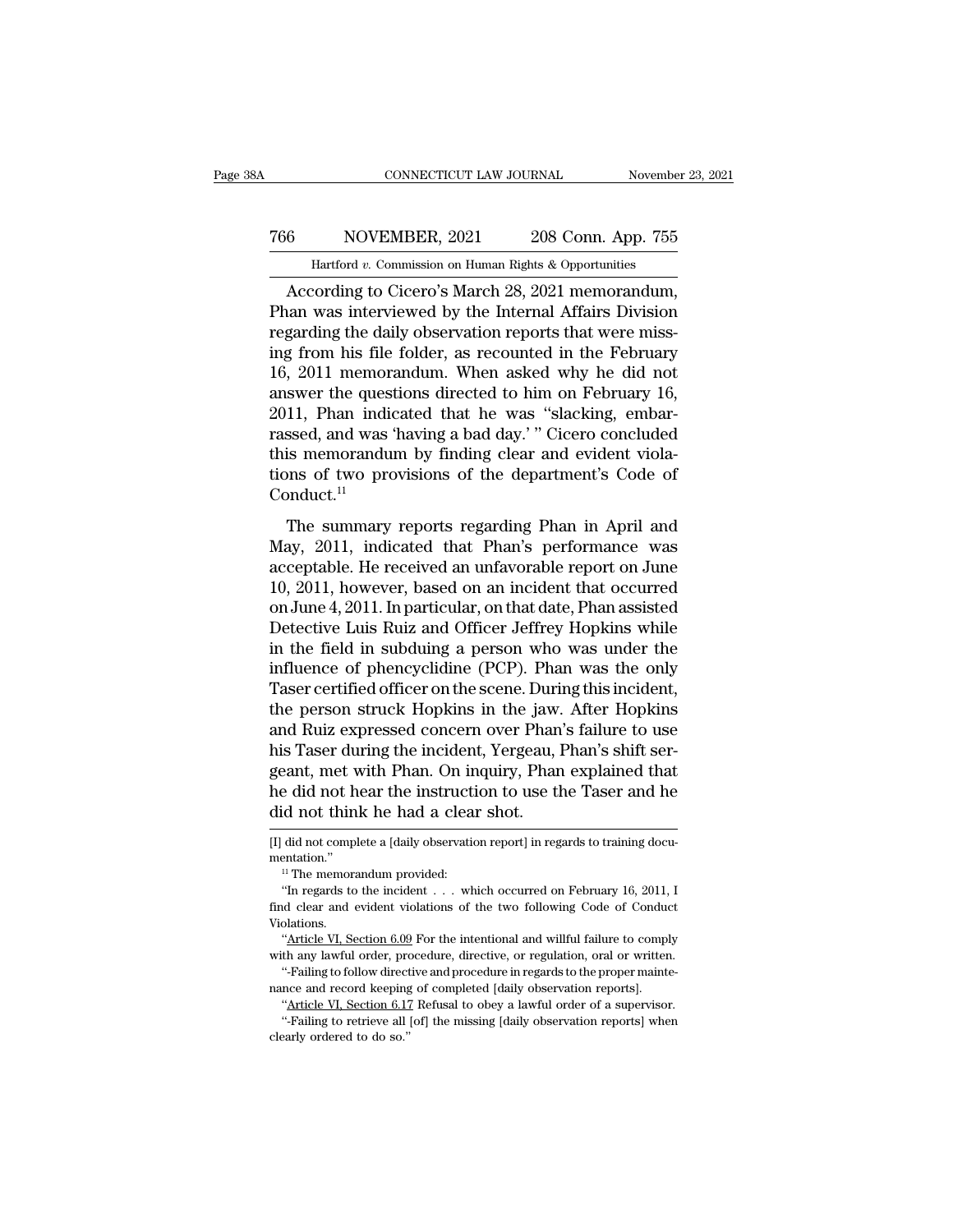## 23, 2021 CONNECTICUT LAW JOURNAL Page 39A<br>208 Conn. App. 755 NOVEMBER, 2021 767<br>Hartford v. Commission on Human Rights & Opportunities November 23, 2021 CONNECTICUT LAW JOURNAL Page 39A<br>
208 Conn. App. 755 NOVEMBER, 2021 767<br>
Hartford *v*. Commission on Human Rights & Opportunities<br>
On June 10, 2011, Yergeau wrote a memorandum to

9. 2021 CONNECTICUT LAW JOURNAL Page 39A<br>
8 Conn. App. 755 NOVEMBER, 2021 767<br>
Hartford v. Commission on Human Rights & Opportunities<br>
On June 10, 2011, Yergeau wrote a memorandum to<br>
rrgenholtz regarding the incident. Acc 208 Conn. App. 755 NOVEMBER, 2021 767<br>
Hartford v. Commission on Human Rights & Opportunities<br>
On June 10, 2011, Yergeau wrote a memorandum to<br>Bergenholtz regarding the incident. According to the<br>
memorandum, "Phan initial 208 Conn. App. 755 NOVEMBER, 2021 767<br>
Hartford v. Commission on Human Rights & Opportunities<br>
On June 10, 2011, Yergeau wrote a memorandum to<br>
Bergenholtz regarding the incident. According to the<br>
memorandum, "Phan initi 208 Conn. App. 755 NOVEMBER, 2021 767<br>
Hartford v. Commission on Human Rights & Opportunities<br>
On June 10, 2011, Yergeau wrote a memorandum to<br>
Bergenholtz regarding the incident. According to the<br>
memorandum, "Phan initi Hartford v. Commission on Human Rights & Opportunities<br>
On June 10, 2011, Yergeau wrote a memorandum to<br>
Bergenholtz regarding the incident. According to the<br>
memorandum, "Phan initially denied hearing Officer<br>
Hopkins tel Hartford v. Commission on Human Rights & Opportunities<br>
On June 10, 2011, Yergeau wrote a memorandum to<br>
Bergenholtz regarding the incident. According to the<br>
memorandum, "Phan initially denied hearing Officer<br>
Hopkins te On June 10, 2011, Yergeau wrote a memorandum to<br>Bergenholtz regarding the incident. According to the<br>memorandum, "Phan initially denied hearing Officer<br>Hopkins telling him to use his Taser weapon. Officer<br>Phan acknowledged Bergenholtz regarding the incident. According to the<br>memorandum, "Phan initially denied hearing Officer<br>Hopkins telling him to use his Taser weapon. Officer<br>Phan acknowledged he did hear Officer Hopkins tell<br>him to deploy memorandum, "Phan initially denied hearing Officer<br>Hopkins telling him to use his Taser weapon. Officer<br>Phan acknowledged he did hear Officer Hopkins tell<br>him to deploy his Taser only after I told him both offi-<br>cers on sc Hopkins telling him to use his Taser weapon. Officer<br>Phan acknowledged he did hear Officer Hopkins tell<br>him to deploy his Taser only after I told him both offi-<br>cers on scene heard the directive and I did not doubt<br>their r Phan acknowledged he did hear Officer Hopkins tell<br>him to deploy his Taser only after I told him both officers on scene heard the directive and I did not doubt<br>their recall of the incident. Officer Phan then told me<br>he did him to deploy his Taser only after I told him both officers on scene heard the directive and I did not doubt<br>their recall of the incident. Officer Phan then told me<br>he did not use the Taser because he felt he did not have<br> cers on scene heard the directive and I did not doubt<br>their recall of the incident. Officer Phan then told me<br>he did not use the Taser because he felt he did not have<br>a clear shot at the suspect without the possibility of<br> their recall of the incident. Officer Phan then told me<br>he did not use the Taser because he felt he did not have<br>a clear shot at the suspect without the possibility of<br>hitting Officer Hopkins or Detective Ruiz." Yergeau fu he did not use the Taser because he felt he did not have<br>a clear shot at the suspect without the possibility of<br>hitting Officer Hopkins or Detective Ruiz." Yergeau fur-<br>ther stated that "Officer Phan's failure to deploy hi a clear shot at the suspect without the possibility of<br>hitting Officer Hopkins or Detective Ruiz." Yergeau fur-<br>ther stated that "Officer Phan's failure to deploy his<br>weapon and his lack of truthfulness with this superviso hitting Officer Hopkins or Detective Ruiz." Yergeau fur-<br>ther stated that "Officer Phan's failure to deploy his<br>weapon and his lack of truthfulness with this supervisor<br>leaves this supervisor to question his ability to pro ther stated that "Officer Phan's failure to deploy his<br>weapon and his lack of truthfulness with this supervisor<br>leaves this supervisor to question his ability to properly<br>serve and protect the citizens of Hartford and offi weapon and his lack of truthfulness with this supervisor<br>leaves this supervisor to question his ability to properly<br>serve and protect the citizens of Hartford and officers<br>in this department. Officer [Phan] failed to act a leaves this supervisor to question his ability to properly<br>serve and protect the citizens of Hartford and officers<br>in this department. Officer [Phan] failed to act and he<br>then failed to admit  $\ldots$  a crucial error in [jud serve and protect the citizens of Hartford and officers<br>in this department. Officer [Phan] failed to act and he<br>then failed to admit  $\ldots$  a crucial error in [judgment].<br>It is my recommendation that Officer Phan be retrai in this department. Officer [Phan] failed to act and he<br>then failed to admit . . . a crucial error in [judgment].<br>It is my recommendation that Officer Phan be retrained<br>on the use of force and Taser training. His failure then failed to admit  $\ldots$  a crucial error in<br>It is my recommendation that Officer Phan<br>on the use of force and Taser training. H<br>admit an error in judgment or to immedia<br>truth is an issue that goes well beyond<br>Police Aca only because and Taser training. His failure to<br>the use of force and Taser training. His failure to<br>mit an error in judgment or to immediately tell the<br>th is an issue that goes well beyond the Hartford<br>plice Academy."<sup>12</sup> En the tast of Fore and Flaser during. This land of a<br>admit an error in judgment or to immediately tell the<br>truth is an issue that goes well beyond the Hartford<br>Police Academy."<sup>12</sup> Kessler was not involved in the June<br>4, truth is an issue that goes well beyond the Hartford<br>Police Academy."<sup>12</sup> Kessler was not involved in the June<br>4, 2011 incident regarding the Taser.<br>On June 7, 2011, Phan met with Bergenholtz to dis-<br>cuss his April and Ma

On June 7, 2011, Phan met with Bergenholtz to dis-<br>uss his April and May performance evaluations. Phan's<br>robationary employee performance evaluation dated<br> $\frac{12}{12}$  The referee found that most of what happened during th On June 7, 2011, Phan met with Bergenholtz to discuss his April and May performance evaluations. Phan's probationary employee performance evaluation dated  $\frac{12}{12}$  The referee found that most of what happened during th

cuss his April and May performance evaluations. Phan's<br>probationary employee performance evaluation dated<br> $\frac{12}{12}$  The referee found that most of what happened during the incident<br>with the Taser occurred behind a tree, probationary employee performance evaluation dated<br>
<sup>12</sup> The referee found that most of what happened during the incident<br>
with the Taser occurred behind a tree, next to a parked ambulance, which<br>
sometimes obscured the v Probationary employee performance evaluation dated<br>
<sup>12</sup> The referee found that most of what happened during the incident<br>
with the Taser occurred behind a tree, next to a parked ambulance, which<br>
sometimes obscured the v <sup>12</sup> The referee found that most of what happened during the incident with the Taser occurred behind a tree, next to a parked ambulance, which sometimes obscured the view from the dash camera recording. The referee found, with the Taser occurred behind a tree, next to a parked ambulance, which sometimes obscured the view from the dash camera recording. The referee found, however, that the video footage of the incident was consistent with Ph recording and the refusal of the witnesses to acknowledge they remembered from the dash camera recording. The referee found, however, that the video footage of the incident was consistent with Phan's version of the event. found, however, that the video footage of the incident was consistent with Phan's version of the event. The referee further found that "[w]itnesses testified that the undersigned was wrong even when the recording clearly r Phan's version of the event. The referee further found that "[w] itnesses testified that the undersigned was wrong even when the recording clearly rebutted the witness' testimony of what [had] occurred" and that "[t]his re restified that the undersigned was wrong even when the recording clearly rebutted the witness' testimony of what [had] occurred" and that "[t]his recording and the refusal of the witnesses to acknowledge they remembered in rebutted the witness' testimony of what [had] occurred" and that "[t]his recording and the refusal of the witnesses to acknowledge they remembered incorrectly seriously damaged the [city's] credibility." Although the refer rebutted the witness' testimony of what [had] occurred" and that "[t]his recording and the refusal of the witnesses to acknowledge they remembered incorrectly seriously damaged the [city's] credibility." Although the refer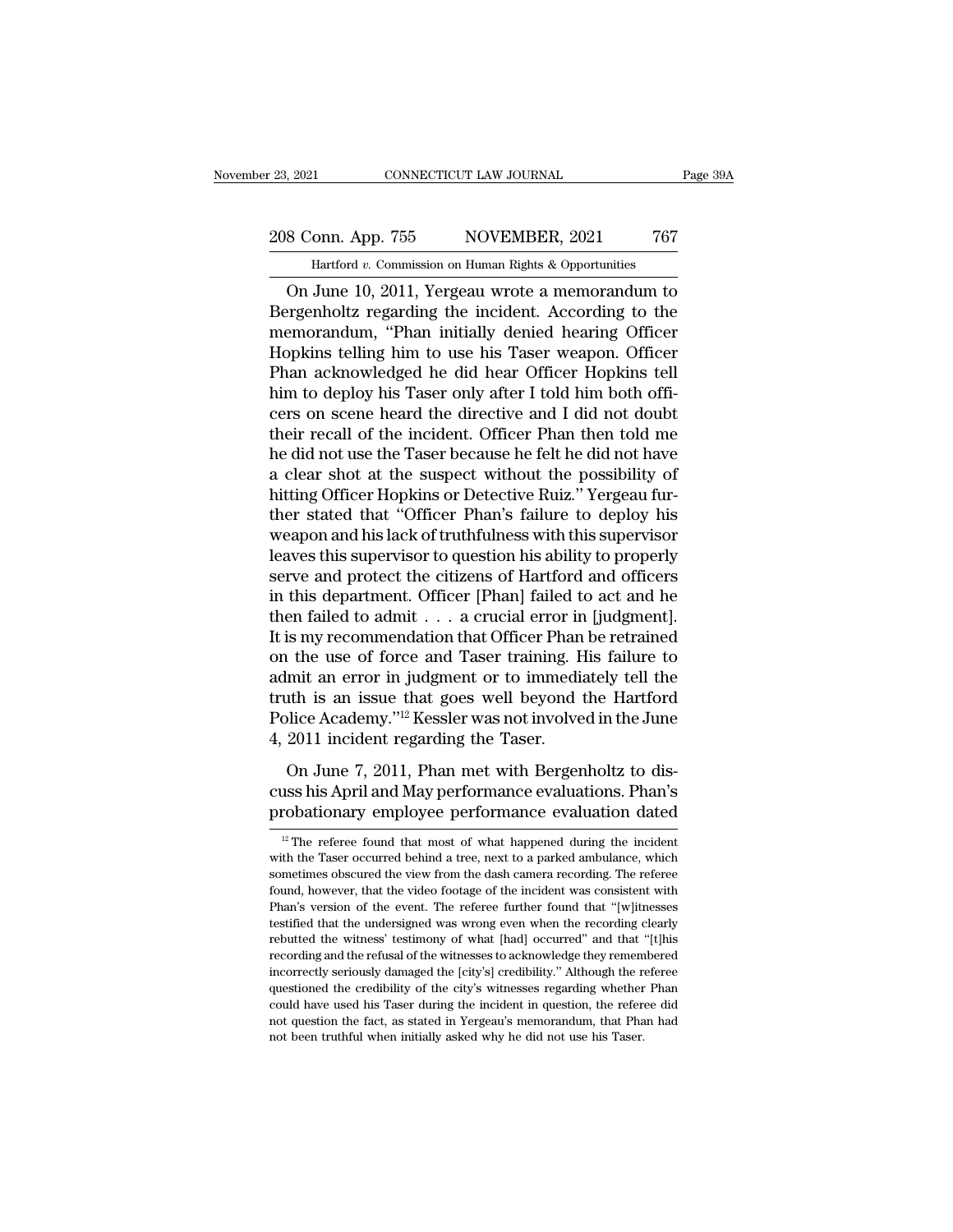#### CONNECTICUT LAW JOURNAL November 23, 2021<br>
768 NOVEMBER, 2021 208 Conn. App. 755<br>
Hartford v. Commission on Human Rights & Opportunities EXECUTE CONNECTICUT LAW JOURNAL Movember 23, 2021<br>NOVEMBER, 2021 208 Conn. App. 755<br>Hartford *v*. Commission on Human Rights & Opportunities

CONNECTICUT LAW JOURNAL November 23, 2021<br>
768 NOVEMBER, 2021 208 Conn. App. 755<br>
Hartford v. Commission on Human Rights & Opportunities<br>
June 6, 2011, signed by Rousseau as Phan's immediate<br>
supervisor and Bergenholtz as Supervisor and Bergenholtz as the reviewing authority,<br>
Supervisor and Bergenholtz as the reviewing authority,<br>
Supervisor and Bergenholtz as the reviewing authority,<br>
indicated a need for improvement for the period ending T68 NOVEMBER, 2021 208 Conn. App. 755<br>
Hartford v. Commission on Human Rights & Opportunities<br>
June 6, 2011, signed by Rousseau as Phan's immediate<br>
supervisor and Bergenholtz as the reviewing authority,<br>
indicated a need  $\begin{tabular}{ll} 768 & NOVEMBER, 2021 & 208 Conn. App. 755 \\ \hline \hline \text{Hartford } v. \text{ Commission on Human Rights & Opportuities} \\ \hline \text{June 6, 2011, signed by Rousseau as Phan's immediate  
supervisor and Bergenholtz as the reviewing authority, indicated a need for improvement for the period ending  
April 2, 2011. \hline \text{On June 18, 2011, Chief of Police Daryl K. Roberts} \end{tabular}$ Hartford v. Commission on Human Rights & Opportunities<br>
ne 6, 2011, signed by Rousseau as Phan's immediate<br>
pervisor and Bergenholtz as the reviewing authority,<br>
dicated a need for improvement for the period ending<br>
oril June 6, 2011, signed by Rousseau as Phan's immediate<br>supervisor and Bergenholtz as the reviewing authority,<br>indicated a need for improvement for the period ending<br>April 2, 2011.<br>On June 18, 2011, Chief of Police Daryl K. R

sunce of 2011, signed by Rousseau as Than's indicated<br>supervisor and Bergenholtz as the reviewing authority,<br>indicated a need for improvement for the period ending<br>April 2, 2011.<br>On June 18, 2011, Chief of Police Daryl K. Experiment and Dergenhold as are bettening additionly,<br>indicated a need for improvement for the period ending<br>April 2, 2011.<br>On June 18, 2011, Chief of Police Daryl K. Roberts<br>dismissed Phan from his position as a probatio April 2, 2011.<br>
On June 18, 2011, Chief of Police Daryl K. Roberts<br>
dismissed Phan from his position as a probationary<br>
police officer. At the time of his dismissal, Roberts gave<br>
Phan a copy of Yergeau's June 10, 2011 mem on June 18, 2011.<br>
On June 18, 2011, Chief of Police Daryl K. Roberts<br>
dismissed Phan from his position as a probationary<br>
police officer. At the time of his dismissal, Roberts gave<br>
Phan a copy of Yergeau's June 10, 2011 On June 18, 2011, Chief of Police Daryl K. Roberts<br>dismissed Phan from his position as a probationary<br>police officer. At the time of his dismissal, Roberts gave<br>Phan a copy of Yergeau's June 10, 2011 memorandum<br>regarding t dismissed Phan from his position as a probationary<br>police officer. At the time of his dismissal, Roberts gave<br>Phan a copy of Yergeau's June 10, 2011 memorandum<br>regarding the Taser incident and told him that his lack<br>of tru police officer. At the time of his dismissal, Roberts gave<br>Phan a copy of Yergeau's June 10, 2011 memorandum<br>regarding the Taser incident and told him that his lack<br>of truthfulness was one of the main reasons he was<br>being Phan a copy of Yergeau's June 10, 2011 memorandum<br>regarding the Taser incident and told him that his lack<br>of truthfulness was one of the main reasons he was<br>being dismissed. At the time of Phan's dismissal, Roberts<br>also ha regarding the Taser incident and told him that his lack<br>of truthfulness was one of the main reasons he was<br>being dismissed. At the time of Phan's dismissal, Roberts<br>also had a memorandum dated June 16, 2011, from<br>Bergenhol of truthfulness was one of the main reasons he wa<br>being dismissed. At the time of Phan's dismissal, Robert<br>also had a memorandum dated June 16, 2011, from<br>Bergenholtz evaluating Phan's performance. This performance evaluat on had a memorandum dated June 16, 2011, from<br>so had a memorandum dated June 16, 2011, from<br>regenholtz evaluating Phan's performance. This per-<br>rmance evaluation noted that Phan "demonstrated a<br>ed for improvement in the ar Bergenholtz evaluating Phan's performance. This performance evaluating Phan's performance. This performance evaluation noted that Phan "demonstrated a need for improvement in the area of Job Knowledge and Skills and the ar

Exaggerment of that that the performance is the formance evaluation noted that Phan "demonstrated a need for improvement in the area of Job Knowledge and Skills and the area of Human Relations."<sup>13</sup><br>On November 25, 2011, P resultation is the area of Job Knowledge<br>need for improvement in the area of Job Knowledge<br>and Skills and the area of Human Relations."<sup>13</sup><br>On November 25, 2011, Phan filed an Affidavit of<br>Illegal Discriminatory Practice w 2015, following a hearing and Skills and the area of Human Relations.<sup>713</sup><br>
2016 November 25, 2011, Phan filed an Affidavit of<br>
Illegal Discriminatory Practice with the commission<br>
alleging that the city terminated his emp on November 25, 2011, Phan filed an Affidavit of<br>Illegal Discriminatory Practice with the commission<br>alleging that the city terminated his employment as a<br>result of his Asian/Vietnamese ancestry. On March 4,<br>2015, followin On November 25, 2011, Phan filed an Affidavit of Illegal Discriminatory Practice with the commission alleging that the city terminated his employment as a result of his Asian/Vietnamese ancestry. On March 4, 2015, followi Sult of his Asian/Vietnamese and<br>115, following a hearing and the f<br>riefs, the referee found in favor of<br>the performance evaluation provided:<br><sup>13</sup>The performance evaluation provided:<br>"Job Knowledge and Skills: Officer Phan )15, following a hearing and the filing of posthearing<br>riefs, the referee found in favor of Phan, concluding<br>aat the city illegally had discriminated against Phan<br><sup>13</sup> The performance evaluation provided:<br>"Job Knowledge an

briefs, the referee found in favor of Phan, concluding<br>that the city illegally had discriminated against Phan<br><sup>13</sup>The performance evaluation provided:<br>"Job Knowledge and Skills: Officer Phan demonstrated poor tactics when<br> that the city illegally had discriminated against Phan<br>
<sup>13</sup> The performance evaluation provided:<br>
"Job Knowledge and Skills: Officer Phan demonstrated poor tactics when<br>
dealing with a person who was allegedly under the i The performance evaluation probability that the City Inegative included in the supervisor.<br>The by a supervisor.<br>The incident by a supervisor.<br>"Officer Phan was found to have been from was found to have been the supervisor. <sup>13</sup> The performance evaluation provided:<br>
"Job Knowledge and Skills: Officer Phan demonstrated poor tactics when<br>
aling with a person who was allegedly under the influence of an intoxicate<br>
g substance. Officer Phan was The supervisors during the supervisors of the memorial supervisors during with a person who was allegedly under the influence of an intoxicating substance. Officer Phan was less than truthful when questioned about the inci

dealing with a person who was allegedly under the influence of an intoxicating substance. Officer Phan was less than truthful when questioned about the incident by a supervisor.<br>
"Officer Phan was found to have been less t ing substance. Officer Phan was found to incident by a supervisor.<br>
"Officer Phan was found to other supervisors during his profile with the supervisors during his profile of which were documented in Performance Evaluation e incident by a supervisor.<br>
"Officer Phan was found to have been less than truthful with several<br>
her supervisors during his probationary review period, the circumstances<br>
which were documented in the previous Interim Pro "Officer Phan was found to have been less than truthful with several<br>other supervisors during his probationary review period, the circumstances<br>of which were documented in the previous Interim Probationary Employee<br>Perform of the supervisors during his provisors during his proportion of which were documented in the Performance Evaluation.<br>
"Human Relations: Officer P<br>by displaying a discourteous att<br>
dealing with a supervisor.<br>
"Officer Phan

of which were documented in the previous Interim Probationary Employee<br>Performance Evaluation.<br>"Human Relations: Officer Phan demonstrated poor interpersonal skills<br>by displaying a discourteous attitude and an unprofession

Performance Evaluation.<br>
"Human Relations: Officer Phan demonstrated poor interpersonal skills<br>
by displaying a discourteous attitude and an unprofessional demeanor when<br>
dealing with a supervisor.<br>
"Officer Phan previousl "Human Relations: Officer Phan demonstrated poor interpersonal skills<br>by displaying a discourteous attitude and an unprofessional demeanor when<br>dealing with a supervisor. "Officer Phan previously demonstrated a poor attitu by displaying a disco<br>dealing with a supe<br>"Officer Phan pre<br>sional demeanor where documented if<br>mance Evaluation."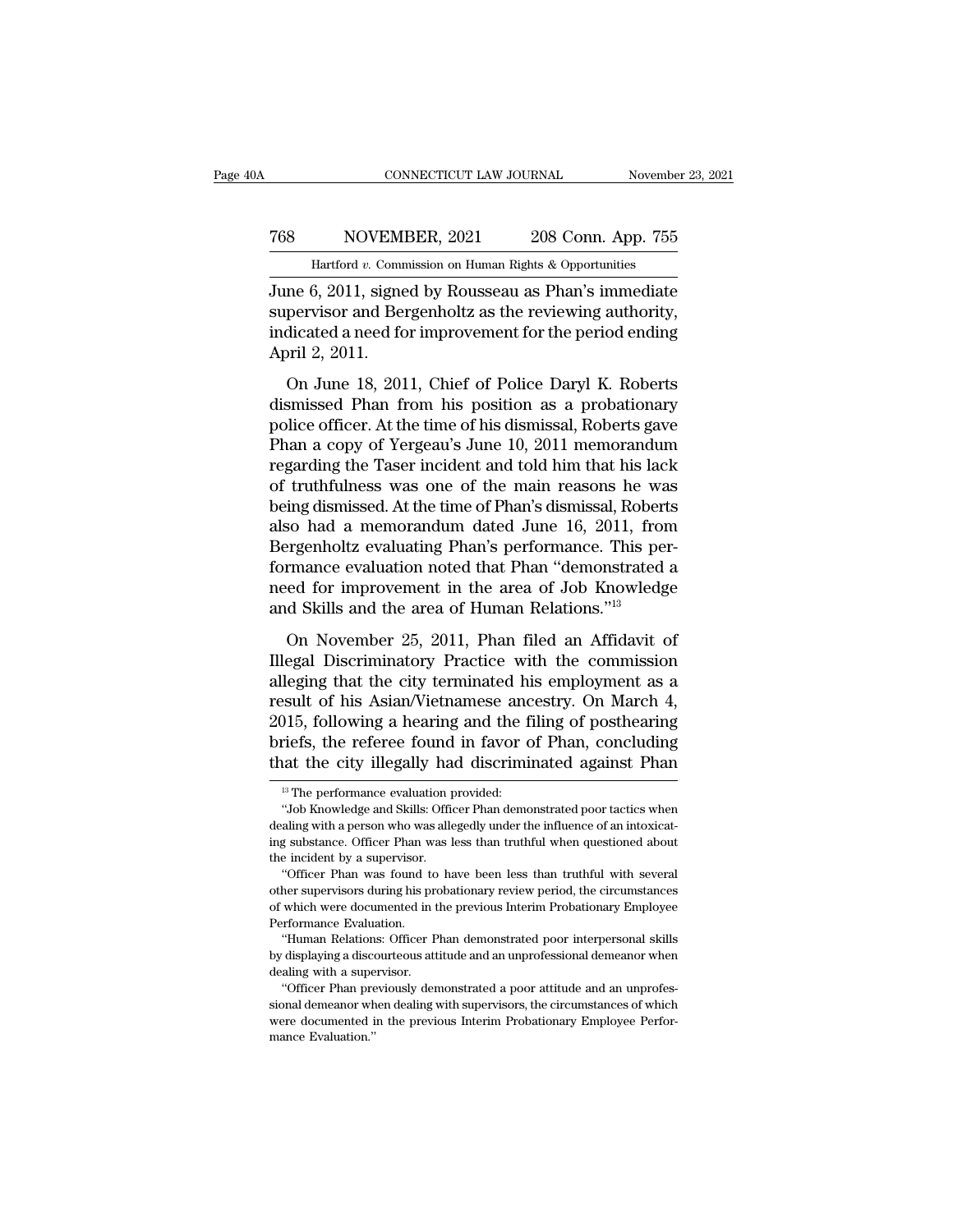er and the connect of terminated him from higher and the city position.<br>The flatter of  $v$ . Commission on Human Rights & Opportunities<br>when it terminated him from his position as a probation-<br>ary police officer. The refere 208 Conn. App. 755 NOVEMBER, 2021 769<br>
Hartford v. Commission on Human Rights & Opportunities<br>
when it terminated him from his position as a probation-<br>
ary police officer. The referee ordered, inter alia, that<br>
the city 208 Conn. App. 755 NOVEMBER, 2021 769<br>
Hartford v. Commission on Human Rights & Opportunities<br>
when it terminated him from his position as a probation-<br>
ary police officer. The referee ordered, inter alia, that<br>
the city 208 Conn. App. 755 NOVEMBER, 2021 76<br>
Hartford v. Commission on Human Rights & Opportunities<br>
when it terminated him from his position as a probation<br>
ary police officer. The referee ordered, inter alia, that<br>
the city pa Hartford *v*. Commission on Human Rights & Opportunities<br>
nen it terminated him from his position as a probation-<br>
y police officer. The referee ordered, inter alia, that<br>
e city pay Phan back pay in the amount of \$210,596 the interminated him from his position as a probation-<br>ary police officer. The referee ordered, inter alia, that<br>the city pay Phan back pay in the amount of \$210,596<br>plus \$25,000 as damages for emotional distress.<br>On June

when it terminated him from his position as a probation-<br>ary police officer. The referee ordered, inter alia, that<br>the city pay Phan back pay in the amount of \$210,596<br>plus \$25,000 as damages for emotional distress.<br>On Ju ary police officer. The referee ordered, inter alia, that<br>the city pay Phan back pay in the amount of \$210,596<br>plus \$25,000 as damages for emotional distress.<br>On June 1, 2016, the trial court, *Schuman*, J., sus-<br>tained th the city pay Phan back pay in the amount of  $$210,596$ <br>plus  $$25,000$  as damages for emotional distress.<br>On June 1, 2016, the trial court, *Schuman*, J., sus-<br>tained the city's appeal from the referee's decision and<br>reman plus \$25,000 as damages<br>
On June 1, 2016, the ti<br>
tained the city's appeal fre<br>
remanded the matter for a<br>
that the referee imprope<br>
motive'' analysis to the dis<br>
a "pretext" analysis.<br>
By decision dated Octo On June 1, 2016, the trial court, *Schuman*, J., sus-<br>ined the city's appeal from the referee's decision and<br>manded the matter for a new hearing after concluding<br>at the referee improperly had applied the "mixed<br>otive" anal tained the city's appeal from the referee's decision and<br>remanded the matter for a new hearing after concluding<br>that, the referee improperly had, applied, the "mixed<br>motive" analysis to the discrimination claim rather than

remanded the matter for a new hearing after concluding<br>that the referee improperly had applied the "mixed<br>motive" analysis,<br>a "pretext" analysis.<br>By decision dated October 24, 2017, the referee, on<br>remand, again found in f that the referee improperly had applied the "mixed<br>motive" analysis to the discrimination claim rather than<br>a "pretext" analysis.<br>By decision dated October 24, 2017, the referee, on<br>remand, again found in favor of Phan, co motive" analysis to the discrimination claim rather than<br>a "pretext" analysis.<br>By decision dated October 24, 2017, the referee, on<br>remand, again found in favor of Phan, concluding that,<br>under either analysis, the city had a "pretext" analysis.<br>By decision dated October 24, 2017, the referee, on<br>remand, again found in favor of Phan, concluding that,<br>under either analysis, the city had discriminated against<br>him. In her decision, the referee s By decision dated October 24, 2017, the referee, on<br>remand, again found in favor of Phan, concluding that,<br>under either analysis, the city had discriminated against<br>him. In her decision, the referee stated that "[Phan's]<br>o remand, again found in favor of Phan, concluding that,<br>under either analysis, the city had discriminated against<br>him. In her decision, the referee stated that "[Phan's]<br>overall performance had been satisfactory until his<br>m under either analysis, the city had discriminated against<br>him. In her decision, the referee stated that "[Phan's]<br>overall performance had been satisfactory until his<br>meetings with Sergeant Kessler. [Phan's] [daily observahim. In her decision, the referee stated that "[Phan's]<br>overall performance had been satisfactory until his<br>meetings with Sergeant Kessler. [Phan's] [daily observa-<br>tion reports] actually improved steadily after March<br>unti overall performance had been satisfactory until his<br>meetings with Sergeant Kessler. [Phan's] [daily observa-<br>tion reports] actually improved steadily after March<br>until his completion of the probationary period. He was<br>not meetings with Sergeant Kessler. [Phan's] [daily observation reports] actually improved steadily after March<br>until his completion of the probationary period. He was<br>not terminated at the actual time of the lost hat piece,<br>f tion reports] actually improved steadily after March<br>until his completion of the probationary period. He was<br>not terminated at the actual time of the lost hat piece,<br>for failing a section of the field training, despite bei until his completion of the probationary period. He was<br>not terminated at the actual time of the lost hat piece,<br>for failing a section of the field training, despite being<br>a probationary employee who could be terminated fo not terminated at the actual time of the lost hat piece,<br>for failing a section of the field training, despite being<br>a probationary employee who could be terminated for<br>almost any reason. The untimely investigation into<br>[Ph for failing a section of the field training, despite being<br>a probationary employee who could be terminated for<br>almost any reason. The untimely investigation into<br>[Phan's] hat piece, followed by the one-sided investiga-<br>tio a probationary employee who could be terminated for<br>almost any reason. The untimely investigation into<br>[Phan's] hat piece, followed by the one-sided investiga-<br>tion into [Phan's] decision not to use his Taser, and<br>the comp almost any reason. The untimely investigation into<br>[Phan's] hat piece, followed by the one-sided investiga-<br>tion into [Phan's] decision not to use his Taser, and<br>the completely discredited testimony of several of [the<br>city [Phan's] hat piece, followed by the one-sided investigation into [Phan's] decision not to use his Taser, and the completely discredited testimony of several of [the city's] witnesses attempting to illustrate [Phan's] untru tion into [Phan's] decision not to use his Taser, and<br>the completely discredited testimony of several of [the<br>city's] witnesses attempting to illustrate [Phan's]<br>untruthfulness regarding the Taser incident, is more<br>than su ntruthfulness regarding the Taser incident, is more<br>aan sufficient evidence to prove pretext. There are too<br>any contradictions and inconsistencies to believe that<br>he city's] termination of [Phan] was legitimate."<sup>14</sup><br><sup>14</sup> than sufficient evidence to prove pretext. There are too many contradictions and inconsistencies to believe that [the city's] termination of [Phan] was legitimate."<sup>14</sup><br><sup>14</sup> The referee also noted that Kessler "had previo

many contradictions and inconsistencies to believe that [the city's] termination of [Phan] was legitimate."<sup>14</sup><br><sup>14</sup> The referee also noted that Kessler "had previously been disciplined for making discriminatory and/or ra The city's] termination of [Phan] was legitimate."<sup>14</sup><br><sup>14</sup> The referee also noted that Kessler "had previously been disciplined<br>for making discriminatory and/or racist remarks. In the past, other officers<br>filed complaint The City SJ termination of [Filalt] was regitimate.<br><sup>14</sup> The referee also noted that Kessler "had previously been disciplined<br>for making discriminatory and/or racist remarks. In the past, other officers<br>filed complaints ab <sup>14</sup> The referee also noted that Kessler "had previously been disciplined for making discriminatory and/or racist remarks. In the past, other officers filed complaints about disparaging statements  $\ldots$  Kessler made.  $\ldots$ for making discriminatory and/or racist remarks. In the past, other officers filed complaints about disparaging statements  $\ldots$  Kessler made.  $\ldots$  Kessler had to attend sensitivity training as a result of the past compl filed complaints about disparaging statements . . . Kessler made. . . . Kessler had to attend sensitivity training as a result of the past complaints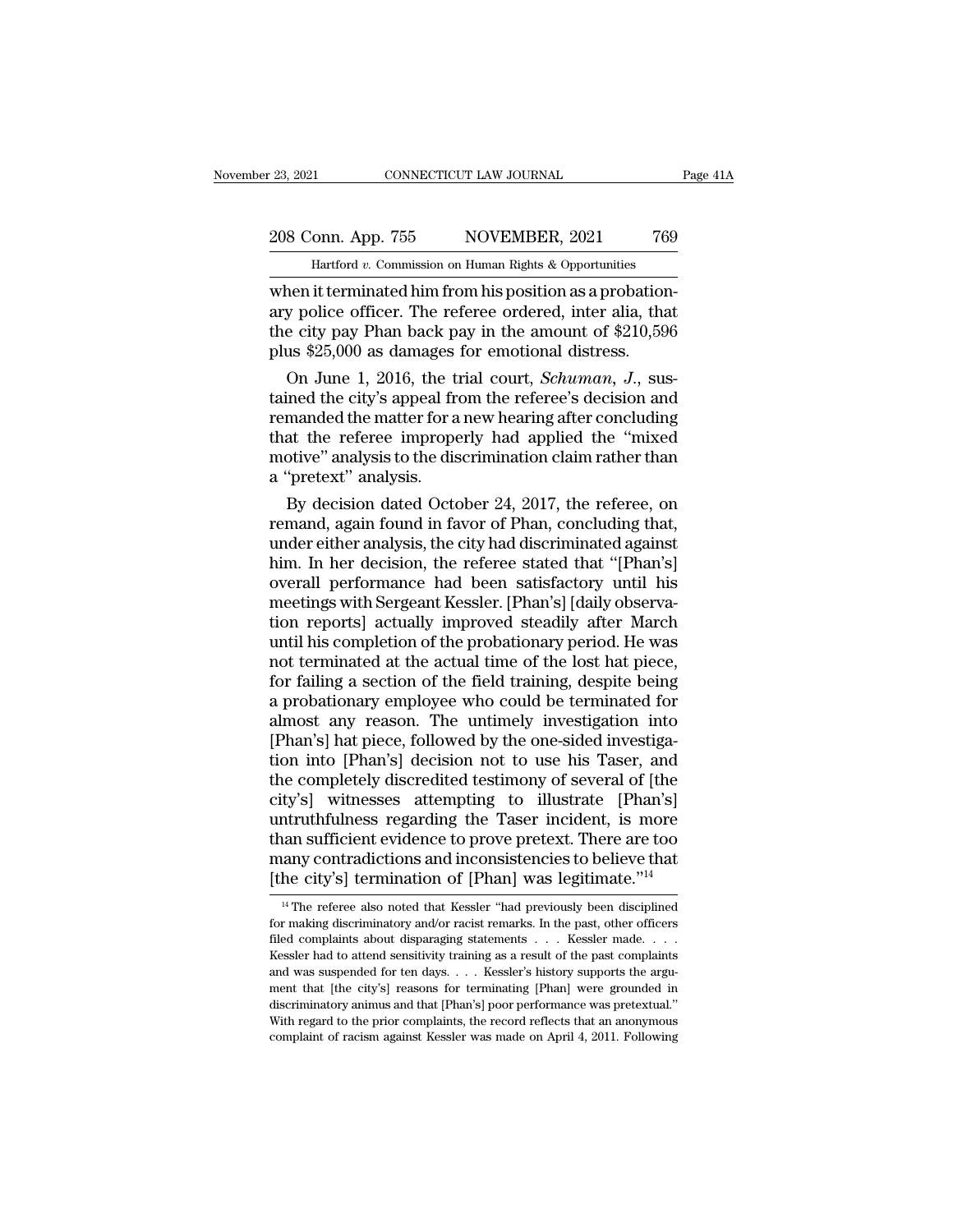## CONNECTICUT LAW JOURNAL November 23, 2021<br>
770 NOVEMBER, 2021 208 Conn. App. 755<br>
Hartford v. Commission on Human Rights & Opportunities CONNECTICUT LAW JOURNAL November 23, 2021<br>
10 NOVEMBER, 2021 208 Conn. App. 755<br>
Hartford *v*. Commission on Human Rights & Opportunities<br>
The city appealed the referee's second decision to

CONNECTICUT LAW JOURNAL November 23, 2021<br>
O NOVEMBER, 2021 208 Conn. App. 755<br>
Hartford v. Commission on Human Rights & Opportunities<br>
The city appealed the referee's second decision to<br>
e trial court. On September 4, 201 TTO NOVEMBER, 2021 208 Conn. App. 755<br>
Hartford v. Commission on Human Rights & Opportunities<br>
The city appealed the referee's second decision to<br>
the trial court. On September 4, 2019, the trial court,<br>
Hon. Henry S. Cohn 770 NOVEMBER, 2021 208 Conn. App. 755<br> *Hartford v.* Commission on Human Rights & Opportunities<br> **The city appealed the referee's second decision to**<br>
the trial court. On September 4, 2019, the trial court,<br> *Hon. Henry S* Transfer MoVEMBER, 2021 208 Conn. App. 755<br>
Hartford v. Commission on Human Rights & Opportunities<br>
The city appealed the referee's second decision to<br>
the trial court. On September 4, 2019, the trial court,<br>
Hon. Henry S Hartford v. Commission on Human Rights & Opportunities<br>
The city appealed the referee's second decision to<br>
the trial court. On September 4, 2019, the trial court,<br>
Hon. Henry S. Cohn, judge trial referee, affirmed the<br>
d The city appealed the referee's second decision to<br>the trial court. On September 4, 2019, the trial court,<br>*Hon. Henry S. Cohn*, judge trial referee, affirmed the<br>decision of the referee.<sup>15</sup> The city then filed the prese The city appealed the referee's second decision to<br>the trial court. On September 4, 2019, the trial court,<br>*Hon. Henry S. Cohn*, judge trial referee, affirmed the<br>decision of the referee.<sup>15</sup> The city then filed the presen the trial court. On September 4, 2019, the trial court, *Hon. Henry S. Cohn*, judge trial referee, affirmed the decision of the referee.<sup>15</sup> The city then filed the present appeal in which it argues that the trial court im Hon. Henry S. Cohn, judge trial referee, affirmed the<br>decision of the referee.<sup>15</sup> The city then filed the present<br>appeal in which it argues that the trial court improperly<br>held that substantial evidence supports the commi decision of the referee.<sup>15</sup> The city then filed the present<br>appeal in which it argues that the trial court improperly<br>held that substantial evidence supports the commis-<br>sion's finding of intentional discrimination. Accor appeal in which it argues that the trial court improperly<br>
held that substantial evidence supports the commis-<br>
sion's finding of intentional discrimination. According<br>
to the city, the trial court improperly affirmed the held that substantial evidence supports the commission's finding of intentional discrimination. According<br>to the city, the trial court improperly affirmed the com-<br>mission's decision despite two "gaping holes" in the<br>evide sion's finding of intentional discrimination. According<br>to the city, the trial court improperly affirmed the com-<br>mission's decision despite two "gaping holes" in the<br>evidence. Specifically, the city contends that Kessler' to the city, the trial court improperly affirmed the commission's decision despite two "gaping holes" in the evidence. Specifically, the city contends that Kessler's "stray remarks" do not permit an inference of discrimina mission's decision despite two "gaping holes" in the<br>evidence. Specifically, the city contends that Kessler's<br>"'stray remarks' "do not permit an inference of discrim-<br>ination, as Kessler played no part in the decision to<br>t evidence. Specifically, the city contends that Kessler's<br>"'stray remarks'" do not permit an inference of discrimination, as Kessler played no part in the decision to<br>terminate Phan. The city further argues that Phan's acts " 'stray remarks' " do not permit an inference of discrimination, as Kessler played no part in the decision to terminate Phan. The city further argues that Phan's acts of dishonesty and unprofessional behavior were not pre ination, as Kessler played no part in the decision to<br>terminate Phan. The city further argues that Phan's acts<br>of dishonesty and unprofessional behavior were not<br>pretexts for discrimination, as some incidents occurred<br>befo terminate Phan. The city further argues that Phan's acts<br>of dishonesty and unprofessional behavior were not<br>pretexts for discrimination, as some incidents occurred<br>before Phan's encounters with Kessler and the incident<br>inv of dishonesty and unprofessional behavior were not<br>pretexts for discrimination, as some incidents occurred<br>before Phan's encounters with Kessler and the incident<br>involving the Taser involved a supervisor with no con-<br>necti pretexts for discrimination, as some incidents occurred<br>before Phan's encounters with Kessler and the incident<br>involving the Taser involved a supervisor with no con-<br>nection to Kessler. We conclude that Phan failed to<br>sati before Phan's encounters with Kessler and the incident<br>involving the Taser involved a supervisor with no con-<br>nection to Kessler. We conclude that Phan failed to<br>satisfy his burden of establishing a prima facie case of<br>dis involving the Taser involved a supervisor with no connection to Kessler. We conclude that Phan failed to satisfy his burden of establishing a prima facie case of discrimination. Moreover, even if Phan had established a pri textual. scrimination. Moreover, even if Phan had established<br>prima facie case of discrimination, the record does<br>t support the referee's conclusion that the city's rea-<br>ns for terminating Phan from employment were pre-<br>xtual.<br>"Our a prima facie case of discrimination, the record does<br>not support the referee's conclusion that the city's rea-<br>sons for terminating Phan from employment were pre-<br>textual.<br>"Our review of an agency's factual determination

not support the referee's conclusion that the city's reasons for terminating Phan from employment were pre-<br>textual.<br>"Our review of an agency's factual determination is<br>constrained by General Statutes § 4-183 (j), which ma sons for terminating Phan from employment were pre-<br>textual.<br>"Our review of an agency's factual determination is<br>constrained by General Statutes  $\S 4$ -183 (j), which man-<br>dates that a court shall not substitute its judgme "Our review of an agency's factual determination is constrained by General Statutes  $\S$  4-183 (j), which mandates that a court shall not substitute its judgment for that of the agency as to the weight of the evidence on a constrained by General Statutes § 4-183 (j), which mandates that a court shall not substitute its judgment for<br>that of the agency as to the weight of the evidence on<br>an investigation, the Internal Affairs Division determin

dates that a court shall not substitute its judgment for<br>that of the agency as to the weight of the evidence on<br>an investigation, the Internal Affairs Division determined that this complaint<br>should be closed as unfounded. that of the agency as to the weight of the evidence on<br>an investigation, the Internal Affairs Division determined that this complaint<br>should be closed as unfounded. The other complaints concern Kessler's<br>conduct on Septemb an investigation, the Internal Affairs Division determined that this complaint should be closed as unfounded. The other complaints concern Kessler's conduct on September 25 and October 2, 2012, and May 7, 2013, after Phan

should be closed as unfounded. The other complaints concern Kessler's conduct on September 25 and October 2, 2012, and May 7, 2013, after Phan had been terminated from his position as a probationary police officer.<br><sup>15</sup> Th conduct on September 25 and October 2, 2012, and May 7, 2013, after Phan<br>had been terminated from his position as a probationary police officer.<br><sup>15</sup> The trial court also remanded the matter to the commission to issue a<br>n had been terminated from his position as a probationary police officer.<br><sup>15</sup> The trial court also remanded the matter to the commission to issue a<br>new order regarding damages because the referee's original order was more<br>t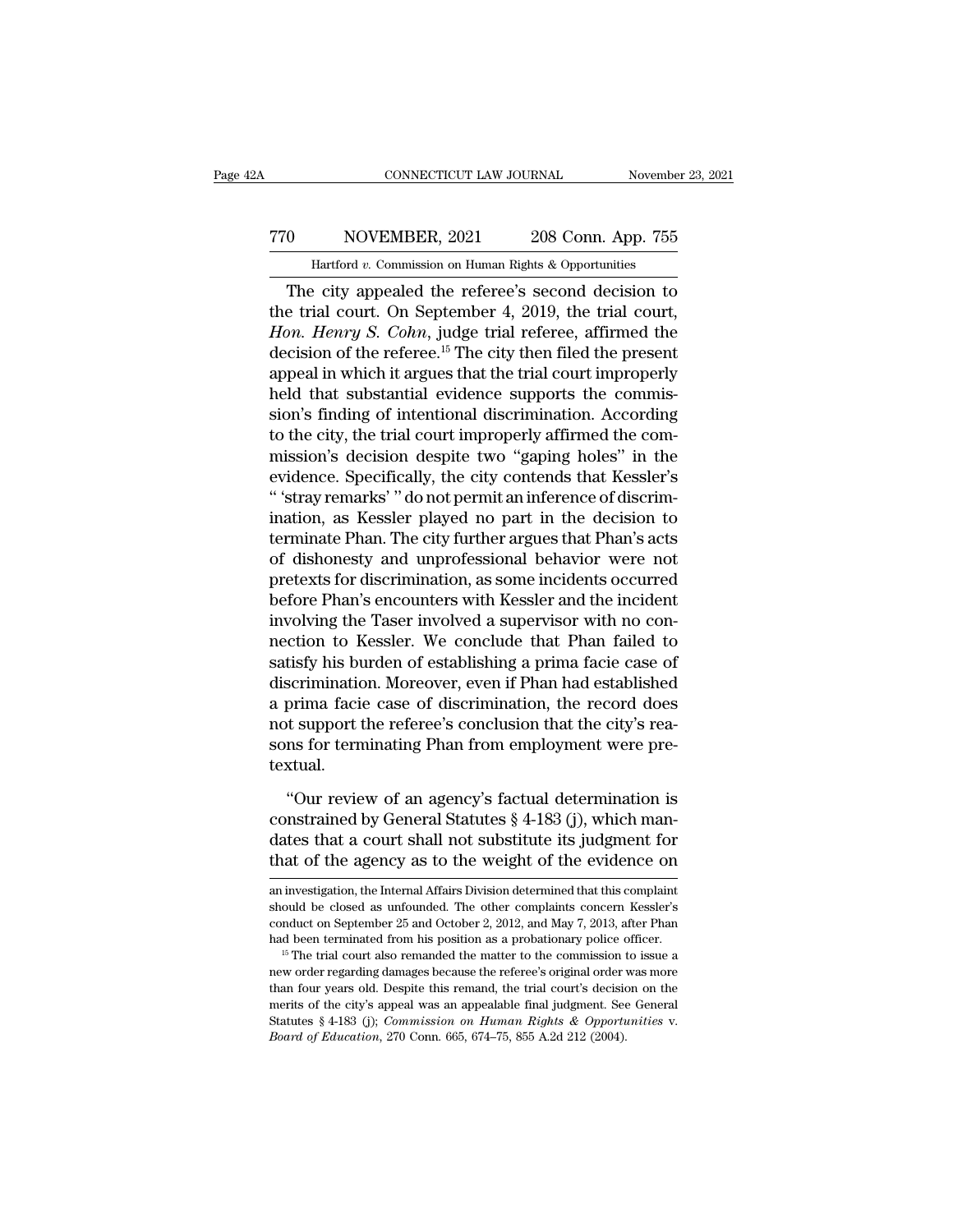# 23, 2021 CONNECTICUT LAW JOURNAL Page 43A<br>208 Conn. App. 755 NOVEMBER, 2021 771<br>Hartford v. Commission on Human Rights & Opportunities

November 23, 2021 CONNECTICUT LAW JOURNAL Page 43A<br>
208 Conn. App. 755 NOVEMBER, 2021 771<br>
Hartford *v*. Commission on Human Rights & Opportunities<br>
questions of fact. The court shall affirm the decision Page 43A<br>
208 Conn. App. 755 NOVEMBER, 2021 771<br>
Hartford v. Commission on Human Rights & Opportunities<br>
questions of fact. The court shall affirm the decision<br>
of the agency unless the court finds that substantial<br>
rights 208 Conn. App. 755 NOVEMBER, 2021 771<br>
Hartford v. Commission on Human Rights & Opportunities<br>
questions of fact. The court shall affirm the decision<br>
of the agency unless the court finds that substantial<br>
rights of the pe 208 Conn. App. 755 NOVEMBER, 2021 771<br>
Hartford v. Commission on Human Rights & Opportunities<br>
questions of fact. The court shall affirm the decision<br>
of the agency unless the court finds that substantial<br>
rights of the p 208 Conn. App. 755 NOVEMBER, 2021 771<br>
Hartford v. Commission on Human Rights & Opportunities<br>
questions of fact. The court shall affirm the decision<br>
of the agency unless the court finds that substantial<br>
rights of the p Hartford v. Commission on Human Rights & Opportunities<br>questions of fact. The court shall affirm the decision<br>of the agency unless the court finds that substantial<br>rights of the person appealing have been prejudiced<br>becaus Hartford v. Commission on Human Eights & Opportunities<br>questions of fact. The court shall affirm the decision<br>of the agency unless the court finds that substantial<br>rights of the person appealing have been prejudiced<br>becau questions of fact. The court shall affirm the decision<br>of the agency unless the court finds that substantial<br>rights of the person appealing have been prejudiced<br>because the administrative findings, inferences, conclu-<br>sion of the agency unless the court finds that substantial<br>rights of the person appealing have been prejudiced<br>because the administrative findings, inferences, conclu-<br>sions, or decisions are  $\dots$  clearly erroneous in view<br>of rights of the person appealing have been prejudiced<br>because the administrative findings, inferences, conclu-<br>sions, or decisions are  $\ldots$  clearly erroneous in view<br>of the reliable, probative, and substantial evidence on<br> because the administrative findings, inferences, conclusions, or decisions are  $\dots$  clearly erroneous in view<br>of the reliable, probative, and substantial evidence on<br>the whole record  $\dots$ . This limited standard of<br>review sions, or decisions are  $\dots$  clearly erroneous in view<br>of the reliable, probative, and substantial evidence on<br>the whole record  $\dots$ . This limited standard of<br>review dictates that, [w]ith regard to questions of fact,<br>it i of the reliable, probative, and substantial evidence on<br>the whole record  $\ldots$ . This limited standard of<br>review dictates that, [w]ith regard to questions of fact,<br>it is neither the function of the trial court nor of this<br> the whole record  $\dots$  . This limited standard of<br>review dictates that, [w]ith regard to questions of fact,<br>it is neither the function of the trial court nor of this<br>court to retry the case or to substitute its judgment fo review dictates that, [w]ith regard to questions of fact,<br>it is neither the function of the trial court nor of this<br>court to retry the case or to substitute its judgment for<br>that of the administrative agency. . . . An agen it is neither the function of the trial court nor of this<br>court to retry the case or to substitute its judgment for<br>that of the administrative agency.... An agency's fac-<br>tual determination must be sustained if it is reas court to retry the case or to substitute its judgment for<br>that of the administrative agency. . . . An agency's fac-<br>tual determination must be sustained if it is reasonably<br>supported by substantial evidence in the record that of the administrative agency. . . . An agency's factual determination must be sustained if it is reasonably supported by substantial evidence in the record taken as a whole. . . . Substantial evidence exists if the a tual determination must be sustained if it is reasonably<br>supported by substantial evidence in the record taken<br>as a whole. . . . Substantial evidence exists if the<br>administrative record affords a substantial basis of fact<br> supported by substantial evidence in the record taken<br>as a whole. . . . Substantial evidence exists if the<br>administrative record affords a substantial basis of fact<br>from which the fact in issue can be reasonably inferred.<br> as a whole. . . . . Substantial evidence exists if the administrative record affords a substantial basis of fact<br>from which the fact in issue can be reasonably inferred.<br>. . . This substantial evidence standard is highly administrative record affords a substantial basis of fact<br>from which the fact in issue can be reasonably inferred.<br>... This substantial evidence standard is highly defer-<br>ential and permits less judicial scrutiny than a c from which the fact in issue can be reasonably inferred.<br>
. . . This substantial evidence standard is highly defer-<br>
ential and permits less judicial scrutiny than a clearly<br>
erroneous or weight of the evidence standard o when the substantial evidence standard is highly deferential and permits less judicial scrutiny than a clearly erroneous or weight of the evidence standard of review.<br>
. . . The burden is on the [plaintiff] to demonstrate ential and permits less judicial scrutiny than a clearly<br>erroneous or weight of the evidence standard of review.<br>... The burden is on the [plaintiff] to demonstrate<br>that the [agency's] factual conclusions were not sup-<br>por erroneous or weight of the evidence standard of review.<br>  $\dots$  The burden is on the [plaintiff] to demonstrate<br>
that the [agency's] factual conclusions were not sup-<br>
ported by the weight of substantial evidence on the<br>
wh ... The burden is on the [plaintiff] to demonstrate<br>that the [agency's] factual conclusions were not sup-<br>ported by the weight of substantial evidence on the<br>whole record.... With respect to questions of law,<br>[w]e have sa that the [agency's] factual conclusions were not sup-<br>ported by the weight of substantial evidence on the<br>whole record. . . . With respect to questions of law,<br>[w]e have said that [c]onclusions of law reached by the<br>admin ported by the weight of substantial evidence on the whole record.... With respect to questions of law, [w]e have said that [c]onclusions of law reached by the administrative agency must stand if the court determines that whole record. . . . With respect to questions of law,<br>[w]e have said that [c]onclusions of law reached by the<br>administrative agency must stand if the court deter-<br>mines that they resulted from a correct application of<br>the [w]e have said that [c]onclusions of law reached by the<br>administrative agency must stand if the court deter-<br>mines that they resulted from a correct application of<br>the law to the facts found and could reasonably and<br>logica e law to the facts found and could reasonably and<br>
gically follow from such facts." (Citation omitted;<br>
ternal quotation marks omitted.) *Board of Education*<br> *Commission on Human Rights & Opportunities*,<br>
6 Conn. 492, 503 state law to the facts Folind and collect Foliostralsry and logically follow from such facts." (Citation omitted;<br>internal quotation marks omitted.) *Board of Education*<br>v. *Commission on Human Rights & Opportunities*,<br>26

internal quotation marks omitted.) *Board of Education*<br>v. *Commission on Human Rights & Opportunities*,<br>266 Conn. 492, 503–504, 832 A.2d 660 (2003).<br>"We look to federal law for guidance on interpreting<br>state employment d employee must find the must first makes a proportunities,<br>266 Conn. 492, 503–504, 832 A.2d 660 (2003).<br>
"We look to federal law for guidance on interpreting<br>state employment discrimination law, and the analysis<br>
is the sa 266 Conn. 492, 503–504, 832 A.2d 660 (2003).<br>
"We look to federal law for guidance on interpreting<br>
state employment discrimination law, and the analysis<br>
is the same under both. . . . Under this analysis, the<br>
employee m We look to federal law for guidance on interpreting<br>state employment discrimination law, and the analysis<br>is the same under both. . . . Under this analysis, the<br>employee must first make a prima facie case of discrimi-<br>nat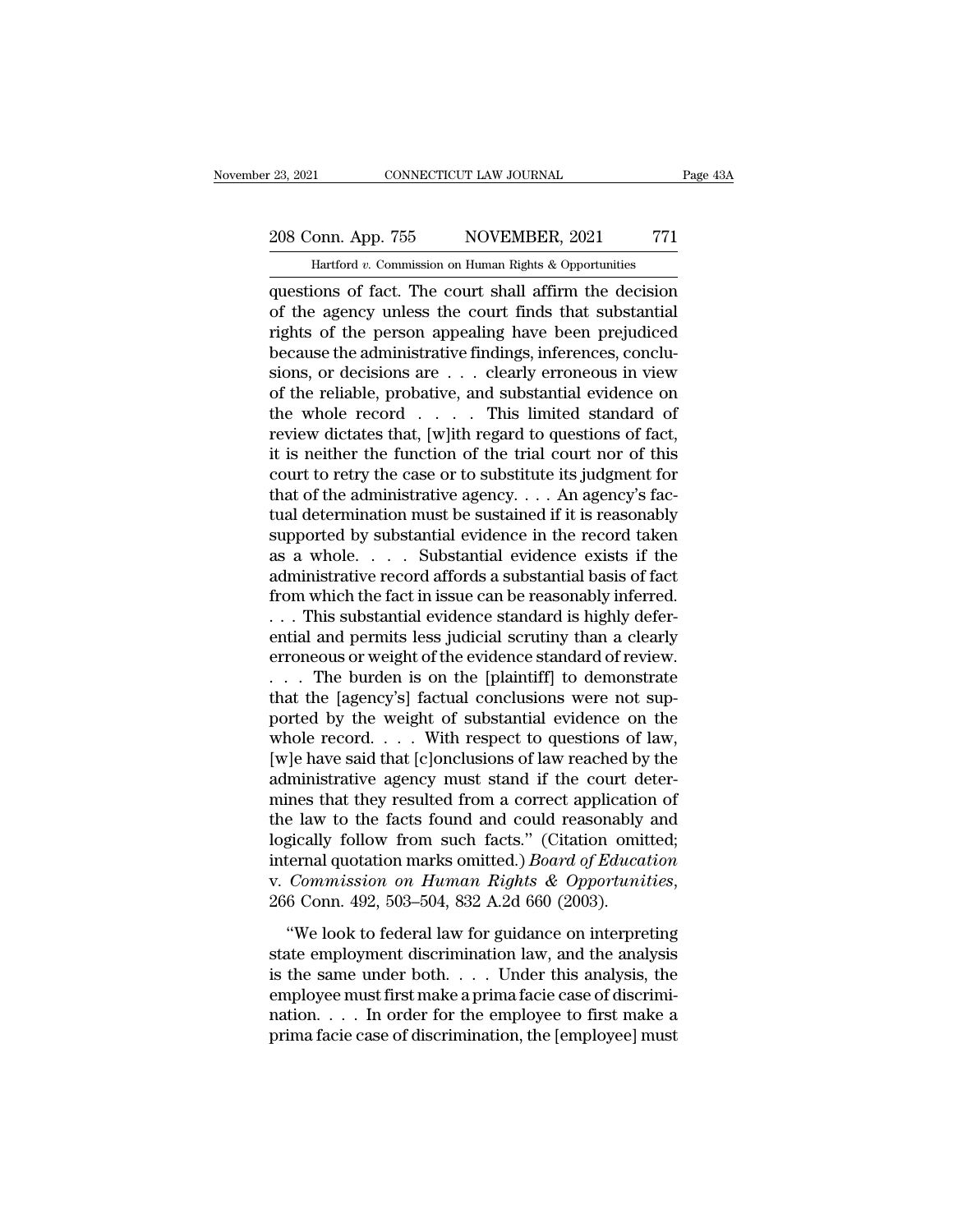## CONNECTICUT LAW JOURNAL November 23, 2021<br>
772 NOVEMBER, 2021 208 Conn. App. 755<br>
Hartford v. Commission on Human Rights & Opportunities CONNECTICUT LAW JOURNAL November 23, 2021<br>
TT2 NOVEMBER, 2021 208 Conn. App. 755<br>
Hartford *v.* Commission on Human Rights & Opportunities<br>
show: (1) the [employee] is a member of a protected

CONNECTICUT LAW JOURNAL November 23, 2021<br>
Show: (1) the [employee] is a member of a protected<br>
class; (2) the [employee] was qualified for the position;<br>
(3) the [employee] suffered an adverse employment TT2 NOVEMBER, 2021 208 Conn. App. 755<br>
Hartford v. Commission on Human Rights & Opportunities<br>
show: (1) the [employee] is a member of a protected<br>
class; (2) the [employee] was qualified for the position;<br>
(3) the [employ T72 NOVEMBER, 2021 208 Conn. App. 755<br>
Hartford v. Commission on Human Rights & Opportunities<br>
show: (1) the [employee] is a member of a protected<br>
class; (2) the [employee] was qualified for the position;<br>
(3) the [emplo Transfer and  $2021$  and  $208$  Conn. App. 755<br>
Hartford v. Commission on Human Rights & Opportunities<br>
show: (1) the [employee] is a member of a protected<br>
class; (2) the [employee] was qualified for the position;<br>
(3) the Hartford v. Commission on Human Rights & Opportunities<br>
show: (1) the [employee] is a member of a protected<br>
class; (2) the [employee] was qualified for the position;<br>
(3) the [employee] suffered an adverse employment<br>
ac Hartford v. Commission on Human Rights & Opportunities<br>
show: (1) the [employee] is a member of a protected<br>
class; (2) the [employee] was qualified for the position;<br>
(3) the [employee] suffered an adverse employment<br>
ac show: (1) the [employee] is a member of a protected class; (2) the [employee] was qualified for the position;<br>(3) the [employee] suffered an adverse employment action; and (4) the adverse employment action occurred<br>under c class; (2) the [employee] was qualified for the position;<br>(3) the [employee] suffered an adverse employment<br>action; and (4) the adverse employment action occurred<br>under circumstances that give rise to an inference of<br>discr (3) the [employee] suffered an adverse employment action; and (4) the adverse employment action occurred under circumstances that give rise to an inference of discrimination." (Citations omitted; internal quotation marks o action; and (4) the adverse employment action occurred<br>under circumstances that give rise to an inference of<br>discrimination." (Citations omitted; internal quotation<br>marks omitted.) *Feliciano* v. Autozone, Inc., 316 Conn.<br> under circumstances that give rise to an inference of<br>discrimination." (Citations omitted; internal quotation<br>marks omitted.) *Feliciano* v. Autozone, Inc., 316 Conn.<br>65, 73, 111 A.3d 453 (2015), citing McDonnell Douglas<br>C discrimination." (Citations omitted; internal quotation<br>marks omitted.) *Feliciano* v. Autozone, Inc., 316 Conn.<br>65, 73, 111 A.3d 453 (2015), citing McDonnell Douglas<br>Corp. v. Green, 411 U.S. 792, 802, 93 S. Ct. 1817, 36 marks omitted.) *Feliciano* v. *Autozone*, *Inc.*, 316 Conn.<br>65, 73, 111 A.3d 453 (2015), citing *McDonnell Douglas*<br>*Corp.* v. *Green*, 411 U.S. 792, 802, 93 S. Ct. 1817, 36 L.<br>Ed. 2d 668 (1973). "The employer may then r 65, 73, 111 A.3d 453 (2015), citing *McDonnell Douglas*<br>Corp. v. Green, 411 U.S. 792, 802, 93 S. Ct. 1817, 36 L.<br>Ed. 2d 668 (1973). "The employer may then rebut the<br>prima facie case by stating a legitimate, nondiscrimina-Corp. v. Green, 411 U.S. 792, 802, 93 S. Ct. 1817, 36 L.<br>Ed. 2d 668 (1973). "The employer may then rebut the<br>prima facie case by stating a legitimate, nondiscrimina-<br>tory justification for the employment decision in ques-Ed. 2d 668 (1973). "The employer may then rebut the<br>prima facie case by stating a legitimate, nondiscrimina-<br>tory justification for the employment decision in ques-<br>tion.... This burden is one of production, not persua-<br>s Fax Tables (1909) The employment factor prima factor case by stating a legitimate, nondiscriminatory justification for the employment decision in question.  $\dots$  This burden is one of production, not persuasion; it can inv tory justification for the employment decision in question.... This burden is one of production, not persuasion; it can involve no credibility assessment.... The employee then must demonstrate that the reason proferred by tion.  $\ldots$  This burden is one of production, not persuation.  $\ldots$  This burden is one of production, not persuation; it can involve no credibility assessment.  $\ldots$  The employee then must demonstrate that the reason prof on; it can involve no credibility assessment. . . . The<br>
apployee then must demonstrate that the reason prof-<br>
red by the employer is merely a pretext and that the<br>
cision actually was motivated by illegal discrimina-<br>
ry employee then must demonstrate that the reason prof-<br>fered by the employer is merely a pretext and that the<br>decision actually was motivated by illegal discrimina-<br>tory bias." (Citations omitted; internal quotation marks<br>o

fered by the employer is merely a pretext and that the<br>decision actually was motivated by illegal discrimina-<br>tory bias." (Citations omitted; internal quotation marks<br>omitted.) *Feliciano* v. Autozone, Inc., supra, 74.<br>"Al decision actually was motivated by illegal discrimina-<br>tory bias." (Citations omitted; internal quotation marks<br>omitted.) *Feliciano* v. Autozone, Inc., supra, 74.<br>"Although intermediate evidentiary burdens shift<br>back and tory bias." (Citations omitted; internal quotation marks omitted.) *Feliciano* v. *Autozone*, *Inc.*, supra, 74.<br>
"Although intermediate evidentiary burdens shift back and forth under this framework, [t]he ultimate burden omitted.) *Feliciano* v. *Autozone*, *Inc.*, supra, 74.<br>
"Although intermediate evidentiary burdens shift<br>back and forth under this framework, [t]he ultimate<br>
burden of persuading the trier of fact that the<br>
[employer] in "Although intermediate evidentiary burdens shift<br>back and forth under this framework, [t]he ultimate<br>burden of persuading the trier of fact that the<br>[employer] intentionally discriminated against the<br>[complainant] remains back and forth under this framework, [t]he ultimate<br>burden of persuading the trier of fact that the<br>[employer] intentionally discriminated against the<br>[complainant] remains at all times with the [complain-<br>ant]. . . . [I] burden of persuading the trier of fact that the<br>[employer] intentionally discriminated against the<br>[complainant] remains at all times with the [complain-<br>ant]. . . . [I]n attempting to satisfy this burden, the<br>complainant Femployer] intentionally discriminated against the<br>[complainant] remains at all times with the [complain-<br>ant]..... [I]n attempting to satisfy this burden, the<br>complainant—once the employer produces sufficient<br>evidence to [complainant] remains at all times with the [complain-<br>ant]..... [I]n attempting to satisfy this burden, the<br>complainant—once the employer produces sufficient<br>evidence to support a nondiscriminatory explanation<br>for its de ant].  $\ldots$  [I]n attempting to satisfy this burden, the complainant—once the employer produces sufficient evidence to support a nondiscriminatory explanation for its decision—must be afforded the opportunity to prove by a (Internal marks omitted.) *Boarday* and states, are<br>complainant—once the employer produces sufficient<br>evidence to support a nondiscriminatory explanation<br>for its decision—must be afforded the opportunity to<br>prove by a prep besidence to support a nondiscriminatory explanation<br>for its decision—must be afforded the opportunity to<br>prove by a preponderance of the evidence that the legiti-<br>mate reasons, but were a pretext for discrimination."<br>(Int ove by a preponderance of the evidence that the legitiate reasons offered by the [employer] were not its<br>te reasons, but were a pretext for discrimination."<br>thermal quotation marks omitted.) *Board of Education*<br>*Commissio* mate reasons offered by the [employer] were not its<br>true reasons, but were a pretext for discrimination."<br>(Internal quotation marks omitted.) *Board of Education*<br>v. *Commission on Human Rights & Opportunities*,<br>supra, 266

true reasons, but were a pretext for discrimination."<br>(Internal quotation marks omitted.) *Board of Education*<br>v. *Commission on Human Rights & Opportunities*,<br>supra, 266 Conn. 506–507.<br>Phan's theory of liability before th (Internal quotation marks omitted.) *Board of Education* v. *Commission on Human Rights & Opportunities*, supra, 266 Conn. 506–507.<br>Phan's theory of liability before the commission was that Kessler's discriminatory animus v. Commission on Human Rights & Opportunities,<br>supra, 266 Conn. 506–507.<br>Phan's theory of liability before the commission was<br>that Kessler's discriminatory animus infected or influ-<br>enced the other sergeants to complain ab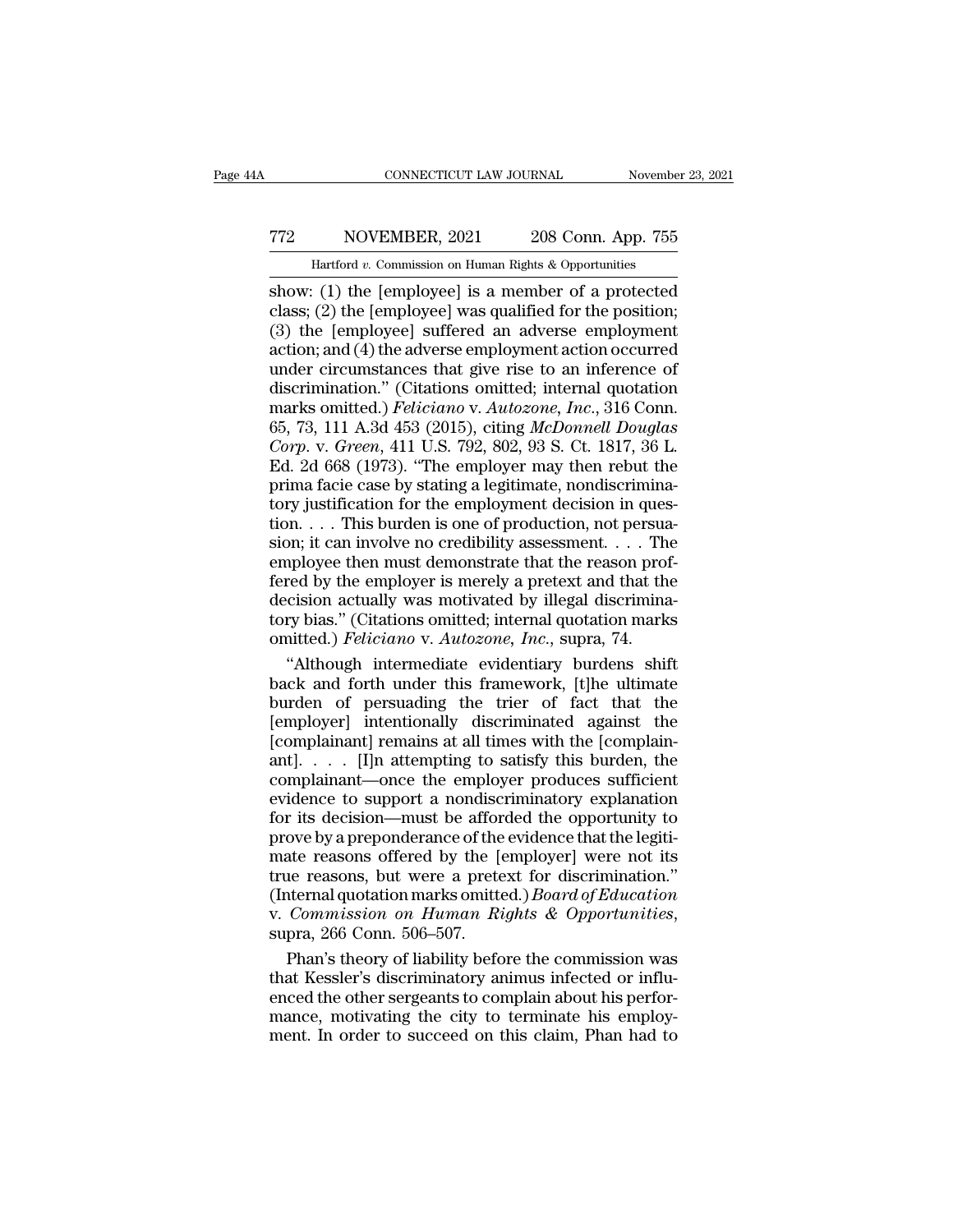# 23, 2021 CONNECTICUT LAW JOURNAL Page 45A<br>208 Conn. App. 755 NOVEMBER, 2021 773<br>Hartford v. Commission on Human Rights & Opportunities

November 23, 2021 CONNECTICUT LAW JOURNAL Page 45A<br>
208 Conn. App. 755 NOVEMBER, 2021 773<br>
Hartford *v*. Commission on Human Rights & Opportunities<br>
establish a causal connection between Kessler's establish a causal connection between Kessler's<br>
establish a causal connection between Kessler's<br>
establish a causal connection between Kessler's<br>
remarks and Roberts' decision to terminate Phan's<br>
employment In finding in 208 Conn. App. 755 NOVEMBER, 2021 773<br>
Hartford v. Commission on Human Rights & Opportunities<br>
establish a causal connection between Kessler's<br>
remarks and Roberts' decision to terminate Phan's<br>
employment. In finding in f 208 Conn. App. 755 NOVEMBER, 2021 773<br>
Hartford v. Commission on Human Rights & Opportunities<br>
establish a causal connection between Kessler's<br>
remarks and Roberts' decision to terminate Phan's<br>
employment. In finding in 208 Conn. App. 755 NOVEMBER, 2021 773<br>
Hartford v. Commission on Human Rights & Opportunities<br>
establish a causal connection between Kessler's<br>
remarks and Roberts' decision to terminate Phan's<br>
employment. In finding in Hartford v. Commission on Human Rights & Opportunities<br>
establish a causal connection between Kessler's<br>
remarks and Roberts' decision to terminate Phan's<br>
employment. In finding in favor of Phan, the referee<br>
concluded th Hartford v. Commission on Human Eights & Opportunities<br>
establish a causal connection between Kessler's<br>
remarks and Roberts' decision to terminate Phan's<br>
employment. In finding in favor of Phan, the referee<br>
concluded t establish a causal connection between Kessler's<br>remarks and Roberts' decision to terminate Phan's<br>employment. In finding in favor of Phan, the referee<br>concluded that Kessler had "poisoned the well for<br>[Phan]" and that the remarks and Roberts' decision to terminate Phan's<br>employment. In finding in favor of Phan, the referee<br>concluded that Kessler had "poisoned the well for<br>[Phan]" and that the city was liable for the discrimina-<br>tory animus employment. In finding in favor of Phan, the referee<br>concluded that Kessler had "poisoned the well for<br>[Phan]" and that the city was liable for the discrimina-<br>tory animus of Kessler. The city's appeal challenges the<br>refer concluded that Kessler had "poisoned the well for<br>[Phan]" and that the city was liable for the discrimina-<br>tory animus of Kessler. The city's appeal challenges the<br>referee's conclusion that Phan had satisfied the fourth<br>pr [Phan]" and that the city was liable for the discrimina-<br>tory animus of Kessler. The city's appeal challenges the<br>referee's conclusion that Phan had satisfied the fourth<br>prong of the prima facie case, namely, that the adve tory animus of Kessler. The city's appeal challenges the referee's conclusion that Phan had satisfied the fourth prong of the prima facie case, namely, that the adverse action occurred under circumstances giving rise to an referee's conclusion that Phan had satisfied the fourth<br>prong of the prima facie case, namely, that the adverse<br>action occurred under circumstances giving rise to an<br>inference of discrimination. According to the city, ther English that are case, namely, that are daverse<br>tion occurred under circumstances giving rise to an<br>ference of discrimination. According to the city, there<br>as no evidentiary basis to find a causal connection<br>tween Kessler' decay occurred ander encanometers gring rise to an<br>inference of discrimination. According to the city, there<br>was no evidentiary basis to find a causal connection<br>between Kessler's offensive remarks and Roberts' deci-<br>sion

merence of discrimination. These rang to the chy, there<br>was no evidentiary basis to find a causal connection<br>between Kessler's offensive remarks and Roberts' deci-<br>sion to terminate Phan's employment. We agree.<br>In order to hetween Kessler's offensive remarks and Roberts' decision to terminate Phan's employment. We agree.<br>In order to establish that an employment action was<br>discriminatory on the basis of a coworker's discrimina-<br>tory statement state in the employment. We agree.<br>In order to establish that an employment action was<br>discriminatory on the basis of a coworker's discrimina-<br>tory statements, an employee must demonstrate that<br>a nexus exists between the In order to establish that an employment action was<br>discriminatory on the basis of a coworker's discrimina-<br>tory statements, an employee must demonstrate that<br>a nexus exists between the allegedly discriminatory<br>statements In order to establish that an employment action was<br>discriminatory on the basis of a coworker's discrimina-<br>tory statements, an employee must demonstrate that<br>a nexus exists between the allegedly discriminatory<br>statements discriminatory on the basis of a coworker's discrimina-<br>tory statements, an employee must demonstrate that<br>a nexus exists between the allegedly discriminatory<br>statements and the employer's decision to terminate<br>the employe tory statements, an employee must demonstrate that<br>a nexus exists between the allegedly discriminatory<br>statements and the employer's decision to terminate<br>the employee. See *Feliciano* v. Autozone, Inc., supra,<br>316 Conn. 7 a nexus exists between the allegedly discriminatory<br>statements and the employer's decision to terminate<br>the employee. See *Feliciano* v. *Autozone*, *Inc.*, supra,<br>316 Conn. 76. "[S]tray remarks, even if made by a deci-<br>si statements and the employer's decision to terminate<br>the employee. See *Feliciano* v. *Autozone*, *Inc.*, supra,<br>316 Conn. 76. "[S]tray remarks, even if made by a deci-<br>sion maker, do not constitute sufficient evidence [to<br> 316 Conn. 76. "[S]tray remarks, even if made by a decision maker, do not constitute sufficient evidence [to support] a case of employment discrimination." (Internal quotation marks omitted.) *Rajaravivarma v. Board* of *Tr* sion maker, do not constitute sufficient evidence [to<br>support] a case of employment discrimination." (Inter-<br>nal quotation marks omitted.) *Rajaravivarma* v. *Board*<br>of Trustees for Connecticut State University System,<br>862 support] a case of employment discrimination." (Inter-<br>nal quotation marks omitted.) Rajaravivarma v. Board<br>of Trustees for Connecticut State University System,<br>862 F. Supp. 2d 127, 152 (D. Conn. 2012). "Verbal com-<br>ments nal quotation marks omitted.) Rajaravivarma v. Board<br>of Trustees for Connecticut State University System,<br>862 F. Supp. 2d 127, 152 (D. Conn. 2012). "Verbal com-<br>ments constitute evidence of discriminatory motivation<br>when [ of Trustees for Connecticut State University System,<br>862 F. Supp. 2d 127, 152 (D. Conn. 2012). "Verbal com-<br>ments constitute evidence of discriminatory motivation<br>when [an employee] demonstrates that a nexus exists<br>between 862 F. Supp. 2d 127, 152 (D. Conn. 2012). "Verbal comments constitute evidence of discriminatory motivation<br>when [an employee] demonstrates that a nexus exists<br>between the allegedly discriminatory statements and<br>[an employ ments constitute evidence of discriminatory motivation<br>when [an employee] demonstrates that a nexus exists<br>between the allegedly discriminatory statements and<br>[an employer's] decision to discharge [the employee].<br>... Often when [an employee] demonstrates that a nexus exists<br>between the allegedly discriminatory statements and<br>[an employer's] decision to discharge [the employee].<br>. . . Often, however, an employer will argue that a pur-<br>portedl between the allegedly discriminatory statements and<br>[an employer's] decision to discharge [the employee].<br>...Often, however, an employer will argue that a pur-<br>portedly discriminatory comment is a mere stray<br>remark that do [an employer's] decision to discharge [the employee].<br>
... Often, however, an employer will argue that a pur-<br>
portedly discriminatory comment is a mere stray<br>
remark that does not constitute evidence of discrimina-<br>
tion ... Often, however, an employer will argue that a purportedly discriminatory comment is a mere stray remark that does not constitute evidence of discrimination. . . . Although courts have often used the term stray remark t portedly discriminatory comment is a mere stray<br>remark that does not constitute evidence of discrimina-<br>tion.... Although courts have often used the term<br>stray remark to refer to comments that do not evince<br>a discriminator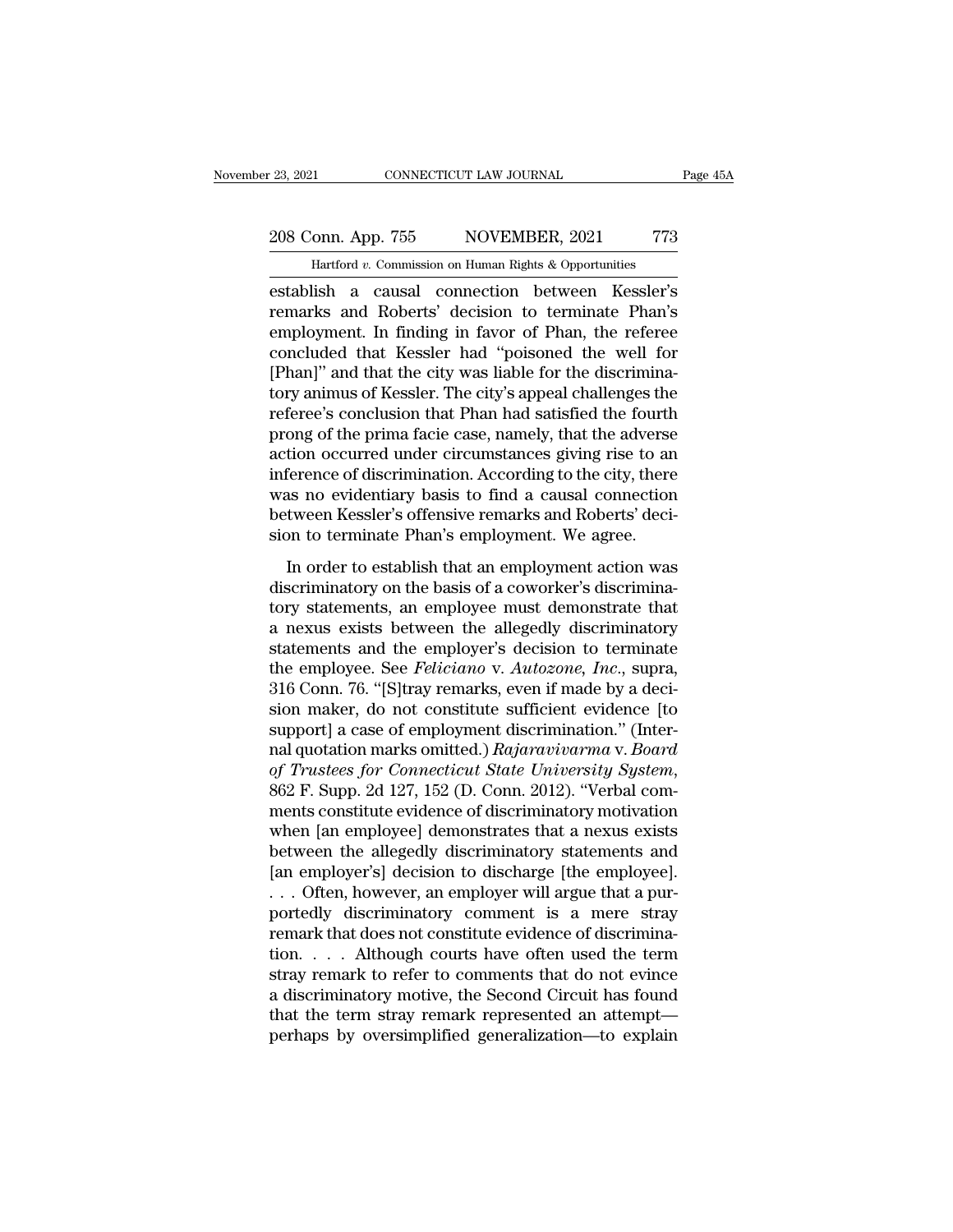## CONNECTICUT LAW JOURNAL November 23, 2021<br>
774 NOVEMBER, 2021 208 Conn. App. 755<br>
Hartford v. Commission on Human Rights & Opportunities CONNECTICUT LAW JOURNAL November 23, 2021<br>
TT4 NOVEMBER, 2021 208 Conn. App. 755<br>
Hartford *v*. Commission on Human Rights & Opportunities<br>
that the more remote and oblique the remarks are in

CONNECTICUT LAW JOURNAL November 23, 2021<br>
TT4 NOVEMBER, 2021 208 Conn. App. 755<br>
Hartford v. Commission on Human Rights & Opportunities<br>
that the more remote and oblique the remarks are in<br>
relation to the employer's adve TT4 NOVEMBER, 2021 208 Conn. App. 755<br>
Hartford v. Commission on Human Rights & Opportunities<br>
that the more remote and oblique the remarks are in<br>
relation to the employer's adverse action, the less they<br>
prove that the a Fig. 2021 208 Conn. App. 755<br>
Hartford v. Commission on Human Rights & Opportunities<br>
that the more remote and oblique the remarks are in<br>
relation to the employer's adverse action, the less they<br>
prove that the action wa  $\begin{array}{c} \text{774}\qquad \text{NOV} \\\hline \text{Hartford } v. \text{ (} \\ \text{that the more} \\ \text{relation to the } \\ \text{prove that the} \\ \text{tion. . . .} \\ \text{``Accordingly} \end{array}$ Hartford v. Commission on Human Rights & Opportunities<br>
at the more remote and oblique the remarks are in<br>
lation to the employer's adverse action, the less they<br>
ove that the action was motivated by discrimina-<br>
over tha that the more remote and oblique the remarks are in relation to the employer's adverse action, the less they prove that the action was motivated by discrimination. . . .<br>"Accordingly, the task is not to categorize remarks

Frelation to the employer's adverse action, the less they<br>prove that the action was motivated by discrimina-<br>tion. . . .<br>"Accordingly, the task is not to categorize remarks<br>either as stray or not stray, and disregard [rem prove that the action was motivated by discrimina-<br>tion. . . .<br>"Accordingly, the task is not to categorize remarks<br>either as stray or not stray, and disregard [remarks] if<br>they fall into the stray category, but rather to was monked by assuming<br>tion....<br>"Accordingly, the task is not to categorize remarks<br>either as stray or not stray, and disregard [remarks] if<br>they fall into the stray category, but rather to assess<br>the remarks' tendency to tion. . . .<br>"Accordingly, the task is not to categorize remarks<br>either as stray or not stray, and disregard [remarks] if<br>they fall into the stray category, but rather to assess<br>the remarks' tendency to show that the [deci "Accordingly, the task is not to categorize remarks<br>either as stray or not stray, and disregard [remarks] if<br>they fall into the stray category, but rather to assess<br>the remarks' tendency to show that the [decision maker]<br> either as stray or not stray, and disregard [remarks] if<br>they fall into the stray category, but rather to assess<br>the remarks' tendency to show that the [decision maker]<br>was motivated by assumptions or attitudes relating to they fall into the stray category, but rather to assess<br>the remarks' tendency to show that the [decision maker]<br>was motivated by assumptions or attitudes relating to<br>the protected class. . . . Courts have found the followthe remarks' tendency to show that the [decision maker]<br>was motivated by assumptions or attitudes relating to<br>the protected class. . . . Courts have found the follow-<br>ing factors relevant to such a determination: (1) who<br> was motivated by assumptions or attitudes relating to<br>the protected class. . . . Courts have found the follow-<br>ing factors relevant to such a determination: (1) who<br>made the remark, i.e., a [decision maker], a supervisor, the protected class. . . . Courts have found the following factors relevant to such a determination: (1) who made the remark, i.e., a [decision maker], a supervisor, or a low-level coworker; (2) when the remark was made i ing factors relevant to such a determination: (1) who<br>made the remark, i.e., a [decision maker], a supervisor,<br>or a low-level coworker; (2) when the remark was made<br>in relation to the employment decision at issue; (3) the<br> made the remark, i.e., a [decision maker], a supervisor,<br>or a low-level coworker; (2) when the remark was made<br>in relation to the employment decision at issue; (3) the<br>content of the remark, i.e., whether [the finder of f or a low-level coworker; (2) when the remark was made<br>in relation to the employment decision at issue; (3) the<br>content of the remark, i.e., whether [the finder of fact]<br>could view the remark as discriminatory; and (4) the in relation to the employment decision at issue; (3) the content of the remark, i.e., whether [the finder of fact] could view the remark as discriminatory; and (4) the context in which the remark was made, i.e., whether it content of the remark, i.e., whether [the finder of fact]<br>could view the remark as discriminatory; and (4) the<br>context in which the remark was made, i.e., whether<br>it was related to the [decision-making] process." (Cita-<br>ti could view the remark as discriminatory; and (4) the context in which the remark was made, i.e., whether it was related to the [decision-making] process." (Citations omitted; internal quotation marks omitted.) Id. In *Jone* context in which the remark was made, i.e., whether<br>it was related to the [decision-making] process." (Cita-<br>tions omitted; internal quotation marks omitted.) Id. In<br>Jones v. Dept. of Children & Families, 172 Conn. App.<br>14 it was related to the [decision-making] process." (Citations omitted; internal quotation marks omitted.) Id. In Jones v. Dept. of Children & Families, 172 Conn. App.<br>14, 28–31, 158 A.3d 356 (2017), this court rejected an e tions omitted; internal quotation marks omitted.) Id. In<br>
Jones v. Dept. of Children & Families, 172 Conn. App.<br>
14, 28–31, 158 A.3d 356 (2017), this court rejected an<br>
employee's claim that the employer's decision to term *Jones v. Dept. of Children & Families*, 172 Conn. App.<br>14, 28–31, 158 A.3d 356 (2017), this court rejected an<br>employee's claim that the employer's decision to termi-<br>nate the employee from employment was tainted by<br>the i 14, 28–31, 158 A.3d 356 (2017), this court reject<br>employee's claim that the employer's decision to t<br>nate the employee from employment was tainte<br>the impermissible bias of the employee's super<br>when "the final termination France employee from employment was tainted by<br>te the employee from employment was tainted by<br>e impermissible bias of the employee's supervisor<br>nen "the final termination decision was made after<br>independent review of the [ *gies Corp.* v. *Commission on Human Rights & Opportunities, 72 Conn. App. 212, 804 A.2d 1033, cert. denied,*<br>
263 Corp. 920, 812 A 24, 863 (2002) in sumport of their<br>
263 Corp. 920, 812 A 24, 863 (2002) in sumport of thei

when "the final termination decision was made after<br>an independent review of the [employee's] performance<br>based on concrete, objective factors . . . . "<br>Phan and the commission rely on *United Technolo-<br>gies Corp.* v. *Com* an independent review of the [employee's] performance<br>based on concrete, objective factors  $\dots$ ."<br>Phan and the commission rely on *United Technolo-<br>gies Corp.* v. *Commission on Human Rights & Oppor-<br>tunities*, 72 Conn. A based on concrete, objective factors  $\dots$ ."<br>
Phan and the commission rely on *United Technologies Corp.* v. *Commission on Human Rights & Opportunities*, 72 Conn. App. 212, 804 A.2d 1033, cert. denied, 262 Conn. 920, 812 Than and the commission rely on United Technologies Corp. v. Commission on Human Rights & Opportunities, 72 Conn. App. 212, 804 A.2d 1033, cert. denied, 262 Conn. 920, 812 A.2d 863 (2002), in support of their argument that Phan and the commission rely on *United Technologies Corp.* v. *Commission on Human Rights & Opportunities*, 72 Conn. App. 212, 804 A.2d 1033, cert. denied, 262 Conn. 920, 812 A.2d 863 (2002), in support of their argument gies Corp. v. Commission on Human Rights & Opportunities, 72 Conn. App. 212, 804 A.2d 1033, cert. denied, 262 Conn. 920, 812 A.2d 863 (2002), in support of their argument that, under the theory of transferred intent, the tunities, 72 Conn. App. 212, 804 A.2d 1033, cert. denied, 262 Conn. 920, 812 A.2d 863 (2002), in support of their argument that, under the theory of transferred intent, the city is liable for Kessler's unlawful discrimina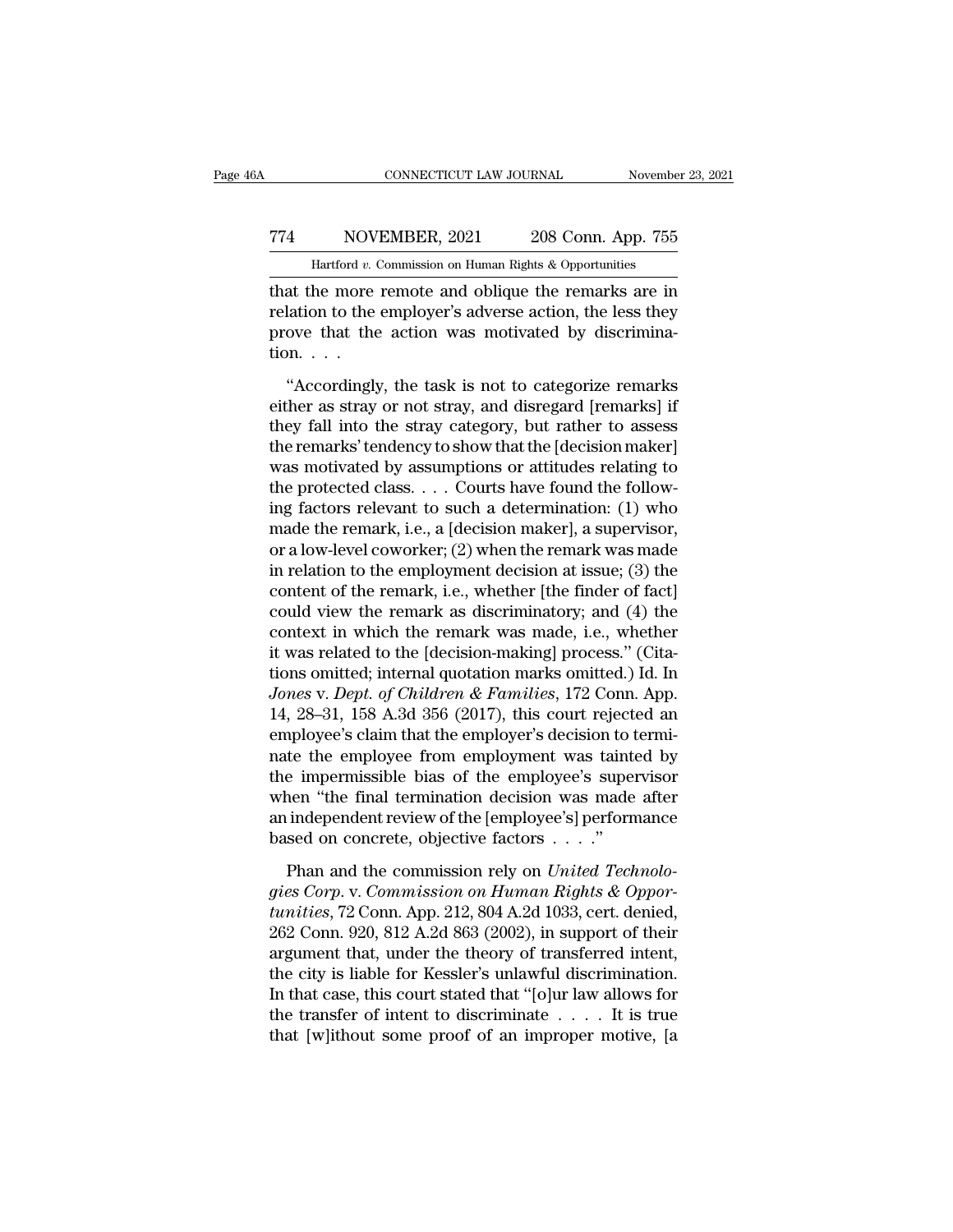#### 23, 2021 CONNECTICUT LAW JOURNAL Page 47A<br>208 Conn. App. 755 NOVEMBER, 2021 775<br>Hartford v. Commission on Human Rights & Opportunities THE TREAT CONNECTICUT LAW JOURNAL<br>
1 OND. App. 755 NOVEMBER, 2021 775<br>
1 Hartford *v.* Commission on Human Rights & Opportunities<br>
1 Hartford *v.* Commission on Human Rights & Opportunities<br>
1 Hartford *v.* Commission on H

Plaintiff's] case must fail. . . . . Nevertheless, compa-<br>plaintiff's] case must fail. . . . Nevertheless, compa-<br>plaintiff's] case must fail. . . . Nevertheless, compa-<br>plaintiff's] case must fail. . . . Nevertheless, com 208 Conn. App. 755 NOVEMBER, 2021 775<br>
Hartford v. Commission on Human Rights & Opportunities<br>
plaintiff's] case must fail. . . . Nevertheless, compa-<br>
nies may be held liable for discrimination even where<br>
the decision-ma 208 Conn. App. 755 NOVEMBER, 2021 775<br>
Hartford v. Commission on Human Rights & Opportunities<br>
plaintiff's] case must fail. . . . Nevertheless, compa-<br>
nies may be held liable for discrimination even where<br>
the decision-m 208 Conn. App. 755 NOVEMBER, 2021 775<br>
Hartford v. Commission on Human Rights & Opportunities<br>
plaintiff's] case must fail. . . . Nevertheless, compa-<br>
nies may be held liable for discrimination even where<br>
the decision-m Hartford v. Commission on Human Rights & Opportunities<br>plaintiff's] case must fail.... Nevertheless, compa-<br>nies may be held liable for discrimination even where<br>the decision-making official did not intentionally dis-<br>crim Hartford v. Commission on Human Rights & Opportunities<br>plaintiff's] case must fail. . . . Nevertheless, compa-<br>nies may be held liable for discrimination even where<br>the decision-making official did not intentionally dis-<br> plaintiff's] case must fail. . . . Nevertheless, compa-<br>nies may be held liable for discrimination even where<br>the decision-making official did not intentionally dis-<br>criminate if the information used by that official in<br>de mies may be held liable for discription-making official didentiminate if the information use deciding to terminate a worker's tered through another employee very motive." (Citation omitted marks omitted.) Id., 234–35. The e decision-making official did not intentionally dis-<br>iminate if the information used by that official in<br>ciding to terminate a worker's employment was fil-<br>red through another employee who had a discrimina-<br>ry motive." (C criminate if the information used by that official in<br>deciding to terminate a worker's employment was fil-<br>tered through another employee who had a discrimina-<br>tory motive." (Citation omitted; internal quotation<br>marks omit

deciding to terminate a worker's employment was fil-<br>tered through another employee who had a discrimina-<br>tory motive." (Citation omitted; internal quotation<br>marks omitted.) Id., 234–35.<br>The defendants' reliance on *United* tered through another employee who had a discrimina-<br>tory motive." (Citation omitted; internal quotation<br>marks omitted.) Id., 234–35.<br>The defendants' reliance on *United Technologies*<br>*Corp.* v. *Commission on Human Rights* marks omitted.) Id., 234–35.<br>
The defendants' reliance on *United Technologies*<br> *Corp.* v. *Commission on Human Rights & Opportuni-<br>
ties*, supra, 72 Conn. App. 212, is misplaced because, as<br>
we later noted in Jones v. D The defendants' reliance on *United Technologies*<br>Corp. v. Commission on *Human Rights & Opportuni-<br>ties*, supra, 72 Conn. App. 212, is misplaced because, as<br>we later noted in *Jones* v. *Dept. of Children & Families*,<br>sup ties, supra, 72 Conn. App. 212, is misplaced because, as<br>we later noted in *Jones v. Dept. of Children & Families*,<br>supra, 172 Conn. App. 29–30, this court utilized the<br>transferred intent theory prior to the United States<br> we later noted in *Jones* v. *Dept. of Children & Families*,<br>supra, 172 Conn. App. 29–30, this court utilized the<br>transferred intent theory prior to the United States<br>Supreme Court's decision in *Staub* v. *Proctor Hospita* supra, 172 Conn. App. 29–30, this court utilized the<br>transferred intent theory prior to the United States<br>Supreme Court's decision in *Staub* v. *Proctor Hospital*,<br>562 U.S. 411, 131 S. Ct. 1186, 179 L. Ed. 2d 144 (2011),<br> transferred intent theory prior to the United States<br>Supreme Court's decision in *Staub* v. *Proctor Hospital*,<br>562 U.S. 411, 131 S. Ct. 1186, 179 L. Ed. 2d 144 (2011),<br>which articulated the " 'cat's paw" " theory of liabi Supreme Court's decision in *Staub* v. *Proctor Hospital*, 562 U.S. 411, 131 S. Ct. 1186, 179 L. Ed. 2d 144 (2011), which articulated the " 'cat's paw' " theory of liability. The "cat's paw" theory applies when "an employ 562 U.S. 411, 131 S. Ct. 1186, 179 L. Ed. 2d 144 (2011),<br>which articulated the " 'cat's paw' " theory of liability.<br>The "cat's paw" theory applies when "an employee is<br>fired or subjected to some other adverse employment<br>a which articulated the "'cat's paw'" theory of liability.<br>The "cat's paw" theory applies when "an employee is<br>fired or subjected to some other adverse employment<br>action by a supervisor who himself has no discrimina-<br>tory m The "cat's paw" theory applies when "an employee is<br>fired or subjected to some other adverse employment<br>action by a supervisor who himself has no discrimina-<br>tory motive, but who has been manipulated by a subor-<br>dinate who fired or subjected to some other adverse employment<br>action by a supervisor who himself has no discrimina-<br>tory motive, but who has been manipulated by a subor-<br>dinate who does have such a motive and intended to<br>bring about action by a supervisor who himself has no discrimina-<br>tory motive, but who has been manipulated by a subor-<br>dinate who does have such a motive and intended to<br>bring about the adverse employment action." (Internal<br>quotatio tory motive, but who has been manipulated by a subordinate who does have such a motive and intended to bring about the adverse employment action." (Internal quotation marks omitted.) Zuro v. Darien, 432 F. Supp. 3d 116, 12 dinate who does have such a motive and intended to<br>bring about the adverse employment action." (Internal<br>quotation marks omitted.) Zuro v. Darien, 432 F. Supp.<br>3d 116, 129 (D. Conn. 2020). We stated in *Jones* that,<br>"[p]ri bring about the adverse employment action." (Internal quotation marks omitted.) *Zuro v. Darien*, 432 F. Supp. 3d 116, 129 (D. Conn. 2020). We stated in *Jones* that, "[p]rior to the United States Supreme Court's decision quotation marks omitted.) Zuro v. Darien, 432 F. Supp.<br>3d 116, 129 (D. Conn. 2020). We stated in *Jones* that,<br>"[p]rior to the United States Supreme Court's decision<br>in *Staub*, this court embraced a transferred intent the 3d 116, 129 (D. Conn. 2020). We stated in *Jones* that, "[p]rior to the United States Supreme Court's decision in *Staub*, this court embraced a transferred intent theory that was loosely analogous to the cat's paw theory "[p]rior to the United State<br>in *Staub*, this court embrad<br>ory that was loosely analog<br>of liability articulated in *Staten & Families*, supra, 30<br>*Corp.* v. *Commission on H*<br>ties, supra, 234–35.<sup>16</sup><br><sup>16</sup> In Jones v. Dept. f liability articulated in *Staub." Jones* v. *Dept. of Chil-*<br>ren & Families, supra, 30, citing United Technologies<br>orp. v. Commission on Human Rights & Opportuni-<br>es, supra, 234–35.<sup>16</sup><br><sup>16</sup> In *Jones* v. *Dept. of Child* dren & Families, supra, 30, citing United Technologies<br>Corp. v. Commission on Human Rights & Opportuni-<br>ties, supra, 234–35.<sup>16</sup><br><sup>16</sup> In Jones v. Dept. of Children & Families, supra, 172 Conn. App. 28–29,<br>an employee clai

Corp. v. Commission on Human Rights & Opportuni-<br>ties, supra, 234–35.<sup>16</sup><br><sup>16</sup> In Jones v. Dept. of Children & Families, supra, 172 Conn. App. 28–29,<br>an employee claimed that, under the "cat's paw" theory of liability, th ties, supra, 234–35.<sup>16</sup><br>
<sup>16</sup> In Jones v. Dept. of Children & Families, supra, 172 Conn. App. 28–29,<br>
an employee claimed that, under the "cat's paw" theory of liability, the<br>
employer was responsible for intentional dis LEES, SUPTA,  $254-33$ .<br><sup>16</sup> In *Jones v. Dept. of Children & Families*, supra, 172 Conn. App. 28–29, an employee claimed that, under the "cat's paw" theory of liability, the employer was responsible for intentional discri <sup>16</sup> In *Jones v. Dept. of Children & Families*, supra, 172 Conn. App. 28–29, an employee claimed that, under the "cat's paw" theory of liability, the employer was responsible for intentional discrimination because its de an employee claimed that, under the "cat's paw" theory of liability, the employer was responsible for intentional discrimination because its decision to terminate the employee's employment was tainted by the impermissible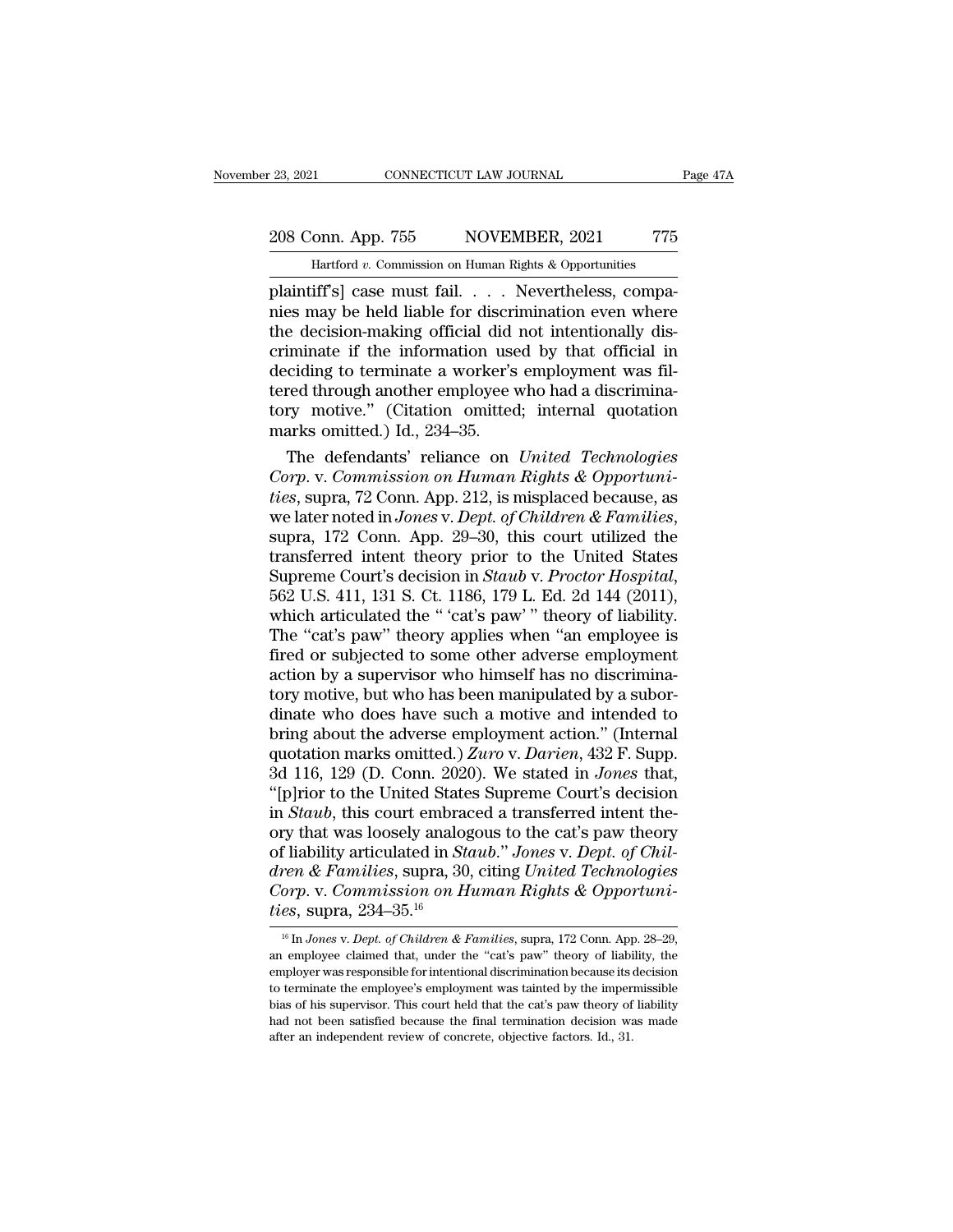## CONNECTICUT LAW JOURNAL November 23, 2021<br>
776 NOVEMBER, 2021 208 Conn. App. 755<br>
Hartford v. Commission on Human Rights & Opportunities CONNECTICUT LAW JOURNAL November 23, 2021<br>
6 NOVEMBER, 2021 208 Conn. App. 755<br>
Hartford *v.* Commission on Human Rights & Opportunities<br>
In *Feliciano* v. Autozone, Inc., supra, 316 Conn. 65,

CONNECTICUT LAW JOURNAL November 23, 2<br> **EXECUTE ALCONAL SET ALCONAL SET ALCONAL SET AUTOR**<br> **EXECUTE ALCONAL SET ALCONAL SET ALCONAL SET ALCONAL SET ALCONAL SUPRAM** SUPPOSE And SUPPOSE TO SUPPOSE THE SUPPOSE AND SUPPOSE A TT6 NOVEMBER, 2021 208 Conn. App. 755<br>
Hartford v. Commission on Human Rights & Opportunities<br>
In *Feliciano* v. *Autozone*, *Inc.*, supra, 316 Conn. 65,<br>
our Supreme Court made clear that transferred intent<br>
was not a suf TT6 NOVEMBER, 2021 208 Conn. App. 755<br>
Hartford v. Commission on Human Rights & Opportunities<br>
In *Feliciano* v. *Autozone*, *Inc.*, supra, 316 Conn. 65,<br>
our Supreme Court made clear that transferred intent<br>
was not a su Transfer MOVEMBER, 2021 208 Conn. App. 755<br>
Hartford v. Commission on Human Rights & Opportunities<br>
In *Feliciano* v. *Autozone*, *Inc.*, supra, 316 Conn. 65,<br>
our Supreme Court made clear that transferred intent<br>
was not Hartford *v.* Commission on Human Rights & Opportunities<br>
In *Feliciano* v. *Autozone*, *Inc.*, supra, 316 Conn. 65,<br>
our Supreme Court made clear that transferred intent<br>
was not a sufficient legal basis to hold an employ Hartford v. Commission on Human Rights & Opportunities<br>
In *Feliciano* v. *Autozone*, *Inc.*, supra, 316 Conn. 65,<br>
our Supreme Court made clear that transferred intent<br>
was not a sufficient legal basis to hold an employe In *Feliciano* v. *Autozone*, *Inc.*, supra, 316 Conn. 65,<br>our Supreme Court made clear that transferred intent<br>was not a sufficient legal basis to hold an employer<br>liable for the discriminatory animus of one of its<br>employ our Supreme Court made clear that transferred intent<br>was not a sufficient legal basis to hold an employer<br>liable for the discriminatory animus of one of its<br>employees. In *Feliciano*, an employee of a company<br>was accused b was not a sufficient legal basis to hold an employer<br>liable for the discriminatory animus of one of its<br>employees. In *Feliciano*, an employee of a company<br>was accused by the company of improperly using a<br>customer loyalty liable for the discriminatory animus of one of its<br>employees. In *Feliciano*, an employee of a company<br>was accused by the company of improperly using a<br>customer loyalty reward card for her own use. Id., 69.<br>The employee wa employees. In *Feliciano*, an employee of a company<br>was accused by the company of improperly using a<br>customer loyalty reward card for her own use. Id., 69.<br>The employee was a black female who was born in<br>the U.S. Virgin Is was accused by the company of improperly using a<br>customer loyalty reward card for her own use. Id., 69.<br>The employee was a black female who was born in<br>the U.S. Virgin Islands and practiced the Rastafarian<br>religion. Id., 6 customer loyalty reward card for her own use. Id., 69.<br>The employee was a black female who was born in<br>the U.S. Virgin Islands and practiced the Rastafarian<br>religion. Id., 68. As part of her religion, she wore her<br>hair in The employee was a black female who was born in<br>the U.S. Virgin Islands and practiced the Rastafarian<br>religion. Id., 68. As part of her religion, she wore her<br>hair in dreadlocks. Id. Following her termination from<br>employme the U.S. Virgin Islands and practiced the Rastafarian<br>religion. Id., 68. As part of her religion, she wore her<br>hair in dreadlocks. Id. Following her termination from<br>employment, she commenced an action against the<br>company religion. Id., 68. As part of her religion, she wore her<br>hair in dreadlocks. Id. Following her termination from<br>employment, she commenced an action against the<br>company contending, inter alia, that the company<br>unlawfully ha hair in dreadlocks. Id. Following her termination from<br>employment, she commenced an action against the<br>company contending, inter alia, that the company<br>unlawfully had terminated her employment on the basis<br>of her national employment, she commenced an action against the<br>company contending, inter alia, that the company<br>unlawfully had terminated her employment on the basis<br>of her national origin, religion and race. Id., 70. The<br>trial court gra company contending, inter alia, that the company<br>unlawfully had terminated her employment on the basis<br>of her national origin, religion and race. Id., 70. The<br>trial court granted the company's motion for summary<br>judgment i unlawfully had terminated her employment on the basis<br>of her national origin, religion and race. Id., 70. The<br>trial court granted the company's motion for summary<br>judgment in which it claimed that the employee had<br>failed t of her national origin, religion and race. Id., 70<br>trial court granted the company's motion for sum<br>judgment in which it claimed that the employee<br>failed to make out a prima facie case of discrimina<br>Id., 68. This court aff at court granted the company's motion for summary<br>dgment in which it claimed that the employee had<br>led to make out a prima facie case of discrimination.<br>., 68. This court affirmed the judgment of the trial<br>urt and, followi failed to make out a prima facie case of discrimination.<br>Id., 68. This court affirmed the judgment of the trial<br>court and, following the granting of certification, the<br>plaintiff appealed to the Supreme Court. Id.<br>On appeal

raneu to make out a prima racte case or discrimination.<br>
Id., 68. This court affirmed the judgment of the trial<br>
court and, following the granting of certification, the<br>
plaintiff appealed to the Supreme Court. Id.<br>
On app and, 68. This court antified the judgment of the that<br>court and, following the granting of certification, the<br>plaintiff appealed to the Supreme Court. Id.<br>On appeal to the Supreme Court, the plaintiff argued<br>that "she pres court and, following the granting of certification, the<br>plaintiff appealed to the Supreme Court, the plaintiff argued<br>that "she presented ample evidence of [a store manag-<br>er's] discriminatory animus toward her, and that t plantiff appeared to the supreme Court. Id.<br>
On appeal to the Supreme Court, the plaintiff argued<br>
that "she presented ample evidence of [a store manag-<br>
er's] discriminatory animus toward her, and that this<br>
animus may be On appeal to the Supreme Court, the plaintiff argued<br>that "she presented ample evidence of [a store manag-<br>er's] discriminatory animus toward her, and that this<br>animus may be imputed to the defendant." Id., 75. Spe-<br>cifica that "she presented ample evidence of [a store manager's] discriminatory animus toward her, and that this animus may be imputed to the defendant." Id., 75. Specifically, there was evidence that the plaintiff's supervisor " er's] discriminatory animus toward her, and that this<br>animus may be imputed to the defendant." Id., 75. Spe-<br>cifically, there was evidence that the plaintiff's supervi-<br>sor "repeatedly referred to the plaintiff as an 'f'in animus may be imputed to the defendant." Id., 75. Specifically, there was evidence that the plaintiff's supervisor "repeatedly referred to the plaintiff as an "f'ing Jamaican"; suggested that Jamaicans live in grass huts, cifically, there was evidence that the plaintiff's supervisor "repeatedly referred to the plaintiff as an 'f'ing<br>Jamaican'; suggested that Jamaicans live in grass huts,<br>wear grass skirts, drink out of coconut shells, and e sor "repeatedly referred to the plaintiff as an 'f'ing<br>Jamaican'; suggested that Jamaicans live in grass huts,<br>wear grass skirts, drink out of coconut shells, and eat<br>cats and dogs; ridiculed the plaintiff's dreadlocks and Jamaican'; suggested that Jamaicans live in grass huts,<br>wear grass skirts, drink out of coconut shells, and eat<br>cats and dogs; ridiculed the plaintiff's dreadlocks and<br>suggested that her hair was dirty; told the plaintiff wear grass skirts, drink out of coconut shells, and eat<br>cats and dogs; ridiculed the plaintiff's dreadlocks and<br>suggested that her hair was dirty; told the plaintiff that<br>there is no God and that she just had 'false hopes' is and dogs, ridicular the plantiff s dreadiocks and<br>ggested that her hair was dirty; told the plaintiff that<br>ere is no God and that she just had 'false hopes';<br>ggested that all Rastafarians steal; and mocked the<br>aintiff b suggested that her han was unty, told the plaintiff that<br>there is no God and that she just had 'false hopes';<br>suggested that all Rastafarians steal; and mocked the<br>plaintiff by wearing a dreadlocks wig and saying, 'I'm<br>...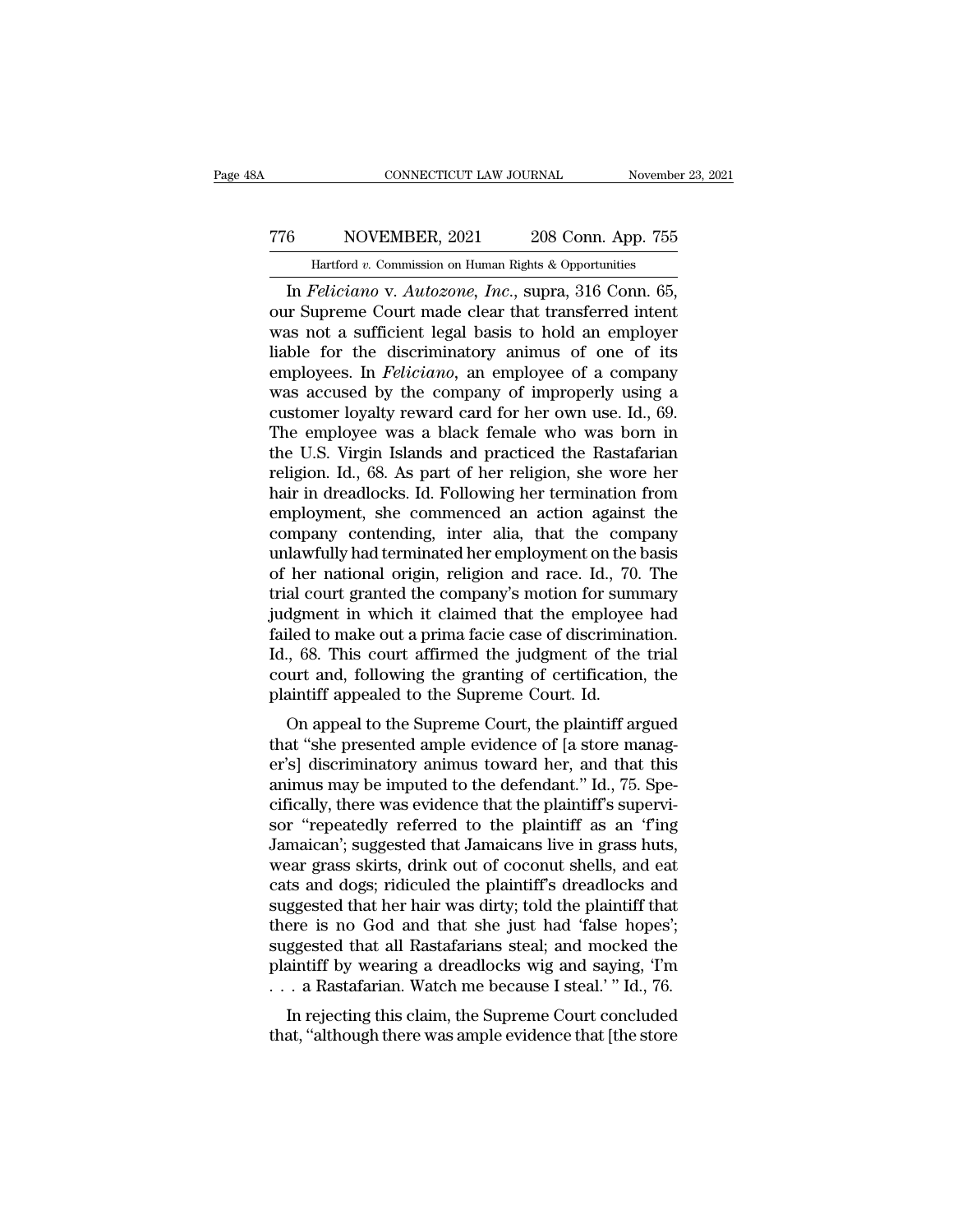November 23, 2021 CONNECTICUT LAW JOURNAL Page 49A<br>
208 Conn. App. 755 NOVEMBER, 2021 777<br>
Hartford *v*. Commission on Human Rights & Opportunities<br>
manager| had treated the [employee] in a despicable Page 49A<br>
208 Conn. App. 755 NOVEMBER, 2021 777<br>
Hartford v. Commission on Human Rights & Opportunities<br>
manager] had treated the [employee] in a despicable<br>
manner because of her perceived national origin, religion or rac 208 Conn. App. 755 NOVEMBER, 2021 777<br>
Hartford v. Commission on Human Rights & Opportunities<br>
manager] had treated the [employee] in a despicable<br>
manner because of her perceived national origin, reli-<br>
gion or race, [thi 208 Conn. App. 755 NOVEMBER, 2021 777<br>
Hartford v. Commission on Human Rights & Opportunities<br>
manager] had treated the [employee] in a despicable<br>
manner because of her perceived national origin, reli-<br>
gion or race, [th 208 Conn. App. 755 NOVEMBER, 2021 777<br>
Hartford v. Commission on Human Rights & Opportunities<br>
manager] had treated the [employee] in a despicable<br>
manner because of her perceived national origin, reli-<br>
gion or race, [th Hartford v. Commission on Human Rights & Opportunities<br>
manager] had treated the [employee] in a despicable<br>
manner because of her perceived national origin, reli-<br>
gion or race, [this court] properly concluded that there<br> Hartford v. Commission on Human Rights & Opportunities<br>
manager] had treated the [employee] in a despicable<br>
manner because of her perceived national origin, reli-<br>
gion or race, [this court] properly concluded that there<br> manager] had treated the [employee] in a despicable<br>manner because of her perceived national origin, reli-<br>gion or race, [this court] properly concluded that there<br>was no evidence of a causal connection between [the<br>manage manner because of her perceived national origin, religion or race, [this court] properly concluded that there<br>was no evidence of a causal connection between [the<br>manager's] discriminatory animus and the [company's]<br>termina gion or race, [this court] properly concluded that there<br>was no evidence of a causal connection between [the<br>manager's] discriminatory animus and the [company's]<br>termination of the [employee's] employment." Id., 78.<br>The co *case of a causal connection between [the manager's] discriminatory animus and the [company's]* termination of the [employee's] employment." Id., 78.<br>The court further stated that, "[a]lthough disbelief of an employer's ex manager's] discriminatory animus and the [company's]<br>termination of the [employee's] employment." Id., 78.<br>The court further stated that, "[a]lthough disbelief of<br>an employer's explanation for an adverse employment<br>action, termination of the [employee's] employment." Id., 78.<br>The court further stated that, "[a]lthough disbelief of<br>an employer's explanation for an adverse employment<br>action, *in combination with the plaintiff's prima facie*<br>*c* The court further stated that, "[a]lthough disbelief of<br>an employer's explanation for an adverse employment<br>action, *in combination with the plaintiff's prima facie*<br>case of discrimination, may, under some circum-<br>stances an employer's explanation for an adverse employment<br>action, *in combination with the plaintiff's prima facie*<br>case of discrimination, may, under some circum-<br>stances, be sufficient to meet the [employee's] ultimate<br>burden action, *in combination with the plaintiff's prima facie*<br>case of discrimination, may, under some circum-<br>stances, be sufficient to meet the [employee's] ultimate<br>burden of proving intentional discrimination . . . dis-<br>be case of discrimination, may, under some circum-<br>stances, be sufficient to meet the [employee's] ultimate<br>burden of proving intentional discrimination  $\ldots$  dis-<br>belief of the employer's evidence is not sufficient to<br>estab stances, be sufficient to meet the [employee's] ultimate<br>burden of proving intentional discrimination  $\ldots$  dis-<br>belief of the employer's evidence is not sufficient to<br>establish a prima facie case of discrimination in the burden of proving intentional discrimination  $\dots$  disbelief of the employer's evidence is not sufficient to establish a prima facie case of discrimination in the first instance.  $\dots$  In the absence of any affirmative evid belief of the employer's evidence is not sufficient to<br>establish a prima facie case of discrimination in the<br>first instance.... In the absence of any affirmative<br>evidence of a causal connection between [the manag-<br>er's] d establish a prima facie case of discrimination in the<br>first instance.... In the absence of any affirmative<br>evidence of a causal connection between [the manag-<br>er's] discriminatory animus toward the [employee] and<br>the [com first instance. . . . In the absence of any affirma<br>evidence of a causal connection between [the man<br>er's] discriminatory animus toward the [employee]<br>the [company's] termination of her employment,<br>inference of the defend Solid School and School and Technology (Solid External and Solid External and a proposition of her employment, no<br>ference of the defendant's discriminatory intent can<br>made." (Citations omitted; emphasis in original;<br>ternal er s<sub>f</sub> asseminatory animas coward are [employee] and<br>the [company's] termination of her employment, no<br>inference of the defendant's discriminatory intent can<br>be made." (Citations omitted; emphasis in original;<br>internal qu

and perhapsively of the defendant's discriminatory intent can<br>be made." (Citations omitted; emphasis in original;<br>internal quotation marks omitted.) Id., 79–80.<br>These cases, read together, establish that an<br>employer is not meterice of the detendance discriminatory internet can<br>be made." (Citations omitted; emphasis in original;<br>internal quotation marks omitted.) Id., 79–80.<br>These cases, read together, establish that an<br>employer is not strict internal quotations of interest, emphasis in original,<br>internal quotation marks omitted.) Id., 79–80.<br>These cases, read together, establish that an<br>employer is not strictly liable for the discriminatory<br>animus of one emplo These cases, read together, establish that an employer is not strictly liable for the discriminatory<br>animus of one employee against another employee.<br>Instead, for the employer to be found liable for discrimi-<br>nation, there These cases, read together, establish that an<br>employer is not strictly liable for the discriminatory<br>animus of one employee against another employee.<br>Instead, for the employer to be found liable for discrimi-<br>nation, there employer is not strictly liable for the discriminatory<br>animus of one employee against another employee.<br>Instead, for the employer to be found liable for discrimi-<br>nation, there must be a causal connection between the<br>discr animus of one employee against another employee.<br>Instead, for the employer to be found liable for discrimi-<br>nation, there must be a causal connection between the<br>discriminatory animus of one employee and the adverse<br>employ Instead, for the employer to be found liable for discrimination, there must be a causal connection between the discriminatory animus of one employee and the adverse employment action suffered by the other employee. As in nation, there must be a causal connection between the<br>discriminatory animus of one employee and the adverse<br>employment action suffered by the other employee. As<br>in *Feliciano*, we conclude that Phan has failed to pre-<br>sent discriminatory animus of one employee and the adverse<br>employment action suffered by the other employee. As<br>in *Feliciano*, we conclude that Phan has failed to pre-<br>sent affirmative evidence of a causal connection<br>between K employment action suffered by the other employee. As<br>in *Feliciano*, we conclude that Phan has failed to pre-<br>sent affirmative evidence of a causal connection<br>between Kessler's remarks and Roberts' decision to<br>terminate Ph in *Feliciano*, we conclude that Phan has failed to present affirmative evidence of a causal connection<br>between Kessler's remarks and Roberts' decision to<br>terminate Phan's employment. In reaching this conclu-<br>sion, we in n sent affirmative evidence of a causal connection<br>between Kessler's remarks and Roberts' decision to<br>terminate Phan's employment. In reaching this conclu-<br>sion, we in no way condone Kessler's despicable<br>remarks. The legal i between Kessler's remarks and Roberts' de<br>terminate Phan's employment. In reaching thi<br>sion, we in no way condone Kessler's di<br>remarks. The legal issue before us, however, is<br>under the facts and circumstances of this case<br>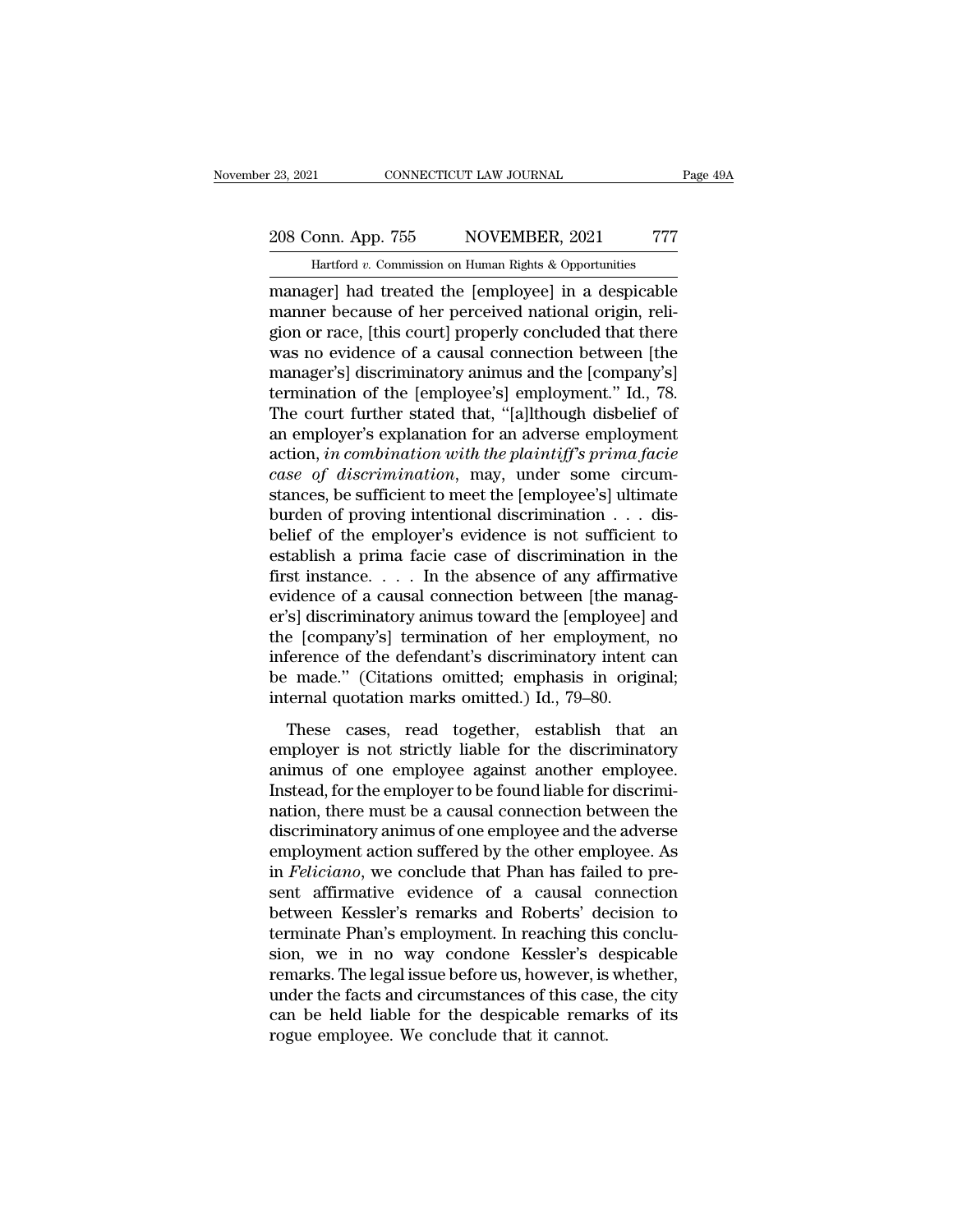## CONNECTICUT LAW JOURNAL November 23, 2021<br>
778 NOVEMBER, 2021 208 Conn. App. 755<br>
Hartford v. Commission on Human Rights & Opportunities CONNECTICUT LAW JOURNAL November 23, 2021<br>
8 NOVEMBER, 2021 208 Conn. App. 755<br>
Hartford *v*. Commission on Human Rights & Opportunities<br>
We first note that the trial court, in affirming the

CONNECTICUT LAW JOURNAL November 23, 2021<br>
S<br>
NOVEMBER, 2021 208 Conn. App. 755<br>
Hartford v. Commission on Human Rights & Opportunities<br>
We first note that the trial court, in affirming the<br>
ccision of the referee, stated TT8 NOVEMBER, 2021 208 Conn. App. 755<br>
Hartford v. Commission on Human Rights & Opportunities<br>
We first note that the trial court, in affirming the<br>
decision of the referee, stated that a "sufficient nexus"<br>
existed to est FREE THE 2021 208 Conn. App. 755<br>
Hartford v. Commission on Human Rights & Opportunities<br>
We first note that the trial court, in affirming the<br>
decision of the referee, stated that a "sufficient nexus"<br>
existed to establi TT8 NOVEMBER, 2021 208 Conn. App. 755<br>
Hartford v. Commission on Human Rights & Opportunities<br>
We first note that the trial court, in affirming the<br>
decision of the referee, stated that a "sufficient nexus"<br>
existed to es Hartford v. Commission on Human Rights & Opportunities<br>We first note that the trial court, in affirming the<br>decision of the referee, stated that a "sufficient nexus"<br>existed to establish a prima facie case because Bergen-Hartrora v. Commission on Human Rights & Opportunities<br>We first note that the trial court, in affirming the<br>decision of the referee, stated that a "sufficient nexus"<br>existed to establish a prima facie case because Bergen-We first note that the trial court, in affirming the<br>decision of the referee, stated that a "sufficient nexus"<br>existed to establish a prima facie case because Bergen-<br>holtz' "memorandum to [Roberts] included, in addition<br>t decision of the referee, stated that a "sufficient nexus"<br>existed to establish a prima facie case because Bergen-<br>holtz' "memorandum to [Roberts] included, in addition<br>to other information, Kessler's memorandum to the lieu existed to establish a prima facie case because Bergen-<br>holtz' "memorandum to [Roberts] included, in addition<br>to other information, Kessler's memorandum to the lieu-<br>tenant." The referee, however, did not find that Kessl-<br> holtz' "memorandum to [Roberts] included, in addition<br>to other information, Kessler's memorandum to the lieu-<br>tenant." The referee, however, did not find that Kessl-<br>er's memorandum was included in the materials that<br>were to other information, Kessler's memorandum to the lieu-<br>tenant." The referee, however, did not find that Kessl-<br>er's memorandum was included in the materials that<br>were provided to Roberts; rather, the referee found<br>that, tenant." The referee, however, did not find that Kessl-<br>er's memorandum was included in the materials that<br>were provided to Roberts; rather, the referee found<br>that, "[w]hen [Phan] met with [Roberts] on June 18,<br>2011, he wa er's memorandum was included in the materials that<br>were provided to Roberts; rather, the referee found<br>that, "[w]hen [Phan] met with [Roberts] on June 18,<br>2011, he was given a copy of . . . Yergeau's memo and<br>was told that were provided to Roberts; rather, the referee found<br>that, "[w]hen [Phan] met with [Roberts] on June 18,<br>2011, he was given a copy of  $\ldots$  Yergeau's memo and<br>was told that his lack of truthfulness was one of the<br>main reas that, "[w]hen [Phan] met with [Roberts] on June 18,<br>2011, he was given a copy of . . . Yergeau's memo and<br>was told that his lack of truthfulness was one of the<br>main reasons he was being dismissed." The referee<br>stated that 2011, he was given a copy of  $\ldots$  Yergeau's memo and<br>was told that his lack of truthfulness was one of the<br>main reasons he was being dismissed." The referee<br>stated that Roberts "also had the June 16, 2011 memo<br>from  $\ldots$ was told that his lack of truthfulness was one of the<br>main reasons he was being dismissed." The referee<br>stated that Roberts "also had the June 16, 2011 memo<br>from . . . Bergenholtz evaluating [Phan's] perfor-<br>mance" and tha main reasons he was being dismissed." The referee<br>stated that Roberts "also had the June 16, 2011 memo<br>from . . . Bergenholtz evaluating [Phan's] perfor-<br>mance" and that "Bergenholtz attached . . . Yergeau's<br>memo to [Phan' stated that Roberts "also had the June 16, 2011 memorrom . . . . Bergenholtz evaluating [Phan's] performance" and that "Bergenholtz attached . . . Yergeau's memora to [Phan's] final performance review, which was sent to [ from . . . Bergenholtz evaluating [Phan's] perfor-<br>mance" and that "Bergenholtz attached . . . Yergeau's<br>memo to [Phan's] final performance review, which was<br>sent to [Roberts]." Roberts did not testify at the hearing,<br>and mance" and that "Bergenholtz attached . . . Yergeau's<br>memo to [Phan's] final performance review, which was<br>sent to [Roberts]." Roberts did not testify at the hearing,<br>and there is no evidence in the record indicating that The referred in the record indicating that<br>to [Roberts]." Roberts did not testify at the hearing,<br>d there is no evidence in the record indicating that<br>bberts ever saw Kessler's memorandum. Kessler's<br>emorandum, therefore, d and there is no evidence in the record indicating that<br>Roberts ever saw Kessler's memorandum. Kessler's<br>memorandum, therefore, does not provide the causal<br>connection necessary to establish a prima facie case.<sup>17</sup><br>The refer

ma and the *E* is obtained in the recent intertaining disk<br>Roberts ever saw Kessler's memorandum. Kessler's<br>memorandum, therefore, does not provide the causal<br>connection necessary to establish a prima facie case.<sup>17</sup><br>The r The memorandum, therefore, does not provide the causal<br>connection necessary to establish a prima facie case.<sup>17</sup><br>The referee also relied on her finding that Phan's<br>performance reviews and daily observation reports<br>were sat memorandum, therefore, does not provide the causal connection necessary to establish a prima facie case.<sup>17</sup><br>The referee also relied on her finding that Phan's performance reviews and daily observation reports<br>were satisf The referee also relied on her finding that Phan's<br>performance reviews and daily observation reports<br>were satisfactory until the incidents with Kessler and<br>that, "[a]s a result of . . . Kessler's comments and<br>report that [ The referee also relied on her finding that Phan's<br>performance reviews and daily observation reports<br>were satisfactory until the incidents with Kessler and<br>that, "[a]s a result of . . . Kessler's comments and<br>report that [ performance reviews and daily observation reports<br>were satisfactory until the incidents with Kessler and<br>that, "[a]s a result of . . . Kessler's comments and<br>report that [Phan] was argumentative and confronta-<br>tional, [Pha that, "[a]s a result of . . . Kessler's comments and<br>report that [Phan] was argumentative and confronta-<br>tional, [Phan] began receiving [daily observation<br>reports] with negative comments about his attitude."<br>According to t that, "[a]s a result of  $\ldots$  Kessler's comments and<br>report that [Phan] was argumentative and confronta-<br>tional, [Phan] began receiving [daily observation<br>reports] with negative comments about his attitude."<br>According to report that [Phan] was argumentative and confrontational, [Phan] began receiving [daily observation reports] with negative comments about his attitude."<br>According to the city, the referee's reliance on the fact that Phan's tional, [Phan] began receiving [daily observation<br>reports] with negative comments about his attitude."<br>According to the city, the referee's reliance on the fact<br>that Phan's evaluations worsened after the Kessler inci-<br>den at Phan's evaluations worsened after the Kessler inclents is an example of the post hoc ergo propter hoc illacy, i.e., "the fallacy of saying that because effect A appened at some point after alleged cause B, the  $\frac{17}{1}$ dents is an example of the post hoc ergo propter hoc fallacy, i.e., "the fallacy of saying that because effect A happened at some point after alleged cause B, the  $\frac{17}{17}$  In its brief, the commission tacitly acknowled

fallacy, i.e., "the fallacy of saying that because effect A happened at some point after alleged cause B, the  $\frac{17}{17}$  In its brief, the commission tacitly acknowledges this error but states that the trial court's find Phan.''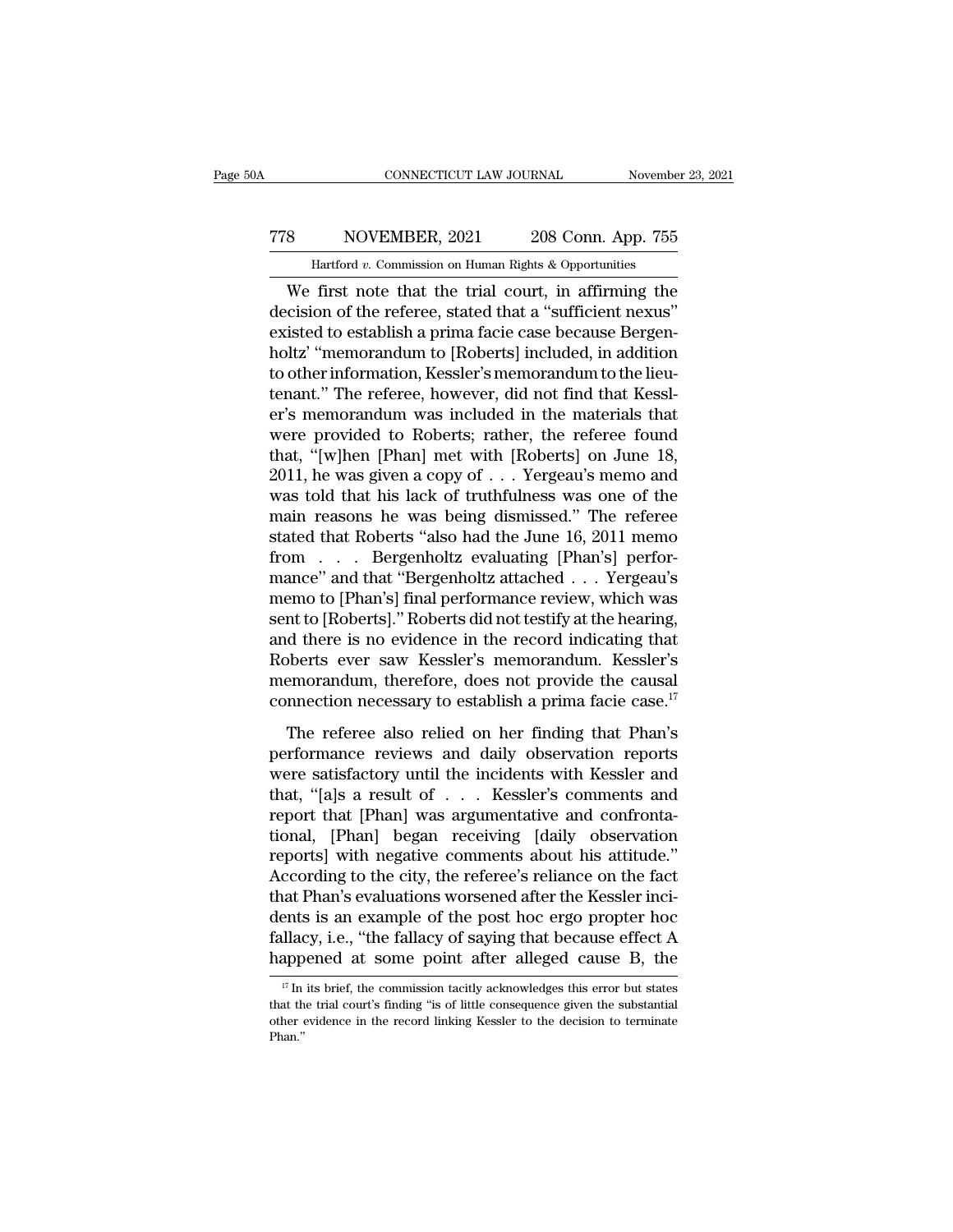# 23, 2021 CONNECTICUT LAW JOURNAL Page 51A<br>208 Conn. App. 755 NOVEMBER, 2021 779<br>Hartford v. Commission on Human Rights & Opportunities

November 23, 2021 CONNECTICUT LAW JOURNAL Page 51A<br>
208 Conn. App. 755 NOVEMBER, 2021 779<br>
Hartford *v*. Commission on Human Rights & Opportunities<br>
alleged cause was the actual cause." (Internal quotation 23, 2021 CONNECTICUT LAW JOURNAL Page 51A<br>
208 Conn. App. 755 NOVEMBER, 2021 779<br>
Hartford v. Commission on Human Rights & Opportunities<br>
alleged cause was the actual cause.'' (Internal quotation<br>
marks omitted.) *Higgins* 208 Conn. App. 755 NOVEMBER, 2021 779<br> *Hartford v.* Commission on Human Rights & Opportunities<br>
alleged cause was the actual cause." (Internal quotation<br>
marks omitted.) *Higgins* v. *Koch Development Corp.*,<br>
794 F.3d 69 208 Conn. App. 755 NOVEMBER, 2021 779<br>
Hartford v. Commission on Human Rights & Opportunities<br>
alleged cause was the actual cause." (Internal quotation<br>
marks omitted.) *Higgins* v. *Koch Development Corp.*,<br>
794 F.3d 697 But the problem is a superior of the property of the property distribution<br>alleged cause was the actual cause." (Internal quotation<br>marks omitted.) *Higgins v. Koch Development Corp.*,<br>794 F.3d 697, 703 (7th Cir. 2015). I Hartford v. Commission on Human Rights & Opportunities<br>alleged cause was the actual cause." (Internal quotation<br>marks omitted.) *Higgins* v. *Koch Development Corp.*,<br>794 F.3d 697, 703 (7th Cir. 2015). In this regard, we alleged cause was the actual cause." (Internal quotation<br>marks omitted.) *Higgins* v. *Koch Development Corp.*,<br>794 F.3d 697, 703 (7th Cir. 2015). In this regard, we note<br>that "[a] causal connection can be established indi marks omitted.) *Higgins* v. *Koch Development Corp.*, 794 F.3d 697, 703 (7th Cir. 2015). In this regard, we note that "[a] causal connection can be established indirectly by showing that the protected activity was follow 794 F.3d 697, 703 (7th Cir. 2015). In this regard, we note that "[a] causal connection can be established indirectly by showing that the protected activity was followed close in time by adverse action  $\dots$  but the inquiry that "[a] causal connection can be established indirectly<br>by showing that the protected activity was followed<br>close in time by adverse action  $\ldots$  but the inquiry<br>into whether temporal proximity establishes causation<br>is by showing that the protected activity was followed<br>close in time by adverse action  $\ldots$  but the inquiry<br>into whether temporal proximity establishes causation<br>is factual in nature. There is no bright line to define<br>the o close in time by adverse action . . . . but the inquiry<br>into whether temporal proximity establishes causation<br>is factual in nature. There is no bright line to define<br>the outer limits beyond which a temporal relationship<br>i into whether temporal proximity establishes causation<br>is factual in nature. There is no bright line to define<br>the outer limits beyond which a temporal relationship<br>is too attenuated to establish a causal relationship<br>betw is factual in nature. There is no bright line to define<br>the outer limits beyond which a temporal relationship<br>is too attenuated to establish a causal relationship<br>between [protected activity] and an allegedly retaliatory<br> the outer limits beyond which a temporal relationship<br>is too attenuated to establish a causal relationship<br>between [protected activity] and an allegedly retaliatory<br>action. . . . The trier of fact, using the evidence at it is too attenuated to establish a causal relationship<br>between [protected activity] and an allegedly retaliatory<br>action....The trier of fact, using the evidence at its<br>disposal and considering the unique circumstances of<br>ea between [protected activity] and an allegedly retaliatory<br>action.  $\dots$  The trier of fact, using the evidence at its<br>disposal and considering the unique circumstances of<br>each case, is in the best position to make an indivi action.  $\ldots$  The trier of fact, using the evidence at its<br>disposal and considering the unique circumstances of<br>each case, is in the best position to make an individual-<br>ized determination of whether the temporal relation disposal and considering the unique circumstances of each case, is in the best position to make an individual-<br>ized determination of whether the temporal relationship<br>between an employee's protected activity and an<br>adverse each case, is in the best position to make an individual-<br>ized determination of whether the temporal relationship<br>between an employee's protected activity and an<br>adverse action is causally significant." (Citations omit-<br>te ized determination of whether the temporal relationship<br>between an employee's protected activity and an<br>adverse action is causally significant." (Citations omit-<br>ted; internal quotation marks omitted.) Ayantola v.<br>Board o between an employee's protected activity and an adverse action is causally significant." (Citations omit-<br>ted; internal quotation marks omitted.) Ayantola v.<br>Board of Trustees of Technical Colleges, 116 Conn. App.<br>531, 53 adverse action is causally significant." (Citations omit-<br>ted; internal quotation marks omitted.) *Ayantola* v.<br>*Board of Trustees of Technical Colleges*, 116 Conn. App.<br>531, 539, 976 A.2d 784 (2009). "Timing may be an<br>imp ted; internal quotation marks omitted.) Ayantola v.<br>Board of Trustees of Technical Colleges, 116 Conn. App.<br>531, 539, 976 A.2d 784 (2009). "Timing may be an<br>important clue to causation . . . . but does not elimi-<br>nate the *Board of Trustees of Technical Colleges*, 116 Conn. App.<br>531, 539, 976 A.2d 784 (2009). "Timing may be an important clue to causation . . . but does not elimi-<br>nate the need to show causation . . . ." (Citation omit-<br>ted 531, 539, 976 A.2d 784 (2009). "Timing may be an important clue to causation . . . but does not eliminate the need to show causation . . . ." (Citation omitted.) *Bermudez v. TRC Holdings, Inc.*, 138 F.3d 1176, 1179 (7th important clue to causation . . . but does not eliminate the need to show causation . . . ." (Citation on ted.) *Bermudez v. TRC Holdings, Inc.*, 138 F.3d 11' 1179 (7th Cir. 1998). Furthermore, an inference of d criminatio 179 (7th Cir. 1998). Furthermore, an inference of dis-<br>
rimination "may not be based on mere conjecture or<br>
rmise." (Internal quotation marks omitted.) *Feliciano*<br> *Autozone, Inc.*, supra, 316 Conn. App. 80.<sup>18</sup><br>
<sup>18</sup> We crimination "may not be based on mere conjecture or<br>surmise." (Internal quotation marks omitted.) *Feliciano*<br>v. Autozone, Inc., supra, 316 Conn. App. 80.<sup>18</sup><br><sup>18</sup> We note that in *Gibilisco* v. Tilcon Connecticut, Inc., 2

surmise." (Internal quotation marks omitted.) *Feliciano*<br>v. Autozone, Inc., supra, 316 Conn. App. 80.<sup>18</sup><br><sup>18</sup> We note that in *Gibilisco* v. *Tilcon Connecticut*, Inc., 203 Conn. App.<br>845, 846–47, 251 A.3d 994, cert. den v. Autozone, Inc., supra, 316 Conn. App. 80.<sup>18</sup><br>
<sup>18</sup> We note that in *Gibilisco* v. *Tilcon Connecticut, Inc.*, 203 Conn. App.<br>
845, 846–47, 251 A.3d 994, cert. denied, 336 Conn. 947, 251 A.3d 77 (2021),<br>
which was on a v. Autozone, Thc., Supra, 510 COIII. App. 80.<sup>22</sup><br><sup>18</sup> We note that in *Gibilisco* v. *Tilcon Connecticut*, *Inc.*, 203 Conn. App. 845, 846–47, 251 A.3d 994, cert. denied, 336 Conn. 947, 251 A.3d 77 (2021), which was on a <sup>18</sup> We note that in *Gibilisco* v. *Tilcon Connecticut, Inc.*, 203 Conn. App. 845, 846–47, 251 A.3d 994, cert. denied, 336 Conn. 947, 251 A.3d 77 (2021), which was on appeal following the granting of a motion for summary 845, 846–47, 251 A.3d 994, cert. denied, 336 Conn. 947, 251 A.3d 77 (2021), which was on appeal following the granting of a motion for summary judgment rather than following a trial, an employee asserted that his former em which was on appeal following the granting of a motion for summary judgment rather than following a trial, an employee asserted that his former employer wrongfully terminated his employment because he had filed for workers ment rather than following a trial, an employee asserted that his former<br>memployer wrongfully terminated his employment because he had filed for<br>workers' compensation benefits. After the trial court granted summary judg-<br>m employer wrongfully terminated his employment because he had filed for workers' compensation benefits. After the trial court granted summary judgment in favor of the employer, the employee appealed and argued, in part, tha employer wrongfully terminated his employment because he had filed for workers' compensation benefits. After the trial court granted summary judgment in favor of the employer, the employee appealed and argued, in part, tha ment in favor of the employer, the employee appealed and argued, in part, that the close temporal proximity of approximately two weeks between his final work injury and the employer's decision to terminate his employment w that the close temporal proximity of approximately two weeks between his final work injury and the employer's decision to terminate his employment was, on its own, enough to satisfy his minimal burden of raising a genuine final work injury and the employer's decision to terminate his employment was, on its own, enough to satisfy his minimal burden of raising a genuine issue of material fact regarding setting forth a prima facie case. Id.,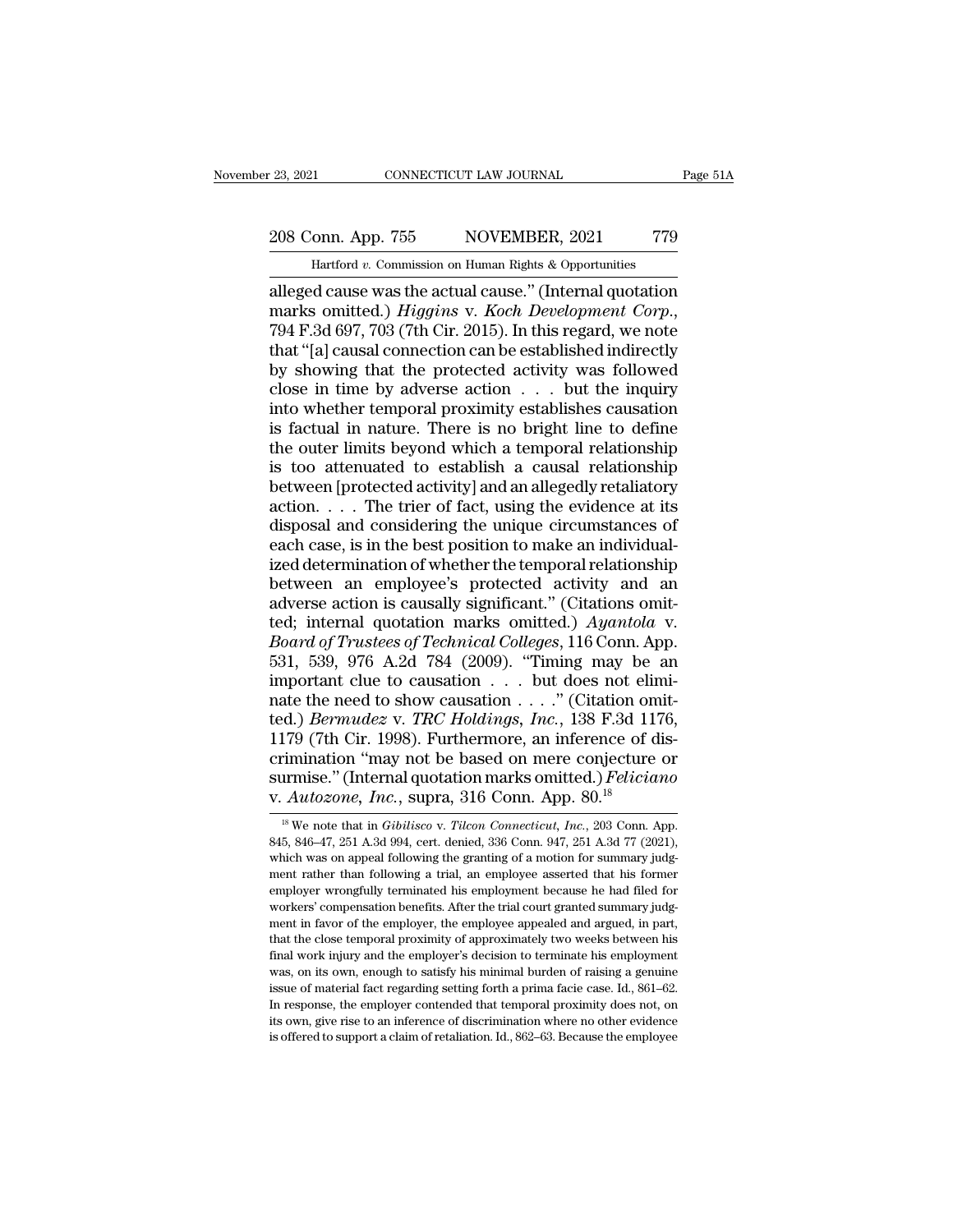## CONNECTICUT LAW JOURNAL November 23, 2021<br>
780 NOVEMBER, 2021 208 Conn. App. 755<br>
Hartford v. Commission on Human Rights & Opportunities CONNECTICUT LAW JOURNAL November 23, 2021<br>
10 NOVEMBER, 2021 208 Conn. App. 755<br>
Hartford *v*. Commission on Human Rights & Opportunities<br>
10 On the basis of our review of the record, we agree

CONNECTICUT LAW JOURNAL November 23, 2021<br>
O NOVEMBER, 2021 208 Conn. App. 755<br>
Hartford v. Commission on Human Rights & Opportunities<br>
On the basis of our review of the record, we agree<br>
th the city that the evidence in NOVEMBER, 2021 208 Conn. App. 755<br>
Hartford v. Commission on Human Rights & Opportunities<br>
On the basis of our review of the record, we agree<br>
with the city that the evidence in the record does not<br>
support the referee's c Ta referred with November 1903 Connections and eventual termination. The referee's conclusion that the incidents with  $\frac{1}{2}$  and  $\frac{1}{2}$  are referee's conclusion that the incidents with  $\frac{1}{2}$  and  $\frac{1}{2}$  are re T80 NOVEMBER, 2021 208 Conn. App. 755<br>
Hartford v. Commission on Human Rights & Opportunities<br>
On the basis of our review of the record, we agree<br>
with the city that the evidence in the record does not<br>
support the refere Hartford v. Commission on Human Rights & Opportunities<br>
On the basis of our review of the record, we agree<br>
with the city that the evidence in the record does not<br>
support the referee's conclusion that the incidents with<br> Hartford v. Commission on Human Rights & Opportunities<br>
On the basis of our review of the record, we agree<br>
with the city that the evidence in the record does not<br>
support the referee's conclusion that the incidents with<br> On the basis of our review of the record, we agree<br>with the city that the evidence in the record does not<br>support the referee's conclusion that the incidents with<br>Kessler resulted in Phan's subsequent negative evalua-<br>tion with the city that the evidence in the record does not<br>support the referee's conclusion that the incidents with<br>Kessler resulted in Phan's subsequent negative evalua-<br>tions and eventual termination. Kessler was not one of<br> support the referee's conclusion that the incidents with<br>Kessler resulted in Phan's subsequent negative evalua-<br>tions and eventual termination. Kessler was not one of<br>Phan's field training officers, and he had no role in t Kessler resulted in Phan's subsequent negative evaluations and eventual termination. Kessler was not one of Phan's field training officers, and he had no role in the decision to terminate Phan. Of the 130 daily observatio tions and eventual termination. Kessler was not one of<br>Phan's field training officers, and he had no role in the<br>decision to terminate Phan. Of the 130 daily observation<br>reports pertaining to Phan that are included in the<br> Phan's field training officers, and he had no role in the<br>decision to terminate Phan. Of the 130 daily observation<br>reports pertaining to Phan that are included in the<br>record, only 7 were prepared by Kessler. These reports, decision to terminate Phan. Of the 130 daily observation<br>reports pertaining to Phan that are included in the<br>record, only 7 were prepared by Kessler. These reports,<br>which postdate the incidents in question, reveal that<br>Kes reports pertaining to Phan that are included in the<br>record, only 7 were prepared by Kessler. These reports,<br>which postdate the incidents in question, reveal that<br>Kessler gave Phan sixty-two acceptable ratings and only<br>two record, only 7 were prepared by Kessler. These reports,<br>which postdate the incidents in question, reveal that<br>Kessler gave Phan sixty-two acceptable ratings and only<br>two negative ratings.<sup>19</sup> Further, Kessler's memorandum<br> which postdate the incidents in question, reveal that<br>Kessler gave Phan sixty-two acceptable ratings and only<br>two negative ratings.<sup>19</sup> Further, Kessler's memorandum<br>of February 14, 2011, did not recommend that Phan be<br>ter Kessler gave Phan sixty-two acceptable ratings and only<br>two negative ratings.<sup>19</sup> Further, Kessler's memorandum<br>of February 14, 2011, did not recommend that Phan be<br>terminated. Rather, the memorandum "recommend[ed]<br>that two negative ratings.<sup>19</sup> Further, Kessler's memorandum<br>of February 14, 2011, did not recommend that Phan be<br>terminated. Rather, the memorandum "recommend[ed]<br>that . . . . [Phan] be 'unplugged' from his current<br>assignment two negative ratings.<sup>19</sup> Further, Kessler's memorandum<br>of February 14, 2011, did not recommend that Phan be<br>terminated. Rather, the memorandum "recommend[ed]<br>that  $\dots$ . [Phan] be 'unplugged' from his current<br>assignment a minated. Rather, the memorandum "recommend[ed]<br>at . . . [Phan] be 'unplugged' from his current<br>signment and afforded the opportunity to be retrained<br>the [noted] deficiencies via [the] Police Academy.<br>dditionally . . . [Pha that  $\ldots$  [Phan] be 'unplugged' from his current<br>assignment and afforded the opportunity to be retrained<br>on the [noted] deficiencies via [the] Police Academy.<br>Additionally  $\ldots$  [Phan] should be afforded retraining<br>in su

assignment and afforded the opportunity to be retrained<br>on the [noted] deficiencies via [the] Police Academy.<br>Additionally . . . [Phan] should be afforded retraining<br>in supervisor/subordinate relationships."<br>The testimony on the [noted] deficiencies via [the] Police Academy.<br>Additionally . . . [Phan] should be afforded retraining<br>in supervisor/subordinate relationships."<br>The testimony also does not support the referee's<br>conclusion that Kes The testimony also does not support the referee's<br>conclusion that Kessler's discriminatory animosity<br>toward Phan motivated or influenced the other officers<br>to complain about Phan's performance.<sup>20</sup> The referee<br>in *Gibilisc* conclusion that Kessler's discriminatory animosity<br>toward Phan motivated or influenced the other officers<br>to complain about Phan's performance.<sup>20</sup> The referee<br>in *Gibilisco* had produced evidence of a close temporal proxi

toward Phan motivated or influenced the other officers<br>to complain about Phan's performance.<sup>20</sup> The referee<br>in *Gibilisco* had produced evidence of a close temporal proximity between<br>the exercise of his rights and the em to complain about Phan's performance.<sup>20</sup> The referee in *Gibilisco* had produced evidence of a close temporal proximity between the exercise of his rights and the employer's adverse action, as well as additional evidence an *Gibilisco* had produced evidence of a close temporal proximity between<br>in *Gibilisco* had produced evidence of a close temporal proximity between<br>the exercise of his rights and the employer's adverse action, as well as in *Gibilisco* had produced evidence of a close temporal proximity between<br>the exercise of his rights and the employer's adverse action, as well as<br>additional evidence sufficient to raise a disputed issue of fact as to whe the exercise of his rights and the employer's adverse action, as well as additional evidence sufficient to raise a disputed issue of fact as to whether the employer's adverse action took place under circumstances permitti the employer's adverse action took place under circumstances permitting<br>an inference of discrimination, we reversed the judgment of the trial court<br>and did not need to address the merits of the employer's contention. Id.,<br>

are uniference of discrimination, we reversed the judgment of the trial court<br>and did not need to address the merits of the employer's contention. Id.,<br>863 n.15.<br><sup>19</sup> Kessler prepared daily observation reports for Phan on and did not need to address the merits of the employer's contention. Id.,  $^{19}$  Kessler prepared daily observation reports for Phan on March 24, March  $^{25}$ , March 26, May 16, May 17, May 23 and May 25, 2011. In the rep 863 n.15.<br>
<sup>19</sup> Kessler prepared daily observation reports for Phan on March 24, March<br>
25, March 26, May 16, May 17, May 23 and May 25, 2011. In the report dated<br>
March 25, 2011, Kessler gave Phan an unsatisfactory rating <sup>19</sup> Kessler prepared daily observation reports for Phan on March 24, March 25, March 26, May 16, May 17, May 23 and May 25, 2011. In the report dated March 25, 2011, Kessler gave Phan an unsatisfactory rating for his adh 25, March 26, 2011, Kessler gave Phan an unsatisfactory rating for his adherence to policies and procedures. In the report dated March 26, 2011, Kessler gave Phan an unsatisfactory rating for his adherence to policies and Expectively 1.1, Kessler gave Phan an unsatisfactory rating for his adherence to policies and procedures. In the report dated March 26, 2011, Kessler gave Phan an unsatisfactory rating in the performance of patrol, invest Phan an unsatisfactory rating in the performance of patrol, investigative or assigned tasks. We note that Kessler's signature does not appear on the bottom of the March 25, 2011 report included in the record; Kessler, how Phan an unsatisfactory rating in the performance of patrol, investigative or assigned tasks. We note that Kessler's signature does not appear on the bottom of the March 25, 2011 report included in the record; Kessler, how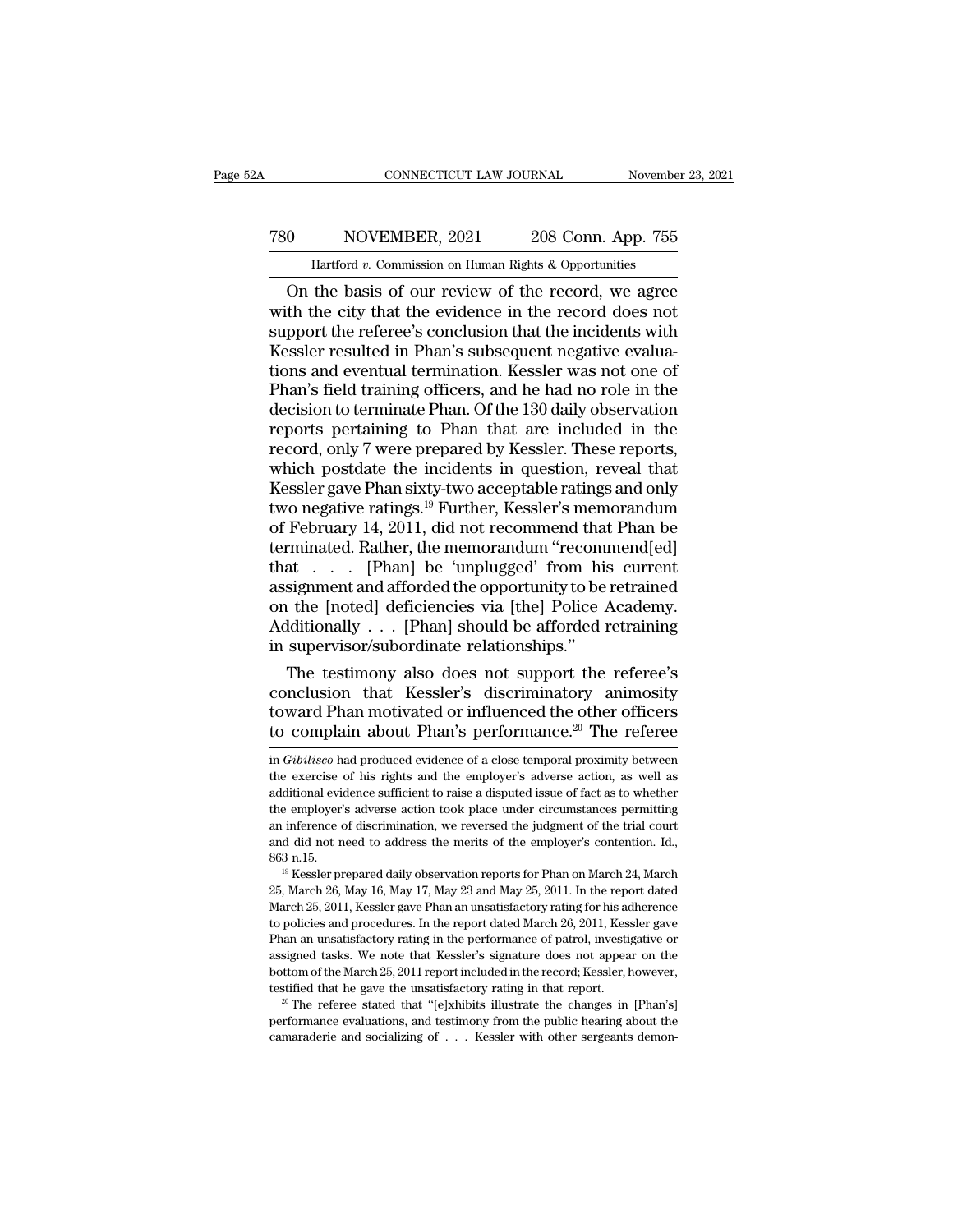## 23, 2021 CONNECTICUT LAW JOURNAL Page 53A<br>208 Conn. App. 755 NOVEMBER, 2021 781<br>Hartford v. Commission on Human Rights & Opportunities November 23, 2021 CONNECTICUT LAW JOURNAL Page 53A<br>
208 Conn. App. 755 NOVEMBER, 2021 781<br>
Hartford *v*. Commission on Human Rights & Opportunities<br>
found it significant that Cicero and Marinelli, who gave

Found it significant that Cicero and Marinelli, who gave<br>
found it significant that Cicero and Marinelli, who gave<br>
regative reports to Phan in February, 2011, were friends<br>
of Kosslor. In reaching ber conclusion, the refe 208 Conn. App. 755 NOVEMBER, 2021 781<br>
Hartford v. Commission on Human Rights & Opportunities<br>
found it significant that Cicero and Marinelli, who gave<br>
negative reports to Phan in February, 2011, were friends<br>
of Kessler. 208 Conn. App. 755 NOVEMBER, 2021 781<br>
Hartford v. Commission on Human Rights & Opportunities<br>
found it significant that Cicero and Marinelli, who gave<br>
negative reports to Phan in February, 2011, were friends<br>
of Kessler 208 Conn. App. 755 NOVEMBER, 2021 781<br>
Hartford v. Commission on Human Rights & Opportunities<br>
found it significant that Cicero and Marinelli, who gave<br>
negative reports to Phan in February, 2011, were friends<br>
of Kessler Hartford v. Commission on Human Rights & Opportunities<br>
found it significant that Cicero and Marinelli, who gave<br>
negative reports to Phan in February, 2011, were friends<br>
of Kessler. In reaching her conclusion, the refere Hartford v. Commission on Human Rights & Opportunities<br>found it significant that Cicero and Marinelli, who gave<br>negative reports to Phan in February, 2011, were friends<br>of Kessler. In reaching her conclusion, the referee r found it significant that Cicero and Marinelli, who gave<br>negative reports to Phan in February, 2011, were friends<br>of Kessler. In reaching her conclusion, the referee relied<br>on the testimony from Marinelli that he, Kessler negative reports to Phan in February, 2011, were friends<br>of Kessler. In reaching her conclusion, the referee relied<br>on the testimony from Marinelli that he, Kessler and<br>Cicero were all promoted to sergeant at the same time of Kessler. In reaching her conclusion, the referee relied<br>on the testimony from Marinelli that he, Kessler and<br>Cicero were all promoted to sergeant at the same time<br>and that they socialized out of work once in a while.<br>Al on the testimony from Marinelli that he, Kessler and<br>Cicero were all promoted to sergeant at the same time<br>and that they socialized out of work once in a while.<br>Although it is true that Marinelli testified that the ser-<br>ge Cicero were all promoted to sergeant at the same time<br>and that they socialized out of work once in a while.<br>Although it is true that Marinelli testified that the ser-<br>geants socialized every once in a while, he also testif and that they socialized out of work once in a while.<br>Although it is true that Marinelli testified that the sergeants socialized every once in a while, he also testified<br>that he did not "go out much with officers after wo Although it is true that Marinelli testified that the sergeants socialized every once in a while, he also testified that he did not "go out much with officers after work" and "kind of keep[s] to [himself]." Marinelli furt geants socialized every once in a while, he also testified<br>that he did not "go out much with officers after work"<br>and "kind of keep[s] to [himself]." Marinelli further<br>indicated that there was "not really" a comradery by<br>v indicated that there was "not really" a comradery by<br>virtue of having been promoted to sergeant together.<sup>21</sup><br>Similarly, Cicero testified that he and Kessler are<br>coworkers and do not socialize outside of work.<sup>22</sup> Thus,<br>st virtue of having been promoted to sergeant together.<sup>21</sup><br>Similarly, Cicero testified that he and Kessler are<br>coworkers and do not socialize outside of work.<sup>22</sup> Thus,<br>strate that . . . Kessler's discriminatory animosity t

Similarly, Cicero testified that he and Kessler are coworkers and do not socialize outside of work.<sup>22</sup> Thus, strate that  $\dots$  Kessler's discriminatory animosity towards [Phan] motivated or influenced other officers to co COWOTKETS and C<br>strate that . . . Kess<br>vated or influenced oth<br><sup>21</sup> Marinelli testified:<br><sup>21</sup> Marinelli testified:<br>"Q. And you said y<br>ago, correct? "A. Yes, November rate that . . . Kessler's discrimited or influenced other officers to<br><sup>21</sup> Marinelli testified:<br>"Q. And you said you were pro<br>0, correct? "A. Yes, November of 2010.<br>"Q. And that was around the sa  $^\mathrm{21}$  Marinelli testified:

vated or influenced other officers to complain about [Phan's] performance."<br>
"I Marinelli testified:<br>
"Q. And you said you were promoted to a sergeant about four years<br>
ago, correct?<br>
"A. Yes, November of 2010.<br>
"Q. And t "Q. And you said you were promoted to a sergeant about four years<br>
"A. Yes, November of 2010.<br>
"A. Yes, November of 2010.<br>
"Q. And that was around the same time as Sergeant Kessler and Ser-<br>
ant Cicero?<br>
"A. Yes, we were a

C. The same time, so you guys are kind of colleagues, classmates?<br>
"A. Yes, November of 2010.<br>
"Q. And that was around the same time as Sergeant Kessler and Serant Cicero?<br>"A. Yes, we were all promoted together.<br>"Q. The sa "A. Yes, November of 2010.<br>
"Q. And that was around the same tient Cicero?<br>
"A. Yes, we were all promoted togethe<br>
"Q. The same time, so you guys are ki<br>
"A. Okay.<br>
"Q. Do you socialize outside of work? "Q. And that was around the same time as S.<br>"A. Yes, we were all promoted together.<br>"A. Yes, we were all promoted together.<br>"Q. The same time, so you guys are kind of co!"<br>A. Okay.<br>"Q. Do you socialize outside of work?"<br>A.

ant Cicero?<br>
"A. Yes, we were all promoted together.<br>
"Q. The same time, so you guys are kind of colleagues, classmates?<br>
"A. Okay.<br>
"Q. Do you socialize outside of work?<br>
"A. Every once in a while, very—you know, I don't "A. Yes, we were all promoted together.<br>"A. Yes, we were all promoted together.<br>"A. Okay.<br>"Q. Do you socialize outside of work?<br>"A. Every once in a while, very—you know, I<br>officers after work. I kind of keep to myself.<br>"Q.

"Q. The same time, so you guys are kind of colleagues, classmates?<br>"A. Okay.<br>"Q. Do you socialize outside of work?<br>"A. Every once in a while, very—you know, I don't go out much with<br>ficers after work. I kind of keep to mys 4. Okay.<br>
"A. Okay.<br>
"A. Every once in a while, very—you know, I don't go out much with<br>
officers after work. I kind of keep to myself.<br>
"Q. Okay but for the sergeants that—you know, you kind of got promoted<br>
together, you "Q. Do you socialize outs"<br>"A. Every once in a white officers after work. I kind of<br>"Q. Okay but for the serge<br>together, you kind of—are y<br>getting promoted? "A. In our group? "A. Every once in a while, very—you know, I don't go out much with<br>officers after work. I kind of keep to myself.<br>"Q. Okay but for the sergeants that—you know, you kind of got promoted<br>together, you kind of—are you kind of Ficers after wo<br>"(Q. Okay but for the self of the self of the self of the self<br>"(A. In our ground the self of the self of the self of the self of the self of the self of the self of the self of the self of the self of the Exercise the response that subsects and the sergeant of the sergeant of the sergeant of the sergeant of the sergeant of the sergeant of the Not really.<br>
"A. Not really."<br>
"Q. You're like, you know, a class of sergeants or—

"Q. You're like, you know, a class of sergeants or-

thing promoted?<br>
"A. In our group?<br>
"Q. Yeah.<br>
"A. Not really.<br>
"A. Not really.<br>
"A. Well, we're that group that got promoted at the same time, but—you<br>
cow, it's not like we go to dinner once a week or anything like that. "A. In our group?<br>
"A. Not really.<br>
"A. Not really.<br>
"Q. You're like, you know, a class of sergeants or—<br>
"A. Well, we're that group that got promoted at the same time, but—you<br>
know, it's not like we go to dinner once a w

"A. Not really.<br>"A. Vou're like, you know, a class of sergeants or—"A. Well, we're that group that got promoted at the same time, but—you<br>ow, it's not like we go to dinner once a week or anything like that."<br>"Cicero testif "Q. You're like, you're like, you're like, you're like, you're like, you're like, you're like, you and same time?<br>"Q. Did you and same time? "A. No, we were r "A. Well, we're that group that got prowing the server of the weak of the server class of the server class of the server of the server of the server of the server of the server of the server of class of the server of class The view way, it's not like we go to dinner once a week or any allow, it's not like we go to dinner once a week or any "Cicero testified:<br>
"Q. Did you and Sergeant Kessler graduate from the time?<br>
"A. No, we were not class  $^{22}$  Cicero testified:<br>
"Q. Did you and Sergeant Kessler graduate from the academy at the same time?<br>
"A. No, we were not class<br>mates. "Q. You're not class mates, are you friends?<br>
"A. We're coworkers.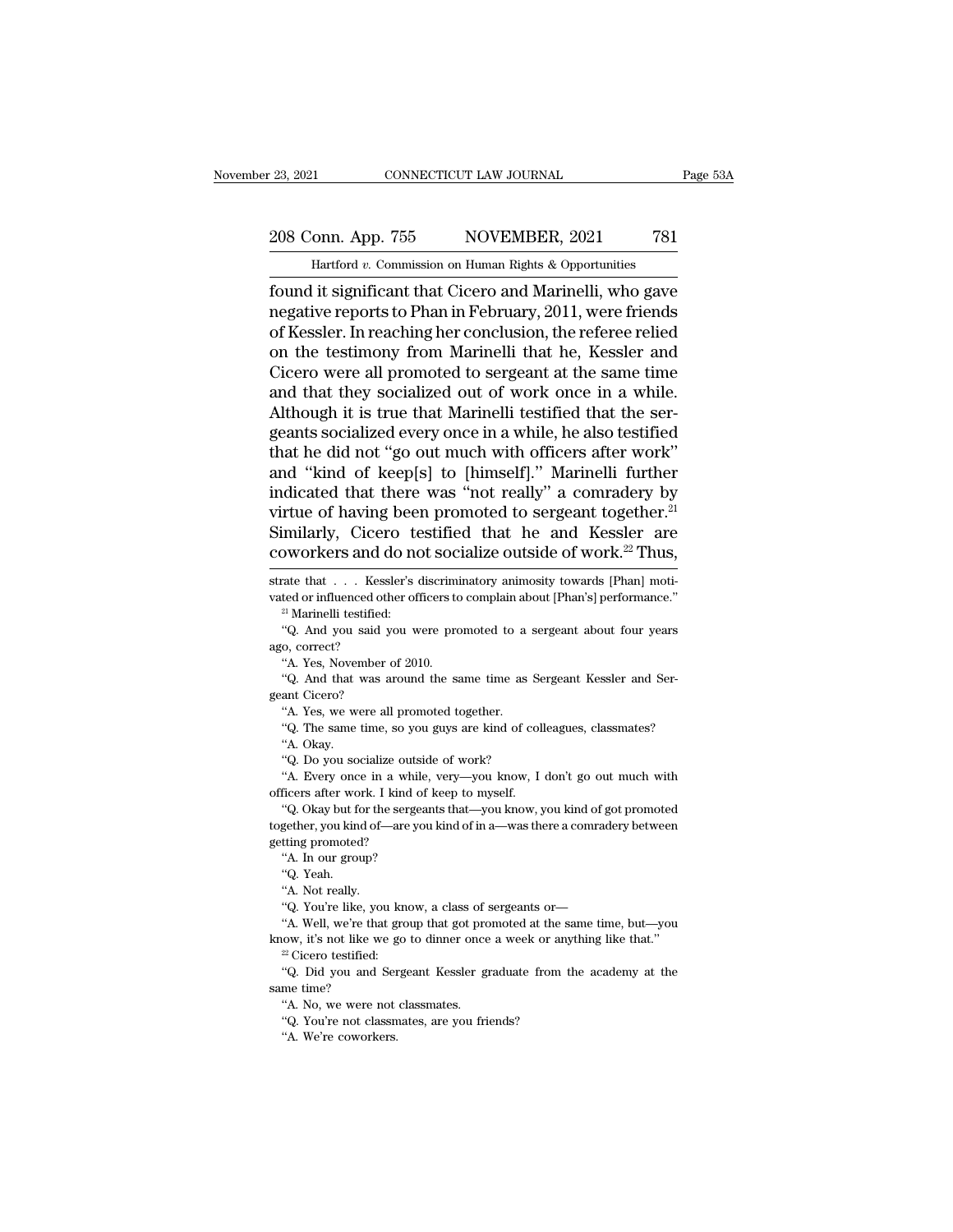#### CONNECTICUT LAW JOURNAL November 23, 2021<br>
782 NOVEMBER, 2021 208 Conn. App. 755<br>
Hartford v. Commission on Human Rights & Opportunities CONNECTICUT LAW JOURNAL November<br>NOVEMBER, 2021 208 Conn. App. 755<br>Hartford *v.* Commission on Human Rights & Opportunities<br>19th the evidence establishes that the sergeants

CONNECTICUT LAW JOURNAL November 23, 2021<br>
T82 NOVEMBER, 2021 208 Conn. App. 755<br>
Hartford v. Commission on Human Rights & Opportunities<br>
although the evidence establishes that the sergeants<br>
were promoted at the same time NOVEMBER, 2021 208 Conn. App. 755<br>
Hartford v. Commission on Human Rights & Opportunities<br>
although the evidence establishes that the sergeants<br>
were promoted at the same time and communicated<br>
with one another, it does no T82 NOVEMBER, 2021 208 Conn. App. 755<br>
Hartford v. Commission on Human Rights & Opportunities<br>
although the evidence establishes that the sergeants<br>
were promoted at the same time and communicated<br>
with one another, it do T82 NOVEMBER, 2021 208 Conn. App. 755<br>
Hartford v. Commission on Human Rights & Opportunities<br>
although the evidence establishes that the sergeants<br>
were promoted at the same time and communicated<br>
with one another, it do Hartford v. Commission on Human Rights & Opportunities<br>although the evidence establishes that the sergeants<br>were promoted at the same time and communicated<br>with one another, it does not support the referee's find-<br>ing that Hartford v. Commission on Human Rights & Opperal though the evidence establishes that the were promoted at the same time and complom with one another, it does not support the reging that Kessler's discriminatory comment th In considering whether Kessler's discriminatory and the sense in the one another, it does not support the referee's find-<br>g that Kessler's discriminatory comments motivated<br>e other sergeants to complain about Phan, resulti with one another, it does not support the referee's find-<br>ing that Kessler's discriminatory comments motivated<br>the other sergeants to complain about Phan, resulting<br>in his termination from employment.<br>In considering whethe

While also<br>the also increments to complain about Phan, resulting that Kessler's discriminatory comments motivated<br>the other sergeants to complain about Phan, resulting<br>in his termination from employment.<br>In considering whe ing that Resser's discriminatory comments inotivated<br>the other sergeants to complain about Phan, resulting<br>in his termination from employment.<br>In considering whether Kessler's discriminatory ani-<br>mus motivated Marinelli an in his termination from employment.<br>
In considering whether Kessler's discriminatory ani-<br>
mus motivated Marinelli and Cicero to complain about<br>
Phan's attitude, it is also important to note that,<br>
according to Phan's own In this termination from employment.<br>
In considering whether Kessler's discriminatory ani-<br>
mus motivated Marinelli and Cicero to complain about<br>
Phan's attitude, it is also important to note that,<br>
according to Phan's own In considering whether Kessler's discriminatory ani-<br>mus motivated Marinelli and Cicero to complain about<br>Phan's attitude, it is also important to note that,<br>according to Phan's own testimony, nobody else in the<br>department mus motivated Marinelli and Cicero to complain about<br>Phan's attitude, it is also important to note that,<br>according to Phan's own testimony, nobody else in the<br>department or the city of Hartford treated him differ-<br>ently be Phan's attitude, it is also important to note that,<br>according to Phan's own testimony, nobody else in the<br>department or the city of Hartford treated him differ-<br>ently because of his Asian ancestry. Brian Heavren,<br>assistant according to Phan's own testimony, nobody else in the<br>department or the city of Hartford treated him differ-<br>ently because of his Asian ancestry. Brian Heavren,<br>assistant chief of police, testified that, throughout<br>Phan's department or the city of Hartford treated him differently because of his Asian ancestry. Brian Heavren, assistant chief of police, testified that, throughout Phan's probationary period, Phan made no complaints that he was ently because of his Asian ancestry. Brian Heavren, assistant chief of police, testified that, throughout Phan's probationary period, Phan made no complaints that he was being treated unfairly because of his Asian ancestry assistant chief of police, testified that, throughout<br>Phan's probationary period, Phan made no complaints<br>that he was being treated unfairly because of his Asian<br>ancestry. Although Phan received negative reports in<br>Februar Phan's probationary period, Phan made no complaints<br>that he was being treated unfairly because of his Asian<br>ancestry. Although Phan received negative reports in<br>February and March, 2011, following his encounters<br>with Kessl that he was being treated unfairly because of his Asian<br>ancestry. Although Phan received negative reports in<br>February and March, 2011, following his encounters<br>with Kessler, his performance improved and his summa-<br>ries for ancestry. Although Phan received negative reports in<br>February and March, 2011, following his encounters<br>with Kessler, his performance improved and his summa-<br>ries for April, 2011, and May, 2011, indicated that his<br>performa February and March, 2011, following his encounters<br>with Kessler, his performance improved and his summa-<br>ries for April, 2011, and May, 2011, indicated that his<br>performance was acceptable. Furthermore, although<br>Phan receiv with Kessler, his performance improved and his summaries for April, 2011, and May, 2011, indicated that his performance was acceptable. Furthermore, although Phan received overall acceptable ratings in November, 2010, and ries for April, 2011, and May, 2011, indicated that his<br>performance was acceptable. Furthermore, although<br>Phan received overall acceptable ratings in November,<br>2010, and December, 2010, prior to his encounters with<br>Kessler performance was acceptable. Furthermore, although<br>Phan received overall acceptable ratings in November,<br>2010, and December, 2010, prior to his encounters with<br>Kessler, his November, 2010 summary included eight<br>unsatisfacto Phan received overall acceptable rat<br>2010, and December, 2010, prior to h<br>Kessler, his November, 2010 summa<br>unsatisfactory ratings, including one<br>tude'' category and his Decembe<br>included seven unsatisfactory rating<br>the "ov Fo, and December, 2010, prior to his cheoditiers with<br>sessler, his November, 2010 summary included eight<br>satisfactory ratings, including one in the "overall atti-<br>de" category and his December, 2010 summary<br>cluded seven un regarding including one in the "overall atti-<br>tude" category and his December, 2010 summary<br>included seven unsatisfactory ratings, including one in<br>the "overall attitude" category.<br>Kessler testified that he had discussed h

tude" category and his December, 2010 summary<br>included seven unsatisfactory ratings, including one in<br>the "overall attitude" category.<br>Kessler testified that he had discussed his concerns<br>regarding Phan with the other serg reflective of the and Bhan had raised their voices when<br>the "overall attitude" category.<br>Kessler testified that he had discussed his concerns<br>regarding Phan with the other sergeants, specifically,<br>that Phan's developmental fractional attitude" category.<br>
Kessler testified that he had discussed his concerns<br>
regarding Phan with the other sergeants, specifically,<br>
that Phan's developmental progress on the job was not<br>
reflective of the length Kessler testified that he had discussed his concerns<br>regarding Phan with the other sergeants, specifically,<br>that Phan's developmental progress on the job was not<br>reflective of the length of time that he had been on the<br>job at Phan's developmental progress on the job was neflective of the length of time that he had been on the b. Kessler also testified that he told the other seemts that he and Phan had raised their voices where.<br>"Q. Okay, wer flective of the leighth.<br>
Wester also<br>
Meants that he and<br>
"Q. Okay, were you prother"<br>
"A. Yes, we were.<br>
"Q. Do you socialize of b. Kessler also testified that he told the cants that he and Phan had raised their v<br>
"Q. Okay, were you promoted to sergeant at the same ti<br>"A. Yes, we were.<br>"Q. Do you socialize outside of work together?<br>"A. I do not, no Pants that he and<br>
"Q. Okay, were you proment"<br>
"A. Yes, we were.<br>
"Q. Do you socialize out"<br>A. I do not, no ma'am."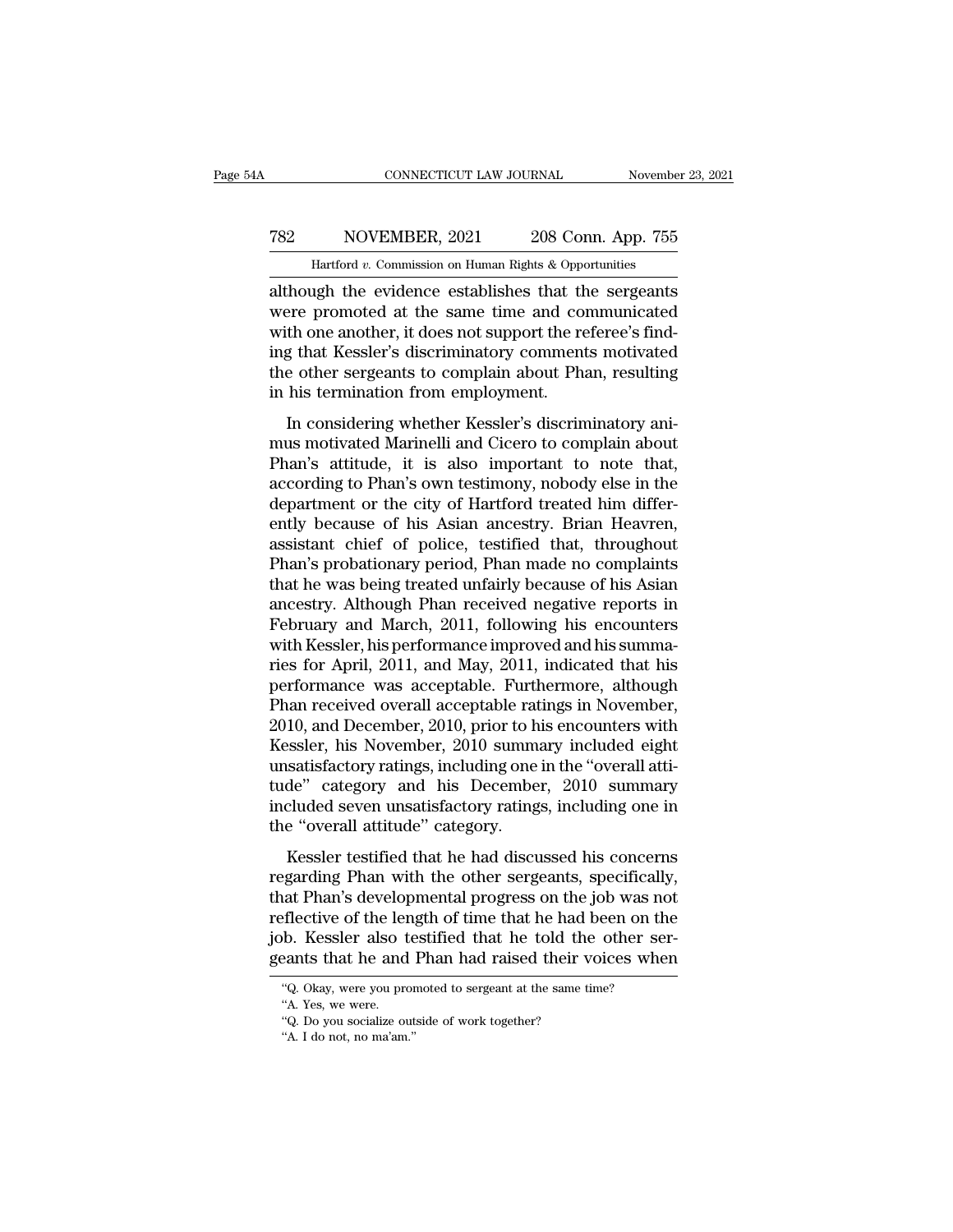November 23, 2021 CONNECTICUT LAW JOURNAL Page 55A<br>
208 Conn. App. 755 NOVEMBER, 2021 783<br>
Hartford *v*. Commission on Human Rights & Opportunities<br>
speaking with one another and that "things got heated." speaking with one another and that ''things got heated.'<br>
Speaking with one another and that ''things got heated.''<br>
Speaking with one another and that ''things got heated.''<br>
Kessler also discussed the situation with Yerg 208 Conn. App. 755 NOVEMBER, 2021 783<br>
Hartford v. Commission on Human Rights & Opportunities<br>
speaking with one another and that "things got heated."<br>
Kessler also discussed the situation with Yergeau, who<br>
was Phan's imm 208 Conn. App. 755 NOVEMBER, 2021 783<br>
Hartford v. Commission on Human Rights & Opportunities<br>
speaking with one another and that "things got heated."<br>
Kessler also discussed the situation with Yergeau, who<br>
was Phan's im 208 Conn. App. 755 NOVEMBER, 2021 783<br>
Hartford v. Commission on Human Rights & Opportunities<br>
speaking with one another and that "things got heated."<br>
Kessler also discussed the situation with Yergeau, who<br>
was Phan's imm Hartford v. Commission on Human Rights & Opportunities<br>
speaking with one another and that "things got heated."<br>
Kessler also discussed the situation with Yergeau, who<br>
was Phan's immediate supervisor at the time. See foot Hartford v. Commission on Human Rights & Opportunities<br>
speaking with one another and that "things got heated."<br>
Kessler also discussed the situation with Yergeau, who<br>
was Phan's immediate supervisor at the time. See foo speaking with one another and that "things got heated."<br>Kessler also discussed the situation with Yergeau, who<br>was Phan's immediate supervisor at the time. See foot-<br>note 3 of this opinion. Although Kessler may have spo-<br>k Kessler also discussed the situation with Yergeau, who<br>was Phan's immediate supervisor at the time. See foot-<br>note 3 of this opinion. Although Kessler may have spo-<br>ken to Yergeau about Phan at some point, Yergeau<br>testifie was Phan's immediate supervisor at the time. See foot-<br>note 3 of this opinion. Although Kessler may have spo-<br>ken to Yergeau about Phan at some point, Yergeau<br>testified that he did not recall any specific conversa-<br>tions. note 3 of this opinion. Although Kessler may have spoken to Yergeau about Phan at some point, Yergeau testified that he did not recall any specific conversations. Yergeau further testified that Kessler did not encourage hi ken to Yergeau about Phan at some point, Yergeau<br>testified that he did not recall any specific conversa-<br>tions. Yergeau further testified that Kessler did not<br>encourage him to judge Phan more harshly because of<br>the inciden testified that he did not recall any specific conversa-<br>tions. Yergeau further testified that Kessler did not<br>encourage him to judge Phan more harshly because of<br>the incidents with Kessler and stated that Kessler "has<br>no i tions. Yergeau further testified that Kessler did not<br>encourage him to judge Phan more harshly because of<br>the incidents with Kessler and stated that Kessler "has<br>no influence on how I read people" and that he could<br>"make u encourage him to judge Phan more harshly because of<br>the incidents with Kessler and stated that Kessler "has<br>no influence on how I read people" and that he could<br>"make up his own mind." Rousseau, who was involved<br>in the inv the incidents with Kessler and stated that Kessler "has<br>no influence on how I read people" and that he could<br>"make up his own mind." Rousseau, who was involved<br>in the investigation of the missing hat piece, testified<br>that no influence on how I read people" and that he could<br>"make up his own mind." Rousseau, who was involved<br>in the investigation of the missing hat piece, testified<br>that he had no contact with Kessler regarding Phan.<br>Marinelli "make up his own mind." Rousseau, who was involved<br>in the investigation of the missing hat piece, testified<br>that he had no contact with Kessler regarding Phan.<br>Marinelli, who gave Phan unsatisfactory ratings in Feb-<br>ruary, in the investigation of the missing hat piece, testified<br>that he had no contact with Kessler regarding Phan.<br>Marinelli, who gave Phan unsatisfactory ratings in Feb-<br>ruary, 2011, testified that he did not recall a disagreethat he had no contact with Kessler regarding Phan.<br>Marinelli, who gave Phan unsatisfactory ratings in February, 2011, testified that he did not recall a disagreement between Kessler and Phan over a warrant report.<br>He furt Marinelli, who gave Phan unsatisfactory randy, 2011, testified that he did not recal<br>ment between Kessler and Phan over a wa<br>He further testified that the unsatisfactory<br>he gave to Phan were based on his own<br>and that Kessl Example 19 and the distribution of the mass of the test of the test of the test of the test of than over a warrant report.<br>
Example 19 and that the unsatisfactory ratings that<br>
gave to Phan were based on his own observatio negative comments regarding that the unsatisfactory ratings that<br>he gave to Phan were based on his own observations<br>and that Kessler never made disparaging remarks about<br>Phan in an effort to terminate Phan.<br>Cicero, Phan's

The farater testance and the disturbations, the gave to Phan were based on his own observations<br>and that Kessler never made disparaging remarks about<br>Phan in an effort to terminate Phan.<br>Cicero, Phan's immediate patrol sup the gave to Than were based on his own observations<br>and that Kessler never made disparaging remarks about<br>Phan in an effort to terminate Phan.<br>Cicero, Phan's immediate patrol supervisor, made<br>negative comments regarding Ph Phan in an effort to terminate displanging remarks associated than in an effort to terminate Phan.<br>
Cicero, Phan's immediate patrol supervisor, made<br>
negative comments regarding Phan's performance in<br>
his February 4, 2011 Cicero, Phan's immediate patrol supervisor, made<br>negative comments regarding Phan's performance in<br>his February 4, 2011 daily observation report. Cicero<br>testified that he prepared this report based on his own<br>observations Cicero, Phan's immediate patrol supervisor, made<br>negative comments regarding Phan's performance in<br>his February 4, 2011 daily observation report. Cicero<br>testified that he prepared this report based on his own<br>observations negative comments regarding Phan's performance in<br>his February 4, 2011 daily observation report. Cicero<br>testified that he prepared this report based on his own<br>observations of Phan and that it had nothing to do with<br>Kessle his February 4, 2011 daily observation report. Cicero<br>testified that he prepared this report based on his own<br>observations of Phan and that it had nothing to do with<br>Kessler. He testified that he did not have any discussio testified that he prepared this report based on his own<br>observations of Phan and that it had nothing to do with<br>Kessler. He testified that he did not have any discussions<br>with Kessler about conversations between Kessler an observations of Phan and that it had nothing to do with<br>Kessler. He testified that he did not have any discussions<br>with Kessler about conversations between Kessler and<br>Phan. Cicero further testified that Kessler did not te Kessler. He testified that he did not have any discussions<br>with Kessler about conversations between Kessler and<br>Phan. Cicero further testified that Kessler did not tell<br>him that he did not want Phan working for the departwith Kessler about conversations between Kessler and<br>Phan. Cicero further testified that Kessler did not tell<br>him that he did not want Phan working for the depart-<br>ment, nor did he indicate that he had any type of animos-<br> Phan. Cicero further testified that Kessler did not tell<br>him that he did not want Phan working for the depart-<br>ment, nor did he indicate that he had any type of animos-<br>ity toward Phan. Cacioli, who wrote the memorandum<br>to him that he did not want Phan working for the depart-<br>ment, nor did he indicate that he had any type of animos-<br>ity toward Phan. Cacioli, who wrote the memorandum<br>to Bernier based on his review of Phan's daily observa-<br>tio ment, nor did he indicate that he had any type of animosity toward Phan. Cacioli, who wrote the memorandum to Bernier based on his review of Phan's daily observation reports, testified that Kessler did not influence his vi ity toward Phan. Cacioli, who wrote the memorandum<br>to Bernier based on his review of Phan's daily observa-<br>tion reports, testified that Kessler did not influence his<br>view regarding Phan and that there were no concerns<br>that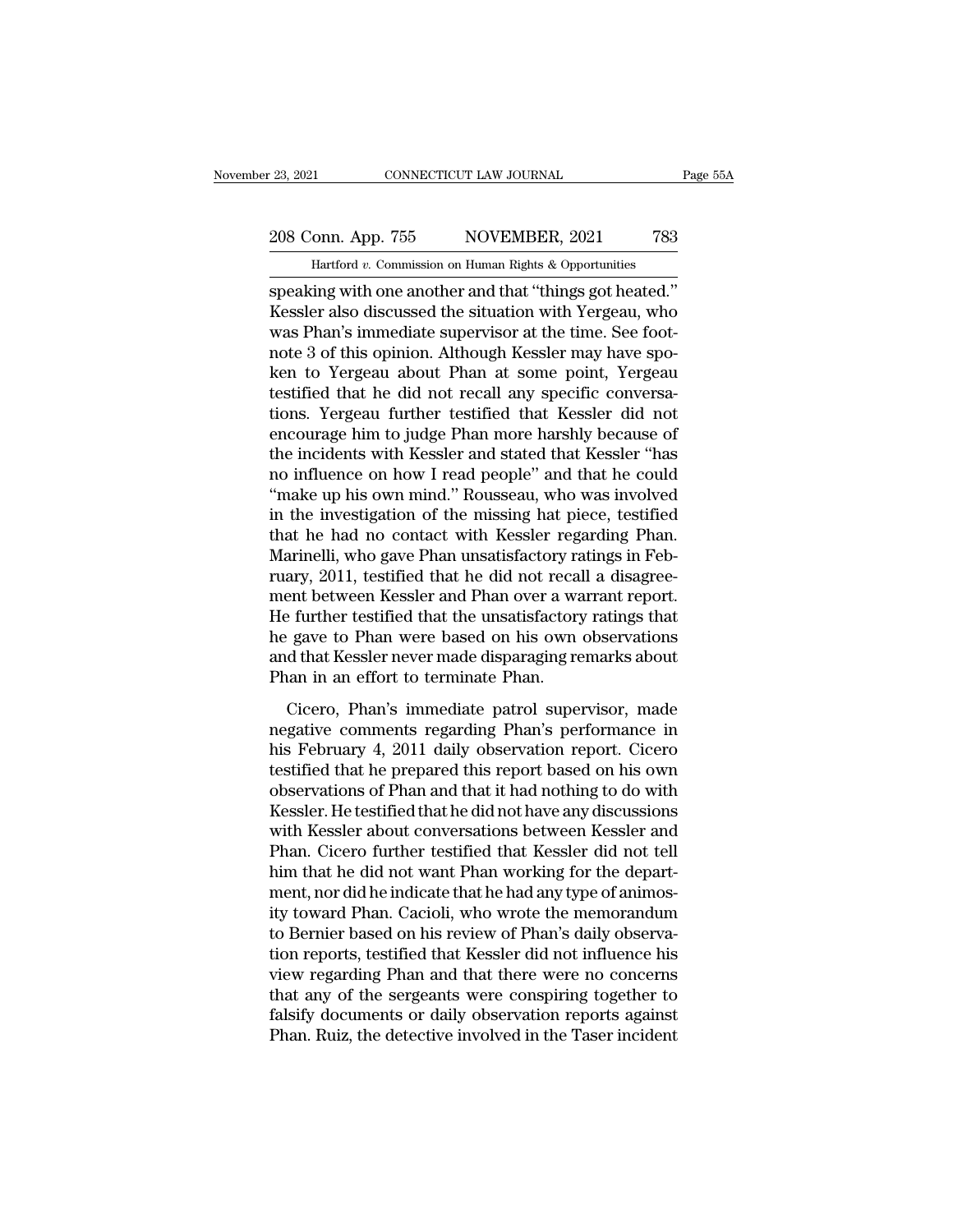## CONNECTICUT LAW JOURNAL November 23, 2021<br>
784 NOVEMBER, 2021 208 Conn. App. 755<br>
Hartford v. Commission on Human Rights & Opportunities CONNECTICUT LAW JOURNAL November 23, 2021<br>
T84 NOVEMBER, 2021 208 Conn. App. 755<br>
Hartford *v.* Commission on Human Rights & Opportunities<br>
on June 4, 2011, testified that, prior to that date, he had

CONNECTICUT LAW JOURNAL November 23, 2021<br>
784 NOVEMBER, 2021 208 Conn. App. 755<br>
Hartford v. Commission on Human Rights & Opportunities<br>
00 June 4, 2011, testified that, prior to that date, he had<br>
no knowledge that Phan NOVEMBER, 2021 208 Conn. App. 755<br>
Hartford v. Commission on Human Rights & Opportunities<br>
on June 4, 2011, testified that, prior to that date, he had<br>
no knowledge that Phan had a prior incident involving<br>
Kessler. Ruiz f T84 NOVEMBER, 2021 208 Conn. App. 755<br>
Hartford v. Commission on Human Rights & Opportunities<br>
on June 4, 2011, testified that, prior to that date, he had<br>
no knowledge that Phan had a prior incident involving<br>
Kessler. R T84 NOVEMBER, 2021 208 Conn. App. 755<br>
Hartford v. Commission on Human Rights & Opportunities<br>
on June 4, 2011, testified that, prior to that date, he had<br>
no knowledge that Phan had a prior incident involving<br>
Kessler. R Hartford v. Commission on Human Rights & Opportunities<br>
on June 4, 2011, testified that, prior to that date, he had<br>
no knowledge that Phan had a prior incident involving<br>
Kessler. Ruiz further testified that Kessler neve Hartford v. Commission on Human Rights & Opportunities<br>on June 4, 2011, testified that, prior to that date, he had<br>no knowledge that Phan had a prior incident involving<br>Kessler. Ruiz further testified that Kessler never t ment. Solar Final Than Had a prior incluent involving<br>
Sessler. Ruiz further testified that Kessler never talked<br>
him prior to June 4, 2011, regarding Phan and that<br>
one talked to him prior to that date about Phan's<br>
formance or ressier. Kuiz further testined that Ressier hever taked<br>to him prior to June 4, 2011, regarding Phan and that<br>no one talked to him prior to that date about Phan's<br>performance or a desire not to have him in the depart-<br>ment

to finit prior to suffer 4, 2011, regarding I had and that<br>no one talked to him prior to that date about Phan's<br>performance or a desire not to have him in the depart-<br>ment.<br>There is simply no evidence in the record, theref no one taked to finit prior to that date about I hands<br>performance or a desire not to have him in the depart-<br>ment.<br>There is simply no evidence in the record, therefore,<br>to support the referee's conclusion that Kessler inf performance of a desire not to have finit in the department.<br>There is simply no evidence in the record, therefore,<br>to support the referee's conclusion that Kessler influ-<br>enced the city's decision to terminate Phan. To the There is simply no evidence in the record, therefore,<br>to support the referee's conclusion that Kessler influ-<br>enced the city's decision to terminate Phan. To the<br>contrary, the testimony of the officers was consistent<br>regar There is simply no evidence in the record, therefore,<br>to support the referee's conclusion that Kessler influ-<br>enced the city's decision to terminate Phan. To the<br>contrary, the testimony of the officers was consistent<br>regar to support the referee's conclusion that Kessler influ-<br>enced the city's decision to terminate Phan. To the<br>contrary, the testimony of the officers was consistent<br>regarding the fact that Kessler had not influenced them.<br>Fu enced the city's decision to terminate Phan. To the contrary, the testimony of the officers was consistent regarding the fact that Kessler had not influenced them.<br>Furthermore, although we certainly agree that Kessler's co contrary, the testimony of the officers was consistent<br>regarding the fact that Kessler had not influenced them.<br>Furthermore, although we certainly agree that Kessler's<br>comments were despicable, neither Kessler nor the<br>othe regarding the fact that Kessler had not influenced them.<br>Furthermore, although we certainly agree that Kessler's<br>comments were despicable, neither Kessler nor the<br>other officers referenced in this opinion were decision<br>mak Furthermore, although we certainly agree that Kessler's<br>comments were despicable, neither Kessler nor the<br>other officers referenced in this opinion were decision<br>makers with regard to the decision to terminate Phan.<br>Bergen comments were despicable, neither Kessler nor the<br>other officers referenced in this opinion were decision<br>makers with regard to the decision to terminate Phan.<br>Bergenholtz testified that he prepared the report that<br>was use other officers referenced in this opinion were decision<br>makers with regard to the decision to terminate Phan.<br>Bergenholtz testified that he prepared the report that<br>was used for the decision to terminate Phan. Bergen-<br>holt makers with regard to the decision to terminate Phan.<br>Bergenholtz testified that he prepared the report that<br>was used for the decision to terminate Phan. Bergen-<br>holtz also testified that he and Kessler are not friends<br>and Bergenholtz testified that he prepared the report that<br>was used for the decision to terminate Phan. Bergen-<br>holtz also testified that he and Kessler are not friends<br>and that Kessler never told him that he wanted disciplinwas used for the decision to terminate Phan. Bergen-<br>holtz also testified that he and Kessler are not friends<br>and that Kessler never told him that he wanted disciplin-<br>ary action taken against Phan. Bergenholtz testified t holtz also testified that he and Kessler are not friends<br>and that Kessler never told him that he wanted disciplin-<br>ary action taken against Phan. Bergenholtz testified that<br>his memorandum was given to the chief of police, and that Kessler never told him that he wanted disciplinary action taken against Phan. Bergenholtz testified that<br>his memorandum was given to the chief of police, but<br>he did not make a recommendation regarding whether<br>to t ary action taken against Phan. Bergenholtz testified that<br>his memorandum was given to the chief of police, but<br>he did not make a recommendation regarding whether<br>to terminate Phan. Heavren testified that the chief of<br>polic his memorandum was given to the chief of police, but<br>he did not make a recommendation regarding whether<br>to terminate Phan. Heavren testified that the chief of<br>police makes the decision to terminate an employee on<br>behalf of he did not make a recommendation regarding whether<br>to terminate Phan. Heavren testified that the chief of<br>police makes the decision to terminate an employee on<br>behalf of the department, but the director of human<br>resources to terminate Phan. Heavren testified that the chief of police makes the decision to terminate an employee on behalf of the department, but the director of human resources must concur with that action. Once a decision is ma police makes the decision to terminate an employee on<br>behalf of the department, but the director of human<br>resources must concur with that action. Once a decision<br>is made by the chief of police, it is sent to the director<br>o behalf of the department, but the director<br>resources must concur with that action. Once is<br>made by the chief of police, it is sent to th<br>of human resources for his final concurrence<br>those signatures are obtained, an employ sources must concur with that action. Once a decision<br>made by the chief of police, it is sent to the director<br>human resources for his final concurrence and, once<br>ose signatures are obtained, an employee can be sepa-<br>ted fr is made by the chief of poince, it is sent to the direction<br>of human resources for his final concurrence and, once<br>those signatures are obtained, an employee can be sepa-<br>rated from their probationary period. Roberts, the

or numan resources for his final concurrence and, once<br>those signatures are obtained, an employee can be sepa-<br>rated from their probationary period. Roberts, the chief<br>of police, did not testify at the hearing.<br>As stated e factor and their probationary period. Roberts, the chief<br>of police, did not testify at the hearing.<br>As stated earlier in this opinion, "[a]]though disbelief<br>of an employer's explanation for an adverse employ-<br>ment action, rated from their probationary period. Roberts, the chief<br>of police, did not testify at the hearing.<br>As stated earlier in this opinion, "[a]lthough disbelief<br>of an employer's explanation for an adverse employ-<br>ment action,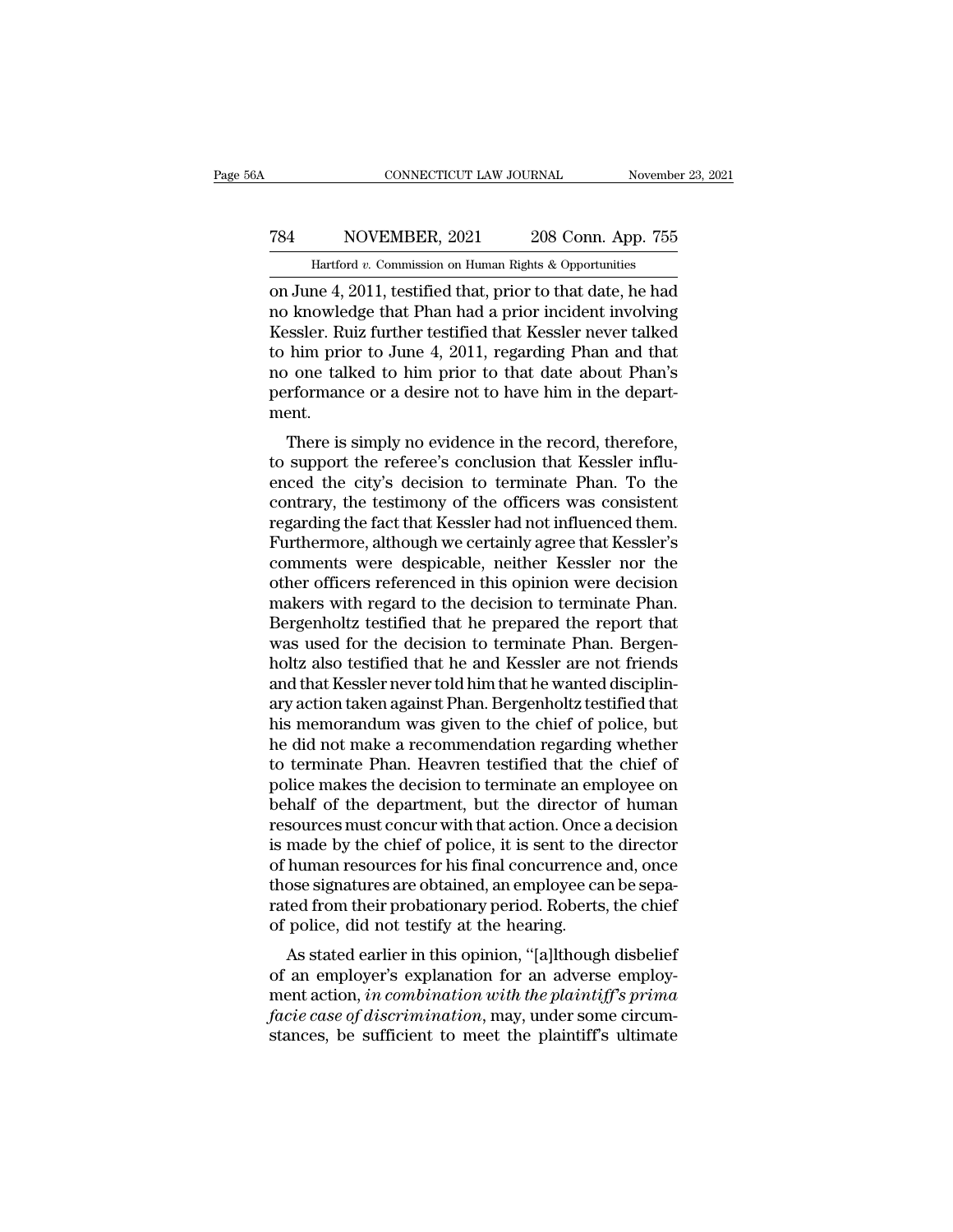November 23, 2021 CONNECTICUT LAW JOURNAL Page 57A<br>
208 Conn. App. 755 NOVEMBER, 2021 785<br>
Hartford *v*. Commission on Human Rights & Opportunities<br>
burden of proving intentional discrimination . . . disburden of proving intentional discrimination . . . displacit of the employer's evidence is not sufficient to extend the employer's evidence is not sufficient to extend the employer's evidence is not sufficient to extend th 208 Conn. App. 755 NOVEMBER, 2021 785<br>
Hartford v. Commission on Human Rights & Opportunities<br>
burden of proving intentional discrimination . . . dis-<br>
belief of the employer's evidence is not sufficient to<br>
establish a pr 208 Conn. App. 755 NOVEMBER, 2021 785<br>
Hartford v. Commission on Human Rights & Opportunities<br>
burden of proving intentional discrimination  $\dots$  dis-<br>
belief of the employer's evidence is not sufficient to<br>
establish a pr 208 Conn. App. 755 NOVEMBER, 2021 785<br>
Hartford v. Commission on Human Rights & Opportunities<br>
burden of proving intentional discrimination . . . dis-<br>
belief of the employer's evidence is not sufficient to<br>
establish a p belief of the employer's evidence is not sufficient to establish a prima facie case of discrimination in the first instance. . . . In the absence of any affirmative evidence of a causal connection between [the supervisor' Hartford v. Commission on Human Rights & Opportunities<br>
burden of proving intentional discrimination  $\ldots$  dis-<br>
belief of the employer's evidence is not sufficient to<br>
establish a prima facie case of discrimination in th burden of proving intentional discrimination  $\ldots$  dis-<br>belief of the employer's evidence is not sufficient to<br>establish a prima facie case of discrimination in the<br>first instance.  $\ldots$  . In the absence of any affirmativ belief of the employer's evidence is not sufficient to<br>establish a prima facie case of discrimination in the<br>first instance.... In the absence of any affirmative<br>evidence of a causal connection between [the supervi-<br>sor's establish a prima facie case of discrimination in the<br>first instance.... In the absence of any affirmative<br>evidence of a causal connection between [the supervi-<br>sor's] discriminatory animus toward the plaintiff and<br>the de first instance. . . . In the absence of any affirmative<br>evidence of a causal connection between [the supervi-<br>sor's] discriminatory animus toward the plaintiff and<br>the defendant's termination of her employment, no<br>inferenc evidence of a causal connection between [the supervisor's] discriminatory animus toward the plaintiff and<br>the defendant's termination of her employment, no<br>inference of the defendant's discriminatory intent can<br>be made." ( sor's] discriminatory animus toward the plaintiff and<br>the defendant's termination of her employment, no<br>inference of the defendant's discriminatory intent can<br>be made." (Citations omitted; emphasis in original;<br>internal qu the defendant's termination of her employment, no<br>inference of the defendant's discriminatory intent can<br>be made." (Citations omitted; emphasis in original;<br>internal quotation marks omitted.) *Feliciano* v. Auto-<br>zone, Inc inference of the defendant's discriminatory intent can<br>be made." (Citations omitted; emphasis in original;<br>internal quotation marks omitted.) *Feliciano* v. Auto-<br>zone, Inc., supra, 316 Conn. 79–80. The referee in this<br>cas be made." (Citations omitted; emphatement internal quotation marks omitted.) Feature, Inc., supra, 316 Conn. 79–80. The case was certainly free to disbelieve the police officers; she could not, how opposite of the officers na quotation marks officient. *Peticumo v. Auto-*<br> *ne, Inc.*, supra, 316 Conn. 79–80. The referee in this<br>
se was certainly free to disbelieve the testimony of<br>
e police officers; she could not, however, infer the<br>
posite some,  $m$ ., supra, 510 Comit. 79–60. The referee in this<br>case was certainly free to disbelieve the testimony of<br>the police officers; she could not, however, infer the<br>opposite of the officers' testimony solely from her di

case was certainly free to ulsoeneve the testimoly of<br>the police officers; she could not, however, infer the<br>opposite of the officers' testimony solely from her disbe-<br>lief of that testimony. See id., 80.<br>On the basis of o the police of the officers' testimony solely from her disbe-<br>lief of that testimony. See id., 80.<br>On the basis of our review of the record, we agree<br>with the city that there was not substantial evidence<br>in the record to su opposite of the officers testimoly solery from her dispe-<br>lief of that testimony. See id., 80.<br>On the basis of our review of the record, we agree<br>with the city that there was not substantial evidence<br>in the record to suppo for the basis of our review of the record, we agree<br>with the city that there was not substantial evidence<br>in the record to support a finding of a causal connection<br>between Kessler's remarks and the city's decision to<br>termi On the basis of our review of the record, we agree<br>with the city that there was not substantial evidence<br>in the record to support a finding of a causal connection<br>between Kessler's remarks and the city's decision to<br>termin with the city that there was not substantial evidence<br>in the record to support a finding of a causal connection<br>between Kessler's remarks and the city's decision to<br>terminate Phan from employment. The trial court, there-<br>f in the record to support a finding of a causal connection<br>between Kessler's remarks and the city's decision to<br>terminate Phan from employment. The trial court, there-<br>fore, improperly held that there was substantial evi-<br>d between Kessler's remarks and the city's determinate Phan from employment. The trial cotore, improperly held that there was substadence that Phan's termination from employm under circumstances that give rise to an infedisc miniate Frian Hohrenproyment. The trial court, there-<br>re, improperly held that there was substantial evi-<br>nce that Phan's termination from employment arose<br>der circumstances that give rise to an inference of<br>scrimination, Fore, improperly field that there was substantial evidence that Phan's termination from employment arose<br>under circumstances that give rise to an inference of<br>discrimination; a requirement for establishing a prima<br>facie ca

dence that I han's termination from employment arose<br>under circumstances that give rise to an inference of<br>discrimination; a requirement for establishing a prima<br>facie case of discrimination. See id., 73.<br>Moreover, even if discrimination; a requirement for establishing a prima<br>facie case of discrimination. See id., 73.<br>Moreover, even if Phan had established a prima facie<br>case of discrimination, the evidence in the record does<br>not support the reasons for Phan's requirement for establishing a primal<br>facie case of discrimination. See id., 73.<br>Moreover, even if Phan had established a prima facie<br>case of discrimination, the evidence in the record does<br>not support t racte case or discrimination. See id., 75.<br>
Moreover, even if Phan had established a prima facie<br>
case of discrimination, the evidence in the record does<br>
not support the referee's conclusion, as affirmed by<br>
the trial cou Moreover, even if Phan had established a prima facie<br>case of discrimination, the evidence in the record does<br>not support the referee's conclusion, as affirmed by<br>the trial court, that the legitimate, nondiscriminatory<br>reas case of discrimination, the evidence in the record does<br>not support the referee's conclusion, as affirmed by<br>the trial court, that the legitimate, nondiscriminatory<br>reasons for Phan's termination set forth by the city were not support the referee's conclusion, as affirmed by<br>the trial court, that the legitimate, nondiscriminatory<br>reasons for Phan's termination set forth by the city were<br>pretextual. Bergenholtz' June 16, 2011 memorandum to<br>Ro the trial court, that the legitimate, nondiscriminatory<br>reasons for Phan's termination set forth by the city were<br>pretextual. Bergenholtz' June 16, 2011 memorandum to<br>Roberts indicates that Phan "was found to have been<br>les reasons for Phan's termination set forth by the city were<br>pretextual. Bergenholtz' June 16, 2011 memorandum to<br>Roberts indicates that Phan "was found to have been<br>less than truthful" with several supervisors and had<br>"demon pretextual. Bergenholtz' June 16, 2011 memorandum to<br>Roberts indicates that Phan "was found to have been<br>less than truthful" with several supervisors and had<br>"demonstrated a poor attitude and an unprofessional<br>demeanor" wh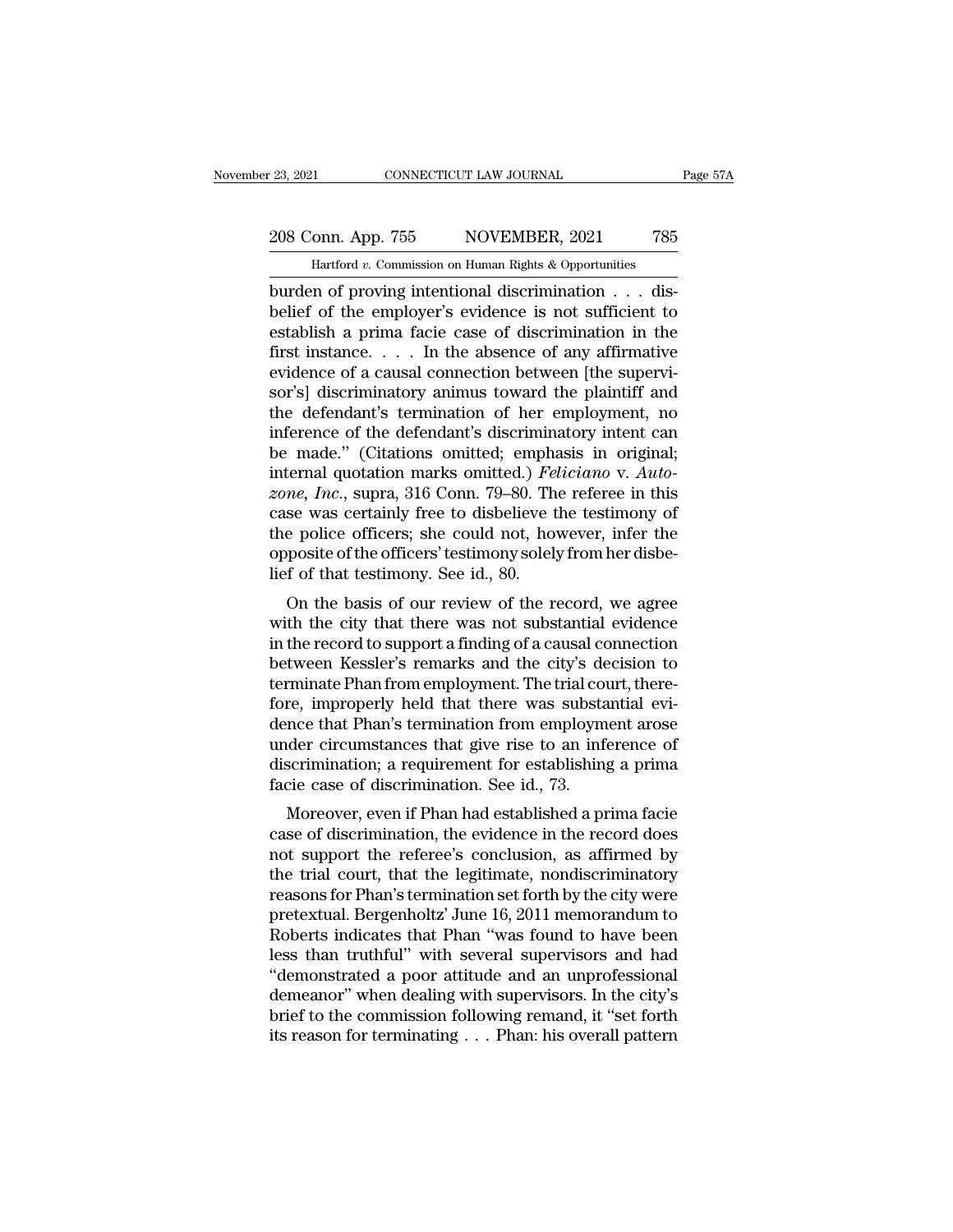## CONNECTICUT LAW JOURNAL November 23, 2021<br>
786 NOVEMBER, 2021 208 Conn. App. 755<br>
Hartford v. Commission on Human Rights & Opportunities CONNECTICUT LAW JOURNAL November 23, 2021<br>
Tasks MOVEMBER, 2021 208 Conn. App. 755<br>
Hartford *v.* Commission on Human Rights & Opportunities<br>
of poor performance, as well as three incidents: (1)

CONNECTICUT LAW JOURNAL November 23, 2021<br>
786 NOVEMBER, 2021 208 Conn. App. 755<br>
Hartford v. Commission on Human Rights & Opportunities<br>
of poor performance, as well as three incidents: (1)<br>
lying in an official police re 1986 NOVEMBER, 2021 208 Conn. App. 755<br>
Hartford v. Commission on Human Rights & Opportunities<br>
of poor performance, as well as three incidents: (1)<br>
lying in an official police report about having his lost<br>
hat and hat pi 786 NOVEMBER, 2021 208 Conn. App. 755<br>
Hartford v. Commission on Human Rights & Opportunities<br>
of poor performance, as well as three incidents: (1)<br>
lying in an official police report about having his lost<br>
hat and hat pi 786 NOVEMBER, 2021 208 Conn. App. 755<br>
Hartford v. Commission on Human Rights & Opportunities<br>
of poor performance, as well as three incidents: (1)<br>
lying in an official police report about having his lost<br>
hat and hat pi Hartford v. Commission on Hur<br>
of poor performance, as we<br>
lying in an official police rep<br>
hat and hat piece; (2) conces<br>
[r]eports; and (3) being unt<br>
about a Taser incident."<br>
"Once the employer produc poor performance, as well as three incidents:  $(1)$ <br>
ng in an official police report about having his lost<br>
t and hat piece;  $(2)$  concealing [d]aily [o]bservation<br>
eports; and  $(3)$  being untruthful when questioned<br>
out or poor performance, as wen as three incidents. (1)<br>lying in an official police report about having his lost<br>hat and hat piece; (2) concealing [d]aily [o]bservation<br>[r]eports; and (3) being untruthful when questioned<br>about

fying in an official points report about having fits fost<br>hat and hat piece; (2) concealing [d]aily [o]bservation<br>[r]eports; and (3) being untruthful when questioned<br>about a Taser incident."<br>"Once the employer produces le Fracture and Hat plece, (2) concealing [u]any [o]bservation<br>
[r]eports; and (3) being untruthful when questioned<br>
about a Taser incident."<br>
"Once the employer produces legitimate, nondiscrim-<br>
inatory reasons for its adve preports, and (3) being untrurnul when questioned<br>about a Taser incident."<br>"Once the employer produces legitimate, nondiscrim-<br>inatory reasons for its adverse employment action, the<br>[employee] then must prove, by a prepond about a Taser incluent.<br>
"Once the employer produces legitimate, nondiscriminatory reasons for its adverse employment action, the<br>
[employee] then must prove, by a preponderance of the<br>
evidence, that the employer intentio "Once the employer produces legitimate, nondiscriminatory reasons for its adverse employment action, the [employee] then must prove, by a preponderance of the evidence, that the employer intentionally discriminated agains inatory reasons for its adverse employment action, the [employee] then must prove, by a preponderance of the evidence, that the employer intentionally discriminated against him." *Board of Education v. Commission on Human* [employee] then must prove, by a preponderance of the evidence, that the employer intentionally discriminated against him." *Board of Education v. Commission on Human Rights & Opportunities*, supra, 266 Conn. 506. "The em evidence, that the employer intentionally discriminated<br>against him." *Board of Education v. Commission on*<br>*Human Rights & Opportunities*, supra, 266 Conn. 506.<br>"The employee . . . must demonstrate that the reason<br>proffer against him." *Board of Education* v. *Commission on*<br>*Human Rights & Opportunities*, supra, 266 Conn. 506.<br>"The employee . . . must demonstrate that the reason<br>proffered by the employer is merely a pretext and that<br>the de Human Rights & Opportunities, supra, 266 Conn. 506.<br>
"The employee . . . must demonstrate that the reason<br>
proffered by the employer is merely a pretext and that<br>
the decision actually was motivated by illegal discrimi-<br> "The employee . . . must demonstrate that the reason proffered by the employer is merely a pretext and that the decision actually was motivated by illegal discriminatory bias." (Internal quotation marks omitted.)  $Alva$ -rez proffered by the employer is merely a pretext and that<br>the decision actually was motivated by illegal discrimi-<br>natory bias." (Internal quotation marks omitted.)  $Alva$ <br>rez v. Middletown, 192 Conn. App. 606, 613, 218 A.3d<br>1 the decision actually was motivated by illegal discriminatory bias." (Internal quotation marks omitted.) *Alva-*<br>rez v. *Middletown*, 192 Conn. App. 606, 613, 218 A.3d<br>124, cert. denied, 333 Conn. 936, 218 A.3d 594 (2019) natory bias." (Internal quotation marks omitted.)  $Alva$ <br>rez v. Middletown, 192 Conn. App. 606, 613, 218 A.3d<br>124, cert. denied, 333 Conn. 936, 218 A.3d 594 (2019).<br>"Upon the [employer's] articulation of  $\dots$  a non-dis-<br>cri rez v. Middletown, 192 Conn. App. 606, 613<br>124, cert. denied, 333 Conn. 936, 218 A.3d 5<br>"Upon the [employer's] articulation of  $\dots$ <br>criminatory reason for the employment actio<br>sumption of discrimination arising with the<br>m For the properties and the reasonship of the present case does not support the pre-<br>mption of discrimination arising with the establish-<br>ent of the prima facie case drops from the picture."<br>thermal quotation marks omitted criminatory reason for the employment action, the pre-<br>sumption of discrimination arising with the establish-<br>ment of the prima facie case drops from the picture."<br>(Internal quotation marks omitted.) Id.<br>The record in the

Entimatory reason for the employment action, the pre-<br>sumption of discrimination arising with the establish-<br>ment of the prima facie case drops from the picture."<br>(Internal quotation marks omitted.) Id.<br>The record in the p sumption of discrimination arising with the establishment of the prima facie case drops from the picture."<br>(Internal quotation marks omitted.) Id.<br>The record in the present case does not support the<br>conclusion that the rea (Internal quotation marks omitted.) Id.<br>
The record in the present case does not support the<br>
conclusion that the reasons given for Phan's termina-<br>
tion were a pretext and that the decision was motivated<br>
by illegal discr The record in the present case does not support the<br>conclusion that the reasons given for Phan's termina-<br>tion were a pretext and that the decision was motivated<br>by illegal discriminatory bias. As stated earlier in this<br>op The record in the present case does not support the conclusion that the reasons given for Phan's termination were a pretext and that the decision was motivated by illegal discriminatory bias. As stated earlier in this opin conclusion that the reasons given for Phan's termination were a pretext and that the decision was motivated<br>by illegal discriminatory bias. As stated earlier in this<br>opinion, Phan testified that, other than Kessler, nobody tion were a pretext and that the decision was motivated<br>by illegal discriminatory bias. As stated earlier in this<br>opinion, Phan testified that, other than Kessler, nobody<br>else in the department or the city of Hartford trea by illegal discriminatory bias. As stated earlier in this<br>opinion, Phan testified that, other than Kessler, nobody<br>else in the department or the city of Hartford treated<br>him differently because of his Asian ancestry. Kessl opinion, Phan testified that, other than Kessler, nobody<br>else in the department or the city of Hartford treated<br>him differently because of his Asian ancestry. Kessler<br>was not one of Phan's field training officers, and he<br>h else in the department or the city of Hartford treated<br>him differently because of his Asian ancestry. Kessler<br>was not one of Phan's field training officers, and he<br>had no role in the decision to terminate Phan. Further,<br>Ke him differently because of his Asian ancestry. Kessler<br>was not one of Phan's field training officers, and he<br>had no role in the decision to terminate Phan. Further,<br>Kessler's February 14, 2011 memorandum regarding<br>Phan did was not one of Phan's field training officers, and he<br>had no role in the decision to terminate Phan. Further,<br>Kessler's February 14, 2011 memorandum regarding<br>Phan did not recommend that Phan be terminated from<br>employment; had no role in the decision to terminate Phan. Further,<br>Kessler's February 14, 2011 memorandum regarding<br>Phan did not recommend that Phan be terminated from<br>employment; the memorandum, rather, "recom-<br>mend[ed] that . . . [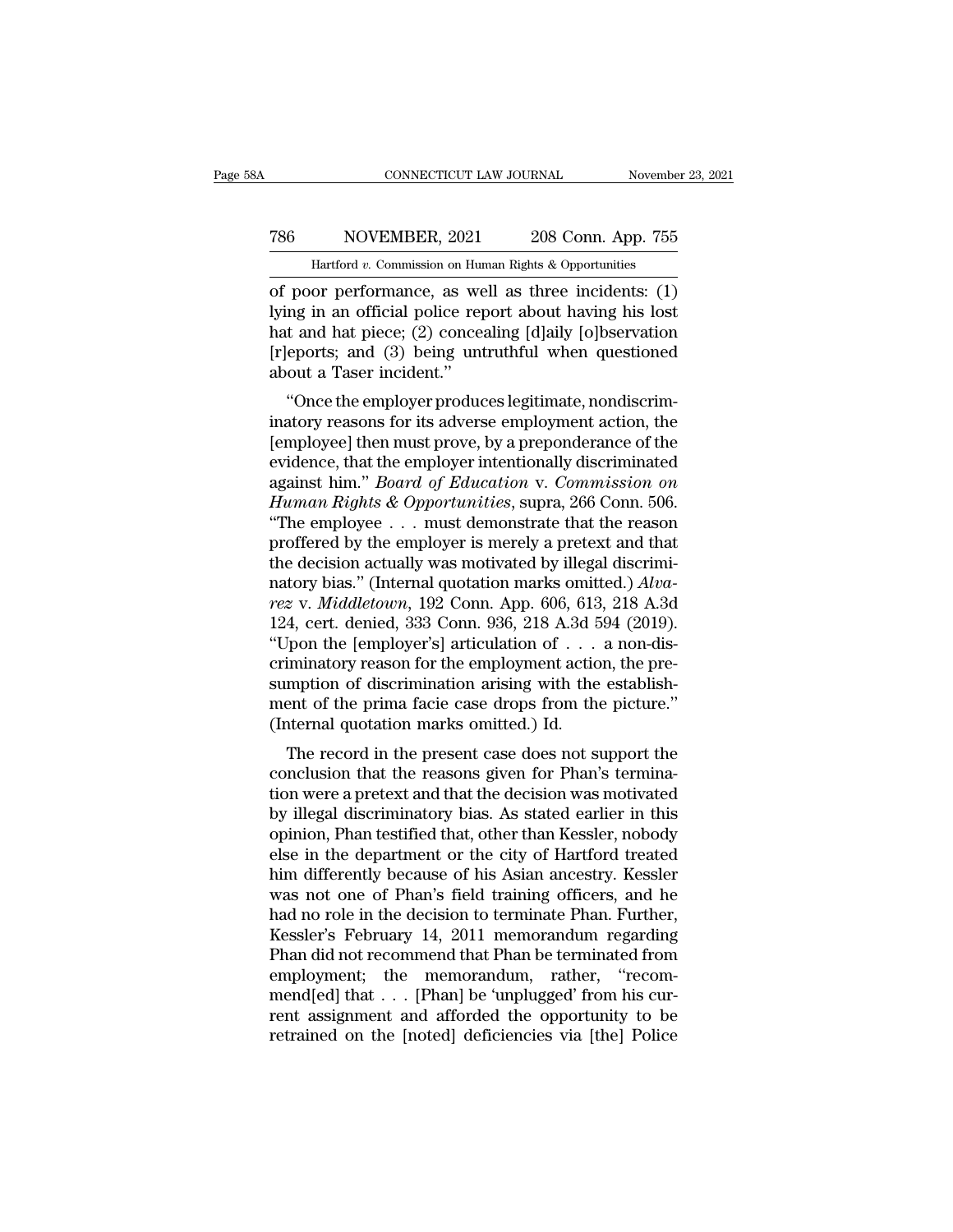23, 2021 CONNECTICUT LAW JOURNAL Page 59A<br>208 Conn. App. 755 NOVEMBER, 2021 787<br>Hartford v. Commission on Human Rights & Opportunities November 23, 2021 CONNECTICUT LAW JOURNAL Page 59A<br>
208 Conn. App. 755 NOVEMBER, 2021 787<br>
Hartford *v*. Commission on Human Rights & Opportunities

Page 59A<br>
208 Conn. App. 755 NOVEMBER, 2021 787<br>
Hartford v. Commission on Human Rights & Opportunities<br>
Academy. Additionally . . . [Phan] should be afforded<br>
retraining in supervisor/subordinate relationships." 208 Conn. App. 755 NOVEMBER, 2021 787<br>
Hartford v. Commission on Human Rights & Opportunities<br>
Academy. Additionally . . . [Phan] should be afforded<br>
retraining in supervisor/subordinate relationships."<br>
The issues regardi

8 Conn. App. 755 NOVEMBER, 2021 787<br>
Hartford v. Commission on Human Rights & Opportunities<br>
cademy. Additionally . . . [Phan] should be afforded<br>
training in supervisor/subordinate relationships."<br>
The issues regarding Ph 208 Conn. App. 755 NOVEMBER, 2021 787<br>
Hartford v. Commission on Human Rights & Opportunities<br>
Academy. Additionally . . . [Phan] should be afforded<br>
retraining in supervisor/subordinate relationships."<br>
The issues regard Hartford v. Commission on Human Rights & Opportunities<br>
Academy. Additionally . . . . [Phan] should be afforded<br>
retraining in supervisor/subordinate relationships."<br>
The issues regarding Phan's truthfulness and unpro-<br>
f Academy. Additionally . . . [Phan] should be afforded<br>retraining in supervisor/subordinate relationships."<br>The issues regarding Phan's truthfulness and unpro-<br>fessional demeanor were documented in contempora-<br>neous daily o retraining in supervisor/subordinate relationships."<br>The issues regarding Phan's truthfulness and unpro-<br>fessional demeanor were documented in contempora-<br>neous daily observation reports and memoranda, some<br>of which occur The issues regarding Phan's truthfulness and unprofessional demeanor were documented in contempora-<br>neous daily observation reports and memoranda, some<br>of which occurred before Kessler made his discrimina-<br>tory remarks and The issues regarding Phan's truthfulness and unprofessional demeanor were documented in contempora-<br>neous daily observation reports and memoranda, some<br>of which occurred before Kessler made his discrimina-<br>tory remarks and fessional demeanor were documented in contempora-<br>neous daily observation reports and memoranda, some<br>of which occurred before Kessler made his discrimina-<br>tory remarks and some of which occurred after Kessler<br>uttered thos neous daily observation reports and memoranda, some<br>of which occurred before Kessler made his discrimina-<br>tory remarks and some of which occurred after Kessler<br>uttered those remarks. In particular, the issue involving<br>Phan of which occurred before Kessler made his discrimina-<br>tory remarks and some of which occurred after Kessler<br>uttered those remarks. In particular, the issue involving<br>Phan's missing hat piece occurred in July, 2010, during<br> tory remarks and some of which occurred after Kessler<br>uttered those remarks. In particular, the issue involving<br>Phan's missing hat piece occurred in July, 2010, during<br>phase two of his field training program. Although Phan uttered those remarks. In particular, the issue involving<br>Phan's missing hat piece occurred in July, 2010, during<br>phase two of his field training program. Although Phan<br>testified that he believed the incident was not inves Phan's missing hat piece occurred in July, 2010, during<br>phase two of his field training program. Although Phan<br>testified that he believed the incident was not investi-<br>gated until February, 2011, because of his encounters<br> phase two of his field training program. Although Phan<br>testified that he believed the incident was not investi-<br>gated until February, 2011, because of his encounters<br>with Kessler, there is no evidence in the record to suptestified that he believed the incident was not investigated until February, 2011, because of his encounters<br>with Kessler, there is no evidence in the record to sup-<br>port Phan's belief. On the contrary, Rousseau, who<br>inves gated until February, 2011, because of his encounters<br>with Kessler, there is no evidence in the record to sup-<br>port Phan's belief. On the contrary, Rousseau, who<br>investigated the missing hat piece, testified that the<br>dela investigated the missing hat piece, testified that the delay in investigating the missing hat piece was due to Phan's deceptive behavior.<sup>23</sup> Furthermore, as stated earlier in this opinion, although Phan received negative delay in investigating the missing hat piece was due<br>to Phan's deceptive behavior.<sup>23</sup> Furthermore, as stated<br>earlier in this opinion, although Phan received negative<br> $\frac{23}{10}$  Rousseau testified that any time an issued

"Q. Okay, but it looks like Officer Phan lost his hat back in July and he<br>ported it to them in August—"A. Correct.<br>"A. Correct.<br>"Q. —based on this. So shouldn't that—this investigation have been done<br>ck in July and August and August—<br>
and August—<br>
and August—<br>
and August.<br>
A. Correct.<br>
and August.<br>
A. You know, I'm confident that [it] would have been done back in July<br>
and August—you know, I think a lot of the blame needs to be on his shoul "A. Correct.<br>
"A. Correct.<br>
"Q. —based on this. So shouldn't that—this investigation have been done<br>
back in July and August?<br>
"A. You know, I'm confident that [it] would have been done back in July<br>
and August—you know, I "Q. —based on this. So shouldn't that—this investigation have been done back in July and August?<br>"A. You know, I'm confident that [it] would have been done back in July and August—you know, I think a lot of the blame need back in July and August?<br>
"A. You know, I'm confident that [it] would have been done back in July<br>
and August—you know, I think a lot of the blame needs to be on his shoulders<br>
because he [misled] supervisors in the depart "A. You know, I'm confident that [it] would have been done back in July  $\Delta$ "A. You know, I'm confident that lot of the blame needs to be on his shoulders cause he [misled] supervisors in the department throughout. And, y and August—you know, I think a lot of the blame needs to be on his shoulders because he [misled] supervisors in the department throughout. And, you know, there was an assumption that an investigation was going, there was a

because he [misled] supervisors in the department throughout. And, you know, there was an assumption that an investigation was going, there was an assumption that he had found his hat piece and the case was closed. "So yea It would have been done way back then. It was chosen was sumption that an investigation was going, there was an assumption that he had found his hat piece and the case was closed. "So yeah, it probably should have been don and assumption that he had found his hat piece and the case was closed.<br>
"So yeah, it probably should have been done way back when he lost it.<br>
Unfortunately, you know, he took measures and steps to deceive a lot of<br>
peopl "So yeah, it probably should have been done way back when he lost it.<br>Unfortunately, you know, he took measures and steps to deceive a lot of<br>people and if he hadn't taken those steps and measures the investigation,<br>I'm co Unfortunately, you know, he took measures and steps to deceive a lot of people and if he hadn't taken those steps and measures the investigation, I'm confident, would have been done way back then. It wasn't brought to my people and if he hadn't taken those steps and measures the investigation, I'm confident, would have been done way back then. It wasn't brought to my attention until February when the sergeant was doing inspection at roll I'm confident, would have been done way back then. It wasn't brought to

to Phan's deceptive behavior.<sup>23</sup> Furthermore, as stated earlier in this opinion, although Phan received negative  $\frac{3}{2}$ Rousseau testified that any time an issued item is lost or stolen there must be an investigation. earlier in this opinion, althoughtly as Rousseau testified that any time an must be an investigation. When asked at lost his hat piece on July 19, 2010, and the February, 2011, Rousseau testified: "Q. Okay, but it looks li <sup>23</sup> Rousseau testified that any time an issued item is lost or stolen there as a investigation. When asked about the delay between when Phan st his hat piece on July 19, 2010, and the investigation into the matter in brua <sup>23</sup> Rousseau testified that any time an issued item<br>must be an investigation. When asked about the dela<br>lost his hat piece on July 19, 2010, and the investiga<br>February, 2011, Rousseau testified:<br>"Q. Okay, but it looks li ust be an investig<br>ts his hat piece of<br>bruary, 2011, Robruary, 2011, Robruary, 2011, Robruary, 2011, Robruary, 2011, Robruary<br>"Q. Correct. "Q. —based on the "A. Correct. Ext his hat piece on July 19, 2010, and the investigation into the matter in<br>
st his hat piece on July 19, 2010, and the investigation into the matter in<br>
"Q. Okay, but it looks like Officer Phan lost his hat back in July

bebruary, 2011, Rousseau testified<br>
"Q. Okay, but it looks like Office<br>
"Q. Okay, but it looks like Office<br>
"A. Correct.<br>
"Q. —based on this. So shouldn't<br>
back in July and August?<br>
"A. You know, I'm confident tha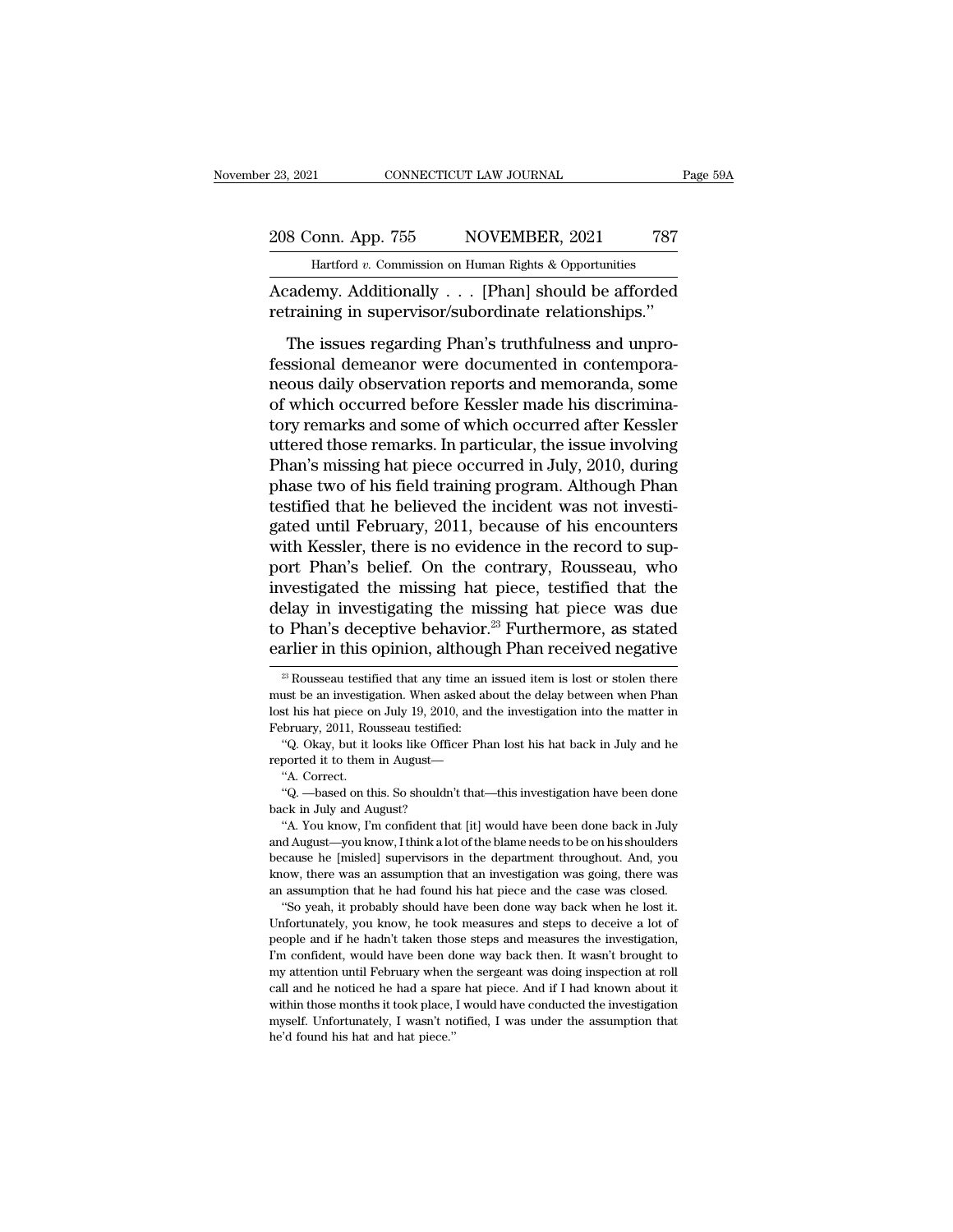#### CONNECTICUT LAW JOURNAL November 23, 2021<br>
788 NOVEMBER, 2021 208 Conn. App. 755<br>
Hartford v. Commission on Human Rights & Opportunities CONNECTICUT LAW JOURNAL November<br>NOVEMBER, 2021 208 Conn. App. 755<br>Hartford *v.* Commission on Human Rights & Opportunities<br>Its in February and March 2011 following his

CONNECTICUT LAW JOURNAL November 23, 2021<br>
788 NOVEMBER, 2021 208 Conn. App. 755<br>
Hartford v. Commission on Human Rights & Opportunities<br>
reports in February and March, 2011, following his<br>
encounters with Kessler, his per FREE MOVEMBER, 2021 208 Conn. App. 755<br>
Hartford v. Commission on Human Rights & Opportunities<br>
reports in February and March, 2011, following his<br>
encounters with Kessler, his performance improved and<br>
his summaries for A FREE THE SURVEY NOVEMBER, 2021 208 Conn. App. 755<br>
Hartford v. Commission on Human Rights & Opportunities<br>
reports in February and March, 2011, following his<br>
encounters with Kessler, his performance improved and<br>
his sum Taxt NOVEMBER, 2021 208 Conn. App. 755<br>
Hartford v. Commission on Human Rights & Opportunities<br>
reports in February and March, 2011, following his<br>
encounters with Kessler, his performance improved and<br>
his summaries for A From Commission on Human Rights & Opportunities<br>
reports in February and March, 2011, following his<br>
encounters with Kessler, his performance improved and<br>
his summaries for April, 2011, and May, 2011, were<br>
acceptable. E Hartford v. Commission on Human Eights & Opportunities<br>reports in February and March, 2011, following his<br>encounters with Kessler, his performance improved and<br>his summaries for April, 2011, and May, 2011, were<br>acceptable. reports in February and March, 2011, following his<br>encounters with Kessler, his performance improved and<br>his summaries for April, 2011, and May, 2011, were<br>acceptable. Even though Phan received overall accept-<br>able ratings encounters with Kessler, his performance improved and<br>his summaries for April, 2011, and May, 2011, were<br>acceptable. Even though Phan received overall accept-<br>able ratings in November, 2010, and December, 2010,<br>prior to hi his summaries for April, 2011, and May, 2011, were<br>acceptable. Even though Phan received overall accept-<br>able ratings in November, 2010, and December, 2010,<br>prior to his encounters with Kessler, his November,<br>2010 summary acceptable. Even though Phan received overall acceptable ratings in November, 2010, and December, 2010, prior to his encounters with Kessler, his November, 2010 summary included eight unsatisfactory ratings, including one gory. for to fils encounters with ressier, fils November,<br>10 summary included eight unsatisfactory ratings,<br>cluding one in the "overall attitude" category, and his<br>ecember, 2010 summary included seven unsatisfac-<br>ry.<br>Finally, th zoro summary included eight unsatisfactory ratings,<br>including one in the "overall attitude" category, and his<br>December, 2010 summary included seven unsatisfac-<br>tory ratings, including one in the "overall attitude" cate-<br>go

metuding one in the "overall attridue" category, and his<br>December, 2010 summary included seven unsatisfac-<br>tory ratings, including one in the "overall attitude" category.<br>Finally, the referee and the trial court noted the becember, 2010 summary included seven unsatistactory ratings, including one in the "overall attitude" category.<br>Finally, the referee and the trial court noted the conflicting testimony regarding whether Phan could have use consistent with Phan's end the trial court noted the conflicting testimony regarding whether Phan could have used his Taser during the incident on June 4, 2011, and the fact that the video footage of the incident was consi Finally, the referee and the trial court noted the con-<br>flicting testimony regarding whether Phan could have<br>used his Taser during the incident on June 4, 2011,<br>and the fact that the video footage of the incident was<br>consi Finally, the referee and the trial court noted the con-<br>flicting testimony regarding whether Phan could have<br>used his Taser during the incident on June 4, 2011,<br>and the fact that the video footage of the incident was<br>consi flicting testimony regarding whether Phan could have<br>used his Taser during the incident on June 4, 2011,<br>and the fact that the video footage of the incident was<br>consistent with Phan's version of the event. See foot-<br>note 1 used his Taser during the incident on June 4, 2011,<br>and the fact that the video footage of the incident was<br>consistent with Phan's version of the event. See foot-<br>note 12 of this opinion. As pointed out by the city,<br>howeve and the fact that the video footage of the incident was consistent with Phan's version of the event. See foot-<br>note 12 of this opinion. As pointed out by the city,<br>however, Phan was not terminated from employment<br>for faili consistent with Phan's version of the event. See foot-<br>note 12 of this opinion. As pointed out by the city,<br>however, Phan was not terminated from employment<br>for failing to fire his Taser; he was terminated because<br>he was d note 12 of this opinion. As pointed out by the city,<br>however, Phan was not terminated from employment<br>for failing to fire his Taser; he was terminated because<br>he was dishonest and lied about whether he heard the<br>order to f however, Phan was not terminated from employment<br>for failing to fire his Taser; he was terminated because<br>he was dishonest and lied about whether he heard the<br>order to fire the Taser. Yergeau's memorandum regard-<br>ing this for failing to fire his Taser; he was terminated because<br>he was dishonest and lied about whether he heard the<br>order to fire the Taser. Yergeau's memorandum regard-<br>ing this incident emphasizes this point: "Officer Phan's<br>f he was dishonest and lied about whether he heard the<br>order to fire the Taser. Yergeau's memorandum regard-<br>ing this incident emphasizes this point: "Officer Phan's<br>failure to deploy his weapon and his lack of truthfulness<br> order to fire the Taser. Yergeau's memorandum regarding this incident emphasizes this point: "Officer Phan's<br>failure to deploy his weapon and his lack of truthfulness<br>with this supervisor leaves this supervisor to question ing this incident emphasizes this point: "Officer Phan's<br>failure to deploy his weapon and his lack of truthfulness<br>with this supervisor leaves this supervisor to question<br>his ability to properly serve and protect the citiz failure to deploy his weapon and his lack of truthfulness<br>with this supervisor leaves this supervisor to question<br>his ability to properly serve and protect the citizens of<br>Hartford and officers in this department. Officer with this supervisor leaves this supervisor to question<br>his ability to properly serve and protect the citizens of<br>Hartford and officers in this department. Officer [Phan]<br>failed to act and he then failed to admit a crucial his ability to properly serve and protect the citizens of Hartford and officers in this department. Officer [Phan] failed to act and he then failed to admit a crucial error in [judgment]. It is my recommendation that Offic Hartford and officers in this dep<br>failed to act and he then failed t<br>in [judgment]. It is my recomr<br>Phan be retrained on the use of f<br>His failure to admit an error in j<br>ately tell the truth is an issue that<br>Hartford Police The divident of act and the them raned to admitt a crucial error in fudgment]. It is my recommendation that Officer<br>aan be retrained on the use of force and Taser training.<br>s failure to admit an error in judgment or to imm m [Judgment]. It is hy recommendation that Officer<br>Phan be retrained on the use of force and Taser training.<br>His failure to admit an error in judgment or to immedi-<br>ately tell the truth is an issue that goes well beyond th

Firal be retrained on the use of force and Taser training.<br>His failure to admit an error in judgment or to immediately tell the truth is an issue that goes well beyond the<br>Hartford Police Academy."<br>"In assessing pretext, Instructure to admit an error in judgment of to indifferent<br>ately tell the truth is an issue that goes well beyond the<br>Hartford Police Academy."<br>"In assessing pretext, a court's focus must be on the<br>perception of the [deci ately ten the truth is an issue that goes wen beyond the<br>Hartford Police Academy."<br>"In assessing pretext, a court's focus must be on the<br>perception of the [decision maker], that is, whether the<br>employer believed its stated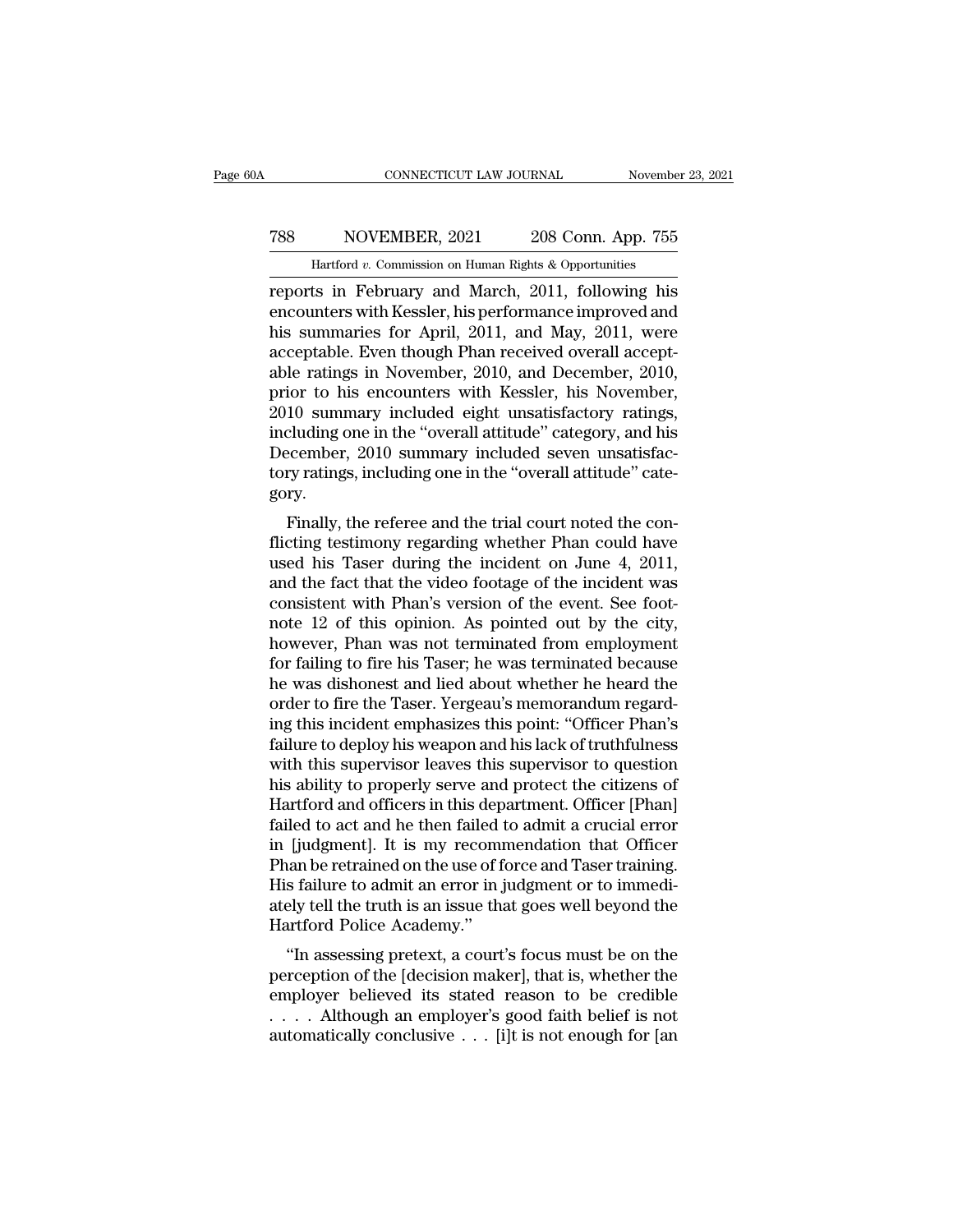# 23, 2021 CONNECTICUT LAW JOURNAL Page 61A<br>
208 Conn. App. 789 NOVEMBER, 2021 789<br>
Brookstone Homes, LLC v. Merco Holdings, LLC

Page 61A<br>
<u>Page 61A</u><br>
208 Conn. App. 789 NOVEMBER, 2021 789<br>
Brookstone Homes, LLC *v.* Merco Holdings, LLC<br>
employee] merely to impugn the veracity of the employemployee] merely to impugn the veracity of the employee is used to impugn the veracity of the employee is justification; he must elucidate specific facts which would enable a finder of feetl to find that the reason 208 Conn. App. 789 NOVEMBER, 2021 789<br>Brookstone Homes, LLC v. Merco Holdings, LLC<br>employee] merely to impugn the veracity of the employ-<br>er's justification; he must elucidate specific facts which<br>would enable a [finder of 208 Conn. App. 789 NOVEMBER, 2021 789<br>Brookstone Homes, LLC  $v$ . Merco Holdings, LLC<br>employee] merely to impugn the veracity of the employ-<br>er's justification; he must elucidate specific facts which<br>would enable a [finder 208 Conn. App. 789 NOVEMBER, 2021 789<br>Brookstone Homes, LLC  $v$ . Merco Holdings, LLC<br>employee] merely to impugn the veracity of the employ-<br>er's justification; he must elucidate specific facts which<br>would enable a [finder er's justification; he must elucidate specific facts which<br>would enable a [finder of fact] to find that the reason<br>given is not only a sham, but a sham intended to cover<br>up the employer's real [and unlawful] motive of dis Brookstone Homes, LLC v. Merco Holdings, LLC<br>employee] merely to impugn the veracity of the employ-<br>er's justification; he must elucidate specific facts which<br>would enable a [finder of fact] to find that the reason<br>given employee] merely to impugn the veracity of the employ-<br>er's justification; he must elucidate specific facts which<br>would enable a [finder of fact] to find that the reason<br>given is not only a sham, but a sham intended to cov er's justification; he must elucidate specific facts which<br>would enable a [finder of fact] to find that the reason<br>given is not only a sham, but a sham intended to cover<br>up the employer's real [and unlawful] motive of dis would enable a [finder of fact] to find that the reason<br>given is not only a sham, but a sham intended to cover<br>up the employer's real [and unlawful] motive of discrim-<br>ination  $\ldots$  ." (Citations omitted; internal quotati given is not only a sham, but a sham intended to cover<br>up the employer's real [and unlawful] motive of discrim-<br>ination  $\ldots$  ." (Citations omitted; internal quotation<br>marks omitted.)  $Azimi v. Jordan's \text{Meats}, \text{Inc.}, 456 \text{ F.3d}$ <br>228, up the employer's real [and unlawful] motive of discrimination . . . . ." (Citations omitted; internal quotation marks omitted.)  $Azimi$  v. Jordan's Meats, Inc., 456 F.3d 228, 246 (1st Cir. 2006), cert. denied, 549 U.S. 1279 ination  $\ldots$  ." (Citations omitted; internal quotation marks omitted.) *Azimi* v. *Jordan's Meats, Inc.*, 456 F.3d 228, 246 (1st Cir. 2006), cert. denied, 549 U.S. 1279, 127 S. Ct. 1831, 167 L. Ed. 2d 319 (2007). In the marks omitted.)  $Azimi$  v. Jordan's Meats, Inc., 456 F.3d 228, 246 (1st Cir. 2006), cert. denied, 549 U.S. 1279, 127<br>S. Ct. 1831, 167 L. Ed. 2d 319 (2007). In the present case, we disagree with the trial court that there was 228, 246 (1st Cir. 2006), cert. denied, 549 U.S.<br>S. Ct. 1831, 167 L. Ed. 2d 319 (2007). In t<br>case, we disagree with the trial court that<br>substantial evidence in the record to estable<br>city's reasons for terminating Phan fr E. 1691, 167 E. Ed. 2d 919 (2007). In the present<br>se, we disagree with the trial court that there was<br>bstantial evidence in the record to establish that the<br>y's reasons for terminating Phan from his employ-<br>ent were prete case, we usage<br>te with the that court that there was substantial evidence in the record to establish that the<br>city's reasons for terminating Phan from his employ-<br>ment were pretextual and that the decision was moti-<br>vated existantial evident<br>city's reasons for<br>ment were pretexi<br>vated by illegal dis<br>The judgment is<br>with direction to<br>city's appeal.<br>In this opinion t

In the decision was mean that the decision was mean the dy illegal discriminatory bias.<sup>24</sup><br>The judgment is reversed and the case is reman the direction to render judgment sustaining y's appeal.<br>In this opinion the other j Maximum is reversed and the case is remainded<br>irection to render judgment sustaining the<br>ppeal.<br>BROOKSTONE HOMES, LLC, ET AL. *v.*<br>MERCO HOLDINGS, LLC, ET AL.

MERCO HOLDINGS, LLC, ET AL. *v.*<br>MERCO HOLDINGS, LLC, ET AL. *v.*<br>MERCO HOLDINGS, LLC, ET AL. *v.*<br>MERCO HOLDINGS, LLC, ET AL. *v.* 

% opinion the other judges concurred.<br>
MERCO HOLDINGS, LLC, ET AL. *v.* MERCO HOLDINGS, LLC, ET AL. <br>
MERCO HOLDINGS, LLC, ET AL. *v.* CT KARKA, LLC, ET AL. (AC 44704) E HOMES, LLC, ET<br>DLDINGS, LLC, ET<br>LDINGS, LLC, ET A<br>RKA, LLC, ET AL.<br>(AC 44704)<br>, and Alvord and Clark, Js MERCO HOLDINGS, LLC, ET AL. *v*.<br>CT KARKA, LLC, ET AL.<br>(AC 44704)<br>Bright, C.J., and Alvord and Clark, Js.

*Syllabus*

 ${\rm (AC~44704)}$  Bright, C.J., and Alvord and Clark, Js.<br> $Syllabus$ <br>In this joint appeal, the appellants were the plaintiffs in a breach of contract<br>action and the defendants in a separate action brought by various limited Bright, C.J., and Alvord and Clark, Js.<br>
Syllabus<br>
is joint appeal, the appellants were the plaintiffs in a breach of contract<br>
action and the defendants in a separate action brought by various limited<br>
i. Bright, C.J., and Alvord and Clark, Js.<br>
Syllabus<br>
is joint appeal, the appellants were the plaintiffs in a breach of contract<br>
action and the defendants in a separate action brought by various limited<br>
liability companies *Syllabus*<br>is joint appeal, the appellants were the plaintiffs in a breach of contract<br>action and the defendants in a separate action brought by various limited<br>liability companies to discharge lis pendens filed against th station and the appellants were the plaintiffs in a breach of contract<br>action and the defendants in a separate action brought by various limited<br>liability companies to discharge lis pendens filed against their properties<br>i is joint appeal, the appellants were the plaintiffs in a breach of contract<br>action and the defendants in a separate action brought by various limited<br>liability companies to discharge lis pendens filed against their propert action and the detendants in a separate action brought by various influed<br>liability companies to discharge lis pendens filed against their properties<br>in connection with the breach of contract action. The appellees were<br>va mability companies to uscharge its pentients ined against their properties<br>in connection with the breach of contract action. The appellees were<br>various limited liability companies with rental properties. Sixteen of the<br>ap

In connection with the breamdon various limited liability compapelless filed an application application remaning claim that the court im had applied the law on remand.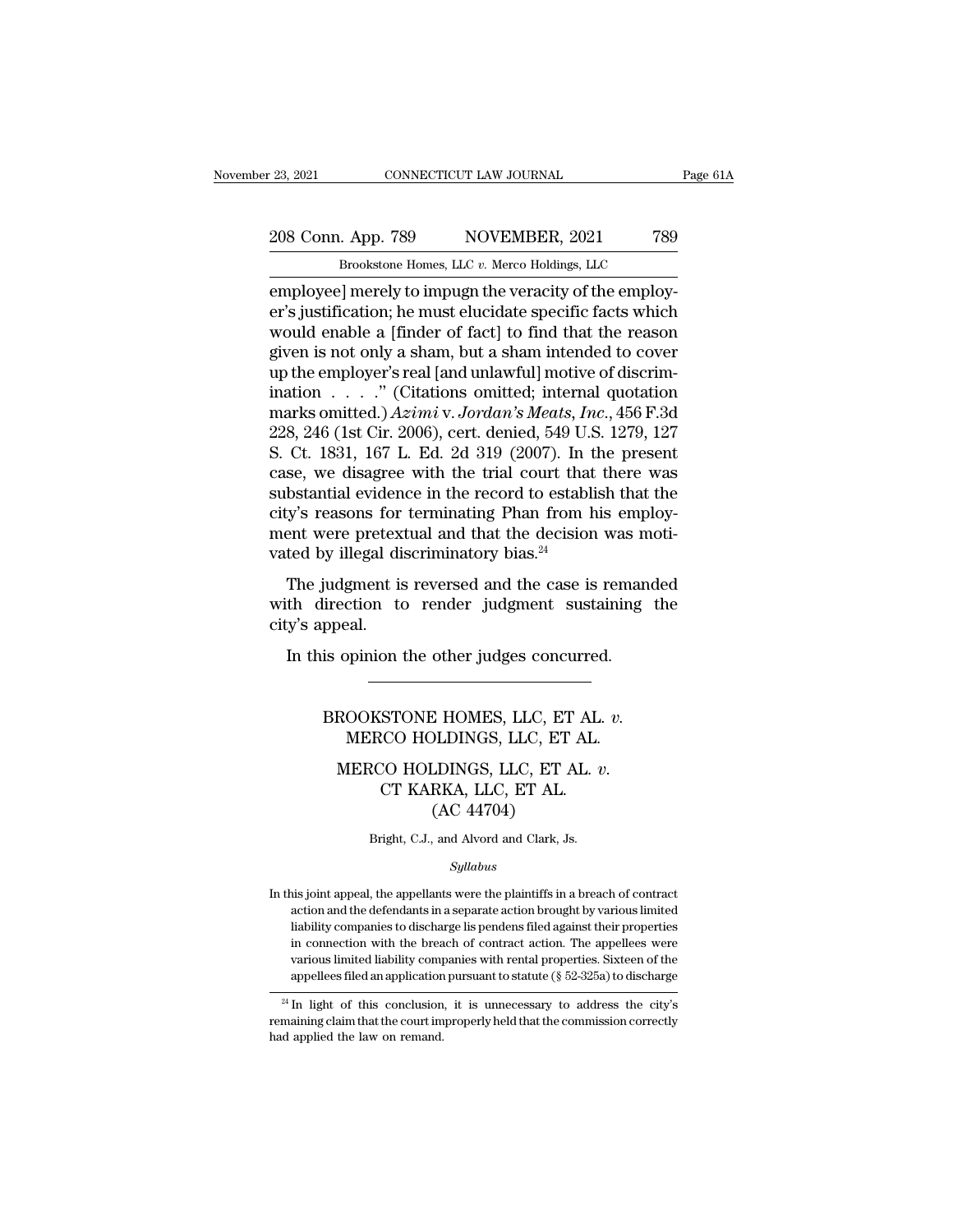#### CONNECTICUT LAW JOURNAL November 23, 2021<br>
790 NOVEMBER, 2021 208 Conn. App. 789<br>
8 Brookstone Homes, LLC v. Merco Holdings, LLC CONNECTICUT LAW JOURNAL November<br>NOVEMBER, 2021 208 Conn. App. 789<br>Brookstone Homes, LLC *v.* Merco Holdings, LLC<br>endens. The trial court granted the application, concluding

NOVEMBER, 2021 208 Conn. App. 789<br>Brookstone Homes, LLC v. Merco Holdings, LLC<br>the lis pendens. The trial court granted the application, concluding<br>that the appellants had not shown probable cause that their breach of NOVEMBER, 2021 208 Conn. App. 789<br>Brookstone Homes, LLC v. Merco Holdings, LLC<br>the lis pendens. The trial court granted the application, concluding<br>that the appellants had not shown probable cause that their breach of<br>cont NOVEMBER, 2021 208 Conn. App. 789<br>Brookstone Homes, LLC v. Merco Holdings, LLC<br>the lis pendens. The trial court granted the application, concluding<br>that the appellants had not shown probable cause that their breach of<br>cont Brookstone Homes, LLC  $v$ . Merco Holdings, LLC<br>the lis pendens. The trial court granted the application, concluding<br>that the appellants had not shown probable cause that their breach of<br>contract case was an action intende Brookstone Homes, LLC  $v$ . Merco Holdings, LLC<br>the lis pendens. The trial court granted the application, concluding<br>that the appellants had not shown probable cause that their breach of<br>contract case was an action intende the lis pendens. The trial court granted the application, concluding<br>that the appellants had not shown probable cause that their breach of<br>contract case was an action intended to affect the real property on<br>which the lis p that the appellants had not shown probable cause that their breach of contract case was an action intended to affect the real property on which the lis pendens had been filed. Pursuant to the applicable statute (§ 52-325c) contract case was an action intended to affect the real property on which the lis pendens had been filed. Pursuant to the applicable statute  $(\S$  52-325c), the appellants appealed to this court from the order discharging which the lis pendens had been filed. Pursuant to the applicable statute ( $\S$  52-325c), the appellants appealed to this court from the order discharging the lis pendens and indicated on the appeal form that the appeal was (§ 52-325c), the appellants appealed to this court from the order discharging the lis pendens and indicated on the appeal form that the appeal was also being filed in connection with their breach of contract action. There ing the lis pendens and indicated on the appeal form that the appeal was also being filed in connection with their breach of contract action. Thereafter, the appellants filed a motion to stay the order discharging the lis was also being filed in connection with their breach of contract action.<br>Thereafter, the appellants filed a motion to stay the order discharging<br>the lis pendens pending the appeal pursuant to  $\S 52-325c$ , which the<br>trial Thereafter, the appellants filed a motion to stay the order discharging the lis pendens pending the appeal pursuant to  $\S 52-325c$ , which the trial court denied. The appellants then filed a motion for review pursuant to t the lis pendens pending the appeal pursuant to  $\S$  52-325c, which the trial court denied. The appellants then filed a motion for review pursuant to the applicable rule of practice ( $\S$  66-6), challenging the denial of the trial court denied. The appellants then filed a motion for review pursuant<br>to the applicable rule of practice (§ 66-6), challenging the denial of their<br>motion to stay, but failed to request a stay of execution of the trial to the applicable rule of practice  $(\S 66-6)$ , challenging the denial of their motion to stay, but failed to request a stay of execution of the trial court's judgment until this court had ruled on their motion for review. motion to stay, but failed to request a stay of execution of the trial court's judgment until this court had ruled on their motion for review.<br>The appellees recorded the order discharging the lis pendens on the land record court's judgment until this court had ruled on their motion for review.<br>The appellees recorded the order discharging the lis pendens on the<br>land records. Thereafter, this court dismissed the appellants' motion<br>for review a The appellees recorded the order discharging the lis pendens on the land records. Thereafter, this court dismissed the appellants' motion for review and ordered the parties to file memoranda to address whether the appeal s land records. Thereafter, this court dismissed the appellants' motion<br>for review and ordered the parties to file memoranda to address whether<br>the appeal should be dismissed as moot as to the lis pendens case and<br>for lack the appeal should be dismissed as moot as to the lis pendens case and<br>for lack of a final judgment as to the breach of contract case. The<br>appellants filed a memorandum of law opposing dismissal. The appellees<br>did not file

- for lack of a final judgment as to the breach of contract case. The appellants filed a memorandum of law opposing dismissal. The appellees did not file a response to the order. *Held*: the portion of the appeal challengin appellants filed a memorandum of law opposing dismissal. The appellees<br>did not file a response to the order. *Held*:<br>he portion of the appeal challenging the trial court's judgment in the lis<br>pendens case was moot: pursua did not file a response to the order. *Held*:<br>he portion of the appeal challenging the trial court's judgment in the lis<br>pendens case was moot: pursuant to  $\S 52-325c$ , a stay is automatic for<br>only seven days from the dat he portion of the appeal challenging the trial court's judgment in the lis<br>pendens case was moot: pursuant to § 52-325c, a stay is automatic for<br>only seven days from the date of the court's order discharging the lis<br>penden pendens case was moot: pursuant to  $\S$  52-325c, a stay is automatic for only seven days from the date of the court's order discharging the lis pendens unless, during that period, the aggrieved party appeals the order and only seven days from the date of the court's order discharging the lis pendens unless, during that period, the aggrieved party appeals the order and applies for a further stay pending appeal; moreover, because the trial co pendens unless, during that period, the aggrieved party appeals the order and applies for a further stay pending appeal; moreover, because the trial court denied the appellants' motion for stay and the appellants never sou and applies for a further stay pending appeal; moreover, because the trial court denied the appellants' motion for stay and the appellants never sought a stay from this court, there was no stay in effect when the clerk de trial court denied the appellants' motion for stay and the appellants<br>never sought a stay from this court, there was no stay in effect when<br>the clerk delivered the order discharging the lis pendens or when the<br>appellees re never sought a stay from this court, there was no stay in effect when<br>the clerk delivered the order discharging the lis pendens or when the<br>appellees recorded the order on the land records; furthermore, that the<br>appellants the clerk delivered the order discharging the lis pendens or when the appellees recorded the order on the land records; furthermore, that the appellants timely filed their appeal within the seven day period mandated by § 5 appellees recorded the order on the land records; furthermore, that the appellants timely filed their appeal within the seven day period mandated by § 52-325c did not overcome the fact that this court could not grant the a appellants timely filed their appeal within the seven day period mandated by  $\S$  52-325c did not overcome the fact that this court could not grant the appellants any practical relief in the appeal because the appellees ef by § 52-325c did not overcome the fact that this court could not grant<br>the appellants any practical relief in the appeal because the appellees<br>effected the discharge of the lis pendens on filing the trial court's order<br>on the appellants any practical relief in the appeal because the appellees effected the discharge of the lis pendens on filing the trial court's order on the land records, when there was no appellate stay in effect, and the l the appellants any practical relief in the appeal because the appellees effected the discharge of the lis pendens on filing the trial court's order on the land records, when there was no appellate stay in effect, and the l on the land records, when there was no appellate stay in effect, and<br>the lis pendens could not be resurrected after they were discharged;<br>additionally, the question presented in this appeal did not qualify for<br>review under the lis pendens could not be resurrected after they were discharged;<br>additionally, the question presented in this appeal did not qualify for<br>review under the capable of repetition yet evading review exception to<br>mootness b additionally, the question presented in this appeal did not qualify for<br>review under the capable of repetition yet evading review exception to<br>mootness because the appeal was rendered moot not due to the inher-<br>ently limit review under the capable of repetition yet evading review exception to mootness because the appeal was rendered moot not due to the inherently limited duration of the proceeding but due to the appellants' failure to seek t mootness because the appeal wealth<br>ently limited duration of the proton seek the appropriate remear<br>appellants failed to demonstrate<br>from orders discharging lis pen<br>appeals could be decided.<br>he portion of the appeal with 2. appellants failed to demonstrate that the substantial majority of appeals<br>from orders discharging lis pendens would become moot before those<br>appeals could be decided.<br>2. The portion of the appeal with respect to the bre to seek the appropriate remedy from this court and, therefore, the appellants failed to demonstrate that the substantial majority of appeals from orders discharging lis pendens would become moot before those appeals could from orders discharging lis pendens would become moot before those
-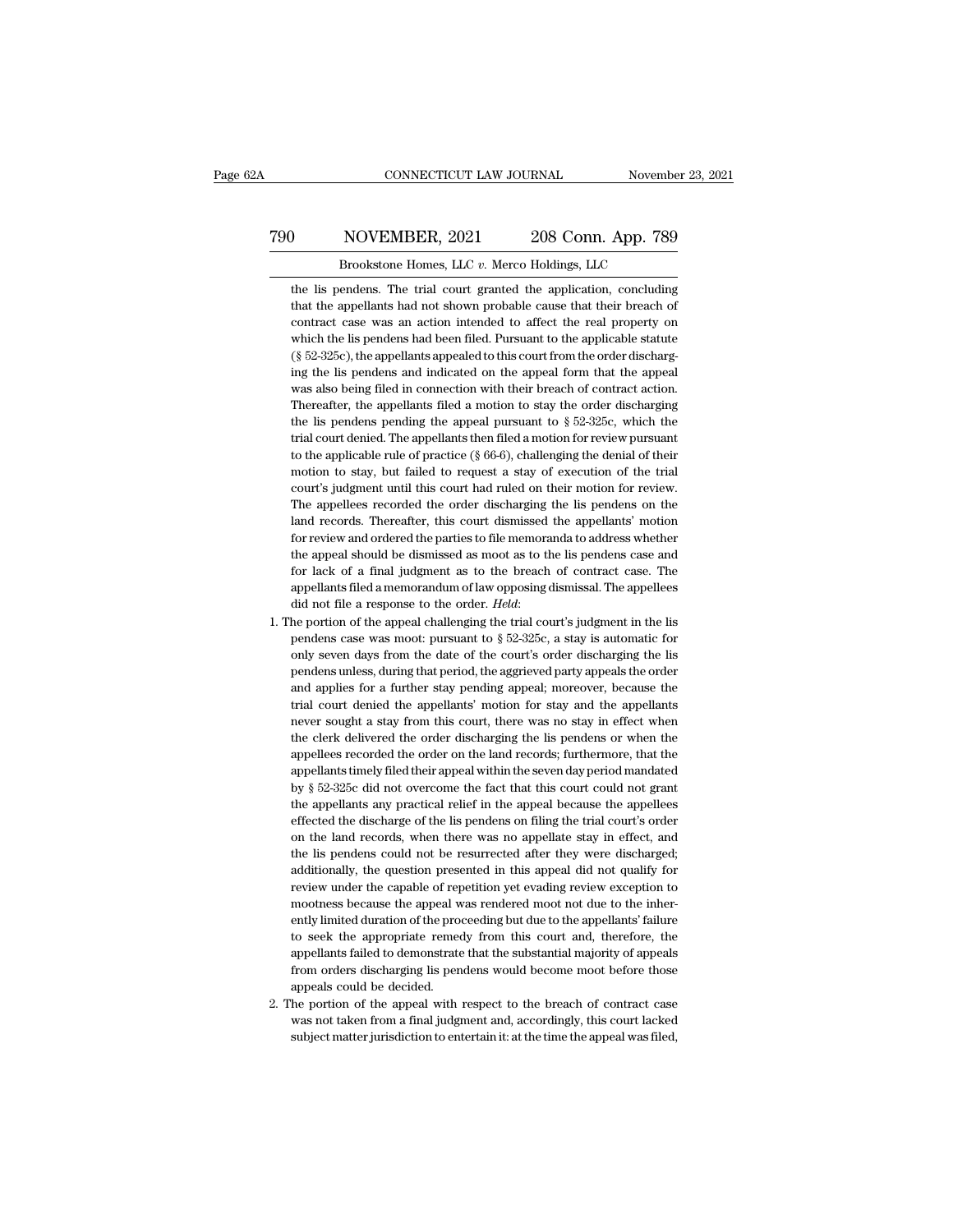#### 23, 2021 CONNECTICUT LAW JOURNAL Page 63A<br>
208 Conn. App. 789 NOVEMBER, 2021 791<br>
Brookstone Homes, LLC v. Merco Holdings, LLC 2021 CONNECTICUT LAW JOURNAL Page 63A<br>B Conn. App. 789 NOVEMBER, 2021 791<br>Brookstone Homes, LLC *v.* Merco Holdings, LLC<br>the appellees had not filed any pleadings in response to the complaint

 $\frac{1}{3}$  Conn. App. 789 NOVEMBER, 2021 791<br>Brookstone Homes, LLC v. Merco Holdings, LLC<br>the appellees had not filed any pleadings in response to the complaint<br>and the trial court had not issued any order from which an ap 3 Conn. App. 789 NOVEMBER, 2021 791<br>Brookstone Homes, LLC v. Merco Holdings, LLC<br>the appellees had not filed any pleadings in response to the complaint<br>and the trial court had not issued any order from which an appeal coul 208 Conn. App. 789 NOVEMBER, 2021<br>Brookstone Homes, LLC  $v$ . Merco Holdings, LLC<br>the appellees had not filed any pleadings in response to the com<br>and the trial court had not issued any order from which an appeal<br>be filed. Brookstone Homes, LLC v. Merco Holdings, LLC<br>
e appellees had not filed any pleadings in response to the complaint<br>
d the trial court had not issued any order from which an appeal could<br>
filed.<br>
Considered August 31—offici and the trial court had not issued any order from which an appeal could<br>be filed.<br>Considered August 31—officially released November 23, 2021<br>*Procedural History*<br>Application, in one case, to discharge lis pendens filed

the appellees had not filed any pleadings in response to the complaint<br>and the trial court had not issued any order from which an appeal could<br>be filed.<br>Considered August 31—officially released November 23, 2021<br>*Procedura* and the trial court had not issued any order from which an appeal could<br>be filed.<br>Considered August 31—officially released November 23, 2021<br>*Procedural History*<br>Application, in one case, to discharge lis pendens filed<br>aga to the Superior Court in the given and rondoms and rondoms to the Superior to discharge is pendens filed<br>against certain of the plaintiffs' real property, brought<br>to the Superior Court in the judicial district of Hartford, Considered August 31—officially released November 23, 2021<br> *Procedural History*<br>
Application, in one case, to discharge lis pendens filed<br>
against certain of the plaintiffs' real property, brought<br>
to the Superior Court i *Procedural History*<br>Application, in one case, to discharge lis pendens filed<br>against certain of the plaintiffs' real property, brought<br>to the Superior Court in the judicial district of Hartford,<br>where the court, *Noble*, Application, in one case, to discharge lis pendens filed<br>against certain of the plaintiffs' real property, brought<br>to the Superior Court in the judicial district of Hartford,<br>where the court, *Noble, J.*, granted the plain Application, in one case, to discharge lis pendens filed<br>against certain of the plaintiffs' real property, brought<br>to the Superior Court in the judicial district of Hartford,<br>where the court, *Noble*, *J*., granted the pla against certain of the plaintiffs' real property, brought<br>to the Superior Court in the judicial district of Hartford,<br>where the court, *Noble*, J., granted the plaintiffs' appli-<br>cation to discharge the lis pendens and ren to the Superior Court in the judicial district of Hartford,<br>where the court, *Noble, J*., granted the plaintiffs' appli-<br>cation to discharge the lis pendens and rendered judg-<br>ment thereon, and, action, in a second case, t where the court, *Noble, J.*, granted the plaintiffs' application to discharge the lis pendens and rendered judgment thereon, and, action, in a second case, to recover damages for, inter alia, breach of contract, and for o cation to discharge the lis pendens and rendered judgment thereon, and, action, in a second case, to recover<br>damages for, inter alia, breach of contract, and for other<br>relief, brought to the Superior Court in the judicial ment thereon, and, action, in a second case, to recover<br>damages for, inter alia, breach of contract, and for other<br>relief, brought to the Superior Court in the judicial dis-<br>trict of Waterbury and transferred to the judici damages for, inter alia, breach of contract, and for other<br>relief, brought to the Superior Court in the judicial dis-<br>trict of Waterbury and transferred to the judicial district<br>of Hartford, Complex Litigation Docket; ther relief, brought to the Superior Court in the judicial district of Waterbury and transferred to the judicial district<br>of Hartford, Complex Litigation Docket; thereafter, the<br>defendants in the first case and the plaintiffs i trict of Waterbury and transferred to the judicial district<br>of Hartford, Complex Litigation Docket; thereafter, the<br>defendants in the first case and the plaintiffs in the<br>second case filed a joint appeal to this court; sub of Hartford, Complex Litigation Docket; thereafter, the<br>defendants in the first case and the plaintiffs in the<br>second case filed a joint appeal to this court; subse-<br>quently, the court, *Noble*, *J*., denied the motion to defendants in the first case and the plaintiffs in the<br>second case filed a joint appeal to this court; subse-<br>quently, the court, *Noble*, *J*., denied the motion to stay<br>the order discharging the lis pendens filed by the second case filed a joint appeal to this court; subsequently, the court, *Noble, J.*, denied the motion to stay the order discharging the lis pendens filed by the defendants in the first case; thereafter, this court dismis quently, the court, *Noble*, *J*., denied the motion to stay<br>the order discharging the lis pendens filed by the defen-<br>dants in the first case; thereafter, this court dismissed<br>the motion for review filed by the named defe the motion for review filed by the named defendanced al. in the first case, and ordered the parties to film emoranda to address whether the appeal should b dismissed. Appeal dismissed.<br>Taryn D. Martin, for the appellants ( al. in the first case, and ordered the parties to file<br>emoranda to address whether the appeal should be<br>smissed. Appeal dismissed.<br>Taryn D. Martin, for the appellants (defendants in<br>e first case and plaintiffs in the secon memoranda to address whether the appeal should be dismissed. Appeal dismissed.<br>Taryn D. Martin, for the appellants (defendants in the first case and plaintiffs in the second case).<br>Robert M. Fleischer, for the appellees (

#### *Opinion*

Fargiv D. Harton, for an appending (accordinates in<br>e first case and plaintiffs in the second case).<br>Robert M. Fleischer, for the appellees (plaintiffs in<br>e first case and defendants in the second case).<br> $opinion$ <br>BRIGHT, C. J. Robert M. Fleischer, for the appellees (plaintiffs in<br>the first case and defendants in the second case).<br>Opinion<br>BRIGHT, C. J. This joint appeal was filed in two trial<br>court cases to challenge the trial court's order in on Robert M. Fleischer, for the appellees (plaintiffs in<br>the first case and defendants in the second case).<br> $opinion$ <br>BRIGHT, C. J. This joint appeal was filed in two trial<br>court cases to challenge the trial court's order in one<br> opinion<br>opinion<br>opinion<br>BRIGHT, C. J. This joint appeal was filed in two trial<br>court cases to challenge the trial court's order in one<br>case granting an application to discharge the lis pendens<br>filed against multiple proper  $\alpha$ <br>BRIGHT, C. J. This joint appeal was filed in two trial<br>court cases to challenge the trial court's order in one<br>case granting an application to discharge the lis pendens<br>filed against multiple properties. We ordered t BRIGHT, C. J. This joint appeal was filed in two trial<br>court cases to challenge the trial court's order in one<br>case granting an application to discharge the lis pendens<br>filed against multiple properties. We ordered the par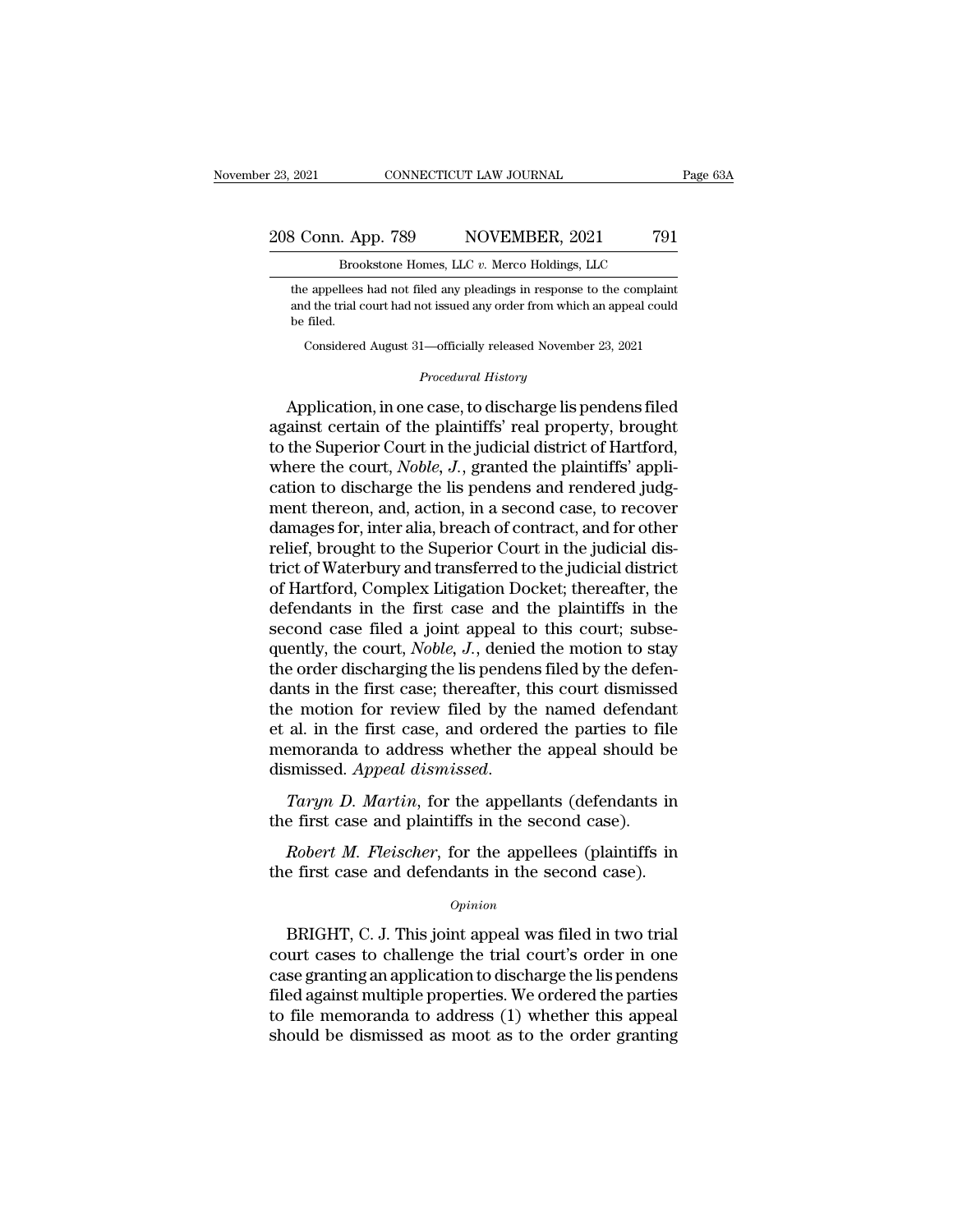#### CONNECTICUT LAW JOURNAL November 23, 2021<br>
792 NOVEMBER, 2021 208 Conn. App. 789<br>
8 Brookstone Homes, LLC v. Merco Holdings, LLC CONNECTICUT LAW JOURNAL November<br>NOVEMBER, 2021 208 Conn. App. 789<br>Brookstone Homes, LLC *v.* Merco Holdings, LLC<br>cation to discharge the lis pendens because

CONNECTICUT LAW JOURNAL November 23, 2021<br>
T92 NOVEMBER, 2021 208 Conn. App. 789<br>
Brookstone Homes, LLC v. Merco Holdings, LLC<br>
the application to discharge the lis pendens because<br>
that order has been recorded on the land The MOVEMBER, 2021 208 Conn. App. 789<br>Brookstone Homes, LLC  $v$ . Merco Holdings, LLC<br>the application to discharge the lis pendens because<br>that order has been recorded on the land records and<br>(2) whether the appeal should The application to discharge the lis pendens because<br>the application to discharge the lis pendens because<br>that order has been recorded on the land records and<br>(2) whether the appeal should be dismissed for lack of<br>a final Frookstone Homes, LLC v. Merco Holdings, LLC<br>
The application to discharge the lis pendens because<br>
that order has been recorded on the land records and<br>
(2) whether the appeal should be dismissed for lack of<br>
a final jud Brookstone Homes, LLC v. Merco Holdings, LLC<br>the application to discharge the lis pendens because<br>that order has been recorded on the land records and<br>(2) whether the appeal should be dismissed for lack of<br>a final judgmen Brookstone Homes, LLC v. Merco Holdings, LLC<br>the application to discharge the lis pendens because<br>that order has been recorded on the land records and<br>(2) whether the appeal should be dismissed for lack of<br>a final judgmen the application to discharge the lis pendens because<br>that order has been recorded on the land records and<br> $(2)$  whether the appeal should be dismissed for lack of<br>a final judgment as to the portion of the appeal taken<br>as that order has bee<br>(2) whether the appear and independing before the<br>as to the underlyin<br>pending before the<br>memorandum sub<br>the appeal.<sup>2</sup><br>This appeal inv This appear should be dishussed for fack of<br>final judgment as to the portion of the appeal taken<br>to the underlying breach of contract case that is still<br>nding before the trial court.<sup>1</sup> Having considered the<br>emorandum sub a man judgment as to the portion of the appear taken<br>as to the underlying breach of contract case that is still<br>pending before the trial court.<sup>1</sup> Having considered the<br>memorandum submitted by the appellants, we dismiss<br>th

as to the underlying breach of contract case that is still<br>pending before the trial court.<sup>1</sup> Having considered the<br>memorandum submitted by the appellants, we dismiss<br>the appeal.<sup>2</sup><br>This appeal involves two related cases, pending before the trial court. Traving considered the<br>memorandum submitted by the appellants, we dismiss<br>the appeal.<sup>2</sup><br>This appeal involves two related cases, though the<br>cases were not consolidated at the trial court. In The appeal.<sup>2</sup><br>
This appeal involves two related cases, though the<br>
cases were not consolidated at the trial court. In *Merco*<br> *Holdings, LLC* v. *CT Karka, LLC*, Superior Court, judi-<br>
cial district of Hartford, Docket This appeal involves two related cases, though the<br>cases were not consolidated at the trial court. In Merco<br>Holdings, LLC v. CT Karka, LLC, Superior Court, judi-<br>cial district of Hartford, Docket No. CV-21-6149041-S<br>(breac This appeal involves two related cases, though the cases were not consolidated at the trial court. In *Merco Holdings, LLC* v. *CT Karka, LLC*, Superior Court, judicial district of Hartford, Docket No. CV-21-6149041-S (br cases were not consolidated at the trial court. In *Merco*<br>Holdings, LLC v. CT Karka, LLC, Superior Court, judi-<br>cial district of Hartford, Docket No. CV-21-6149041-S<br>(breach of contract case), five plaintiffs, who are the preach of contract case), five plaintiffs, who are the oppellants here, filed a complaint against twenty-six mited liability companies (LLCs) sounding in, inter ia, breach of contract.<sup>3</sup> The plaintiffs in the breach of appellants here, filed a complaint against twenty-six<br>limited liability companies (LLCs) sounding in, inter<br>alia, breach of contract.<sup>3</sup> The plaintiffs in the breach of<br> $10\text{u}$ July 28, 2021 order reads as follows: "In t

imposed because a final judgment has not entered in that matter. (See General Statutes § 52-263; *State v. Curcio*, 191 Conn. 27, 30, 463 A.2d 566 (1983))." (Footnote omitted.)<br><sup>2</sup> The appellees did not file a memorandum General Statutes § 52-263; *State v. Curcio*, 191 Conn. 27, 30, 463 A.2d 566 (1983))." (Footnote omitted.)<br><sup>2</sup> The appellees did not file a memorandum in response to our July 28,<br><sup>2</sup> The appellees did not file a memorandu (1983))." (Footnote omitted.)<br>
<sup>2</sup> The appellees did not file a memorandum in response to our July 28,<br>
2021 order. After the appellants filed a memorandum and the deadline<br>
imposed by our order had passed, the appellees 2021 order. After the appellants filed a memorandum and the deadline imposed by our order had passed, the appellees filed a motion for leave to respond to the appellants' memorandum. Because we are dismissing this appeal,

may imposed by our order had passed, the appellees filed a motion for leave to respond to the appellants' memorandum. Because we are dismissing this appeal, no action is necessary on the appellees' motion for leave.<br><sup>3</sup> M imposed by our order had passed, the appellees filed a motion for leave to respond to the appellants' memorandum. Because we are dismissing this appeal, no action is necessary on the appellees' motion for leave.<br><sup>3</sup> Most respeal, no action is necessary on the appellees' motion for leave.<br>
<sup>3</sup> Most of the defendants in the breach of contract case are plaintiffs in<br> *Brookstone Homes, LLC v. Merco Holdings, LLC*, Superior Court, judicial<br>
di <sup>3</sup> Most of the defendants in the breach of contract case are plaintiffs in *Brookstone Homes, LLC* v. *Merco Holdings, LLC*, Superior Court, judicial district of Hartford, Docket No. CV-21-6139513-S (lis pendens case). Th *Brookstone Homes, LLC* v. *Merco Holdings, LLC*, Superior Court, judicial district of Hartford, Docket No. CV-21-6139513-S (lis pendens case). The sixteen plaintiffs in the lis pendens case are Brookstone Homes, LLC; Bunk

limited liability companies (LLCs) sounding in, inter<br>alia, breach of contract.<sup>3</sup> The plaintiffs in the breach of<br> $10$ ur July 28, 2021 order reads as follows: "In the following matter, counsel<br>are hereby ordered, sua spo alia, breach of contract.<sup>3</sup> The plaintiffs in the breach of  $^{10}$  our July 28, 2021 order reads as follows: "In the following matter, counsel are hereby ordered, sua sponte, to file memoranda of not more than ten (10) p **Brookstone Homes, LLC** v. *Merco Holdings*, LLC, Docket No. HHD-CV-21-6139513-S, should not be dismissed as moot because the order discharging the trial court's May 6, 2021 judgment in *Brookstone Homes, LLC* v. *Merco Ho* <sup>1</sup> Our July 28, 2021 order reads as follows: "In the following matter, counsel<br>are hereby ordered, sua sponte, to file memoranda of not more than ten<br>(10) pages on or before August 27, 2021, giving reasons, if any, why t are hereby ordered, sua sponte, to file memoranda of not more than ten (10) pages on or before August 27, 2021, giving reasons, if any, why the portion of this appeal challenging the trial court's May 6, 2021 judgment in *Trust Co.*, 103 Conn. 25, 905 A.2d 647 (2006); *Trust Co.*, 1043 Connection of this appeal challenging the trial court's May 6, 2021 judgment in *Brookstone Homes, LLC v. Merco Holdings, LLC*, Docket No. HHD-CV-21-6139513 *Brookstone Homes, LLC v. Merco Holdings, LLC, Docket No. HHD-CV-21-6139513-S, should not be dismissed as moot because the order discharging the lis pendens has been recorded on the land records (see <i>Lichtman v. Beni*, 28 *ings*, *ings, also diet* as a moot because the order discharged in the lis pendens has been recorded on the land records (see *Lichtman v. Beni*, 280 Conn. 25, 905 A.2d 647 (2006); *Lucas v. Deutsche Bank National Trust C* the lis pendens has been recorded on the land records (see *Lichtman* v.<br>Beni, 280 Conn. 25, 905 A.2d 647 (2006); *Lucas v. Deutsche Bank National Trust Co.*, 103 Conn. App. 762, 931 A.2d 378, cert. denied, 284 Conn. 934, Eeni, 280 Conn. 25, 905 A.2d 647 (2006); *Lucas v. Deutsche Bank National* Trust Co., 103 Conn. App. 762, 931 A.2d 378, cert. denied, 284 Conn. 934, 935 A.2d 151 (2007)); and why the portion of this appeal from *Merco Hold* Beni, 280 Conn. 25, 905 A.2d 647 (2006); Lucas v. Deutsche Bank National Trust Co., 103 Conn. App. 762, 931 A.2d 378, cert. denied, 284 Conn. 934, 935 A.2d 151 (2007)); and why the portion of this appeal from Merco Holdin <sup>25</sup> The appellees did not file a memorandum in response to our July 28, 22 Order. After the appelles did not file a memorandum in response to our July 28, 29 The appellees did not file a memorandum in response to our Jul *ings, LLC* v. *CT Karka, LLC*, Docket No. HHD-CV-21-6149041-S, should not be dismissed because a final judgment has not entered in that matter. (See General Statutes § 52-263; *State* v. *Curcio*, 191 Conn. 27, 30, 463 A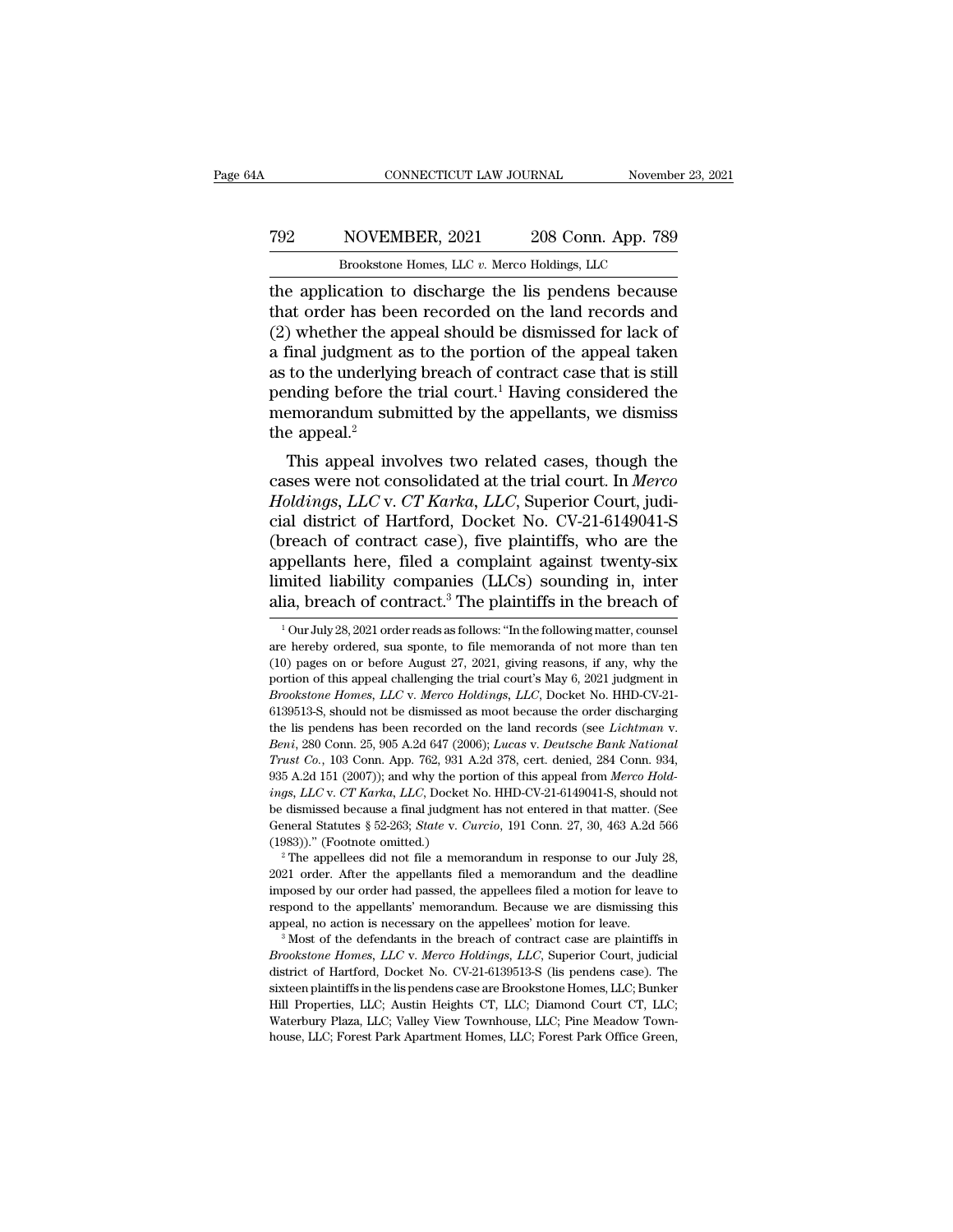23, 2021 CONNECTICUT LAW JOURNAL Page 65A<br>
208 Conn. App. 789 NOVEMBER, 2021 793<br>
Brookstone Homes, LLC v. Merco Holdings, LLC CONNECTICUT LAW JOURNAL<br>
. App. 789 NOVEMBER, 2021 793<br>
Brookstone Homes, LLC *v.* Merco Holdings, LLC<br>
case are Merco Holdings, LLC: DetailManage-

contract case are Merco Holdings, LLC; DetailManage-<br>
Shookstone Homes, LLC v. Merco Holdings, LLC<br>
contract case are Merco Holdings, LLC; DetailManage-<br>
ment, LLC; Elite Investment Properties, Inc.; David Mercontoin, and 208 Conn. App. 789 NOVEMBER, 2021 793<br>Brookstone Homes, LLC v. Merco Holdings, LLC<br>contract case are Merco Holdings, LLC; DetailManage-<br>ment, LLC; Elite Investment Properties, Inc.; David Mer-<br>enstein; and Esther Merenstei 208 Conn. App. 789 NOVEMBER, 2021 793<br>
Brookstone Homes, LLC v. Merco Holdings, LLC<br>
contract case are Merco Holdings, LLC; DetailManage-<br>
ment, LLC; Elite Investment Properties, Inc.; David Mer-<br>
enstein; and Esther Mere 208 Conn. App. 789 NOVEMBER, 2021 793<br>
Brookstone Homes, LLC v. Merco Holdings, LLC<br>
contract case are Merco Holdings, LLC; DetailManage-<br>
ment, LLC; Elite Investment Properties, Inc.; David Mer-<br>
enstein; and Esther Meren Brookstone Homes, LLC v. Merco Holdings, LLC<br>
contract case are Merco Holdings, LLC; DetailManage-<br>
ment, LLC; Elite Investment Properties, Inc.; David Mer-<br>
enstein; and Esther Merenstein. The defendants in the<br>
breach of Brookstone Homes, LLC v. Merco Holdings, LLC<br>contract case are Merco Holdings, LLC; DetailManage-<br>ment, LLC; Elite Investment Properties, Inc.; David Mer-<br>enstein; and Esther Merenstein. The defendants in the<br>breach of con contract case are Merco Holdings, LLC; DetailManagement, LLC; Elite Investment Properties, Inc.; David Merenstein; and Esther Merenstein. The defendants in the breach of contract case are CT Karka, LLC; CT Deros, LLC; Mekn ment, LLC; Elite Investment Properties, Inc.; David Merenstein; and Esther Merenstein. The defendants in the breach of contract case are CT Karka, LLC; CT Deros, LLC; Meknes, LLC; Farmington Real Estate Holdings, LLC; Renw enstein; and Esther Merenstein. The defendants in the breach of contract case are CT Karka, LLC; CT Deros, LLC; Meknes, LLC; Farmington Real Estate Holdings, LLC; Renwood Real Estate Holdings, LLC; North Haven Apts, LLC; B breach of contract case are CT Karka, LLC; CT Deros,<br>LLC; Meknes, LLC; Farmington Real Estate Holdings,<br>LLC; Renwood Real Estate Holdings, LLC; North Haven<br>Apts, LLC; Bunker Hill Properties, LLC; Austin Heights<br>CT, LLC; Di LLC; Meknes, LLC; Farmington Real Estate Holdings,<br>LLC; Renwood Real Estate Holdings, LLC; North Haven<br>Apts, LLC; Bunker Hill Properties, LLC; Austin Heights<br>CT, LLC; Diamond Court CT, LLC; Waterbury Plaza,<br>LLC; Valley Vie LLC; Renwood Real Estate Holdings, LLC; North Haven<br>Apts, LLC; Bunker Hill Properties, LLC; Austin Heights<br>CT, LLC; Diamond Court CT, LLC; Waterbury Plaza,<br>LLC; Valley View Townhouse, LLC; Pine Meadow Town-<br>house, LLC; For Apts, LLC; Bunker Hill Properties, LLC; Austin Heights<br>CT, LLC; Diamond Court CT, LLC; Waterbury Plaza,<br>LLC; Valley View Townhouse, LLC; Pine Meadow Town-<br>house, LLC; Forest Park Apartment Homes, LLC; Briar-<br>wood Hills, LL CT, LLC; Diamond Court CT, LLC; Waterbury Plaza,<br>LLC; Valley View Townhouse, LLC; Pine Meadow Town-<br>house, LLC; Forest Park Apartment Homes, LLC; Briar-<br>wood Hills, LLC; Hunters Crossing, LLC; Renwood<br>Apartments, LLC; Oakr LLC; Valley View Townhouse, LLC; Pine Meadow Town-<br>house, LLC; Forest Park Apartment Homes, LLC; Briar-<br>wood Hills, LLC; Hunters Crossing, LLC; Renwood<br>Apartments, LLC; Oakridge Realty, LLC; Brookstone<br>Homes, LLC; Lvy Wood house, LLC; Forest Park Apartment Homes, LLC; Briar-<br>wood Hills, LLC; Hunters Crossing, LLC; Renwood<br>Apartments, LLC; Oakridge Realty, LLC; Brookstone<br>Homes, LLC; Ivy Woods CT, LLC; Forest Park Office<br>Green, LLC; Fieldside wood Hills, LLC; Hunters Crossing, LLC; Renwood<br>Apartments, LLC; Oakridge Realty, LLC; Brookstone<br>Homes, LLC; Ivy Woods CT, LLC; Forest Park Office<br>Green, LLC; Fieldside Apartments, LLC; Seramonte<br>Estates, LLC; Seramonte E Apartments, LLC; Oakridge Realty, LLC; Brookstone<br>Homes, LLC; Ivy Woods CT, LLC; Forest Park Office<br>Green, LLC; Fieldside Apartments, LLC; Seramonte<br>Estates, LLC; Seramonte Estates AB, LLC; Alabama<br>Brook, LLC; Alabama Broo Homes, LLC; Ivy Woods CT, LLC; Forest Park Office<br>Green, LLC; Fieldside Apartments, LLC; Seramonte<br>Estates, LLC; Seramonte Estates AB, LLC; Alabama<br>Brook, LLC; Alabama Brook #2, LLC; and Orohena, LLC.<br>The claims in the bre Green, LLC; Fieldside Apartments, LLC; Seramonte<br>Estates, LLC; Seramonte Estates AB, LLC; Alabama<br>Brook, LLC; Alabama Brook #2, LLC; and Orohena, LLC.<br>The claims in the breach of contract case are essentially<br>that the five Estates, LLC; Seramonte Estates AB, LLC; Alabama<br>Brook, LLC; Alabama Brook #2, LLC; and Orohena, LLC.<br>The claims in the breach of contract case are essentially<br>that the five plaintiffs were partial owners of, had inter-<br>es Brook, LLC; Alabama Brook #2, LLC; and Orohena, LLC.<br>The claims in the breach of contract case are essentially<br>that the five plaintiffs were partial owners of, had inter-<br>ests in, or provided management services to the twe The claims in the breach of contract case are essentially<br>that the five plaintiffs were partial owners of, had inter-<br>ests in, or provided management services to the twenty-<br>six defendant LLCs but had been deprived of thei that the five plaintiffs were partial owners of, had interests in, or provided management services to the twenty-<br>six defendant LLCs but had been deprived of their share<br>of the profits from or management fees related to th ests in, or provided management services to the twenty-<br>six defendant LLCs but had been deprived of their share<br>of the profits from or management fees related to the<br>rental properties owned by the LLCs. In connection<br>with six defendant LLCs but had been deprived of their share<br>of the profits from or management fees related to the<br>rental properties owned by the LLCs. In connection<br>with the filing of the complaint, the five plaintiffs filed<br>e In a process train of management resolution of the reduction with the filing of the complaint, the five plaintiffs filed eleven lis pendens against sixteen properties owned by the LLC defendants. No judgment had been rende Eleven lis pendens against sixteen properties owned by<br>the LLC defendants. No judgment had been rendered in<br>the breach of contract case when this appeal was filed.<br>In *Brookstone Homes*, *LLC* v. *Merco Holdings*, *LLC*,<br>S

In *Brookstone Homes, LLC* v. *Merco Holdings, LLC,*<br>Superior Court, judicial district of Hartford, Docket No.<br>CV-21-6139513-S (lis pendens case), sixteen of the LLCs<br>LLC; Briarwood Hills, LLC; Hunters Crossing, LLC; Renwo In *Brookstone Homes, LLC* v. *Merco Holdings, LLC*,<br>Superior Court, judicial district of Hartford, Docket No.<br>CV-21-6139513-S (lis pendens case), sixteen of the LLCs<br>LLC; Briarwood Hills, LLC; Hunters Crossing, LLC; Renwo

Superior Court, judicial district of Hartford, Docket No.<br>CV-21-6139513-S (lis pendens case), sixteen of the LLCs<br>LLC; Briarwood Hills, LLC; Hunters Crossing, LLC; Renwood Apartments,<br>LLC; Oakridge Realty, LLC; Ivy Woods C CV-21-6139513-S (lis pendens case), sixteen of the LLCs<br>LLC; Briarwood Hills, LLC; Hunters Crossing, LLC; Renwood Apartments,<br>LLC; Oakridge Realty, LLC; Ivy Woods CT, LLC; Fieldside Apartments, LLC;<br>and Seramonte Estates, V-21-0109010-5 (HS perideris Case), SIXteen Of the LECS<br>C; Briarwood Hills, LLC; Hunters Crossing, LLC; Renwood Apartments,<br>C; Oakridge Realty, LLC; Ivy Woods CT, LLC; Fieldside Apartments, LLC;<br>d Seramonte Estates, LLC. T and Seramonte Estates, LLC. These sixteen plaintiffs are the appellees in

LLC; Briarwood Hills, LLC; Hunters Crossing, LLC; Renwood Apartments, LLC; Oakridge Realty, LLC; Ivy Woods CT, LLC; Fieldside Apartments, LLC; and Seramonte Estates, LLC. These sixteen plaintiffs are the appellees in this LLC; Oakridge Realty, LLC; Ivy Woods CT, LLC; Fieldside Apartments, LLC; and Seramonte Estates, LLC. These sixteen plaintiffs are the appellees in this appeal.<br>CT Karka, LLC; CT Deros, LLC; Meknes, LLC; Farmington Real Est in this appeal.<br>
CT Karka, I<br>
Holdings, LLC;<br>
Seramonte Est<br>
and Orohena,<br>
in this appeal.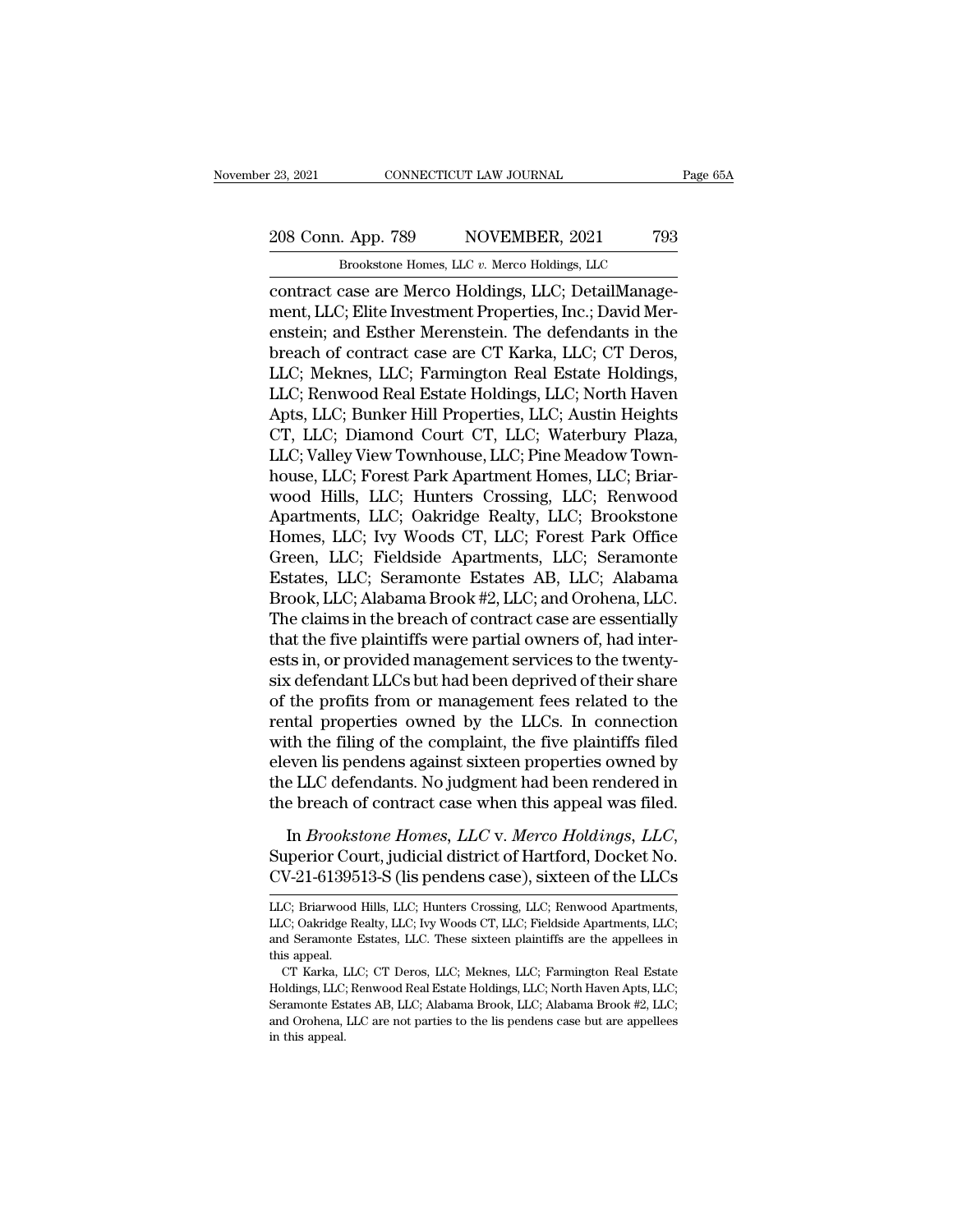#### CONNECTICUT LAW JOURNAL November 23, 2021<br>
794 NOVEMBER, 2021 208 Conn. App. 789<br>
8 Brookstone Homes, LLC v. Merco Holdings, LLC CONNECTICUT LAW JOURNAL November<br>
NOVEMBER, 2021 208 Conn. App. 789<br>
Brookstone Homes, LLC *v.* Merco Holdings, LLC<br>
s defendants in the breach of contract case

CONNECTICUT LAW JOURNAL November 23, 2<br>
T94 NOVEMBER, 2021 208 Conn. App. 789<br>
Brookstone Homes, LLC v. Merco Holdings, LLC<br>
named as defendants in the breach of contract case,<br>
namely, those owning the properties that are TP4 NOVEMBER,  $2021$   $208$  Conn. App. 789<br>Brookstone Homes, LLC  $v$ . Merco Holdings, LLC<br>named as defendants in the breach of contract case,<br>namely, those owning the properties that are the sub-<br>jects of the lis pendens i TO THE MOVEMBER, 2021 208 Conn. App. 789<br>
Brookstone Homes, LLC  $v$ . Merco Holdings, LLC<br>
named as defendants in the breach of contract case,<br>
namely, those owning the properties that are the sub-<br>
jects of the lis penden From Table 2021 208 Conn. App. 789<br>
Frockstone Homes, LLC  $v$ . Merco Holdings, LLC<br>
From Tamed as defendants in the breach of contract case,<br>
namely, those owning the properties that are the sub-<br>
jects of the lis pendens FrovEMBER, 2021 200 CORR. App. 100<br>
Brookstone Homes, LLC v. Merco Holdings, LLC<br>
named as defendants in the breach of contract case,<br>
namely, those owning the properties that are the sub-<br>
jects of the lis pendens in the Brookstone Homes, LLC  $v$ . Merco Holdings, LLC<br>named as defendants in the breach of contract case,<br>namely, those owning the properties that are the sub-<br>jects of the lis pendens in the breach of contract case,<br>filed as an named as defendants in the breach of contract case,<br>namely, those owning the properties that are the sub-<br>jects of the lis pendens in the breach of contract case,<br>filed as an independent action an application pursuant<br>to namely, those owning the properties that are the sub-<br>jects of the lis pendens in the breach of contract case,<br>filed as an independent action an application pursuant<br>to General Statutes  $\S 52{\text -}325$  to discharge the lis jects of the lis pendens in the breach of contract case,<br>filed as an independent action an application pursuant<br>to General Statutes  $\S~52$ -325a to discharge the lis pen-<br>dens filed against their properties.<sup>4</sup> The applica filed as an independent action an application pursuant<br>to General Statutes  $\S$  52-325a to discharge the lis pen-<br>dens filed against their properties.<sup>4</sup> The application to<br>discharge the lis pendens named as defendants the to General Statutes  $\S$  52-325a to discharge the lis pendens filed against their properties.<sup>4</sup> The application to discharge the lis pendens named as defendants the five plaintiffs in the breach of contract case. The defe dens filed against their properties.<sup>4</sup> The application to<br>discharge the lis pendens named as defendants the five<br>plaintiffs in the breach of contract case. The defendants<br>in the lis pendens case filed an objection to the discharge the lis pendens named as defendants the five<br>plaintiffs in the breach of contract case. The defendants<br>in the lis pendens case filed an objection to the applica-<br>tion to discharge the lis pendens. On May 6, 2021, plaintiffs in the breach of contract case. The defendants<br>in the lis pendens case filed an objection to the applica-<br>tion to discharge the lis pendens. On May 6, 2021, the<br>trial court granted the application to discharge t in the lis pendens case filed an objection to the application to discharge the lis pendens. On May 6, 2021, the trial court granted the application to discharge the lis pendens on the basis of the court's finding that the filed. al court granted the application to discharge the lis<br>ndens on the basis of the court's finding that the<br>fendants had not shown probable cause that their<br>each of contract case was an action intended to affect<br>e real proper pendens on the basis of the court's finding that the<br>defendants had not shown probable cause that their<br>breach of contract case was an action intended to affect<br>the real property on which the lis pendens had been<br>filed.<br>O defendants had not shown probable cause that their<br>breach of contract case was an action intended to affect<br>the real property on which the lis pendens had been<br>filed.<br>On May 12, 2021, the appellants timely filed this<br>appe

breach of contract case was an action intended to affect<br>the real property on which the lis pendens had been<br>filed.<br>On May 12, 2021, the appellants timely filed this<br>appeal within seven days of the judgment in the lis<br>pen On May 12, 2021, the appellants timely filed this<br>opeal within seven days of the judgment in the lis<br>endens case granting the application to discharge lis<br>endens, as required by General Statutes § 52-325c (b).<sup>5</sup><br><sup>4</sup>See f

pendens case granting the application to discharge lis<br>pendens, as required by General Statutes § 52-325c (b).<sup>5</sup><br><sup>4</sup>See footnote 3 of this opinion.<br><sup>5</sup> General Statutes § 52-325c provides: "(a) Any order entered as provi pendens, as required<br>
<sup>4</sup> See footnote 3 of this or<br>
<sup>5</sup> General Statutes § 52-32!<br>
in subsection (b) of section<br>
the purpose of appeal.<br>
"(b) No appeal shall be ta <sup>4</sup> See footnote 3 of this opinion.<br>
<sup>5</sup> General Statutes § 52-325c provides: "(a) Any order entered as provided subsection (b) of section 52-325b shall be deemed a final judgment for epurpose of appeal.<br>
"(b) No appeal s

<sup>&</sup>lt;sup>4</sup> See footnote 3 of this opinion.<br>
<sup>5</sup> General Statutes § 52-325c provides: "(a) Any order entered as provided<br>
in subsection (b) of section 52-325b shall be deemed a final judgment for<br>
the purpose of appeal.<br>
"(b) No <sup>s</sup> General Statutes § 52-325c provides: "(a) Any order entered as provided<br>in subsection (b) of section 52-325b shall be deemed a final judgment for<br>the purpose of appeal.<br>"(b) No appeal shall be taken from such order ex in subsection (b) of section 52-325b shall be deemed a final judgment for<br>the purpose of appeal. "(b) No appeal shall be taken from such order except within seven days<br>thereof. The effect of such order shall be automatical the purpose of appeal.<br>
"(b) No appeal shall be taken from such order except within seven days<br>
thereof. The effect of such order shall be automatically stayed for such<br>
seven-day period. If an appeal is taken within such "(b) No appeal shall be taken from such order except within seven days thereof. The effect of such order shall be automatically stayed for such seven-day period. If an appeal is taken within such seven-day period, the par thereof. The effect of such order shall be automatically stayed for such seven-day period. If an appeal is taken within such seven-day period, the party taking such appeal may, within such period, file an application with seven-day period. If an appeal is taken within such seven-day period, the party taking such appeal may, within such period, file an application with the clerk of the court in which such order was issued, requesting a stay be first taking such appeal may, within such period, file an application with<br>the clerk of the court in which such order was issued, requesting a stay of<br>the effect of such order pending such appeal, which application shal the clerk of the court in which such order was issued, requesting a stay of the clerk of the court in which such order was issued, requesting a stay of the effect of such order pending such application shall set forth the the effect of such order pending such appeal, which application shall set<br>forth the reasons for such request. A copy of such application shall be sent<br>to the adverse party by the applicant. Upon the filing of such applicat forth the reasons for such request.<br>to the adverse party by the applicate to the adverse party by the applicate<br>the effect of such order shall be function.<br>A hearing on such applica<br>shall be stayed if the party taking s<br>su The diverse party by the applicant. Upon the filing of such application, the filing of such order shall be further stayed until a decision is rendered ereon. A hearing on such application shall be held promptly. Such order the effect of such order shall be further stayed until a decision is rendered thereon. A hearing on such application shall be held promptly. Such order shall be stayed if the party taking such appeal posts a bond, as prov

the effect of such order shall be further stayed until a decision is rendered thereon. A hearing on such application shall be held promptly. Such order shall be stayed if the party taking such appeal posts a bond, as provi shall be stayed if the party taking such appeal posts a bond, as provided in subsection (c) of this section.<br>
"(c) Upon the hearing on such application, the court shall: (1) Upon<br>
motion of the party taking the appeal set subsection (c) of this section.<br>
"(c) Upon the hearing on such application, the court shall: (1) Upon<br>
"(c) Upon the hearing on such application, the court shall: (1) Upon<br>
motion of the party taking the appeal set an amo motion of the party taking the appeal set an amount of bond with surety<br>for the stay of such order as provided in subsection (b) of this section,<br>which amount shall be as the court deems sufficient to indemnify the advers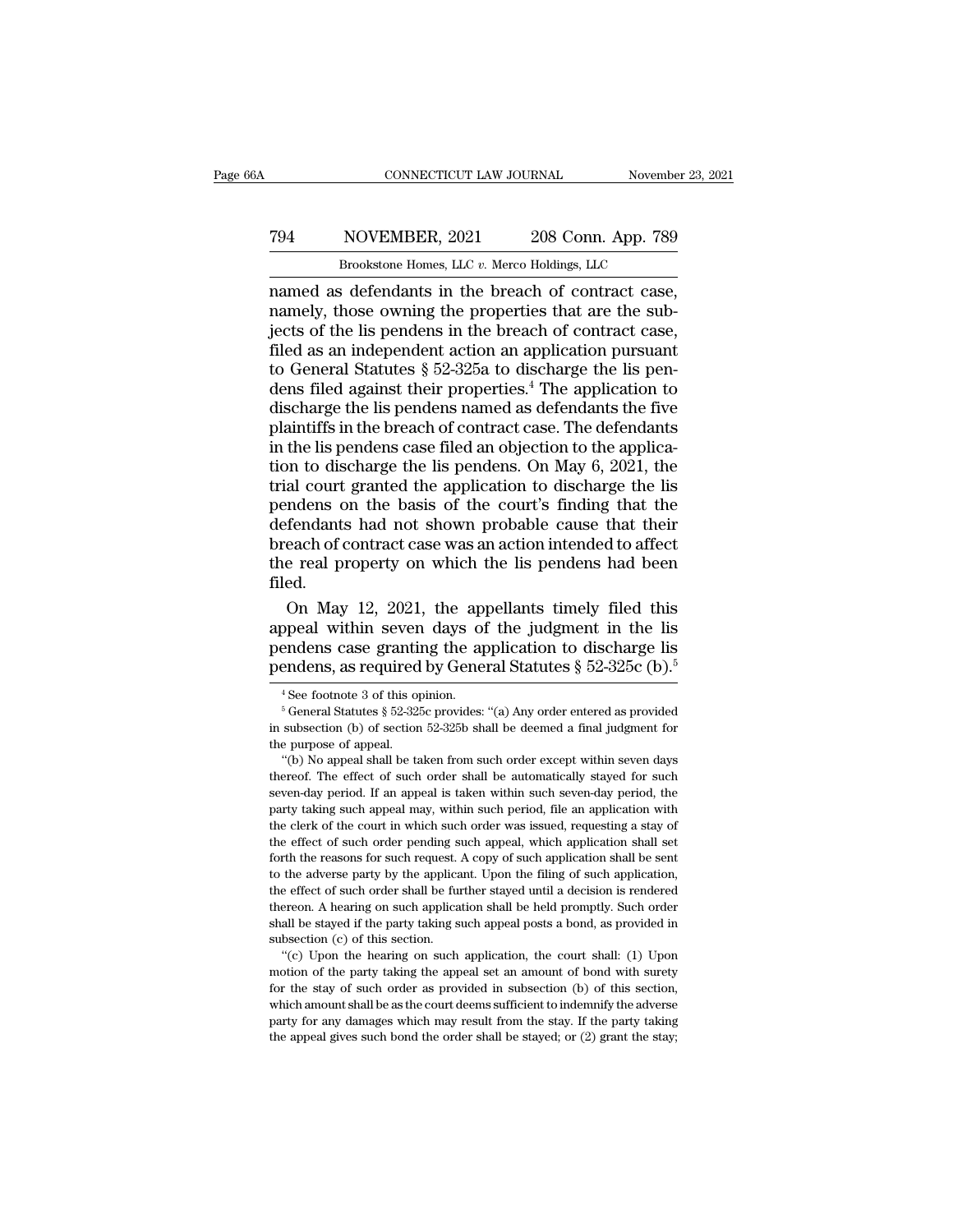23, 2021 CONNECTICUT LAW JOURNAL Page 67A<br>
208 Conn. App. 789 NOVEMBER, 2021 795<br>
Brookstone Homes, LLC v. Merco Holdings, LLC CONNECTICUT LAW JOURNAL<br>
. App. 789 NOVEMBER, 2021 795<br>
Brookstone Homes, LLC *v.* Merco Holdings, LLC<br>
ral form also indicated that the anneal was

The appeal form also indicated that the appeal form also indicated that the appeal was<br>being filed in connection with the breach of contract<br>assessment also indicated that the appeal was<br>also indicated that the appeal was<br> 208 Conn. App. 789 NOVEMBER, 2021 795<br>Brookstone Homes, LLC  $v$ . Merco Holdings, LLC<br>The appeal form also indicated that the appeal was<br>being filed in connection with the breach of contract<br>case. case. Brookstone Homes, LLC v. Merco Holdings, LLC<br>
Represent a appeal form also indicated that the appeal was<br>
ing filed in connection with the breach of contract<br>
se.<br>
Also on May 12, 2021, the appellants filed in the lis<br>
in

Brookstone Homes, LLC  $v$ . Merco Holdings, LLC<br>The appeal form also indicated that the appeal was<br>being filed in connection with the breach of contract<br>case.<br>Also on May 12, 2021, the appellants filed in the lis<br>pendens c The appeal form also indicated that the appeal was<br>being filed in connection with the breach of contract<br>case.<br>Also on May 12, 2021, the appellants filed in the lis<br>pendens case a timely motion to stay the order dischargbeing filed in connection with the breach of contract<br>case.<br>Also on May 12, 2021, the appellants filed in the lis<br>pendens case a timely motion to stay the order discharg-<br>ing the lis pendens pending appeal, pursuant to  $\S$ case.<br>
Also on May 12, 2021, the appellants filed in the lis<br>
pendens case a timely motion to stay the order discharg-<br>
ing the lis pendens pending appeal, pursuant to  $\S$  52-<br>
325c (b). The appellees objected to that mot Also on May 12, 2021, the appellants filed in the list<br>ndens case a timely motion to stay the order discharg-<br>g the list pendens pending appeal, pursuant to  $\S$  52-<br>5c (b). The appellees objected to that motion. The<br>al co pendens case a timely motion to stay the order discharging the lis pendens pending appeal, pursuant to  $\S$  52-<br>325c (b). The appellees objected to that motion. The<br>trial court denied the motion for stay on June 14, 2021.<br>

ing the lis pendens pending appeal, pursuant to  $\S$  52-325c (b). The appellees objected to that motion. The trial court denied the motion for stay on June 14, 2021.<br>The appellants filed a timely motion for review pursuant 325c (b). The appellees objected to that motion. The trial court denied the motion for stay on June 14, 2021.<br>The appellants filed a timely motion for review pursuant to Practice Book  $\S 66-6$  on June 23, 2021, challengin firial court denied the motion for stay on June 14, 2021.<br>The appellants filed a timely motion for review pursu-<br>ant to Practice Book § 66-6 on June 23, 2021, challenging<br>the denial of their motion for stay. The appellant The appellants filed a timely motion for review pursu-<br>ant to Practice Book  $\S$  66-6 on June 23, 2021, challenging<br>the denial of their motion for stay. The appellants, how-<br>ever, did not file a request, pursuant to Practi The appellants filed a timely motion for review pursu-<br>ant to Practice Book § 66-6 on June 23, 2021, challenging<br>the denial of their motion for stay. The appellants, how-<br>ever, did not file a request, pursuant to Practice ant to Practice Book § 66-6 on June 23, 2021, challenging<br>the denial of their motion for stay. The appellants, how-<br>ever, did not file a request, pursuant to Practice Book<br>§ 61-14, for a stay of execution of the trial cou the denial of their motion for stay. The appellants, how-<br>ever, did not file a request, pursuant to Practice Book<br>§ 61-14, for a stay of execution of the trial court's judg-<br>ment until this court had ruled on their motion ever, did not file a request, pursuant to Practice Book § 61-14, for a stay of execution of the trial court's judgment until this court had ruled on their motion for review. On July 6, 2021, the appellees filed a memorandu § 61-14, for a stay of execution of the trial court's judg-<br>ment until this court had ruled on their motion for<br>review. On July 6, 2021, the appellees filed a memoran-<br>dum in opposition to the motion for review in which<br>th ment until this court had ruled on their motion for<br>review. On July 6, 2021, the appellees filed a memoran-<br>dum in opposition to the motion for review in which<br>they stated that they already had recorded the dis-<br>charges of review. On July 6, 2021, the appellees filed a memorandum in opposition to the motion for review in which<br>they stated that they already had recorded the dis-<br>charges of lis pendens on the land records. We dis-<br>missed the a dum in opposition to the motion for review in which<br>they stated that they already had recorded the dis-<br>charges of lis pendens on the land records. We dis-<br>missed the appellants' motion for review on July 28,<br>2021, and ord they stated that they already had recorded the discharges of lis pendens on the land records. We dismissed the appellants' motion for review on July 28, 2021, and ordered the parties to file memoranda to address whether th charges of lis pendens on the land records. We dis-<br>missed the appellants' motion for review on July 28,<br>2021, and ordered the parties to file memoranda to<br>address whether the appeal should be dismissed as<br>moot as to the l address whether the appear should be dismissed as<br>moot as to the lis pendens case and for lack of a final<br>judgment as to the breach of contract case. The appel-<br>lants filed a memorandum of law opposing dismissal.<br>or (3) de moot as to the<br>judgment as to<br>lants filed a me<br>or (3) deny the stay; of<br>such a bond.<br>"(d) Any order of dgment as to the breach of contract case. The appel-<br>
nts filed a memorandum of law opposing dismissal.<br>
(3) deny the stay, or (4) condition the granting of the stay upon the giving<br>
such a bond.<br>
"(d) Any order of dischar

thereof until the time for taking an appeal has elapsed or, if an appeal is taken and an application for a stay of such order is filed, until such time as a decision granting or denying such stay has been rendered. "(e) Wh recording such an application for a stay of such order is filed, until such time as a decision granting or denying such stay has been rendered. "(e) When a certified copy of such order of discharge of notice of lis pendens taken and an application for a stay of such order is filed, until such time<br>as a decision granting or denying such stay has been rendered.<br>"(e) When a certified copy of such order of discharge of notice of lis<br>pendens has

and filed a memorandum of law opposing dismissal.<br>
or (3) deny the stay; or (4) condition the granting of the stay upon the giving<br>
of such a bond.<br>
"(d) Any order of discharge or any order of any stay shall take effect<br>
u in which such a functional control and the sum of the stay upon the giving<br>or (3) deny the stay; or (4) condition the granting of the stay upon the giving<br>of such a bond.<br>"(d) Any order of discharge or any order of any sta or (3) deny the stay; or (4) condition the granting of the stay upon the giving<br>of such a bond.<br>"(d) Any order of discharge or any order of any stay shall take effect<br>upon recording of a certified copy thereof in the offic of such a bond.<br>
"(d) Any order of discharge or any order of any stay shall take effect<br>
upon recording of a certified copy thereof in the office of the town clerk<br>
in which such notice of lis pendens was recorded. The cle "(d) Any order of discharge or any order of any stay shall take effect upon recording of a certified copy thereof in the office of the town clerk in which such notice of lis pendens was recorded. The clerk of the court in as a decision granting or denying such stay has been rendered.<br>The clerk of the town in which such notice of lis pendens was recorded. The clerk of the in which any such order is issued shall not deliver any certified of t which such notice of lis pendens was recorded. The clerk of the court<br>which any such order is issued shall not deliver any certified copies<br>ereof until the time for taking an appeal has elapsed or, if an appeal is<br>ken and m which any such order is issued shall not deliver any certified copies<br>thereof until the time for taking an appeal has elapsed or, if an appeal is<br>taken and an application for a stay of such order is filed, until such tim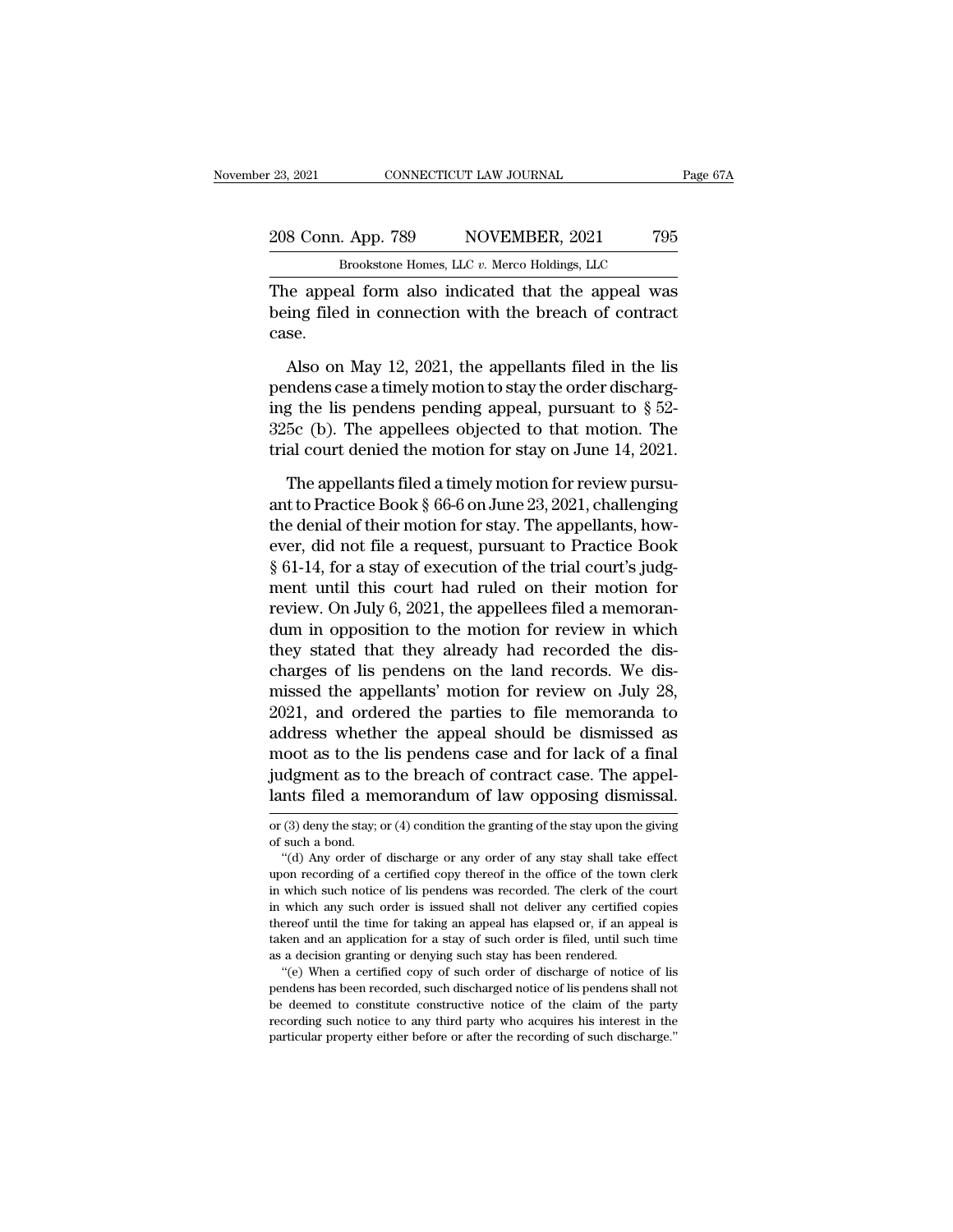|     | CONNECTICUT LAW JOURNAL                                                            |  | November 23, 2021  |  |
|-----|------------------------------------------------------------------------------------|--|--------------------|--|
| 796 | NOVEMBER, 2021                                                                     |  | 208 Conn. App. 789 |  |
|     | Brookstone Homes, LLC v. Merco Holdings, LLC                                       |  |                    |  |
|     | The appellees did not file a memorandum in response<br>to our July 28, 2021 order. |  |                    |  |
|     |                                                                                    |  |                    |  |

Brookstone Homes, LLC v. Merco Holdings, LLC<br>
ie appellees did not file a memorandum in response<br>
our July 28, 2021 order.<br>
I<br>
We first address whether the portion of this appeal<br>
allenging the trial court's May 6, 2021 ju EFOOSSIDE HORES, EEC *t.* Meteo Holdings, EEC<br>The appellees did not file a memorandum in response<br>to our July 28, 2021 order.<br>I<br>We first address whether the portion of this appeal<br>challenging the trial court's May 6, 2021 The appellees did not file a memorandum in response<br>to our July 28, 2021 order.<br>I<br>We first address whether the portion of this appeal<br>challenging the trial court's May 6, 2021 judgment in<br>the lis pendens case is moot. The to our July 28, 2021 order.<br>
I<br>
We first address whether the portion of this appeal<br>
challenging the trial court's May 6, 2021 judgment in<br>
the lis pendens case is moot. The appellants argue that<br>
we should not dismiss th I<br>We first address whether the portion of this appeal<br>challenging the trial court's May  $6$ , 2021 judgment in<br>the lis pendens case is moot. The appellants argue that<br>we should not dismiss the appeal as moot because  $(1)$ <br> We first address whether the portion of this appeal<br>challenging the trial court's May 6, 2021 judgment in<br>the lis pendens case is moot. The appellants argue that<br>we should not dismiss the appeal as moot because (1)<br>they t We first address whether the portion of this appeal challenging the trial court's May 6, 2021 judgment in the lis pendens case is moot. The appellants argue that we should not dismiss the appeal as moot because  $(1)$  they challenging the trial court's May 6, 2021 judgment in<br>the lis pendens case is moot. The appellants argue that<br>we should not dismiss the appeal as moot because (1)<br>they timely filed a motion for review of the order deny-<br>in the lis pendens case is moot. The appellants argue that<br>we should not dismiss the appeal as moot because (1)<br>they timely filed a motion for review of the order deny-<br>ing their motion for stay, (2) they have a statutory rig we should not dismiss the appeal as moot because (1)<br>they timely filed a motion for review of the order deny-<br>ing their motion for stay, (2) they have a statutory right<br>to appeal the judgment granting the application to di they timely filed a motion for review of the order deny-<br>ing their motion for stay, (2) they have a statutory right<br>to appeal the judgment granting the application to dis-<br>charge their lis pendens, and (3) even if this app ments. oot, the appeal satisfies the exception to mootness<br>
r matters that are capable of repetition yet evading<br>
view. We are not persuaded by the appellants' argu-<br>
ents.<br>
A<br>
The appellants argue that, because they filed a time

#### A

for matters that are capable of repetition yet evading<br>review. We are not persuaded by the appellants' arguments.<br>A<br>The appellants argue that, because they filed a timely<br>motion for review of the trial court's order denyin review. We are not persuaded by the appellants' arguments.<br>
A<br>
The appellants argue that, because they filed a timely<br>
motion for review of the trial court's order denying their<br>
motion for stay, they have complied with th A<br>
The appellants argue that, because they filed a timely<br>
motion for review of the trial court's order denying their<br>
motion for stay, they have complied with the necessary<br>
requirements to preserve their appellate rights A<br>
The appellants argue that, because they filed a timely<br>
motion for review of the trial court's order denying their<br>
motion for stay, they have complied with the necessary<br>
requirements to preserve their appellate rights The appellants argue that, because they filed a timely<br>motion for review of the trial court's order denying their<br>motion for stay, they have complied with the necessary<br>requirements to preserve their appellate rights and t The appellants argue that, because they filed a timely<br>motion for review of the trial court's order denying their<br>motion for stay, they have complied with the necessary<br>requirements to preserve their appellate rights and t motion for review of the trial court's order denying their<br>motion for stay, they have complied with the necessary<br>requirements to preserve their appellate rights and their<br>appeal is, therefore, not moot. Essentially, the a motion for stay, they have complied with the necessary<br>requirements to preserve their appellate rights and their<br>appeal is, therefore, not moot. Essentially, the appel-<br>lants' argument is that, in light of their timely mot requirements to preserve their appellate rights and their<br>appeal is, therefore, not moot. Essentially, the appel-<br>lants' argument is that, in light of their timely motion<br>for review, the trial court's judgment discharging appeal is, therefore, not moot. Essentially, the appel-<br>lants' argument is that, in light of their timely motion<br>for review, the trial court's judgment discharging the<br>lis pendens could not be recorded on the land records<br> lants' argument is that, in light of their timely motion<br>for review, the trial court's judgment discharging the<br>lis pendens could not be recorded on the land records<br>until this court decided the motion for review. The<br>prob for review, the trial court's judgment discharging the<br>lis pendens could not be recorded on the land records<br>until this court decided the motion for review. The<br>problem with the appellants' argument is that it is predi-<br>ca lis pendens could not be recorded on the land records<br>until this court decided the motion for review. The<br>problem with the appellants' argument is that it is predi-<br>cated on the erroneous premise that, after the trial cour until this court decided the motion for review. The<br>problem with the appellants' argument is that it is predi-<br>cated on the erroneous premise that, after the trial court<br>denied their motion for a discretionary stay, there problem with the appellants' argument is that it is predicated on the erroneous premise that, after the trial court<br>denied their motion for a discretionary stay, there was<br>an automatic stay of that order while the motion f initial their motion for a discretionary stay, there was<br>automatic stay of that order while the motion for<br>view was pending. A discussion of the interplay of<br>e applicable statutes and rules of practice makes clear<br>e appel and antention is a distribution of  $\alpha$  distribution  $\alpha$  and an automatic stay of that order while the motion for review was pending. A discussion of the interplay of the applicable statutes and rules of practice makes c the applicable statutes and rules of practice makes clear<br>the applicable statutes and rules of practice makes clear<br>the appellants' error.<br>Section 52-325c provides the procedures by which a<br>party whose lien has been order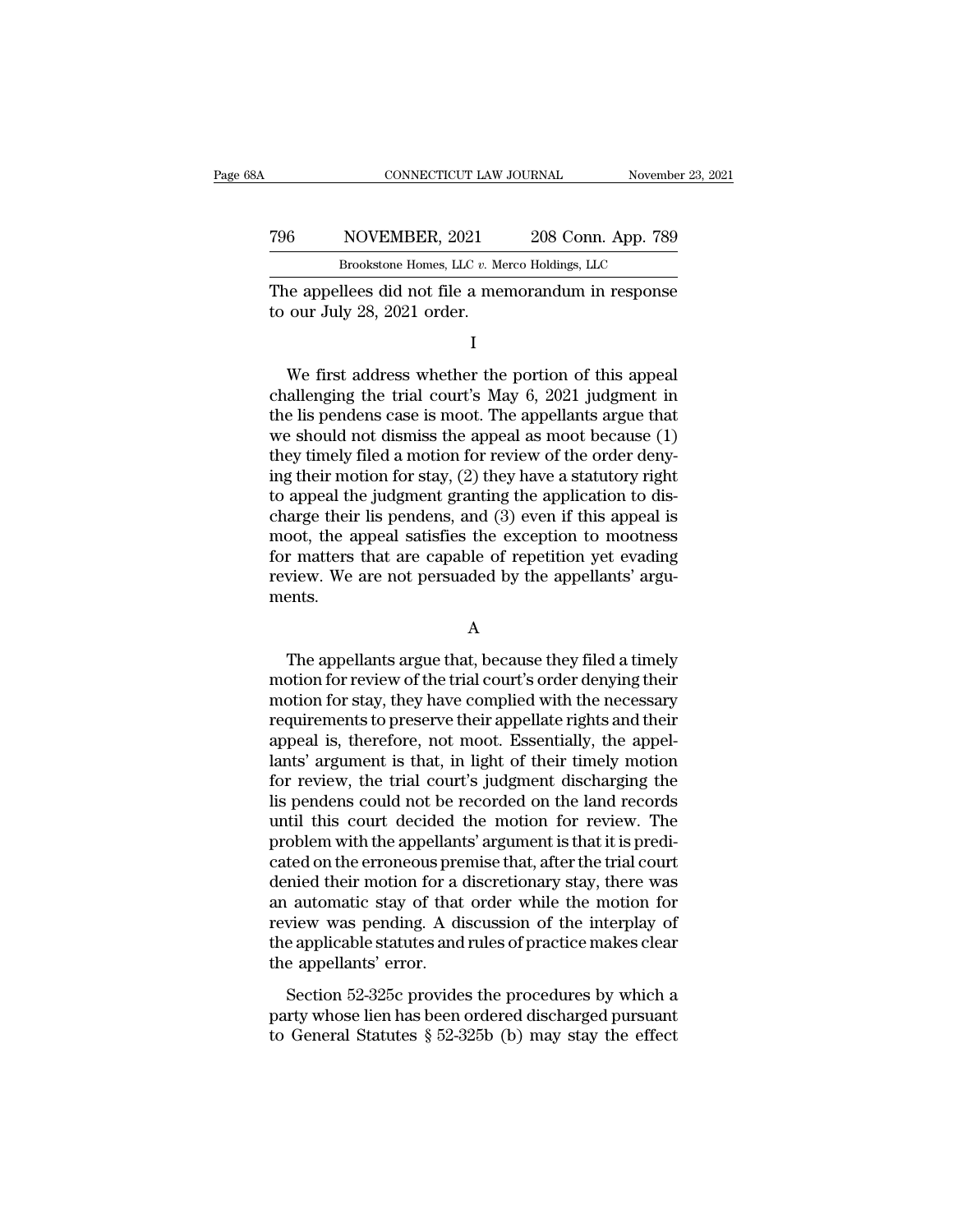#### 23, 2021 CONNECTICUT LAW JOURNAL Page 69A<br>
208 Conn. App. 789 NOVEMBER, 2021 797<br>
Brookstone Homes, LLC v. Merco Holdings, LLC CONNECTICUT LAW JOURNAL<br>Brookstone Homes, LLC *v.* Merco Holdings, LLC<br>Brookstone Homes, LLC *v.* Merco Holdings, LLC<br>Her. Section 52-325c (b) requires that an appeal

of that order. Section 52-325c (b) requires that an appear appear that order. Section 52-325c (b) requires that an appear be taken within seven days of the court's judgment and prevides for an automatic stay during that p 208 Conn. App. 789 NOVEMBER, 2021 797<br>Brookstone Homes, LLC v. Merco Holdings, LLC<br>of that order. Section 52-325c (b) requires that an appeal<br>be taken within seven days of the court's judgment and<br>provides for an automatic 208 Conn. App. 789 NOVEMBER, 2021 797<br>Brookstone Homes, LLC v. Merco Holdings, LLC<br>of that order. Section 52-325c (b) requires that an appeal<br>be taken within seven days of the court's judgment and<br>provides for an automati 208 Conn. App. 789 NOVEMBER, 2021 797<br>
Brookstone Homes, LLC  $v$ . Merco Holdings, LLC<br>
of that order. Section 52-325c (b) requires that an appeal<br>
be taken within seven days of the court's judgment and<br>
provides for an au Brookstone Homes, LLC v. Merco Holdings, LLC<br>
of that order. Section 52-325c (b) requires that an appeal<br>
be taken within seven days of the court's judgment and<br>
provides for an automatic stay during that period. The<br>
app Brookstone Homes, LLC  $v$ . Merco Holdings, LLC<br>of that order. Section 52-325c (b) requires that an appeal<br>be taken within seven days of the court's judgment and<br>provides for an automatic stay during that period. The<br>appea of that order. Section 52-325c (b) requires that an appeal<br>be taken within seven days of the court's judgment and<br>provides for an automatic stay during that period. The<br>appealing party may also, within that seven day wind be taken within seven days of the court's judgment and<br>provides for an automatic stay during that period. The<br>appealing party may also, within that seven day window,<br>apply for a stay of the effect of the order pending app provides for an automatic stay during that period. The appealing party may also, within that seven day window, apply for a stay of the effect of the order pending appeal. See General Statutes § 52-325c (b). The filing of appealing party may also, within that seven day window,<br>apply for a stay of the effect of the order pending appeal.<br>See General Statutes § 52-325c (b). The filing of an<br>application for a stay automatically extends the init apply for a stay of the effect of the order pending appeal.<br>See General Statutes § 52-325c (b). The filing of an<br>application for a stay automatically extends the initial<br>seven day stay until a decision on the application See General Statutes § 52-325c (b). The filing of an application for a stay automatically extends the initial seven day stay until a decision on the application is rendered. See General Statutes § 52-325c (b). Accordingly application for a stay automatically extends the initial<br>seven day stay until a decision on the application is<br>rendered. See General Statutes § 52-325c (b). Accord-<br>ingly, a stay is only automatic, under § 52-325c, for sev seven day stay until a decision on the application is<br>rendered. See General Statutes  $\S$  52-325c (b). Accord-<br>ingly, a stay is only automatic, under  $\S$  52-325c, for seven<br>days from the date of the court's order dischargi rendered. See General Statutes  $\S$  52-325c (b). Accordingly, a stay is only automatic, under  $\S$  52-325c, for seven days from the date of the court's order discharging the lis pendens unless, within those seven days, the ingly, a stay is only automatic, under  $\S$  52-325c, for seven<br>days from the date of the court's order discharging<br>the lis pendens unless, within those seven days, the<br>aggrieved party appeals the order *and* applies for a<br> days from the date of the court's order discharging<br>the lis pendens unless, within those seven days, the<br>aggrieved party appeals the order *and* applies for a<br>further stay pending appeal, in which case the seven day<br>stay the lis pendens unless, within those seven days, the aggrieved party appeals the order *and* applies for a further stay pending appeal, in which case the seven day stay automatically is extended until the court renders it aggrieved party appeals the order *and* applies for a<br>further stay pending appeal, in which case the seven day<br>stay automatically is extended until the court renders<br>its decision as to whether to stay the effect of its ord further stay pending appeal, in which case the seven day<br>stay automatically is extended until the court renders<br>its decision as to whether to stay the effect of its order<br>until the appeal is decided. If the court denies a stay automatically is extended until the court renders<br>its decision as to whether to stay the effect of its order<br>until the appeal is decided. If the court denies a request<br>for a stay, however, there is no further automat its decision as to whether to stay the effect of its<br>until the appeal is decided. If the court denies a re<br>for a stay, however, there is no further automati-<br>provided by  $\S 52-325c$ . Once the trial court den<br>motion for st The automatic appellate stay in the state state stay ovided by § 52-325c. Once the trial court denies a potion for stay, the clerk of the court may deliver to e parties certified copies of the order discharging the penden provided by § 52-325c. Once the trial court denies a<br>provided by § 52-325c. Once the trial court may deliver to<br>the parties certified copies of the order discharging the<br>lis pendens. General Statutes § 52-325c (d).<br>The au

motion for stay, the clerk of the court may deliver to<br>the parties certified copies of the order discharging the<br>lis pendens. General Statutes § 52-325c (d).<br>The automatic appellate stay generally provided in<br>noncriminal state is exert of the order half denotes the parties certified copies of the order discharging the<br>lis pendens. General Statutes § 52-325c (d).<br>The automatic appellate stay generally provided in<br>noncriminal cases by Pract The automatic appellate stay generally provided in<br>noncriminal cases by Practice Book  $\S 61-11$  (a) does<br>not apply to orders discharging lis pendens because the<br>stay of execution in lis pendens cases is provided by<br>statut The automatic appellate stay generally provided in<br>noncriminal cases by Practice Book § 61-11 (a) does<br>not apply to orders discharging lis pendens because the<br>stay of execution in lis pendens cases is provided by<br>statute. The automatic appellate stay generally provided in<br>noncriminal cases by Practice Book § 61-11 (a) does<br>not apply to orders discharging lis pendens because the<br>stay of execution in lis pendens cases is provided by<br>statute. noncriminal cases by Practice Book § 61-11 (a) does<br>not apply to orders discharging lis pendens because the<br>stay of execution in lis pendens cases is provided by<br>statute.<sup>6</sup> The appellants' motion for review filed pursu-<br> not apply to orders discharging lis pendens because the<br>stay of execution in lis pendens cases is provided by<br>statute.<sup>6</sup> The appellants' motion for review filed pursu-<br>ant to Practice Book §§ 61-14 and 66-6 did not create stay of execution in lis pendens cases is provided by<br>statute.<sup>6</sup> The appellants' motion for review filed pursu-<br>ant to Practice Book §§ 61-14 and 66-6 did not create<br>a stay of execution because the trial court had denied<br> statute.<sup>6</sup> The appellants' motion for review filed pursu-<br>ant to Practice Book §§ 61-14 and 66-6 did not create<br>a stay of execution because the trial court had denied<br>the appellants' request for a discretionary stay purs <sup>2</sup> except lants' request for a discretionary stay pursuant  $\S$  52-325c (b). If the appellants wanted a further stay iile their motion for review was pending before this urt, they needed to file a motion directed to this c to § 52-325c (b). If the appellants wanted a further stay<br>while their motion for review was pending before this<br>court, they needed to file a motion directed to this court<br> $\frac{1}{\sqrt{2\pi}}$   $\frac{1}{\sqrt{2\pi}}$   $\frac{1}{\sqrt{2\pi}}$   $\frac{1$ 

 $6$  "Except where otherwise provided by statute or other law, proceedings while their motion for review was pending before this court, they needed to file a motion directed to this court<br> $\frac{6}{\sqrt{6}}$ <br> $\frac{w}{Except\ where\ otherwise\ provided\ by\ static\ or\ other\ law, proceedings}$  to enforce or carry out the judgment or order shall be automatical Fourt, they not<br>  $\frac{6}{6}$   $\frac{6}{2}$   $\frac{6}{2}$   $\frac{6}{2}$   $\frac{6}{2}$   $\frac{6}{2}$   $\frac{6}{2}$   $\frac{6}{2}$   $\frac{6}{2}$   $\frac{6}{2}$   $\frac{6}{2}$   $\frac{6}{2}$   $\frac{6}{2}$   $\frac{6}{2}$   $\frac{6}{2}$   $\frac{6}{2}$   $\frac{6}{2}$   $\frac{6}{2}$   $\frac{6}{2}$   $\frac{6}{2}$   $\frac{$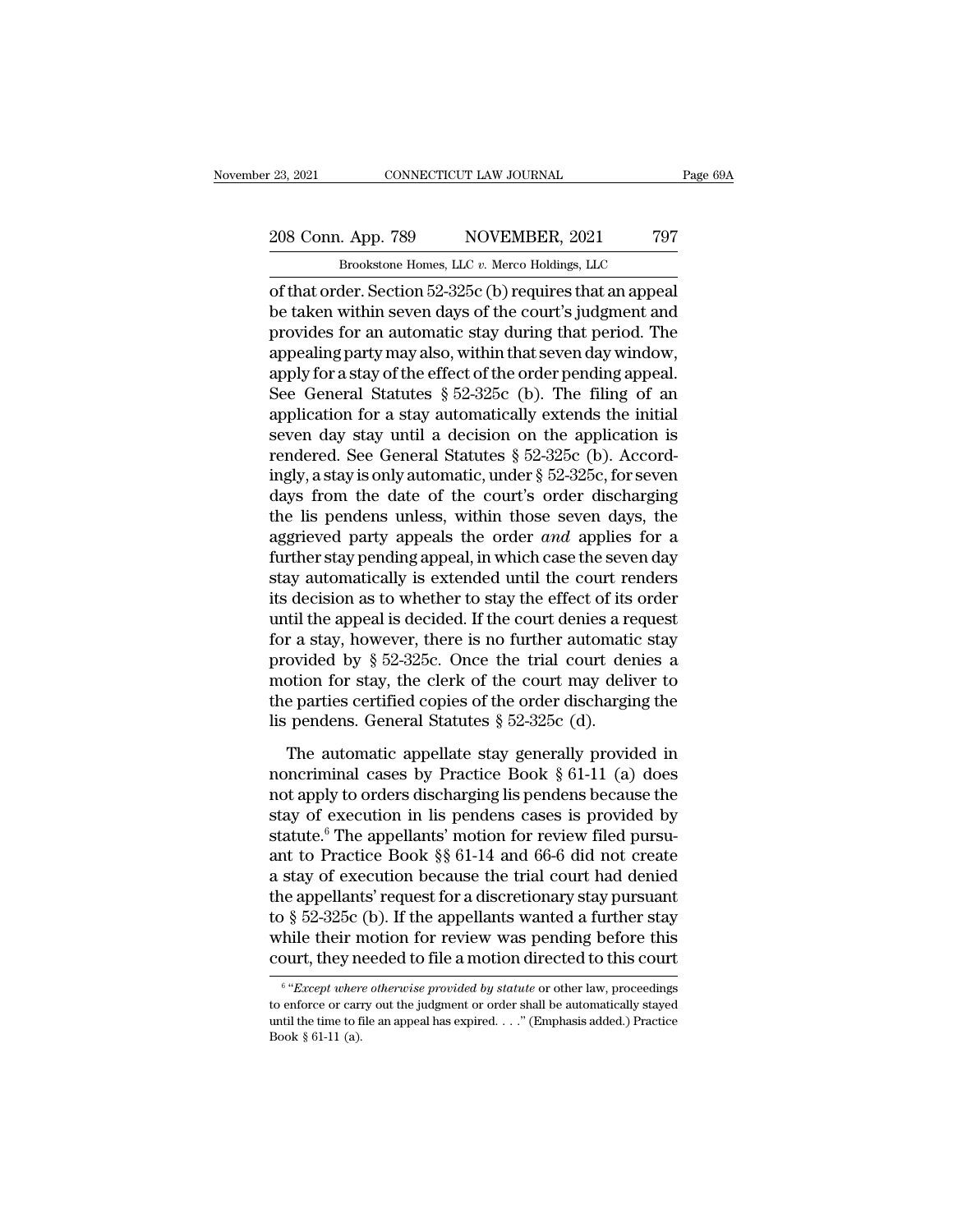#### CONNECTICUT LAW JOURNAL November 23, 2021<br>
798 NOVEMBER, 2021 208 Conn. App. 789<br>
Brookstone Homes, LLC v. Merco Holdings, LLC CONNECTICUT LAW JOURNAL November<br>
NOVEMBER, 2021 208 Conn. App. 789<br>
Brookstone Homes, LLC *v.* Merco Holdings, LLC<br> **g** a temporary stay of execution until their

CONNECTICUT LAW JOURNAL November 23, 2021<br>
T98 NOVEMBER, 2021 208 Conn. App. 789<br>
Brookstone Homes, LLC v. Merco Holdings, LLC<br>
requesting a temporary stay of execution until their<br>
motion for review was decided. Indeed, P MOVEMBER, 2021 208 Conn. App. 789<br>Brookstone Homes, LLC v. Merco Holdings, LLC<br>requesting a temporary stay of execution until their<br>motion for review was decided. Indeed, Practice Book<br>§ 61-14 provides in relevant part: "I From Solution 1998<br>
Superior Superior 2021<br>
Superior 2021<br>
Superior Superior 2021<br>
Superior Superior Controllings, LLC<br>
Superior relevant part: ''In any case in which<br>
there is no automatic stay of execution and in which<br> TO THE THE THE SUCTION THE THE SUCTION OF THE SPONSION BOOK THE SPONSION CONTROLLED THE SPONSION OF THE SPONSION SUPPLY THE SPONSION SUPPLY THAT SHOW THAT SHOW THAT SHOW THAT SHOW THAT SHOW THAT SHOW THAT SHOW THAT SHOW T Brookstone Homes, LLC v. Merco Holdings, LLC<br>requesting a temporary stay of execution until their<br>motion for review was decided. Indeed, Practice Book<br> $\S 61$ -14 provides in relevant part: "In any case in which<br>there is no Brookstone Homes, LLC v. Merco Holdings, LLC<br>requesting a temporary stay of execution until their<br>motion for review was decided. Indeed, Practice Book<br>§ 61-14 provides in relevant part: "In any case in which<br>there is no au requesting a temporary stay of execution until their<br>motion for review was decided. Indeed, Practice Book<br>§ 61-14 provides in relevant part: "In any case in which<br>there is no automatic stay of execution and in which<br>the tr motion for review was decided. Indeed, Practice Book  $\S$  61-14 provides in relevant part: "In any case in which there is no automatic stay of execution and in which the trial court denies, or refuses to rule on, a motion  $\S$  61-14 provides in relevant part: "In any case in which there is no automatic stay of execution and in which the trial court denies, or refuses to rule on, a motion for stay, an aggrieved party may file a motion reques EVERT IS NO automatic stay of execution and in which<br>e trial court denies, or refuses to rule on, a motion<br>r stay, an aggrieved party may file a motion requesting<br>stay of execution of the judgment from the court<br>wing appe the trial court denies, or refuses to rule on, a motion<br>for stay, an aggrieved party may file a motion requesting<br>a stay of execution of the judgment from the court<br>having appellate jurisdiction pending the filing of and<br>

For stay, an aggreved party may the a motion requesting<br>a stay of execution of the judgment from the court<br>having appellate jurisdiction pending the filing of and<br>ruling upon a motion for review...."<br>The clerk of the cour a stay of execution of the judgment from the court<br>having appellate jurisdiction pending the filing of and<br>ruling upon a motion for review...."<br>The clerk of the court delivered the order discharging<br>the lis pendens to the The order discharging the magnetic method of pendent of the court delivered the order discharging<br>the lis pendens to the parties on June 23, 2021, nine<br>days after the trial court had denied the appellants'<br>motion for stay The clerk of the court delivered the order discharging<br>the lis pendens to the parties on June 23, 2021, nine<br>days after the trial court had denied the appellants'<br>motion for stay. On June 29, 2021, the appellees recorded<br> The clerk of the court delivered the order discharging<br>the lis pendens to the parties on June 23, 2021, nine<br>days after the trial court had denied the appellants'<br>motion for stay. On June 29, 2021, the appellees recorded<br> the lis pendens to the parties on June 23, 2021, nine<br>days after the trial court had denied the appellants'<br>motion for stay. On June 29, 2021, the appellees recorded<br>the order discharging the lis pendens on the land<br>record days after the trial court had denied the appellants'<br>motion for stay. On June 29, 2021, the appellees recorded<br>the order discharging the lis pendens on the land<br>records. Because the trial court denied the appellants'<br>moti motion for stay. On June 29, 2021, the appellees recorded<br>the order discharging the lis pendens on the land<br>records. Because the trial court denied the appellants'<br>motion for stay on June 14, 2021, and the appellants<br>never the order discharging the lis pendens on the land<br>records. Because the trial court denied the appellants'<br>motion for stay on June 14, 2021, and the appellants<br>never sought a stay from this court pursuant to Practice<br>Book § records. Because the trial court denied the appellants'<br>motion for stay on June 14, 2021, and the appellants<br>never sought a stay from this court pursuant to Practice<br>Book § 61-14, there was no stay in effect when the clerk motion for stay on June 14, 2021, and the appellants<br>never sought a stay from this court pursuant to Practice<br>Book § 61-14, there was no stay in effect when the clerk<br>delivered the order discharging the lis pendens or when never sought a stay from this court pursuant to Practice<br>Book  $\S$  61-14, there was no stay in effect when the clerk<br>delivered the order discharging the lis pendens or when<br>the appellees recorded the order on the land reco e appellees recorded the order on the land records.<br>
uus, the appellees were well within their rights when<br>
ey filed on the land records the order discharging the<br>
pendens.<br>
B<br>
The appellants also argue that we should not

B

Thus, the appellees were well within their rights when<br>they filed on the land records the order discharging the<br>lis pendens.<br> $B$ <br>The appellants also argue that we should not dismiss<br>their appeal as moot because they timel they filed on the land records the order discharging the<br>
is pendens.<br>
B<br>
The appellants also argue that we should not dismiss<br>
their appeal as moot because they timely filed their<br>
appeal within the seven day appeal perio B<br>B<br>The appellants also argue that we should not dismiss<br>their appeal as moot because they timely filed their<br>appeal within the seven day appeal period mandated<br>by § 52-325c. This argument, however, does not over-<br>come the B<br>
The appellants also argue that we should not dismiss<br>
their appeal as moot because they timely filed their<br>
appeal within the seven day appeal period mandated<br>
by § 52-325c. This argument, however, does not over-<br>
come The appellants also argue that we should not dismiss<br>their appeal as moot because they timely filed their<br>appeal within the seven day appeal period mandated<br>by § 52-325c. This argument, however, does not over-<br>come the fa The appellants also argue that we should not dismiss<br>their appeal as moot because they timely filed their<br>appeal within the seven day appeal period mandated<br>by  $\S 52-325c$ . This argument, however, does not over-<br>come the their appeal as moot because they timely filed their<br>appeal within the seven day appeal period mandated<br>by § 52-325c. This argument, however, does not over-<br>come the fact that we cannot grant the appellants any<br>practical r appeal within the seven day appeal period man<br>by § 52-325c. This argument, however, does not<br>come the fact that we cannot grant the appellant<br>practical relief in this appeal because the app<br>effected the discharge of the li <sup>8</sup> 32-5250. This argument, nowever, toos not over-<br>
me the fact that we cannot grant the appellants any<br>
actical relief in this appeal because the appellees<br>
fected the discharge of the lis pendens on filing the<br>
urt's or Fractrical relief in this appeal because the appellees<br>effected the discharge of the lis pendens on filing the<br>court's order on the land records on June 29, 2021,<br>when there was no appellate stay in effect.<br>"Mootness impl practical feller in this appear because the appeares effected the discharge of the lis pendens on filing the court's order on the land records on June 29, 2021, when there was no appellate stay in effect.<br>
"Mootness impli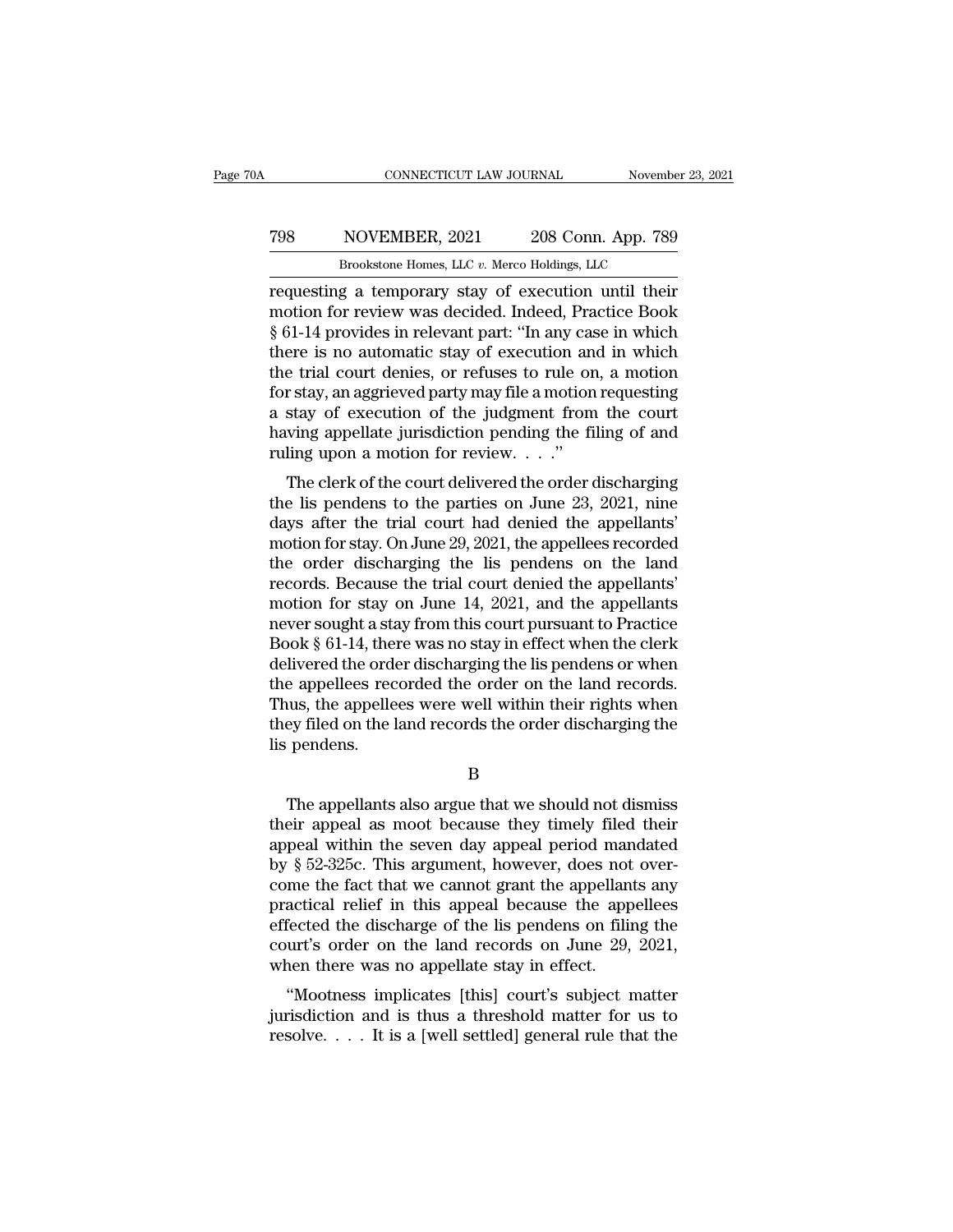23, 2021 CONNECTICUT LAW JOURNAL Page 71A<br>
208 Conn. App. 789 NOVEMBER, 2021 799<br>
Brookstone Homes, LLC v. Merco Holdings, LLC CONNECTICUT LAW JOURNAL<br>
. App. 789 NOVEMBER, 2021 799<br>
Brookstone Homes, LLC *v.* Merco Holdings, LLC<br>
. of an actual controversy is an essential requi-

existence of an actual controversy is an essential required to appellate jurisdiction; it is not the province of an actual controversy is an essential requisite to appellate jurisdiction; it is not the province of annellat 208 Conn. App. 789 NOVEMBER, 2021 799<br>Brookstone Homes, LLC v. Merco Holdings, LLC<br>existence of an actual controversy is an essential requisite to appellate jurisdiction; it is not the province of<br>appellate courts to decid 208 Conn. App. 789 NOVEMBER, 2021 799<br>Brookstone Homes, LLC  $v$ . Merco Holdings, LLC<br>existence of an actual controversy is an essential requi-<br>site to appellate jurisdiction; it is not the province of<br>appellate courts to 208 Conn. App. 789 NOVEMBER, 2021 799<br>Brookstone Homes, LLC  $v$ . Merco Holdings, LLC<br>existence of an actual controversy is an essential requi-<br>site to appellate jurisdiction; it is not the province of<br>appellate courts to Brookstone Homes, LLC v. Merco Holdings, LLC<br>existence of an actual controversy is an essential requi-<br>site to appellate jurisdiction; it is not the province of<br>appellate courts to decide moot questions, discon-<br>nected fro Brookstone Homes, LLC v. Merco Holdings, LLC<br>existence of an actual controversy is an essential requi-<br>site to appellate jurisdiction; it is not the province of<br>appellate courts to decide moot questions, discon-<br>nected fr existence of an actual controversy is an essential requisite to appellate jurisdiction; it is not the province of appellate courts to decide moot questions, disconnected from the granting of actual relief or from the dete site to appellate jurisdiction; it is not the province of<br>appellate courts to decide moot questions, discon-<br>nected from the granting of actual relief or from the<br>determination of which no practical relief can follow.<br>. . appellate courts to decide moot questions, disconnected from the granting of actual relief or from the determination of which no practical relief can follow.<br>  $\dots$  An actual controversy must exist not only at the time the nected from the granting of actual relief or from the<br>determination of which no practical relief can follow.<br>... An actual controversy must exist not only at the<br>time the appeal is taken, but also throughout the pen-<br>denc determination of which no practical relief can follow.<br>
. . . An actual controversy must exist not only at the<br>
time the appeal is taken, but also throughout the pen-<br>
dency of the appeal. . . . When, during the pendency<br> . . . An actual controversy must exist not only at the time the appeal is taken, but also throughout the pendency of the appeal. . . . When, during the pendency of an appeal, events have occurred that preclude an appellat time the appeal is taken, but also throughout the pendency of the appeal. . . . When, during the pendency of an appeal, events have occurred that preclude an appellate court from granting any practical relief through its dency of the appeal. . . . When, during the pendency<br>of an appeal, events have occurred that preclude an<br>appellate court from granting any practical relief<br>through its disposition of the merits, a case has become<br>moot. . of an appeal, events have occurred that preclude an appellate court from granting any practical relief through its disposition of the merits, a case has become moot. . . . [A] subject matter jurisdictional defect may not appellate court from granting any practical relief<br>through its disposition of the merits, a case has become<br>moot. . . . [A] subject matter jurisdictional defect may<br>not be waived . . . [or jurisdiction] conferred by the<br>p through its disposition of the merits, a case has become<br>moot.... [A] subject matter jurisdictional defect may<br>not be waived .... [or jurisdiction] conferred by the<br>parties, explicitly or implicitly.... [T]he question of<br> moot.... [A] subject matter jurisdictional defect may<br>not be waived ... [or jurisdiction] conferred by the<br>parties, explicitly or implicitly.... [T]he question of<br>subject matter jurisdiction is a question of law ...<br>and, not be waived  $\ldots$  [or jurisdiction] conferred by the parties, explicitly or implicitly.  $\ldots$  [T]he question of subject matter jurisdiction is a question of law  $\ldots$  and, once raised, either by a party or by the court parties, explicitly or impl<br>subject matter jurisdictio<br>and, once raised, either by<br>the question must be ans<br>decide the case." (Citatio<br>marks omitted.) *Lichtma*<br>905 A.2d 647 (2006).<br>The timely filing of ar d, once raised, either by a party or by the court itself,<br>d, once raised, either by a party or by the court itself,<br>e question must be answered before the court may<br>cide the case." (Citation omitted; internal quotation<br>ar the question must be answered before the court may<br>decide the case." (Citation omitted; internal quotation<br>marks omitted.) *Lichtman* v. *Beni*, 280 Conn. 25, 30,<br>905 A.2d 647 (2006).<br>The timely filing of an appeal does n

are quession mast be districted before the coal may<br>decide the case." (Citation omitted; internal quotation<br>marks omitted.) *Lichtman* v. *Beni*, 280 Conn. 25, 30,<br>905 A.2d 647 (2006).<br>The timely filing of an appeal does n marks omitted.) *Lichtman* v. *Beni*, 280 Conn. 25, 30, 905 A.2d 647 (2006).<br>The timely filing of an appeal does not, by itself, preclude an appeal from becoming moot. See, e.g., id., 31–33 (appeal was dismissed where pla definition of the timely filing of an appeal does not, by itself,<br>preclude an appeal from becoming moot. See, e.g., id.,<br>31–33 (appeal was dismissed where plaintiffs recorded<br>order discharging mechanic's lien on land recor The timely filing of an appeal does not, by itself,<br>preclude an appeal from becoming moot. See, e.g., id.,<br>31–33 (appeal was dismissed where plaintiffs recorded<br>order discharging mechanic's lien on land records after<br>defen The timely filing of an appeal does not, by itself,<br>preclude an appeal from becoming moot. See, e.g., id.,<br>31–33 (appeal was dismissed where plaintiffs recorded<br>order discharging mechanic's lien on land records after<br>defen preclude an appeal from becoming moot. See, e.g., id.,<br>31–33 (appeal was dismissed where plaintiffs recorded<br>order discharging mechanic's lien on land records after<br>defendant filed timely appeal of order); *Lucas* v.<br>*Deut* 31–33 (appeal was dismissed where plaintiffs recorded<br>order discharging mechanic's lien on land records after<br>defendant filed timely appeal of order); *Lucas* v.<br>*Deutsche Bank National Trust Co.*, 103 Conn. App. 762,<br>767– order discharging mechanic's lien on land records after<br>defendant filed timely appeal of order); Lucas v.<br>Deutsche Bank National Trust Co., 103 Conn. App. 762,<br>767–68, 931 A.2d 378 (appeal was moot where defendant<br>recorded defendant filed timely appeal of order); Lucas v.<br>Deutsche Bank National Trust Co., 103 Conn. App. 762,<br>767–68, 931 A.2d 378 (appeal was moot where defendant<br>recorded certified copy of order discharging judgment<br>lien after Deutsche Bank National Trust Co., 103 Conn. App. 762,<br>767–68, 931 A.2d 378 (appeal was moot where defendant<br>recorded certified copy of order discharging judgment<br>lien after plaintiff filed timely appeal of order), cert.<br>de 767–68, 931 A.2d 378 (appeal was moot where defendant<br>recorded certified copy of order discharging judgment<br>lien after plaintiff filed timely appeal of order), cert.<br>denied, 284 Conn. 934, 935 A.2d 151 (2007). Without a<br>va recorded certified copy of order discharging judgment<br>lien after plaintiff filed timely appeal of order), cert.<br>denied, 284 Conn. 934, 935 A.2d 151 (2007). Without a<br>valid stay in effect, the appellants were able to perfec denied, 284 Conn. 934, 935 A.2d 151 (2007). Without a<br>valid stay in effect, the appellants were able to perfect<br>the court's order of discharge by recording it on the<br>land records. See *Lichtman* v. *Beni*, supra, 280 Conn. valid stay in effect, the appellants were able to p<br>the court's order of discharge by recording it of<br>land records. See *Lichtman* v. *Beni*, supra, 280<br>31–33; *Lucas* v. *Deutsche Bank National Trus*<br>supra, 767–68. That a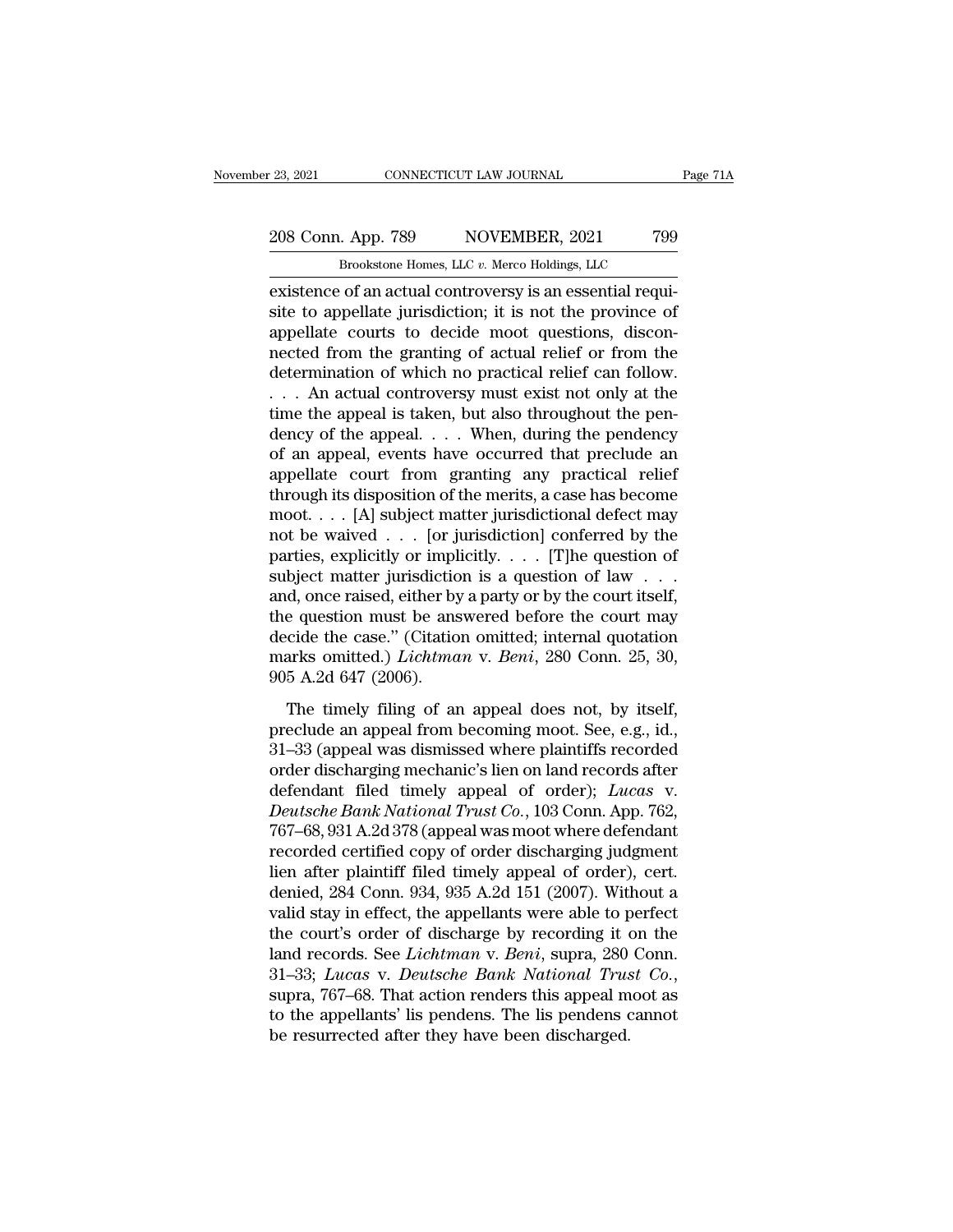#### EXECUTE CONNECTICUT LAW JOURNAL Movember 23, 2021<br>800 NOVEMBER, 2021 208 Conn. App. 789<br>Brookstone Homes, LLC v. Merco Holdings, LLC CONNECTICUT LAW JOURNAL November<br>
NOVEMBER, 2021 208 Conn. App. 789<br>
Brookstone Homes, LLC *v.* Merco Holdings, LLC<br>
preme Court's decision in *Lichtman* v *Beni*

CONNECTICUT LAW JOURNAL November 23, 2021<br>
Suppreme Court's decision in *Lichtman* v. *Beni*, supra, 280 Conn. 25, is instructive. *Lichtman* concerned a trial court's order discharging a mechanic's lien pursuemt to Gonora 800 NOVEMBER, 2021 208 Conn. App. 789<br>Brookstone Homes, LLC v. Merco Holdings, LLC<br>Our Supreme Court's decision in *Lichtman* v. *Beni*,<br>supra, 280 Conn. 25, is instructive. *Lichtman* concerned<br>a trial court's order disc 800 NOVEMBER, 2021 208 Conn. App. 789<br>Brookstone Homes, LLC v. Merco Holdings, LLC<br>Our Supreme Court's decision in *Lichtman* v. *Beni*,<br>supra, 280 Conn. 25, is instructive. *Lichtman* concerned<br>a trial court's order disc Brookstone Homes, LLC v. Merco Holdings, LLC<br>
Our Supreme Court's decision in *Lichtman* v. Beni,<br>
supra, 280 Conn. 25, is instructive. *Lichtman* concerned<br>
a trial court's order discharging a mechanic's lien pursu-<br>
ant Brookstone Homes, LLC v. Merco Holdings, LLC<br>
Our Supreme Court's decision in *Lichtman* v. *Beni*,<br>
supra, 280 Conn. 25, is instructive. *Lichtman* concerned<br>
a trial court's order discharging a mechanic's lien pursu-<br>
a Our Supreme Court's decision in *Lichtman* v. *Beni*, supra, 280 Conn. 25, is instructive. *Lichtman* concerned a trial court's order discharging a mechanic's lien pursuant to General Statutes  $\S$  49-35b. Id., 29. Our Sup supra, 280 Conn. 25, is instructive. *Lichtman* concerned<br>a trial court's order discharging a mechanic's lien pursu-<br>ant to General Statutes § 49-35b. Id., 29. Our Supreme<br>Court dismissed the defendant's appeal as moot<br>bec a trial court's order discharging a mechanic's lien pursu-<br>ant to General Statutes § 49-35b. Id., 29. Our Supreme<br>Court dismissed the defendant's appeal as moot<br>because the plaintiffs had properly filed the certified<br>copy ant to General Statutes § 49-35b. Id., 29. Our Supreme<br>Court dismissed the defendant's appeal as moot<br>because the plaintiffs had properly filed the certified<br>copy of the court's discharge order on the land records<br>after th Court dismissed the defendant's appeal as moot<br>because the plaintiffs had properly filed the certified<br>copy of the court's discharge order on the land records<br>after the defendant failed to request a stay following<br>the tria because the plaintiffs had properly filed the certified<br>copy of the court's discharge order on the land records<br>after the defendant failed to request a stay following<br>the trial court's order discharging the mechanic's lien copy of the court's discharge order on the land records<br>after the defendant failed to request a stay following<br>the trial court's order discharging the mechanic's lien.<br>Id., 33. The court concluded: "Because the discharge<br>o after the defendant failed to request a stay followir<br>the trial court's order discharging the mechanic's liet<br>Id., 33. The court concluded: "Because the discharg<br>order was duly issued and recorded, the lien no long<br>exists. Final court's order discharging the inechante's nent.<br>
, 33. The court concluded: "Because the discharge<br>
der was duly issued and recorded, the lien no longer<br>
ists. We are unwilling to undermine the integrity of<br>
e land r id., 55. The court concluded. Because the uscharge<br>order was duly issued and recorded, the lien no longer<br>exists. We are unwilling to undermine the integrity of<br>the land records and, therefore, are unable to provide<br>the de

of the land records and recorded, the field in origer<br>exists. We are unwilling to undermine the integrity of<br>the land records and, therefore, are unable to provide<br>the defendant with any practical relief." Id., 36.<br>Practic Exists. We are throwning to underfinite the integrity of<br>the land records and, therefore, are unable to provide<br>the defendant with any practical relief." Id., 36.<br>Practice Book § 61-14 provides appellants challeng-<br>ing jud the defendant with any practical relief." Id., 36.<br>
Practice Book § 61-14 provides appellants challeng-<br>
ing judgments discharging lis pendens with a remedy<br>
of receiving a temporary stay from this court pending<br>
the filin the defendant whit any practical refler. Tu., 50.<br>
Practice Book § 61-14 provides appellants challeng-<br>
ing judgments discharging lis pendens with a remedy<br>
of receiving a temporary stay from this court pending<br>
the filing Practice Book § 61-14 provides appellants challeng-<br>ing judgments discharging lis pendens with a remedy<br>of receiving a temporary stay from this court pending<br>the filing of and ruling on a motion for review. In failing<br>to ing judgments discharging lis pendens with a remedy<br>of receiving a temporary stay from this court pending<br>the filing of and ruling on a motion for review. In failing<br>to avail themselves of that option, the appellants bore<br> of receiving a temporary stay from this court pending<br>the filing of and ruling on a motion for review. In failing<br>to avail themselves of that option, the appellants bore<br>the risk that the appellees would record the dischar the filing of and ruling on a motion for review. In failing<br>to avail themselves of that option, the appellants bore<br>the risk that the appellees would record the discharge<br>order on the land records before their motion for r to avail themselves of that option, the appellants bore<br>the risk that the appellees would record the discharge<br>order on the land records before their motion for review<br>could be decided. As with the mechanic's lien in *Lich* the risk that the appellees would record the order on the land records before their motion is could be decided. As with the mechanic's lier  $man$ , because the order discharging the appendens was duly issued and recorded, th  $an$ , because the order discharging the appellants' list<br>
indens was duly issued and recorded, the list pendens<br>  $\alpha$  longer exist. We are, therefore, unable to provide<br>
e appellants with any practical relief.<br>
C<br>
The appe

#### C<sub>c</sub>

pendens was duly issued and recorded, the lis pendens<br>no longer exist. We are, therefore, unable to provide<br>the appellants with any practical relief.<br>C<br>The appellants argue that, even if their appeal from<br>the order dischar no longer exist. We are, therefore, unable to provide<br>the appellants with any practical relief.<br>C<br>The appellants argue that, even if their appeal from<br>the order discharging the lis pendens is moot, we should<br>nevertheless c charge that with any practical relief.<br>C<br>The appellants argue that, even if their appeal from<br>the order discharging the lis pendens is moot, we should<br>nevertheless consider the merits of their appeal because<br>it presents a C<br>
The appellants argue that, even if the<br>
the order discharging the lis pendens is a<br>
nevertheless consider the merits of their<br>
it presents a matter that is capable of<br>
evading review. We do not agree.<br>
"We note that an The appellants argue that, even if their appeal from<br>
e order discharging the lis pendens is moot, we should<br>
vertheless consider the merits of their appeal because<br>
presents a matter that is capable of repetition yet<br>
adi Fire appenants argue that, even if their appear from<br>the order discharging the lis pendens is moot, we should<br>nevertheless consider the merits of their appeal because<br>it presents a matter that is capable of repetition yet<br>

review the order uscharging the insperiencies is mood, we should<br>nevertheless consider the merits of their appeal because<br>it presents a matter that is capable of repetition yet<br>evading review. We do not agree.<br>"We note tha revertieress consider the merits of their appear because<br>it presents a matter that is capable of repetition yet<br>evading review. We do not agree.<br>"We note that an otherwise moot question may qualify<br>for review under the cap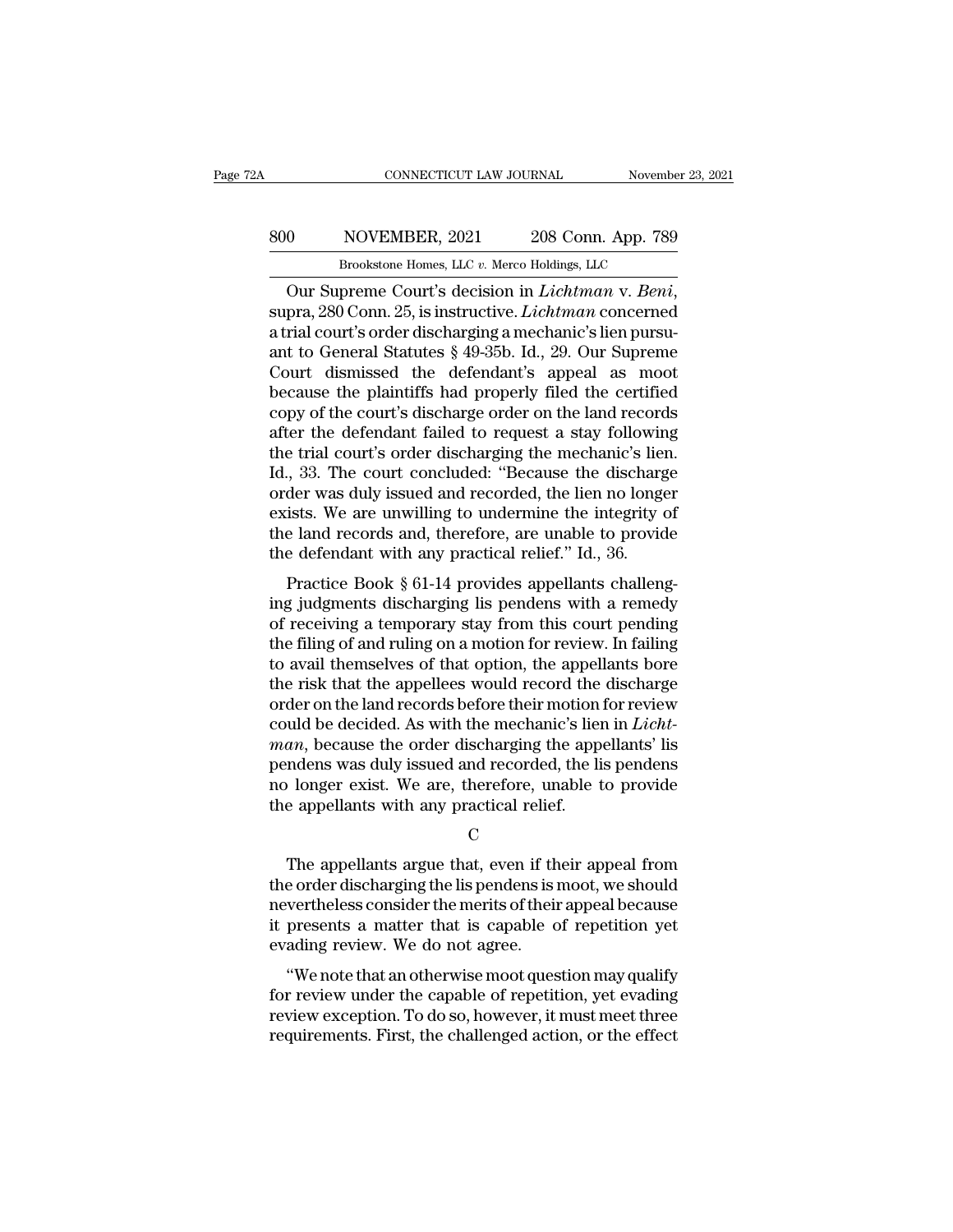#### 23, 2021 CONNECTICUT LAW JOURNAL Page 73A<br>
208 Conn. App. 789 NOVEMBER, 2021 801<br>
Brookstone Homes, LLC v. Merco Holdings, LLC CONNECTICUT LAW JOURNAL<br>Brookstone Homes, LLC *v.* Merco Holdings, LLC<br>Brookstone Homes, LLC *v.* Merco Holdings, LLC<br>allenged action by its very nature must be of

of the challenged action, by its very nature must be of<br>
a limited duration so that there is a strong likelihood<br>
that the cubistantial majority of gases raising a question<br>  $\frac{1}{\sqrt{2\pi}}$ 208 Conn. App. 789 NOVEMBER, 2021 801<br>Brookstone Homes, LLC v. Merco Holdings, LLC<br>of the challenged action, by its very nature must be of<br>a limited duration so that there is a strong likelihood<br>that the substantial majori 208 Conn. App. 789 NOVEMBER, 2021 801<br>Brookstone Homes, LLC  $v$ . Merco Holdings, LLC<br>of the challenged action, by its very nature must be of<br>a limited duration so that there is a strong likelihood<br>that the substantial maj 208 Conn. App. 789 NOVEMBER, 2021 801<br>Brookstone Homes, LLC  $v$ . Merco Holdings, LLC<br>of the challenged action, by its very nature must be of<br>a limited duration so that there is a strong likelihood<br>that the substantial maj Brookstone Homes, LLC  $v$ . Merco Holdings, LLC<br>
of the challenged action, by its very nature must be of<br>
a limited duration so that there is a strong likelihood<br>
that the substantial majority of cases raising a question<br> Brookstone Homes, LLC v. Merco Holdings, LLC<br>of the challenged action, by its very nature must be of<br>a limited duration so that there is a strong likelihood<br>that the substantial majority of cases raising a question<br>about i of the challenged action, by its very nature must be of<br>a limited duration so that there is a strong likelihood<br>that the substantial majority of cases raising a question<br>about its validity will become moot before appellate a limited duration so that there is a strong likelihood<br>that the substantial majority of cases raising a question<br>about its validity will become moot before appellate<br>litigation can be concluded. Second, there must be a<br>re that the substantial majority of cases raising a question<br>about its validity will become moot before appellate<br>litigation can be concluded. Second, there must be a<br>reasonable likelihood that the question presented in the<br>p about its validity will become moot before appellate<br>litigation can be concluded. Second, there must be a<br>reasonable likelihood that the question presented in the<br>pending case will arise again in the future, and that<br>it wi litigation can be concluded. Second, there must be a<br>reasonable likelihood that the question presented in the<br>pending case will arise again in the future, and that<br>it will affect either the same complaining party or a<br>reas reasonable likelihood that the question presented in the pending case will arise again in the future, and that<br>it will affect either the same complaining party or a<br>reasonably identifiable group for whom that party can<br>be pending case will arise again in the future, and that<br>it will affect either the same complaining party or a<br>reasonably identifiable group for whom that party can<br>be said to act as surrogate. Third, the question must<br>have s it will affect either the same complaining party or a<br>reasonably identifiable group for whom that party can<br>be said to act as surrogate. Third, the question must<br>have some public importance. Unless all three require-<br>ments reasonably identifiable group for whom that party can<br>be said to act as surrogate. Third, the question must<br>have some public importance. Unless all three require-<br>ments are met, [the appeal] must be dismissed as moot."<br>(In be said to act as surrogate. Third, the question must<br>have some public importance. Unless all three require-<br>ments are met, [the appeal] must be dismissed as moot."<br>(Internal quotation marks omitted.) *Tappin v. Home-*<br>com have some public importance. Unless all three requirements are met, [the appeal] must be dismissed as moot."<br>(Internal quotation marks omitted.) *Tappin v. Home-comings Financial Network, Inc.*, 265 Conn. 741, 747, 830 A.2 exception. mings Financial Network, Inc., 265 Conn. 741, 747,<br>0 A.2d 711 (2003). We conclude that this lis pendens<br>se does not meet the first requirement for review<br>der the capable of repetition yet evading review<br>ception.<br>The appel between the contribution of the conduct that this is pendens<br>case does not meet the first requirement for review<br>under the capable of repetition yet evading review<br>exception.<br>The appellants claim that an order discharging

book A.2d 711 (2005). We conclude that this is pendents<br>case does not meet the first requirement for review<br>under the capable of repetition yet evading review<br>exception.<br>The appellants claim that an order discharging lis<br>p case does not meet the first requirement for review<br>under the capable of repetition yet evading review<br>exception.<br>The appellants claim that an order discharging lis<br>pendens is necessarily of limited duration because the<br>pa The appellants claim that an order discharging list<br>pendens is necessarily of limited duration because the<br>party challenging the order must move quickly to pre-<br>vent the order from being recorded on the land records.<br>They Exception.<br>The appellants claim that an order discharging lis<br>pendens is necessarily of limited duration because the<br>party challenging the order must move quickly to pre-<br>vent the order from being recorded on the land reco The appellants claim that an order discharging lis<br>pendens is necessarily of limited duration because the<br>party challenging the order must move quickly to pre-<br>vent the order from being recorded on the land records.<br>They n pendens is necessarily of limited duration because the<br>party challenging the order must move quickly to pre-<br>vent the order from being recorded on the land records.<br>They note that in this case the same trial court dis-<br>cha party challenging the order must move quickly to prevent the order from being recorded on the land records.<br>They note that in this case the same trial court discharged the lis pendens and then denied their motion to stay. vent the order from being recorded d<br>They note that in this case the sa<br>charged the lis pendens and then d<br>to stay. They argue that, "[w]hen it<br>to stay, the trial court also effectively<br>lants] an opportunity to appeal the ley note that in this case the same that court us-<br>arged the lis pendens and then denied their motion<br>stay, the trial court also effectively denied the [appel-<br>nts] an opportunity to appeal the ruling on discharging<br>e lis charged the ins penders and then defied them hold<br>to stay. They argue that, "[w]hen it denied the motion<br>to stay, the trial court also effectively denied the [appel-<br>lants] an opportunity to appeal the ruling on dischargin

to stay. They argue that, [w]nen it defiled the hotion<br>to stay, the trial court also effectively denied the [appel-<br>lants] an opportunity to appeal the ruling on discharging<br>the lis pendens." We disagree.<br>As set forth in p to stay, the that court also enectively denied the [apperlants] an opportunity to appeal the ruling on discharging<br>the lis pendens." We disagree.<br>As set forth in parts I A and B of this opinion, the<br>appellants had procedur rants] an opportuntly to appear the runng on ulscriarging<br>the lis pendens." We disagree.<br>As set forth in parts I A and B of this opinion, the<br>appellants had procedures available to them to prevent<br>their appeal from becomin In the trial court of this seeking review from the appellants had procedures available to them to prevent<br>their appeal from becoming moot. Although they<br>availed themselves of many of those procedures by<br>taking a timely app As set forth in parts I A and B of this opinion, the<br>appellants had procedures available to them to prevent<br>their appeal from becoming moot. Although they<br>availed themselves of many of those procedures by<br>taking a timely a appellants had procedures available to them to prevent<br>their appeal from becoming moot. Although they<br>availed themselves of many of those procedures by<br>taking a timely appeal, filing a timely motion for stay<br>in the trial c their appeal from becoming moot. Although they<br>availed themselves of many of those procedures by<br>taking a timely appeal, filing a timely motion for stay<br>in the trial court, and seeking review from this court<br>of the trial c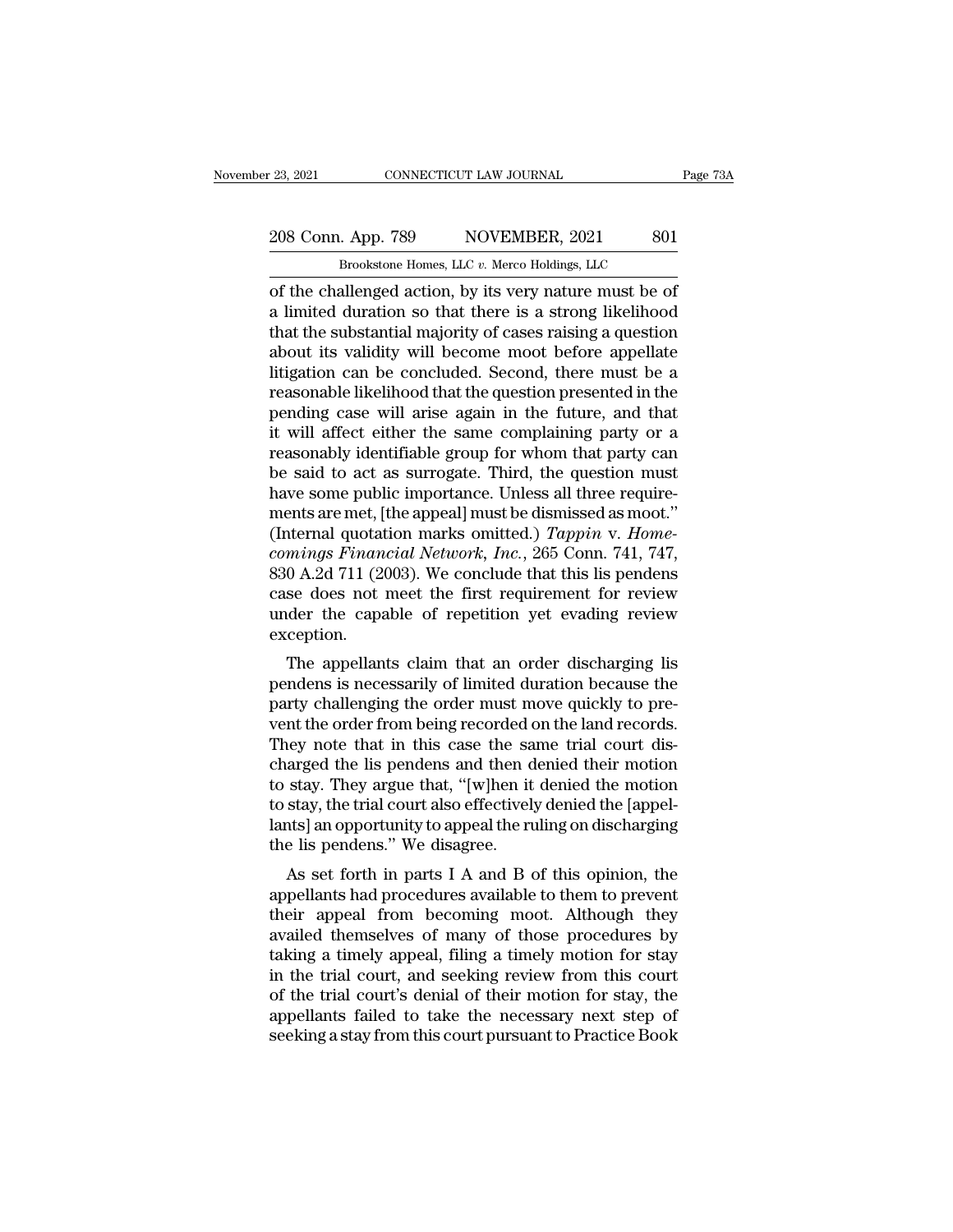#### EXECUTE CONNECTICUT LAW JOURNAL Movember 23, 2021<br>802 NOVEMBER, 2021 208 Conn. App. 789<br>Brookstone Homes, LLC v. Merco Holdings, LLC CONNECTICUT LAW JOURNAL November<br>NOVEMBER, 2021 208 Conn. App. 789<br>Brookstone Homes, LLC *v.* Merco Holdings, LLC<br>hus their appeal was rendered moot not due

CONNECTICUT LAW JOURNAL November 23, 2021<br>
SO2 NOVEMBER, 2021 208 Conn. App. 789<br>
Brookstone Homes, LLC v. Merco Holdings, LLC<br>
So 61-14. Thus, their appeal was rendered moot not due<br>
to the "inherently limited duration" o NOVEMBER, 2021 208 Conn. App. 789<br>Brookstone Homes, LLC v. Merco Holdings, LLC<br>§ 61-14. Thus, their appeal was rendered moot not due<br>to the "inherently limited duration" of the proceeding<br>before the trial court but due to  $\begin{tabular}{ c c c c} \multicolumn{1}{c}{{\bf 802}} & {\bf NOVEMBER, 2021} & {\bf 208 Conn. App. 789} \\\hline \hline {\color{red}Stoekstone Homes, LLC $v. Mero Holdings, LLC} \\\hline \S\;61-14. Thus, their appeal was rendered moot not due to the "inherently limited duration" of the proceeding before the trial court but due to their failure to seek the appropriate remedy from this court. Consequently, the amollants have failed to demonstrate that the sub-$ SO2 NOVEMBER, 2021 208 Conn. App. 789<br>Brookstone Homes, LLC  $v$ . Merco Holdings, LLC<br> $\S$  61-14. Thus, their appeal was rendered moot not due<br>to the "inherently limited duration" of the proceeding<br>before the trial court b Brookstone Homes, LLC v. Merco Holdings, LLC<br>
§ 61-14. Thus, their appeal was rendered moot not due<br>
to the "inherently limited duration" of the proceeding<br>
before the trial court but due to their failure to seek<br>
the appr Brookstone Homes, LLC  $v$ . Merco Holdings, LLC<br>  $\S$  61-14. Thus, their appeal was rendered moot not due<br>
to the "inherently limited duration" of the proceeding<br>
before the trial court but due to their failure to seek<br>
the § 61-14. Thus, their appeal was rendered moot not due<br>to the "inherently limited duration" of the proceeding<br>before the trial court but due to their failure to seek<br>the appropriate remedy from this court. Consequently,<br>the to the "inherentl<br>before the trial<br>the appropriate r<br>the appellants ha<br>stantial majority<br>pendens will bee<br>be decided. e appellants have failed to demonstrate that the sub-<br>
antial majority of appeals from orders discharging lis<br>
mdens will become moot before those appeals can<br>
decided.<br>
II<br>
We also ordered the parties to file memoranda to

II

stantial majority of appeals from orders discharging lis<br>pendens will become moot before those appeals can<br>be decided.<br>II<br>We also ordered the parties to file memoranda to<br>address why this appeal should not be dismissed as pendens will become moot before those appeals can<br>be decided.<br>II<br>We also ordered the parties to file memoranda to<br>address why this appeal should not be dismissed as to<br>the breach of contract case because a final judgment<br>h II<br>II<br>We also ordered the parties to file memoranda to<br>address why this appeal should not be dismissed as to<br>the breach of contract case because a final judgment<br>had not been rendered in that matter. The appellees<br>did not II<br>We also ordered the parties to file memoranda to<br>address why this appeal should not be dismissed as to<br>the breach of contract case because a final judgment<br>had not been rendered in that matter. The appellees<br>did not fil IT<br>
We also ordered the parties to file memoranda to<br>
address why this appeal should not be dismissed as to<br>
the breach of contract case because a final judgment<br>
had not been rendered in that matter. The appellees<br>
did no We also ordered the parties to file memoranda to<br>address why this appeal should not be dismissed as to<br>the breach of contract case because a final judgment<br>had not been rendered in that matter. The appellees<br>did not file a address why this appeal should not be dismissed as to<br>the breach of contract case because a final judgment<br>had not been rendered in that matter. The appellees<br>did not file a memorandum, and the appellants' memo-<br>randum did the breach of contract case because a final judgment<br>had not been rendered in that matter. The appellees<br>did not file a memorandum, and the appellants' memo-<br>randum did not address this issue. We conclude that<br>the portion had not been rendered in<br>did not file a memorandum<br>randum did not address th<br>the portion of this appeal f<br>breach of contract case w<br>judgment and, therefore, w<br>diction to entertain it.<br>The subject matter jurisd If the subject matter jurisdiction of this court and our prediction of this appeal filed in connection with the each of contract case was not taken from a final dgment and, therefore, we lack subject matter juristicion to Francian did not address this issue. We conclude that<br>the portion of this appeal filed in connection with the<br>breach of contract case was not taken from a final<br>judgment and, therefore, we lack subject matter juris-<br>dicti

the portion of this appear med in connection with the<br>breach of contract case was not taken from a final<br>judgment and, therefore, we lack subject matter juris-<br>diction to entertain it.<br>The subject matter jurisdiction of th indiction to contract case was not taken from a final<br>judgment and, therefore, we lack subject matter juris-<br>diction to entertain it.<br>The subject matter jurisdiction of this court and our<br>Supreme Court is limited by statu diction to entertain it.<br>The subject matter jurisdiction of this court and our<br>Supreme Court is limited by statute to final judgments.<br>General Statutes § 52-263. Our appellate courts lack<br>jurisdiction to hear an appeal tha The subject matter jurisdiction of this court and our<br>Supreme Court is limited by statute to final judgments.<br>General Statutes § 52-263. Our appellate courts lack<br>jurisdiction to hear an appeal that is not brought from<br>a The subject matter jurisdiction of this court and our Supreme Court is limited by statute to final judgments.<br>General Statutes  $\S 52-263$ . Our appellate courts lack jurisdiction to hear an appeal that is not brought from Supreme Court is limited by statute to final judgments.<br>General Statutes § 52-263. Our appellate courts lack<br>jurisdiction to hear an appeal that is not brought from<br>a final judgment. See *State* v. *Curcio*, 191 Conn. 27, General Statutes § 52-263. Our appellate courts lack<br>jurisdiction to hear an appeal that is not brought from<br>a final judgment. See *State* v. *Curcio*, 191 Conn. 27, 30,<br>463 A.2d 566 (1983). "Thus, even where the appellee jurisdiction to hear an appeal that is not brought from<br>a final judgment. See *State* v. *Curcio*, 191 Conn. 27, 30,<br>463 A.2d 566 (1983). "Thus, even where the appellee<br>fails to bring to our attention the lack of [a] final a final judgment. See *State* v. *C*<br>463 A.2d 566 (1983). "Thus, ev<br>fails to bring to our attention th<br>ment, either by motion to dism<br>oral argument, we must, nonetl<br>*Mac's Car City, Inc.* v. *DiLore*<br>132, 634 A.2d 1187 (19  $5$  A.2d  $500$  (1565). Thus, even where the appeneed<br>is to bring to our attention the lack of [a] final judgent, either by motion to dismiss or in its brief, or at<br>al argument, we must, nonetheless, act sua sponte."<br> $ac's Car City$ rans to bring to our attention the fack of [a] final judg-<br>ment, either by motion to dismiss or in its brief, or at<br>oral argument, we must, nonetheless, act sua sponte."<br> $Mac's Car City, Inc. v. DilOoreto, 33 Conn. App. 131,$ <br>132, 634 A.2d 1187 (199

ment, enter by motion to dissituss of in its brief, of at<br>oral argument, we must, nonetheless, act sua sponte."<br>Mac's Car City, Inc. v. DiLoreto, 33 Conn. App. 131,<br>132, 634 A.2d 1187 (1993).<br>The appellants' appeal form in density of the appellants also listed that they were<br>challenging the trial court's order in the lis pendens<br>case granting the trial court's order in the lis pendens<br>case granting the application to discharge the lis pen-<br> docket number for the breach of contract case in the section of the appellants' appeal form indicated that they were challenging the trial court's order in the lis pendens case granting the application to discharge the lis The appellants' appeal form indicated that they were<br>challenging the trial court's order in the lis pendens<br>case granting the application to discharge the lis pen-<br>dens, but the appellants also listed the case name and<br>doc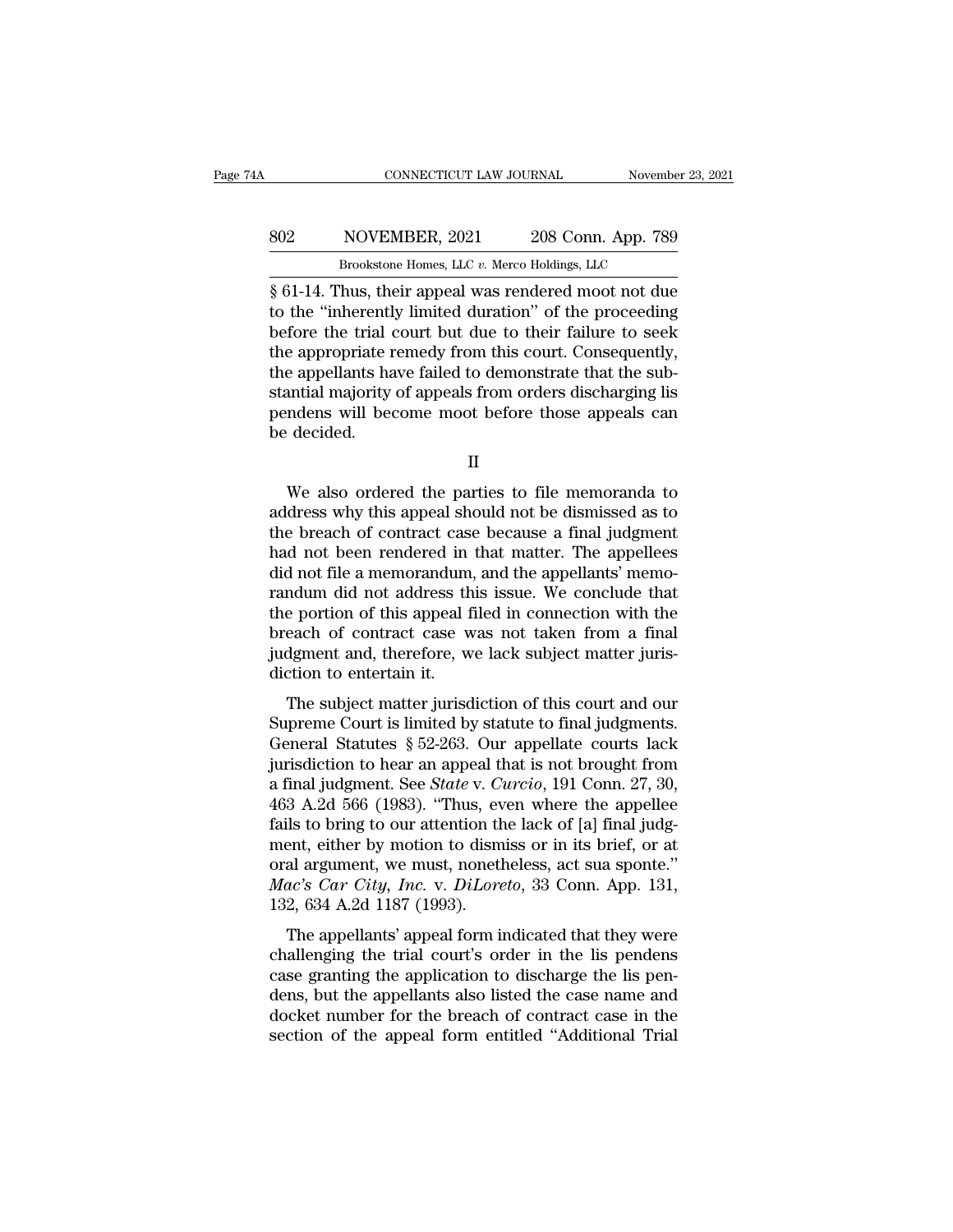## 23, 2021 CONNECTICUT LAW JOURNAL Page 75A<br>208 Conn. App. 803 NOVEMBER, 2021 803<br>Torres v. Commissioner of Correction Torres *v.* Commissioner of Correction

COURT 23, 2021 CONNECTICUT LAW JOURNAL Page 75A<br>
208 Conn. App. 803 NOVEMBER, 2021 803<br>
Torres v. Commissioner of Correction<br>
Court Docket Numbers Appealed.'' The appellants had<br>
filed an amended complaint in the breach of 208 Conn. App. 803 NOVEMBER, 2021 803<br>
Torres v. Commissioner of Correction<br>
Court Docket Numbers Appealed." The appellants had<br>
filed an amended complaint in the breach of contract<br>
case fewer than two weeks before they f 208 Conn. App. 803 NOVEMBER, 2021 803<br>
Torres v. Commissioner of Correction<br>
Court Docket Numbers Appealed." The appellants had<br>
filed an amended complaint in the breach of contract<br>
case fewer than two weeks before they f 208 Conn. App. 803 NOVEMBER, 2021 803<br>
Torres *v*. Commissioner of Correction<br>
Court Docket Numbers Appealed." The appellants had<br>
filed an amended complaint in the breach of contract<br>
case fewer than two weeks before the Tores v. Commissioner of Correction<br>Court Docket Numbers Appealed." The appellants had<br>filed an amended complaint in the breach of contract<br>case fewer than two weeks before they filed this appeal.<br>The appellees had not fil Torres v. Commissioner of Correction<br>Court Docket Numbers Appealed." The appellants had<br>filed an amended complaint in the breach of contract<br>case fewer than two weeks before they filed this appeal.<br>The appellees had not fi Court Docket Numbers Appealed." The appellants had<br>filed an amended complaint in the breach of contract<br>case fewer than two weeks before they filed this appeal.<br>The appellees had not filed any pleadings in response<br>to the filed an amended complaint in the breach of contract<br>case fewer than two weeks before they filed this appeal.<br>The appellees had not filed any pleadings in response<br>to the amended complaint when this appeal was filed,<br>and t case fewer than two weeks before they filed this appear of the appellees had not filed any pleadings in resp to the amended complaint when this appeal was fand the trial court had not issued any orders from wan appeal coul The appendixed and not incurrent any preadings in response<br>the amended complaint when this appeal was filed,<br>d the trial court had not issued any orders from which<br>appeal could be filed in the breach of contract case.<br>uus it challenges the individual of Hortford Docket No CV 21.6130513.St the appeal is directed of Hortford Docket No CV 21.6130513.St the appeal is directed of Hortford Docket No CV 21.6130513.St the appeal is directed of Hort

and the that could had not issued any orders from which<br>an appeal could be filed in the breach of contract case.<br>Thus, no final judgment had been rendered in the breach<br>of contract case when this appeal was filed.<br>The appe an appear could be fired in the breach of contract case.<br>Thus, no final judgment had been rendered in the breach<br>of contract case when this appeal was filed.<br>The appeal is dismissed as moot to the extent that<br>it challenges Thus, no many dignoment had been reintered in the brach of contract case when this appeal was filed.<br>The appeal is dismissed as moot to the extent that it challenges the judgment in *Brookstone Homes*, *LLC* v. *Merco Hol* It was filed in connect case when this appear was filed.<br>
The appeal is dismissed as moot to the extent that<br>
it challenges the judgment in *Brookstone Homes, LLC*<br>
v. *Merco Holdings, LLC*, Superior Court, judicial distri The appeal is dismissed as moot to the extent that<br>it challenges the judgment in *Brookstone Homes*, *LLC*<br>v. *Merco Holdings*, *LLC*, Superior Court, judicial district<br>of Hartford, Docket No. CV-21-6139513-S; the appeal i it challenges the judgment in *Brookstone He*<br>v. *Merco Holdings*, *LLC*, Superior Court, judic<br>of Hartford, Docket No. CV-21-6139513-S; the<br>dismissed for lack of a final judgment to the e<br>it was filed in connection with Hartford, Docket No. CV-21-6139513-S; the appears smissed for lack of a final judgment to the extent was filed in connection with *Merco Holdings*, *I* CT Karka, LLC, Superior Court, judicial district artford, Docket No. C rka, LLC, Superior Court, judicial district of<br>Docket No. CV-21-6149041-S.<br>opinion the other judges concurred.<br>JULIO TORRES *v.* COMMISSIONER<br>OF CORRECTION

#### No. CV-21-6149041-S.<br>No. CV-21-6149041-S.<br>the other judges concurred.<br>ORRES v. COMMISSIONER<br>OF CORRECTION (AC 43902) other judges concuently<br>
MES v. COMMISSIO<br>
CORRECTION<br>
(AC 43902)<br>
, Cradle and Bear, Js. JULIO TORRES *v*. COMMISSIONER<br>OF CORRECTION<br>(AC 43902)<br>Alvord, Cradle and Bear, Js.

#### *Syllabus*

 $\rm (AC\ 43902)$ <br>Alvord, Cradle and Bear, Js.<br> $Syllabus$ <br>The petitioner, who had been convicted of the murder of the victim, sought a<br>writ of habeas corpus, claiming that his trial counsel rendered ineffective Alvord, Cradle and Bear, Js.<br>
Syllabus<br>
petitioner, who had been convicted of the murder of the victim, sought a<br>
writ of habeas corpus, claiming that his trial counsel rendered ineffective<br>
assistance by permitting certai Alvord, Cradle and Bear, Js.<br>
Syllabus<br>
petitioner, who had been convicted of the murder of the victim, sought a<br>
writ of habeas corpus, claiming that his trial counsel rendered ineffective<br>
assistance by permitting certai Syllabus<br>
spetitioner, who had been convicted of the murder of the victim, sought a<br>
writ of habeas corpus, claiming that his trial counsel rendered ineffective<br>
assistance by permitting certain prejudicial prior misconduc *Syltabus*<br>
petitioner, who had been convicted of the murder of the victim, sought a<br>
writ of habeas corpus, claiming that his trial counsel rendered ineffective<br>
assistance by permitting certain prejudicial prior miscondu petitioner, who had been convicted of the murder of the victim, sought a<br>writ of habeas corpus, claiming that his trial counsel rendered ineffective<br>assistance by permitting certain prejudicial prior misconduct evidence<br>to peuto from the multimony was corpus, claiming that his trial counsel rendered ineffective assistance by permitting certain prejudicial prior misconduct evidence to be admitted at trial. The state had indicated that it woul assistance by permitting certain prejudicial prior misconduct evidence to be admitted at trial. The state had indicated that it would seek to introduce testimony from E, who had been the victim of a prior drively shooting to be admitted at trial. The state had indicated that it would seek to introduce testimony from E, who had been the victim of a prior drive-<br>by shooting allegedly perpetrated by the petitioner, on the ground that E's test introduce testimony from E, who had been the victim of a prior drive-<br>by shooting allegedly perpetrated by the petitioner, on the ground that<br>E's testimony was relevant to prove that the petitioner had the means<br>to commit by shooting allegedly perpetrated by the petitioner, on the ground that E's testimony was relevant to prove that the petitioner had the means to commit the murder of the victim. The trial court ruled that E's testimony was  $\overline{E}$ 's testimony was relevant to prove that the petitioner had the means to commit the murder of the victim. The trial court ruled that E's testimony was relevant but limited the state's inquiry to whether E had seen E's testimony was relevant to prove that the petitioner had the means to commit the murder of the victim. The trial court ruled that E's testimony was relevant but limited the state's inquiry to whether E had seen the pet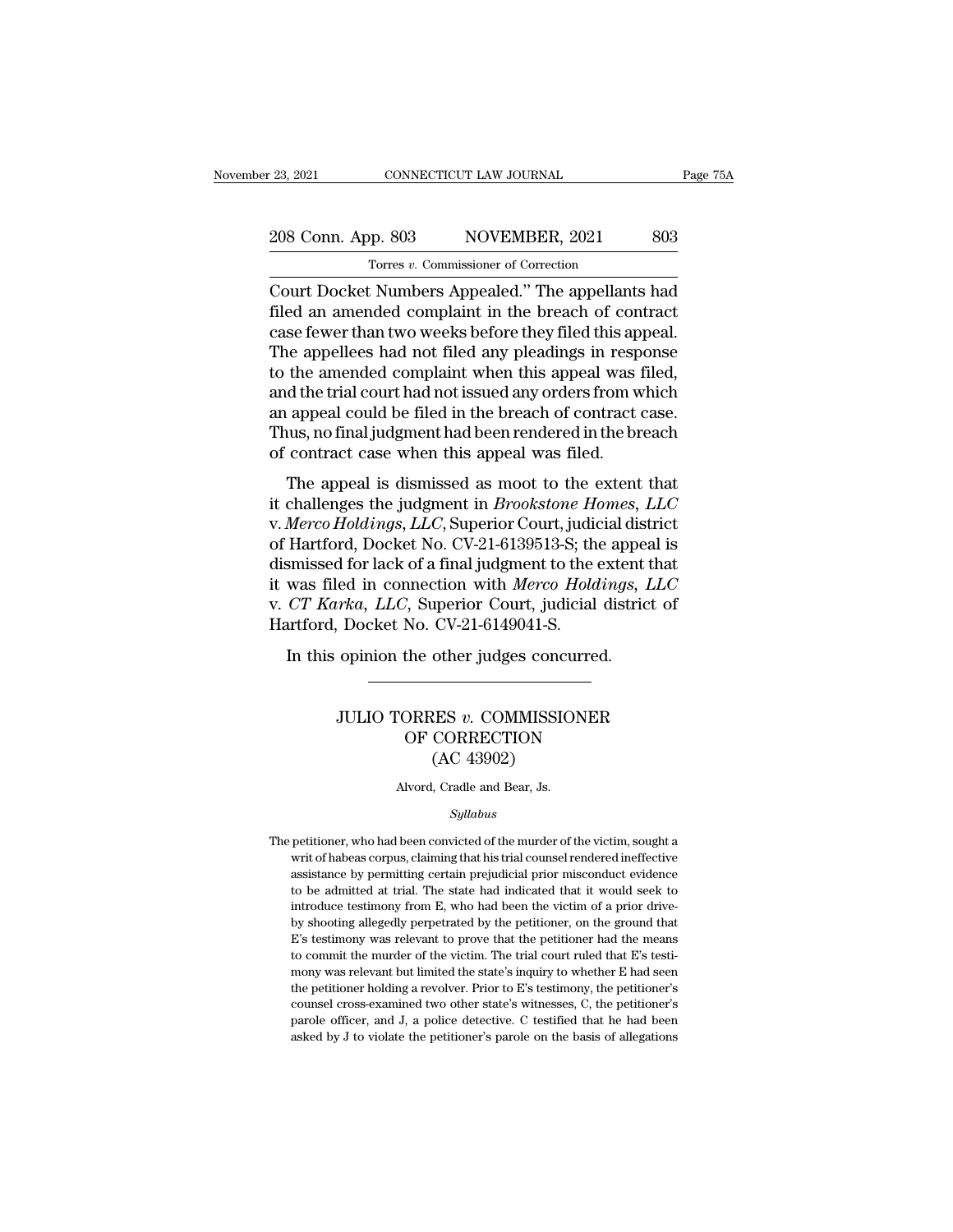## CONNECTICUT LAW JOURNAL November 23, 2021<br>804 NOVEMBER, 2021 208 Conn. App. 803<br>Torres v. Commissioner of Correction TORRECTICUT LAW JOURNAL Movember 23, 2021<br>1 NOVEMBER, 2021 208 Conn. App. 803<br>17 Torres *v.* Commissioner of Correction<br>11 That J never substantiated, one of which involved the drive-by shooting.

1 NOVEMBER, 2021 208 Conn. App. 803<br>Torres v. Commissioner of Correction<br>that J never substantiated, one of which involved the drive-by shooting.<br>J testified that he was never able to substantiate many of those allega-SOM NOVEMBER, 2021 208 Conn. App. 803<br>Torres v. Commissioner of Correction<br>that J never substantiated, one of which involved the drive-by shooting.<br>J testified that he was never able to substantiate many of those allega-<br>t 1 NOVEMBER, 2021 208 Conn. App. 803<br>Torres v. Commissioner of Correction<br>that J never substantiated, one of which involved the drive-by shooting.<br>J testified that he was never able to substantiate many of those allega-<br>tio Frame Torres v. Commissioner of Correction<br>that J never substantiated, one of which involved the drive-by shooting.<br>J testified that he was never able to substantiate many of those allega-<br>tions. The state then called E, w Torres  $v$ . Commissioner of Correction<br>that J never substantiated, one of which involved the drive-by shooting.<br>J testified that he was never able to substantiate many of those allega-<br>tions. The state then called E, who that J never substantiated, one of which involved the drive-by shooting.<br>J testified that he was never able to substantiate many of those allega-<br>tions. The state then called E, who testified that, on the day of the drive- $\overline{AB}$  is estified that he was never able to substantiate many of those allegations. The state then called E, who testified that, on the day of the drive-<br>by shooting, he saw the petitioner carrying a revolver. The habe betwish the state then called E, who testified that, on the day of the drive-<br>tions. The state then called E, who testified that, on the day of the drive-<br>by shooting, he saw the petitioner carrying a revolver. The habeas by shooting, he saw the petitioner carrying a revolver. The habeas court<br>rejected the petitioner's claim that his counsel's cross-examination of<br>C and J opened the door to the admission of evidence that the petitioner<br>had because it was probative of the petitioner's claim that his coursel's cross-examination of C and J opened the door to the admission of evidence that the petitioner had been in possession of a weapon. The habeas court reaso rejected the petitioner's claim that his counsel's cross-examination of C and J opened the door to the admission of evidence that the petitioner had been in possession of a weapon. The habeas court reasoned that evidence had been in possession of a weapon. The habeas court reasoned that evidence that the petitioner was in possession of the weapon was not admitted because of his counsel's cross-examination of  $C$  and  $J$  but because it was evidence that the petitioner was in possession of the weapon was not admitted because of his counsel's cross-examination of C and J but because it was probative of the petitioner's means to commit the murder. The habeas c admitted because of his counsel's cross-examination of C and J but<br>because it was probative of the petitioner's means to commit the murder.<br>The habeas court further reasoned that it was not objectively unreason-<br>able for because it was probative of the petitioner's means to commit the murder. The habeas court further reasoned that it was not objectively unreasonable for the petitioner's counsel to attempt to discredit  $J$ s testimony with The habeas court further reasoned that it was not objectively unreasonable for the petitioner's counsel to attempt to discredit  $J$ 's testimony with evidence of the unsubstantiated allegations because counsel knew that  $E$ able for the petitioner's counsel to attempt to discredit  $J$ s testimony with evidence of the unsubstantiated allegations because counsel knew that  $E$  was going to testify about the weapon and that  $E$ 's testimony would with evidence of the unsubstantiated allegations because counsel knew<br>that E was going to testify about the weapon and that E's testimony<br>would be in the back of the jurors' minds. The habeas court thus con-<br>cluded that t that E was going to testify about the weapon and that E's testimony would be in the back of the jurors' minds. The habeas court thus concluded that the petitioner failed to establish that his trial counsel rendered deficie would be in the back of the jurors' minds. The habeas court thus concluded that the petitioner failed to establish that his trial counsel rendered deficient performance or that he was prejudiced thereby. The court denied t cluded that the petitioner failed to establish that his trial counsel rendered deficient performance or that he was prejudiced thereby. The court denied the petition for a writ of habeas corpus and denied the petitioner ce dered deficient performance or that he was prejudiced thereby. The court denied the petition for a writ of habeas corpus and denied the petitioner certification to appeal, and the petitioner appealed to this court. *Held* court denied the petition for a writ of habeas corpus and denied the petitioner certification to appeal, and the petitioner appealed to this court. *Held* that the petitioner failed to demonstrate that the habeas court's d petitioner certification to appeal, and the petitioner appealed to this court. *Held* that the petitioner failed to demonstrate that the habeas court's denial of his petition for certification to appeal constituted an abus court. Held that the petitioner failed to demonstrate that the habeas court's denial of his petition for certification to appeal constituted an abuse of discretion, as he failed to demonstrate that the issues raised in his court's denial of his petition for certification to appeal constituted an abuse of discretion, as he failed to demonstrate that the issues raised in his petition for certification to appeal were debatable among jurists of abuse of discretion, as he failed to demonstrate that the issues raised<br>in his petition for certification to appeal were debatable among jurists<br>of reason, that a court could resolve them in a different manner or that<br>they abuse of discretion, as he failed to demonstrate that the issues raised<br>in his petition for certification to appeal were debatable among jurists<br>of reason, that a court could resolve them in a different manner or that<br>the of reason, that a court could resolve them in a different manner or that<br>they were adequate to deserve encouragement to proceed further; it<br>could not reasonably be disputed that the inquiry of  $C$  and  $J$  by the<br>petitione they were adequate to deserve encouragement to proceed further; it could not reasonably be disputed that the inquiry of  $C$  and  $J$  by the petitioner's counsel, viewed with an eye toward emphasizing  $J$ 's history of lodgi could not reasonably be disputed that the inquiry of C and J by the petitioner's counsel, viewed with an eye toward emphasizing J's history of lodging unsubstantiated allegations of wrongdoing against the petitioner, could petitioner's counsel, viewed with an eye toward en<br>of lodging unsubstantiated allegations of wrongdo<br>tioner, could have inured to the favor of the petiti<br>a trial strategy aimed at undermining the veracity<br>state's witnesses odging unsubstantiated allegations of wrongdoing against the peti-<br>er, could have inured to the favor of the petitioner, and, thus, that<br>ial strategy aimed at undermining the veracity or accuracy of the<br>e's witnesses, alth *Proper History* and the veracity or ugh ultimately unsuccessful, we<br>assistance of counsel.<br> *Procedural History*<br> **Procedural History**<br> **Procedural History** Amended petition for a writ of habeas corpus, brought the Superbourge of the state's witnesses, although ultimately unsuccessful, was not sound or constituted ineffective assistance of counsel.<br>Argued October 13—officiall

state's witnesses, although ultimately unsuccessful, was not sound or<br>
constituted ineffective assistance of coursel.<br>
Argued October 13—officially released November 23, 2021<br> *Procedural History*<br> **Amended petition for a** constituted ineffective assistance of counsel.<br>
Argued October 13—officially released November 23, 2021<br> *Procedural History*<br> **Amended petition for a writ of habeas corpus, brought<br>
to the Superior Court in the judicial d** Argued October 13—officially released November 23, 2021<br>
Procedural History<br>
Amended petition for a writ of habeas corpus, brought<br>
to the Superior Court in the judicial district of Tolland<br>
and tried to the court, Newson, *Frocedural History*<br>Amended petition for a writ of habeas corpus, brought<br>to the Superior Court in the judicial district of Tolland<br>and tried to the court, *Newson*, *J*.; judgment denying<br>the petition; thereafter, the co Amended petition for a writ of habeas corpus, brought<br>to the Superior Court in the judicial district of Tolland<br>and tried to the court, *Newson*, *J*.; judgment denying<br>the petition; thereafter, the court denied the petiti

(petitioner).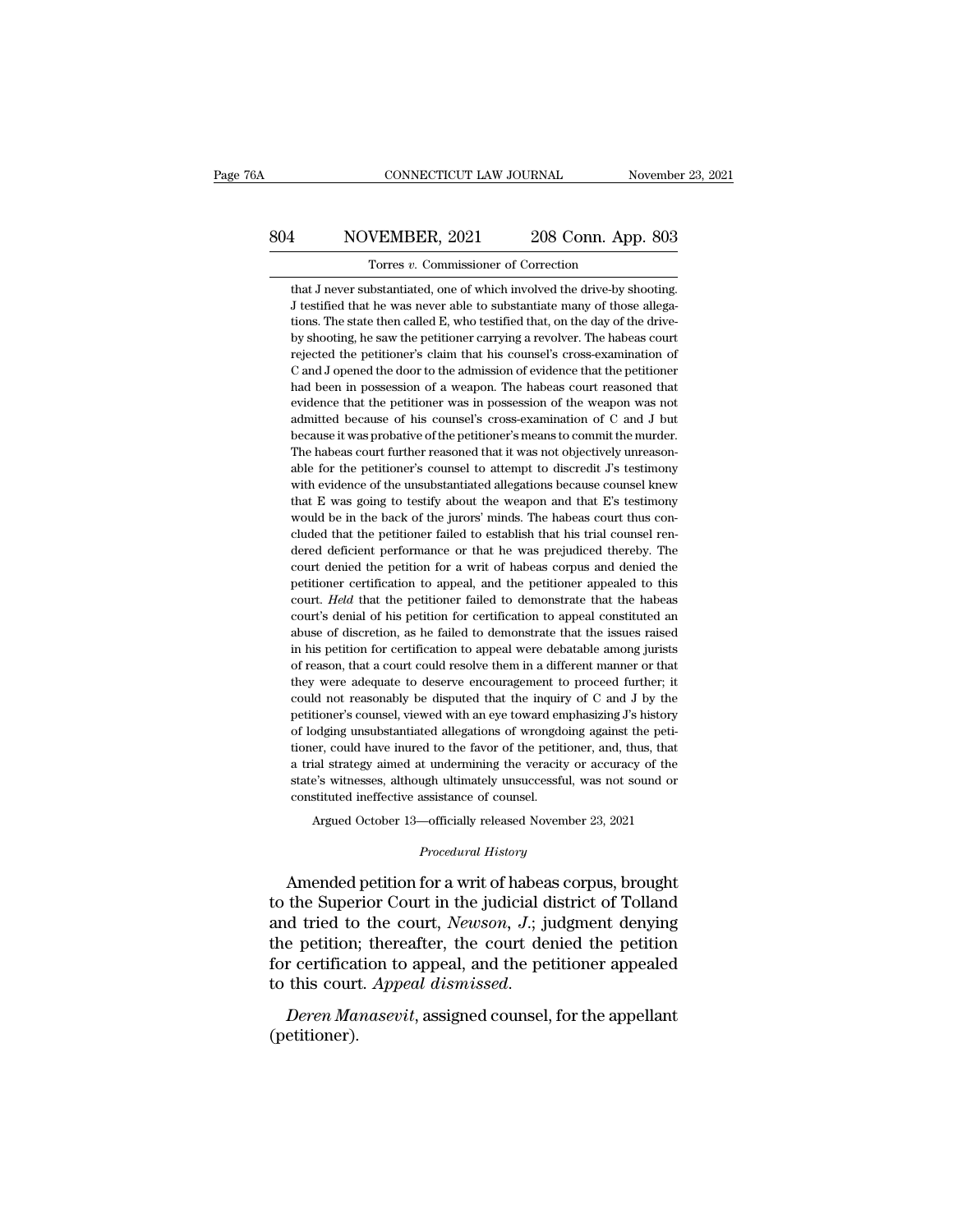## 23, 2021 CONNECTICUT LAW JOURNAL Page 77A<br>208 Conn. App. 803 NOVEMBER, 2021 805<br>Torres v. Commissioner of Correction Torres *v.* Commissioner of Correction

*Jonathan M. Sousa*, deputy assistant state's attorney,<br> *Jonathan M. Sousa*, deputy assistant state's attorney,<br> *Jonathan M. Sousa*, deputy assistant state's attorney,<br>
th whom, on the brief, were *Sharmese L. Walcott*, Xam, 2021 Movember, 2021 2005<br>
Torres *v.* Commissioner of Correction<br> *Jonathan M. Sousa*, deputy assistant state's attorney, with whom, on the brief, were *Sharmese L. Walcott*, state's attorney, and *Leah Hawley*, forme 208 Conn. App. 803 NOVEMBER, 2021 805<br>
Torres v. Commissioner of Correction<br>
Jonathan M. Sousa, deputy assistant state's attorney,<br>
with whom, on the brief, were *Sharmese L. Walcott*,<br>
state's attorney, and *Leah Hawley*, Fordinan *II*. Sousa, deputy assistant state s attorney,<br>th whom, on the brief, were *Sharmese L. Walcott*,<br>ate's attorney, and *Leah Hawley*, former senior assis-<br>to state's attorney, for the appellee (respondent).<br>Opinio

#### *Opinion*

whit whom, on the brief, were *sharmese*  $E$ . *waton,*<br>state's attorney, and *Leah Hawley*, former senior assis-<br>tant state's attorney, for the appellee (respondent).<br> $\frac{opinion}{\text{op}}$ <br>CRADLE, J. The petitioner, Julio Torres, state *s* attorney, and *Lean Trainty*, former senior assistant state's attorney, for the appellee (respondent).<br> *Opinion*<br>
CRADLE, J. The petitioner, Julio Torres, appeals fol-<br>
lowing the denial of his petition for cert opinion<br>
opinion<br>
CRADLE, J. The petitioner, Julio Torres, appeals fol-<br>
lowing the denial of his petition for certification to<br>
appeal from the judgment of the habeas court denying<br>
his petition for a writ of habeas corpu Opinion<br>CRADLE, J. The petitioner, Julio Torres, appeals fol-<br>lowing the denial of his petition for certification to<br>appeal from the judgment of the habeas court denying<br>his petition for a writ of habeas corpus. On appeal, CRADLE, J. The petitioner, Julio Torres, appeals fol-<br>lowing the denial of his petition for certification to<br>appeal from the judgment of the habeas court denying<br>his petition for a writ of habeas corpus. On appeal, the<br>pet CRADLE, J. The petitioner, Julio Torres, appeals fol-<br>lowing the denial of his petition for certification to<br>appeal from the judgment of the habeas court denying<br>his petition for a writ of habeas corpus. On appeal, the<br>pet lowing the denial of his petition for certification to<br>appeal from the judgment of the habeas court denying<br>his petition for a writ of habeas corpus. On appeal, the<br>petitioner claims that the court abused its discretion<br>in appeal from the judgment of the habeas court denying<br>his petition for a writ of habeas corpus. On appeal, the<br>petitioner claims that the court abused its discretion<br>in denying his petition for certification on the ground<br>t his petition for a<br>petitioner claim<br>in denying his p<br>that he failed to<br>the effective ass<br>criminal trial. W<br>the appeal.<br>The following denying his petition for certification on the ground<br>at he failed to demonstrate that he had been denied<br>e effective assistance of counsel in his underlying<br>iminal trial. We disagree and, accordingly, dismiss<br>e appeal.<br>The that he failed to demonstrate that he had been denied<br>the effective assistance of counsel in his underlying<br>criminal trial. We disagree and, accordingly, dismiss<br>the appeal.<br>The following facts were set forth by this court

the effective assistance of counsel in his underlying<br>criminal trial. We disagree and, accordingly, dismiss<br>the appeal.<br>The following facts were set forth by this court in<br>the petitioner's direct appeal from his conviction criminal trial. We disagree and, accordingly, dismiss<br>the appeal.<br>The following facts were set forth by this court in<br>the petitioner's direct appeal from his conviction. "On<br>the night of October 9, 2009, the [petitioner], the appeal.<br>The following facts were set forth by this court in<br>the petitioner's direct appeal from his conviction. "On<br>the night of October 9, 2009, the [petitioner], Jorge<br>Zayas, Ricco Correa, and Jose Serrano were drink The following facts were set forth by this court in<br>the petitioner's direct appeal from his conviction. "On<br>the night of October 9, 2009, the [petitioner], Jorge<br>Zayas, Ricco Correa, and Jose Serrano were drinking<br>alcohol The following facts were set forth by this court in<br>the petitioner's direct appeal from his conviction. "On<br>the night of October 9, 2009, the [petitioner], Jorge<br>Zayas, Ricco Correa, and Jose Serrano were drinking<br>alcohol the petitioner's direct appeal from his conviction. "On<br>the night of October 9, 2009, the [petitioner], Jorge<br>Zayas, Ricco Correa, and Jose Serrano were drinking<br>alcohol on the porch behind the [petitioner's] apartment<br>in the night of October 9, 2009, the [petitioner], Jorge<br>Zayas, Ricco Correa, and Jose Serrano were drinking<br>alcohol on the porch behind the [petitioner's] apartment<br>in Hartford. At one point, the victim and Michael Rodri-<br>gu Zayas, Ricco Correa, and Jose Serrano were drinking<br>alcohol on the porch behind the [petitioner's] apartment<br>in Hartford. At one point, the victim and Michael Rodri-<br>guez drove into the well lit parking lot adjacent to the alcohol on the porch behind the [petitioner's] apartment<br>in Hartford. At one point, the victim and Michael Rodri-<br>guez drove into the well lit parking lot adjacent to the<br>[petitioner's] apartment building. When the victim<br> in Hartford. At one point, the victim and Michael Rodriguez drove into the well lit parking lot adjacent to the<br>[petitioner's] apartment building. When the victim<br>exited the car, the [petitioner], Zayas, Correa, and Ser-<br>r guez drove into the well lit parking lot adjacent to<br>[petitioner's] apartment building. When the vic<br>exited the car, the [petitioner], Zayas, Correa, and S<br>rano approached him, and an argument ensued. Dur<br>the argument, Cor The argument, correa passed a gun to the [petitioner].<br>
ter taking the gun, the [petitioner] shot the victim<br>
ce in the head at close range, killing him.<sup>1</sup><br>
"The [petitioner] was on parole at the time of the shooting and the argument, Correa passed a gun to the [petitioner].<br>After taking the gun, the [petitioner] shot the victim<br>once in the head at close range, killing him.<sup>1</sup><br><sup>1</sup> "The [petitioner] was on parole at the time of the shootin

 $1$  "Tho After taking the gun, the [petitioner] shot the victim<br>once in the head at close range, killing him.<sup>1</sup><br> $^{\text{1}}$  "The [petitioner] was on parole at the time of the shooting and was<br>required to wear an ankle bracelet to en and the head at close range, killing him.<sup>1</sup><br>T<sup>1</sup> "The [petitioner] was on parole at the time of the shooting and was<br>required to wear an ankle bracelet to ensure that he complied with a 9<br>p.m. to 5 a.m. curfew. There was The same of approximately 125 feet from the monitoring unit.<br>
The sequired to wear an ankle bracelet to ensure that he complied with a 9<br>
p.m. to 5 a.m. curfew. There was a monitoring unit inside the [petitioner's]<br>
apart <sup>1</sup> "The [petitioner] was on parole at the time of the shooting and was required to wear an ankle bracelet to ensure that he complied with a  $9$  p.m. to  $5$  a.m. curfew. There was a monitoring unit inside the [petitioner' required to wear an ankle bracelet to ensure that he complied with a 9 p.m. to 5 a.m. curfew. There was a monitoring unit inside the [petitioner's] apartment that would indicate to the monitoring agency if the [petitioner] p.m. to 5 a.m. curfew. There was a monitoring unit inside the [petitioner's]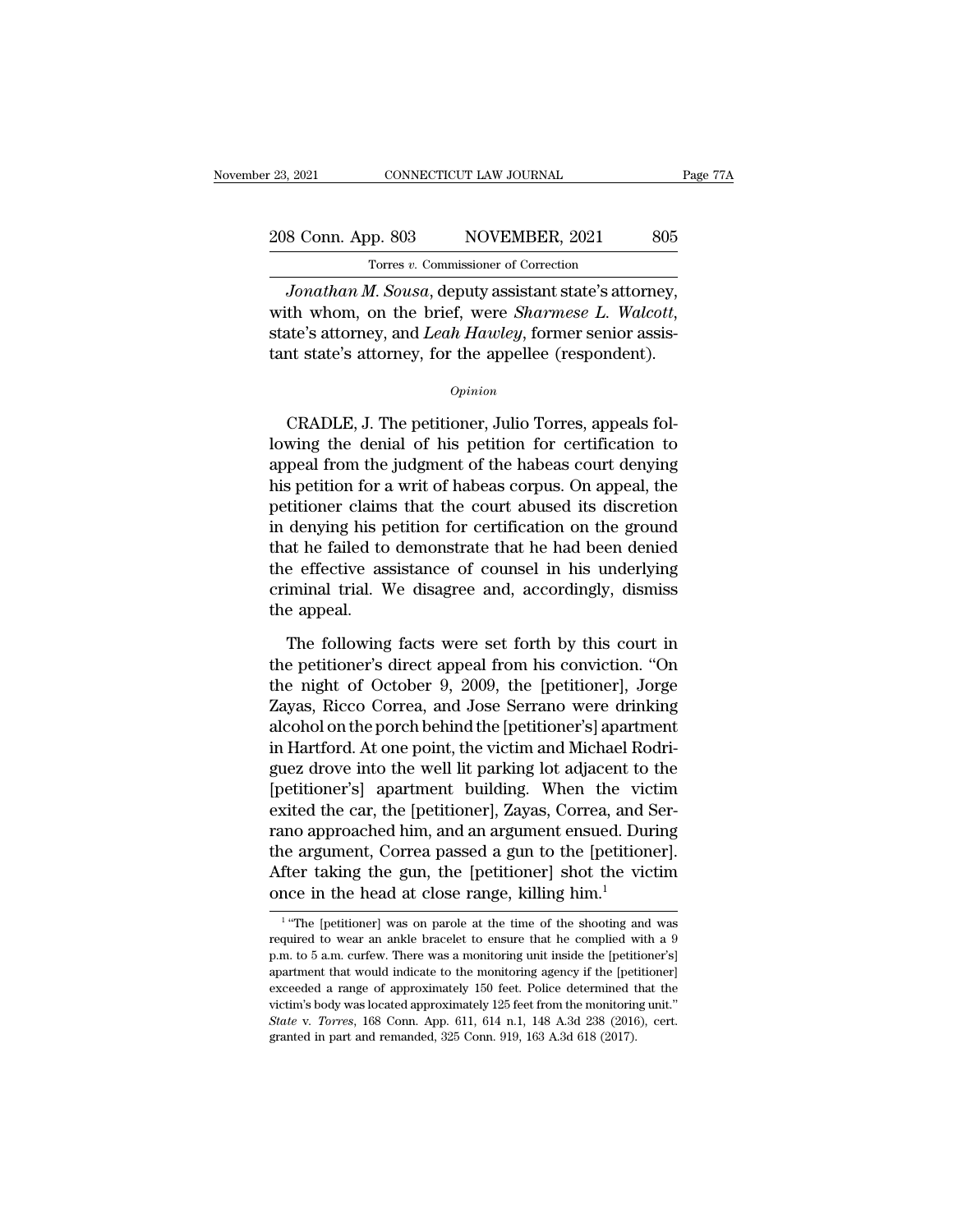## CONNECTICUT LAW JOURNAL November 23, 2021<br>806 NOVEMBER, 2021 208 Conn. App. 803<br>Torres v. Commissioner of Correction TONNECTICUT LAW JOURNAL<br>
VEMBER, 2021 208 Conn. App<br>
Torres *v*. Commissioner of Correction<br>
Using the parking lot **v**

CONNECTICUT LAW JOURNAL November 23, 2021<br>
Solution NOVEMBER, 2021 208 Conn. App. 803<br>
Torres v. Commissioner of Correction<br>
"Rodriguez, who was standing in the parking lot when<br>
e shooting took place, did not see who shot SO SONG NOVEMBER, 2021 208 Conn. App. 803<br>
Torres v. Commissioner of Correction<br>
"Rodriguez, who was standing in the parking lot when<br>
the shooting took place, did not see who shot the victim,<br>
but heard the gunshot and im 806 NOVEMBER, 2021 208 Conn. App. 803<br>Torres v. Commissioner of Correction<br>"Rodriguez, who was standing in the parking lot when<br>the shooting took place, did not see who shot the victim,<br>but heard the gunshot and immediatel  $\begin{tabular}{ c c c c} \multicolumn{1}{c}{{\text{306}}}& {\text{NOVEMBER, 2021}}& {\text{208 Conn. App. 803}}\\ \hline {\text{Torres $v$. Commissioner of Correction}}\\ \multicolumn{1}{c}{{\text{"Rodriguez, who was standing in the parking lot when}}\\ \multicolumn{1}{c}{{\text{the shooting took place, did not see who shot the victim}},}\\ \multicolumn{1}{c}{{\text{but heard the gunshot and immediately turned around}}}\\ \multicolumn{1}{c}{{\text{and saw that the [petitioner] was the only person close}}}\\ \multicolumn{1}{c}{{\text{to the victim's body. Seeing Zayas, Correa, and Serrano}}}\\ \$ Tores v. Commissioner of Correction<br>
"Rodriguez, who was standing in the parking lot when<br>
the shooting took place, did not see who shot the victim,<br>
but heard the gunshot and immediately turned around<br>
and saw that the [p Torres v. Commissioner of Correction<br>
"Rodriguez, who was standing in the parking lot when<br>
the shooting took place, did not see who shot the victim,<br>
but heard the gunshot and immediately turned around<br>
and saw that the [ "Rodriguez, who was standing in the parking lot when<br>the shooting took place, did not see who shot the victim,<br>but heard the gunshot and immediately turned around<br>and saw that the [petitioner] was the only person close<br>to the shooting took place, did not see who shot the victim,<br>but heard the gunshot and immediately turned around<br>and saw that the [petitioner] was the only person close<br>to the victim's body. Seeing Zayas, Correa, and Serrano<br> but heard the gunshot and immediately turned around<br>and saw that the [petitioner] was the only person close<br>to the victim's body. Seeing Zayas, Correa, and Serrano<br>standing twenty to twenty-five feet away, Rodriguez<br>fled t and saw that the [petitioner] was the<br>to the victim's body. Seeing Zayas, C<br>standing twenty to twenty-five fee<br>fled the scene on foot. Correa, who l<br>gun used to shoot the victim, pursue<br>the [petitioner], Zayas, and Serrano the victin's body. Seeing Zayas, Correa, and Serrano<br>
anding twenty to twenty-five feet away, Rodriguez<br>
d the scene on foot. Correa, who had taken back the<br>
n used to shoot the victim, pursued Rodriguez while<br>
e [petition standing twenty to twenty-live feet away, houriguez<br>fled the scene on foot. Correa, who had taken back the<br>gun used to shoot the victim, pursued Rodriguez while<br>the [petitioner], Zayas, and Serrano stood in the parking<br>lot

red the scene of foot. Coffea, who had taken back the<br>gun used to shoot the victim, pursued Rodriguez while<br>the [petitioner], Zayas, and Serrano stood in the parking<br>lot yelling, '[k]ill him. Kill him.'<br>"The [petitioner's] gun used to shoot the victini, pursued Rourguez while<br>the [petitioner], Zayas, and Serrano stood in the parking<br>lot yelling, '[k]ill him. Kill him.'<br>"The [petitioner's] girlfriend . . . observed the<br>whole incident from the Interpetitioner J, Zayas, and serratio stood in the parking<br>
lot yelling, '[k]ill him. Kill him.'<br>
"The [petitioner's] girlfriend . . . . observed the<br>
whole incident from the doorway of the [petitioner's]<br>
apartment. Afte for yening, [k]in film. Kill film.<br>
"The [petitioner's] girlfriend . . . observed the<br>
whole incident from the doorway of the [petitioner's]<br>
apartment. After witnessing the [petitioner] shoot the<br>
victim, [she] went back "The [petitioner's] girlfriend . . . observed the<br>whole incident from the doorway of the [petitioner's]<br>apartment. After witnessing the [petitioner] shoot the<br>victim, [she] went back into the [petitioner's] apartment<br>and whole incident from the doorway of the [petitioner's]<br>apartment. After witnessing the [petitioner] shoot the<br>victim, [she] went back into the [petitioner's] apartment<br>and pretended to be asleep. The [petitioner] ran into<br>t apartment. After witnessing the [petitioner] shoot the victim, [she] went back into the [petitioner's] apartment<br>and pretended to be asleep. The [petitioner] ran into<br>the apartment and stated to [her], 'I killed him. I kil victim, [she] went back into the [petitioner's] apartment<br>and pretended to be asleep. The [petitioner] ran into<br>the apartment and stated to [her], 'I killed him. I killed<br>him. Get up.' The [petitioner] told [her] that the and pretended to be asleep. The [petitioner] ran into<br>the apartment and stated to [her], 'I killed him. I killed<br>him. Get up.' The [petitioner] told [her] that the victim<br>'came over there fighting for the turf and that he the apartment and stated to [her], 'I killed him. I killed<br>him. Get up.' The [petitioner] told [her] that the victim<br>'came over there fighting for the turf and that he shot<br>him.' A few minutes later, the [petitioner] recei him. Get up.' The [petitioner] told [her] that the victim<br>'came over there fighting for the turf and that he shot<br>him.' A few minutes later, the [petitioner] received a<br>phone call from Correa, who told the [petitioner] tha "came over there fighting for the turf and that he shot him." A few minutes later, the [petitioner] received a phone call from Correa, who told the [petitioner] that he had "mistakenly shot someone else thinking it was [R It. A few finities fater, the [petitioner] received a<br>
one call from Correa, who told the [petitioner] that<br>
had 'mistakenly shot someone else thinking it was<br>
odriguez], but that he was tossing the gun in the river.<br>
he p phone can front correa, who tout the [petrioner] that<br>he had 'mistakenly shot someone else thinking it was<br>[Rodriguez], but that he was tossing the gun in the river.'<br>[The petitioner's girlfriend] could not remember the<br>ty

the nad inistakently shot someone else thinking it was<br>[Rodriguez], but that he was tossing the gun in the river.'<br>[The petitioner's girlfriend] could not remember the<br>type of gun the [petitioner] used to shoot the victim. [The petitioner's girlfriend] could not remember the<br>type of gun the [petitioner] used to shoot the victim.<br>"At approximately 1:15 a.m. on October 10, 2009,<br>police arrived at the scene of the shooting in response<br>to a 911 The petitioner's ginneric collect to shoot the victim.<br>
"At approximately 1:15 a.m. on October 10, 2009,<br>
police arrived at the scene of the shooting in response<br>
to a 911 call. Officers found the victim in the parking<br>
lo "At approximately 1:15 a.m. on October 10, 2009,<br>police arrived at the scene of the shooting in response<br>to a 911 call. Officers found the victim in the parking<br>lot behind the apartment building, bleeding from the<br>right si "At approximately  $1:15$  a.m. on October 10, 2009,<br>police arrived at the scene of the shooting in response<br>to a 911 call. Officers found the victim in the parking<br>lot behind the apartment building, bleeding from the<br>right police arrived at the scene of the shooting in response<br>to a 911 call. Officers found the victim in the parking<br>lot behind the apartment building, bleeding from the<br>right side of his head. The victim was pronounced dead<br>at to a 911 call. Officers found the victim in the parking<br>lot behind the apartment building, bleeding from the<br>right side of his head. The victim was pronounced dead<br>at the scene. Susan Williams, an associate medical<br>examine lot behind the apartment building, bleeding from the<br>right side of his head. The victim was pronounced dead<br>at the scene. Susan Williams, an associate medical<br>examiner for the state, determined that the cause of<br>death was right side of his head. The victim was pronounced dead<br>at the scene. Susan Williams, an associate medical<br>examiner for the state, determined that the cause of<br>death was a single gunshot wound to the right side of<br>the head. at the scene. Susan Williams, an associate medical<br>examiner for the state, determined that the cause of<br>death was a single gunshot wound to the right side of<br>the head. Williams estimated that, on the basis of soot<br>and stip examiner for the state, determined that the cause of death was a single gunshot wound to the right side of the head. Williams estimated that, on the basis of soot and stippling patterns around the entrance wound, the muzzl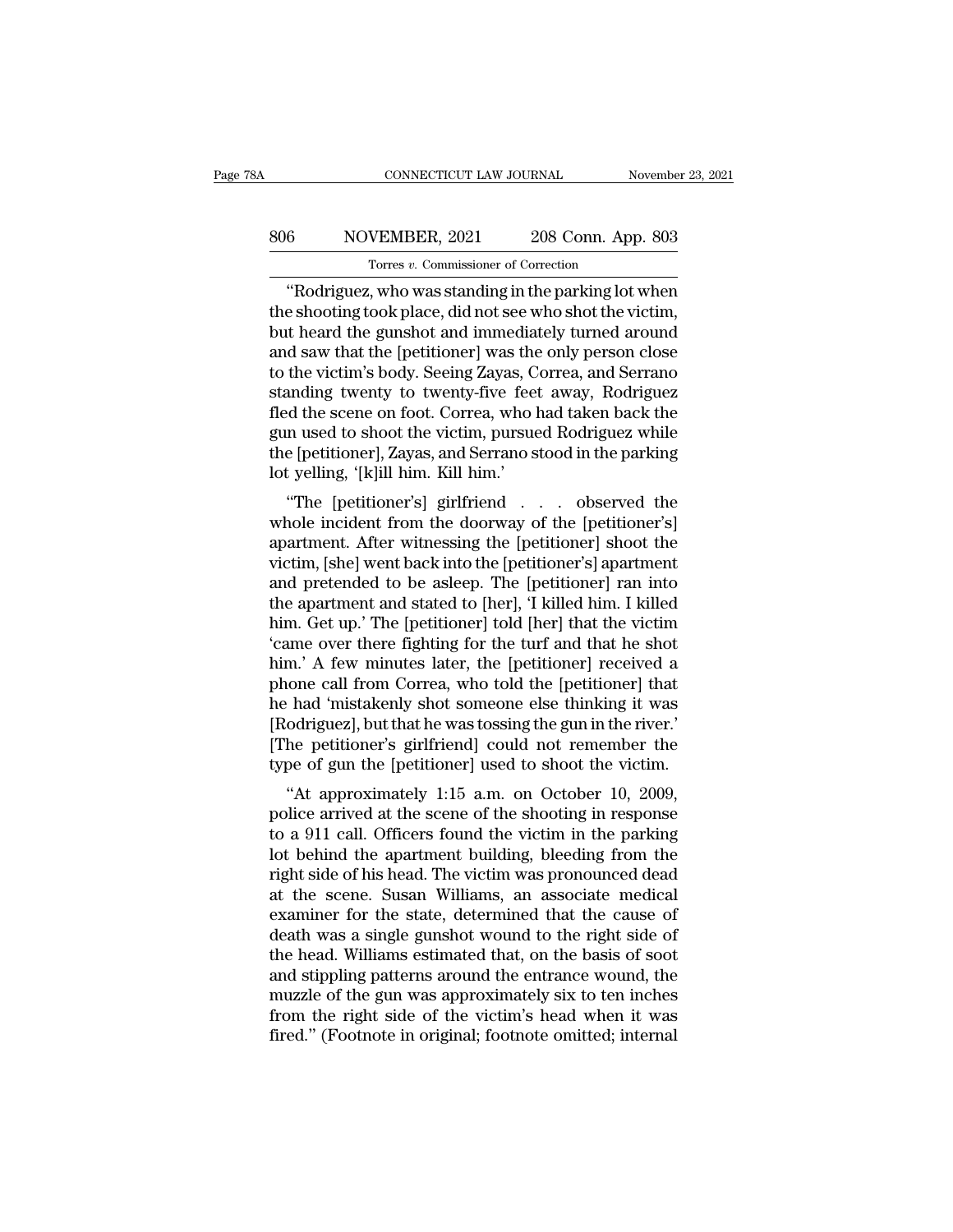## 23, 2021 CONNECTICUT LAW JOURNAL Page 79A<br>208 Conn. App. 803 NOVEMBER, 2021 807<br>Torres v. Commissioner of Correction Torres *v.* Commissioner of Correction

external connecticut the JOURNAL Page 7<br>
208 Conn. App. 803 NOVEMBER, 2021 807<br>
Torres v. Commissioner of Correction<br>
quotation marks omitted.) *State* v. *Torres*, 168 Conn.<br>
App. 611, 613–15, 148 A.3d 238 (2016), cert. g 208 Conn. App. 803 NOVEMBER, 2021 807<br>
Torres v. Commissioner of Correction<br>
quotation marks omitted.) *State* v. *Torres*, 168 Conn.<br>
App. 611, 613–15, 148 A.3d 238 (2016), cert. granted in<br>
part and remanded, 325 Conn. 9 208 Conn. App. 803 NOVEMBER, 2021 807<br>
Torres v. Commissioner of Correction<br>
quotation marks omitted.) *State v. Torres*, 168 Conn.<br>
App. 611, 613–15, 148 A.3d 238 (2016), cert. granted in<br>
part and remanded, 325 Conn. 919 8 Conn. App. 803 NOVEMBER, 2021 807<br>
Torres v. Commissioner of Correction<br>
otation marks omitted.) *State* v. *Torres*, 168 Conn.<br>
pp. 611, 613–15, 148 A.3d 238 (2016), cert. granted in<br>
rt and remanded, 325 Conn. 919, 16

Torres v. Commissioner of Correction<br>quotation marks omitted.) *State v. Torres*, 168 Conn.<br>App. 611, 613–15, 148 A.3d 238 (2016), cert. granted in<br>part and remanded, 325 Conn. 919, 163 A.3d 618 (2017).<br>In 2013, the petiti quotation marks omitted.) *State* v. *Torres*, 168 Conn.<br>App. 611, 613–15, 148 A.3d 238 (2016), cert. granted in<br>part and remanded, 325 Conn. 919, 163 A.3d 618 (2017).<br>In 2013, the petitioner was convicted, following a ju App. 611, 613–15, 148 A.3d 238 (2016), cert. granted in part and remanded, 325 Conn. 919, 163 A.3d 618 (2017).<br>In 2013, the petitioner was convicted, following a jury trial, of murder in violation of General Statutes § 53 rapp. 011, 019–19, 140 A.5d 256 (2010), cert. granted in<br>part and remanded, 325 Conn. 919, 163 A.3d 618 (2017).<br>In 2013, the petitioner was convicted, following a jury<br>trial, of murder in violation of General Statutes § 5 In 2013, the petitioner was convicted, following a jury<br>al, of murder in violation of General Statutes  $\S$  53a-<br>a and thereafter sentenced to a total effective term<br>fifty years of incarceration. Id., 615. This court<br>firme m 2010, the pethology was convicted, following a jury<br>trial, of murder in violation of General Statutes § 53a-<br>54a and thereafter sentenced to a total effective term<br>of fifty years of incarceration. Id., 615. This court<br>a

drial, or indical in violation of defieral blatates  $\frac{1}{8}$  soa-<br>54a and thereafter sentenced to a total effective term<br>of fifty years of incarceration. Id., 615. This court<br>affirmed the petitioner's conviction. See id. o-ra and dieterater sentenced to a total effective term<br>of fifty years of incarceration. Id., 615. This court<br>affirmed the petitioner's conviction. See id., 637.<br>On April 16, 2015, the petitioner filed this action for<br>a w affirmed the petitioner's conviction. See id., 637.<br>On April 16, 2015, the petitioner filed this action for<br>a writ of habeas corpus. By way of an amended petition<br>dated August 1, 2018, the petitioner claimed that his<br>tria on April 16, 2015, the petitioner filed this action for<br>a writ of habeas corpus. By way of an amended petition<br>dated August 1, 2018, the petitioner claimed that his<br>trial counsel, Bruce Lorenzen, provided ineffective<br>assi On April 16, 2015, the petitioner filed this action for<br>a writ of habeas corpus. By way of an amended petition<br>dated August 1, 2018, the petitioner claimed that his<br>trial counsel, Bruce Lorenzen, provided ineffective<br>assis a writ of habeas corpus. By way of an amended petition<br>dated August 1, 2018, the petitioner claimed that his<br>trial counsel, Bruce Lorenzen, provided ineffective<br>assistance by, inter alia, allowing certain prior miscon-<br>duc dated August 1, 2018, the petitioner claimed that his<br>trial counsel, Bruce Lorenzen, provided ineffective<br>assistance by, inter alia, allowing certain prior miscon-<br>duct evidence to be admitted into evidence.<sup>2</sup> Specifi-<br>ca trial counsel, Bruce Lorenzen, provided ineffective<br>assistance by, inter alia, allowing certain prior miscon-<br>duct evidence to be admitted into evidence.<sup>2</sup> Specifi-<br>cally, the petitioner alleged that Lorenzen was ineffecassistance by, inter alia, allowing certain prior misconduct evidence to be admitted into evidence.<sup>2</sup> Specifically, the petitioner alleged that Lorenzen was ineffective in that he "opened the door" to the admission of evi duct evidence to be admitted into evidence.<sup>2</sup> Specifically, the petitioner alleged that Lorenzen was ineffective in that he "opened the door" to the admission of evidence pertaining to an incident that occurred three mont The transcripts from the petitioner's criminal trial,<br>The transcripts from the incident that occurred three<br>onths prior to the incident in this case in which he<br>egedly shot an individual with a .38 revolver, the type<br>weapo evidence pertaining to an incident that occurred three<br>months prior to the incident in this case in which he<br>allegedly shot an individual with a .38 revolver, the type<br>of weapon that may have been used in this case.<br>The tr

revidence pertaining to an includent that occurred three<br>months prior to the incident in this case in which he<br>allegedly shot an individual with a .38 revolver, the type<br>of weapon that may have been used in this case.<br>The months prior to the included in this case in which net<br>allegedly shot an individual with a .38 revolver, the type<br>of weapon that may have been used in this case.<br>The transcripts from the petitioner's criminal trial,<br>which ance cary shot an individual width a .30 Fevoret, the type<br>of weapon that may have been used in this case.<br>The transcripts from the petitioner's criminal trial,<br>which were admitted into evidence at the habeas trial,<br>reveal of weapon that may have been used in this case.<br>The transcripts from the petitioner's criminal trial,<br>which were admitted into evidence at the habeas trial,<br>reveal that the admission of the prior misconduct evi-<br>dence was The transcripts from the petitioner's criminal trial,<br>which were admitted into evidence at the habeas trial,<br>reveal that the admission of the prior misconduct evi-<br>dence was a contested issue in the criminal trial and<br>in t which were admitted into evidence at the habeas trial,<br>reveal that the admission of the prior misconduct evi-<br>dence was a contested issue in the criminal trial and<br>in the petitioner's direct appeal. Prior to the commence-<br> reveal that the admission of the prior misconduct evidence was a contested issue in the criminal trial and<br>in the petitioner's direct appeal. Prior to the commence-<br>ment of the petitioner's criminal trial, the state indica dence was a contested issue in the criminal trial and<br>in the petitioner's direct appeal. Prior to the commence-<br>ment of the petitioner's criminal trial, the state indicated<br>that it would seek to introduce the testimony of at it would seek to introduce the testimony of Edu-<br>cdo Colon, who had been the victim of a prior drive-<br>y shooting allegedly perpetrated by the petitioner.<sup>3</sup><br>he state proffered that Colon would testify that, on<br><sup>2</sup> The p ardo Colon, who had been the victim of a prior drive-<br>by shooting allegedly perpetrated by the petitioner.<sup>3</sup><br>The state proffered that Colon would testify that, on<br><sup>2</sup> The petitioner alleged additional bases for his claim

by shooting allegedly perpetrated by the petitioner.<sup>3</sup><br>The state proffered that Colon would testify that, on<br> $\frac{1}{2}$  The petitioner alleged additional bases for his claim that Lorenzen failed<br>to provide effective assis

The state profilement that Colon's would testify that, off<br><sup>2</sup> The petitioner alleged additional bases for his claim that Lorenzen failed<br>to provide effective assistance, but those other bases are not the subject<br>of this a <sup>2</sup> The petitioner alleged additional bases for his claim that Lorenzen failed to provide effective assistance, but those other bases are not the subject of this appeal. <sup>3</sup> In his direct appeal, the petitioner argued tha to provide effective assistance, but those other bases are not the subject<br>of this appeal.<br><sup>3</sup> In his direct appeal, the petitioner argued that the trial court had "abused<br>its discretion in admitting Colon's testimony that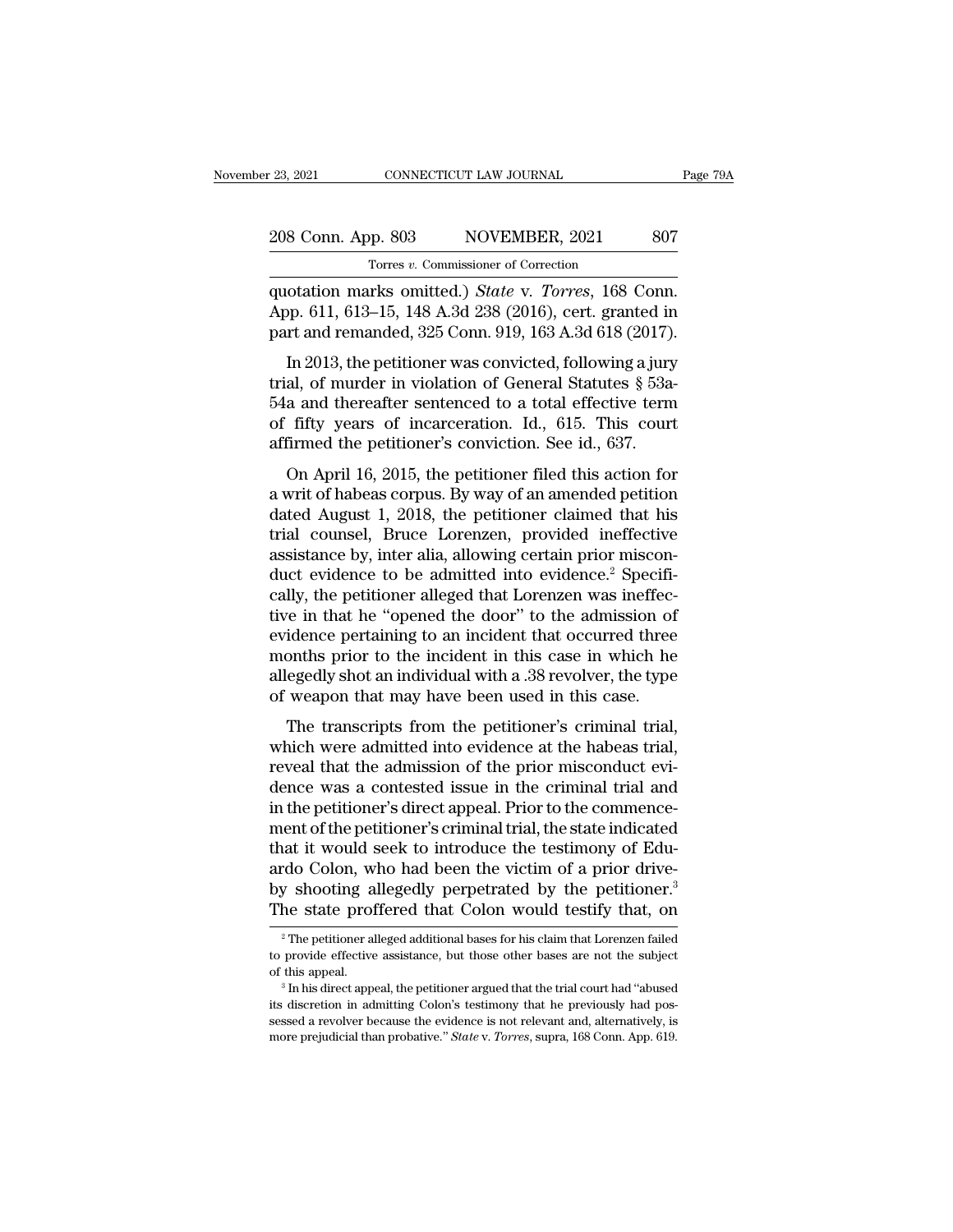## CONNECTICUT LAW JOURNAL November 23, 2021<br>808 NOVEMBER, 2021 208 Conn. App. 803<br>Torres v. Commissioner of Correction CONNECTICUT LAW JOURNAL<br>VEMBER, 2021 208 Conn. App<br>Torres *v*. Commissioner of Correction<br>the netitioner had shot him with a ch

CONNECTICUT LAW JOURNAL November 23, 2021<br>
SOS NOVEMBER, 2021 208 Conn. App. 803<br>
Torres v. Commissioner of Correction<br>
July 19, 2009, the petitioner had shot him with a chrome<br>
revolver during a nonfatal drive-by shooting Revolvember 2021 208 Conn. App. 803<br>
Torres v. Commissioner of Correction<br>
July 19, 2009, the petitioner had shot him with a chrome<br>
revolver during a nonfatal drive-by shooting for which<br>
the petitioner was charged with a SOS NOVEMBER,  $2021$   $208$  Conn. App. 803<br>Torres v. Commissioner of Correction<br>July 19, 2009, the petitioner had shot him with a chrome<br>revolver during a nonfatal drive-by shooting for which<br>the petitioner was charged wit  $\begin{tabular}{ c c c c} \multicolumn{1}{c}{{\text{308}}}& {\text{NOVEMBER, 2021}}& {\text{208 Conn. App. 803}}\\ \hline {\text{July 19, 2009, the pertinent of.} & \text{Conmissioner of.} \\ \hline \text{July 19, 2009, the pertinent had shot him with a chromosome} \\ \text{revolver during a nonfatal drive-by shooting for which the pertinent was charged with assault in the first degree.} & \text{The state argued that.} & \text{Colon's testimony was} \\ \text{relevant to prove that the pertinent had the means to commit the murder of the victim} \end{tabular}$ The California and Social Lippe set of Correction<br>July 19, 2009, the petitioner had shot him with a chrome<br>revolver during a nonfatal drive-by shooting for which<br>the petitioner was charged with assault in the first<br>degree. Torres  $v$ . Commissioner of Correct<br>July 19, 2009, the petitioner had shot hir<br>revolver during a nonfatal drive-by sho<br>the petitioner was charged with assa<br>degree. The state argued that Colon's<br>relevant to prove that the The petitioner and shot finit with a choince<br>volver during a nonfatal drive-by shooting for which<br>e petitioner was charged with assault in the first<br>gree. The state argued that Colon's testimony was<br>levant to prove that th revolver daring a nomatal drive by shooting for which<br>the petitioner was charged with assault in the first<br>degree. The state argued that Colon's testimony was<br>relevant to prove that the petitioner had the means to<br>commit t

further contended that Colon's testimony was<br>relevant to prove that the petitioner had the means to<br>commit the murder of the victim.<br>On behalf of the petitioner, Lorenzen argued that this<br>evidence was more prejudicial than relevant to prove that the petitioner had the means to<br>commit the murder of the victim.<br>On behalf of the petitioner, Lorenzen argued that this<br>evidence was more prejudicial than probative. Lorenzen<br>further contended that t Frecvant to prove that the petitioner had the metals to<br>commit the murder of the victim.<br>On behalf of the petitioner, Lorenzen argued that this<br>evidence was more prejudicial than probative. Lorenzen<br>further contended that On behalf of the petitioner, Lorenzen argued that this<br>evidence was more prejudicial than probative. Lorenzen<br>further contended that there was not an established<br>connection between the revolver previously observed<br>in the p On behalf of the petitioner, Lorenzen argued that<br>evidence was more prejudicial than probative. Loren<br>further contended that there was not an establis<br>connection between the revolver previously obser<br>in the petitioner's po refluence massimone pregaded manipulosaarve. Economic refluent<br>of the contended that there was not an established<br>the petitioner's possession and the shooting of the<br>tim here. He also asserted that the prior incident<br>as re but did a content of the state's was not an established<br>connection between the revolver previously observed<br>in the petitioner's possession and the shooting of the<br>victim here. He also asserted that the prior incident<br>was r

the petitioner's possession and the shooting of the victim here. He also asserted that the prior incident was remote in time from the present murder.<br>The court ruled that Colon's testimony was relevant but limited the stat In the performer is possession that the prior incident<br>victim here. He also asserted that the prior incident<br>was remote in time from the present murder.<br>The court ruled that Colon's testimony was relevant<br>but limited the s Western Rete. The tasso associated and the prior includent<br>was remote in time from the present murder.<br>The court ruled that Colon's testimony was relevant<br>but limited the state's inquiry to whether Colon saw<br>the petitioner The court ruled that Colon's testimony was relevant<br>but limited the state's inquiry to whether Colon saw<br>the petitioner holding a revolver. To alleviate the peti-<br>tioner's concern that undue prejudice could result from<br>a d The court ruled that Colon's testimony was relevant<br>but limited the state's inquiry to whether Colon saw<br>the petitioner holding a revolver. To alleviate the peti-<br>tioner's concern that undue prejudice could result from<br>a d but limited the state's inquiry to wl<br>the petitioner holding a revolver. To<br>tioner's concern that undue prejudice<br>a detailed discussion of that prior<br>weapon, the court prohibited the st<br>into the circumstances and the assat Franchistant and the prejudice could result from<br>detailed discussion of that prior possession of the<br>eapon, the court prohibited the state from probing<br>to the circumstances and the assault allegations sur-<br>unding that prio a detailed discussion of that prior possession of the<br>weapon, the court prohibited the state from probing<br>into the circumstances and the assault allegations sur-<br>rounding that prior possession.<br>Before the state called Colo

a detailed diseassion of that prior possession of the weapon, the court prohibited the state from probing<br>into the circumstances and the assault allegations sur-<br>rounding that prior possession.<br>Before the state called Colo method, are coard promoted are state from prosing<br>into the circumstances and the assault allegations sur-<br>rounding that prior possession.<br>Before the state called Colon as a witness at trial, it<br>called Edwin Cardona, the pe rounding that prior possession.<br>
Before the state called Colon as a witness at trial, it<br>
called Edwin Cardona, the petitioner's parole officer,<br>
and Detective Andrew Jacobson of the Hartford Police<br>
Department to testify. Before the state called Colon as a witness at trial, it<br>called Edwin Cardona, the petitioner's parole officer,<br>and Detective Andrew Jacobson of the Hartford Police<br>Department to testify. Through his cross-examination<br>of Ca Before the state called Colon as a witness at trial, it<br>called Edwin Cardona, the petitioner's parole officer,<br>and Detective Andrew Jacobson of the Hartford Police<br>Department to testify. Through his cross-examination<br>of Ca called Edwin Cardona, the petitioner's parole officer,<br>and Detective Andrew Jacobson of the Hartford Police<br>Department to testify. Through his cross-examination<br>of Cardona, Lorenzen elicited testimony that Jacobson<br>previou and Detective Andrew Jacobson of the Hartford Police<br>Department to testify. Through his cross-examination<br>of Cardona, Lorenzen elicited testimony that Jacobson<br>previously had asked Cardona to violate the petitioner's<br>parol Department to testify. Through his cross-examination<br>of Cardona, Lorenzen elicited testimony that Jacobson<br>previously had asked Cardona to violate the petitioner's<br>parole on the basis of allegations that Jacobson never<br>sub of Cardona, Lorenzen elicited testimony that Jacobson<br>previously had asked Cardona to violate the petitioner's<br>parole on the basis of allegations that Jacobson never<br>substantiated. One such instance involved the July, 2009 previously had asked Cardona to violate the petitioner's<br>parole on the basis of allegations that Jacobson never<br>substantiated. One such instance involved the July, 2009<br>incident. When Lorenzen cross-examined Jacobson, he<br>i parole on the basis of allegations that Jacobson never<br>substantiated. One such instance involved the July, 2009<br>incident. When Lorenzen cross-examined Jacobson, he<br>inquired about several unproven allegations made by<br>Jacobs substantiated. One such instance involved the July, 2009 incident. When Lorenzen cross-examined Jacobson, he inquired about several unproven allegations made by Jacobson in multiple letters Jacobson had addressed to the pa incident. When Lorenzen cross-examined Jacobson, he<br>inquired about several unproven allegations made by<br>Jacobson in multiple letters Jacobson had addressed<br>to the parole board seeking to have the petitioner's<br>parole violat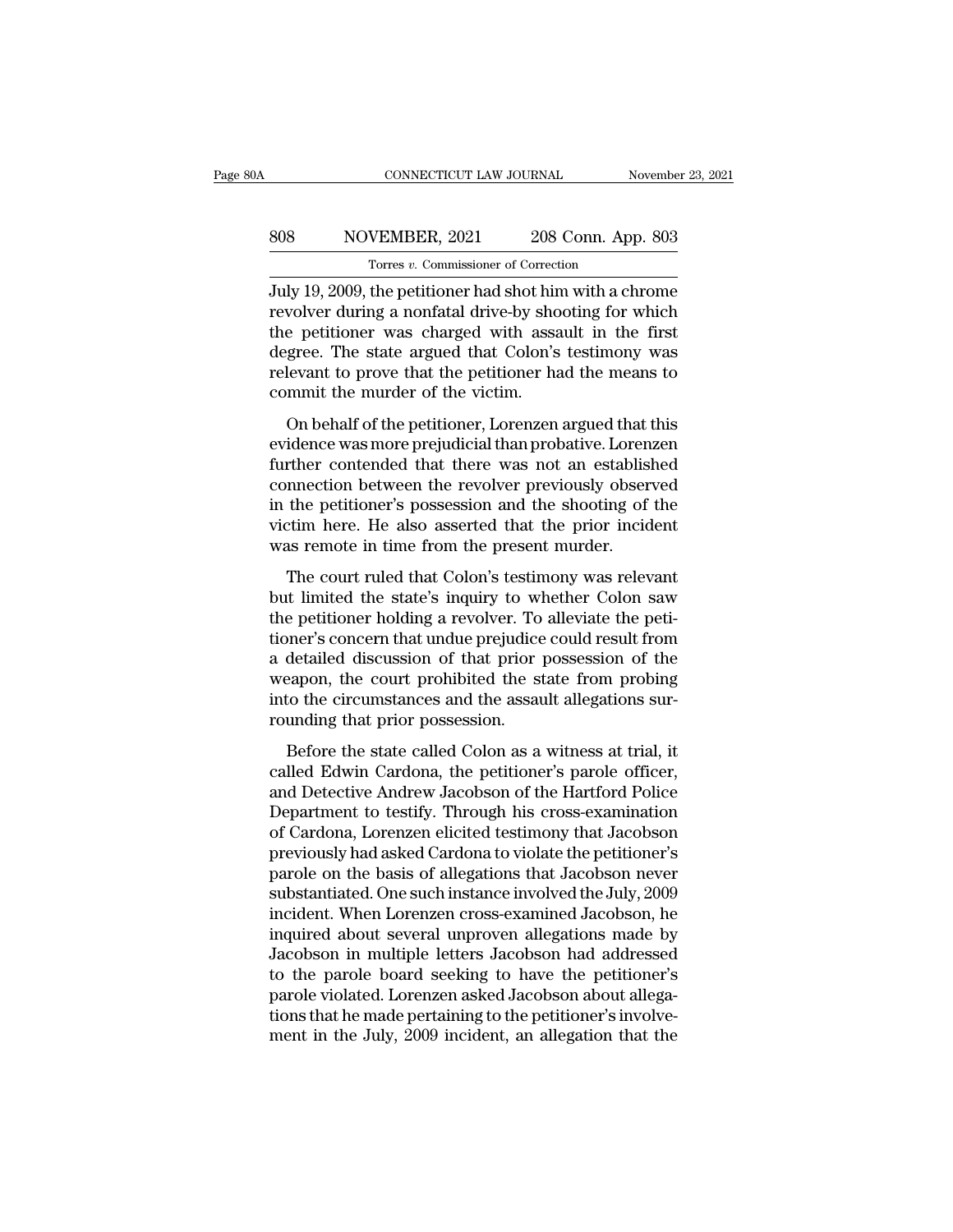## 23, 2021 CONNECTICUT LAW JOURNAL Page 81A<br>208 Conn. App. 803 NOVEMBER, 2021 809<br>Torres v. Commissioner of Correction Torres *v.* Commissioner of Correction

Page 81A<br>
208 Conn. App. 803 NOVEMBER, 2021 809<br>
Torres v. Commissioner of Correction<br>
petitioner killed the victim after a physical altercation<br>
arising from a drug dispute, and an allegation that the<br>
positioner was obse 208 Conn. App. 803 NOVEMBER, 2021 809<br>Torres v. Commissioner of Correction<br>petitioner killed the victim after a physical altercation<br>arising from a drug dispute, and an allegation that the<br>petitioner was observed with a f 208 Conn. App. 803 NOVEMBER, 2021 809<br>
Torres *v*. Commissioner of Correction<br>
petitioner killed the victim after a physical altercation<br>
arising from a drug dispute, and an allegation that the<br>
petitioner was observed wi 208 Conn. App. 803 NOVEMBER, 2021 809<br>
Torres  $v$ . Commissioner of Correction<br>
petitioner killed the victim after a physical altercation<br>
arising from a drug dispute, and an allegation that the<br>
petitioner was observed wi Tores v. Commissioner of Correction<br>petitioner killed the victim after a physical altercation<br>arising from a drug dispute, and an allegation that the<br>petitioner was observed with a firearm the day follow-<br>ing that murder. Tores v. Commissioner of Correction<br>petitioner killed the victim after a physical altercation<br>arising from a drug dispute, and an allegation that the<br>petitioner was observed with a firearm the day follow-<br>ing that murder. petitioner killed the victim after a physical altercation<br>arising from a drug dispute, and an allegation that the<br>petitioner was observed with a firearm the day follow-<br>ing that murder. Jacobson acknowledged that he was<br>ne arising from a drug dispute, and an allegation<br>petitioner was observed with a firearm the day<br>ing that murder. Jacobson acknowledged that<br>never able to substantiate many of those alle<br>Thereafter, consistent with the court' rationer was observed with a firearm the day follow-<br>g that murder. Jacobson acknowledged that he was<br>wer able to substantiate many of those allegations.<br>nereafter, consistent with the court's previous ruling,<br>plon testifi ing that intrider. Jacobson acknowledged that he was<br>never able to substantiate many of those allegations.<br>Thereafter, consistent with the court's previous ruling,<br>Colon testified that, on July 19, 2009, he saw the peti-<br>t

rever able to substantiate many of those anegations.<br>Thereafter, consistent with the court's previous ruling,<br>Colon testified that, on July 19, 2009, he saw the peti-<br>tioner carrying a chrome plated revolver.<br>At the habeas Thereatter, consistent with the court's previous runng,<br>Colon testified that, on July 19, 2009, he saw the peti-<br>tioner carrying a chrome plated revolver.<br>At the habeas trial, the petitioner argued that Loren-<br>zen was inef Colon testined that, on July 19, 2009, he saw the peu-<br>tioner carrying a chrome plated revolver.<br>At the habeas trial, the petitioner argued that Loren-<br>zen was ineffective in that he "opened the door" to the<br>admission of p cross-examination of Jacobson, Lorenzen was ineffective in that he "opened the door" to the admission of prejudicial misconduct evidence when he cross-examined Cardona and Jacobson regarding the 2009 incident involving Col At the habeas trial, the petitioner argued that Lorenzen was ineffective in that he "opened the door" to the admission of prejudicial misconduct evidence when he cross-examined Cardona and Jacobson regarding the 2009 incid zen was ineffective in that he "opened the door" to the admission of prejudicial misconduct evidence when he cross-examined Cardona and Jacobson regarding the 2009 incident involving Colon. When asked about his cross-exami admission of prejudicial misconduct evidence when he<br>cross-examined Cardona and Jacobson regarding the<br>2009 incident involving Colon. When asked about his<br>cross-examination of Jacobson, Lorenzen testified that,<br>"at some po cross-examined Cardona and Jacobson regarding the<br>2009 incident involving Colon. When asked about his<br>cross-examination of Jacobson, Lorenzen testified that,<br>"at some point, we—[the] defense essentially aban-<br>doned whateve 2009 incident involving Colon. When asked about his<br>cross-examination of Jacobson, Lorenzen testified that,<br>"at some point, we—[the] defense essentially aban-<br>doned whatever harbor [the court created] for us." Lore-<br>nzen e cross-examination of Jacobson, Lorenzen testified that,<br>"at some point, we—[the] defense essentially aban-<br>doned whatever harbor [the court created] for us." Lore-<br>nzen explained: "[T]he best way I could describe it is<br>tha "at some point, we—[the] defense essentially aban-<br>doned whatever harbor [the court created] for us." Lore-<br>nzen explained: "[T]he best way I could describe it is<br>that it had gotten to the point that it was—the issue<br>was l doned whatever harbor [the court created] for us." Lore-<br>nzen explained: "[T]he best way I could describe it is<br>that it had gotten to the point that it was—the issue<br>was lurking and it was better to meet it head on rather<br> nzen explained: "[T]he best way I could describe it is<br>that it had gotten to the point that it was—the issue<br>was lurking and it was better to meet it head on rather<br>than to try and continue to stay within whatever the<br>boun that it had gotten to the point that it was—the issue<br>was lurking and it was better to meet it head on rather<br>than to try and continue to stay within whatever the<br>boundaries [the court] had set." When questioned why<br>he ask was lurking and it was better to meet it head on rather<br>than to try and continue to stay within whatever the<br>boundaries [the court] had set." When questioned why<br>he asked the state's witnesses about the July, 2009<br>shooting than to try and continue to stay within whatever the<br>boundaries [the court] had set." When questioned why<br>he asked the state's witnesses about the July, 2009<br>shooting, Lorenzen reiterated: "[T]he most basic reason<br>was, it boundaries [the court] had set." When questioned why<br>he asked the state's witnesses about the July, 2009<br>shooting, Lorenzen reiterated: "[T]he most basic reason<br>was, it had come out in a way that I felt it was better<br>to de he asked the state's witnesses about the July, 2009<br>shooting, Lorenzen reiterated: "[T]he most basic reason<br>was, it had come out in a way that I felt it was better<br>to deal with it in the open rather than to leave the<br>jury shooting, Lorenzen reiterated: "[T]he most basic reason<br>was, it had come out in a way that I felt it was better<br>to deal with it in the open rather than to leave the<br>jury to, perhaps, speculate on what had happened."<br>Lorenz was, it had come out in a way that I felt it was better<br>to deal with it in the open rather than to leave the<br>jury to, perhaps, speculate on what had happened."<br>Lorenzen acknowledged that he "could have relied on<br>a curative to deal with it in the open rather than to leave the<br>jury to, perhaps, speculate on what had happened."<br>Lorenzen acknowledged that he "could have relied on<br>a curative instruction rather than bring this information<br>out [him jury to, perhaps, speculate on what had happened."<br>Lorenzen acknowledged that he "could have relied on<br>a curative instruction rather than bring this information<br>out [him]self," but he did not rely on a curative instruc-<br>ti sion. t [him]self," but he did not rely on a curative instruction<br>t [him]self," but he did not rely on a curative instruction<br>prenzen testified that his cross-examination of the lead<br>tective in the petitioner's case was a strate out [infigen, but he did not rely on a curative instruction]]."<br>Lorenzen testified that his cross-examination of the lead<br>detective in the petitioner's case was a strategic deci-<br>sion.<br>The habeas court rejected the petitio

prefude that his cross-examination of the lead<br>detective in the petitioner's case was a strategic deci-<br>sion.<br>The habeas court rejected the petitioner's argument<br>that Lorenzen "opened the door" to the admission of<br>prejudic Examination of the lead<br>detective in the petitioner's case was a strategic deci-<br>sion.<br>The habeas court rejected the petitioner's argument<br>that Lorenzen "opened the door" to the admission of<br>prejudicial misconduct evidence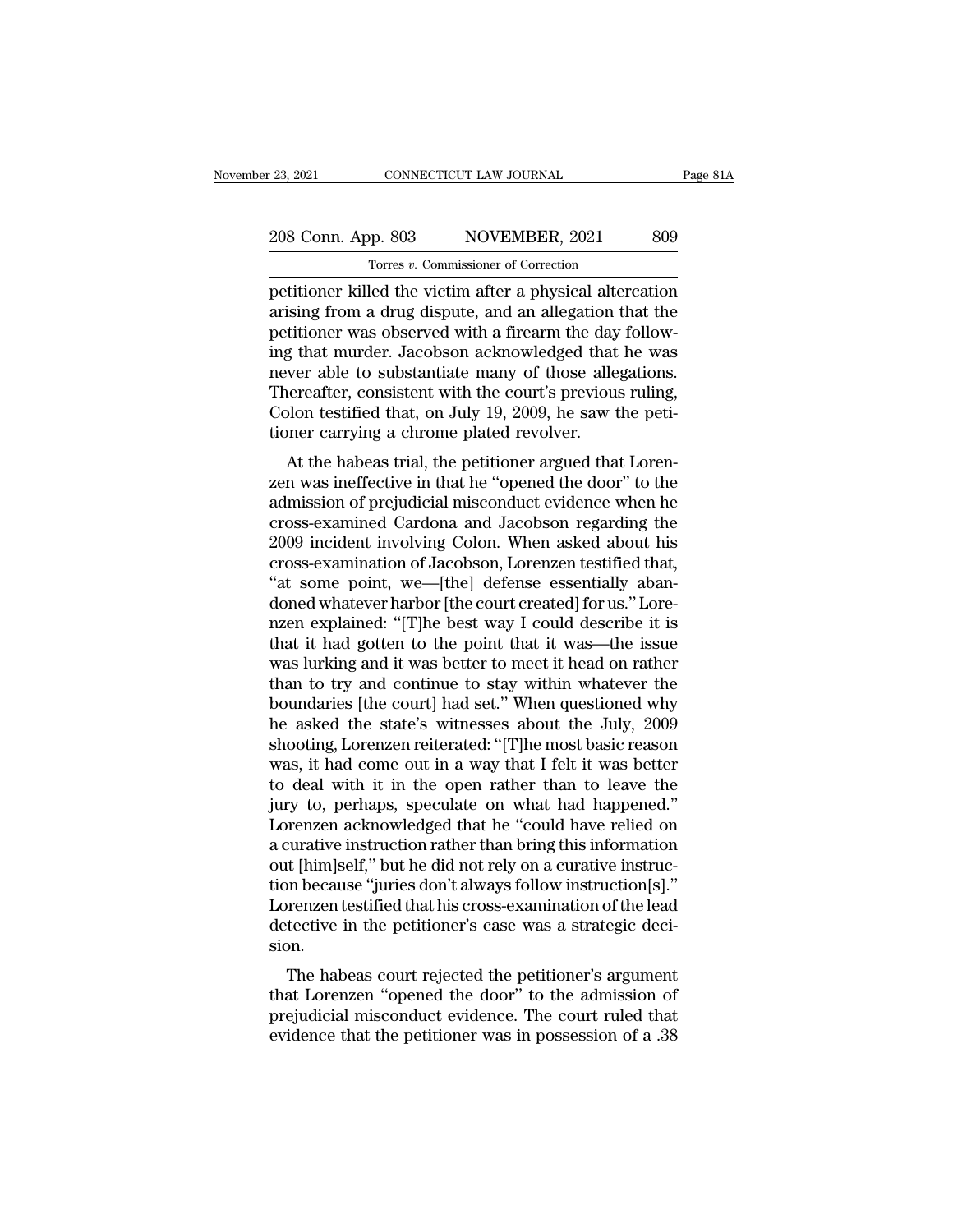## CONNECTICUT LAW JOURNAL November 23, 2021<br>810 NOVEMBER, 2021 208 Conn. App. 803<br>Torres v. Commissioner of Correction TONNECTICUT LAW JOURNAL<br>
VEMBER, 2021 208 Conn. App<br>
Torres *v.* Commissioner of Correction<br>
In in July 2009 was not admitted bec

CONNECTICUT LAW JOURNAL November 23, 2021<br>
S10 NOVEMBER, 2021 208 Conn. App. 803<br>
Torres v. Commissioner of Correction<br>
Caliber weapon in July, 2009, was not admitted because<br>
of Lorenzen's cross-examination of Cardona and 810 NOVEMBER, 2021 208 Conn. App. 803<br>
Torres *v.* Commissioner of Correction<br>
caliber weapon in July, 2009, was not admitted because<br>
of Lorenzen's cross-examination of Cardona and Jacob-<br>
son but because it was probative son but because it was probative of the petitioner's S10 NOVEMBER, 2021 208 Conn. App. 803<br>
Torres v. Commissioner of Correction<br>
caliber weapon in July, 2009, was not admitted because<br>
of Lorenzen's cross-examination of Cardona and Jacob-<br>
son but because it was probative Torres v. Commissioner of Correction<br>
caliber weapon in July, 2009, was not admitted because<br>
of Lorenzen's cross-examination of Cardona and Jacob-<br>
son but because it was probative of the petitioner's<br>
means to commit th Torres v. Commissioner of Correction<br>
caliber weapon in July, 2009, was not admitted because<br>
of Lorenzen's cross-examination of Cardona and Jacob-<br>
son but because it was probative of the petitioner's<br>
means to commit th caliber weapon in July, 2009, was not admitted because<br>of Lorenzen's cross-examination of Cardona and Jacob-<br>son but because it was probative of the petitioner's<br>means to commit the crime of murder. The court<br>explained: "S of Lorenzen's cross-examination of Cardona and Jacobson but because it was probative of the petitioner's<br>means to commit the crime of murder. The court<br>explained: "Since the trial court admitted the evidence<br>on an independ son but because it was probative of the petitioner's<br>means to commit the crime of murder. The court<br>explained: "Since the trial court admitted the evidence<br>on an independent legal theory offered by the state, the<br>petitione means to commit the crime of murder. The court<br>explained: "Since the trial court admitted the evidence<br>on an independent legal theory offered by the state, the<br>petitioner has failed to establish that it would not have<br>bee explained: "Since the trial court admitted the evidence<br>on an independent legal theory offered by the state, the<br>petitioner has failed to establish that it would not have<br>been admissible *but for* counsel's cross-examinati on an independent legal theory offered by the state, the<br>petitioner has failed to establish that it would not have<br>been admissible *but for* counsel's cross-examination<br>questions. . . . As such, he has failed to establish<br> petitioner has failed to establish that it would not have<br>been admissible *but for* counsel's cross-examination<br>questions. . . . As such, he has failed to establis<br>either deficient performance or prejudice and the [inet<br>fe The petitioner of the has failed to establish<br>ther deficient performance or prejudice and the [inef-<br>ctive assistance] claim fails." (Citation omitted;<br>uphasis in original.) The court denied his petition for<br>reflication t questions. . . . . As such, he has failed to establish<br>either deficient performance or prejudice and the [inef-<br>fective assistance] claim fails." (Citation omitted;<br>emphasis in original.) The court denied his petition for<br>

Fractive assistance] claim fails." (Citation omitted;<br>emphasis in original.) The court denied his petition for<br>certification to appeal and this appeal followed.<br>The petitioner thereafter sought multiple articula-<br>tions of rective assistance] claim fails. (Chation ontitied,<br>emphasis in original.) The court denied his petition for<br>certification to appeal and this appeal followed.<br>The petitioner thereafter sought multiple articula-<br>tions of th emphasis in original.) The court defiled his petition for<br>certification to appeal and this appeal followed.<br>The petitioner thereafter sought multiple articula-<br>tions of the habeas court's decision. The petitioner first<br>sou The petitioner thereafter sought multiple articulations of the habeas court's decision. The petitioner first<br>sought to have the trial court articulate certain findings<br>related to Lorenzen's cross-examination, including<br>whe The petitioner thereafter sought multiple articulations of the habeas court's decision. The petitioner first sought to have the trial court articulate certain findings related to Lorenzen's cross-examination, including wh tions of the habeas court's decision. The petitioner first<br>sought to have the trial court articulate certain findings<br>related to Lorenzen's cross-examination, including<br>whether it was "objectively reasonable . . . for Lor sought to have the trial court articulate certain findings<br>related to Lorenzen's cross-examination, including<br>whether it was "objectively reasonable . . . for Loren-<br>zen to elicit misconduct evidence beyond [that allowed<br>b related to Lorenzen's cross-examination, including<br>whether it was "objectively reasonable . . . for Lorenzen to elicit misconduct evidence beyond [that allowed<br>by] the trial court's ruling limiting the misconduct evi-<br>den whether it was "objectively reasonable . . . for Lorenzen to elicit misconduct evidence beyond [that allowed<br>by] the trial court's ruling limiting the misconduct evi-<br>dence to . . . testimony that [the] petitioner [was pre zen to elicit misconduct evidence beyond [that allowed<br>by] the trial court's ruling limiting the misconduct evi-<br>dence to . . . testimony that [the] petitioner [was pre-<br>viously] in possession of a revolver." The habeas co by] the trial court's ruling limiting the misconduct evidence to . . . testimony that [the] petitioner [was previously] in possession of a revolver." The habeas court denied the motion, finding that all but one request fo dence to . . . testimony that [the] petitioner [was previously] in possession of a revolver." The habeas court<br>denied the motion, finding that all but one request for<br>articulation went to the performance prong of *Strick*viously] in possession of a revolver." The habeas court<br>denied the motion, finding that all but one request for<br>articulation went to the performance prong of *Strick-*<br>land v. Washington, 466 U.S. 668, 104 S. Ct. 2052, 80<br> denied the motion, finding that all but one request for articulation went to the performance prong of *Strick-land* v. *Washington*, 466 U.S. 668, 104 S. Ct. 2052, 80 L. Ed. 2d 674 (1984), which the court had not reached, articulation went to the performance prong of *Strick-*<br>land v. Washington, 466 U.S. 668, 104 S. Ct. 2052, 80<br>L. Ed. 2d 674 (1984), which the court had not reached,<br>and that the final request was "inappropriate for a<br>motio land v. Washington, 466 U.S. 668, 104 S. Ct. 2052, 80<br>L. Ed. 2d 674 (1984), which the court had not reached,<br>and that the final request was "inappropriate for a<br>motion for articulation." On September 3, 2020, the<br>petitione L. Ed. 2d 674 (1984), which the court had not reached, and that the final request was "inappropriate for a motion for articulation." On September 3, 2020, the petitioner filed with this court a motion for review of the hab and that the final request was "inappropriate for a<br>motion for articulation." On September 3, 2020, the<br>petitioner filed with this court a motion for review of<br>the habeas court's decision. This court granted the<br>motion and motion for articulation." On September 3, 2020, the petitioner filed with this court a motion for review of the habeas court's decision. This court granted the motion and ordered the habeas court "to articulate whether it *Strickland*.'' e habeas court's decision. This court granted the<br>otion and ordered the habeas court "to articulate<br>nether it considered [certain allegations in the peti-<br>on] and, if so, to articulate its findings and conclusions<br>der both motion and ordered the habeas court to articulate<br>whether it considered [certain allegations in the peti-<br>tion] and, if so, to articulate its findings and conclusions<br>under both the performance and prejudice prongs of<br>*Str*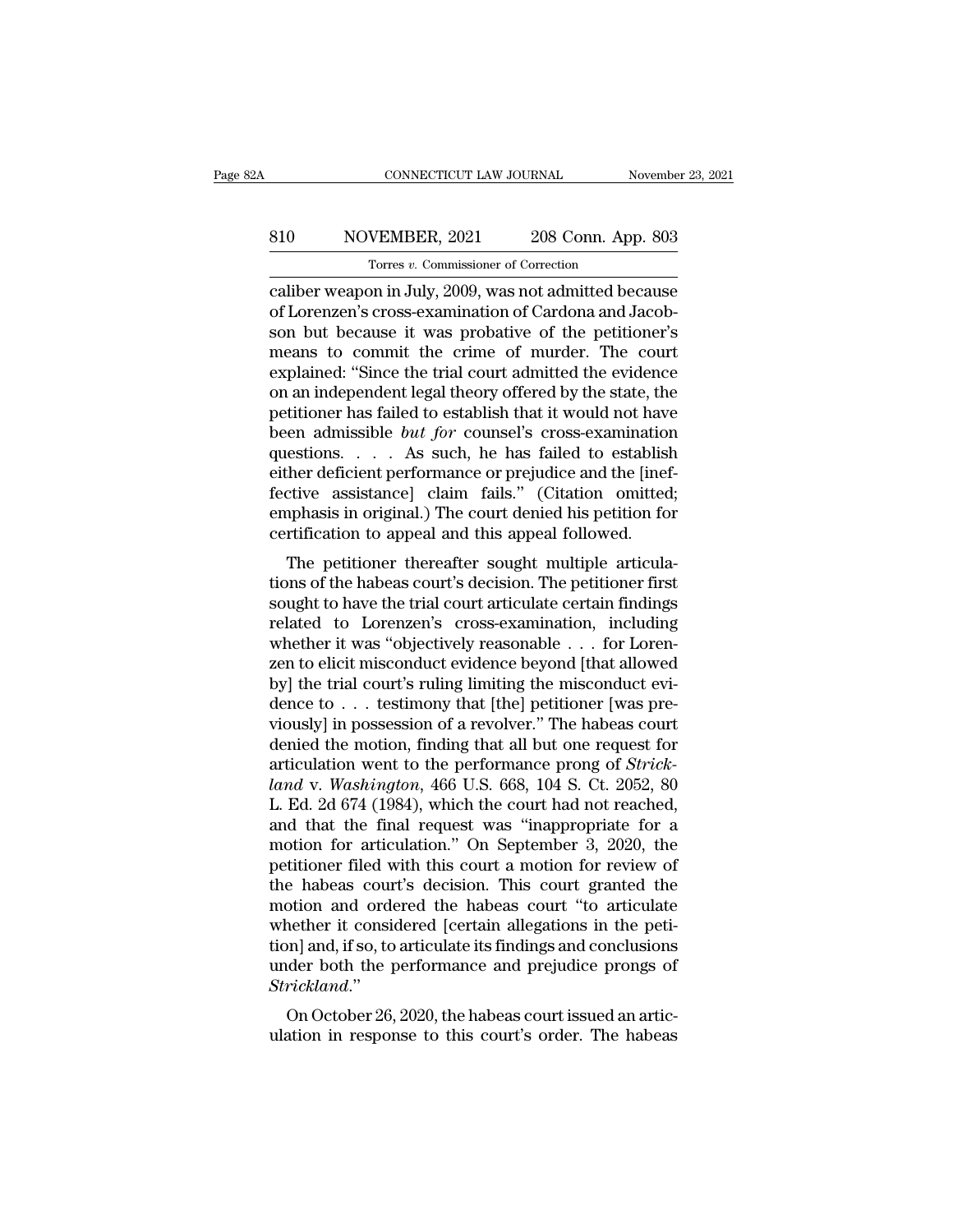## 23, 2021 CONNECTICUT LAW JOURNAL Page 83A<br>208 Conn. App. 803 NOVEMBER, 2021 811<br>Torres v. Commissioner of Correction Torres *v.* Commissioner of Correction

examples and the connect connect transformation of the same and the small of the small of the allegations of the allegations of the small of the small of the small of the small of the small of the small of the small of the 208 Conn. App. 803 NOVEMBER, 2021 811<br>
Torres v. Commissioner of Correction<br>
court articulated that it had addressed the allegations<br>
that were subject to this court's order and referenced<br>
the specific pages of its memora 208 Conn. App. 803 NOVEMBER, 2021 811<br>
Torres v. Commissioner of Correction<br>
court articulated that it had addressed the allegations<br>
that were subject to this court's order and referenced<br>
the specific pages of its memor 208 Conn. App. 803 NOVEMBER, 2021 811<br>
Torres v. Commissioner of Correction<br>
court articulated that it had addressed the allegations<br>
that were subject to this court's order and referenced<br>
the specific pages of its memor The second separation of the second court articulated that it had addressed the allegations<br>that were subject to this court's order and referenced<br>the specific pages of its memorandum of decision at<br>which it did so. The co Tores v. Commissioner of Correction<br>
court articulated that it had addressed the allegations<br>
that were subject to this court's order and referenced<br>
the specific pages of its memorandum of decision at<br>
which it did so. T court articulated that it had addressed the allegations<br>that were subject to this court's order and referenced<br>the specific pages of its memorandum of decision at<br>which it did so. The court further explained: "While<br>not sp that were subject to this court's order and referenced<br>the specific pages of its memorandum of decision at<br>which it did so. The court further explained: "While<br>not specifically clear from this court's memorandum of<br>decisio the specific pages of its memorandum of decision at<br>which it did so. The court further explained: "While<br>not specifically clear from this court's memorandum of<br>decision in retrospect, the trial court's decision to allow<br>te which it did so. The court further explained: "While<br>not specifically clear from this court's memorandum of<br>decision in retrospect, the trial court's decision to allow<br>testimony from witnesses on the prior misconduct came not specifically clear from this court's memorandum of<br>decision in retrospect, the trial court's decision to allow<br>testimony from witnesses on the prior misconduct came<br> $before \ldots$  Lorenzen cross-examined the witnesses in<br>ques decision in retrospect, the trial court's decision to allow<br>testimony from witnesses on the prior misconduct came<br>*before* . . . Lorenzen cross-examined the witnesses in<br>question. The witnesses in question were allowed to<br> testimony from witnesses on the prior misconduct came<br> *before* . . . Lorenzen cross-examined the witnesses in<br>
question. The witnesses in question were allowed to<br>
testify only after the trial court had ruled in the stat before . . . Lorenzen cross-examined the witnesses in question. The witnesses in question were allowed to testify only after the trial court had ruled in the state's favor after hearing argument from both sides. In other w question. The witnesses in question were allowed to<br>testify only after the trial court had ruled in the state's<br>favor after hearing argument from both sides. In other<br>words, the trial court admitted the evidence *because* testify only after the trial court had ruled in the state's<br>favor after hearing argument from both sides. In other<br>words, the trial court admitted the evidence *because* it<br>accepted the legal theory of relevance offered by favor after hearing argument from both sides. In other<br>words, the trial court admitted the evidence *because* it<br>accepted the legal theory of relevance offered by the<br>state, not *because* . . . Lorenzen did, or failed to words, the trial court admitted the evidence *because* it accepted the legal theory of relevance offered by the state, not *because* . . . Lorenzen did, or failed to do, anything during his subsequent cross-examination. S accepted the legal theory of relevance offered by the<br>state, not *because*  $\ldots$  Lorenzen did, or failed to do,<br>anything during his subsequent cross-examination.<br>Since the evidence was not admitted *because of* what<br> $\ldots$ state, not *because* . . . Lorenzen did, or failed to do, anything during his subsequent cross-examination.<br>Since the evidence was not admitted *because of* what . . . Lorenzen did on cross-examination, as asserted by the anything during his subsequent cross-examination.<br>Since the evidence was not admitted *because of* what<br>... Lorenzen did on cross-examination, as asserted<br>by the petitioner, the petitioner failed to prove [that]<br>his perfo Since the evidence was not admitted *because of* what<br>  $\ldots$  Lorenzen did on cross-examination, as asserted<br>
by the petitioner, the petitioner failed to prove [that]<br>
his performance was deficient. For the same reason—<br>
t ... Lorenzen did on cross-examination, as asserted<br>by the petitioner, the petitioner failed to prove [that]<br>his performance was deficient. For the same reason—<br>that the trial court had ruled beforehand that the evi-<br>dence by the petitioner, the petitioner failed to prove [that]<br>his performance was deficient. For the same reason—<br>that the trial court had ruled beforehand that the evi-<br>dence in question was admissible on the legal basis<br>offer his performance was deficient. For the same reason—<br>that the trial court had ruled beforehand that the evi-<br>dence in question was admissible on the legal basis<br>offered by the state—this court also found that the<br>petitioner altered.) Fered by the state—this court also found that the<br>fered by the state—this court also found that the<br>titioner failed [to prove] prejudice because, notwith-<br>anding . . . Lorenzen's cross-examination, the evi-<br>nce was going t petitioner failed [to prove] prejudice because, notwithstanding  $\ldots$  Lorenzen's cross-examination, the evidence was going to be presented to the jury." (Emphasis altered.)<br>On November 4, 2020, the petitioner sought furth

standing  $\ldots$  Lorenzen's cross-examination, the evidence was going to be presented to the jury." (Emphasis altered.)<br>On November 4, 2020, the petitioner sought further articulation from the habeas court on the ground tha dence was going to be presented to the jury." (Emphasis altered.)<br>On November 4, 2020, the petitioner sought further<br>articulation from the habeas court on the ground that<br>the court "still [did] not address the petitioner' altered.)<br>
On November 4, 2020, the petitioner sought further<br>
articulation from the habeas court on the ground that<br>
the court "still [did] not address the petitioner's ineffec-<br>
tiveness claim regarding uncharged miscond on November 4, 2020, the petitioner sought further<br>articulation from the habeas court on the ground that<br>the court "still [did] not address the petitioner's ineffec-<br>tiveness claim regarding uncharged misconduct evi-<br>dence On November 4, 2020, the petitioner sought further<br>articulation from the habeas court on the ground that<br>the court "still [did] not address the petitioner's ineffec-<br>tiveness claim regarding uncharged misconduct evi-<br>dence articulation from the habeas court on the ground that<br>the court "still [did] not address the petitioner's ineffec-<br>tiveness claim regarding uncharged misconduct evi-<br>dence" in that, inter alia, it "[did] not address the ad the court "still [did] not address the petitioner's ineffectiveness claim regarding uncharged misconduct evidence" in that, inter alia, it "[did] not address the additional misconduct evidence that [Lorenzen] elicited that tiveness claim regarding uncharged misconduct evi-<br>dence" in that, inter alia, it "[did] not address the addi-<br>tional misconduct evidence that [Lorenzen] elicited that<br>was not the subject of any court ruling." The habeas<br>c dence" in that, inter alia, it "[did] not address the additional misconduct evidence that [Lorenzen] elicited that was not the subject of any court ruling." The habeas court granted the motion for further articulation in p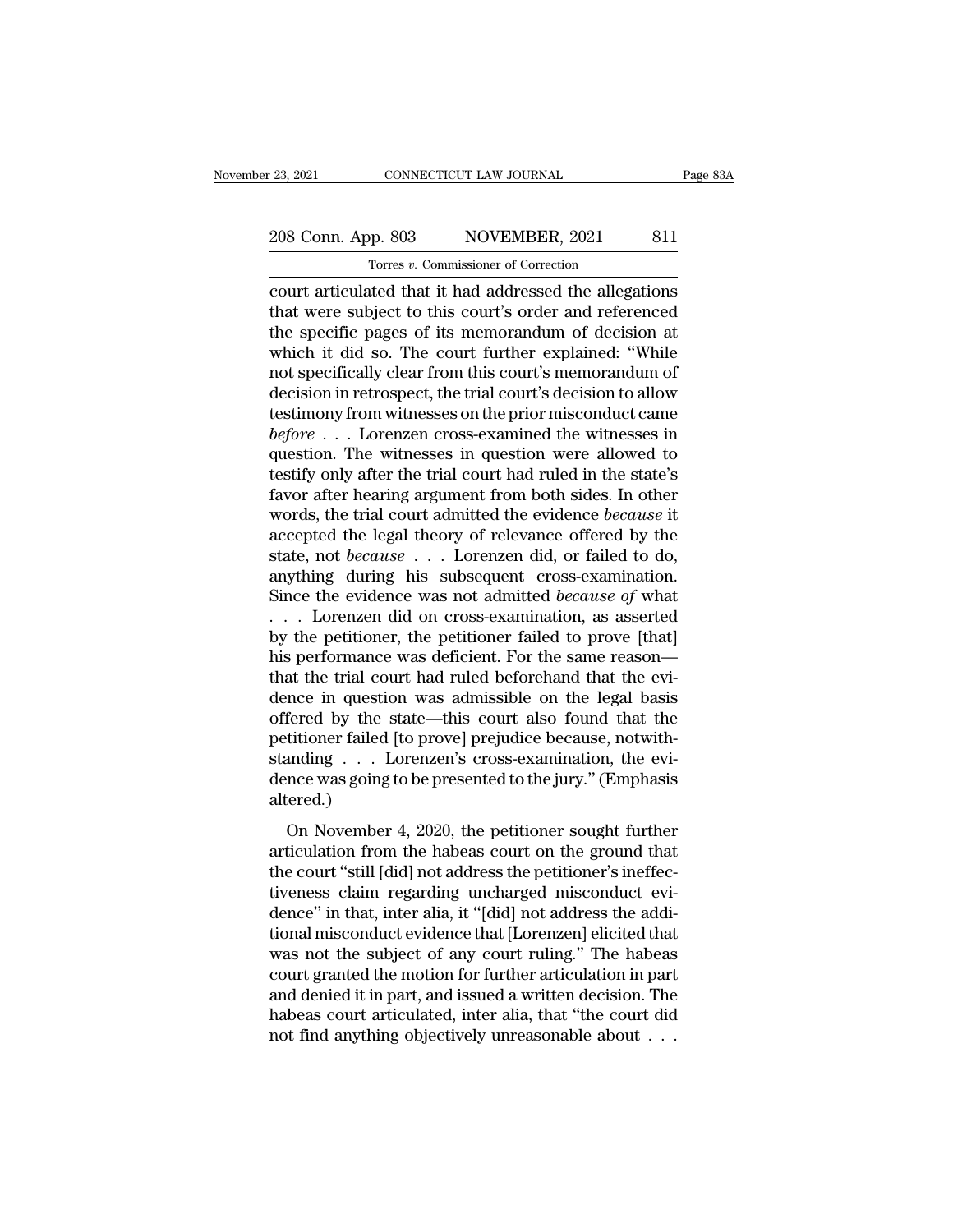# CONNECTICUT LAW JOURNAL November 23, 2021<br>812 NOVEMBER, 2021 208 Conn. App. 803<br>Torres v. Commissioner of Correction

CONNECTICUT LAW JOURNAL November 23, 2021<br> **S12** NOVEMBER, 2021 208 Conn. App. 803<br>
Torres *v.* Commissioner of Correction<br>
Lorenzen's performance representing the petitioner, CONNECTICUT LAW JOURNAL November 23, 2<br>
S12 NOVEMBER, 2021 208 Conn. App. 803<br>
Torres v. Commissioner of Correction<br>
Lorenzen's performance representing the petitioner,<br>
including his conduct [in] handling the entirety of S12 NOVEMBER, 2021 208 Conn. App. 803<br>
Torres *v*. Commissioner of Correction<br>
Lorenzen's performance representing the petitioner,<br>
including his conduct [in] handling the entirety of the<br>
prior misconduct issue. That dec Prior misconduct issue. That decisions are meant to be, was based on the sum of the misconduct issue. That decision, as decisions are meant to be, was based on the sum of the whole of the evidence before the court "The co MOVEMBER, 2021 208 Conn. App. 803<br>
Torres *v*. Commissioner of Correction<br>
Lorenzen's performance representing the petitioner,<br>
including his conduct [in] handling the entirety of the<br>
prior misconduct issue. That decisio Fores v. Commissioner of Correction<br>
Lorenzen's performance representing the petitioner,<br>
including his conduct [in] handling the entirety of the<br>
prior misconduct issue. That decision, as decisions are<br>
meant to be, was Torres *v*. Commissioner of Correction<br>
Lorenzen's performance representing the petitioner,<br>
including his conduct [in] handling the entirety of the<br>
prior misconduct issue. That decision, as decisions are<br>
meant to be, w Lorenzen's performance representing the petitioner,<br>including his conduct [in] handling the entirety of the<br>prior misconduct issue. That decision, as decisions are<br>meant to be, was based on the sum of the whole of the<br>evid including his conduct [in] handling the entirety of the<br>prior misconduct issue. That decision, as decisions are<br>meant to be, was based on the sum of the whole of the<br>evidence before the court." The court further explained: prior misconduct issue. That decision, as decisions are<br>meant to be, was based on the sum of the whole of the<br>evidence before the court." The court further explained:<br>"The court found nothing objectively unreasonable<br>about meant to be, was based on the sum of the whole of the<br>evidence before the court." The court further explained:<br>"The court found nothing objectively unreasonable<br>about an experienced defense attorney's judgment that,<br>from evidence before the court." The court further explained:<br>"The court found nothing objectively unreasonable<br>about an experienced defense attorney's judgment that,<br>from his reading of the room, he believed it better to<br>deal "The court found nothing objectively unreasonable<br>about an experienced defense attorney's judgment that,<br>from his reading of the room, he believed it better to<br>deal with things the [jurors were] likely considering in<br>the about an experienced defense attorney's judgment that,<br>from his reading of the room, he believed it better to<br>deal with things the [jurors were] likely considering in<br>the back of their minds 'head on' instead of allowing<br> about an experienced defense attorney's judgment that, from his reading of the room, he believed it better to deal with things the [jurors were] likely considering in the back of their minds 'head on' instead of allowing deal with things the [jurors were] likely considering in<br>the back of their minds 'head on' instead of allowing<br>them to linger. . . . . [N]one of this evidence had any<br>material impact on the outcome of the trial."<sup>4</sup> Finall the back of their minds 'head on' instead of allowing<br>them to linger..... [N]one of this evidence had any<br>material impact on the outcome of the trial."<sup>4</sup> Finally,<br>the court held: "Given the substantial circumstantial<br>evi them to linger.  $\dots$  [N]one of this evidence had any<br>material impact on the outcome of the trial."4 Finally,<br>the court held: "Given the substantial circumstantial<br>evidence against the [petitioner]—he was the only per-<br>son the court held: "Given the substantial circumstantial<br>evidence against the [petitioner]—he was the only per-<br>son standing close to the victim; the uncontroverted<br>evidence that the gunshot was from close range; and<br>the eyew the court held: "Given the substantial circumstantial<br>evidence against the [petitioner]—he was the only per-<br>son standing close to the victim; the uncontroverted<br>evidence that the gunshot was from close range; and<br>the eyew evidence against the [petitioner]—he was the only per-<br>son standing close to the victim; the uncontroverted<br>evidence that the gunshot was from close range; and<br>the eyewitness account and incriminating statements<br>provided b son standing close to the victim; the uncontroverted<br>evidence that the gunshot was from close range; and<br>the eyewitness account and incriminating statements<br>provided by his girlfriend—the court finds that the mis-<br>conduct evidence that the gunshot was from close range; and<br>the eyewitness account and incriminating statements<br>provided by his girlfriend—the court finds that the mis-<br>conduct evidence as a whole was immaterial to the<br>overall out suffered no prejudice from this evidence within the meaning of  $Strickland \dots$ ." The petitioner did not seek further review from this court. % ovided by his girlfriend—the court finds that the mis-<br>
nduct evidence as a whole was immaterial to the<br>
erall outcome of the case. Therefore, the petitioner<br>
ffered no prejudice from this evidence within the<br>
eaning of conduct evidence as a whole was immaterial to the<br>overall outcome of the case. Therefore, the petitioner<br>suffered no prejudice from this evidence within the<br>meaning of *Strickland* . . . . " The petitioner did not<br>seek fu

earling of *Strickland* . . . . . The petitioner did notice the further review from this court.<br>
"Faced with a habeas court's denial of a petition for ertification to appeal, a petitioner can obtain appellate  $\frac{4}{1}$ <sup>4</sup>.

seek further review from this court.<br>
"Faced with a habeas court's denial of a petition for<br>
certification to appeal, a petitioner can obtain appellate<br>
<sup>4</sup>The court denied the petitioner's request that it articulate wheth "Faced with a habeas court's denial of a petition for certification to appeal, a petitioner can obtain appellate<br> $\overline{ }^4$ The court denied the petitioner's request that it articulate whether Lorenzen's cross-examination " corrification to appeal, a petitioner can obtain appellate<br>
<sup>4</sup> The court denied the petitioner's request that it articulate whether Lorenzen's cross-examination "open[ed] the door for the state to elicit testimony<br>
that t Certification to appear, a petitioner can obtain appenate<br>  $^{4}$ The court denied the petitioner's request that it articulate whether Lorenzen's cross-examination "open[ed] the door for the state to elicit testimony<br>
that <sup>4</sup> The court denied the petitioner's request that it articulate whether Lorenzen's cross-examination "open[ed] the door for the state to elicit testimony that the petitioner had been arrested for the July, 2009 shooting zen's cross-examination "open[ed] the door for the state to elicit testimony<br>that the petitioner had been arrested for the July, 2009 shooting and that<br>cocaine and heroin had been found in a search of his apartment.'' The that the petitioner had been arrested for the July, 2009 shooting and that cocaine and heroin had been arrested for the July, 2009 shooting and that cocaine and heroin had been found in a search of his apartment." The cour cocaine and heroin had been found in a search of his apartment." The court<br>explained: "Given the finding . . . that [Lorenzen's] overall conduct was<br>not deficient as to the uncharged misconduct issue, this question seeking explained: "Given the finding . . . that [Lorenzen's] overall conduct was not deficient as to the uncharged misconduct issue, this question seeking to parse the pieces of that evidence into smaller bits is no longer releva Experience was the uncharged misconduct issue, this question seeking to parse the pieces of that evidence into smaller bits is no longer relevant."<br>To the extent the petitioner argues that Lorenzen's cross-examination open to parse the pieces of that evidence into smaller bits is no longer relevant."<br>To the extent the petitioner argues that Lorenzen's cross-examination<br>opened the door to questions regarding the petitioner's drug dealing, th For the extent the petitioner argues that Lorenzen's cross-examination<br>ened the door to questions regarding the petitioner's drug dealing, the<br>repy had already heard that he was involved in a "turf" war with the victim.<br>e parole of the door to questions regarding the pettitioner's drug dealing, the jury had already heard that he was involved in a "turf" war with the victim. The petitioner's girlfriend testified that the victim "came over th

beyond already heard that he was involved in a "turf" war with the victim.<br>The petitioner's girlfriend testified that the victim "came over there fighting<br>for the turf and that he shot him."<br>We separately note that, by vir The petitioner's girlfriend testified that the victim "The petitioner's girlfriend testified that the victim "<br>for the turf and that he shot him."<br>We separately note that, by virtue of the fact t<br>parole officer, the jury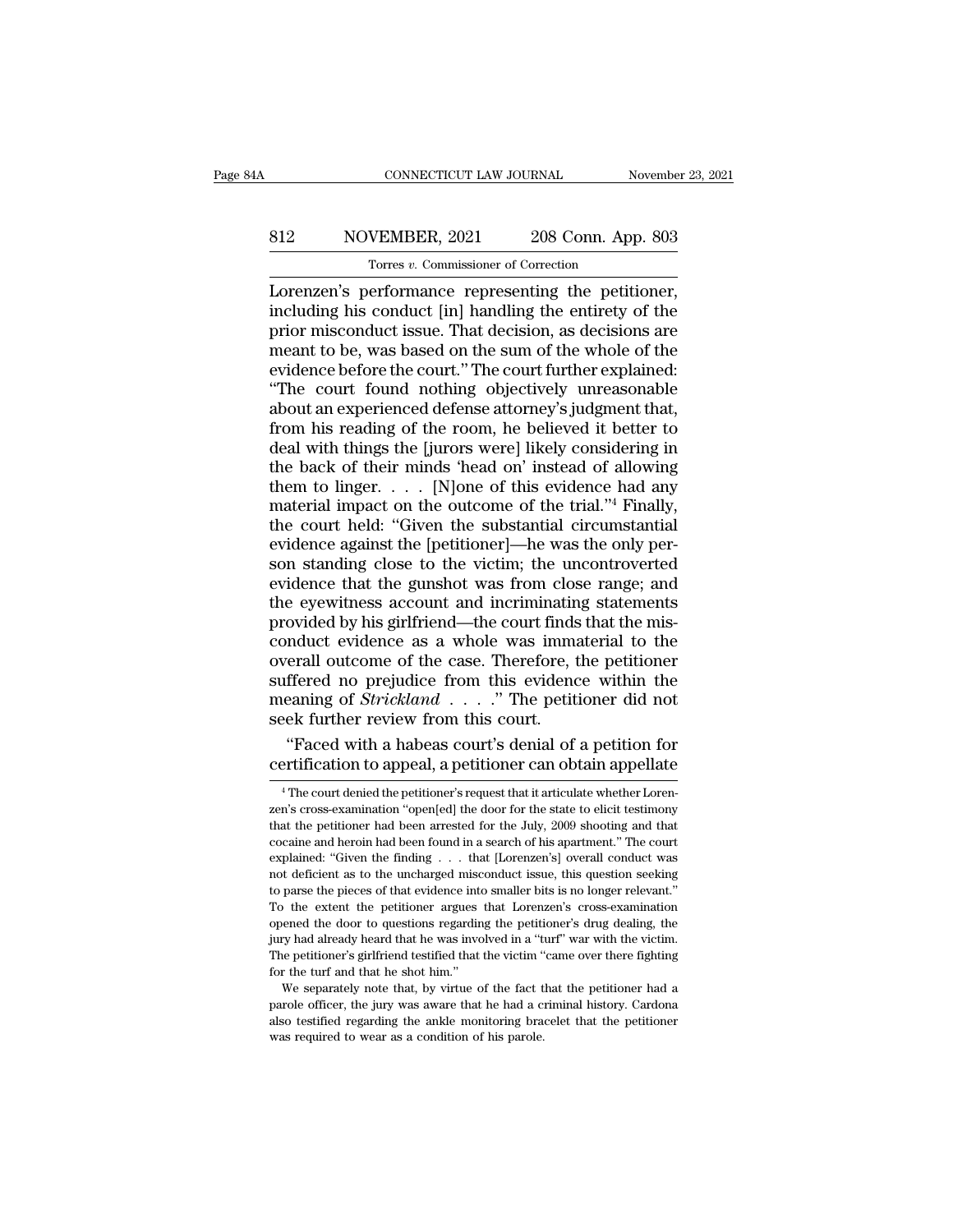## 23, 2021 CONNECTICUT LAW JOURNAL Page 85A<br>208 Conn. App. 803 NOVEMBER, 2021 813<br>Torres v. Commissioner of Correction Torres *v.* Commissioner of Correction

review of the dismissal of his petition for habeas corpus<br>
Page 85A<br>
Torres v. Commissioner of Correction<br>
Torres v. Commissioner of Correction<br>
Torres v. Commissioner of Correction<br>
Section for habeas corpus<br>
only by sati 208 Conn. App. 803 NOVEMBER, 2021 813<br>
Torres v. Commissioner of Correction<br>
Treview of the dismissal of his petition for habeas corpus<br>
only by satisfying the two-pronged test enunciated by<br>
our Supreme Court in *Simms* v 208 Conn. App. 803 NOVEMBER, 2021 813<br>
Torres *v*. Commissioner of Correction<br>
review of the dismissal of his petition for habeas corpus<br>
only by satisfying the two-pronged test enunciated by<br>
our Supreme Court in *Simms* 208 Conn. App. 803 NOVEMBER, 2021 813<br>
Torres *v*. Commissioner of Correction<br>
review of the dismissal of his petition for habeas corpus<br>
only by satisfying the two-pronged test enunciated by<br>
our Supreme Court in *Simms Tores v. Commissioner of Correction*<br> *Tores v. Commissioner of Correction*<br> **Warden**, 229 Conn.<br> **Warden**, 230 Conn. 608, 612, 646 A.2d 126 (1994). First,<br> **Warden**, 230 Conn. 608, 612, 646 A.2d 126 (1994). First,<br> **Ward** Torres v. Commissioner of Correction<br>
review of the dismissal of his petition for habeas corpus<br>
only by satisfying the two-pronged test enunciated by<br>
our Supreme Court in Simms v. Warden, 229 Conn.<br>
178, 640 A.2d 601 (1 review of the dismissal of his petition for habeas corpus<br>only by satisfying the two-pronged test enunciated by<br>our Supreme Court in *Simms* v. *Warden*, 229 Conn.<br>178, 640 A.2d 601 (1994), and adopted in *Simms* v.<br>*Warde* only by satisfying the two-pronged test enunciated by<br>our Supreme Court in *Simms* v. *Warden*, 229 Conn.<br>178, 640 A.2d 601 (1994), and adopted in *Simms* v.<br>*Warden*, 230 Conn. 608, 612, 646 A.2d 126 (1994). First,<br>[the p our Supreme Court in *Simms* v. *Warden*, 229 Conn. 178, 640 A.2d 601 (1994), and adopted in *Simms* v. *Warden*, 230 Conn. 608, 612, 646 A.2d 126 (1994). First, [the petitioner] must demonstrate that the denial of his pe 178, 640 A.2d 601 (1994), and adopted in *Simms* v.<br>Warden, 230 Conn. 608, 612, 646 A.2d 126 (1994). First,<br>[the petitioner] must demonstrate that the denial of<br>his petition for certification constituted an abuse of<br>discr *Warden*, 230 Conn. 608, 612, 646 A.2d 126 (1994). First,<br>[the petitioner] must demonstrate that the denial of<br>his petition for certification constituted an abuse of<br>discretion. . . . Second, if the petitioner can show an [the petitioner] must demonstrate that the denial of<br>his petition for certification constituted an abuse of<br>discretion. . . . Second, if the petitioner can show an<br>abuse of discretion, he must then prove that the deci-<br>si his petition for certification constituted an abuse of discretion. . . . Second, if the petitioner can show an abuse of discretion, he must then prove that the decision of the habeas court should be reversed on the merits discretion. . . . Second, if the petitioner can show an abuse of discretion, he must then prove that the decision of the habeas court should be reversed on the merits. . . . To prove that the denial of his petition for ce abuse of discretion, he must then prove that the decision of the habeas court should be reversed on the merits. . . . To prove that the denial of his petition for certification to appeal constituted an abuse of discretion sion of the habeas court should be reversed on the<br>merits.... To prove that the denial of his petition for<br>certification to appeal constituted an abuse of discre-<br>tion, the petitioner must demonstrate that the [resolu-<br>ti merits. . . . To prove that the denial of his petition for certification to appeal constituted an abuse of discretion, the petitioner must demonstrate that the [resolution of the underlying claim involves issues that] are certification to appeal con<br>tion, the petitioner must d<br>tion of the underlying clai<br>debatable among jurists of<br>resolve the issues [in a dii<br>questions are adequate to<br>proceed further....<br>"In determining whethe In, the permoter must denonstrate that the [resolu-<br>
on of the underlying claim involves issues that] are<br>
batable among jurists of reason; that a court could<br>
solve the issues [in a different manner]; or that the<br>
estion from the underlying claim involves issues that] are<br>debatable among jurists of reason; that a court could<br>resolve the issues [in a different manner]; or that the<br>questions are adequate to deserve encouragement to<br>proceed f

debatable altiong jurists of reason, that a court could<br>resolve the issues [in a different manner]; or that the<br>questions are adequate to deserve encouragement to<br>proceed further. . . .<br>"In determining whether the habeas c the petitioner's among the final matter in the petitioner's determining whether the habeas court abused<br>its discretion in denying the petitioner's request for<br>certification, we necessarily must consider the merits of<br>the p questions are adequate to deserve encouragement to<br>proceed further....<br>"In determining whether the habeas court abused<br>its discretion in denying the petitioner's request for<br>certification, we necessarily must consider the "In determining whether the habeas court abused<br>its discretion in denying the petitioner's request for<br>certification, we necessarily must consider the merits of<br>the petitioner's underlying claims to determine whether<br>the "In determining whether the habeas court abused<br>its discretion in denying the petitioner's request for<br>certification, we necessarily must consider the merits of<br>the petitioner's underlying claims to determine whether<br>the h its discretion in denying the petitioner's request for<br>certification, we necessarily must consider the merits of<br>the petitioner's underlying claims to determine whether<br>the habeas court reasonably determined that the peticertification, we necessarily must consider the methe petitioner's underlying claims to determine w<br>the habeas court reasonably determined that th<br>tioner's appeal was frivolous." (Internal que<br>marks omitted.) Johnson v. Co Exercise and the petitioner's underlying claims to determine whether<br>
e habeas court reasonably determined that the peti-<br>
ner's appeal was frivolous." (Internal quotation<br>
arks omitted.) Johnson v. Commissioner of Correctioner's appeal was frivolous." (Internal quotation<br>marks omitted.) Johnson v. Commissioner of Correc-<br>tion, 181 Conn. App. 572, 577–78, 187 A.3d 543, cert.<br>denied, 329 Conn. 909, 186 A.3d 13 (2018).<br>"To succeed on a claim

provided test articulated in *Strickland* v. *Washington*, 181 Conn. App. 572, 577–78, 187 A.3d 543, cert.<br>denied, 329 Conn. 909, 186 A.3d 13 (2018).<br>"To succeed on a claim of ineffective assistance of<br>counsel, a habeas pe tion, 151 Colli. App. 972, 977–76, 167 A.5d 945, Cert.<br>denied, 329 Conn. 909, 186 A.3d 13 (2018).<br>"To succeed on a claim of ineffective assistance of<br>counsel, a habeas petitioner must satisfy the two-<br>pronged test articula defined, 529 Collif. 909, 160 A.5d 15 (2016).<br>
"To succeed on a claim of ineffective assistance of<br>
counsel, a habeas petitioner must satisfy the two-<br>
pronged test articulated in *Strickland* v. Washington,<br>
[supra, 466 U "To succeed on a claim of ineffective assistance of<br>counsel, a habeas petitioner must satisfy the two-<br>pronged test articulated in *Strickland* v. Washington,<br>[supra, 466 U.S. 687]. *Strickland* requires that a peti-<br>tion counsel, a habeas petitioner must satisfy the two-<br>pronged test articulated in *Strickland* v. *Washington*,<br>[supra, 466 U.S. 687]. *Strickland* requires that a peti-<br>tioner satisfy both a performance prong and a prejudic pronged test articulated in *Strickland* v. *Washington*,<br>[supra, 466 U.S. 687]. *Strickland* requires that a peti-<br>tioner satisfy both a performance prong and a prejudice<br>prong. To satisfy the performance prong, a claima [supra, 466 U.S. 687]. *Strickland* requires that a petitioner satisfy both a performance prong and a prejudice prong. To satisfy the performance prong, a claimant must demonstrate that counsel made errors so serious that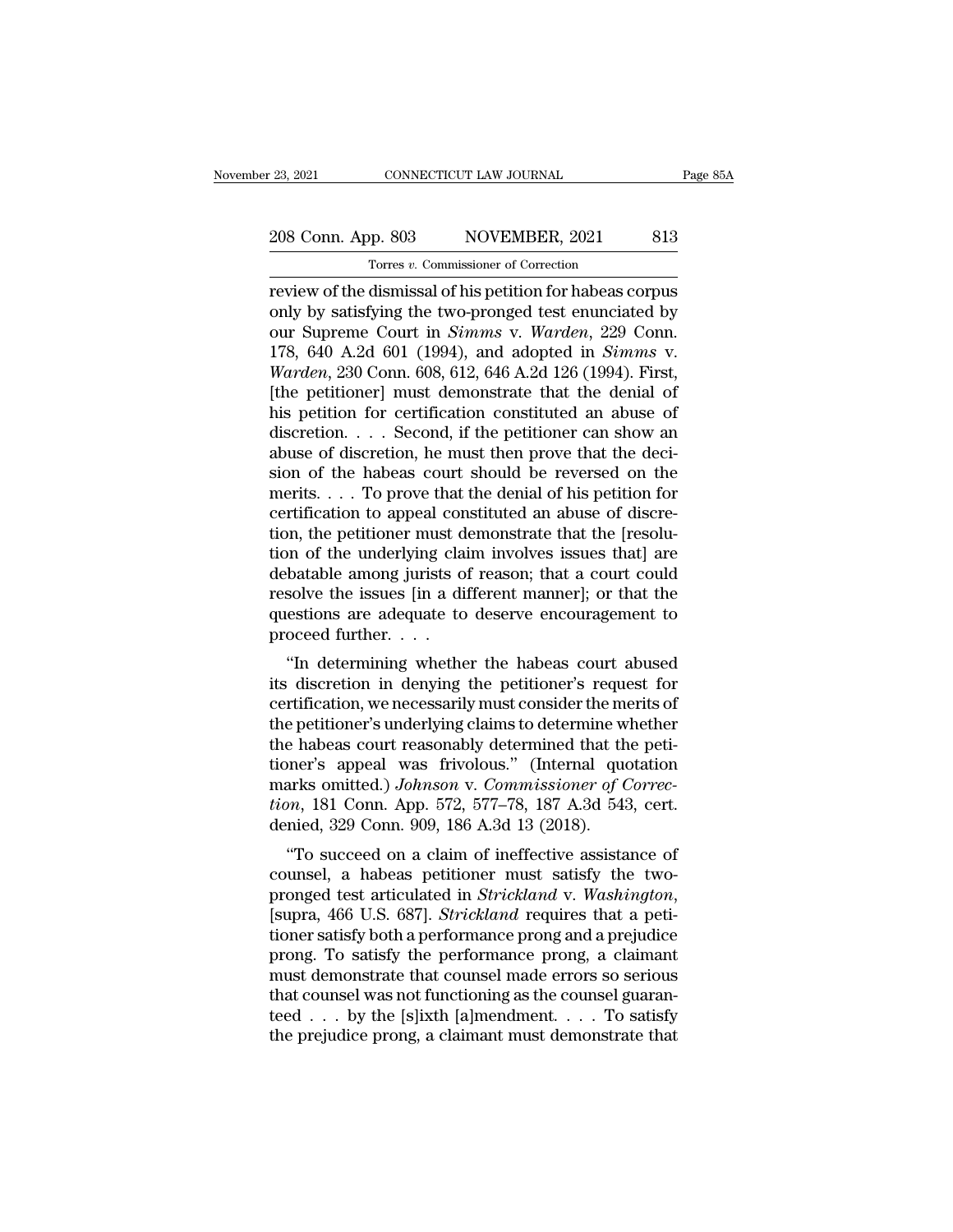## CONNECTICUT LAW JOURNAL November 23, 2021<br>814 NOVEMBER, 2021 208 Conn. App. 803<br>Torres v. Commissioner of Correction TORRECTICUT LAW JOURNAL<br>
VEMBER, 2021 208 Conn. App<br>
Torres *v.* Commissioner of Correction<br>
Sonable probability that but for cour

CONNECTICUT LAW JOURNAL November 23, 2021<br>
S14 NOVEMBER, 2021 208 Conn. App. 803<br>
Torres v. Commissioner of Correction<br>
there is a reasonable probability that, but for counsel's<br>
unprofessional errors, the result of the pr NOVEMBER, 2021 208 Conn. App. 803<br>
Torres v. Commissioner of Correction<br>
there is a reasonable probability that, but for counsel's<br>
unprofessional errors, the result of the proceeding<br>
would have been different. . . . Alth 814 NOVEMBER, 2021 208 Conn. App. 803<br>
Torres v. Commissioner of Correction<br>
there is a reasonable probability that, but for counsel's<br>
unprofessional errors, the result of the proceeding<br>
would have been different.... Alt 814 NOVEMBER, 2021 208 Conn. App. 803<br>
Torres *v*. Commissioner of Correction<br>
there is a reasonable probability that, but for counsel's<br>
unprofessional errors, the result of the proceeding<br>
would have been different. . . Tores v. Commissioner of Correction<br>there is a reasonable probability that, but for counsel's<br>unprofessional errors, the result of the proceeding<br>would have been different.... Although a petitioner<br>can succeed only if he s Tores v. Commissioner of Correction<br>
there is a reasonable probability that, but for counsel's<br>
unprofessional errors, the result of the proceeding<br>
would have been different.... Although a petitioner<br>
can succeed only if there is a reasonable probability that, but for counsel's<br>unprofessional errors, the result of the proceeding<br>would have been different. . . . Although a petitioner<br>can succeed only if he satisfies both prongs, a reviewin unprofessional errors, the result of the proceeding<br>would have been different. . . . Although a petitioner<br>can succeed only if he satisfies both prongs, a reviewing<br>court can find against the petitioner on either ground<br>would have been different. . . . Although a petitioner<br>can succeed only if he satisfies both prongs, a reviewing<br>court can find against the petitioner on either ground<br>. . . . "In any case presenting an ineffectiveness cl can succeed only if he satisfies both prongs, a reviewing<br>court can find against the petitioner on either ground<br> $\dots$  "In any case presenting an ineffectiveness claim,<br>the performance inquiry must be whether counsel's<br>ass court can find against the petitioner on either ground<br>
.... "In any case presenting an ineffectiveness claim,<br>
the performance inquiry must be whether counsel's<br>
assistance was reasonable considering all the circum-<br>
sta  $\ldots$  "In any case presenting an ineffectiveness claim,<br>the performance inquiry must be whether counsel's<br>assistance was reasonable considering all the circum-<br>stances. Prevailing norms of practice as reflected in<br>America the performance inquiry must be whether counsel's<br>assistance was reasonable considering all the circum-<br>stances. Prevailing norms of practice as reflected in<br>American Bar Association standards and the like . . .<br>are guides assistance was reasonable considering all the circum-<br>stances. Prevailing norms of practice as reflected in<br>American Bar Association standards and the like . . . .<br>are guides to determining what is reasonable . . . . .<br>Nev stances. Prevailing norms of practice as reflected in American Bar Association standards and the like  $\dots$  are guides to determining what is reasonable  $\dots$ .<br>Nevertheless, [j]udicial scrutiny of counsel's performance must American Bar Association standards and the like . . .<br>are guides to determining what is reasonable . . . .<br>Nevertheless, [j]udicial scrutiny of counsel's perfor-<br>mance must be highly deferential. It is all too tempting<br>fo are guides to determining what is reasonable . . . . .<br>Nevertheless, [j]udicial scrutiny of counsel's performance must be highly deferential. It is all too tempting<br>for a defendant to second-guess counsel's assistance<br>afte Nevertheless, [j]udicial scrutiny of counsel's perfor-<br>mance must be highly deferential. It is all too tempting<br>for a defendant to second-guess counsel's assistance<br>after conviction or adverse sentence, and it is all too<br>e mance must be highly deferential. It is all too tempting<br>for a defendant to second-guess counsel's assistance<br>after conviction or adverse sentence, and it is all too<br>easy for a court, examining counsel's defense after it<br> for a defendant to second-guess counsel's assistance<br>after conviction or adverse sentence, and it is all too<br>easy for a court, examining counsel's defense after it<br>has proved unsuccessful, to conclude that a particular<br>act after conviction or adverse sentence, and it is all too easy for a court, examining counsel's defense after it has proved unsuccessful, to conclude that a particular act or omission of counsel was unreasonable.... A fair easy for a court, examining counsel's defense after it<br>has proved unsuccessful, to conclude that a particular<br>act or omission of counsel was unreasonable.  $\dots$  A<br>fair assessment of attorney performance requires that<br>every has proved unsuccessful, to conclude that a particular<br>act or omission of counsel was unreasonable.  $\dots$  A<br>fair assessment of attorney performance requires that<br>every effort be made to eliminate the distorting effects<br>of act or omission of counsel was unreasonable. . . . . A<br>fair assessment of attorney performance requires that<br>every effort be made to eliminate the distorting effects<br>of hindsight, to reconstruct the circumstances of counfair assessment of attorney performance requires that<br>every effort be made to eliminate the distorting effects<br>of hindsight, to reconstruct the circumstances of coun-<br>sel's challenged conduct, and to evaluate the conduct<br>f every effort be made to eliminate the distorting effects<br>of hindsight, to reconstruct the circumstances of coun-<br>sel's challenged conduct, and to evaluate the conduct<br>from counsel's perspective at the time. Because of the<br> of hindsight, to reconstruct the circumstances of counsel's challenged conduct, and to evaluate the conduct from counsel's perspective at the time. Because of the difficulties inherent in making the evaluation, a court mus sel's challenged conduct, and to evaluate the conduct<br>from counsel's perspective at the time. Because of the<br>difficulties inherent in making the evaluation, a court<br>must indulge a strong presumption that counsel's con-<br>duc from counsel's perspective at the time. Because of the difficulties inherent in making the evaluation, a court must indulge a strong presumption that counsel's conduct falls within the wide range of reasonable professiona difficulties inheren<br>must indulge a stro<br>duct falls within th<br>sional assistance;<br>come the presump<br>the challenged acti<br>strategy. . . . .<br>"Thus, a court the matrix of the matrix of the periodic profes-<br>
interfalls within the wide range of reasonable profes-<br>
matrix over-<br>
me the presumption that, under the circumstances,<br>
e challenged action might be considered sound trial claim must include that is, the [petitioner] must over-<br>come the presumption that, under the circumstances,<br>the challenged action might be considered sound trial<br>strategy....<br>"Thus, a court deciding an actual ineffectivene

come the presumption that, under the circumstances,<br>the challenged action might be considered sound trial<br>strategy....<br>"Thus, a court deciding an actual ineffectiveness<br>claim must judge the reasonableness of counsel's cha viewed as of the time of counsel's conducted sound trial<br>strategy....<br>"Thus, a court deciding an actual ineffectiveness<br>claim must judge the reasonableness of counsel's chal-<br>lenged conduct on the facts of the particular strategy....<br>"Thus, a court deciding an actual ineffectiveness<br>claim must judge the reasonableness of counsel's chal-<br>lenged conduct on the facts of the particular case,<br>viewed as of the time of counsel's conduct.... At th "Thus, a court deciding an actual ineffectiveness<br>claim must judge the reasonableness of counsel's chal-<br>lenged conduct on the facts of the particular case,<br>viewed as of the time of counsel's conduct.... At the<br>same time, "Thus, a court deciding an actual ineffectiveness<br>claim must judge the reasonableness of counsel's chal-<br>lenged conduct on the facts of the particular case,<br>viewed as of the time of counsel's conduct.... At the<br>same time,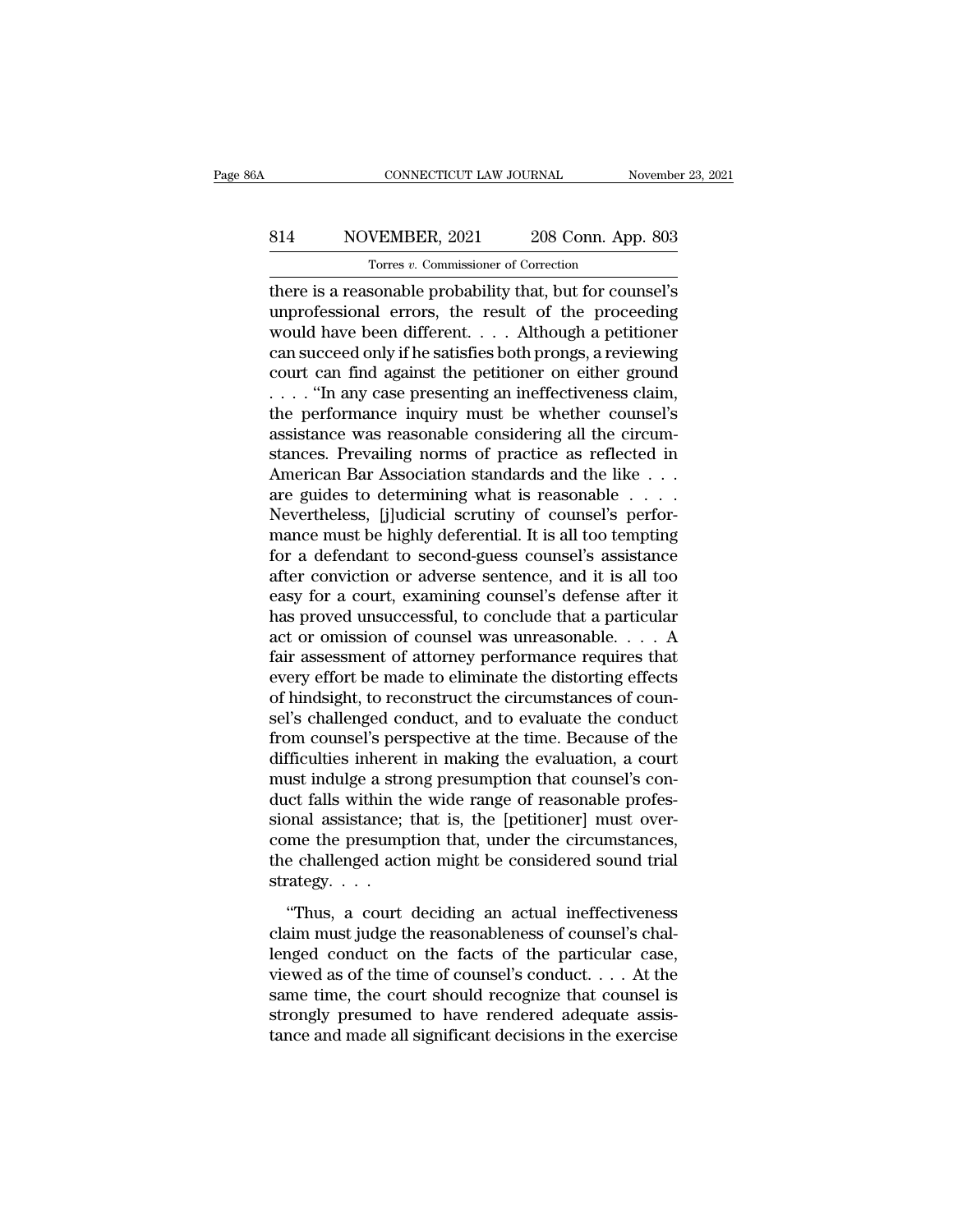| r 23, 2021         | CONNECTICUT LAW JOURNAL                              |     |
|--------------------|------------------------------------------------------|-----|
| 208 Conn. App. 803 | NOVEMBER, 2021                                       | 815 |
|                    | Torres v. Commissioner of Correction                 |     |
|                    | of reasonable professional judgment" (Citation omit- |     |

of reasonable professional judgment." (Citation omitted; internal quotation marks omitted.) Charles v. Commission of Correction of reasonable professional judgment." (Citation omitted; internal quotation marks omitted.) Ch 208 Conn. App. 803 NOVEMBER, 2021 815<br>
Torres *v*. Commissioner of Correction<br>
of reasonable professional judgment." (Citation omit-<br>
ted; internal quotation marks omitted.) *Charles* v. Com-<br>
missioner of Correction, 206 <sup>208</sup> Conn. App. 803 MOVEMBER, 2021 815<br>
<sup>Torres</sup> *v*. Commissioner of Correction<br>
of reasonable professional judgment." (Citation omit-<br>
ted; internal quotation marks omitted.) *Charles* v. *Commissioner of Correction*, 2 Conn. App. 803<br>
Torres v. Commin<br>
easonable professions<br>
internal quotation max<br>
sioner of Correction,<br>
A.3d (2021).<br>
n appeal. the petitions Torres v. Commissioner of Correction<br>
reasonable professional judgment." (Citation omit-<br>
distinctly internal quotation marks omitted.) Charles v. Com-<br>
issioner of Correction, 206 Conn. App. 341, 346–47,<br>
A.3d (2021).<br>
O of reasonable professional judgment." (Citation omit-<br>ted; internal quotation marks omitted.) *Charles v. Com-*<br>missioner of Correction, 206 Conn. App. 341, 346–47,<br>A.3d (2021).<br>On appeal, the petitioner takes issue with L

ted; internal quotation marks omitted.) *Charles v. Commissioner of Correction*, 206 Conn. App. 341, 346–47,<br>A.3d (2021).<br>On appeal, the petitioner takes issue with Lorenzen's<br>decision to question Cardona and Jacobson rega missioner of Correction, 206 Conn. App. 341, 346–47,<br>A.3d (2021).<br>On appeal, the petitioner takes issue with Lorenzen's<br>decision to question Cardona and Jacobson regarding<br>the July, 2009 incident. He argues that the issue A.3d (2021).<br>
On appeal, the petitioner takes issue with Lorenzen's<br>
decision to question Cardona and Jacobson regarding<br>
the July, 2009 incident. He argues that the issue was<br>
not "lurking," as suggested by Lorenzen, beca On appeal, the petitioner takes issue with Lorenzen's<br>decision to question Cardona and Jacobson regarding<br>the July, 2009 incident. He argues that the issue was<br>not "lurking," as suggested by Lorenzen, because the<br>court had On appeal, the petitioner takes issue with Lorenzen's<br>decision to question Cardona and Jacobson regarding<br>the July, 2009 incident. He argues that the issue was<br>not "lurking," as suggested by Lorenzen, because the<br>court had decision to question Cardona and Jacobson regarding<br>the July, 2009 incident. He argues that the issue was<br>not "lurking," as suggested by Lorenzen, because the<br>court had already issued an order limiting Colon's antic-<br>ipate the July, 2009 incident. He argues that the issue was<br>not "lurking," as suggested by Lorenzen, because the<br>court had already issued an order limiting Colon's antic-<br>ipated testimony, and the cross-examination of Cardona<br>an not "lurking," as suggested by Lorenzen, because the<br>court had already issued an order limiting Colon's antic-<br>ipated testimony, and the cross-examination of Cardona<br>and Jacobsen occurred prior to Colon's testimony.<br>Althou court had already issued an order limiting Colon's antic-<br>ipated testimony, and the cross-examination of Cardona<br>and Jacobsen occurred prior to Colon's testimony.<br>Although this is accurate, Lorenzen knew, on the basis<br>of t ipated testimony, and the cross-examination of Cardona<br>and Jacobsen occurred prior to Colon's testimony.<br>Although this is accurate, Lorenzen knew, on the basis<br>of the court's prior ruling, that Colon was going to<br>testify t and Jacobsen occurred prior to Colon's testimony.<br>Although this is accurate, Lorenzen knew, on the basis<br>of the court's prior ruling, that Colon was going to<br>testify that he observed the petitioner with a .38 revolver<br>in J Although this is accurate, Lorenzen knew, on the basis<br>of the court's prior ruling, that Colon was going to<br>testify that he observed the petitioner with a .38 revolver<br>in July, 2009. Rather than leave the jury to speculate of the court's prior ruling, that Colon was going to<br>testify that he observed the petitioner with a .38 revolver<br>in July, 2009. Rather than leave the jury to speculate<br>as to why the petitioner possessed such a weapon,<br>Lore testify that he observed the petitioner with a .38 revolver<br>in July, 2009. Rather than leave the jury to speculate<br>as to why the petitioner possessed such a weapon,<br>Lorenzen made the strategic decision to fill in the gaps. in July, 2009. Rather than leave the jury to speculate<br>as to why the petitioner possessed such a weapon,<br>Lorenzen made the strategic decision to fill in the gaps.<br>We agree with the habeas court's conclusion that there<br>is " as to why the petitioner possessed such a weapon,<br>Lorenzen made the strategic decision to fill in the gaps.<br>We agree with the habeas court's conclusion that there<br>is "nothing objectively unreasonable about an experi-<br>enced Lorenzen made the strategic decision to fill in the gaps.<br>We agree with the habeas court's conclusion that there<br>is "nothing objectively unreasonable about an experi-<br>enced defense attorney's judgment that, from his read-<br> "nothing objectively unreasonable about an expericed defense attorney's judgment that, from his read-<br>g of the room, he believed it better to deal with things<br>at the [jurors were] likely considering in the back of<br>eir mind enced defense attorney's judgment that, from his read-<br>ing of the room, he believed it better to deal with things<br>that the [jurors were] likely considering in the back of<br>their minds 'head on' instead of allowing them to l

ing of the room, he believed it better to deal with things<br>that the [jurors were] likely considering in the back of<br>their minds 'head on' instead of allowing them to linger.'<br>Moreover, the record reveals that Lorenzen atte that the [jurors were] likely considering in the back of<br>their minds 'head on' instead of allowing them to linger."<br>Moreover, the record reveals that Lorenzen attempted<br>to discredit Jacobsen's testimony by eliciting from h their minds 'head on' instead of allowing them to linger."<br>
Moreover, the record reveals that Lorenzen attempted<br>
to discredit Jacobsen's testimony by eliciting from him<br>
and Cardona evidence of other unsubstantiated alleg Moreover, the record reveals that Lorenzen attempted<br>to discredit Jacobsen's testimony by eliciting from him<br>and Cardona evidence of other unsubstantiated allega-<br>tions that Jacobson had made against the petitioner. It<br>can Moreover, the record reveals that Lorenzen attempted<br>to discredit Jacobsen's testimony by eliciting from him<br>and Cardona evidence of other unsubstantiated allega-<br>tions that Jacobson had made against the petitioner. It<br>can to discredit Jacobsen's testimony by eliciting from him<br>and Cardona evidence of other unsubstantiated allega-<br>tions that Jacobson had made against the petitioner. It<br>cannot reasonably be disputed that Lorenzen's inquiry<br>of and Cardona evidence of other unsubstantiated allegations that Jacobson had made against the petitioner. It cannot reasonably be disputed that Lorenzen's inquiry of Cardona and Jacobson, viewed with an eye toward emphasizi tions that Jacobson had made against the petitioner. It<br>cannot reasonably be disputed that Lorenzen's inquiry<br>of Cardona and Jacobson, viewed with an eye toward<br>emphasizing Jacobson's history of lodging unsubstanti-<br>ated a cannot reasonably be disputed that Lorenzen's inquiry<br>of Cardona and Jacobson, viewed with an eye toward<br>emphasizing Jacobson's history of lodging unsubstanti-<br>ated allegations of wrongdoing against the petitioner,<br>could h of Cardona and Jacobson, viewed with an eye toward<br>emphasizing Jacobson's history of lodging unsubstanti-<br>ated allegations of wrongdoing against the petitioner,<br>could have inured to the favor of the petitioner. We<br>cannot c